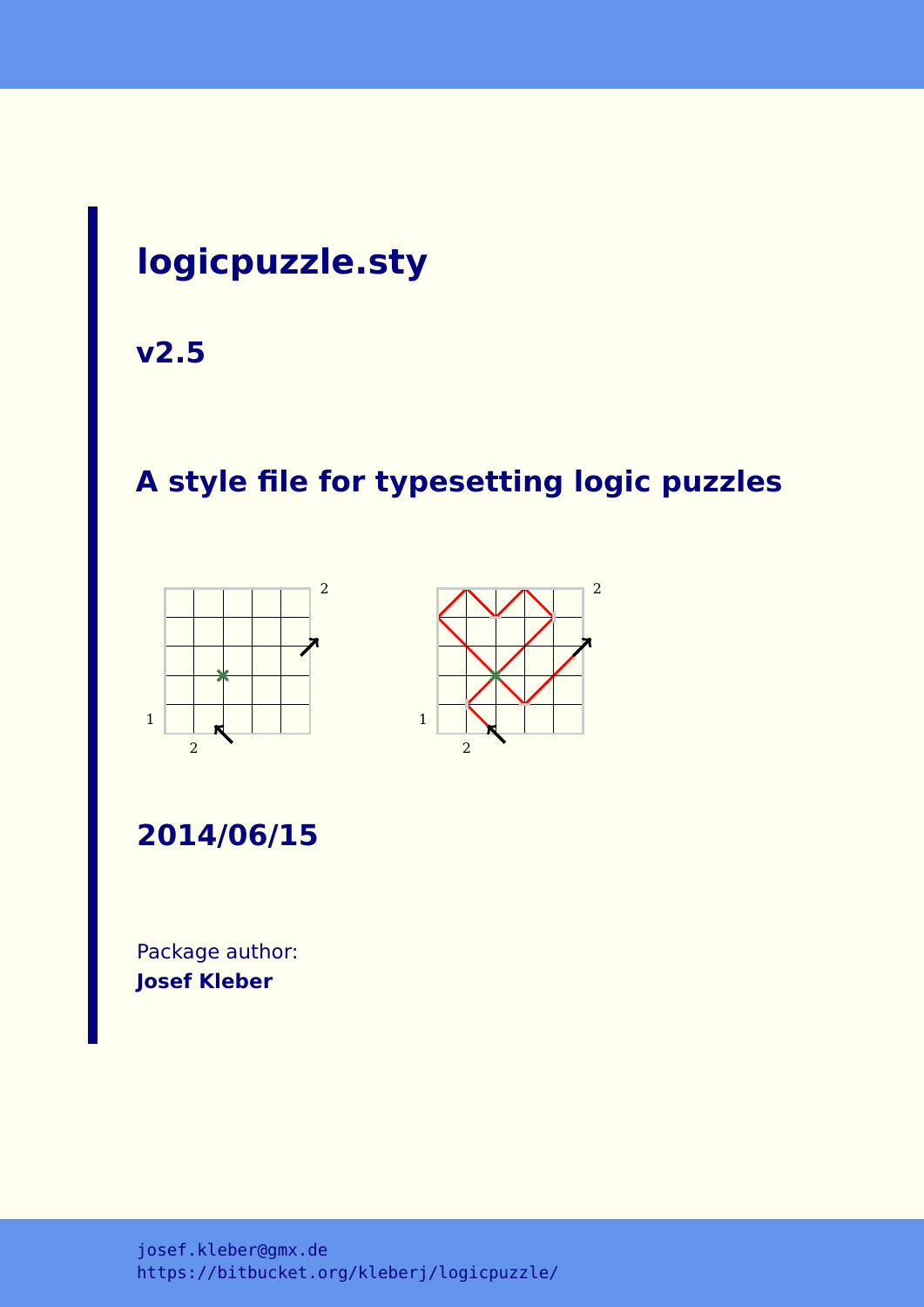|                   |       | 1 Roll out your own grid-based logic puzzle                                                                   | 6  |
|-------------------|-------|---------------------------------------------------------------------------------------------------------------|----|
|                   |       | 2 User documentation                                                                                          | 7  |
| 2.1               |       |                                                                                                               | 7  |
| $2.2\,$           |       |                                                                                                               | 8  |
|                   | 2.2.1 |                                                                                                               | 8  |
|                   |       | 2.2.1.1                                                                                                       | 8  |
|                   | 2.2.2 | Supporting environments                                                                                       | 9  |
| 2.3               |       |                                                                                                               | 9  |
|                   | 2.3.1 | In the grid $\ldots \ldots \ldots \ldots \ldots \ldots \ldots \ldots \ldots$                                  | 9  |
|                   | 2.3.2 |                                                                                                               | 11 |
|                   | 2.3.3 |                                                                                                               | 12 |
|                   |       | 2.3.3.1                                                                                                       | 12 |
|                   |       | 2.3.3.2                                                                                                       | 12 |
|                   |       | 2.3.3.3                                                                                                       | 13 |
|                   |       | 2.3.3.4                                                                                                       | 14 |
|                   |       | 2.3.3.5                                                                                                       | 14 |
|                   |       | 2.3.3.6                                                                                                       | 14 |
|                   |       | 2.3.3.7                                                                                                       | 14 |
|                   |       | 2.3.3.8                                                                                                       | 15 |
|                   |       | 2.3.3.9                                                                                                       | 15 |
|                   |       |                                                                                                               | 15 |
|                   |       |                                                                                                               | 15 |
|                   |       |                                                                                                               | 16 |
|                   |       |                                                                                                               | 16 |
|                   |       |                                                                                                               | 17 |
|                   |       |                                                                                                               | 17 |
|                   |       |                                                                                                               | 18 |
|                   |       |                                                                                                               | 18 |
|                   |       |                                                                                                               | 18 |
|                   |       |                                                                                                               | 19 |
|                   |       | 2.3.3.19.1 Track tiles                                                                                        | 19 |
|                   |       |                                                                                                               | 20 |
|                   |       |                                                                                                               | 20 |
|                   |       |                                                                                                               | 20 |
|                   |       |                                                                                                               | 20 |
|                   |       | $2.3.3.24$ Stars and Arrows $\dots \dots \dots \dots \dots \dots$                                             | 21 |
|                   |       | 2.3.3.24.1 Arrows                                                                                             | 21 |
|                   |       |                                                                                                               | 21 |
|                   |       |                                                                                                               | 21 |
|                   |       | 2.3.3.26.1 Howl at the Moon response to response the Moon response to response the material of the set of the | 21 |
|                   |       |                                                                                                               | 22 |
|                   |       |                                                                                                               | 22 |
| <b>3 Examples</b> |       |                                                                                                               | 22 |
| 3.1               |       | 2D-Sudoku                                                                                                     | 22 |
|                   | 3.1.1 |                                                                                                               | 23 |
|                   | 3.1.2 |                                                                                                               | 23 |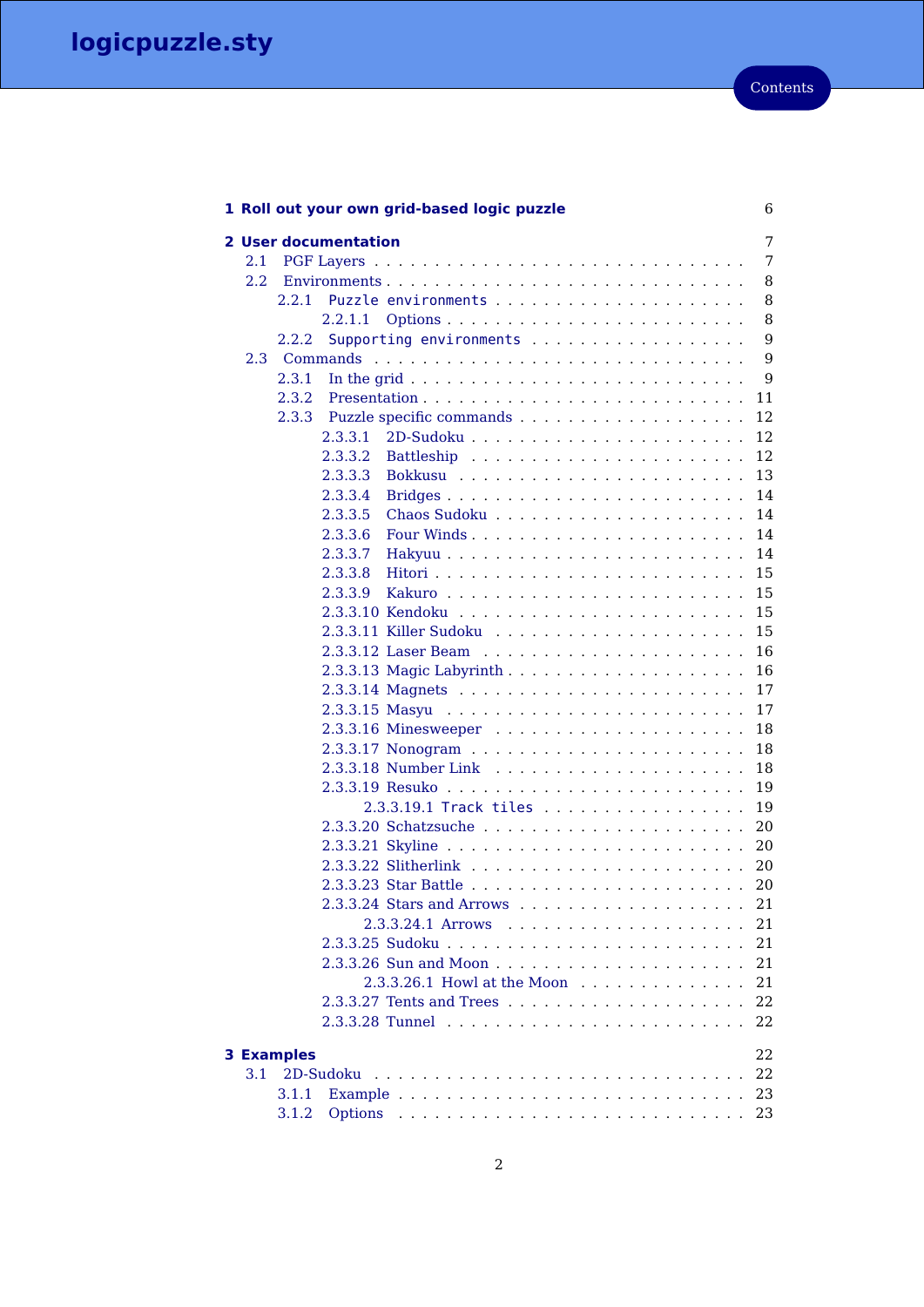| 3.2.          | 24 |
|---------------|----|
| 3.2.1         | 24 |
| 3.2.2         | 25 |
| 3.3           | 26 |
| 3.3.1         | 26 |
| 3.3.2         | 26 |
| 3.4           | 27 |
| 3.4.1         | 27 |
| 3.4.2         | 28 |
| 3.5           | 29 |
| 3.5.1         | 29 |
| 3.5.2         | 30 |
| 3.6           | 31 |
| 3.6.1         | 31 |
| 3.6.2         | 32 |
| 3.7           | 32 |
| 3.7.1         | 32 |
| 3.7.2         | 34 |
| 3.8           | 34 |
| 3.8.1         | 34 |
| 3.8.2         | 35 |
| 3.9           | 36 |
| 3.9.1         | 36 |
| 3.9.2         | 37 |
|               | 37 |
|               | 37 |
|               | 39 |
|               | 40 |
|               | 40 |
|               | 41 |
|               | 42 |
|               | 42 |
|               | 43 |
|               | 43 |
|               | 44 |
|               | 44 |
|               | 45 |
|               | 45 |
|               | 46 |
|               | 46 |
|               | 47 |
|               | 47 |
|               | 48 |
|               | 48 |
|               | 49 |
| 3.17 Nonogram | 49 |
|               | 49 |
|               |    |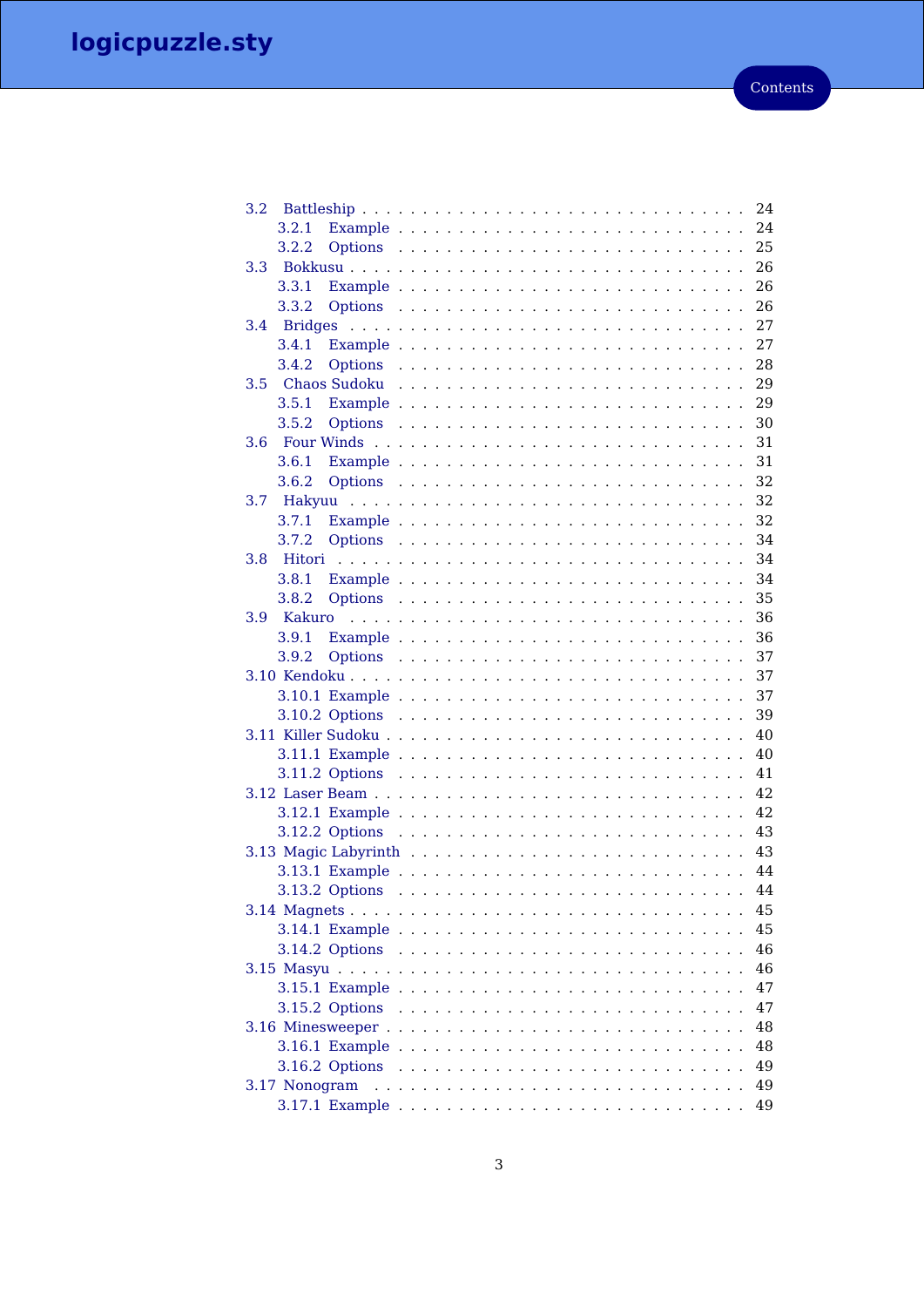|     |                 |                |                                 |  |  |  |  |  | 50 |
|-----|-----------------|----------------|---------------------------------|--|--|--|--|--|----|
|     |                 |                |                                 |  |  |  |  |  | 51 |
|     |                 |                |                                 |  |  |  |  |  | 51 |
|     |                 |                |                                 |  |  |  |  |  | 52 |
|     |                 |                |                                 |  |  |  |  |  | 53 |
|     |                 |                |                                 |  |  |  |  |  | 53 |
|     |                 |                |                                 |  |  |  |  |  | 54 |
|     |                 |                |                                 |  |  |  |  |  | 55 |
|     |                 |                |                                 |  |  |  |  |  | 55 |
|     |                 |                |                                 |  |  |  |  |  | 55 |
|     |                 |                |                                 |  |  |  |  |  | 56 |
|     |                 |                |                                 |  |  |  |  |  | 56 |
|     |                 |                |                                 |  |  |  |  |  | 57 |
|     |                 |                | 3.21.1.1.1 Skyline Sudoku       |  |  |  |  |  | 57 |
|     |                 |                | 3.21.1.1.2 Skyline Sudoku (N*N) |  |  |  |  |  | 58 |
|     |                 |                |                                 |  |  |  |  |  | 60 |
|     |                 |                |                                 |  |  |  |  |  | 60 |
|     |                 |                |                                 |  |  |  |  |  | 60 |
|     |                 |                |                                 |  |  |  |  |  | 61 |
|     |                 |                |                                 |  |  |  |  |  | 62 |
|     |                 |                |                                 |  |  |  |  |  | 62 |
|     |                 |                |                                 |  |  |  |  |  | 63 |
|     |                 |                |                                 |  |  |  |  |  | 63 |
|     |                 |                |                                 |  |  |  |  |  |    |
|     |                 |                |                                 |  |  |  |  |  | 64 |
|     |                 |                |                                 |  |  |  |  |  | 64 |
|     |                 |                |                                 |  |  |  |  |  | 65 |
|     |                 |                |                                 |  |  |  |  |  | 65 |
|     |                 |                |                                 |  |  |  |  |  | 66 |
|     |                 |                |                                 |  |  |  |  |  | 67 |
|     |                 |                |                                 |  |  |  |  |  | 67 |
|     |                 |                |                                 |  |  |  |  |  | 67 |
|     |                 |                |                                 |  |  |  |  |  | 68 |
|     |                 |                |                                 |  |  |  |  |  | 68 |
|     |                 |                |                                 |  |  |  |  |  | 68 |
|     |                 |                |                                 |  |  |  |  |  | 69 |
|     |                 |                |                                 |  |  |  |  |  | 69 |
|     |                 |                |                                 |  |  |  |  |  | 70 |
|     |                 |                |                                 |  |  |  |  |  | 71 |
|     |                 |                |                                 |  |  |  |  |  | 71 |
|     |                 | 3.28.2 Options |                                 |  |  |  |  |  | 71 |
|     |                 |                |                                 |  |  |  |  |  |    |
|     | 4 Implemenation |                |                                 |  |  |  |  |  | 72 |
| 4.1 |                 |                |                                 |  |  |  |  |  | 72 |
|     | 4.1.1           |                |                                 |  |  |  |  |  | 72 |
|     | 4.1.2           |                |                                 |  |  |  |  |  | 74 |
|     | 4.1.3           |                |                                 |  |  |  |  |  | 75 |
|     | 4.1.4           |                |                                 |  |  |  |  |  | 76 |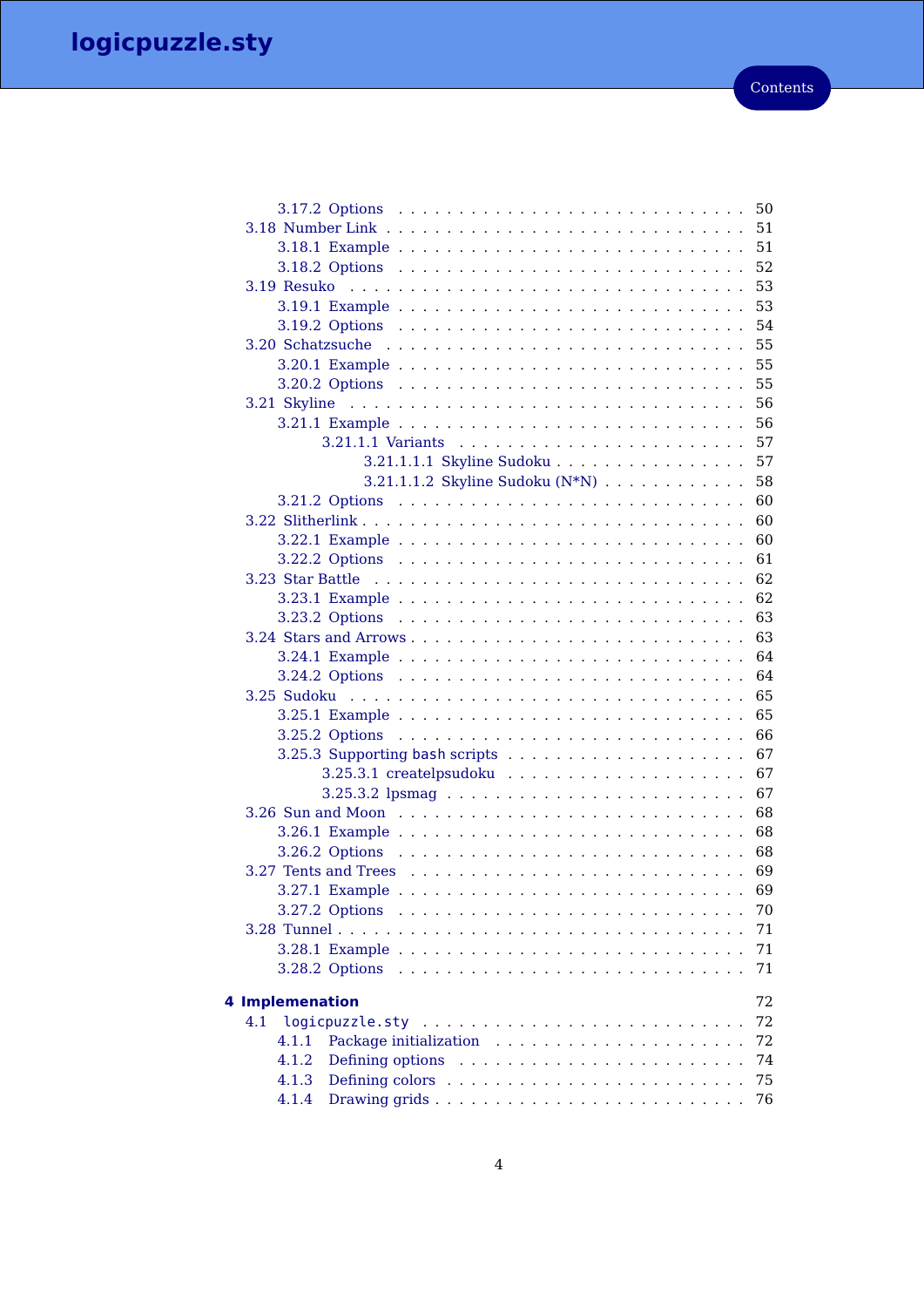|                         | <b>7 Index</b> |                     |                                        |  | 162 |
|-------------------------|----------------|---------------------|----------------------------------------|--|-----|
| <b>6 Change History</b> |                |                     |                                        |  | 160 |
|                         |                | <b>5 References</b> |                                        |  | 157 |
|                         |                |                     |                                        |  |     |
|                         |                |                     |                                        |  |     |
|                         |                |                     |                                        |  |     |
|                         |                |                     |                                        |  |     |
|                         |                |                     |                                        |  |     |
|                         |                |                     | 4.1.5 Drawing the puzzle background 76 |  |     |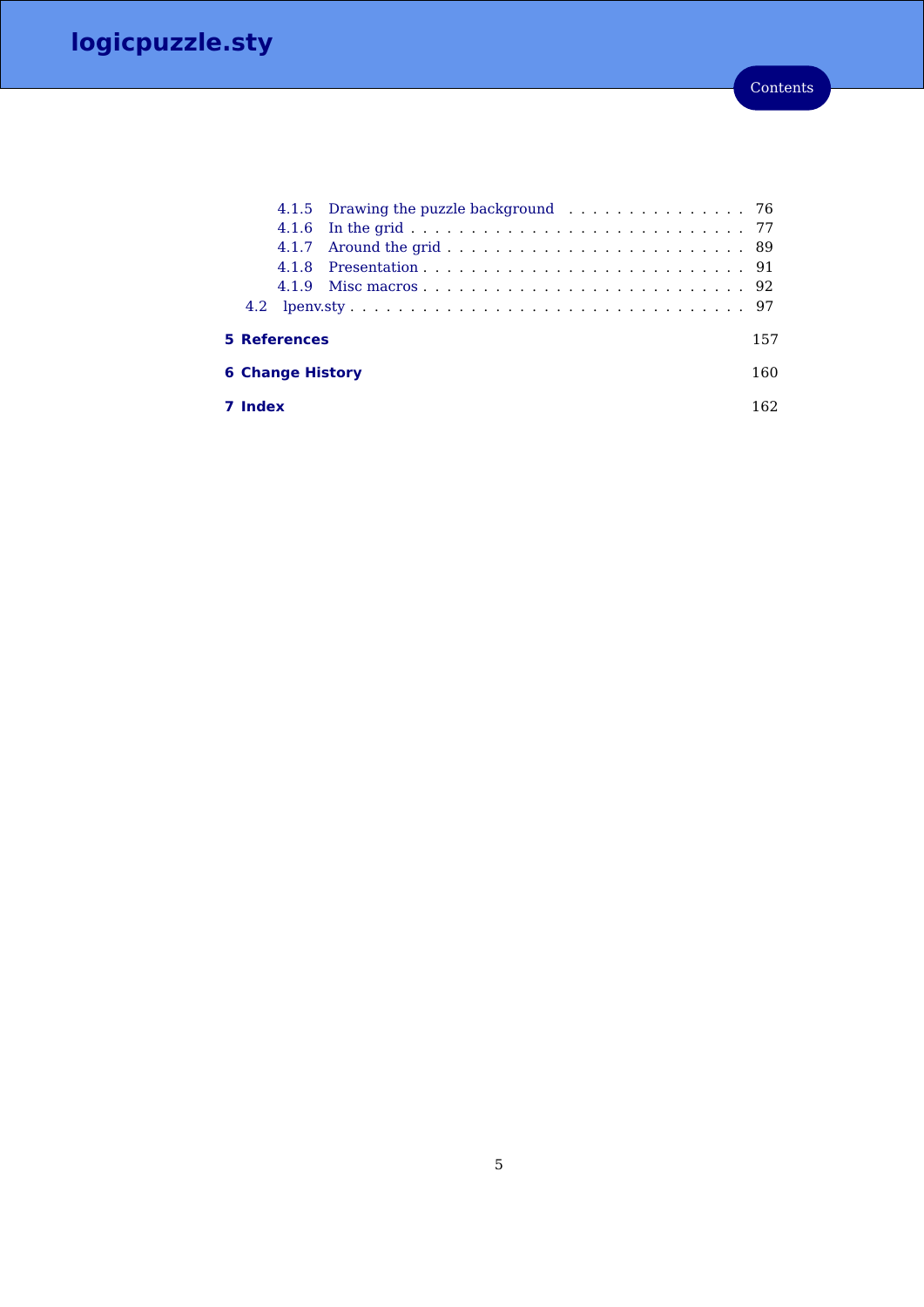# <span id="page-5-0"></span>**1 Roll out your own grid-based logic puzzle**

As an example we take a look at the former bokkusu.sty package. First, we ignore the LPPL license stuff.

```
\ProvidesPackage{bokkusu}[2013/03/25 bokkusu.sty v1.2 - Josef Kleber (C) 2013]%
\RequirePackage{logicpuzzle}%
```
We wrote a package bokkusu.sty with version number v1.2 and date 2013/03/25 and added a copyright remark. We need to load the code base package logicpuzzle.sty.

```
\newcommand*\LP@BK@init@prefix{LP@BK}%
\newcommand*\LP@BK@init@package{bokkusu}%
\LP@define@key{\LP@BK@init@prefix}{\LP@BK@init@package}{rows}{5}%
\LP@define@key{\LP@BK@init@prefix}{\LP@BK@init@package}{columns}{5}%
\LP@define@key{\LP@BK@init@prefix}{\LP@BK@init@package}{scale}{1}%
\LP@define@key{\LP@BK@init@prefix}{\LP@BK@init@package}{counterstyle}{none}%
\LP@define@key{\LP@BK@init@prefix}{\LP@BK@init@package}{color}{black}%
\LP@define@key{\LP@BK@init@prefix}{\LP@BK@init@package}{bgcolor}{}%
\LP@define@key{\LP@BK@init@prefix}{\LP@BK@init@package}{width}{6.7cm}%
\LP@define@key{\LP@BK@init@prefix}{\LP@BK@init@package}{cvoffset}{-38pt}%
\LP@define@key{\LP@BK@init@prefix}{\LP@BK@init@package}{title}{}%
\LP@define@key{\LP@BK@init@prefix}{\LP@BK@init@package}{titleindent}{0.75cm}%
\LP@define@key{\LP@BK@init@prefix}{\LP@BK@init@package}{titlewidth}{5.85cm}%
\LP@define@choicekey@fontsize{\LP@BK@init@prefix}{\LP@BK@init@package}{Large}%
\ExecuteOptionsX{rows,columns,width,fontsize,scale,color,bgcolor,cvoffset,
                 counterstyle, title, titleindent, titlewidth}%
\ProcessOptionsX\relax%
```
We save the package prefix and name in a macro for easy change. Then we define the options for package bokkusu.sty and the environment bokkusu, which are executed afterwards to create the macros for the option values.

```
\let\valueH\LP@bottomrow%
\let\valueV\LP@leftcolumn%
\let\sumH\LP@toprow%
\let\sumV\LP@rightcolumn%
```
We need numbers around the grid. Therefore, we define some aliases for the existing generic commands.

```
\newcommand*\bokkususetup[1]%
{%
 \setkeys{bokkusu.sty}{#1}%
3%
```
We define \bokkususetup for resetting the global package options.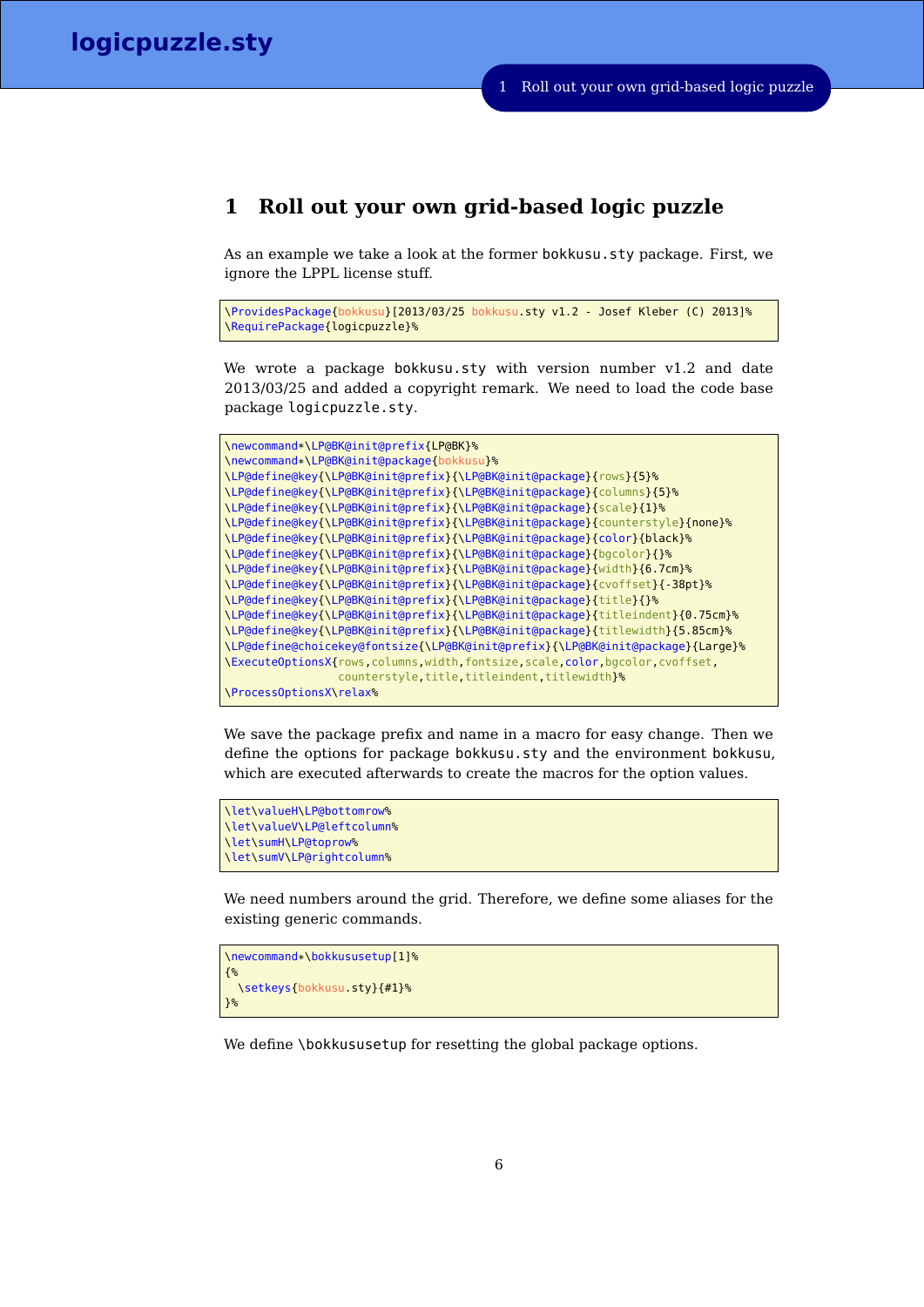Finally, we define the bokkusu environment.

```
\newenvironment{bokkusu}[1][]%
{%
 \setkeys{bokkusu}{#1}%
 \LP@set@package{bokkusu}%
 \LP@set@env@prefix{LP@BK}%
 \setcounter{LP@rows}{\LP@BK@rows}%
 \setcounter{LP@columns}{\LP@BK@columns}%
 \stepcounter{LP@rows}%
 \stepcounter{LP@columns}%
```
We locally set the environment options and the prefix and name of the current puzzle environment. We need to reset the counters for rows and columns, as they might have been altered.



We start a minipage with width  $\{\langle width \rangle\}$ . If the user defined a title, we typeset the title and add a vertical space. Then, we draw the puzzle with the help of tikz.sty. We start drawing the background and the grid.



Finally, we just end the picture for the puzzle. We draw and step the counter. As last action, we need to close the minipage environment. That's it. Easy, isn't it? You just need to copy this skelton and change or add some code for your specific puzzle.

# <span id="page-6-0"></span>**2 User documentation**

# <span id="page-6-1"></span>**2.1 PGF Layers**

The logicpuzzle.sty package defines the PGF layers: LPdump, LPbgcolor, LPbackgroundtwo, LPbackground, LPforeground and LPforegroundtwo

Without specifying a special layer, the standard main layer is used. The LPbackground and LPforeground layers can be accessed with the puzzlebackground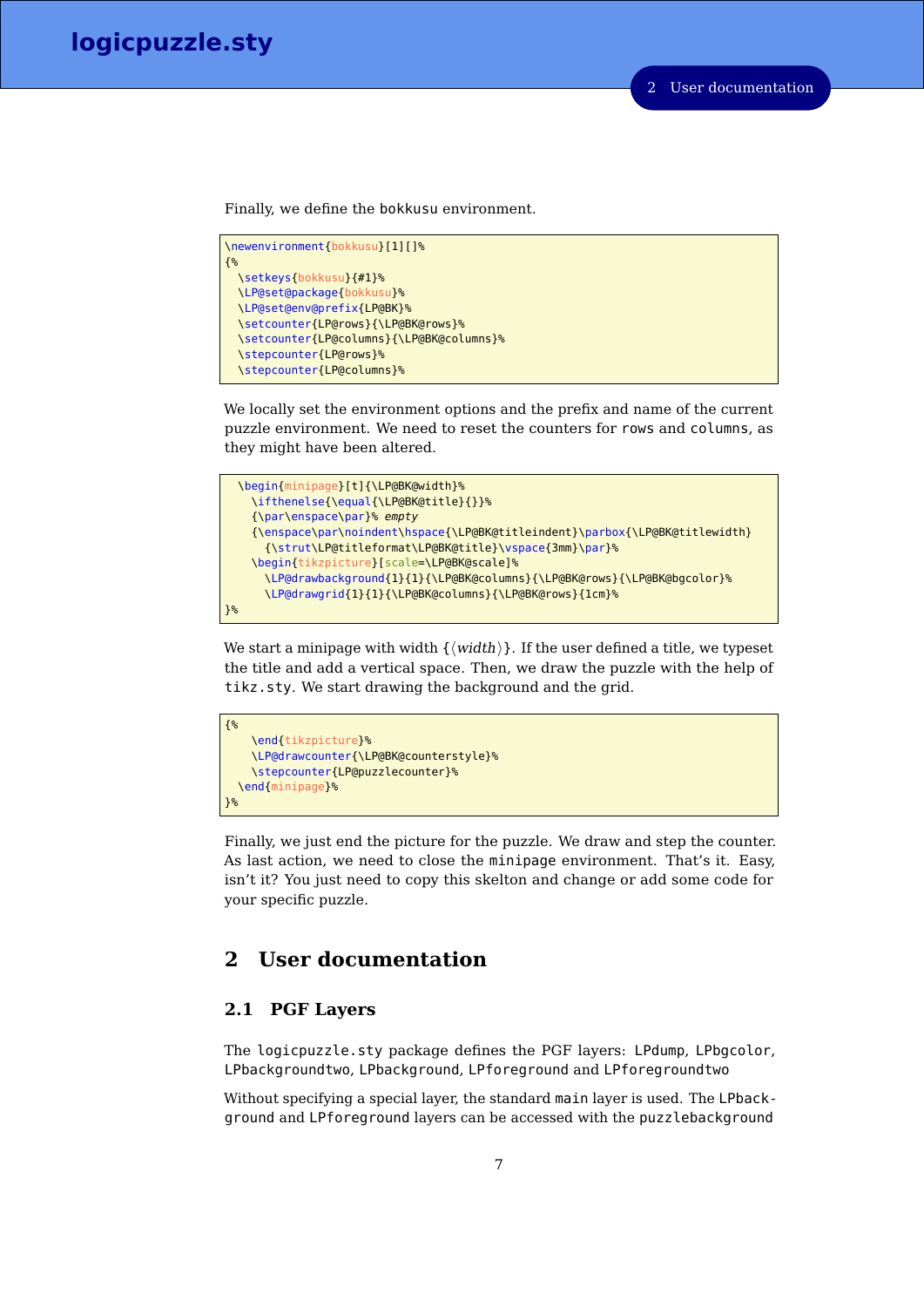and puzzleforeground environments. The LPbgcolor is and should only be used for the background color of the grid.

All layers can also be accessed with the generic PGF method:

```
\begin{pgfonlayer}{layer}
  ...
\end{pgfonlayer}
```
Order: LPdump  $\rightarrow$  LPbgcolor  $\rightarrow$  LPbackgroundtwo  $\rightarrow$  LPbackground  $\rightarrow$  $main \rightarrow LP$ foreground  $\rightarrow LP$ foregroundtwo

So, if you are in the need to place something behind LPbackground or in front of LPforeground, you can use the LPbackgroundtwo and LPforegroundtwo layers. You can hide elements like help nodes behind the background color on the LPdump layer.

#### <span id="page-7-0"></span>**2.2 Environments**

#### <span id="page-7-1"></span>**2.2.1 Puzzle environments**

logicpuzzle The logicpuzzle environment is the generic environment for typesetting logic puzzles. With the optional argument of the environment, you can reset the options with local scope. Here, a blank grid is created. Furthermore, there are the other puzzle environments. They have their own set of options, that is also different option values and defaults! These can be changed with the \puzzlesetup commands with global scope or in the optional argument of the environment with local scope.

#### <span id="page-7-2"></span>**2.2.1.1 Options**

- **rows** [5] defines the number of rows in the grid.
- **columns** [5] specifies the number of columns in the grid
- **width** [5.1cm] sets the width of the minipage, in which the grid is typeset.
- **scale** [1] scales the size of the grid in the minipage.
- **fontsize** [Large] specifies the size of the numbers next to the grid. Here, the usual LAT<sub>E</sub>X sizes are used. Possible values: tiny, scriptsize, footnotesize, small, normalsize, large, Large, LARGE, huge, Huge

**title** [] sets the title of a puzzle.

**titleindent** [0cm] defines the indent of the title.

**titlewidth** [5.1cm] specifies the width of the box the title is set in.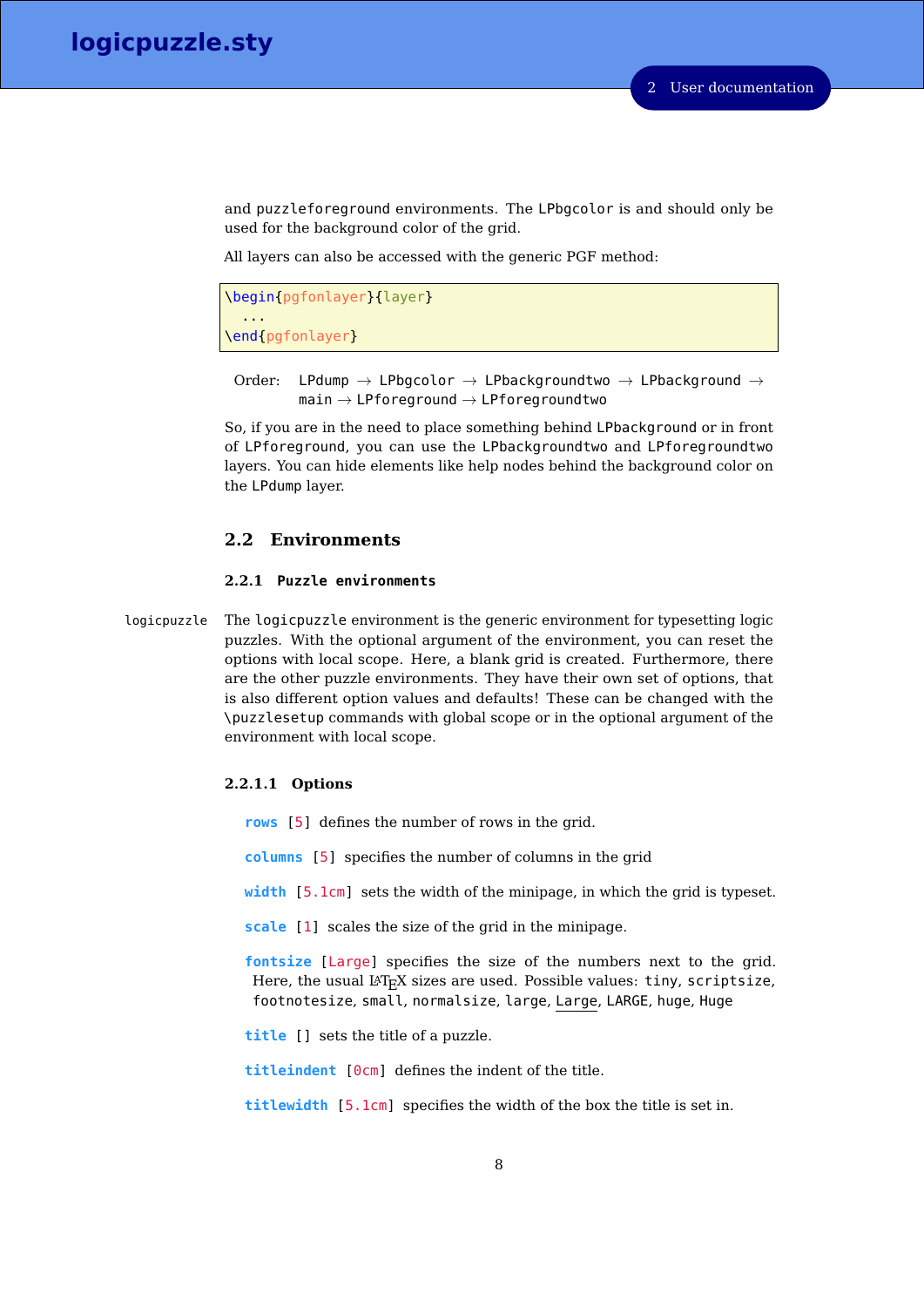**color** [] specifies the color for coloring the cells.

**bgcolor** [] sets the background color of the grid.

**counterstyle** [none] defines the counter style. Predefined styles: none, left, right

**cvoffset** [-23pt] sets the vertical offset of the counters in the margin.

#### <span id="page-8-0"></span>**2.2.2 Supporting environments**

- puzzlebackground The puzzlebackground environment allows you to place elements behind the main layer on the LPbackground layer. This is for example usefull for the \fillarea command.
- puzzleforeground The puzzleforeground environment allows you to place elements in front of the main layer on the LPforeground layer. This is for example usefull for the \framearea command.

# <span id="page-8-1"></span>**2.3 Commands**

#### <span id="page-8-2"></span>**2.3.1 In the grid**

| \setcell | \setcell{ $\langle column \rangle$ }{ $\langle row \rangle$ }{ $\langle element \rangle$ }                                       |
|----------|----------------------------------------------------------------------------------------------------------------------------------|
|          | sets an $\{\langle element \rangle\}$ into cell $\{\langle column \rangle\}\{\langle row \rangle\}$ as central node. It is aware |
|          | of the current values of the surrounding environment options rows, columns,                                                      |
|          | scale and fontsize. Furthermore, a check if $\{ \langle element \rangle \}$ is within the grid is                                |
|          | applied.                                                                                                                         |

| \setcells \setcells{\csv list\}}{\element\}                                               |
|-------------------------------------------------------------------------------------------|
| sets { $\{ \cdot \}$ } into several cells by using the column/row format in $\{ \cdot \}$ |
| $ $ list $\rangle$ . It works for numbers, letters and most graphical objects, with the   |
| exception of commands like \KKR, which is not a graphic itself, but drawing               |
| something into the grid.                                                                  |
|                                                                                           |

- \setbigcell \setbigcell[ $\{fontsize\}$ ]{ $\{column\}$ { $\{row\}$ }{ $\{element\}$ } sets { $\{element\}$ } into a big (2×2) cell { $\{column\}$ } { $\{row\}$ } as central node. The optional argument  $[\langle \text{fontsize} \rangle]$  is set to 'Huge' by default.
	- \setrow \setrow{ $\langle row\rangle$ }{ $\langle csv \; list \rangle$ } sets the contents of a  $\{\langle row \rangle\}$ . These may be numbers or letters.
- \setcolorrow \setcolorrow{ $\row$ }{ $\csc list$ } sets the contents of a  $\{\langle row \rangle\}$ . Furthermore, the background of the cell is filled with color LP@c@romannumber. With the number 0, you can black out the grid cell.
	- \setcolumn \setcolumn{ $\{column\}$ { $\{csv list\}$ } sets the contents of a  $\{\langle column \rangle\}$ . These may be numbers or letters.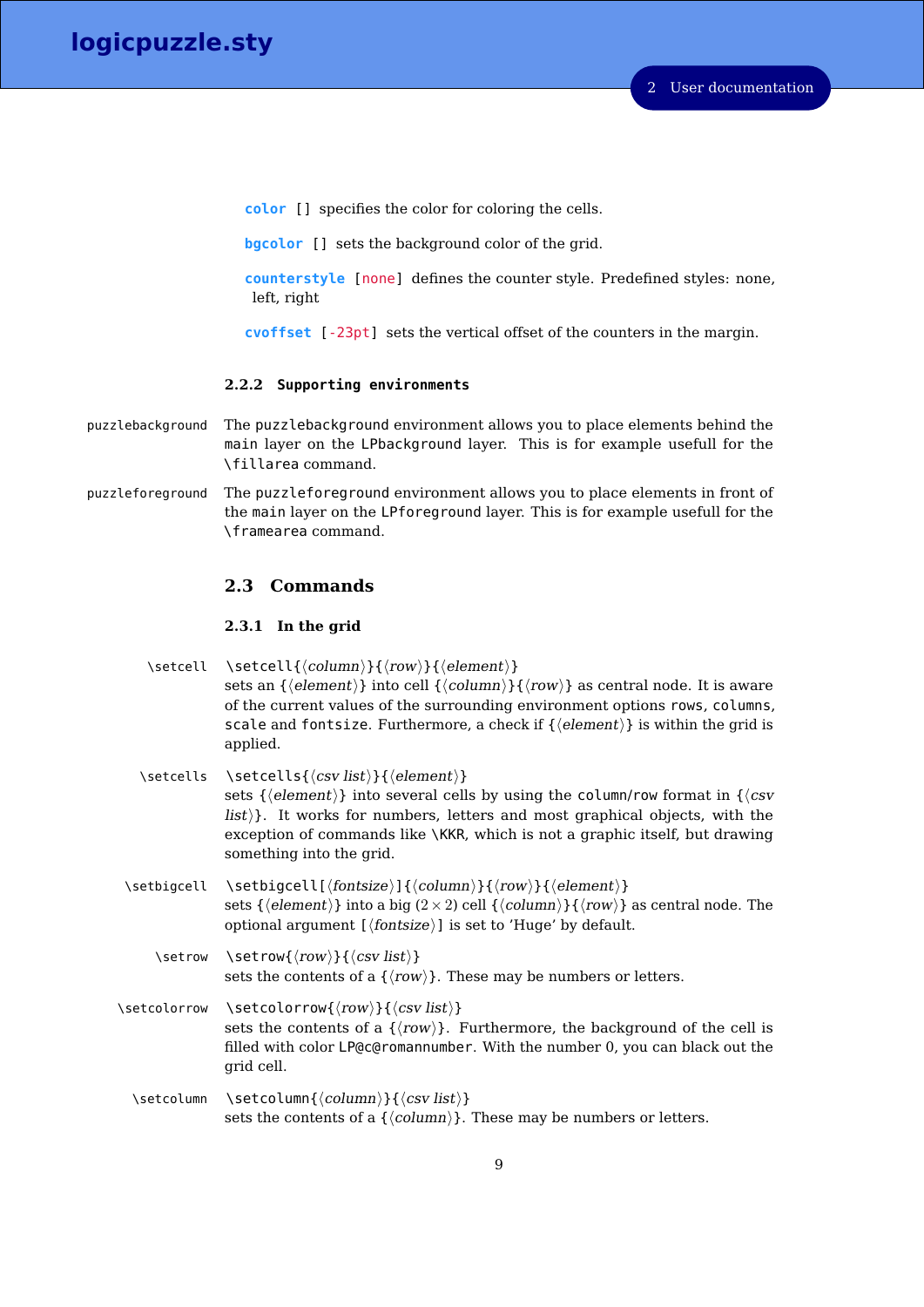| \setcolorcolumn | \setcolorcolumn{ $\langle column \rangle$ }{ $\langle csv \; list \rangle$ }<br>sets the contents of a $\{\langle column \rangle\}$ . Furthermore, the background of the cell is<br>filled with color LP@c@romannumber.                                                                                                                                                                                |
|-----------------|--------------------------------------------------------------------------------------------------------------------------------------------------------------------------------------------------------------------------------------------------------------------------------------------------------------------------------------------------------------------------------------------------------|
| \setrule        | \setrule{ $\langle column \rangle$ }{ $\langle row \rangle$ }{ $\langle rule \rangle$ }<br>sets a calculation rule $\{\langle rule \rangle\}$ into the top left corner of cell $\{\langle column \rangle\}\{\langle row \rangle\}$ .<br>The rule is typeset in inline math mode. You might consider using the \times<br>and \div commands.                                                             |
| \fillcell       | $\left\{ \left\langle column \right\rangle \right\}$ { $\left\langle row \right\rangle$ }<br>fills cell $\{\langle column \rangle\}\{\langle row \rangle\}$ with the color defined with environment option<br>$color1$ . It is aware of the current values of the surrounding envionment options<br>rows, columns, scale and color. Furthermore, a check if the cell is within the<br>grid is applied. |
| \fillrow        | \fillrow{ $\langle row \rangle$ }{ $\langle csv \; list \rangle$ }<br>fills a $\{\langle row \rangle\}$ . In $\{\langle csv list \rangle\}$ '1' means 'fill' and '0' means 'don't fill'. Internally,<br>\fillrow uses \fillcell.                                                                                                                                                                       |
| \fillcolumn     | \fillcolumn{ $\langle column \rangle$ }{ $\langle csv \; list \rangle$ }<br>fills a $\{\langle column \rangle\}$ . In $\{\langle csv list \rangle\}$ '1' means 'fill' and '0' means 'don't fill'.<br>Internally, \fillcolumn uses \fillcell.                                                                                                                                                           |
| \filldiagonals  | $\left\{ \left\langle color\right\rangle \right\}$<br>fills the diagonals with the color specified with the optional argument $\lfloor \langle color \rangle \rfloor$<br>(default: yellow!20). Furthermore, it checks for a quadratic grid, otherwise an<br>error message is issued.                                                                                                                   |
| \framearea      | $\{\langle color \rangle\}\{\langle TikZ\ path\rangle\}$<br>frames the area given by $\{\langle TikZ \nphi \rangle\}$ with color $\{\langle color \rangle\}$ . The reference for<br>coordinates is the bottom left corner of the cell.                                                                                                                                                                 |
|                 | $\frac{1}{2}, \frac{3}{2} - (3, 2) - (2, 3) - (3, 3) - (3, 2) - (2, 2)$                                                                                                                                                                                                                                                                                                                                |
|                 | This command will color the frame of the grid cell (2,2) green. You should<br>consider using this command in the puzzleforeground environment.                                                                                                                                                                                                                                                         |
| \fillarea       | \fillarea{\color\}}{\TikZ path\}<br>fills the area given by $\{\langle TikZ \nphi \rangle\}$ with color $\{\langle color \rangle\}$ . The reference for<br>coordinates is the bottom left corner of the cell. You should consider using this<br>command in the puzzlebackground environment.                                                                                                           |
| \colorarea      | $\setminus$ colorarea $\{\langle color \rangle\}\{\langle TikZ\ path\rangle\}$<br>fills the area given by $\{\langle TikZ path \rangle\}$ with color $\{\langle color \rangle\}$ – just like \framearea<br>without frame.                                                                                                                                                                              |

<span id="page-9-0"></span><sup>1</sup>Therefore, you must define an option color in the style file you want to use fill commands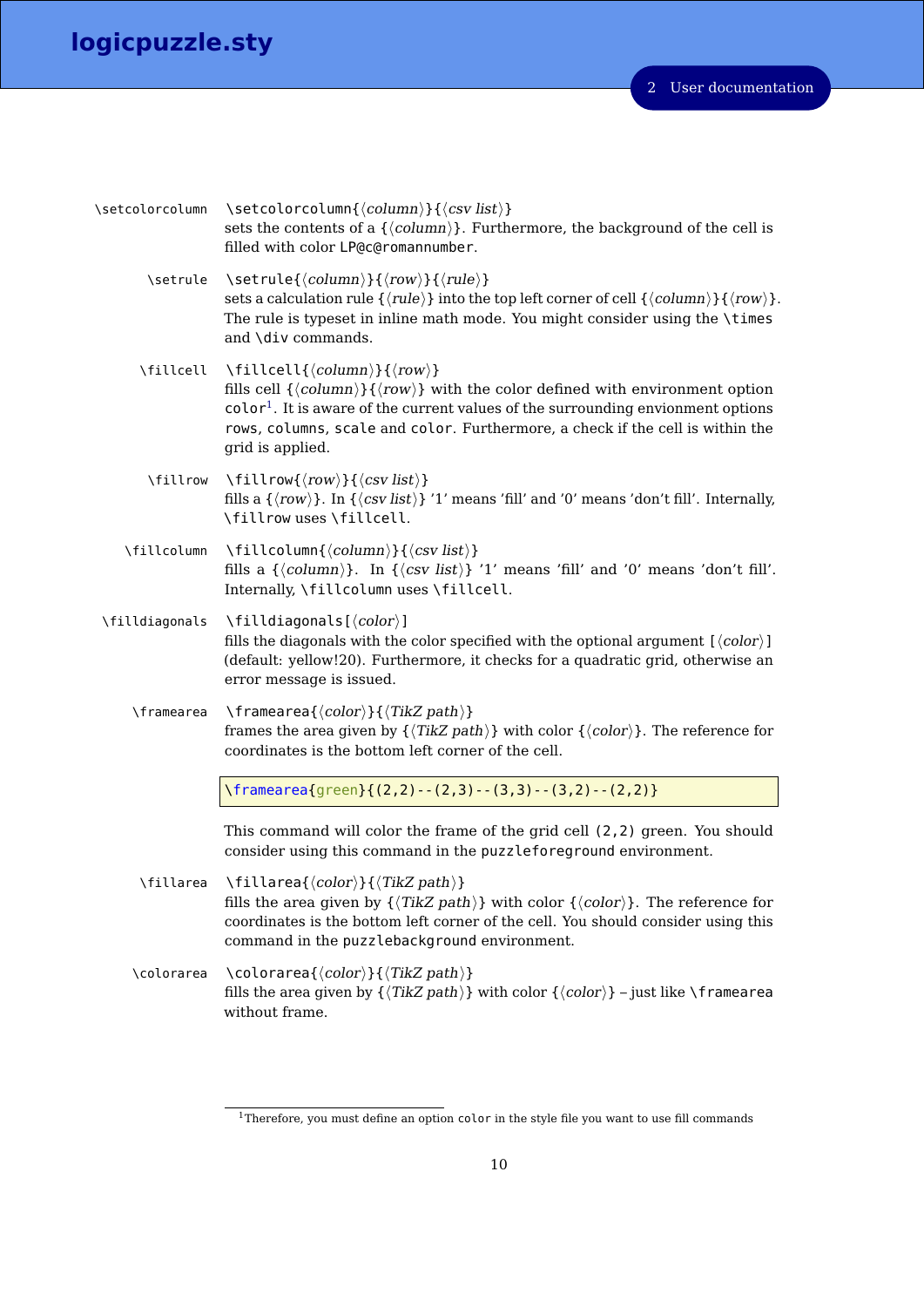|            | $\frac{\frac{1}{\gamma}}{\frac{1}{\gamma}}$                                                                                                                                                                                                                                                                                                                          |
|------------|----------------------------------------------------------------------------------------------------------------------------------------------------------------------------------------------------------------------------------------------------------------------------------------------------------------------------------------------------------------------|
|            | frames the grid (thicker line) with the color specified with the optional argu-<br>ment [ $\langle color \rangle$ ] (default: black).                                                                                                                                                                                                                                |
| \tikzzpath | $\{\text{column}\}\{\langle row \rangle\}\{\langle csv\; list \rangle\}$<br>does easily construct a TikZ path. You just need to define a starting point<br>$\{\langle \text{column} \rangle\}\$ ( $\langle \text{row} \rangle\}$ ) (bottom left corner) and a $\{\langle \text{csv list} \rangle\}$ with direction indi-<br>cators relative to the current position. |
|            | 7: up left<br>up right<br>- 8: up<br>9:                                                                                                                                                                                                                                                                                                                              |

4: left 5: no change 6: right 1: down left 2: down 3: down right

\framearea{green}{\tikzpath{2}{2}{8,6,2,4}}

This command will frame grid cell (2,2) green.

 $\xti$ kzpath  $\xti$ kzpath ${\langle column \rangle}{\langle row \rangle}{\langle csv \; list \rangle}$ 

is an evolution of the \tikzpath command with slightly different input syntax. In the  $\{\langle \text{csv list} \rangle\}$  argument, it expects pairs in the form direction/length. Therefore, you can easily define paths from corner to corner.

\framearea{green}{\xtikzpath{2}{2}{8/2,6/2,2/2,4/2}}

This command will frame an area defined by the grid cells (2,2) and (3,3) green.

#### <span id="page-10-0"></span>**2.3.2 Presentation**

\titleformat \titleformat{\format}} defines the  $\{\langle format \rangle\}$  of the title. By default, the definition is as follows:

\titleformat{\centering\Large\color{blue}}

\puzzlecounter \puzzlecounter provides the puzzle counter in textual form to use it in \definecounterstyle. \setpuzzlecounter \setpuzzlecounter{\number}} resets the puzzle counter, for example before the solutions. \definecounterstyle \definecounterstyle{ $\langle name \rangle$ }{ $\langle define \rangle$ } allows you to define your own styles. For example, the style left is defined as follows: \definecounterstyle{left}{ \begingroup\reversemarginpar\marginnote{

\tikz\node[shape=rectangle,fill=yellow!40,inner sep=7pt,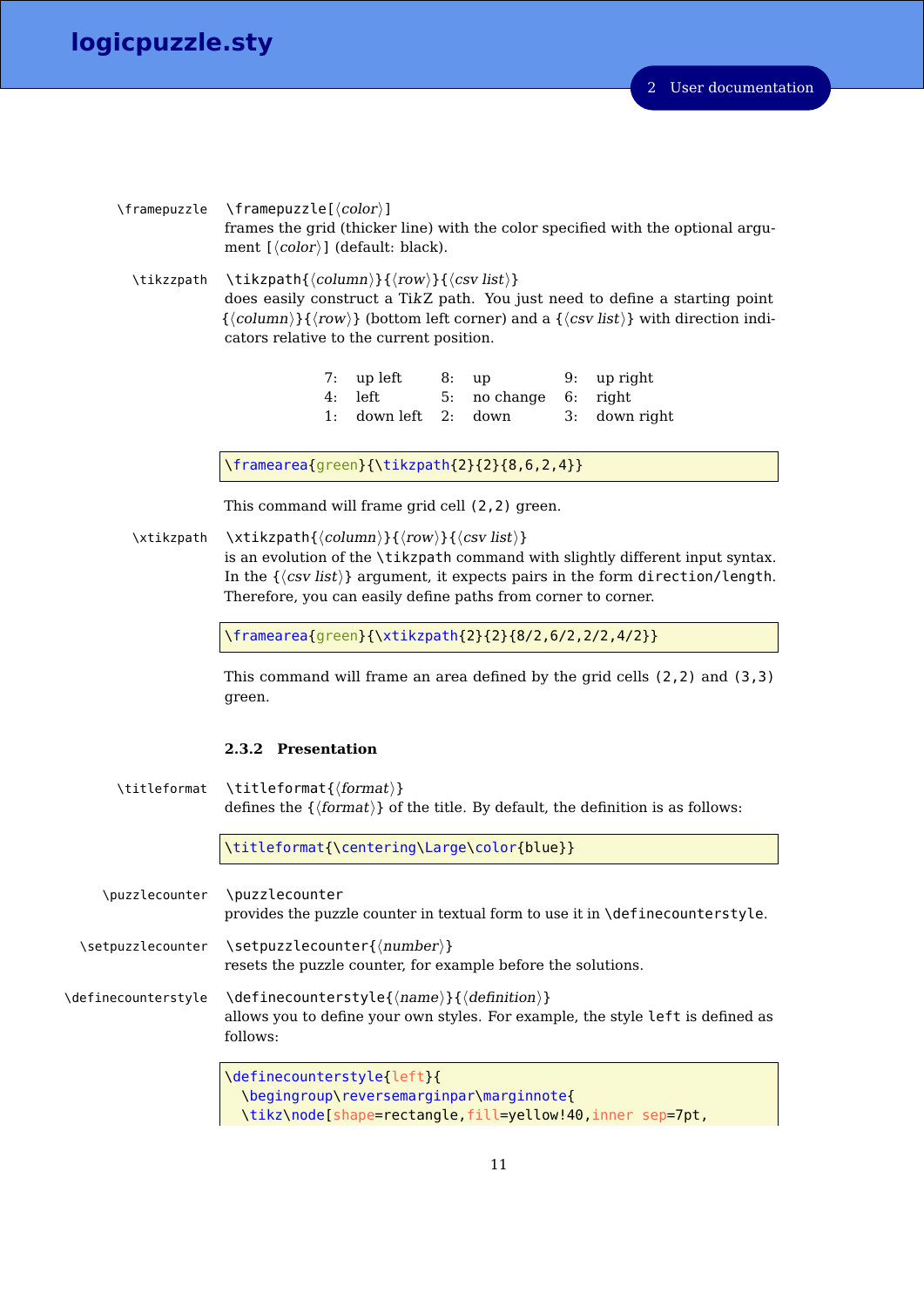}

draw, rounded corners=3pt, thick] {\Huge\puzzlecounter};}[\LP@cvoffset]\endgroup}

To typeset the counter into the margin we use the command \marginnote. We need to use the command \reversemarginpar to set the counter into the left margin. Of course, we must use this command in a group for local scope. Finally we use \puzzlecounter in a \tikz node with a vertical offset set with the option cvoffset.

- \setgridlinestyle \setgridlinestyle{ $\langle style\rangle\rangle$ } sets the style of lines used in the grid. By default, the style is set to solid, whereas slitherlink uses dashed.
- $\setminus$ setnormallinewidth  $\setminus$ setnormallinewidth{ $\langle$ dimension $\rangle$ } sets the width of the standard lines (default: 0.5pt)
- \setthicklinewidth \setthicklinewidth{ $\langle dimension \rangle$ } sets the width of the 'thicker' lines (default: 1.5pt)

#### <span id="page-11-0"></span>**2.3.3 Puzzle specific commands**

## <span id="page-11-1"></span>**2.3.3.1 2D-Sudoku**

- \ddsudokucell \ddsudokucell{ $\langle column \rangle$ }{ $\langle row \rangle$ }{ $\langle number \rangle$ } sets  $\{\langle number \rangle\}$  into grid cell  $\{\langle column \rangle\}\{\langle row \rangle\}.$
- \ddsudokusetup \ddsudokusetup{ $\{options\}$ } resets the options with global scope.

#### <span id="page-11-2"></span>**2.3.3.2 Battleship**

- \placeship \placeship{ $\{direction\}$ }{ $\{column\}$ { $\{row\}$ }{ $\{length\}$ } places complete ships in the grid. It expects the specification of the direction as horizontal (H) or vertical (V). Furthermore, it requires the starting coordinates and the length of the ship.
- \placesegment \placesegment{ $\{column\}$ { $\{row\}$ }{ $\{ship segment\}$ } is used for the placement of ship segments in the grid. In the mandatory argument  $\{\langle ship segment \rangle\}$ , you can use the following commands:

| \Ship  | $\bigcirc$     | <b>The Company</b> | <b>\ShipC</b> |
|--------|----------------|--------------------|---------------|
| \ShipL | $\blacksquare$ | <b>ID</b>          | <b>\ShipR</b> |
| \ShipB | U              | $\Box$             | <b>\ShipT</b> |

\ship \ship The command \ship was replaced by the \placesegment command. The command \ship is deprecated and should not be used longer. It may still be used, but it is not recommended.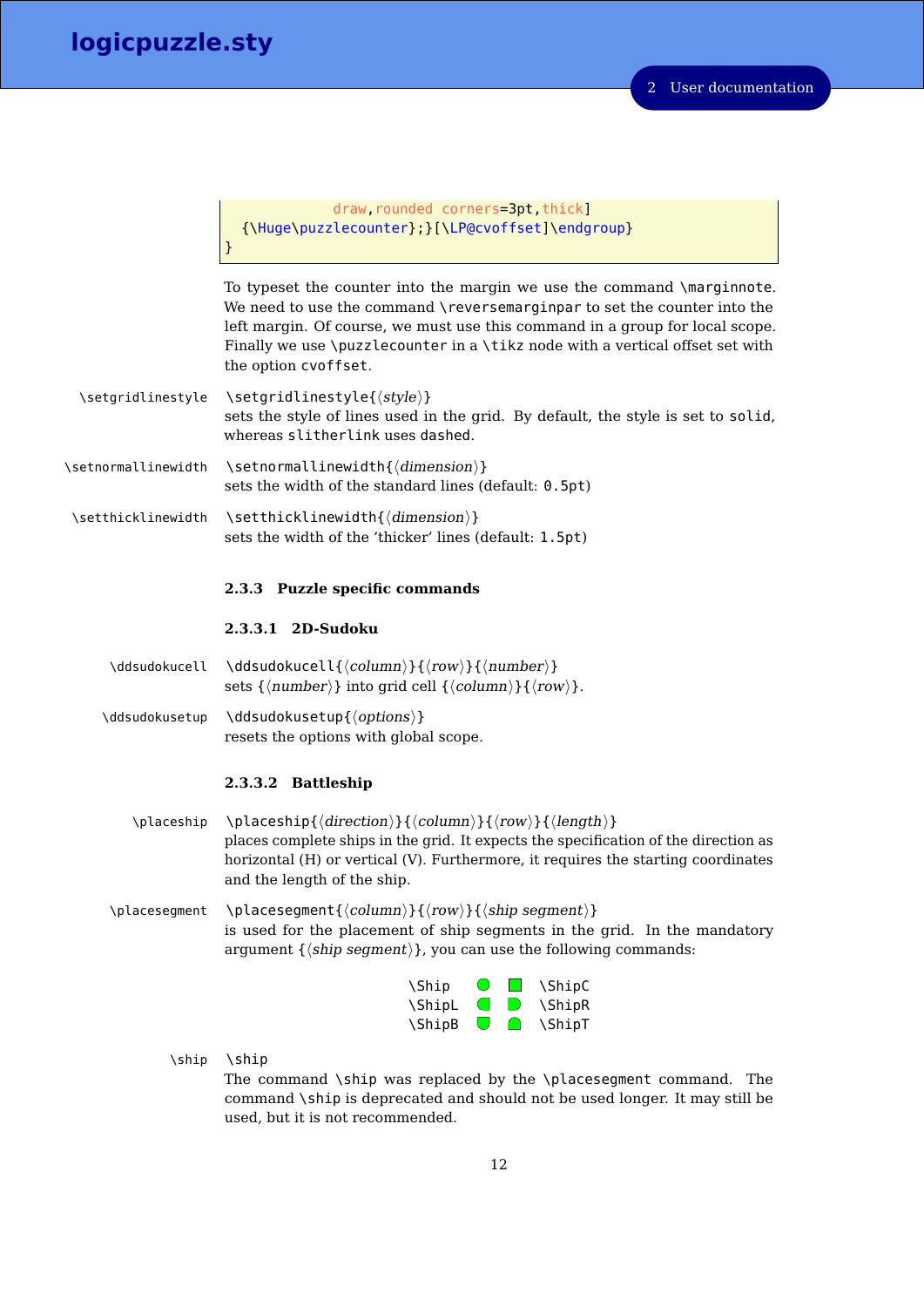| \placewater \placewater{\\timeson{\sigma}}{\text{row}}<br>places water markers $(\bullet)$ in the grid.                                                                                                          |
|------------------------------------------------------------------------------------------------------------------------------------------------------------------------------------------------------------------|
| \placeisland \placeisland{ $\langle column \rangle$ }{ $\langle row \rangle$ }<br>places islands ( $\binom{5}{2}$ ) in the grid. The island outlines are created randomly: $\binom{5}{2}$ ,<br>$\sum$ , $\sum$ , |
| \shipH \shipH{\csv list\}<br>typesets the horizontal numbers above the grid. It expects a comma-separated<br>list as an argument.                                                                                |
| \shipV \shipV{ $\langle csv\; list \rangle$ }<br>typesets the vertical numbers beside the grid. It also expects a comma sepa-<br>rated list.                                                                     |
| $\verb \shipbox  \shipbox{(csv list)} $<br>defines the number and size of the ships, which are typeset under the grid.                                                                                           |
| \battleshipsetup \battleshipsetup{ $\langle options \rangle$ }<br>resets the options with global scope.                                                                                                          |
| \classicgame \classicgame{ $\langle csv list \rangle$ }<br>typesets a game sheet for playing classic Battleship. It expects a comma<br>separated list with the number and sizes of the ships.                    |

# <span id="page-12-0"></span>**2.3.3.3 Bokkusu**

|               | \valueH \valueH{\(csv list)}<br>typesets the numbers left to the grid indicating the values of the cells. It<br>expects a comma-separated list as an argument.                          |
|---------------|-----------------------------------------------------------------------------------------------------------------------------------------------------------------------------------------|
|               | \valueV \valueV{ $\langle \cos \theta \rangle$ }<br>typesets the numbers below the grid specifying the values of the cells. It also<br>expects a comma separated list.                  |
| \sumH         | \sumH $\{\langle csv\; list \rangle\}$<br>typesets the numbers right to the grid indicating the sums of the values of the<br>colored cells. It expects a comma-separated list.          |
| \sumV         | \sumV{ $\langle\mathit{csv}\mathit{list}\rangle\}$<br>typesets the numbers above the grid specifying the sums of the values of the<br>colored cells. It expects a comma separated list. |
| \bokkususetup | $\boldsymbol{\setminus}$ bokkususetup $\{\langle options \rangle\}$                                                                                                                     |

resets the options with global scope.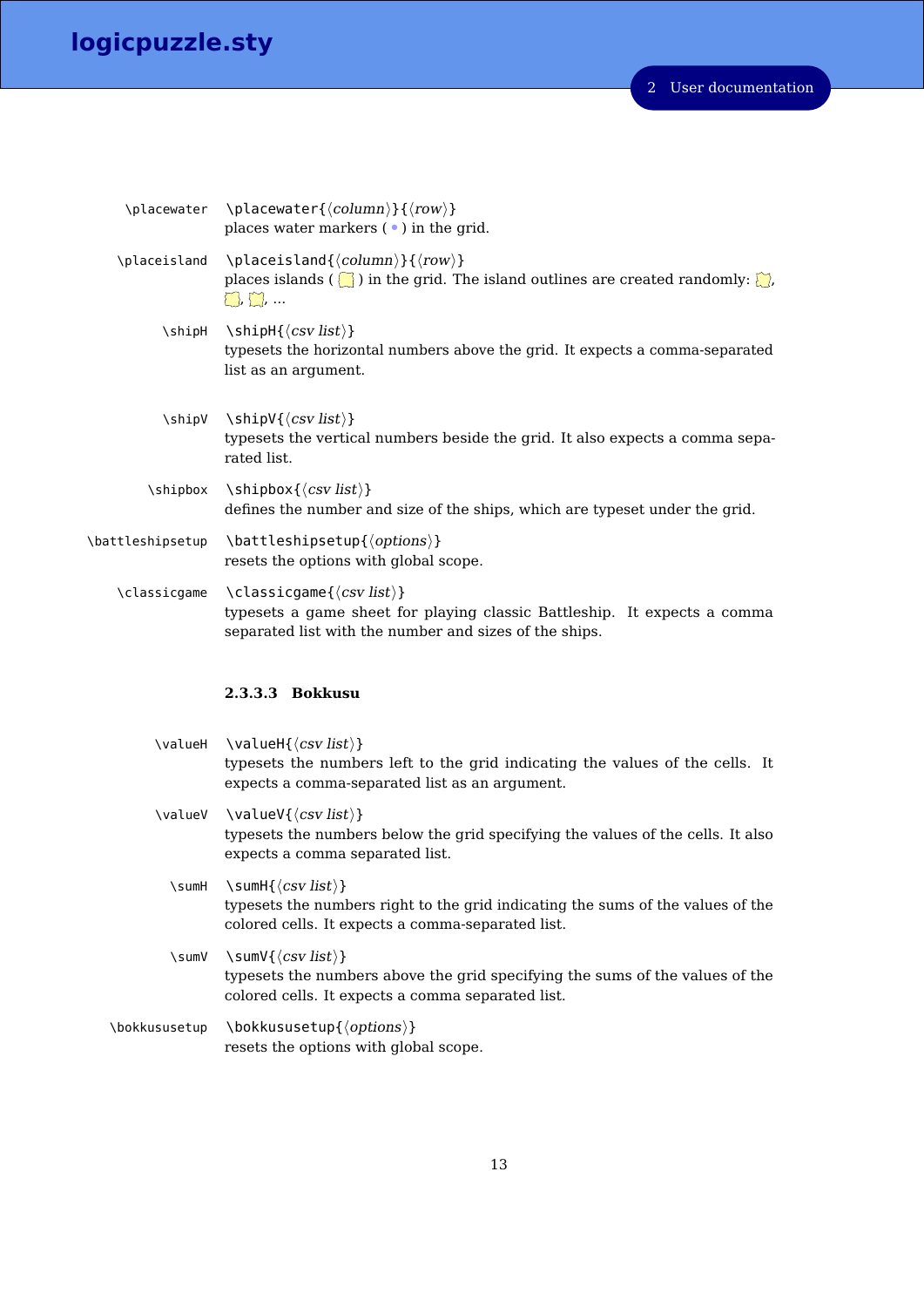#### <span id="page-13-0"></span>**2.3.3.4 Bridges**

| \bridgesrow    | $\left\{\text{row}\right\}$ { $\left\langle \text{cov} \right\rangle$ }{ $\left\langle \text{csv} \right\rangle$ }<br>sets the contents of a bridges $\{\langle row \rangle\}$ . These are the numbers indicating how<br>many bridges originate from this specific island.                                |
|----------------|-----------------------------------------------------------------------------------------------------------------------------------------------------------------------------------------------------------------------------------------------------------------------------------------------------------|
| \bridgescolumn | $\left\{\langle column(\{column)\}\right\}$ ( $\langle csv\right\}$ )}<br>sets the contents of a bridges $\{\langle column \rangle\}$ .                                                                                                                                                                   |
| \bridge        | $\langle$ \bridge[ $\langle$ optional arguments}] margTikZ path<br>draws the bridges between islands. With the optional argument $\{\langle double \rangle\}$<br>you can draw a double bridge. Furthermore, you can set the color of the bridge<br>with the option $\left[\langle color \rangle\right]$ . |

 $\theta$ ) \bridgessetup \bridgessetup{ $\{options\}$ resets the options with global scope.

#### <span id="page-13-1"></span>**2.3.3.5 Chaos Sudoku**

- \chaossudokucell \chaossudokucell{ $\langle column \rangle$ }{ $\langle number \rangle$ } sets  $\{\langle number\rangle\}$  into grid cell  $\{\langle column\rangle\}\{\langle row\rangle\}.$
- \chaossudokusetup \chaossudokusetup{ $\{options\}$ } resets the options with global scope.

#### <span id="page-13-2"></span>**2.3.3.6 Four Winds**

- \fourwindscell \fourwindscell{ $\langle column \rangle$ }{ $\langle row \rangle$ }{ $\langle number \rangle$ } sets  ${\langle number \rangle}$  into grid cell  ${\langle column \rangle}{\langle row \rangle}$ . Furthermore, it draws lines specified in  $\{\langle csv \text{ list}\rangle\}$  in the direction/length format.
- \fourwindssetup \fourwindssetup{ $\{options\}$ } resets the options with global scope.

## <span id="page-13-3"></span>**2.3.3.7 Hakyuu**

 $\hbar$ kyuucell \hakyuucell{ $\langle column \rangle$ }{ $\langle row \rangle$ }{\almber}} sets { $\langle number \rangle$ } into grid cell { $\langle column \rangle$ }{ $\langle row \rangle$ }.  $\hbox{\label{of} (options)}$ reset the options with global scope.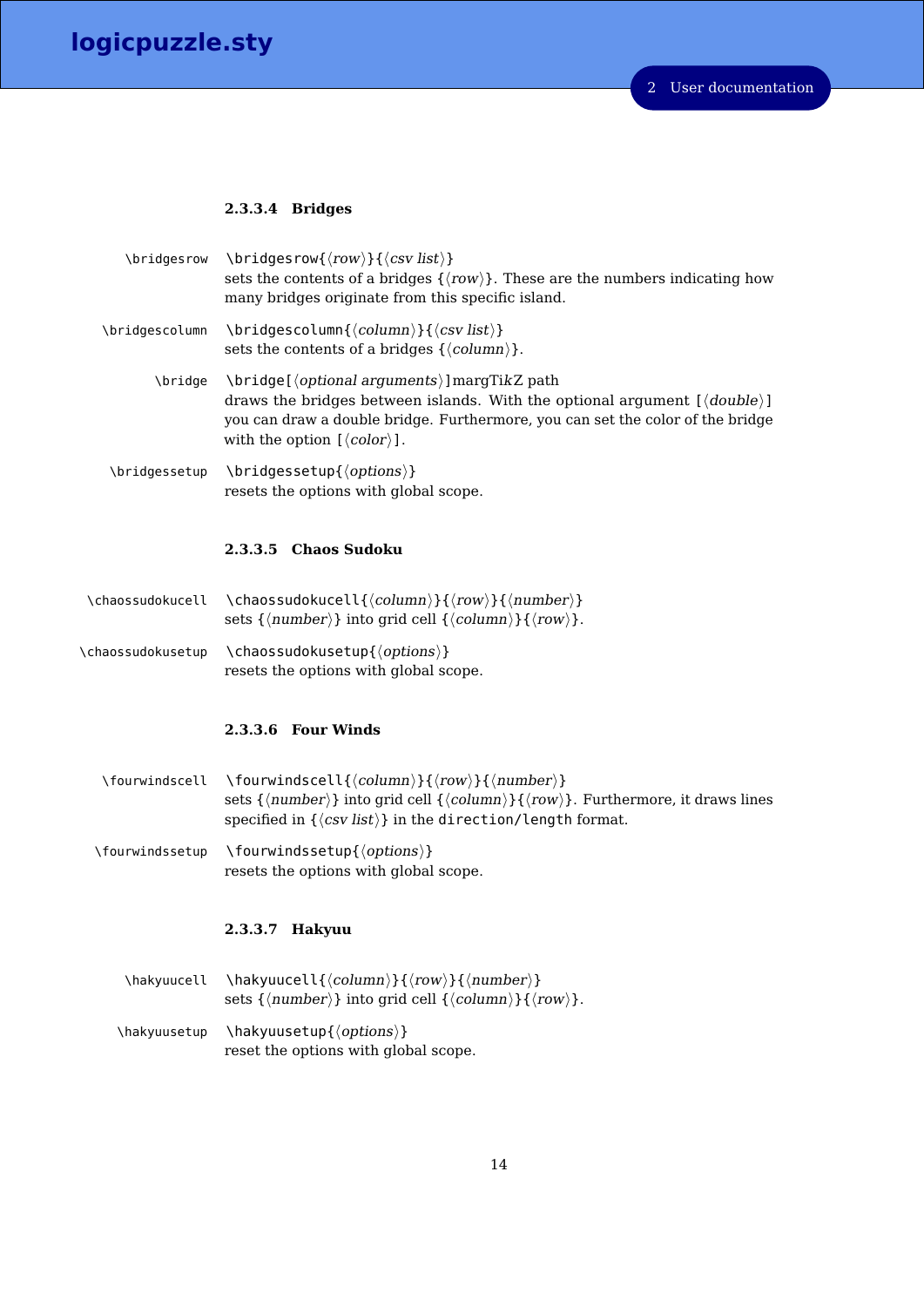#### <span id="page-14-0"></span>**2.3.3.8 Hitori**

 $\hbox{\hbox{b}$  \hitorisetup{ $\hbox{\hbox{c}ptions}$ } resets the options with global scope.

#### <span id="page-14-1"></span>**2.3.3.9 Kakuro**

- $\kappa \kappa \langle row{\langle row \rbrace} {\langle \text{csv list} \rangle}$ sets the contents of a kakuro  $\{\langle row \rangle\}$ . These may be numbers and the commands \KKR or \Black.
- \kakurocolumn \kakurocolumn{ $\langle column \rangle$ }{ $\langle csv \; list \rangle$ } sets the contents of a kakuro  $\{\langle column \rangle\}.$ 
	- \KKR \KKR{\lamV\}}{\lamH\} sets the contents of a kakuro cell.
	- \Black \Black blacks out a cell.
- \kakurosetup \kakurosetup{ $\{options\}$ } resets the options with global scope.

## <span id="page-14-2"></span>**2.3.3.10 Kendoku**

\kendokucell \kendokucell{ $\langle column\rangle$ }{ $\langle row\rangle$ }{ $\langle number\rangle$ } sets  $\{\langle number \rangle\}$  into grid cell  $\{\langle column \rangle\}\{\langle row \rangle\}.$ \kendokusetup \kendokusetup{ $\{options\}$ } resets the options with global scope.

#### <span id="page-14-3"></span>**2.3.3.11 Killer Sudoku**

- \killersudokucell \killersudokucell{ $\langle column \rangle$ }{ $\langle row \rangle$ }{ $\langle number \rangle$ } sets { $\langle number \rangle$ } into grid cell { $\langle column \rangle$ } { $\langle row \rangle$ }.
- \killersudokusetup \killersudokusetup{ $\{options\}$ } resets the options with global scope.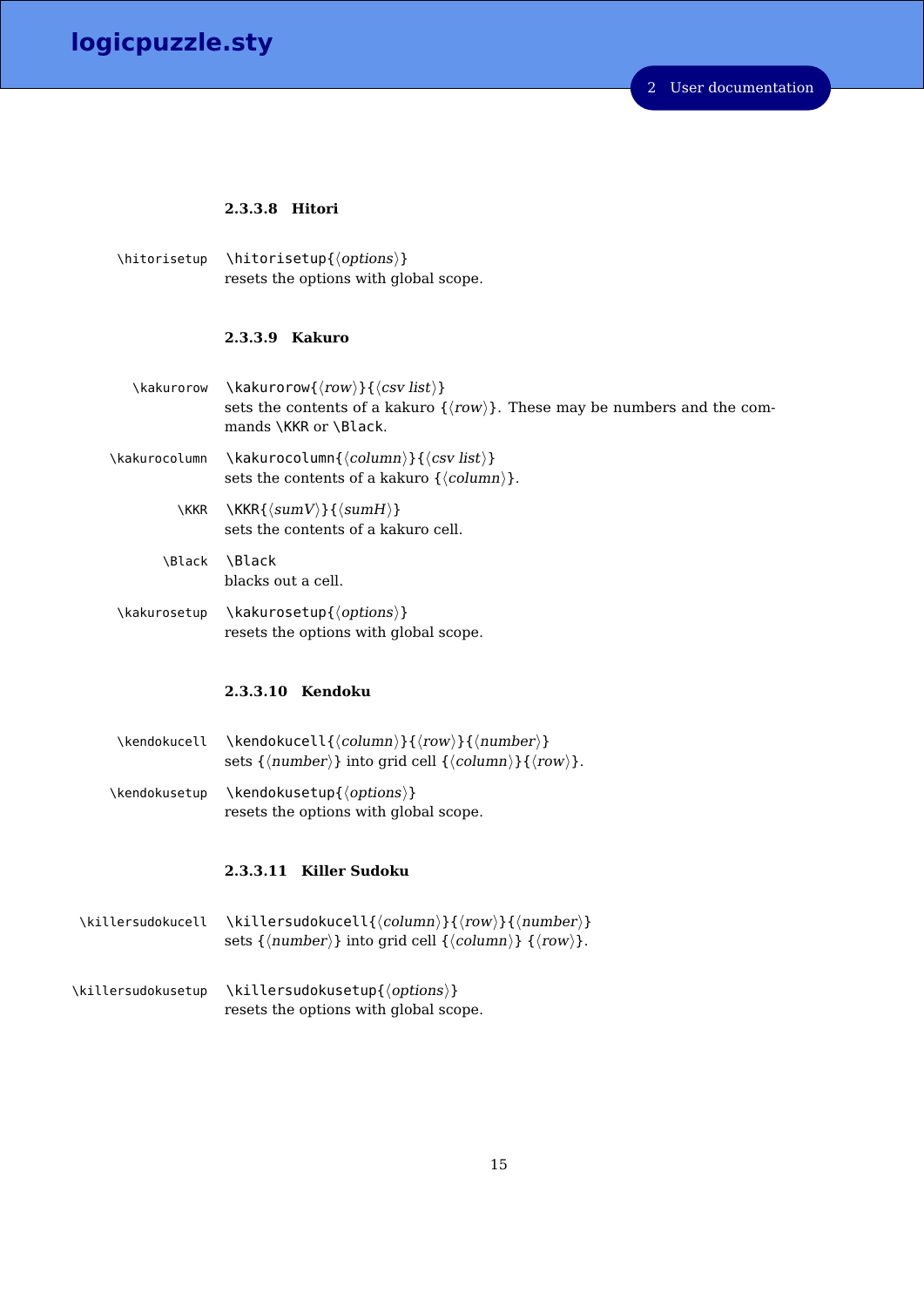#### <span id="page-15-0"></span>**2.3.3.12 Laser Beam**

| \laserH         | \laserH $\{\langle csv\; list\rangle\}$<br>typesets the numbers above the grid indicating how many cells are traversed<br>by the laser beam. It expects a comma-separated list as an argument.                                                                                                                                                  |
|-----------------|-------------------------------------------------------------------------------------------------------------------------------------------------------------------------------------------------------------------------------------------------------------------------------------------------------------------------------------------------|
| \laserV         | \laserV{ $\langle csv list \rangle$ }<br>typesets the numbers left to the grid.                                                                                                                                                                                                                                                                 |
| \mirrorH        | \mirrorH{ $\langle$ <i>csv list</i> }}<br>typesets the numbers below the grid indicating how many mirrors are placed<br>in the intersections of this column.                                                                                                                                                                                    |
| \mirrorV        | \mirrorV{ $\langle csv\, list \rangle$ }<br>typesets the numbers right to the grid.                                                                                                                                                                                                                                                             |
| \placearrow     | \placearrow{ $\langle column \rangle$ }{ $\langle row \rangle$ }<br>is used for the placement of arrows at the grid frame. The reference for<br>coordinates is the bottom left corner of the cell. In the mandatory argument<br>$\{\langle direction \rangle\}$ , you can use the following indicators: LeftUp, LeftDown, RightUp,<br>RightDown |
| \placecross     | \placecross{ $\langle column \rangle$ }{ $\langle row \rangle$ }<br>places a cross in the intersections of the grid.                                                                                                                                                                                                                            |
| \placemirror    | \placemirror{ $\langle column \rangle$ }{ $\langle row \rangle$ }{ $\langle direction \rangle$ }<br>places mirrors in the intersections of the grid. In the mandatory argument<br>$\{\langle direction \rangle\}$ , you can use the following indicators: H, V                                                                                  |
| \laser          | \laser[ $\langle color \rangle$ ]{ $\langle TikZ path \rangle$ }<br>draws the laser beam given by $\{\langle TikZ \; path \rangle\}$ with color $[\langle color \rangle]$ (default:<br>red). The reference for coordinates is the bottom left corner of the cell.                                                                               |
|                 | \laser[green]{(1,2)--(2,3)--(1,4)}                                                                                                                                                                                                                                                                                                              |
|                 | You should consider using this command in the puzzlebackground environ-<br>ment.                                                                                                                                                                                                                                                                |
| \laserbeamsetup | \laserbeamsetup{\\tions\}<br>resets the options with global scope.                                                                                                                                                                                                                                                                              |

# <span id="page-15-1"></span>**2.3.3.13 Magic Labyrinth**

\magiclabyrinthcell \magiclabyrinthcell{ $\{column\}$ }{ $\{row\}$ }{ $\{number\}$ } sets a number into grid cell  $\{\langle column \rangle\}$   $\{\langle row \rangle\}$ .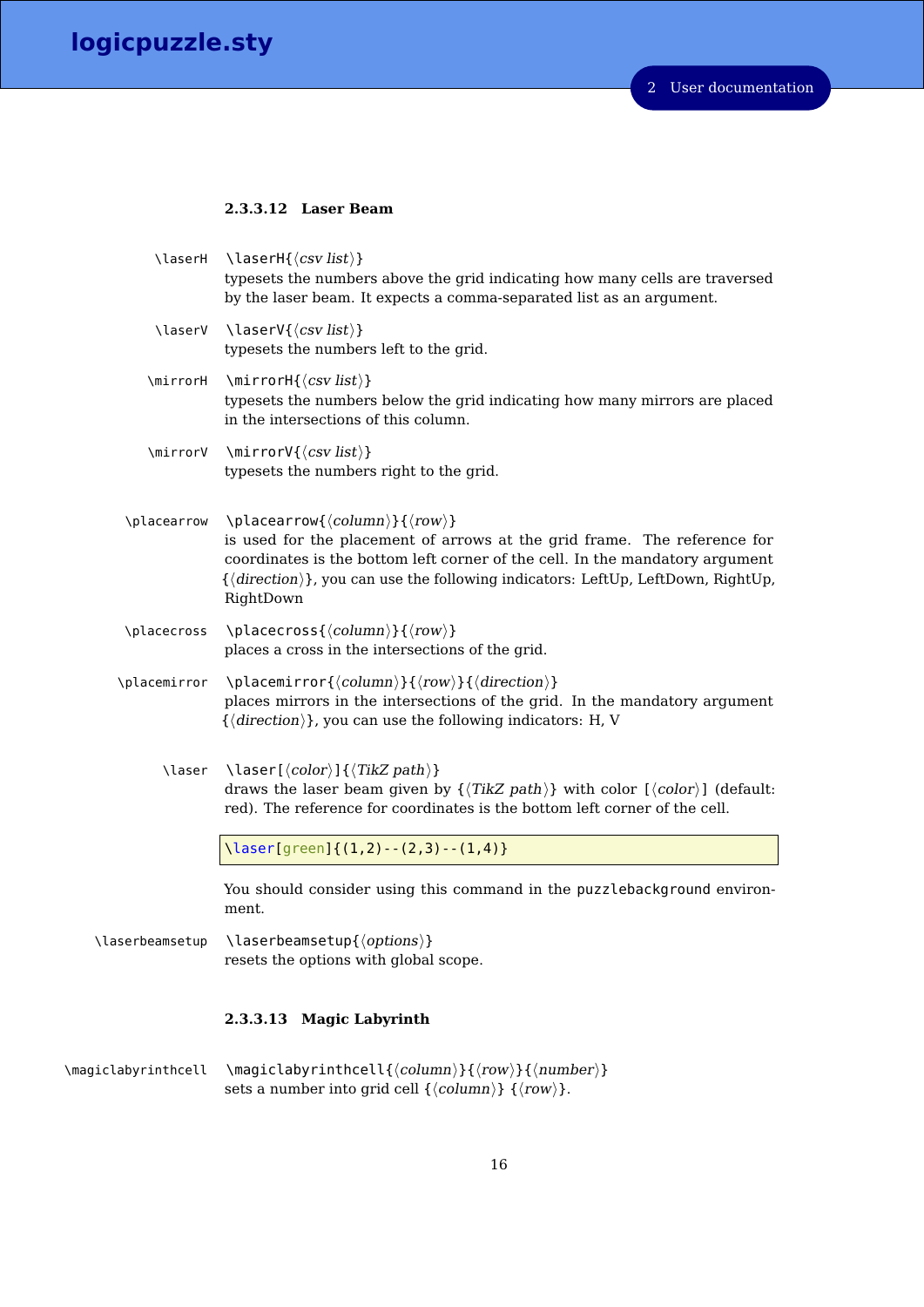2 User documentation

\mlline \mlline{ $\langle$ TikZ path}} draws a line given by  $\{\langle TikZ \; path \rangle\}.$ 

 $\mathcal{h}$  \magiclabyrinthsetup \magiclabyrinthsetup{ $\{options\}$ } resets the options with global scope.

#### <span id="page-16-0"></span>**2.3.3.14 Magnets**

- \plusH \plusH{ $\langle$  csv list  $\rangle$ } typesets the numbers above the grid indicating how many positive poles are in the respective column. It expects a comma-separated list as an argument.  $\minusH \ \mathcal{csv} \}$ typesets the numbers above the grid indicating how many negative poles are in the respective column. \plusV \plusV{ $\langle csv \text{ list } \rangle$ } typesets the numbers left to the grid indicating how many positive poles are in the respective row.  $\minusV \ {\minusV} {\cosV list}$ typesets the numbers left to the grid indicating how many negative pole ares in the respective row.
- $\m{cosH \frac{\cscH}{\cscH}$ typesets non-magnetic horizontal plates by using the column/row format in  $\{\langle \textit{csv} \textit{list} \rangle\}.$
- $\text{max}$  \magnetsV{ $\langle \cos \, list \rangle$ } typesets non-magnetic vertical plates by using the column/row format in  $\{\langle csv \rangle\}$  $\vert$ *list* $\rangle$ }.
	- $\text{PMH} \left\{\langle \text{csv list} \rangle \right\}$
	- \MPH \PMV \MPV draws horizontal magnetic plates with  $|+-|$  arrangement. It expects the column/row format in  $\{\langle \text{csv list} \rangle\}$ . You can typeset the three other magnetic arrangements by using the \MPH, \PMV and \MPV commands.

 $\mbox{magnets}$  \magnetssetup { $\text{options}$ } resets the options with global scope.

#### <span id="page-16-1"></span>**2.3.3.15 Masyu**

- $\max{u\cdot\lambda}$  \masyucell{ $\{column\}$ }{ $\{return \}$ } sets an element into grid cell  $\{\langle column \rangle\}$   $\{\langle row \rangle\}$ .
	- \MasyuW \MasyuW draws an empty (white) circle.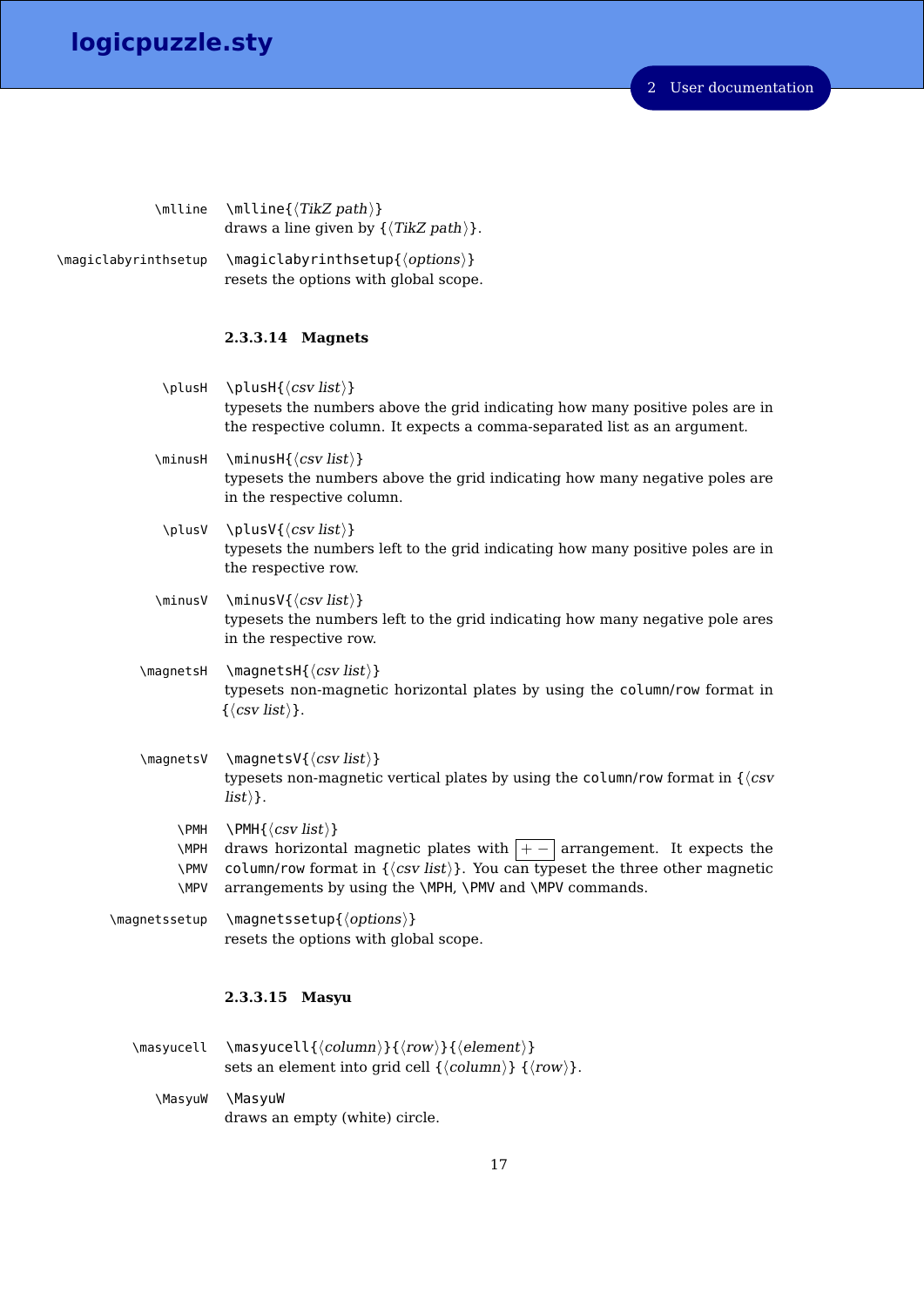2 User documentation

| \MasyuB     | \MasyuB<br>draws a black circle.                                                       |
|-------------|----------------------------------------------------------------------------------------|
| \masyuline  | $\{\text{Task}(TikZ path)\}$<br>draws a line given by $\{\langle TikZ\ path\rangle\}.$ |
| \masyusetup | $\{\mathsf{options}\}$<br>resets the options with global scope.                        |

## <span id="page-17-0"></span>**2.3.3.16 Minesweeper**

\Mine \Mine draws a mine. It can be used in commands like \setcell or \setrow!

 $\mathcal{h}$  \minesweepersetup \minesweepersetup{ $\{options\}$ resets the options with global scope.

## <span id="page-17-1"></span>**2.3.3.17 Nonogram**

| \nonogramrow    | \nonogramrow{ $\langle row \rangle$ }{ $\langle csv \; list \rangle$ }<br>sets the contents of row $\{\langle row \rangle\}$ . In $\{\langle cw \rangle\}$ it expects the column/length<br>format.                      |
|-----------------|-------------------------------------------------------------------------------------------------------------------------------------------------------------------------------------------------------------------------|
| \nonogramcolumn | \nonogramcolumn{ $\langle column \rangle$ }{ $\langle csv \; list \rangle$ }<br>sets the contents of column $\{\langle column \rangle\}$ .<br>In $\{\langle csv \; list \rangle\}$ it expects the<br>row/length format. |
| \nonogramV      | \nonogramV{ $\langle\csc{list}\rangle$ }<br>sets the contents of the extra cells left to the grid. By definition, the first<br>number is always typeset next to the grid!                                               |
| \nonogramH      | \nonogramH{ $\langle$ <i>csv list</i> }}<br>sets the contents of the extra cells on top of the grid.                                                                                                                    |
| \puzzlestrut    | \puzzlestrut<br>serves the height adjustment depending on option extracells when you want<br>to typeset puzzle and solution (without extra cells) next to each other.                                                   |
| \nonogramsetup  | $\n\mod$ ramsetup $\{\langle options \rangle\}$<br>resets the options with global scope.                                                                                                                                |

## <span id="page-17-2"></span>**2.3.3.18 Number Link**

\numberlinkcell \numberlinkcell{ $\{column\}$ { $\{row\}$ }{ $\{element\}$ sets a number or letter into grid cell  $\{\langle column \rangle\}\{\langle row \rangle\}.$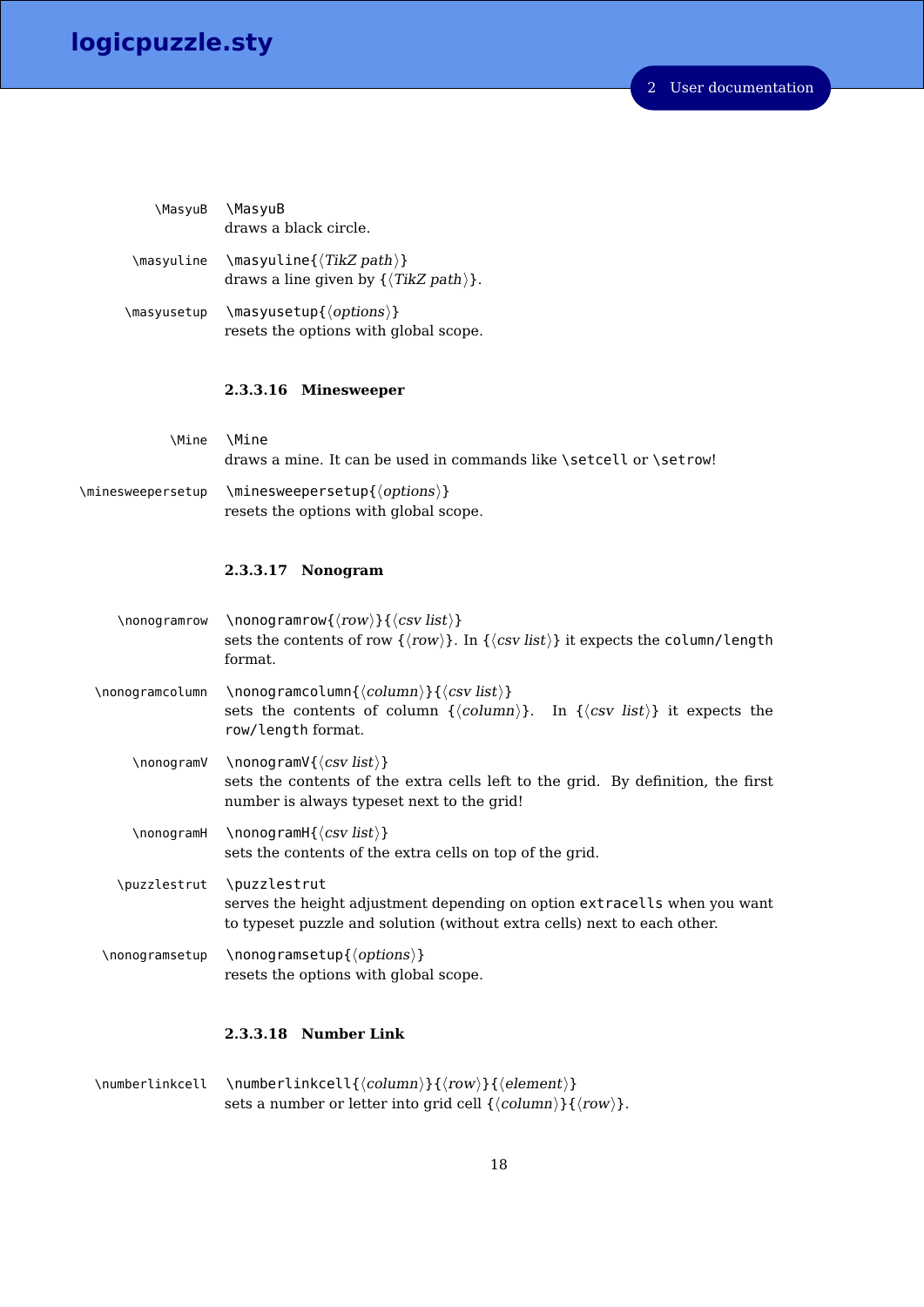2 User documentation

<span id="page-18-1"></span><span id="page-18-0"></span>

| \link                                                   | \link{ $\langle {\langle}$ TikZ path $\rangle$ }}<br>draws a line given by $\{\langle TikZ \; path \rangle\}.$                                                                                                                                                                                                                                                                                                                                                  |  |  |  |  |  |  |
|---------------------------------------------------------|-----------------------------------------------------------------------------------------------------------------------------------------------------------------------------------------------------------------------------------------------------------------------------------------------------------------------------------------------------------------------------------------------------------------------------------------------------------------|--|--|--|--|--|--|
| \numberlinksetup                                        | \numberlinksetup{\options\}<br>resets the options with global scope.                                                                                                                                                                                                                                                                                                                                                                                            |  |  |  |  |  |  |
|                                                         | 2.3.3.19 Resuko                                                                                                                                                                                                                                                                                                                                                                                                                                                 |  |  |  |  |  |  |
| \resukocell                                             | \resukocell{ $\langle column \rangle$ }{ $\langle row \rangle$ }{ $\langle element \rangle$ }<br>sets the $\{\langle element \rangle\}$ into grid cell $\{\langle column \rangle\}\{\langle row \rangle\}.$                                                                                                                                                                                                                                                     |  |  |  |  |  |  |
| \Straight                                               | 2.3.3.19.1 Track tiles                                                                                                                                                                                                                                                                                                                                                                                                                                          |  |  |  |  |  |  |
| <b>\StraightH</b><br><b>\StraightV</b><br><b>\Cross</b> | You can use the following commands to draw different track tiles, e.g. with the<br>\resukocell command:                                                                                                                                                                                                                                                                                                                                                         |  |  |  |  |  |  |
| <b>\CrossH</b><br><b>\CrossV</b>                        | \StraightV<br><b>\Straight</b><br><b>\StraightH</b>                                                                                                                                                                                                                                                                                                                                                                                                             |  |  |  |  |  |  |
| \CurveTL<br>\CurveTR<br>\CurveBL                        | <b>\CrossV</b><br><b>\CrossH</b><br><b>\Cross</b>                                                                                                                                                                                                                                                                                                                                                                                                               |  |  |  |  |  |  |
| <b>\CurveBR</b>                                         | <b>\CurveTR</b><br>\CurveTL<br>\CurveBL                                                                                                                                                                                                                                                                                                                                                                                                                         |  |  |  |  |  |  |
| \Graveltrap                                             |                                                                                                                                                                                                                                                                                                                                                                                                                                                                 |  |  |  |  |  |  |
|                                                         | <b>\CurveBR</b><br>\Graveltrap                                                                                                                                                                                                                                                                                                                                                                                                                                  |  |  |  |  |  |  |
| \pitlane                                                | \pitlane{ $\langle column \rangle$ }{ $\langle row \rangle$ }{ $\langle direction \rangle$ }<br>draws the pit lane in grid cell $\{\langle column \rangle\}\}\{\{\langle row \rangle\}\}\$ with $\{\{\langle direction \rangle\}\}\$ V<br>or H.                                                                                                                                                                                                                 |  |  |  |  |  |  |
| \parkinglot                                             | \parkinglot{ $\langle column \rangle$ }{ $\langle row \rangle$ }<br>draws the parking lot in grid cell $\{\langle column \rangle\}\{\langle row \rangle\}.$                                                                                                                                                                                                                                                                                                     |  |  |  |  |  |  |
| \trackH                                                 | $\text{trace}H\{\langle csv\; list\rangle\}$<br>typesets the track tiles below the grid indicating how many different tiles are<br>in the respective column. It expects a comma-separated list as an argument<br>with the format straights/curves/intersections.                                                                                                                                                                                                |  |  |  |  |  |  |
| \trackV                                                 | $\text{traceV}\{\langle \text{csv list}\rangle\}$<br>typesets the track tiles left to the grid.                                                                                                                                                                                                                                                                                                                                                                 |  |  |  |  |  |  |
| \track                                                  | $\texttt{\texttt{TrikZ path}}$<br>draws the race track given by $\{\langle TikZ \text{ path}\rangle\}$ . The design of the race track<br>is based on Frédéric's answer to this question on T <sub>E</sub> X.sx. The design with<br>auto-generated bridges will only work, if the path is not constructed with an<br>intersection point. It's recommended to start the path on a standard straight<br>and define the path from corner to corner with \xtikzpath. |  |  |  |  |  |  |
| \resukosetup                                            | $\verb \resukosetup{< options} $<br>resets the options with global scope.                                                                                                                                                                                                                                                                                                                                                                                       |  |  |  |  |  |  |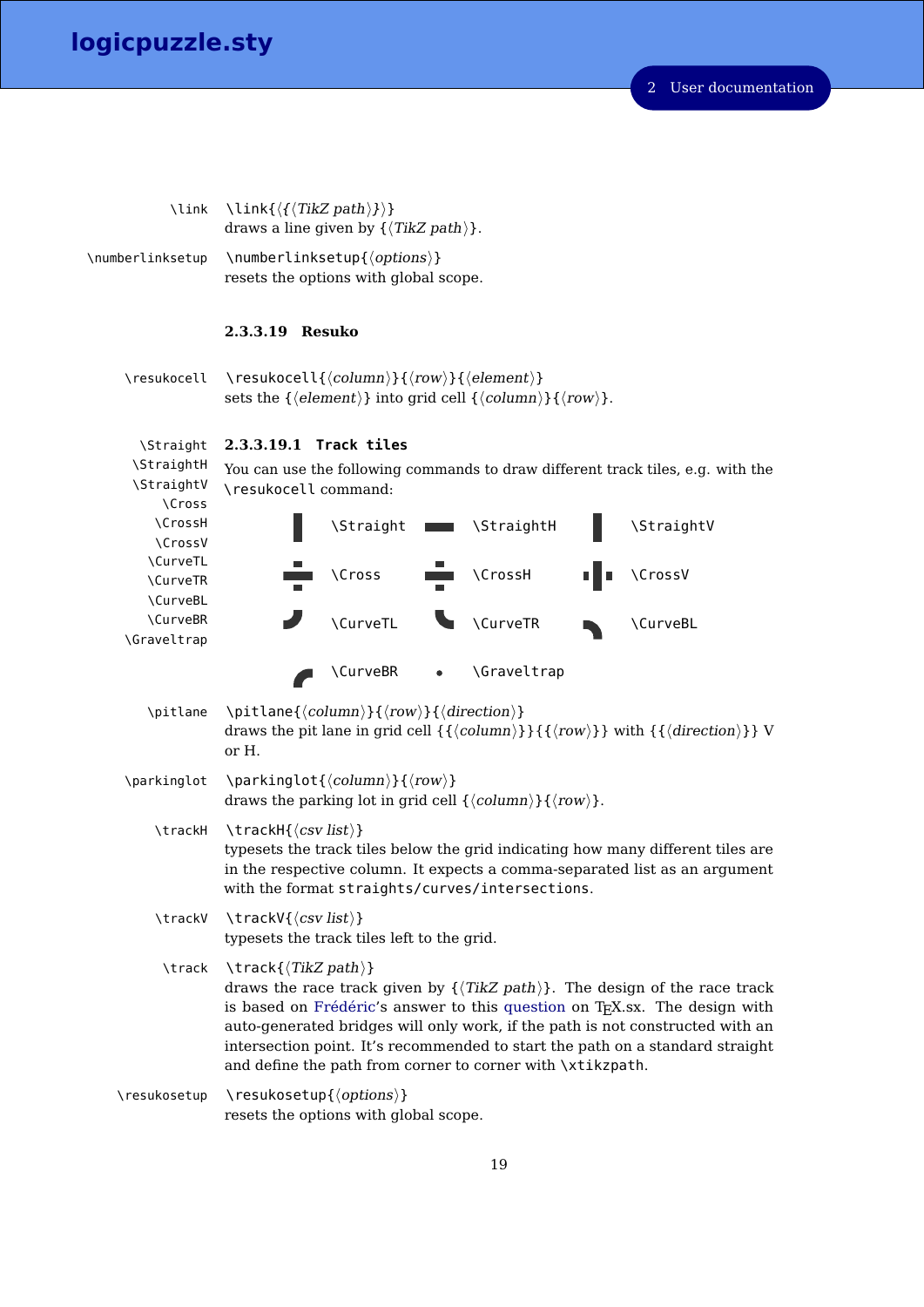#### <span id="page-19-1"></span><span id="page-19-0"></span>**2.3.3.20 Schatzsuche**

| \Diamond          | <b>\Diamond</b><br>draws a diamond. It can be used in commands like \setcell or \setrow!                                                                                  |
|-------------------|---------------------------------------------------------------------------------------------------------------------------------------------------------------------------|
| \schatzsuchesetup | \schatzsuchesetup{\options\}<br>resets the options with global scope.                                                                                                     |
|                   | 2.3.3.21 Skyline                                                                                                                                                          |
|                   | \skylineT \skylineT{\csv list\}<br>typesets the numbers above the grid indicating how many skycrapers are<br>visible. It expects a comma-separated list as an argument.   |
| \skylineB         | $\s\left\{\langle \text{csv list} \rangle\right\}$<br>typesets the numbers below the grid.                                                                                |
|                   | \skylineL \skylineL{\csv list\}<br>typesets the numbers left to the grid.                                                                                                 |
| \skylineR         | $\s\left\{\langle \text{csv list} \rangle\right\}$<br>typesets the numbers right to the grid.                                                                             |
| \skylinecell      | \skylinecell{\\stat{\state\lamptal}}{\\state\)} } {\\state\)} }<br>sets $\{\langle height \rangle\}$ into grid cell $\{\langle column \rangle\} \{\langle row \rangle\}.$ |
| \skylinesetup     | \skylinesetup{\ <i>options</i> }}<br>resets the options with global scope.                                                                                                |
|                   | 2.3.3.22 Slitherlink                                                                                                                                                      |
| \slitherlinkcell  | \slitherlinkcell{\\state\column\}}{\\state\comp{\slither}}}                                                                                                               |

- <span id="page-19-2"></span>sets  $\{\langle number\rangle\}$  into grid cell  $\{\langle column\rangle\}\{\langle row\rangle\}.$
- \slitherlinksetup \slitherlinksetup{ $\{options\}$ } resets the options with global scope.

## <span id="page-19-3"></span>**2.3.3.23 Star Battle**

- \starbattlecell \starbattlecell{ $\langle column\rangle$ }{ $\langle row\rangle$ }{ $\langle element \rangle$ } sets { $\{element\}$ } into grid cell { $\{column\}$ }{ $\{row\}$ }, e.g. the \Star command.
- $\verb|\statlesetup| \verb|\satisfies| \verb|\satisfies| \verb|\gss"\rangle|$ resets the options with global scope.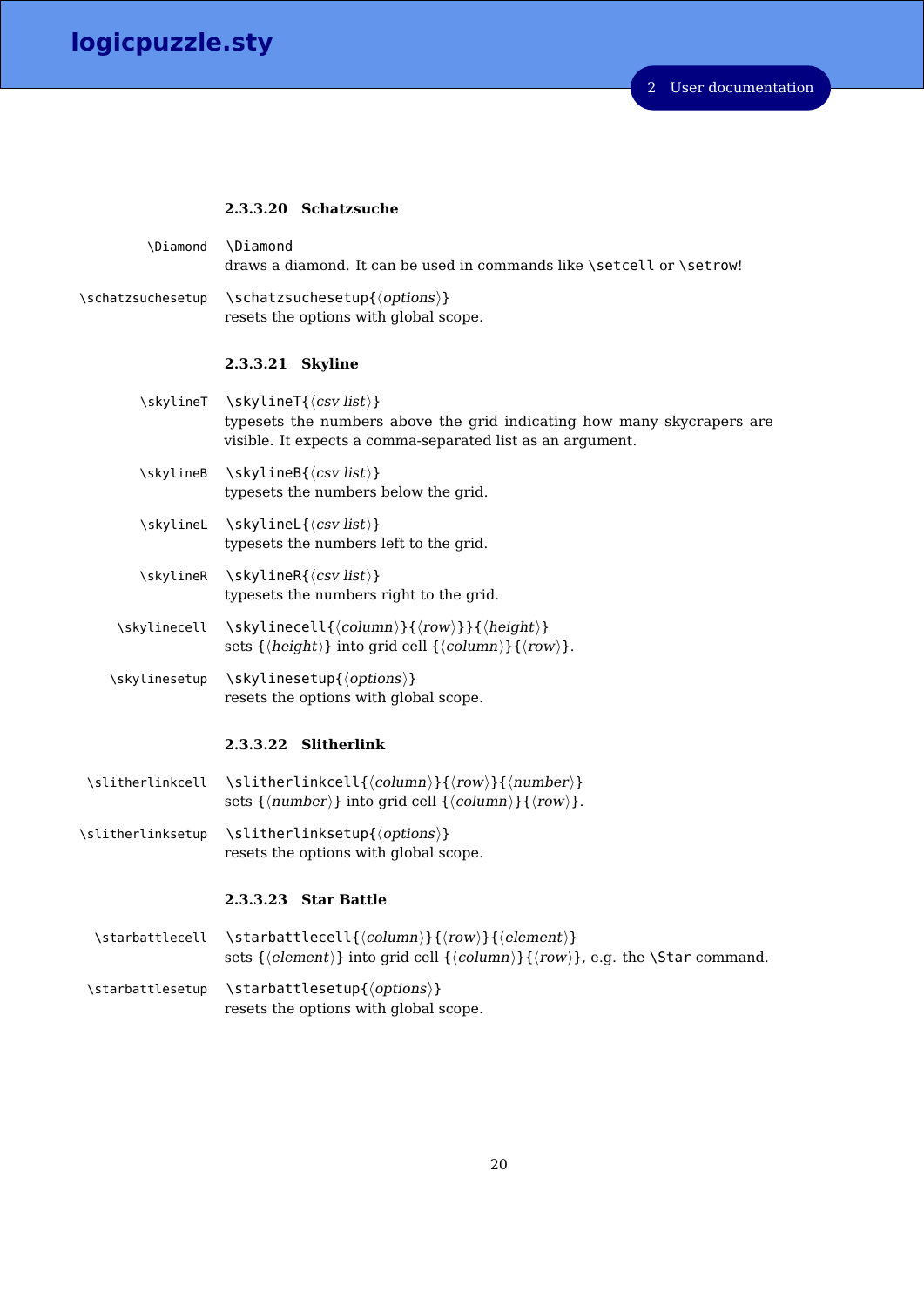## <span id="page-20-1"></span><span id="page-20-0"></span>**2.3.3.24 Stars and Arrows**

<span id="page-20-4"></span><span id="page-20-3"></span><span id="page-20-2"></span>

|                                            | \starsH \starsH{\(csv list)}<br>typesets the numbers above the grid indicating how many stars are in the<br>respective column. It expects a comma-separated list as an argument.                        |
|--------------------------------------------|---------------------------------------------------------------------------------------------------------------------------------------------------------------------------------------------------------|
|                                            | \starsV \starsV{\(csv list)}<br>typesets the numbers left to the grid.                                                                                                                                  |
| <b>\Star</b>                               | <b>\Star</b><br>draws a star. It can be used in commands like \setcell or \setrow!                                                                                                                      |
| \Right                                     | 2.3.3.24.1 Arrows                                                                                                                                                                                       |
| \RightUp<br>\Up                            | You can use the following commands to draw different arrows:                                                                                                                                            |
| <b>\LeftUp</b>                             |                                                                                                                                                                                                         |
| <b>\Left</b><br>\LeftDown                  | \Right $\rightarrow$ \RightUp $\rightarrow$ \Up $\uparrow$ \LeftUp<br>\Left $\leftarrow$ \LeftDown $\downarrow$ \Down $\downarrow$ \RightDown                                                           |
| \Down<br>\starsanda <sup>\RiQg</sup> SePWB | \starsandarrowssetup{\options\}<br>resets the options with global scope.                                                                                                                                |
|                                            | 2.3.3.25 Sudoku                                                                                                                                                                                         |
| <b>\lpsudokucell</b>                       | \lpsudokucell{ $\langle column \rangle$ }{ $\langle row \rangle$ }{ $\langle number \rangle$ }<br>sets $\{\langle number \rangle\}$ into grid cell $\{\langle column \rangle\}\{\langle row \rangle\}.$ |
| \lpsudokusetup                             | \lpsudokusetup{\\tips\del{\frac{D}{\frac{D}{\frac{D}}}}<br>resets the options with global scope.                                                                                                        |
|                                            | 2.3.3.26 Sun and Moon                                                                                                                                                                                   |
|                                            | \Star \Star<br>draws a star. It can be used in commands like \setcell or \setrow!                                                                                                                       |
| \Cloud                                     | \Cloud<br>draws a dark cloud.                                                                                                                                                                           |
| <b>\Moon</b>                               | 2.3.3.26.1 Howl at the Moon                                                                                                                                                                             |
| \MoonT                                     | You can use the following commands to draw different iluminated moons:                                                                                                                                  |
| \MoonB<br>\MoonR<br>\MoonL                 | \Moon<br>\MoonT<br>\MoonB                                                                                                                                                                               |
| \MoonTR<br>\MoonTL                         | \MoonR<br>\MoonL<br>\MoonTR                                                                                                                                                                             |
| \MoonBR                                    | \MoonBR<br>$\blacksquare$<br>\MoonBL<br>$\bullet$<br>\MoonTL                                                                                                                                            |
| \MoonBL<br>\sunandmoonssetup               | \sunandmoonssetup{\options\}<br>resets the options with global scope.                                                                                                                                   |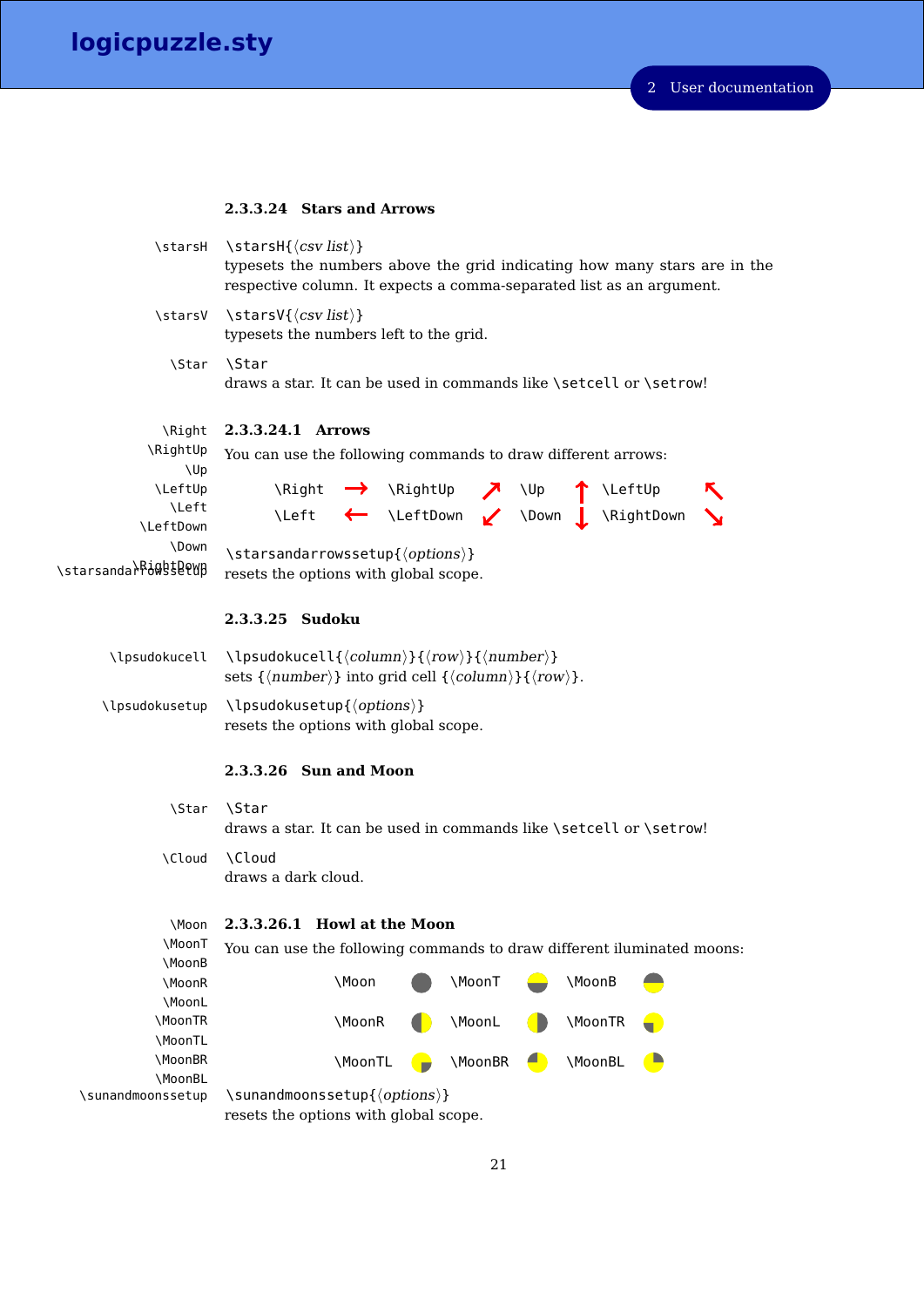#### <span id="page-21-1"></span><span id="page-21-0"></span>**2.3.3.27 Tents and Trees**

|                     | \tentH \tentH{\(csv list)}<br>typesets the numbers above the grid indicating how many tents are in the<br>respective column. It expects a comma-separated list as an argument.                     |
|---------------------|----------------------------------------------------------------------------------------------------------------------------------------------------------------------------------------------------|
| \tentV              | \tentV{ $\langle csv list \rangle$ }<br>typesets the numbers left to the grid.                                                                                                                     |
| <b>\Tree</b>        | <b>\Tree</b><br>draws a tree. It can be used in commands like \setcell or \setrow! The<br>design of the tree is based on Alain Matthes' answer to this question on TFX.sx.                         |
| <b>\Tent</b>        | <b>\Tent</b><br>draws a tent.                                                                                                                                                                      |
| \tentsandtreessetup | \tentsandtreessetup{\ <i>options</i> }}<br>resets the options with global scope.                                                                                                                   |
|                     | 2.3.3.28 Tunnel                                                                                                                                                                                    |
| \tunnelH            | \tunnelH{ $\langle$ <i>csv list</i> }}<br>typesets the numbers above the grid indicating how many tube segments are<br>in the respective column. It expects a comma-separated list as an argument. |
| \tunnelV            | \tunnelV{ $\langle csv\; list \rangle$ }<br>typesets the numbers left to the grid.                                                                                                                 |
| \portal             | \portal{ $\langle column \rangle$ }}{ $\{ \langle row \rangle \}$<br>is used for the placement of tunnel portals in the grid.                                                                      |
| \tube               | $\setminus$ tube $\{\langle TikZ\ path\rangle\}$<br>draws the tunnel tube given by $\{\langle TikZ \; path \rangle\}$ . The reference for coordinates is                                           |
|                     | the center of the cell. The design of the tube is based on Xoff's answer to this<br>question on T <sub>F</sub> X.sx.                                                                               |

\tunnelsetup \tunnelsetup{ $\{options\}$ } resets the options with global scope.

# <span id="page-21-2"></span>**3 Examples**

# <span id="page-21-3"></span>**3.1 2D-Sudoku**

Fill every row, every column and each of the two diagonals – if indicated – with numbers from 1 to SIZE of the grid.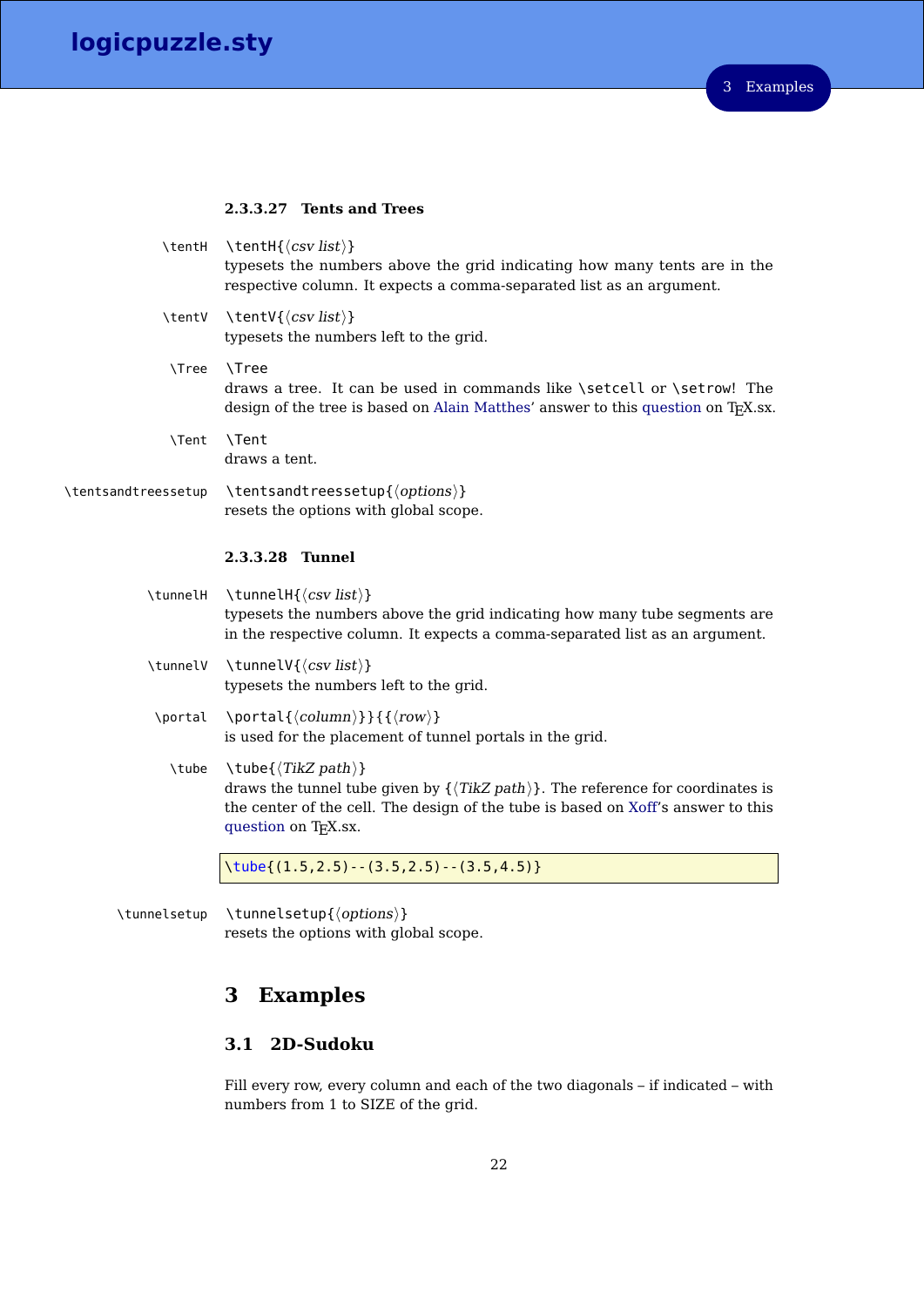## <span id="page-22-0"></span>**3.1.1 Example**

| $\mathbf{1}$ |                |                |                |
|--------------|----------------|----------------|----------------|
| 3            |                |                | $\overline{4}$ |
|              | $\overline{4}$ | $\overline{2}$ |                |
|              |                |                |                |
|              |                | 3              |                |

|                | 3              | $\overline{4}$ | 5              | $\overline{2}$ |
|----------------|----------------|----------------|----------------|----------------|
| 3              | $\overline{2}$ | 5              | $\overline{1}$ | 4              |
| 5              | 4              | 3              | $\overline{2}$ | 1              |
| $\overline{2}$ | 5              | 1              | $\overline{4}$ | 3              |
| 4              |                | $\overline{2}$ | 3              | 5              |

| \begin{center}                                           |
|----------------------------------------------------------|
| \begin{ddsudoku}                                         |
| <i><u><b>\framepuzzle</b></u></i>                        |
| \filldiagonals[orange!50]                                |
| \ddsudokucell{1}{5}{1}                                   |
| \ddsudokucell{1}{4}{3}                                   |
| \ddsudokucell{2}{3}{4}                                   |
| \ddsudokucell{4}{1}{3}                                   |
| \ddsudokucell{4}{3}{2}                                   |
| \ddsudokucell{5}{4}{4}                                   |
| \end{ddsudoku}                                           |
| $\hbox{\scriptsize\textsf{hspace}}$ \hspace { $1.5$ cm } |
| \begin{ddsudoku}                                         |
| <i><u><b>\framepuzzle</b></u></i>                        |
| \filldiagonals[orange!50]                                |
| $\setminus$ setrow{5}{1,3,4,5,2}                         |
| $\setminus$ setrow $\{4\}$ {3,2,5,1,4}                   |
| $\setminus$ setrow{3}{5,4,3,2,1}                         |
| $\setminus$ setrow $\{2\}$ {2,5,1,4,3}                   |
| $\setminus$ setrow{1}{4,1,2,3,5}                         |
| \end{ddsudoku}                                           |
| \end{center}                                             |
|                                                          |

# <span id="page-22-1"></span>**3.1.2 Options**

**rows** [5] defines the number of rows in the grid. **columns** [5] specifies the number of columns in the grid **width** [5.1cm] sets the width of the minipage, in which the grid is typeset. **scale** [1] scales the size of the grid in the minipage.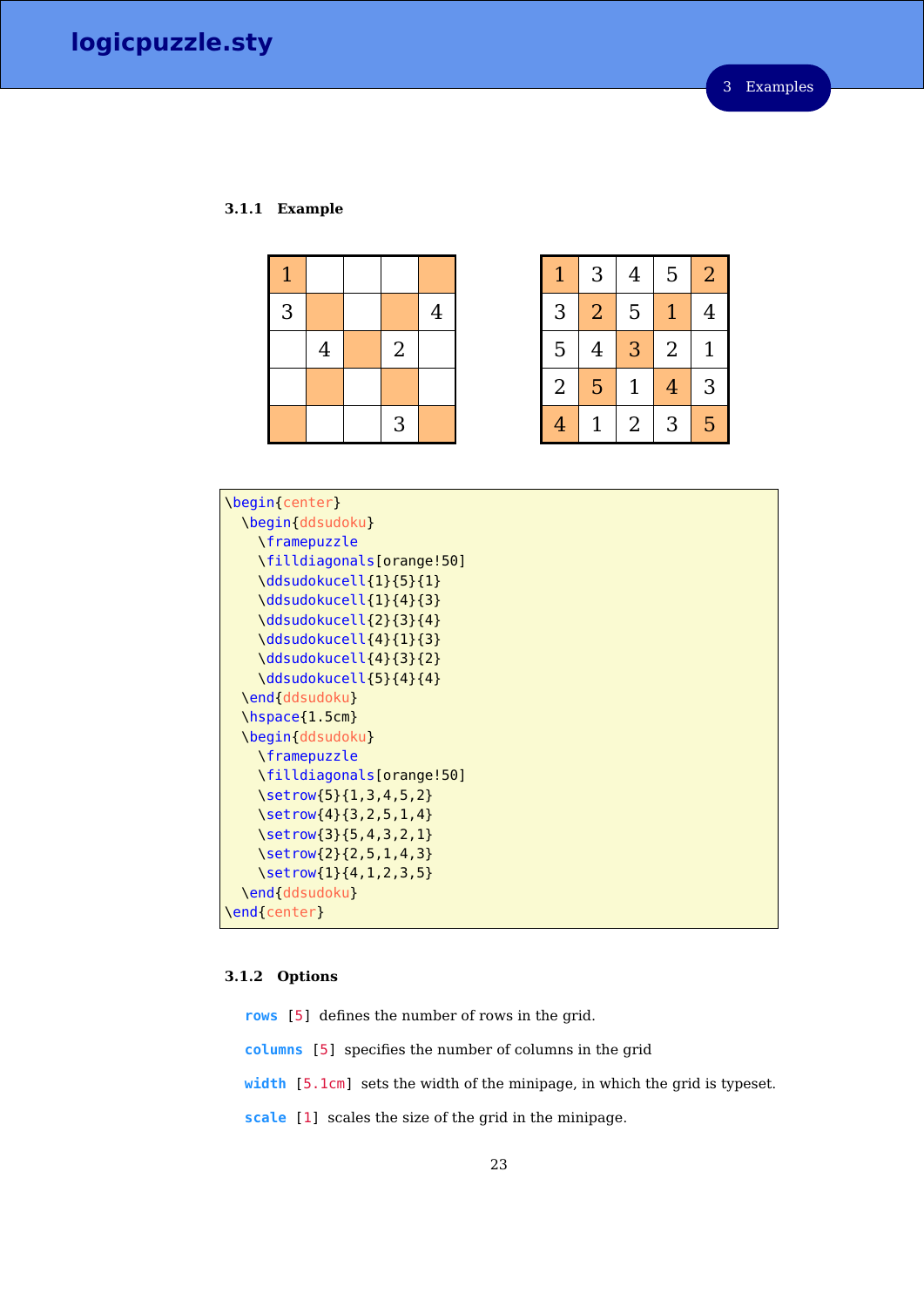**fontsize** [Large] specifies the size of the numbers next to the grid. Here, the usual LAT<sub>E</sub>X sizes are used. Possible values: tiny, scriptsize, footnotesize, small, normalsize, large, Large, LARGE, huge, Huge

**title** [] sets the title of a puzzle.

**titleindent** [0cm] defines the indent of the title.

**titlewidth** [5.1cm] specifies the width of the box the title is set in.

**bgcolor** [] sets the background color of the grid.

**counterstyle** [none] defines the counter style. Predefined styles: none, left, right

**cvoffset** [-23pt] sets the vertical offset of the counters in the margin.

# <span id="page-23-0"></span>**3.2 Battleship**

Try to find the positions of the ships listed below the puzzle. The numbers on the side of the puzzle reveals how many ship segments can be found in the rows and columns. All remaining fields indicate 'water'. Consider the following rules: The ships are arranged horizontally and vertically. No ship touches another ship at any point, not even diagonally.



#### <span id="page-23-1"></span>**3.2.1 Example**

\begin{center} \begin{battleship} \placesegment{4}{1}{\ShipR} \shipH{4,1,2,2,2} \shipV{3,1,4,0,3}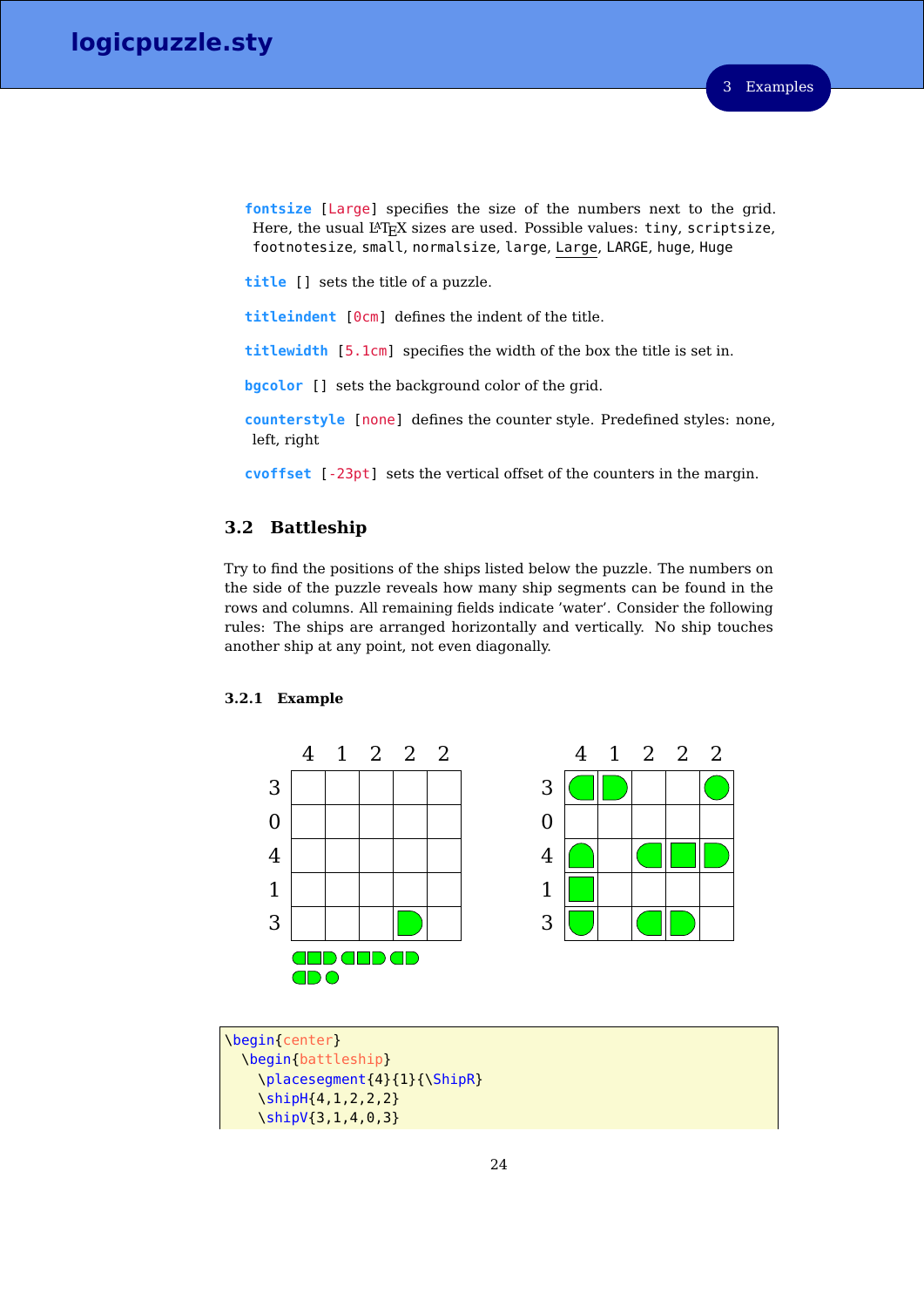3 Examples

```
\shipbox{3,3,2,2,1}
 \end{battleship}
 \hspace{1.5cm}
 \begin{battleship}
    \placeship{V}{1}{1}{3}
   \placeship{H}{1}{5}{2}
   \placeship{H}{3}{1}{2}
   \placeship{H}{3}{3}{3}
   \placeship{H}{5}{5}{1}
   \shipH{4,1,2,2,2}
   \shipV{3,1,4,0,3}
 \end{battleship}
\end{center}
```
#### <span id="page-24-0"></span>**3.2.2 Options**

**rows** [5] defines the number of rows in the grid.

**columns** [5] specifies the number of columns in the grid.

**shipcolor** [green] sets the color of the ship segments.

**width** [6cm] sets the width of the minipage, in which the grid is typeset.

**scale** [1] scales the size of the grid in the minipage.

**fontsize** [Large] specifies the size of the numbers next to the grid. Here, the usual LATEX sizes are used. Possible values: tiny, scriptsize, footnotesize, small, normalsize, large, Large, LARGE, huge, Huge

**title** [] sets the title of a puzzle.

**titleindent** [0.75cm] defines the indent of the title.

**titlewidth** [5.15cm] specifies the width of the box the title is set in.

**sbindent** [0.75cm] defines the indent of the ship box below the grid.

**sbwidth** [5.15cm] specifies the width of the minipage, in which the ships are typeset.

**sbshipscale** [1] scales the size of the ships in the ship box.

**bgcolor** [] sets the background color of the grid.

**counterstyle** [none] defines the counter style. Predefined styles: none, left, right

**cvoffset** [-23pt] sets the vertical offset of the counters in the margin.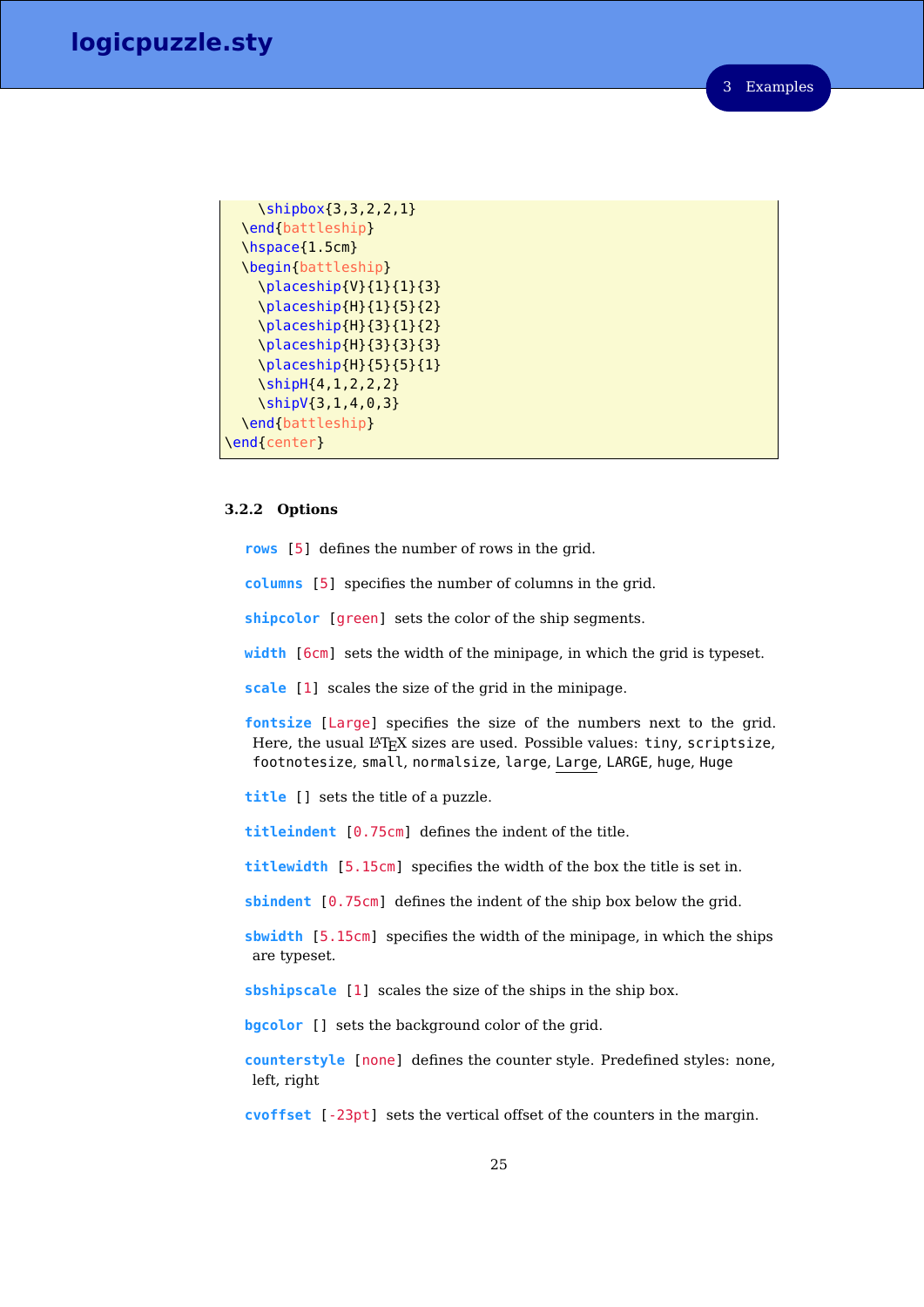# <span id="page-25-0"></span>**3.3 Bokkusu**

Black out some of the grid cells. The numbers on the left and the bottom edge of the grid indicate the values of the cells for adding up. The numbers on the right and the top edge of the grid specify the sums of the values of the colored cells.

#### <span id="page-25-1"></span>**3.3.1 Example**



| \begin{bokkusu}                                          |
|----------------------------------------------------------|
|                                                          |
| $\{valueH\{1,2,3,4,5\}$                                  |
| $\{valueV\{1,2,3,4,5\}\}$                                |
| $\sum_{1,1,1,9,6}$                                       |
| \sumV{2, 12, 5, 13, ?}                                   |
| \end{bokkusu}                                            |
| $\hbox{\scriptsize\textsf{hspace}}$ \hspace { $1.5$ cm } |
| \begin{bokkusu}                                          |
| $\{valueH\{1,2,3,4,5\}$                                  |
| $\{valueV\{1, 2, 3, 4, 5\}$                              |
| $\sum_{1}$ \sumH $\{7, 1, 11, 9, 6\}$                    |
| \sumV{2,12,5,13,?}                                       |
| \fillrow{5}{0,0,1,0,0}                                   |
| $\{1, 0, 1, 1, 1\}$                                      |
| $\{1, 0, 0, 1, 0\}$                                      |
| $\{6, 0, 1, 1, 1\}$                                      |
| $\{6, 1, 0, 0, 0\}$                                      |
| \end{bokkusu}                                            |
| \end{center}                                             |

# <span id="page-25-2"></span>**3.3.2 Options**

**rows** [5] defines the number of rows in the grid.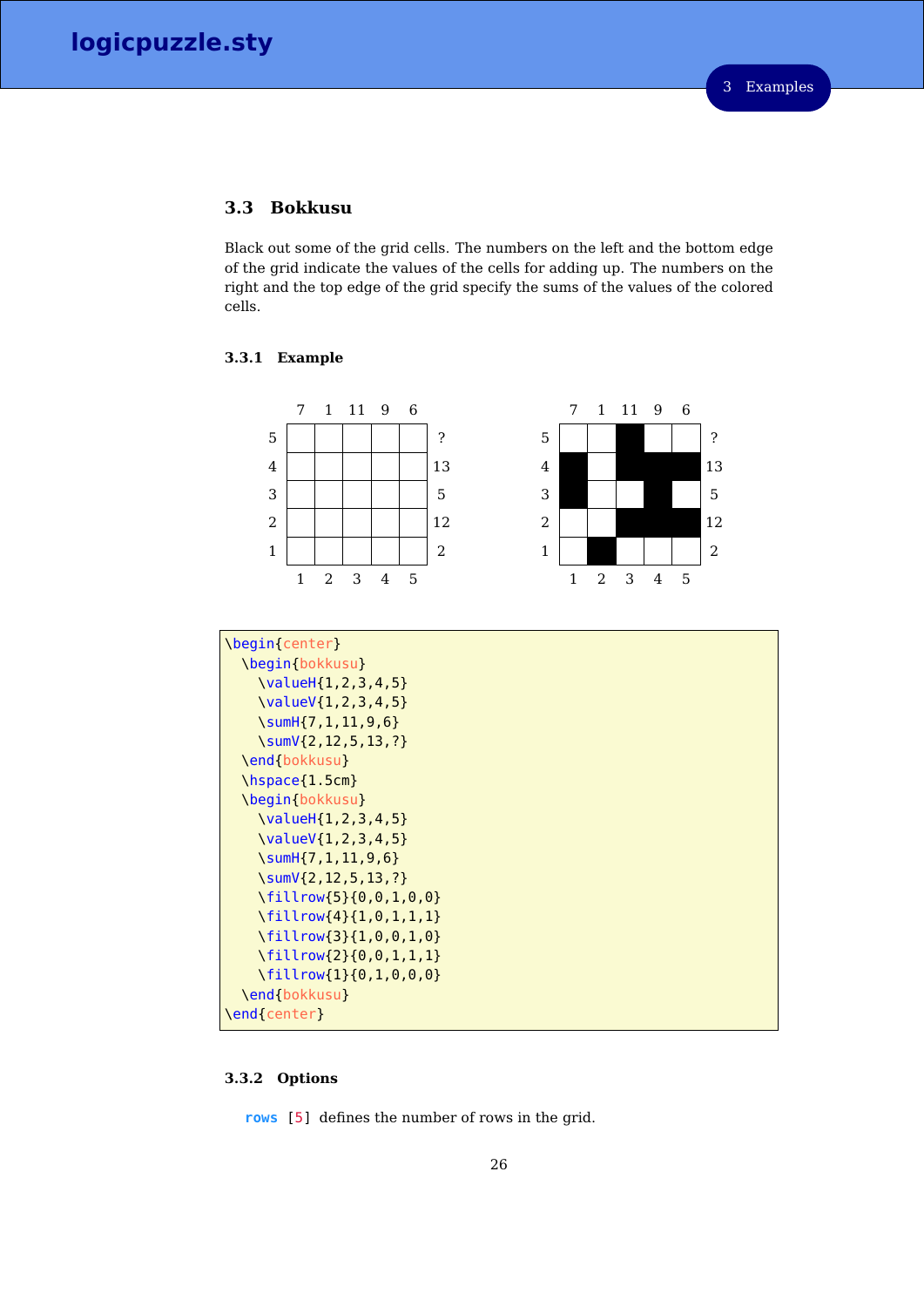**columns** [5] specifies the number of columns in the grid

**width** [6.7cm] sets the width of the minipage, in which the grid is typeset.

**scale** [1] scales the size of the grid in the minipage.

**fontsize** [Large] specifies the size of the numbers next to the grid. Here, the usual LAT<sub>E</sub>X sizes are used. Possible values: tiny, scriptsize, footnotesize, small, normalsize, large, Large, LARGE, huge, Huge

**title** [] sets the title of a puzzle.

**titleindent** [0.75cm] defines the indent of the title.

**titlewidth** [5.85cm] specifies the width of the box the title is set in.

**color** [black] specifies the color for coloring the cells.

**bgcolor** [] sets the background color of the grid.

**counterstyle** [none] defines the counter style. Predefined styles: none, left, right

**cvoffset** [-38pt] sets the vertical offset of the counters in the margin.

# <span id="page-26-0"></span>**3.4 Bridges**

Connect all the islands (circles) located in the grid by bridges. The bridges may only be routed horizontally and vertically. Islands may be connected by a maximum of two bridges. The bridges must neither overlap nor cross. They may also not be built over islands. The numbers in the islands indicate how many bridges originate from this island. All islands must be fully connected.

## <span id="page-26-1"></span>**3.4.1 Example**



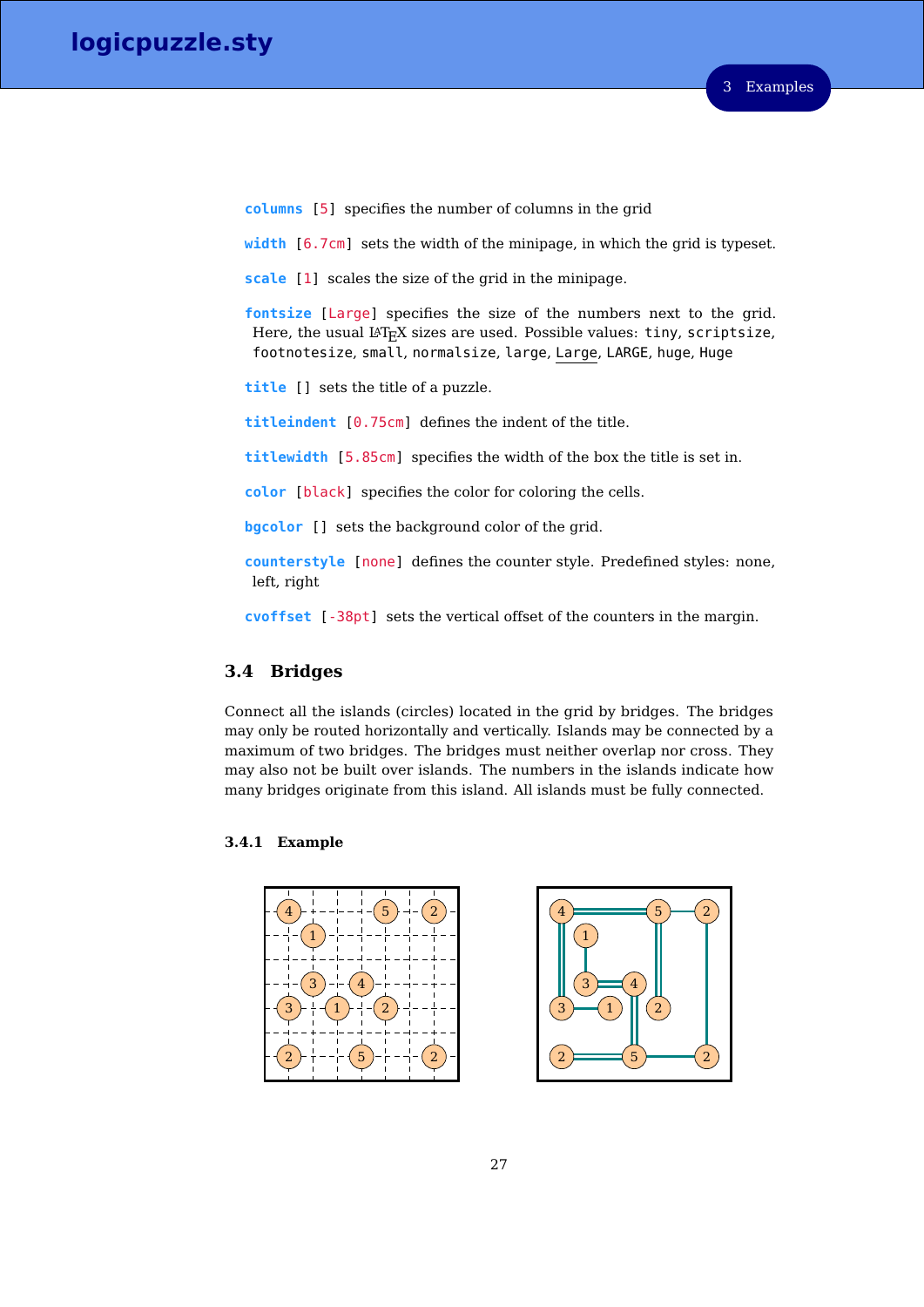```
\colorlet{LP@c@bridge}{Teal}
\begin{center}
 \begin{bridges}
   \framepuzzle
   \bridgesrow{8}{{},4,{},{},{},5,{},2}
   \bridgesrow{7}{{},{},1}
   \bridgesrow{5}{{},{},3,{},4}
   \bridgesrow{4}{{},3,{},1,{},2}
   \bridgesrow{3}{{},{},{},{},{},{},{}}
   \bridgesrow{2}{{},2,{},{},5,{},{},2}
 \end{bridges}
 \hspace{1.5cm}
 \begin{bridges}[grid=none]
   \framepuzzle
   \bridgesrow{8}{{},4,{},{},{},5,{},2}
   \bridgesrow{7}{{},{},1}
   \bridgesrow{5}{{},{},3,{},4}
   \bridgesrow{4}{{},3,{},1,{},2}
   \bridgesrow{3}{{},{},{},{},{},{},{}}
   \bridgesrow{2}{{},2,{},{},5,{},{},2}
   \bridge[double]{\tikzpath{2}{4}{8,8,8,8,6,6,6,6,2,2,2,2}}
   \bridge[double]{\tikzpath{2}{2}{6,6,6,8,8,8,4,4}}
   \bridge{\tikzpath{2}{4}{6,6}}
   \bridge{\tikzpath{3}{5}{8,8}}
   \bridge{\tikzpath{5}{2}{6,6,6,8,8,8,8,8,8,4,4}}
 \end{bridges}
\end{center}
```
#### <span id="page-27-0"></span>**3.4.2 Options**

**rows** [5] defines the number of rows in the grid.

- **columns** [5] specifies the number of columns in the grid
- **width** [6.1cm] sets the width of the minipage, in which the grid is typeset.
- **scale** [1] scales the size of the grid in the minipage.
- **title** [] sets the title of a puzzle.
- **titleindent** [0cm] defines the indent of the title.
- **titlewidth** [6.1cm] specifies the width of the box the title is set in.
- **color** [green] specifies the color for coloring the islands.
- **bgcolor** [] sets the background color of the grid.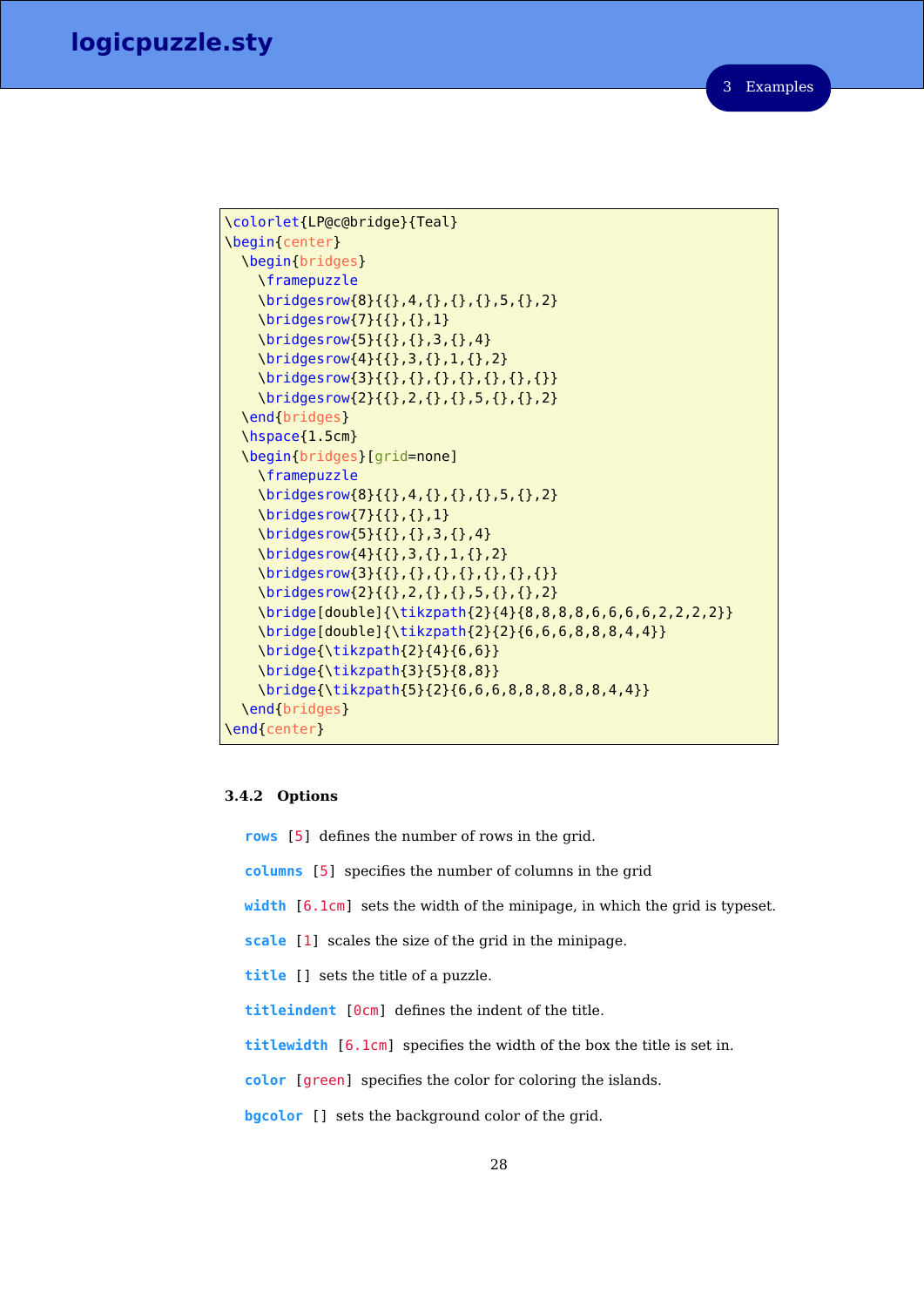**counterstyle** [none] defines the counter style. Predefined styles: none, left, right

**cvoffset** [-23pt] sets the vertical offset of the counters in the margin.

**grid** [dashed] sets the style of the grid. Possible values: dashed, none, solid

# <span id="page-28-0"></span>**3.5 Chaos Sudoku**

Fill the cells of an area with numbers from 1 to N of the N\*N grid. Each number can appear only once - in each area, column, row or diagonal if indicated.

## <span id="page-28-1"></span>**3.5.1 Example**



| $\overline{2}$ | $\overline{4}$ | 3              | 5              | $\mathbf{1}$   | $\overline{2}$ |
|----------------|----------------|----------------|----------------|----------------|----------------|
|                | $\overline{2}$ |                | 3              | $\overline{4}$ | 5              |
|                | 5              | $\overline{4}$ | $\overline{2}$ | 3              | $\mathbf{1}$   |
|                |                | $\overline{2}$ | $\overline{4}$ | 5              | 3              |
|                | 3              | 5              | $\overline{1}$ | $\overline{2}$ | $\overline{4}$ |

| \begin{center}                                                     |
|--------------------------------------------------------------------|
| \begin{chaossudoku}                                                |
| \chaossudokucell{1}{1}{3}                                          |
| \chaossudokucell{1}{5}{4}                                          |
| \chaossudokucell{3}{2}{4}                                          |
| \chaossudokucell{4}{2}{5}                                          |
| \chaossudokucell{5}{5}{2}                                          |
| \begin{puzzlebackground}                                           |
| \fillarea{Wheat}{(1,1)--(1,2)--(2,2)--(2,3)--(4,3)--(4,1)          |
| $--(1,1)$                                                          |
| \fillarea{HotPink!30}{(1,2)--(1,6)--(3,6)--(3,5)--(2,5)            |
| $--(2,2)--(1,2)$                                                   |
| \fillarea{GreenYellow}{(2,3)--(2,5)--(3,5)--(3,4)--(5,4)           |
| $--(5,2)--(4,2)--(4,3)--(2,3)$                                     |
| \fillarea{LightBlue}{(3,4) - - (3,6) - - (6,6) - - (6,5) - - (5,5) |
| $--(5.4)-((3.4))$                                                  |
| \fillarea{LightYellow}{(4,1)--(4,2)--(5,2)--(5,5)--(6,5)           |
| $--(6,1)--(4,1)$                                                   |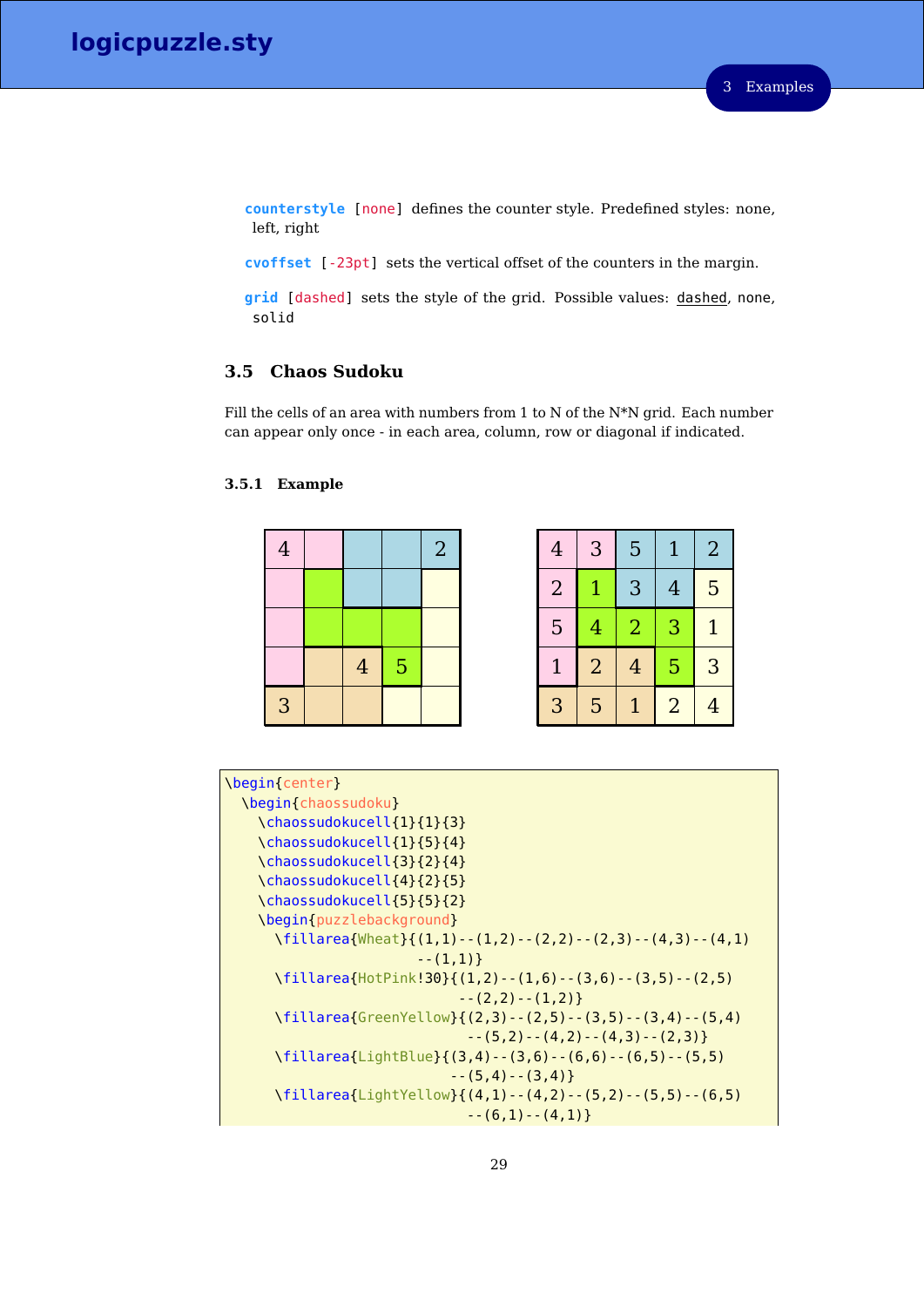```
\end{puzzlebackground}
 \end{chaossudoku}
 \hspace{1.5cm}
 \begin{chaossudoku}
   \setrow{5}{4,3,5,1,2}
   \setrow{4}{2,1,3,4,5}
   \setrow{3}{5,4,2,3,1}
   \setrow{2}{1,2,4,5,3}
   \setrow{1}{3,5,1,2,4}
   \begin{puzzlebackground}
     \fillarea{Wheat}{(1,1)--(1,2)--(2,2)--(2,3)--(4,3)--(4,1)
                       --(1,1)}
     \fillarea{HotPink!30}{(1,2)--(1,6)--(3,6)--(3,5)--(2,5)
                            --(2,2)--(1,2)}
     \fillarea{GreenYellow}{(2,3)--(2,5)--(3,5)--(3,4)--(5,4)
                             --(5,2)--(4,2)--(4,3)--(2,3)}
     \fillarea{LightBlue}{(3,4)--(3,6)--(6,6)--(6,5)--(5,5)
                           --(5,4)--(3,4)}
     \fillarea{LightYellow}{(4,1)--(4,2)--(5,2)--(5,5)--(6,5)
                             --(6,1)--(4,1)}
   \end{puzzlebackground}
 \end{chaossudoku}
\end{center}
```
#### <span id="page-29-0"></span>**3.5.2 Options**

**rows** [5] defines the number of rows in the grid.

**columns** [5] specifies the number of columns in the grid

**width** [5.1cm] sets the width of the minipage, in which the grid is typeset.

**scale** [1] scales the size of the grid in the minipage.

**fontsize** [Large] specifies the size of the numbers next to the grid. Here, the usual LAT<sub>E</sub>X sizes are used. Possible values: tiny, scriptsize, footnotesize, small, normalsize, large, Large, LARGE, huge, Huge

**title** [] sets the title of a puzzle.

**titleindent** [0cm] defines the indent of the title.

**titlewidth** [5.1cm] specifies the width of the box the title is set in.

**bgcolor** [] sets the background color of the grid.

**counterstyle** [none] defines the counter style. Predefined styles: none, left, right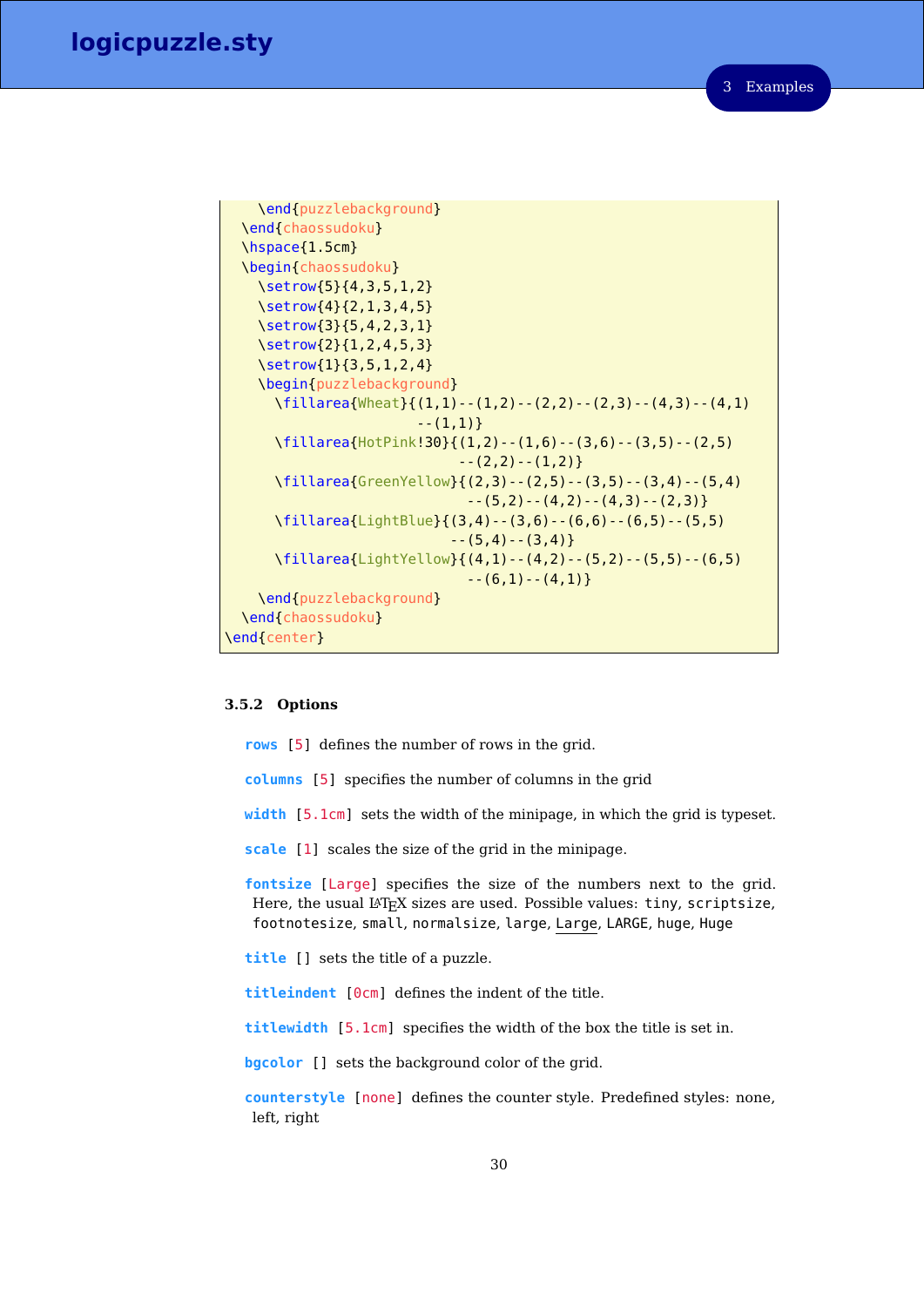**cvoffset** [-23pt] sets the vertical offset of the counters in the margin.

# <span id="page-30-0"></span>**3.6 Four Winds**

Fill all cells with light rays. These may not intersect. Cells with numbers represent the lighting system that lits horizontally and vertically. The number indicates how many cells are illuminated. Cells with numbers do not count. No cell must remain empty.

## <span id="page-30-1"></span>**3.6.1 Example**

| $\overline{2}$ |   |                |                | 5 |  |
|----------------|---|----------------|----------------|---|--|
|                | 3 |                |                |   |  |
|                |   | $\mathfrak{Z}$ |                |   |  |
| $\overline{2}$ |   |                |                |   |  |
|                |   |                | $\overline{4}$ |   |  |

| $\overline{2}$ |   |   |   |   | 5 |  |
|----------------|---|---|---|---|---|--|
|                |   | 3 |   |   |   |  |
|                |   |   | 3 |   |   |  |
|                | 2 |   |   |   |   |  |
|                |   |   |   | 4 |   |  |

| \begin{fourwinds}                               |
|-------------------------------------------------|
| \framepuzzle                                    |
| $\{\text{fourwindscell}\{1\}\{2\}\{2\}\}\$      |
| $\{\text{fourwindscell}\{1\}\{5\}\{2\}\}\$      |
| $\{\text{fourwindscell}\{2\}\{4\}\{3\}\}\$      |
| $\{\text{fourwindscell}\{3\}\{3\}\$             |
| $\forall$ fourwindscell $\{4\}$ {1} $\{4\}$ {}  |
| $\{\text{fourwindscell}\{5\}\{5\}\{1\}$         |
| \end{fourwinds}                                 |
| $\hbox{\scriptsize\textsf{hspace}}$ { $1.5cm$ } |
| \begin{fourwinds}                               |
| \framepuzzle                                    |
| \fourwindscell{1}{2}{2}{2/1,6/1}                |
| \fourwindscell{1}{5}{2}{2/2}                    |
| \fourwindscell{2}{4}{3}{8/1,6/2}                |
| \fourwindscell{3}{3}{3}{4/1,6/1,2/1}            |
| \fourwindscell{4}{1}{4}{4/2,6/1,8/1}            |
| \fourwindscell{5}{5}{5}{4/2,2/3}                |
| \end{fourwinds}                                 |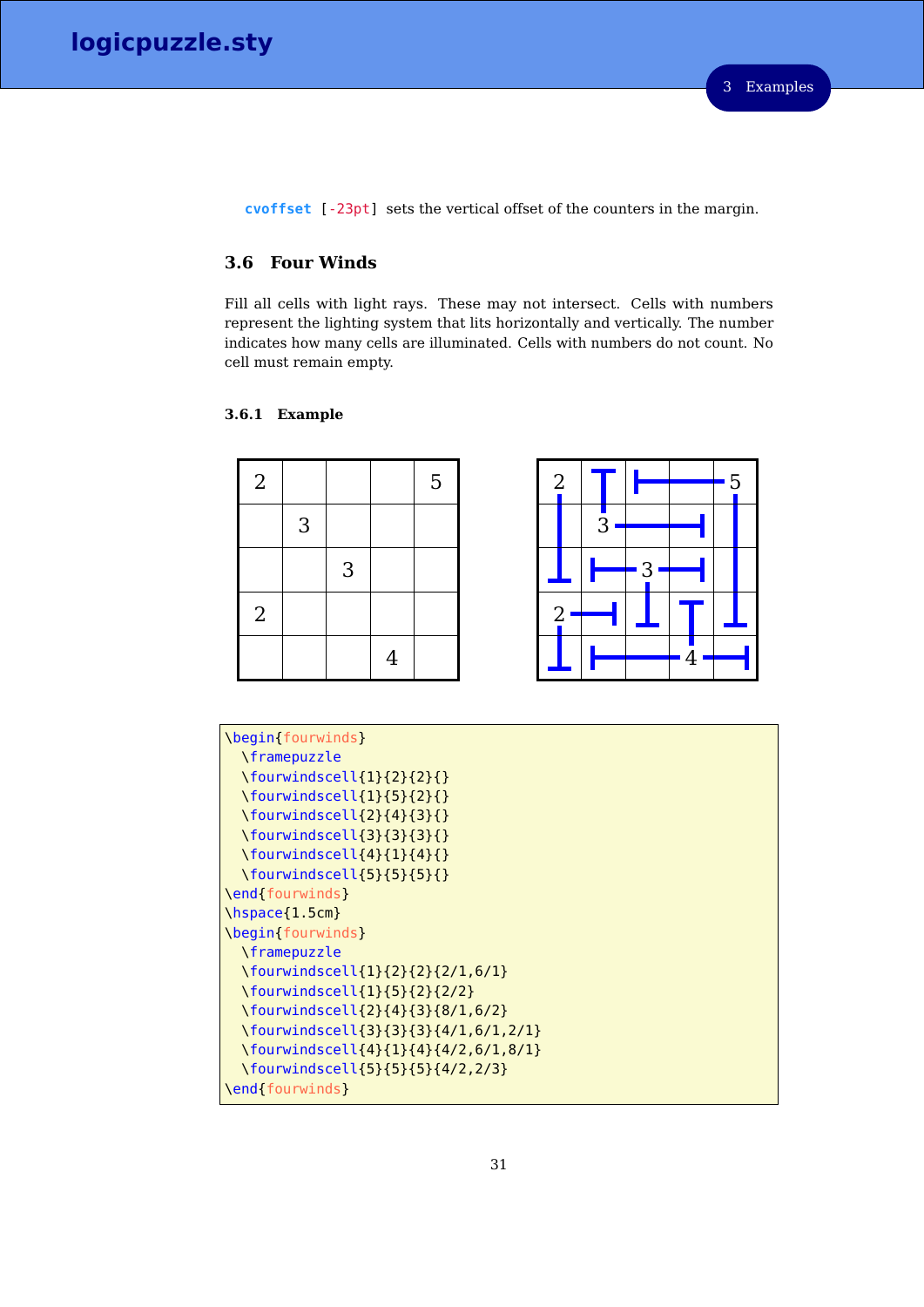#### <span id="page-31-0"></span>**3.6.2 Options**

**rows** [5] defines the number of rows in the grid.

- **columns** [5] specifies the number of columns in the grid
- **width** [5.1cm] sets the width of the minipage, in which the grid is typeset.

**scale** [1] scales the size of the grid in the minipage.

**fontsize** [Large] specifies the size of the numbers next to the grid. Here, the usual LATEX sizes are used. Possible values: tiny, scriptsize, footnotesize, small, normalsize, large, Large, LARGE, huge, Huge

**title** [] sets the title of a puzzle.

**titleindent** [0cm] defines the indent of the title.

**titlewidth** [5.1cm] specifies the width of the box the title is set in.

**color** [blue] sets the color of the lines.

**bgcolor** [] sets the background color of the grid.

**counterstyle** [none] defines the counter style. Predefined styles: none, left, right

**cvoffset** [-23pt] sets the vertical offset of the counters in the margin.

## <span id="page-31-1"></span>**3.7 Hakyuu**

Fill the cells of an area with numbers from 1 to SIZE of the area. If there are two cells with the same number N in a row or a column, there must be at least N cells between those two cells.

#### <span id="page-31-2"></span>**3.7.1 Example**

| \begin{center}           |
|--------------------------|
| \begin{hakyuu}           |
| \hakyuucell{1}{5}{2}     |
| \hakyuucell{3}{5}{6}     |
| \hakyuucell{4}{5}{5}     |
| \hakyuucell{4}{4}{4}     |
| \hakyuucell{1}{3}{3}     |
| \hakyuucell{2}{2}{2}     |
| \hakyuucell{5}{2}{5}     |
| \hakyuucell{4}{1}{1}     |
| \begin{puzzlebackground} |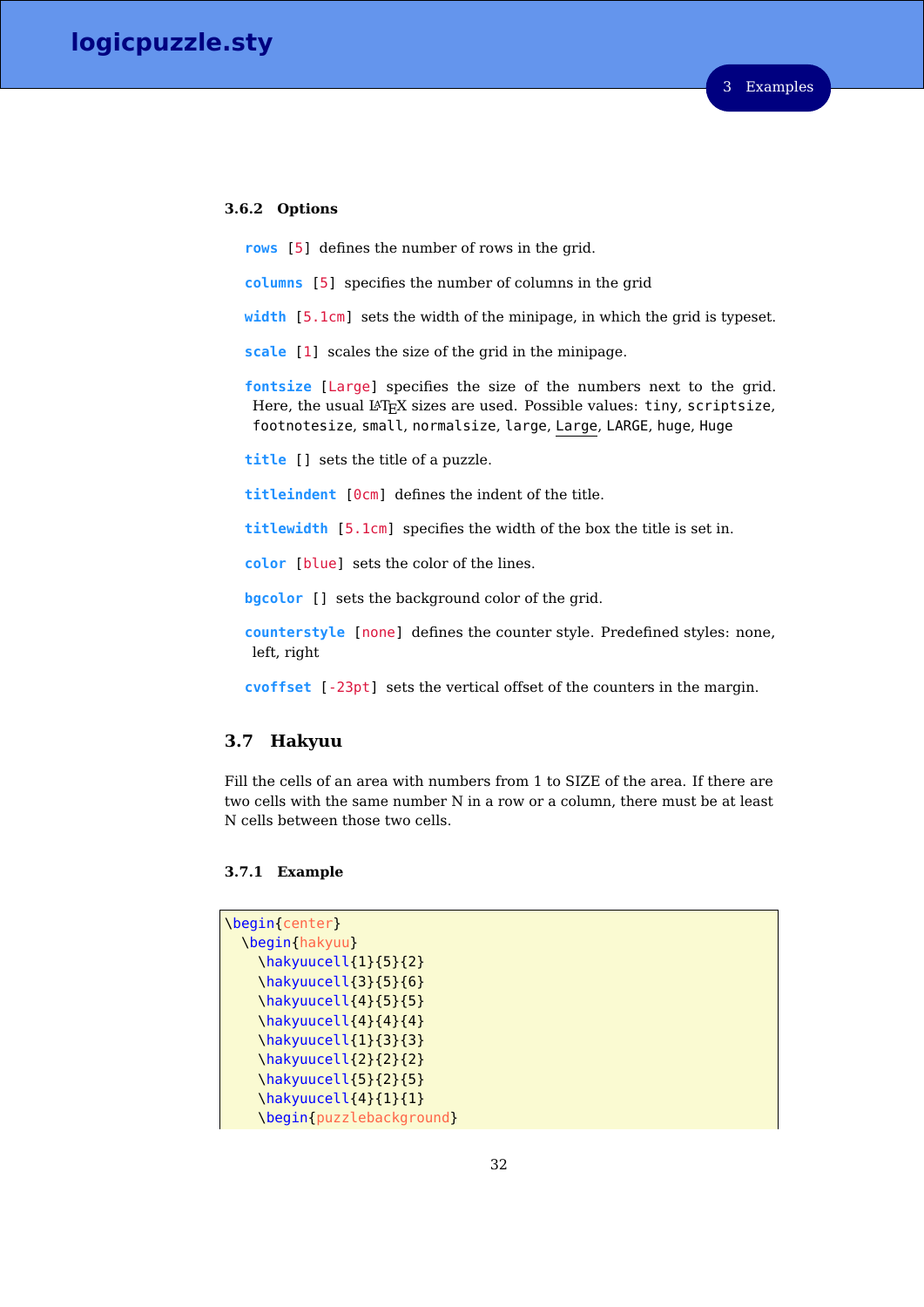| $\overline{2}$ |                | 6 | 5              |   |
|----------------|----------------|---|----------------|---|
|                |                |   | $\overline{4}$ |   |
| 3              |                |   |                |   |
|                | $\overline{2}$ |   |                | 5 |
|                |                |   | $\overline{1}$ |   |

| $\overline{2}$ | 3              | 6              | 5 | $\overline{4}$ |
|----------------|----------------|----------------|---|----------------|
| 1              | 7              | 3              | 4 | $\overline{2}$ |
| 3              |                | $\overline{2}$ |   | 3              |
| $\mathbf{1}$   | $\overline{2}$ |                | 3 | 5              |
| $\overline{2}$ | 3              | 4              | 1 | $\overline{2}$ |

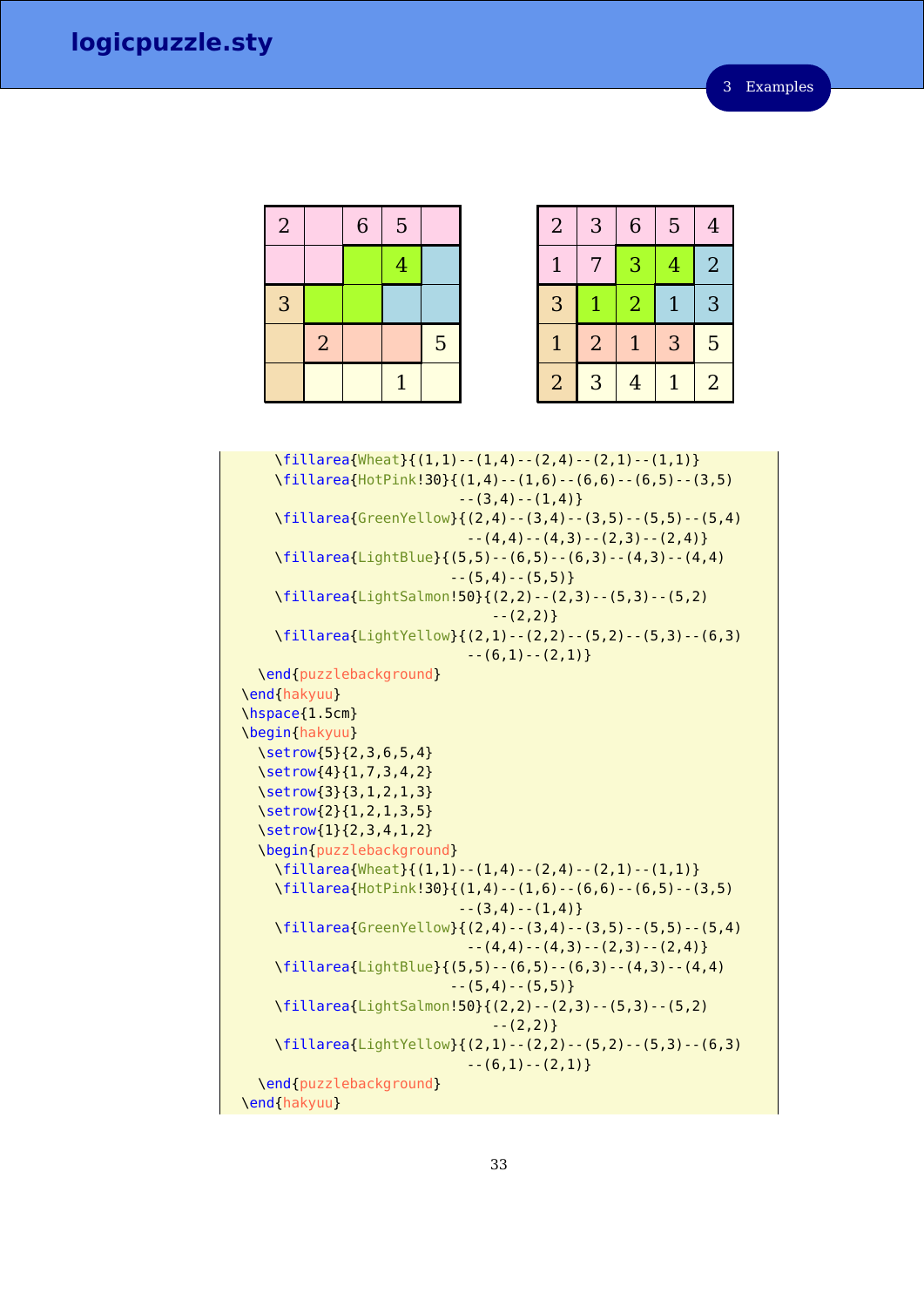#### \end{center}

#### <span id="page-33-0"></span>**3.7.2 Options**

**rows** [5] defines the number of rows in the grid.

**columns** [5] specifies the number of columns in the grid

**width** [5.1cm] sets the width of the minipage, in which the grid is typeset.

**scale** [1] scales the size of the grid in the minipage.

**fontsize** [Large] specifies the size of the numbers next to the grid. Here, the usual LAT<sub>E</sub>X sizes are used. Possible values: tiny, scriptsize, footnotesize, small, normalsize, large, Large, LARGE, huge, Huge

**title** [] sets the title of a puzzle.

**titleindent** [0cm] defines the indent of the title.

**titlewidth** [5.1cm] specifies the width of the box the title is set in.

**bgcolor** [] sets the background color of the grid.

**counterstyle** [none] defines the counter style. Predefined styles: none, left, right

**cvoffset** [-23pt] sets the vertical offset of the counters in the margin.

# <span id="page-33-1"></span>**3.8 Hitori**

Black out some cells according to these specifications: In each row and each column a number may only occur once or can be completely blackened. The blackened cells can touch neither horizontal nor vertical. All non blackened cells must remain connected. Each number has its own color, which otherwise has no meaning.

#### <span id="page-33-2"></span>**3.8.1 Example**

```
\begin{center}
 \begin{hitori}
   \framepuzzle
   \setcolorrow{5}{2,4,2,1,1}
   \setcolorrow{4}{1,3,2,4,1}
   \setcolorrow{3}{1,3,3,3,2}
   \setcolorrow{2}{4,2,1,3,3}
```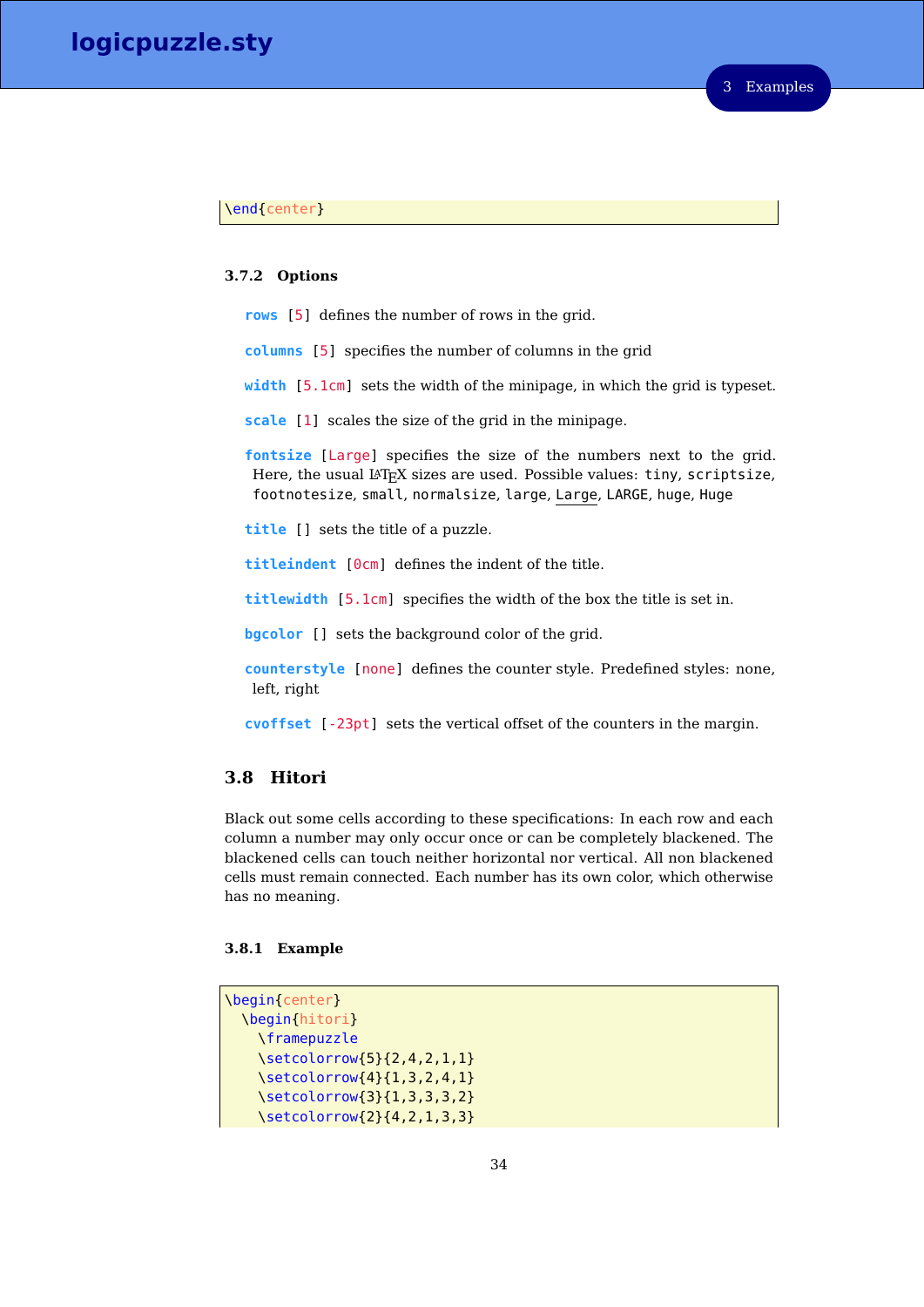| $\overline{2}$ | 4              | $\overline{a}$ | $\mathbf{1}$   | $\mathbf 1$    |
|----------------|----------------|----------------|----------------|----------------|
|                | 3              | $\overline{2}$ | $\overline{4}$ |                |
| $\mathbf{1}$   | 3              | 3              | 3              | $\overline{2}$ |
| $\overline{4}$ | $\overline{2}$ |                | 3              | 3              |
| 4              |                | $\overline{2}$ | $\overline{2}$ | 3              |

| $\overline{2}$ | $\overline{4}$ |                | $\mathbf{1}$   |                         |
|----------------|----------------|----------------|----------------|-------------------------|
|                | 3              | $\overline{2}$ | $\overline{4}$ | $\mathbf{1}$            |
| $\mathbf{1}$   |                | 3              |                | $\overline{\mathbf{2}}$ |
| $\overline{4}$ | $\overline{2}$ | $\mathbf 1$    | 3              |                         |
|                | $\mathbf 1$    |                | $\overline{2}$ | $\overline{3}$          |

```
\setcolorrow{1}{4,1,2,2,3}
 \end{hitori}
 \hspace{1.5cm}
 \begin{hitori}
    \framepuzzle
    \setcolorrow{5}{2,4,0,1,0}
   \setcolorrow{4}{0,3,2,4,1}
   \setcolorrow{3}{1,0,3,0,2}
    \setcolorrow{2}{4,2,1,3,0}
    \setcolorrow{1}{0,1,0,2,3}
 \end{hitori}
\end{center}
```
## <span id="page-34-0"></span>**3.8.2 Options**

**rows** [5] defines the number of rows in the grid.

**columns** [5] specifies the number of columns in the grid

**width** [5.1cm] sets the width of the minipage, in which the grid is typeset.

**scale** [1] scales the size of the grid in the minipage.

**fontsize** [Large] specifies the size of the numbers next to the grid. Here, the usual  $L^2T_FX$  sizes are used. Possible values: tiny, scriptsize, footnotesize, small, normalsize, large, Large, LARGE, huge, Huge

**title** [] sets the title of a puzzle.

**titleindent** [0cm] defines the indent of the title.

**titlewidth** [5.1cm] specifies the width of the box the title is set in.

**bgcolor** [] sets the background color of the grid.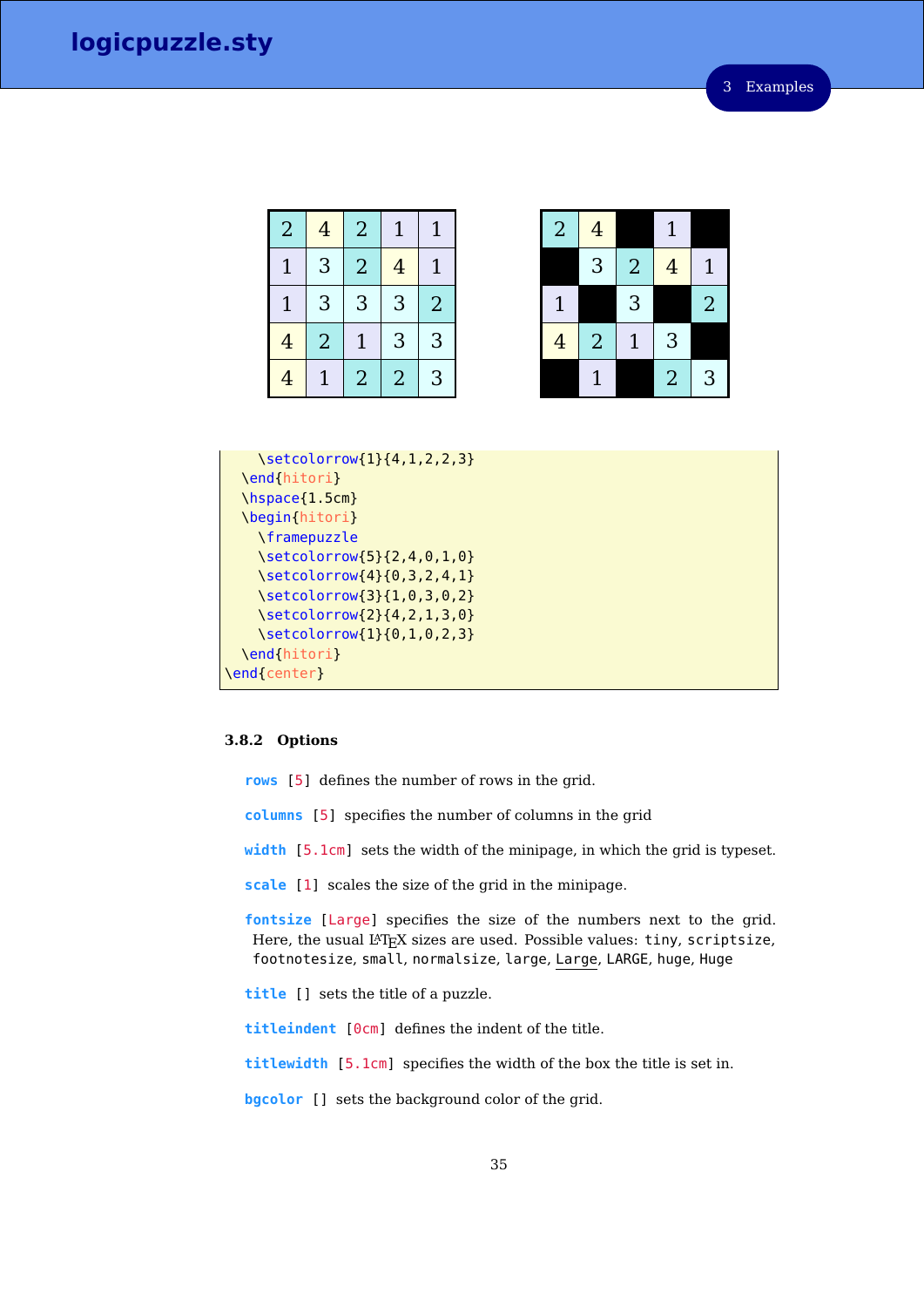**counterstyle** [none] defines the counter style. Predefined styles: none, left, right

**cvoffset** [-23pt] sets the vertical offset of the counters in the margin.

## <span id="page-35-0"></span>**3.9 Kakuro**

Enter numbers from 1 to 9 in any order into the blank cells. Here, the given horizontal and vertical sums should result. The zero does not occur. Within a summation, no number can be repeated.

## <span id="page-35-1"></span>**3.9.1 Example**



|                 | 23 | 16 | 10             |                |
|-----------------|----|----|----------------|----------------|
| 14              | 9  | 1  | 4              | 3              |
| $\overline{16}$ | 6  | 5  | 3              | $\overline{2}$ |
| 14              | 8  | 3  | $\overline{2}$ | 1              |
|                 | 8  | 7  | 1              |                |

```
\definecolor{kakuro}{RGB}{155,206,167}
\kakurosetup{color=kakuro}
\begin{center}
 \begin{kakuro}
    \framepuzzle
    \kakurorow{5}{\Black,\KKR{23}{},\KKR{16}{},\KKR{10}{},\Black}
    \kakurorow{4}{\KKR{}{14},9,1,4,\KKR{3}{}}
    \kakurorow{3}{\KKR{}{16},6,5,3,2}
    \kakurorow{2}{\KKR{}{14},8,3,2,1}
    \kakurorow{1}{\Black,\KKR{}{8},7,1,\Black}
 \end{kakuro}
 \hspace{1.5cm}
 \begin{kakuro}[solution]
    \framepuzzle
    \kakurorow{5}{\Black,\KKR{23}{},\KKR{16}{},\KKR{10}{},\Black}
    \kakurorow{4}{\KKR{}{14},9,1,4,\KKR{3}{}}
    \kakurorow{3}{\KKR{}{16},6,5,3,2}
    \kakurorow{2}{\KKR{}{14},8,3,2,1}
    \kakurorow{1}{\Black,\KKR{}{8},7,1,\Black}
  \end{kakuro}
```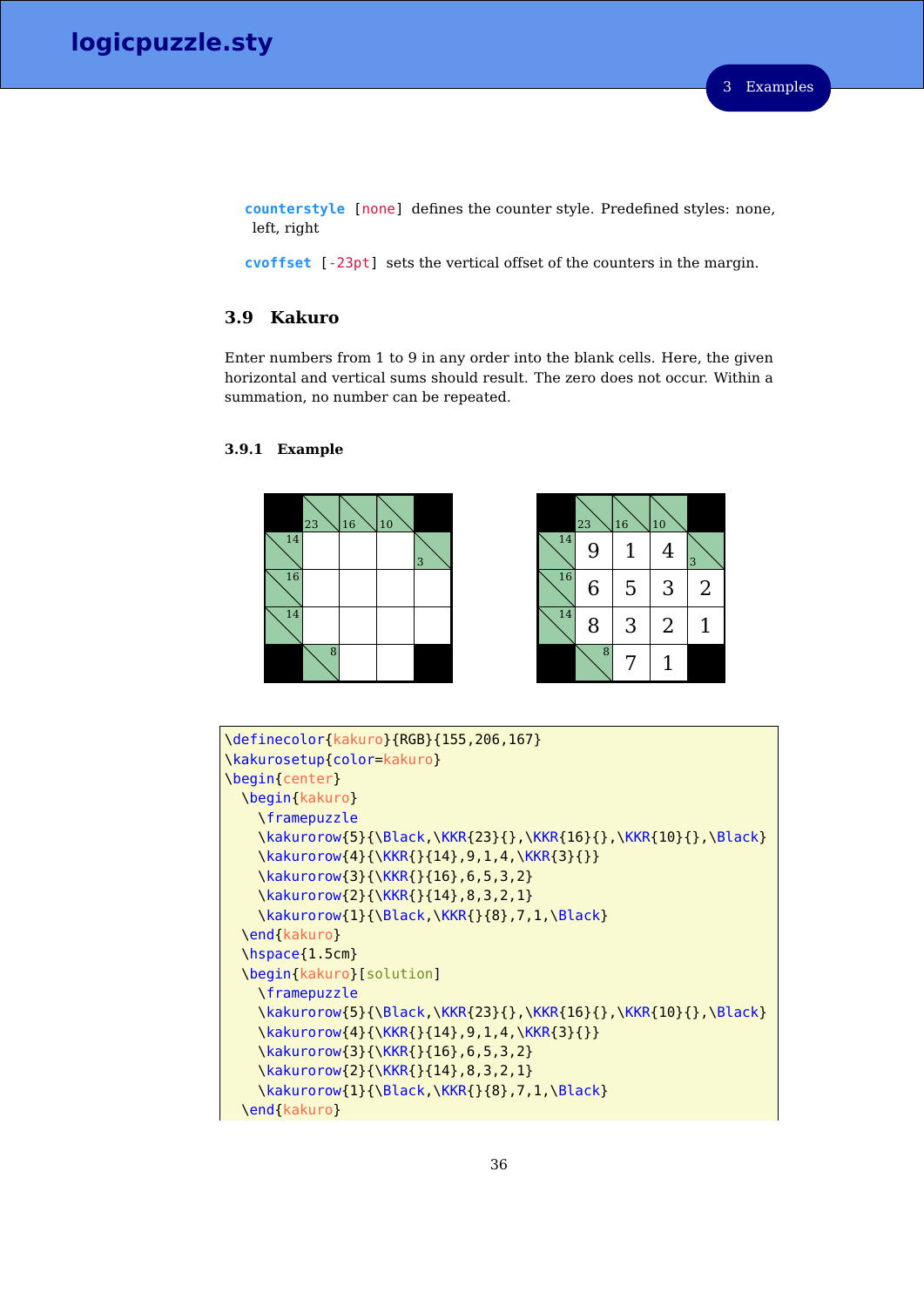### \end{center}

### **3.9.2 Options**

- **rows** [5] defines the number of rows in the grid.
- **columns** [5] specifies the number of columns in the grid
- **width** [5.1cm] sets the width of the minipage, in which the grid is typeset.
- **scale** [1] scales the size of the grid in the minipage.

**fontsize** [Large] specifies the size of the numbers next to the grid. Here, the usual LAT<sub>E</sub>X sizes are used. Possible values: tiny, scriptsize, footnotesize, small, normalsize, large, Large, LARGE, huge, Huge

**title** [] sets the title of a puzzle.

**titleindent** [0cm] defines the indent of the title.

**titlewidth** [5.1cm] specifies the width of the box the title is set in.

**color** [green] specifies the color of the kakuro cells.

**bgcolor** [] sets the background color of the grid.

**counterstyle** [none] defines the counter style. Predefined styles: none, left, right

**cvoffset** [-23pt] sets the vertical offset of the counters in the margin.

**solution** [false] You can use the solution also for the puzzle, as the numbers in the cells are only typeset with option solution=true.

# **3.10 Kendoku**

Fill the cells with the numbers from 1 to SIZE of the puzzle. In the top left corner of a framed area, you will find the result of the specified arithmetic function, which is applied on the entered numbers. The numbers may occur only once in each row and column. The numbers of an area may not necessarily be different when they are in different rows or columns.

### **3.10.1 Example**

\begin{center} \begin{kendoku}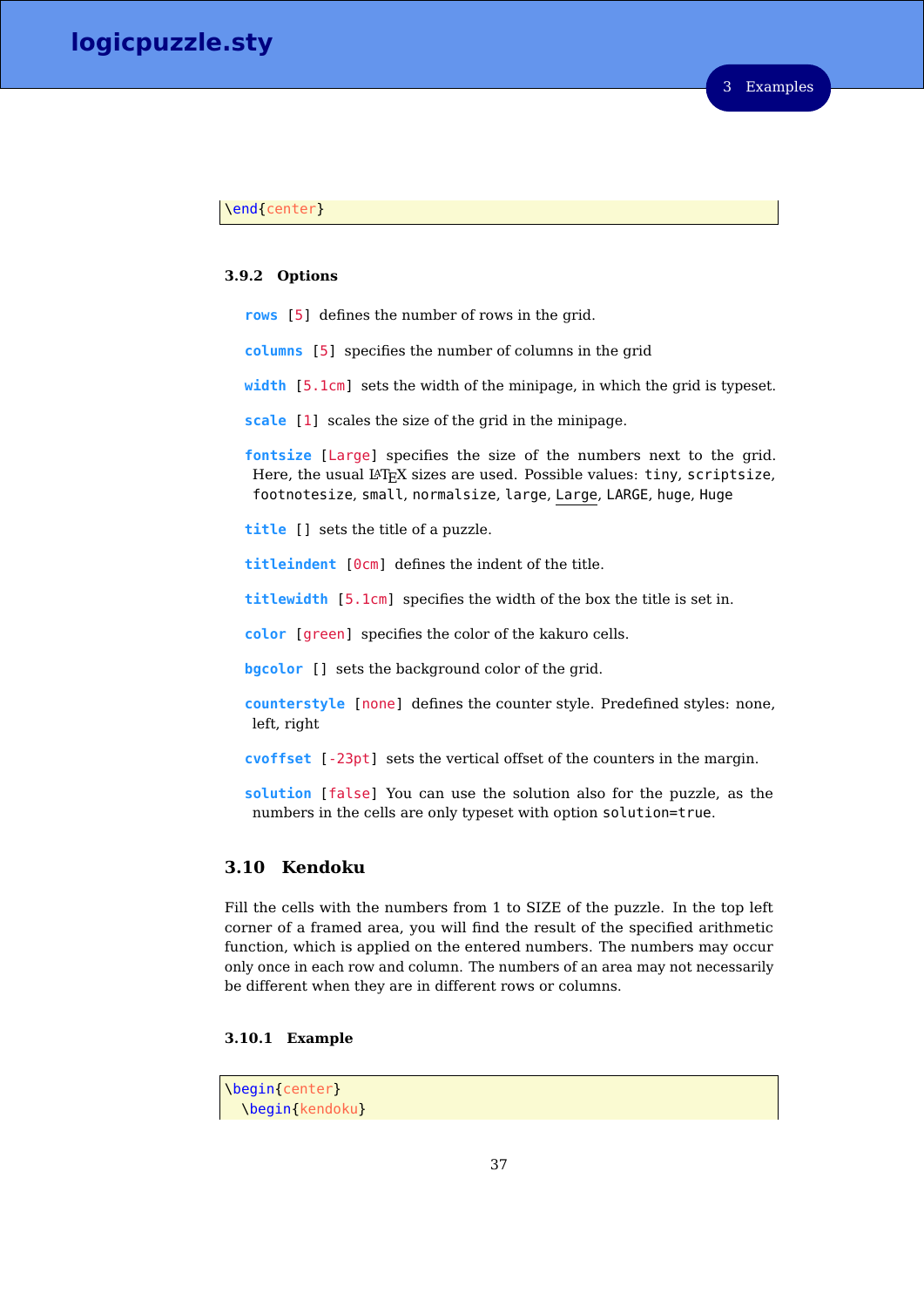| $4+$       | $2\div$    | $75\times$ |           | $\overline{2}$ |
|------------|------------|------------|-----------|----------------|
|            |            |            | $2\times$ |                |
|            |            |            |           |                |
| $\sqrt{5}$ | $60\times$ |            |           | $\mathbf 1$    |
| $8\times$  |            | $2 -$      | $1 -$     |                |
|            |            |            | $8+$      |                |

| $\overline{4}$              | $2 \div$<br>4                         | $\overline{\mathbb{3}}^*$ | 5                 | $\overline{2}$<br>$\overline{2}$ |
|-----------------------------|---------------------------------------|---------------------------|-------------------|----------------------------------|
| 3                           | $\overline{2}$                        | 5                         | $2\,\times$       | 4                                |
| $\overline{5}$<br>5         | $\overline{\mathsf{S}}^{^{60\times}}$ | 4                         | $\overline{2}$    |                                  |
| $8\times$<br>$\overline{2}$ | 5                                     | $2 -$                     | $\mathbf{i}$<br>4 | 3                                |
| 4                           |                                       | $\overline{2}$            | $8+$<br>3         | 5                                |

\framearea{black}{\tikzpath{1}{1}{8,8,6,2,6,2,4,4}} \framearea{black}{\tikzpath{1}{3}{8,6,2,4}} \framearea{black}{\tikzpath{1}{4}{8,8,6,2,2,4}} \framearea{black}{\tikzpath{2}{2}{8,8,6,6,2,4,2,4}} \framearea{black}{\tikzpath{2}{4}{8,8,6,2,2,4}} \framearea{black}{\tikzpath{3}{1}{8,8,6,2,2,4}} \framearea{black}{\tikzpath{3}{4}{8,8,6,6,2,4,2,4}} \framearea{black}{\tikzpath{4}{1}{8,6,6,2,4,4}} \framearea{black}{\tikzpath{4}{2}{8,6,6,2,4,4}} \framearea{black}{\tikzpath{4}{3}{8,8,6,2,2,4}} \framearea{black}{\tikzpath{5}{3}{8,6,2,4}} \framearea{black}{\tikzpath{5}{4}{8,6,2,4}} \framearea{black}{\tikzpath{5}{5}{8,6,2,4}} \setrule{1}{2}{8\times} \setrule{1}{3}{5} \setrule{1}{5}{4+} \setrule{2}{3}{60\times} \setrule{2}{5}{2\div} \setrule{3}{2}{2-} \setrule{3}{5}{75\times} \setrule{4}{1}{8+} \setrule{4}{2}{1-} \setrule{4}{4}{2\times} \setrule{5}{3}{1} \setrule{5}{5}{2} \end{kendoku} \hspace{1.5cm} \begin{kendoku} \framearea{black}{\tikzpath{1}{1}{8,8,6,2,6,2,4,4}} \framearea{black}{\tikzpath{1}{3}{8,6,2,4}} \framearea{black}{\tikzpath{1}{4}{8,8,6,2,2,4}} \framearea{black}{\tikzpath{2}{2}{8,8,6,6,2,4,2,4}} \framearea{black}{\tikzpath{2}{4}{8,8,6,2,2,4}} \framearea{black}{\tikzpath{3}{1}{8,8,6,2,2,4}}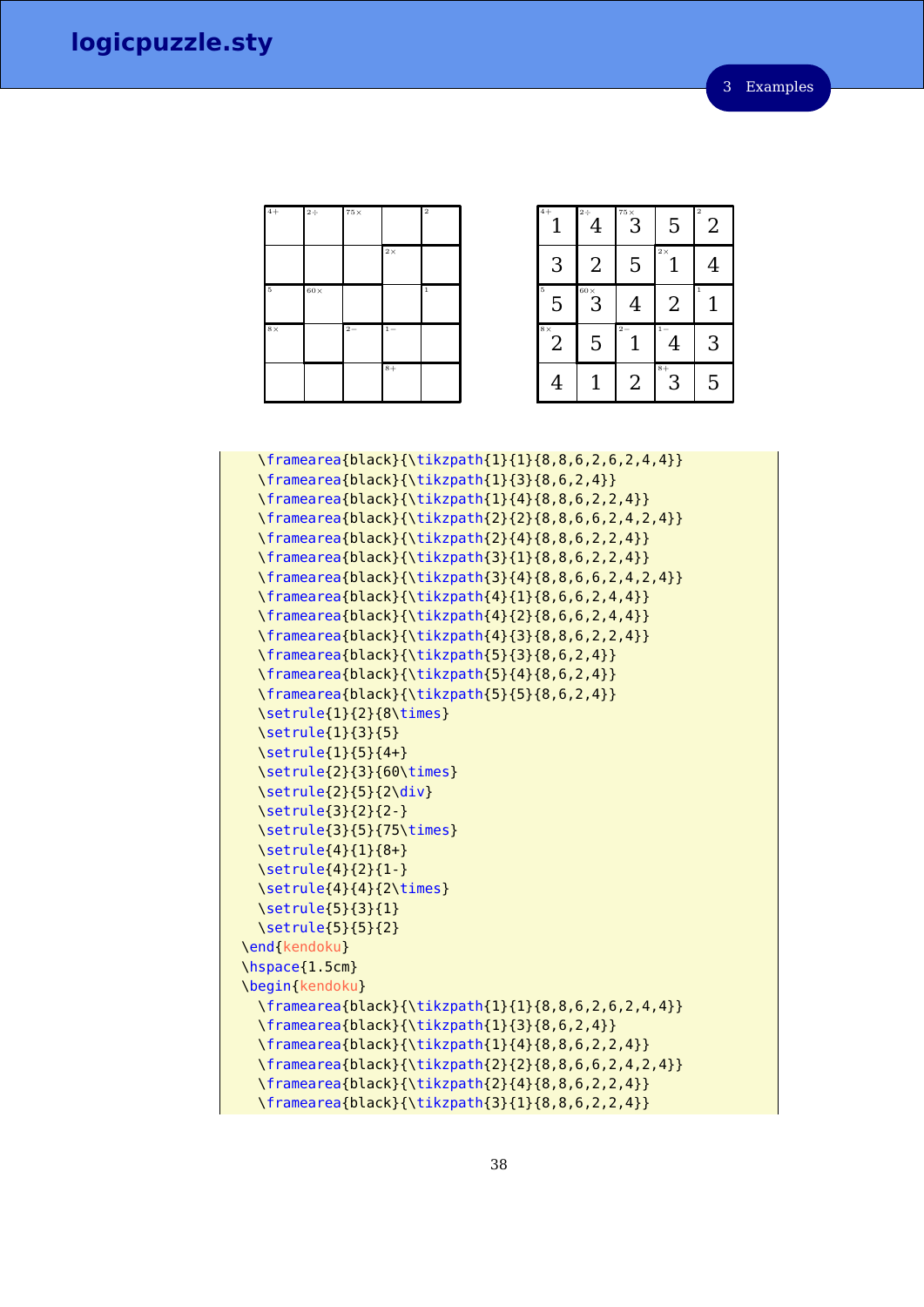3 Examples

```
\framearea{black}{\tikzpath{3}{4}{8,8,6,6,2,4,2,4}}
   \framearea{black}{\tikzpath{4}{1}{8,6,6,2,4,4}}
   \framearea{black}{\tikzpath{4}{2}{8,6,6,2,4,4}}
   \framearea{black}{\tikzpath{4}{3}{8,8,6,2,2,4}}
   \framearea{black}{\tikzpath{5}{3}{8,6,2,4}}
   \framearea{black}{\tikzpath{5}{4}{8,6,2,4}}
   \framearea{black}{\tikzpath{5}{5}{8,6,2,4}}
   \setrule{1}{2}{8\times}
   \setrule{1}{3}{5}
   \setrule{1}{5}{4+}
   \setrule{2}{3}{60\times}
   \setrule{2}{5}{2\div}
   \setrule{3}{2}{2-}
   \setrule{3}{5}{75\times}
   \setrule{4}{1}{8+}
   \setrule{4}{2}{1-}
   \setrule{4}{4}{2\times}
   \setrule{5}{3}{1}
   \setrule{5}{5}{2}
   \setrow{5}{1,4,3,5,2}
   \setrow{4}{3,2,5,1,4}
   \setrow{3}{5,3,4,2,1}
   \setrow{2}{2,5,1,4,3}
   \setrow{1}{4,1,2,3,5}
 \end{kendoku}
\end{center}
```
### **3.10.2 Options**

**rows** [5] defines the number of rows in the grid.

**columns** [5] specifies the number of columns in the grid

**width** [5.1cm] sets the width of the minipage, in which the grid is typeset.

**scale** [1] scales the size of the grid in the minipage.

**fontsize** [Large] specifies the size of the numbers next to the grid. Here, the usual LATEX sizes are used. Possible values: tiny, scriptsize, footnotesize, small, normalsize, large, Large, LARGE, huge, Huge

**title** [] sets the title of a puzzle.

**titleindent** [0cm] defines the indent of the title.

**titlewidth** [5.1cm] specifies the width of the box the title is set in.

**bgcolor** [] sets the background color of the grid.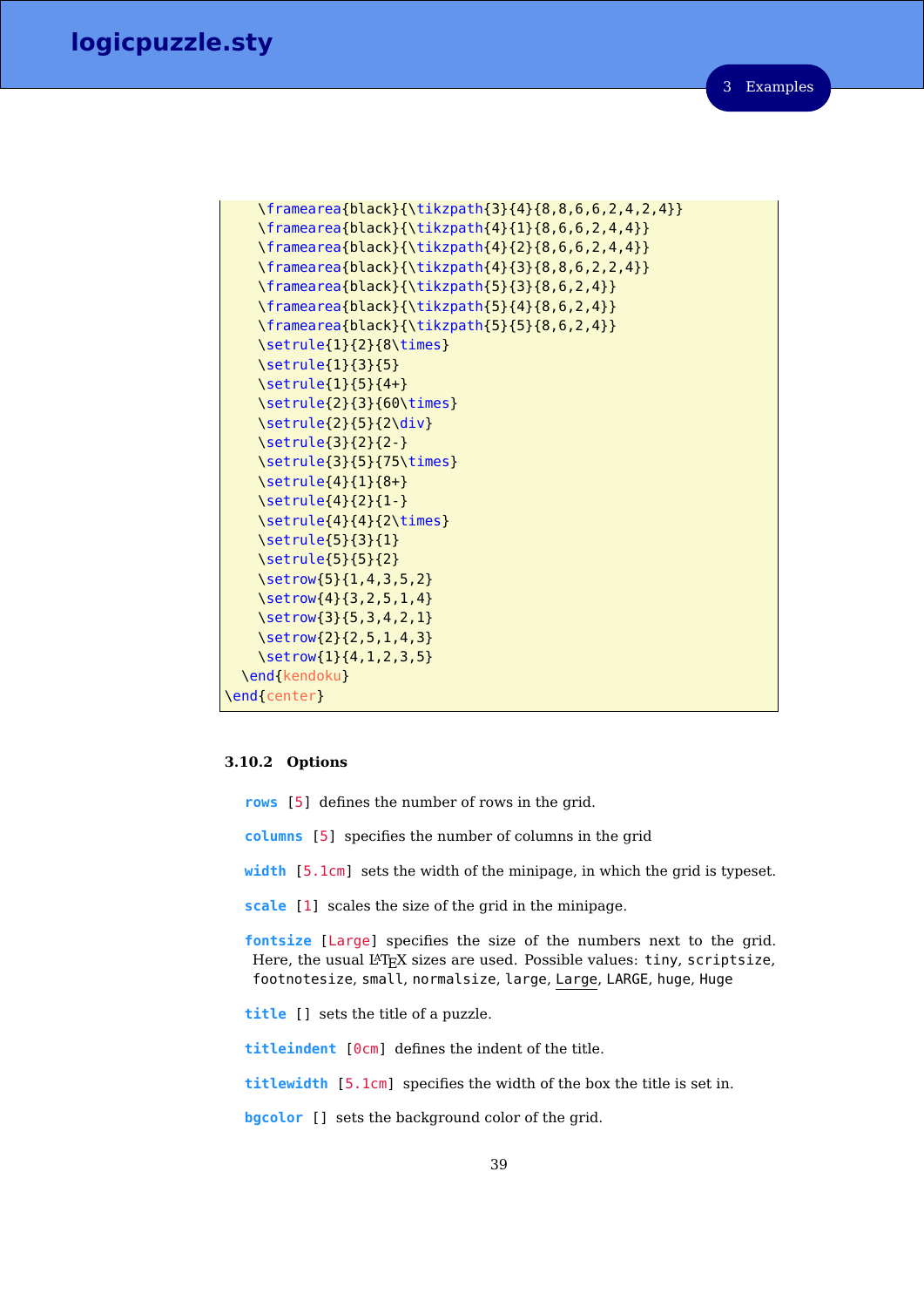**counterstyle** [none] defines the counter style. Predefined styles: none, left, right

**cvoffset** [-23pt] sets the vertical offset of the counters in the margin.

# **3.11 Killer Sudoku**

Fill the cells with the numbers from 1 to SIZE of the puzzle. The numbers may occur only once in each row, column and colored area if specified. In the top left corner of a framed area, you will find the sum of the entered numbers. The numbers of an area may not necessarily be different, when they are in different rows or columns. But they must be different, when additional colored areas are specified.

### **3.11.1 Example**



| $\overline{7}$<br>3              | 6<br>$\overline{2}$ | $\overline{5}$<br>$\overline{4}$ | 1                   |
|----------------------------------|---------------------|----------------------------------|---------------------|
| 4                                | $\mathbf 1$         | 3                                | 6<br>$\overline{2}$ |
| $\overline{7}$<br>$\overline{a}$ | $\overline{4}$      | $\mathbf{1}$                     | 3                   |
| 1                                | 9<br>3              | $\overline{2}$                   | 4                   |

| \begin{killersudoku}                                    |
|---------------------------------------------------------|
| \framearea{black}{\tikzpath{1}{1}{8,8,6,6,2,4,2,4}}     |
| \framearea{black}{\tikzpath{1}{3}{8,8,6,2,2,4}}         |
| \framearea{black}{\tikzpath{2}{1}{8,6,6,6,2,4,4,4}}     |
| \framearea{black}{\tikzpath{2}{3}{8,8,6,2,6,2,4,4}}     |
| \framearea{black}{\tikzpath{3}{2}{8,6,8,6,2,2,4,4}}     |
| \framearea{black}{\tikzpath{3}{4}{8,6,6,2,4,4}}         |
| \begin{puzzlebackground}                                |
| \colorarea{orange!20}{\tikzpath{1}{1}{8,8,6,6,2,2,4,4}} |
| \colorarea{orange!20}{\tikzpath{3}{3}{8,8,6,6,2,2,4,4}} |
| \end{puzzlebackground}                                  |
| $\setminus$ setrule $\{1\}$ $\{2\}$ $\{7\}$             |
| $\setminus$ setrule{1}{4}{7}                            |
| \setrule{2}{1}{9}                                       |
| \setrule{2}{4}{6}                                       |
| \setrule{3}{4}{5}                                       |
| \setrule{4}{3}{6}                                       |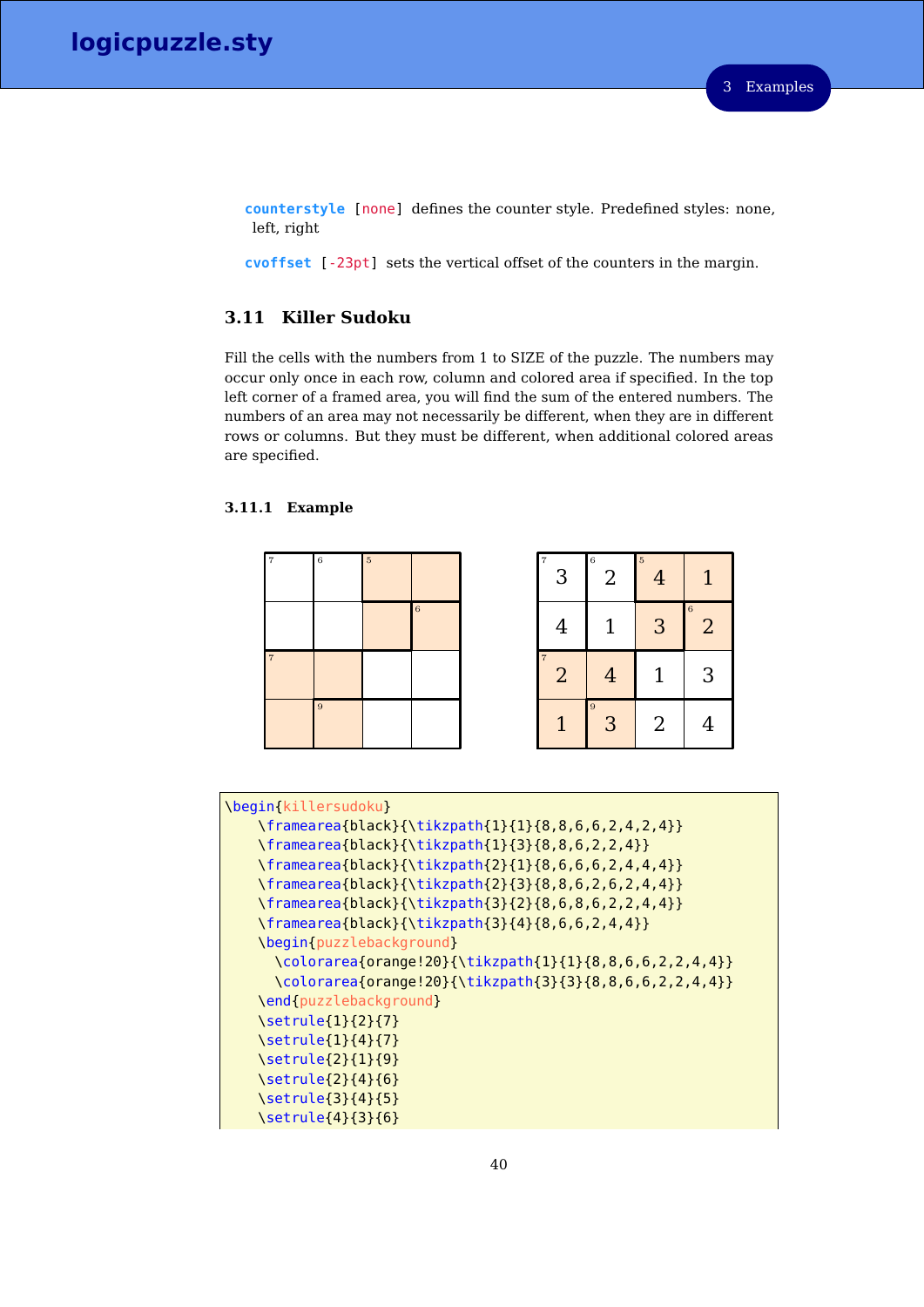```
\end{killersudoku}
\hspace{1.5cm}
\begin{killersudoku}
  \framearea{black}{\tikzpath{1}{1}{8,8,6,6,2,4,2,4}}
  \framearea{black}{\tikzpath{1}{3}{8,8,6,2,2,4}}
  \framearea{black}{\tikzpath{2}{1}{8,6,6,6,2,4,4,4}}
  \framearea{black}{\tikzpath{2}{3}{8,8,6,2,6,2,4,4}}
  \framearea{black}{\tikzpath{3}{2}{8,6,8,6,2,2,4,4}}
  \framearea{black}{\tikzpath{3}{4}{8,6,6,2,4,4}}
  \begin{puzzlebackground}
    \colorarea{orange!20}{\tikzpath{1}{1}{8,8,6,6,2,2,4,4}}
    \colorarea{orange!20}{\tikzpath{3}{3}{8,8,6,6,2,2,4,4}}
  \end{puzzlebackground}
  \setrule{1}{2}{7}
  \setrule{1}{4}{7}
  \setrule{2}{1}{9}
  \setrule{2}{4}{6}
  \setrule{3}{4}{5}
  \setrule{4}{3}{6}
  \setrow{4}{3,2,4,1}
  \setrow{3}{4,1,3,2}
  \setrow{2}{2,4,1,3}
  \setrow{1}{1,3,2,4}
\end{killersudoku}
```
### **3.11.2 Options**

- **rows** [5] defines the number of rows in the grid.
- **columns** [5] specifies the number of columns in the grid
- **width** [5.1cm] sets the width of the minipage, in which the grid is typeset.
- **scale** [1] scales the size of the grid in the minipage.

**fontsize** [Large] specifies the size of the numbers next to the grid. Here, the usual LAT<sub>E</sub>X sizes are used. Possible values: tiny, scriptsize, footnotesize, small, normalsize, large, Large, LARGE, huge, Huge

- **title** [] sets the title of a puzzle.
- **titleindent** [0cm] defines the indent of the title.
- **titlewidth** [5.1cm] specifies the width of the box the title is set in.
- **bgcolor** [] sets the background color of the grid.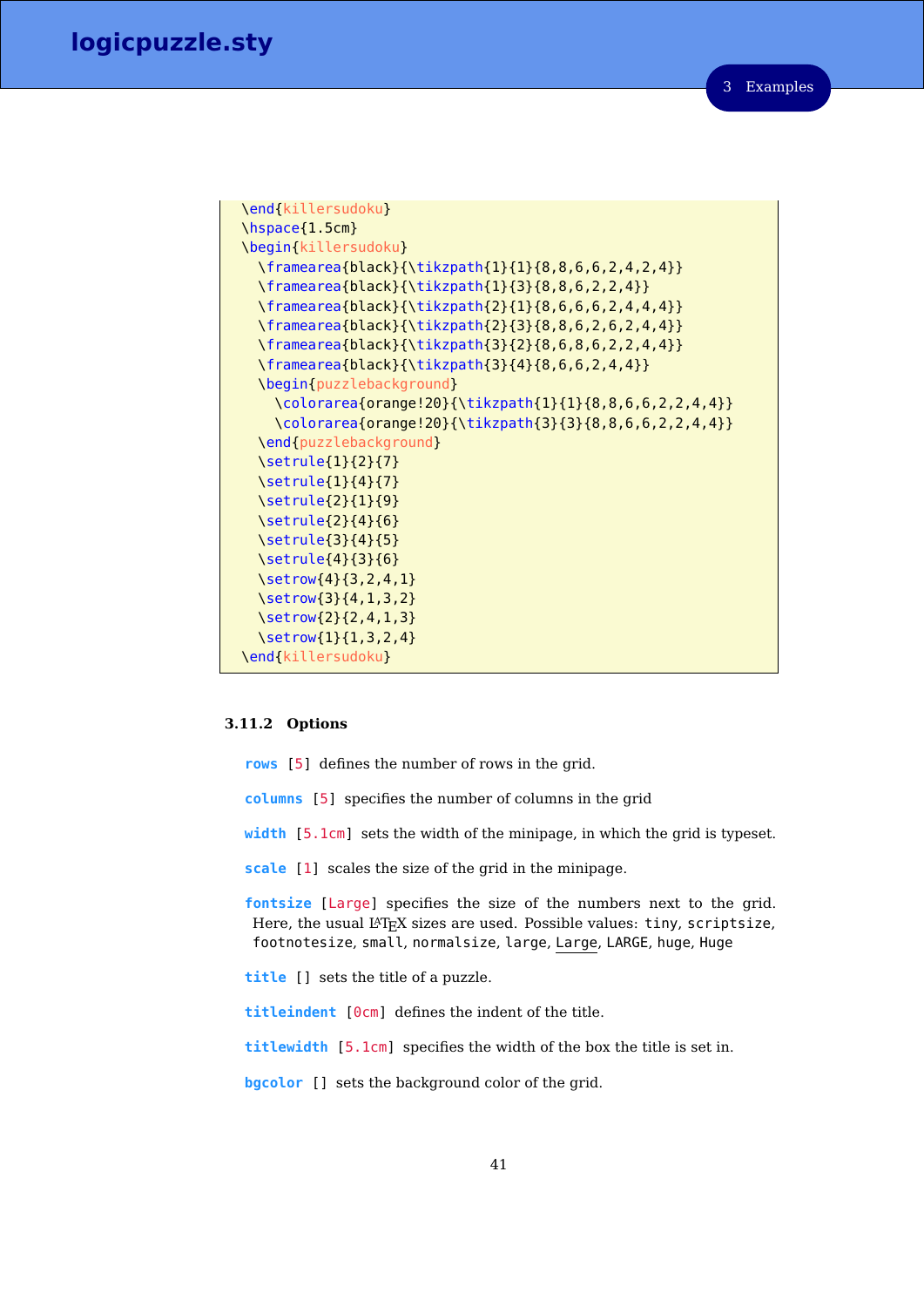**counterstyle** [none] defines the counter style. Predefined styles: none, left, right

**cvoffset** [-23pt] sets the vertical offset of the counters in the margin.

# **3.12 Laser Beam**

Draw a laser beam in each grid according to the following guidelines. The beam has to enter or to leave the grid at the arrows. At each intersection, a mirror, on which the laser beam must reflect on one side, can be placed horizontally or vertically. The other side must not be touched by the beam. All locations where the laser crosses are given. The numbers to the left and above the grid indicate how many cells are traversed by the beam in the corresponding row or column. The numbers to the right and below reveal, how many mirrors are found in the intersection of the corresponding row or column.

### **3.12.1 Example**



| \begin{center}                |
|-------------------------------|
|                               |
| \begin{laserbeam}             |
| \laserV{1}                    |
| $\text{lasserH}$ {}}          |
| $\min\{ \}, 2\}$              |
| \mirrorV{{},{},{},{},{},{},2} |
| \framepuzzle[LP@c@mirror]     |
| \placearrow{3}{1}{LeftUp}     |
| \placearrow{6}{4}{RightUp}    |
| \placecross{3}{3}             |
| \end{laserbeam}               |
| \hspace{1cm}                  |
| \begin{laserbeam}             |
| \laserV{1}                    |
| \laserH{{}}                   |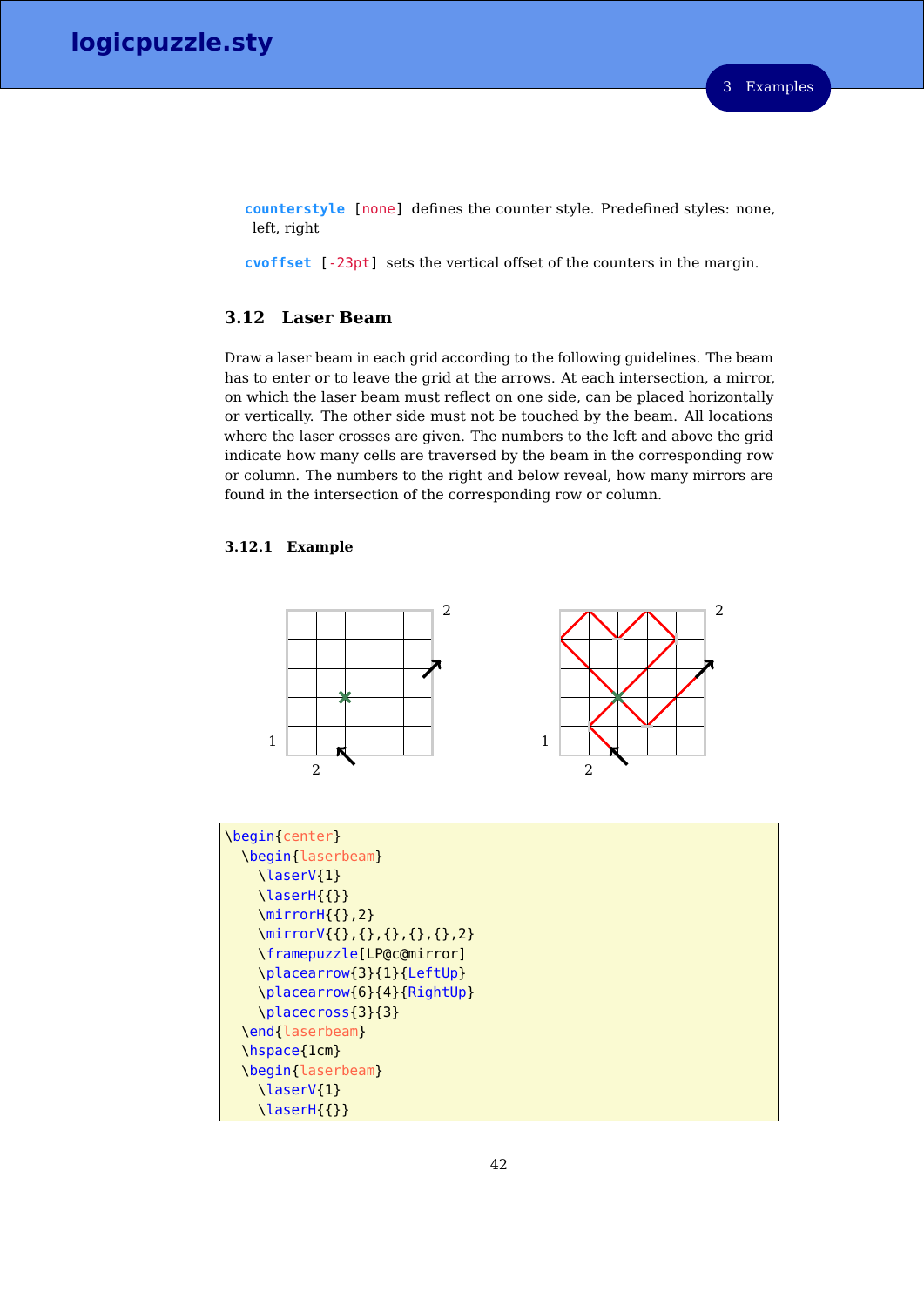3 Examples

```
\mirrorH{{},2}
   \mirrorV{{},{},{},{},{},2}
   \framepuzzle[LP@c@mirror]
   \placearrow{3}{1}{LeftUp}
   \placearrow{6}{4}{RightUp}
   \placecross{3}{3}
   \placemirror{2}{2}{V}
   \placemirror{4}{2}{H}
   \placemirror{5}{5}{V}
   \placemirror{3}{5}{H}
   \begin{puzzlebackground}
     \laser{\tikzpath{3}{1}{7,9,9,9,7,1,7,1,3,3,3,9,9}}
   \end{puzzlebackground}
 \end{laserbeam}
\end{center}
```
#### **3.12.2 Options**

**rows** [5] defines the number of rows in the grid.

**columns** [5] specifies the number of columns in the grid

**width** [6.5cm] sets the width of the minipage, in which the grid is typeset.

**scale** [1] scales the size of the grid in the minipage.

**fontsize** [Large] specifies the size of the numbers next to the grid. Here, the usual LAT<sub>E</sub>X sizes are used. Possible values: tiny, scriptsize, footnotesize, small, normalsize, large, Large, LARGE, huge, Huge

**title** [] sets the title of a puzzle.

**titleindent** [0cm] defines the indent of the title.

**titlewidth** [6.5cm] specifies the width of the box the title is set in.

**bgcolor** [] sets the background color of the grid.

**counterstyle** [none] defines the counter style. Predefined styles: none, left, right

**cvoffset** [-38pt] sets the vertical offset of the counters in the margin.

# **3.13 Magic Labyrinth**

Enter the numbers 1 to N into the grid. Each number can appear only once in each column and row. Following the labyrinth from the outside inwards, then the given number sequence must be repeated continuously.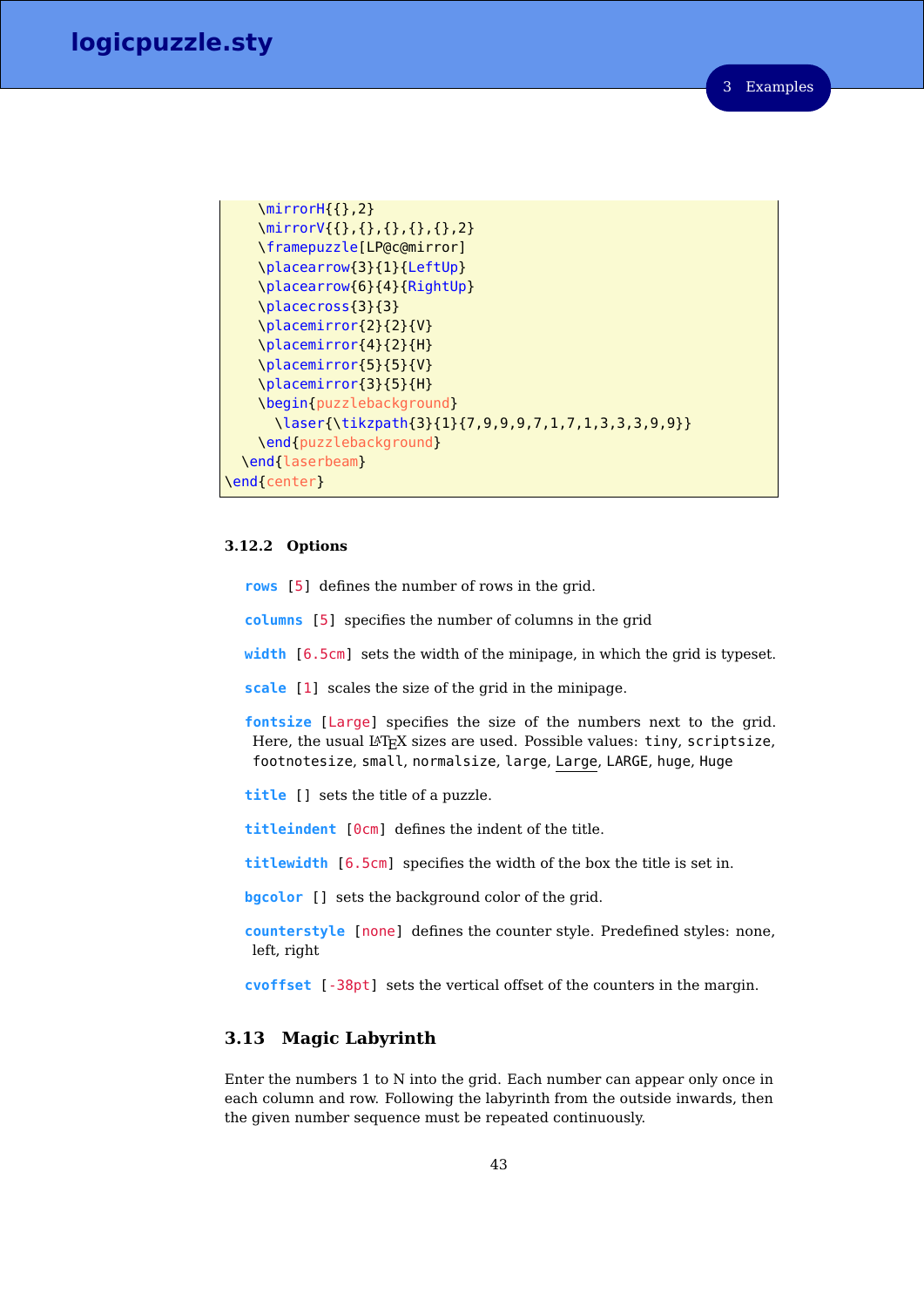### **3.13.1 Example**

|   |   | 3              |              |
|---|---|----------------|--------------|
|   | 3 |                | $\mathbf{1}$ |
|   |   |                |              |
|   |   | $\overline{2}$ |              |
| 3 |   |                |              |

|                | $\mathbf{1}$   | $\sqrt{2}$     | 3              |                |
|----------------|----------------|----------------|----------------|----------------|
| $\overline{2}$ | 3              |                |                | $\mathbf{1}$   |
|                |                | 3              | $\mathbf{1}$   | $\overline{2}$ |
| $\mathbf{1}$   |                |                | $\overline{2}$ | 3              |
| 3              | $\overline{2}$ | $\overline{1}$ |                |                |

```
\begin{magiclabyrinth}
 \mlline{\xtikzpath{1}{6}{6/5,2/5,4/5,8/4,6/4,2/3,4/3,8/2,6/2,
                           2/1,4/1}}
 \setcells{1/1,2/4,4/5}{3}
 \magiclabyrinthcell{4}{2}{2}
 \magiclabyrinthcell{5}{4}{1}
\end{magiclabyrinth}
\hspace{1.5cm}
\begin{magiclabyrinth}
 \mlline{\xtikzpath{1}{6}{6/5,2/5,4/5,8/4,6/4,2/3,4/3,8/2,6/2,
                           2/1,4/1}}
 \setrow{5}{{},1,2,3}
 \setrow{4}{2,3,{},{},1}
 \setrow{3}{{},{},3,1,2}
 \setrow{2}{1,{},{},2,3}
 \setrow{1}{3,2,1}
\end{magiclabyrinth}
```
# **3.13.2 Options**

**rows** [5] defines the number of rows in the grid.

**columns** [5] specifies the number of columns in the grid

- **width** [5.1cm] sets the width of the minipage, in which the grid is typeset.
- **scale** [1] scales the size of the grid in the minipage.

**fontsize** [Large] specifies the size of the numbers next to the grid. Here, the usual L<sup>AT</sup>EX sizes are used. Possible values: tiny, scriptsize, footnotesize, small, normalsize, large, Large, LARGE, huge, Huge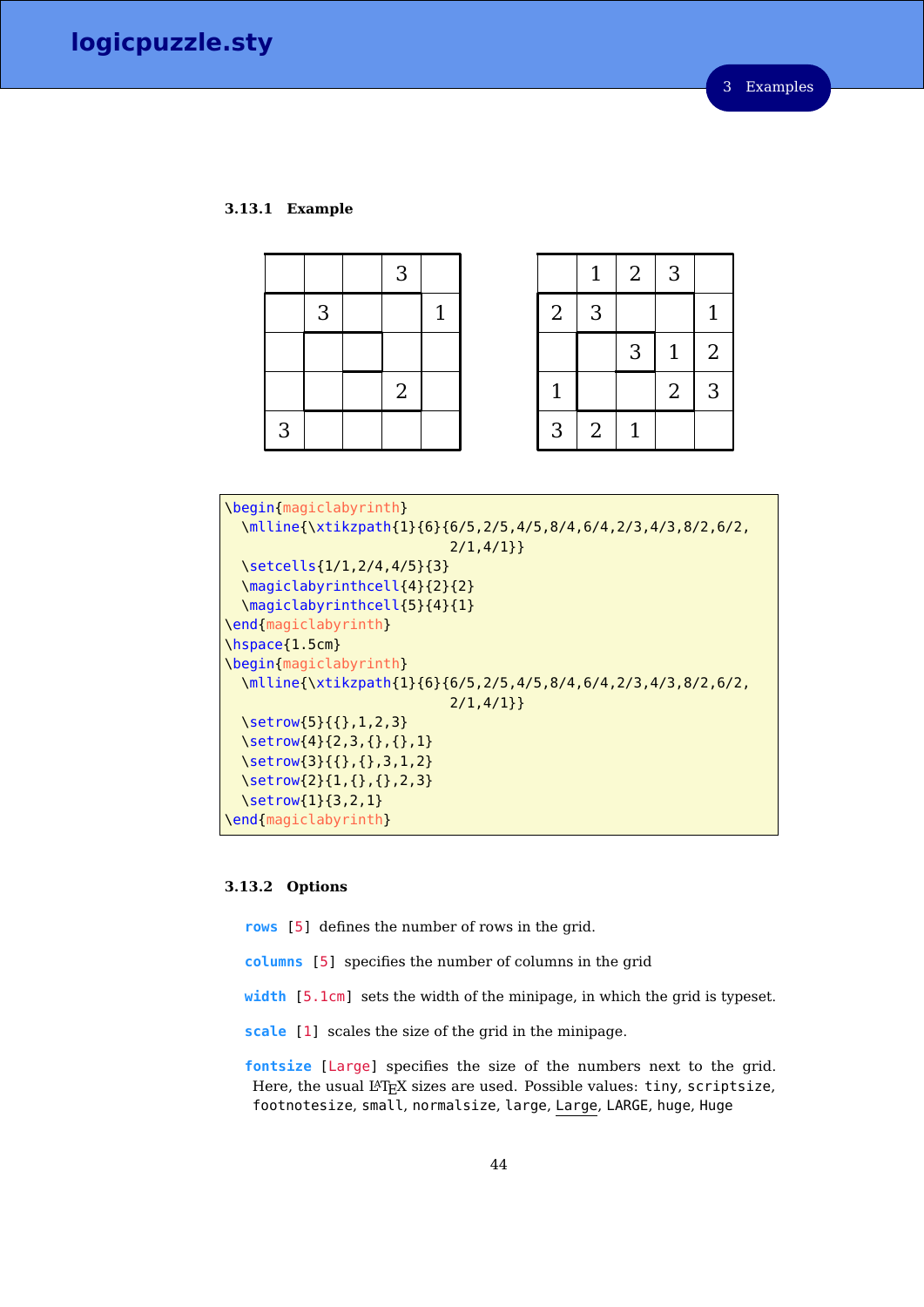**title** [] sets the title of a puzzle.

**titleindent** [0cm] defines the indent of the title.

**titlewidth** [5.1cm] specifies the width of the box the title is set in.

**bgcolor** [] sets the background color of the grid.

**counterstyle** [none] defines the counter style. Predefined styles: none, left, right

**cvoffset** [-23pt] sets the vertical offset of the counters in the margin.

# **3.14 Magnets**

Draw magnetic and neutral plates into the grid. The magnetic plates have a positive and a negative pole, neutral plates do not. The same poles must not touch neither horizontal nor vertical. Neutral plates may touch. The numbers to the left and above the grid indicate how many plus or minus poles are present in the respective column or row.

# **3.14.1 Example**



|                             |                | $\frac{2}{2}$  | $\frac{2}{2}$ | $\overline{2}$ | $\overline{2}$ |                |
|-----------------------------|----------------|----------------|---------------|----------------|----------------|----------------|
|                             |                | $\overline{2}$ |               | $\overline{2}$ | $\overline{1}$ | $\overline{2}$ |
| $\overline{1}$              |                |                |               |                |                |                |
|                             | $\overline{2}$ |                |               |                |                |                |
| $\frac{2}{3}$ $\frac{1}{2}$ | $\overline{1}$ |                |               |                |                |                |
|                             | $\overline{3}$ |                |               |                |                |                |
|                             |                |                |               |                |                |                |
| $\overline{1}$              | $\overline{2}$ |                |               |                |                |                |

\magnetssetup{bgcolor=Teal!50} \begin{magnets} \minusH{2,1,2,2,1,2} \minusV{2,1,3,1,2,1} \plusH{2,1,2,2,2,1} \plusV{1,2,1,3,2,1} \magnetsH{2/1,2/4,2/5,2/6,3/2,3/3,4/1,4/4,5/5,5/6} \magnetsV{1/1,1/3,1/5,2/2,4/5,5/2,6/1,6/3} \MPH{2/6} \PMH{5/5} \MPV{6/3}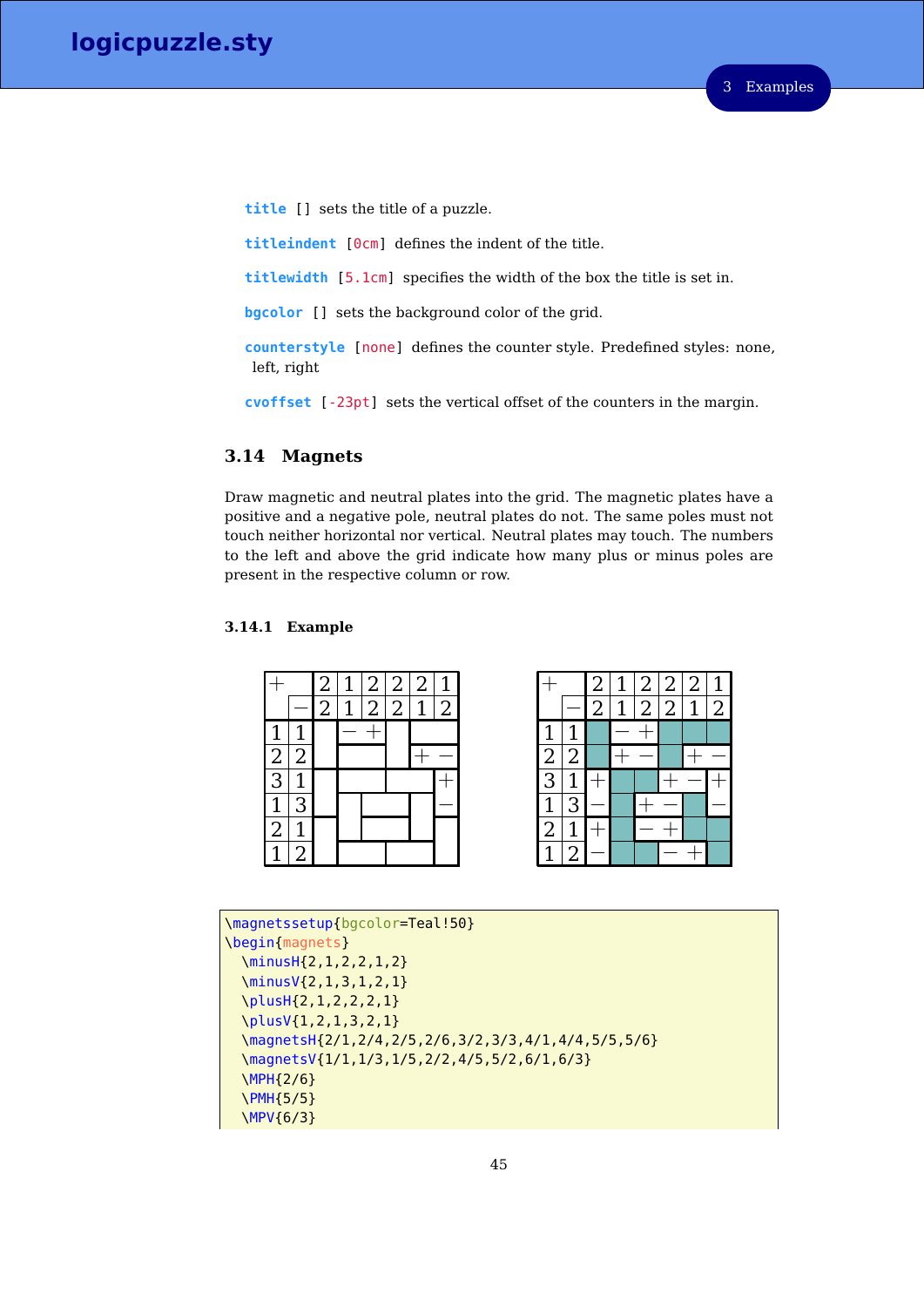```
\end{magnets}
\hspace{1.5cm}
\begin{magnets}
  \minusH{2,1,2,2,1,2}
  \minusV{2,1,3,1,2,1}
 \plusH{2,1,2,2,2,1}
  \plusV{1,2,1,3,2,1}
  \MPH{2/6,3/2,4/1}
  \PMH{2/5,5/5,4/4,3/3}
  \MPV{1/1,1/3,6/3}
\end{magnets}
```
### **3.14.2 Options**

**rows** [6] defines the number of rows in the grid.

- **columns** [6] specifies the number of columns in the grid
- **width** [8.1cm] sets the width of the minipage, in which the grid is typeset.
- **scale** [1] scales the size of the grid in the minipage.
- **fontsize** [Large] specifies the size of the numbers next to the grid. Here, the usual LAT<sub>E</sub>X sizes are used. Possible values: tiny, scriptsize, footnotesize, small, normalsize, large, Large, LARGE, huge, Huge
- **title** [] sets the title of a puzzle.
- **titleindent** [0cm] defines the indent of the title.
- **titlewidth** [8.1cm] specifies the width of the box the title is set in.
- **bgcolor** [] sets the background color of the grid for indicating the neutral areas.
- **counterstyle** [none] defines the counter style. Predefined styles: none, left, right
- **cvoffset** [-23pt] sets the vertical offset of the counters in the margin.

### **3.15 Masyu**

Draw a line into the grid. The line can only run horizontally and vertically and must pass through all the circles. In cells with a black circle it have to turn in a 90 degree angle and go straight on for at least another cell. The line must go straight through empty circles, but turn left or right in at least one of the neighboring cells. There is no need to go through all cells.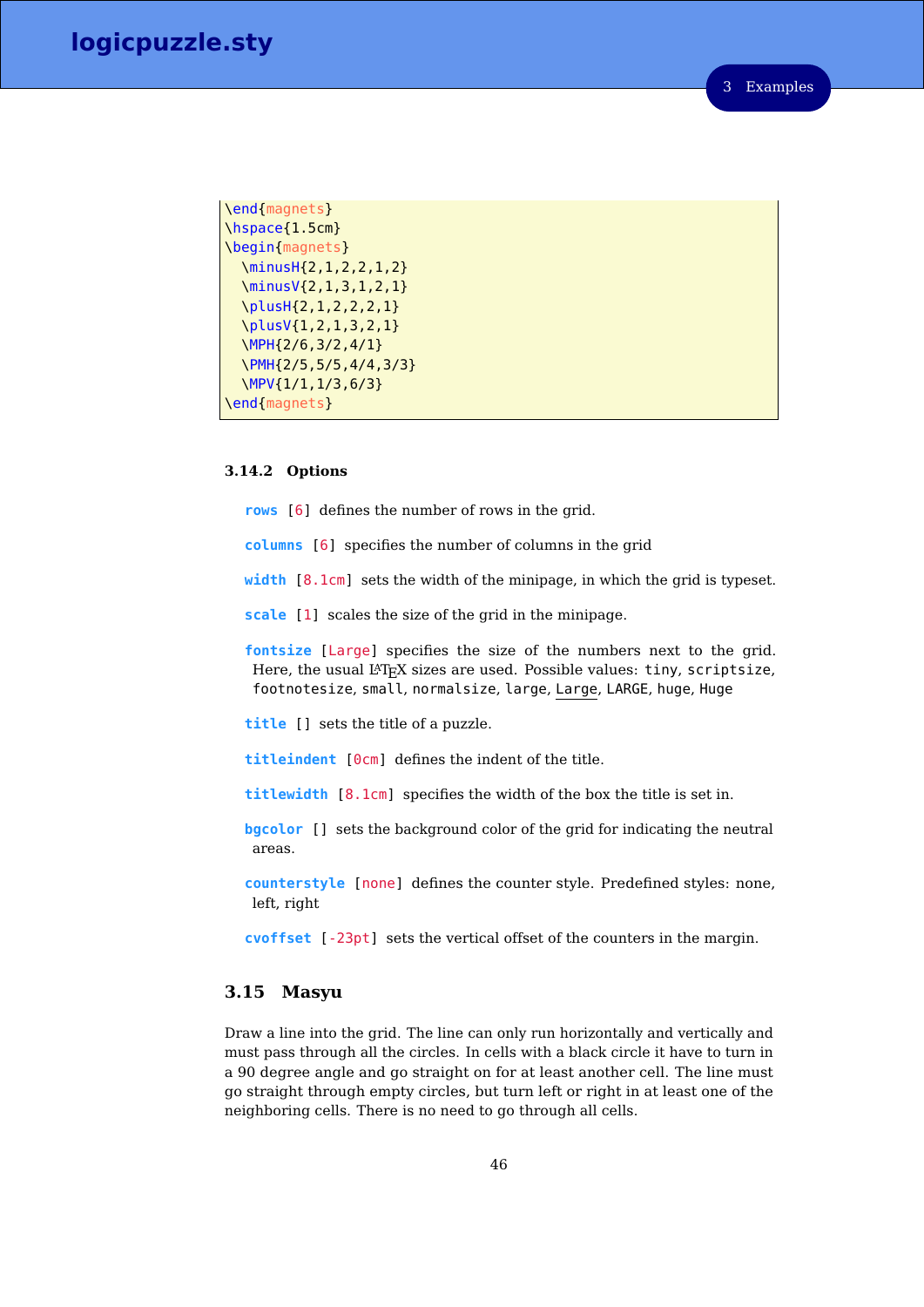### **3.15.1 Example**





```
\masyusetup{color=Teal}
\begin{masyu}
  \framepuzzle
  \setcells{1/2,3/3,4/1,4/2,4/5,5/4}{\MasyuW}
  \masyucell{1}{4}{\MasyuB}
\end{masyu}
\hspace{1.5cm}
\begin{masyu}
  \framepuzzle
  \setcells{1/2,3/3,4/1,4/2,4/5,5/4}{\MasyuW}
  \masyucell{1}{4}{\MasyuB}
  \masyuline{\xtikzpath{1}{1}{8/3,6/2,8/1,6/2,2/2,4/3,2/1,6/3,
                              2/1,4/4}}
\end{masyu}
```
### **3.15.2 Options**

**rows** [5] defines the number of rows in the grid.

- **columns** [5] specifies the number of columns in the grid
- **width** [5.1cm] sets the width of the minipage, in which the grid is typeset.
- **scale** [1] scales the size of the grid in the minipage.

**fontsize** [Large] specifies the size of the numbers next to the grid. Here, the usual LATEX sizes are used. Possible values: tiny, scriptsize, footnotesize, small, normalsize, large, Large, LARGE, huge, Huge

**title** [] sets the title of a puzzle.

**titleindent** [0cm] defines the indent of the title.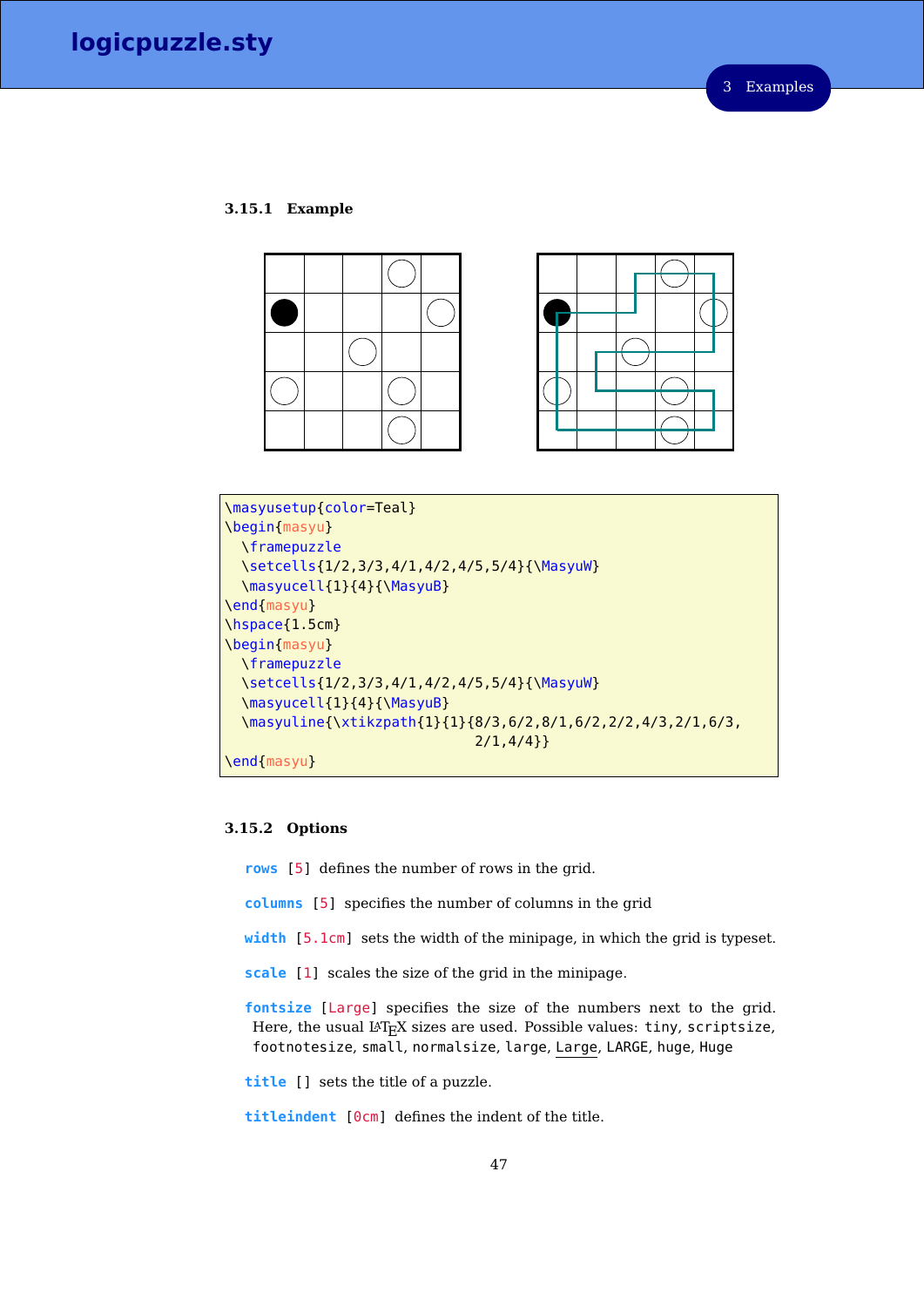**titlewidth** [5.1cm] specifies the width of the box the title is set in.

**color** [green] sets the color of the line.

**bgcolor** [] sets the background color of the grid.

**counterstyle** [none] defines the counter style. Predefined styles: none, left, right

**cvoffset** [-23pt] sets the vertical offset of the counters in the margin.

# **3.16 Minesweeper**

Draw a mine in some cells of the grid. The number in a cell indicates how many of the eight neighboring cells contain a mine. A numbered cell does not contain a mine.

# **3.16.1 Example**

|   | 1              |                |                |                |
|---|----------------|----------------|----------------|----------------|
|   |                | $\sqrt{3}$     | $\mathsf 3$    |                |
| 3 |                | $\overline{4}$ | $\overline{2}$ |                |
|   |                |                |                | $\overline{0}$ |
|   | $\overline{2}$ |                |                |                |

|   | 1              |                |                |   |
|---|----------------|----------------|----------------|---|
|   |                | $\sqrt{3}$     | $\sqrt{3}$     |   |
| 3 |                | $\overline{4}$ | $\overline{2}$ |   |
|   |                |                |                | 0 |
|   | $\overline{2}$ |                |                |   |

```
\begin{center}
 \begin{minesweeper}
   \framepuzzle
    \setrow{5}{{},1}
    \setrow{4}{{},{},3,3}
   \setrow{3}{3,{},4,2}
    \setrow{2}{{},{},{},{},0}
    \setrow{1}{{},2}
 \end{minesweeper}
 \hspace{1.5cm}
 \begin{minesweeper}
    \framepuzzle
    \setrow{5}{{},1,{},\Mine,\Mine}
    \setrow{4}{{},\Mine,3,3,\Mine}
    \setrow{3}{3,\Mine,4,2}
```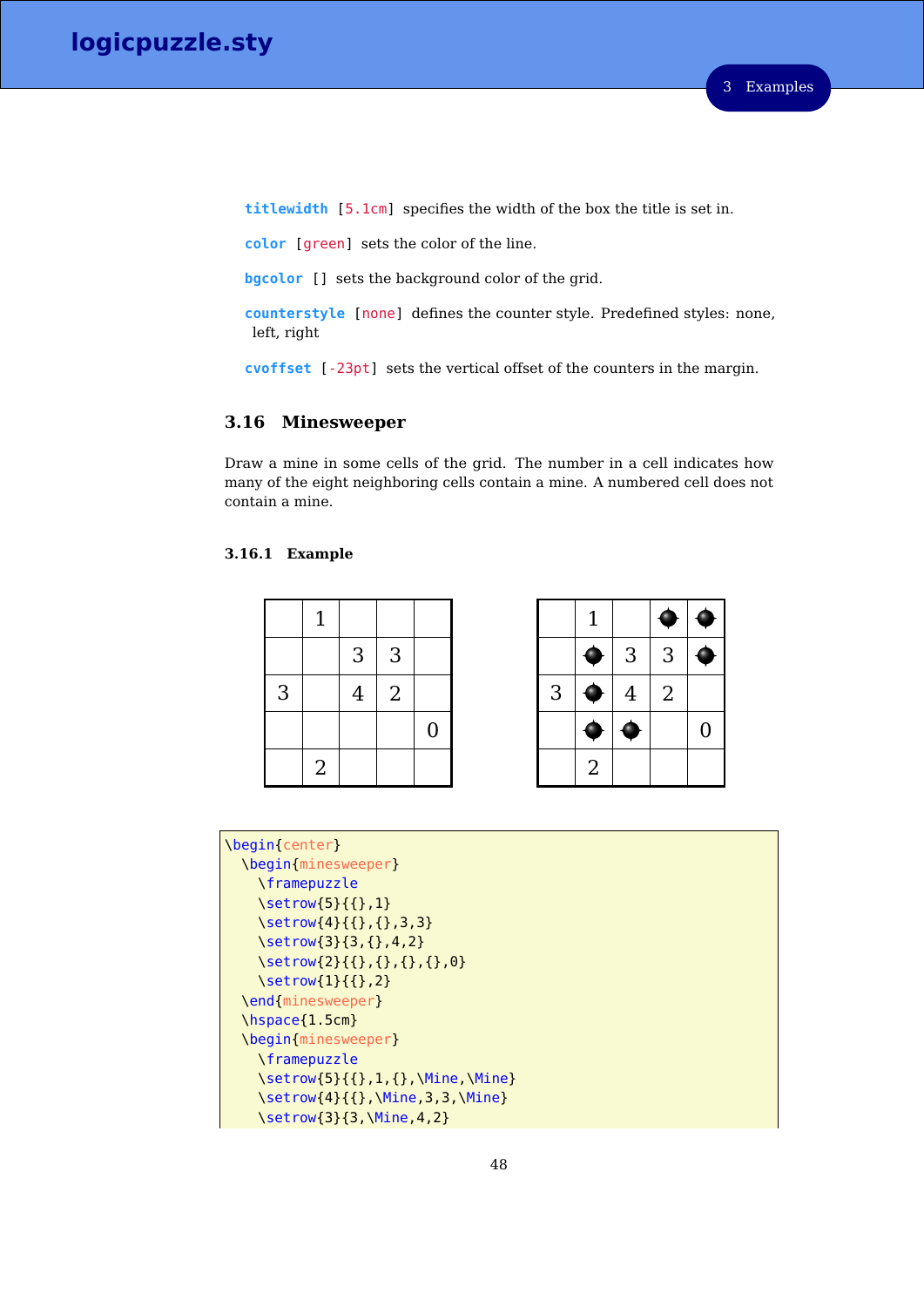```
\setrow{2}{{},\Mine,\Mine,{},0}
    \setrow{1}{{},2}
 \end{minesweeper}
\end{center}
```
### **3.16.2 Options**

- **rows** [5] defines the number of rows in the grid.
- **columns** [5] specifies the number of columns in the grid
- **width** [5.1cm] sets the width of the minipage, in which the grid is typeset.

**scale** [1] scales the size of the grid in the minipage.

**fontsize** [Large] specifies the size of the numbers next to the grid. Here, the usual LATEX sizes are used. Possible values: tiny, scriptsize, footnotesize, small, normalsize, large, Large, LARGE, huge, Huge

**title** [] sets the title of a puzzle.

**titleindent** [0cm] defines the indent of the title.

**titlewidth** [5.1cm] specifies the width of the box the title is set in.

**bgcolor**  $\Box$  sets the background color of the grid.

**counterstyle** [none] defines the counter style. Predefined styles: none, left, right

**cvoffset** [-23pt] sets the vertical offset of the counters in the margin.

### **3.17 Nonogram**

Black out some cells of the grid. The black squares form stripes. The number, order, and length is defined by the number sequences on the top and left edge of the grid. Each number represents the length of the strip of black squares in the corresponding row or column. Two stripes are separated by at least one white square.

### **3.17.1 Example**

```
\begin{center}
 \begin{nonogram}[rows=10,columns=10,scale=0.35,width=4.8cm,
                   fontsize=footnotesize,helplines=5,
                   extracells=3]
```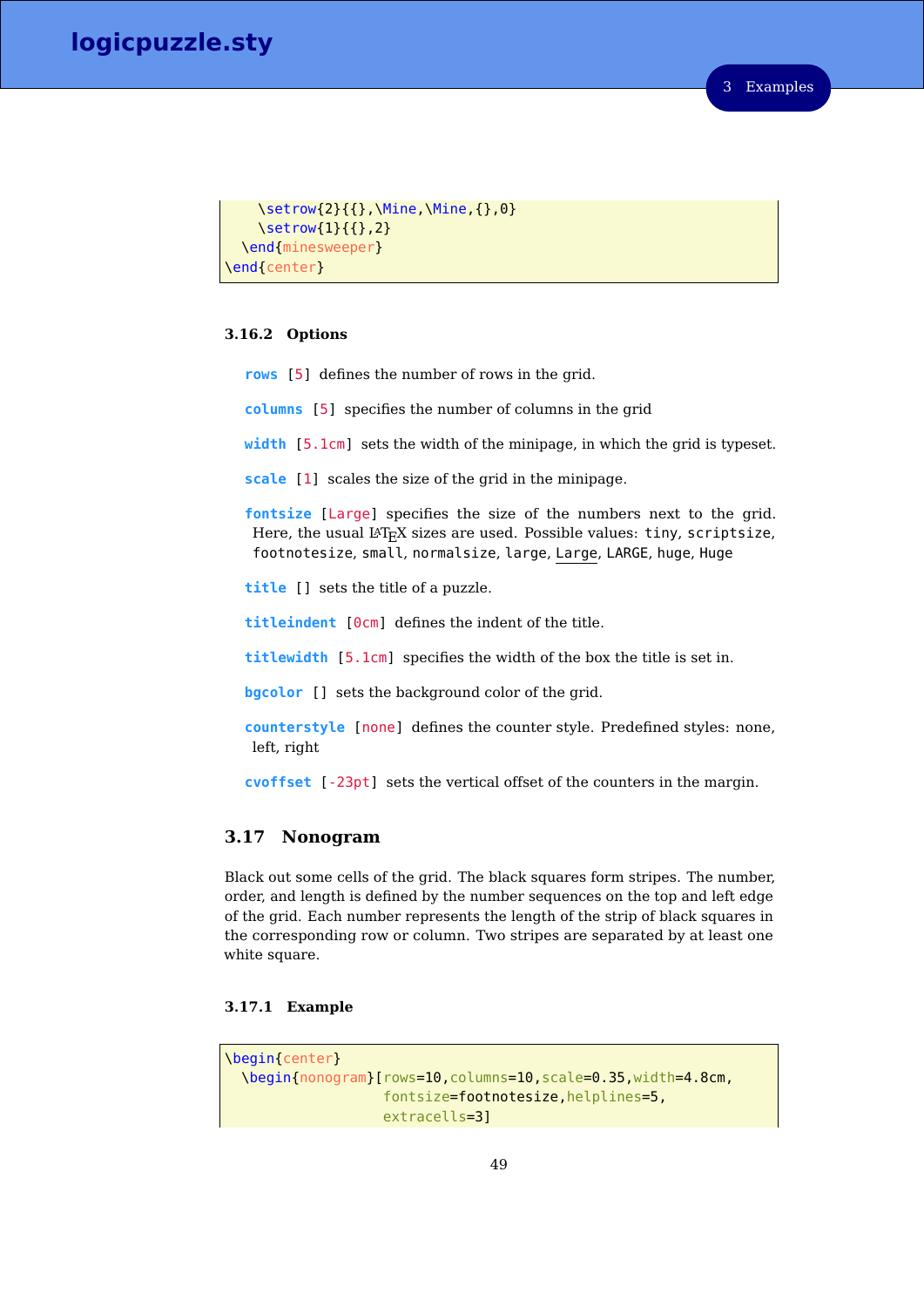



```
\nonogramV{{5},{2,4},{2,6},{9},{1,7},{9},{2,1,2},{1,1},
               \{1,4\},\{2\}\}\\nonogramH{{1},{4,1},{6,2},{7,2},{6,1},{8},{1,4,1},{2,4},
               \{3,2\},\{4\}\}\end{nonogram}
 \hspace{1cm}
 \begin{nonogram}[rows=10,columns=10,scale=0.35,width=3.8cm,
                   solution=true,extracells=3]
    \nonogramrow{10}{3/2}
    \nonogramrow{9}{2/4,7/1}
    \nonogramrow{8}{1/1,6/1}
    \nonogramrow{7}{3/2,6/1,8/2}
    \nonogramrow{6}{2/9}
    \nonogramrow{5}{2/7,10/1}
    \nonogramrow{4}{2/9}
    \nonogramrow{3}{2/6,9/2}
    \nonogramrow{2}{3/4,8/2}
    \nonogramrow{1}{4/5}
    \puzzlestrut
 \end{nonogram}
\end{center}
```
### **3.17.2 Options**

**rows** [5] defines the number of rows in the grid.

- **columns** [5] specifies the number of columns in the grid
- **width** [5.1cm] sets the width of the minipage, in which the grid is typeset.
- **scale** [1] scales the size of the grid in the minipage.
- **fontsize** [Large] specifies the size of the numbers next to the grid.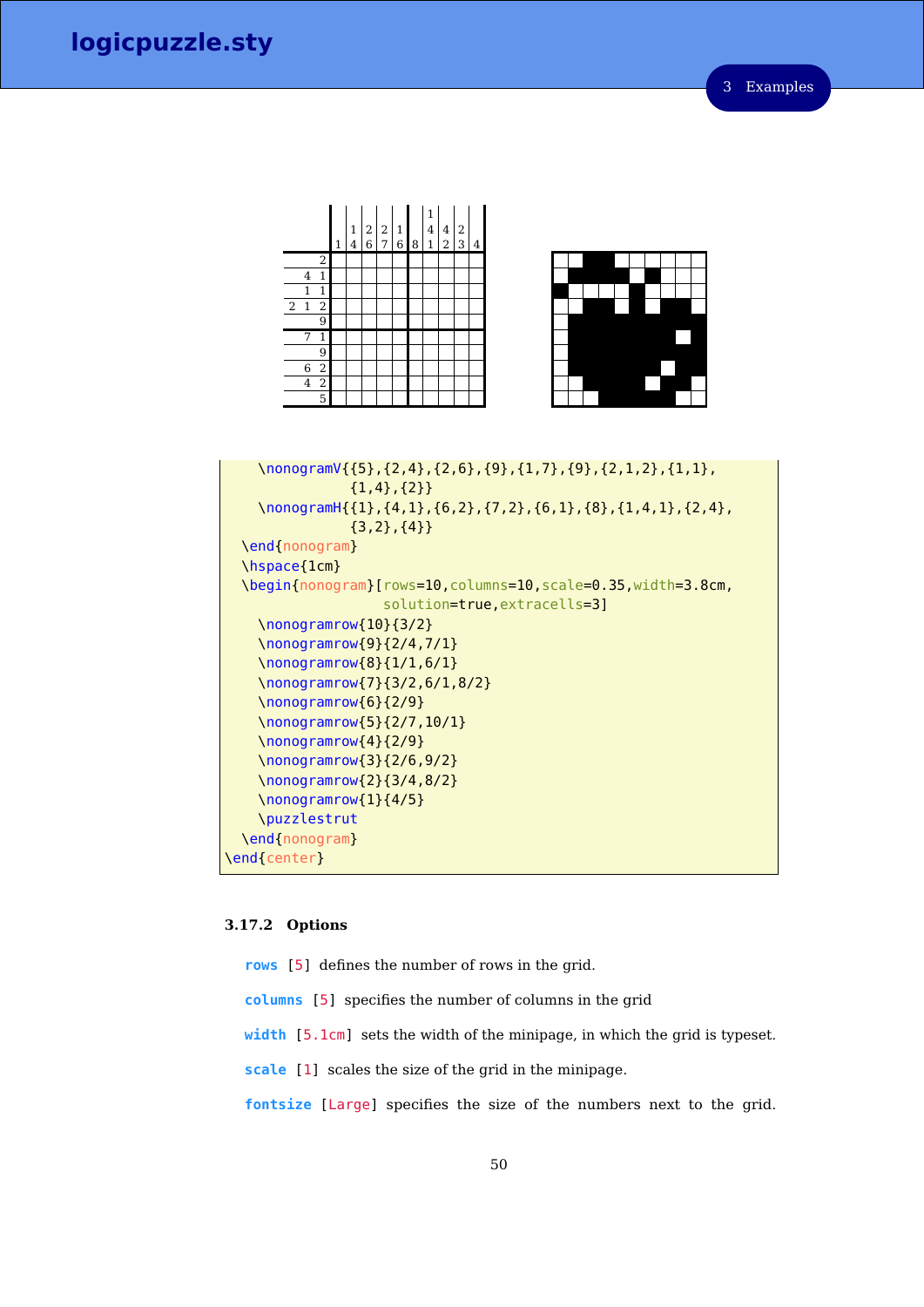Here, the usual L<sup>AT</sup>EX sizes are used. Possible values: tiny, scriptsize, footnotesize, small, normalsize, large, Large, LARGE, huge, Huge

**title** [] sets the title of a puzzle.

**titleindent** [0cm] defines the indent of the title.

**titlewidth** [5.1cm] specifies the width of the box the title is set in.

**color** [black] sets the color of the lines.

**bgcolor** [] sets the background color of the grid.

**counterstyle** [none] defines the counter style. Predefined styles: none, left, right

**cvoffset** [-23pt] sets the vertical offset of the counters in the margin.

**extracells** [5] sets the number of extra cells for the grid.

**helplines** [5] sets the space between thicker help lines. You can switch off help lines with 0!

**solution** [false] will switch off extra cells if set to true.

# **3.18 Number Link**

Link all the same numbers or letters in each case by a line. The lines can run horizontally, vertically and in 90 degree angles. Each cell must be traversed by exactly one line. The lines must not intersect.

### **3.18.1 Example**

| A        |                  | Ε | D           |              |  |
|----------|------------------|---|-------------|--------------|--|
| $\bf{B}$ |                  |   |             |              |  |
|          |                  | A | ${\bf E}$   |              |  |
|          | $\mathsf C$      |   | $\mathbf D$ |              |  |
|          | $\boldsymbol{B}$ |   |             | $\mathcal C$ |  |



\begin{numberlink} \framepuzzle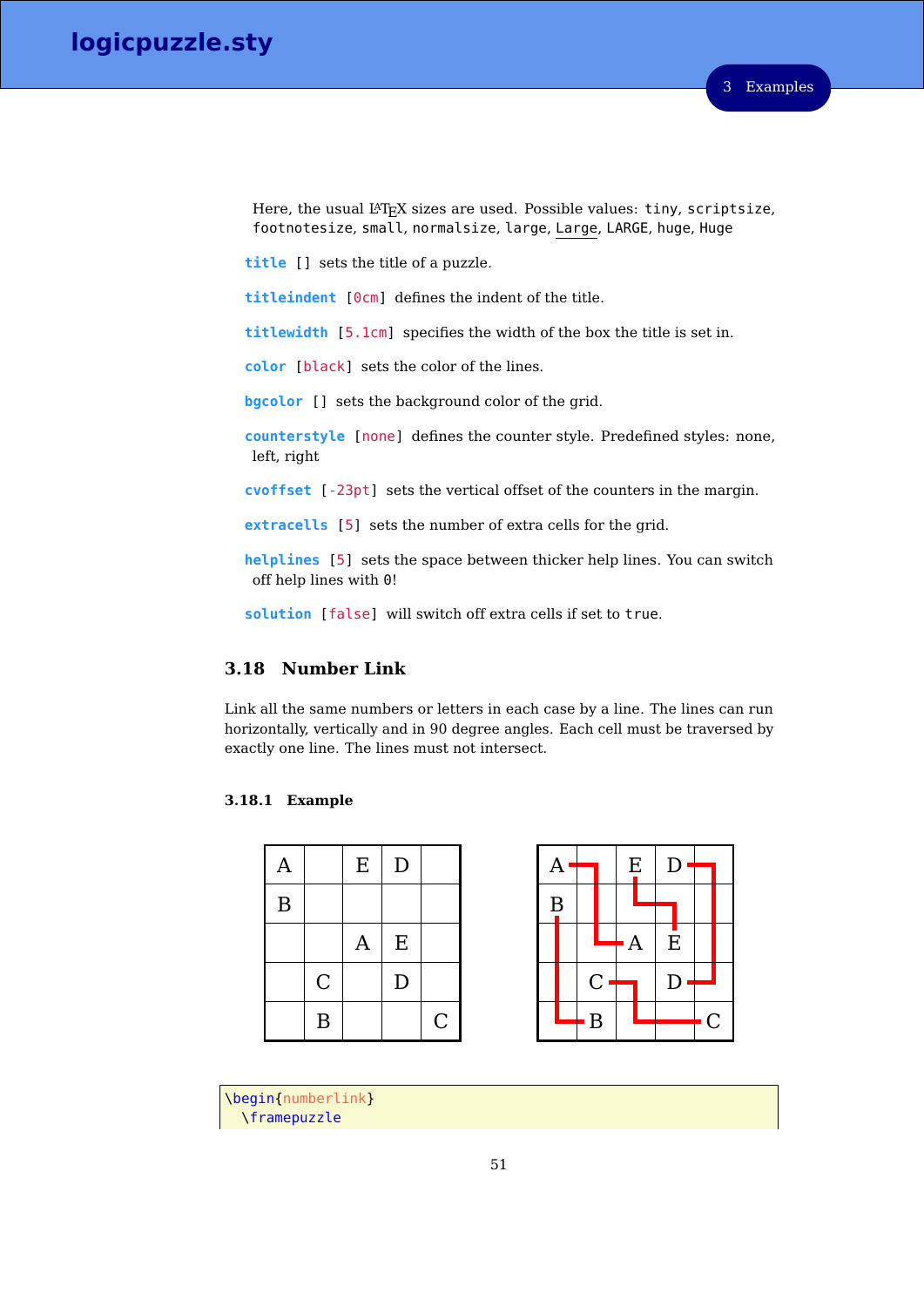```
\numberlinkcell{2}{1}{B}
  \numberlinkcell{5}{1}{C}
 \numberlinkcell{2}{2}{C}
  \numberlinkcell{4}{2}{D}
  \numberlinkcell{3}{3}{A}
  \numberlinkcell{4}{3}{E}
  \numberlinkcell{1}{4}{B}
  \numberlinkcell{1}{5}{A}
  \numberlinkcell{3}{5}{E}
  \numberlinkcell{4}{5}{D}
\end{numberlink}
\hspace{1.5cm}
\begin{numberlink}
  \framepuzzle
 \numberlinkcell{2}{1}{B}
  \numberlinkcell{5}{1}{C}
  \numberlinkcell{2}{2}{C}
  \numberlinkcell{4}{2}{D}
 \numberlinkcell{3}{3}{A}
 \numberlinkcell{4}{3}{E}
  \numberlinkcell{1}{4}{B}
  \numberlinkcell{1}{5}{A}
 \numberlinkcell{3}{5}{E}
 \numberlinkcell{4}{5}{D}
 \link{\tikzpath{4}{3}{8,4,8}}
 \link{\tikzpath{2}{1}{4,8,8,8}}
 \link{\tikzpath{2}{2}{6,2,6,6}}
 \link{\tikzpath{1}{5}{6,2,2,6}}
 \link{\tikzpath{4}{2}{6,8,8,8,4}}
\end{numberlink}
```
#### **3.18.2 Options**

- **rows** [5] defines the number of rows in the grid.
- **columns** [5] specifies the number of columns in the grid
- **width** [5.1cm] sets the width of the minipage, in which the grid is typeset.
- **scale** [1] scales the size of the grid in the minipage.
- **fontsize** [Large] specifies the size of the numbers next to the grid. Here, the usual LAT<sub>E</sub>X sizes are used. Possible values: tiny, scriptsize, footnotesize, small, normalsize, large, Large, LARGE, huge, Huge

**title** [] sets the title of a puzzle.

**titleindent** [0cm] defines the indent of the title.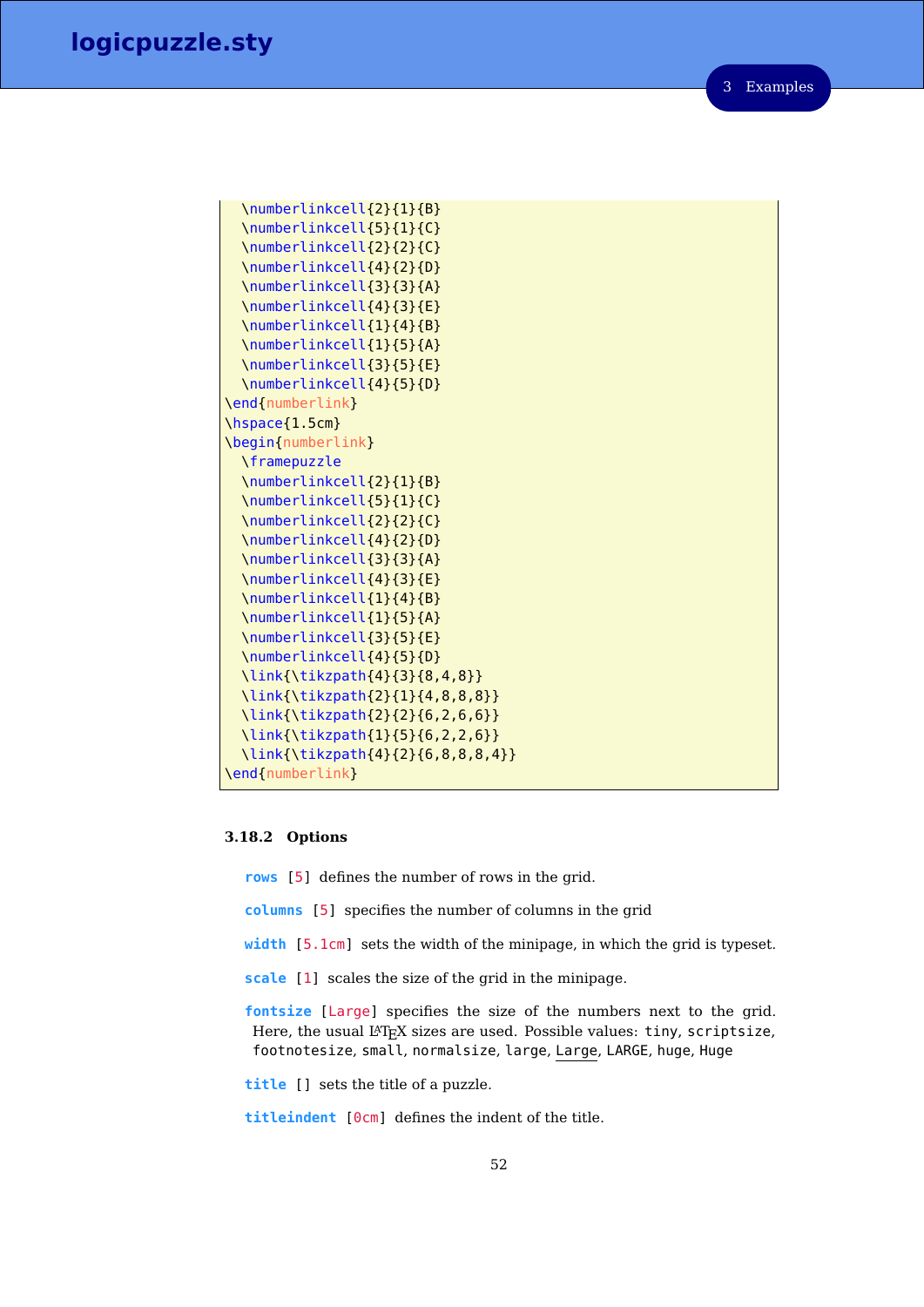**titlewidth** [5.1cm] specifies the width of the box the title is set in.

**color** [red] sets the color of the lines.

**bgcolor** [] sets the background color of the grid.

**counterstyle** [none] defines the counter style. Predefined styles: none, left, right

**cvoffset** [-23pt] sets the vertical offset of the counters in the margin.

### **3.19 Resuko**

Complete the given elements in the grid to two race tracks (a race track and a much shorter test track) with pitlane and parking lot. The elements below and to the left of the grid indicate how many straights, curves and intersections are located in the respective columns and rows. The pit lane is always located next to four straights of the circuit on a free area of 1x4 cells. At the end, the parking lot is located on the only free area of 2x2 cells. Both can not be built on a gravel trap.

### **3.19.1 Example**





```
\resukosetup{rows=8,columns=8,width=5.8cm,fontsize=Huge,
             scale=.708}
\begin{resuko}[width=7.4cm]
 \resukocell{1}{7}{\Graveltrap}
 \resukocell{4}{7}{\Graveltrap}
 \resukocell{7}{3}{\Graveltrap}
 \resukocell{6}{2}{\Cross}
 \resukocell{8}{4}{\StraightV}
 \resukocell{6}{7}{\StraightH}
```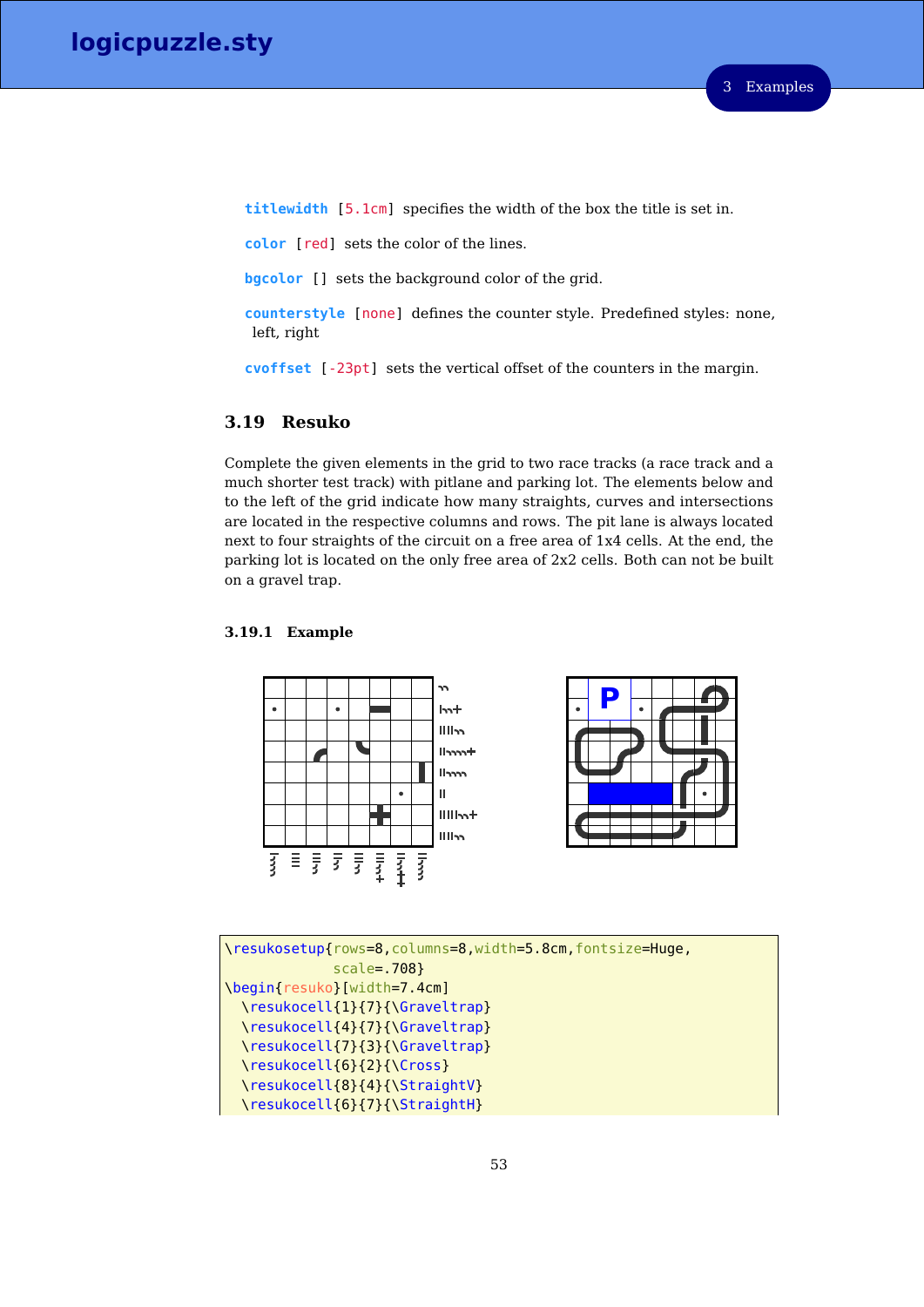```
\resukocell{3}{5}{\CurveBR}
 \resukocell{5}{5}{\CurveTR}
 \trackH{1/4/0,4/0/0,3/2/0,2/2/0,3/2/0,3/2/1,2/2/2,2/4/0}
 \trackV{4/2/0,5/2/1,2/0/0,2/4/0,2/4/1,4/2/0,1/2/1,0/2/0}
 \framepuzzle
\end{resuko}
\hspace{1.5cm}
\begin{resuko}
 \resukocell{1}{7}{\Graveltrap}
 \resukocell{4}{7}{\Graveltrap}
 \resukocell{7}{3}{\Graveltrap}
 \parkinglot{2}{7}
 \pitlane{2}{3}{H}
 \track{\tikzpath{2}{4}{6,8,6,8,4,4,4,2,2,6}}
 \track{\xtikzpath{2}{1}{6/4,8/3,6/1,8/4,6/1,2/1,4/3,2/2,6/3,
                          2/3,4/7,2/1,6/1}}
 \framepuzzle
\end{resuko}
```
### **3.19.2 Options**

**rows** [5] defines the number of rows in the grid.

**columns** [5] specifies the number of columns in the grid

**width** [5.1cm] sets the width of the minipage, in which the grid is typeset.

**scale** [1] scales the size of the grid in the minipage.

**fontsize** [Large] specifies the size of the numbers next to the grid. Here, the usual LAT<sub>E</sub>X sizes are used. Possible values: tiny, scriptsize, footnotesize, small, normalsize, large, Large, LARGE, huge, Huge

**title** [] sets the title of a puzzle.

**titleindent** [0cm] defines the indent of the title.

**titlewidth** [5.1cm] specifies the width of the box the title is set in.

**color** [blue] sets the color of the pitlane and parking lot.

**bgcolor** [] sets the background color of the grid.

**counterstyle** [none] defines the counter style. Predefined styles: none, left, right

**cvoffset** [-23pt] sets the vertical offset of the counters in the margin.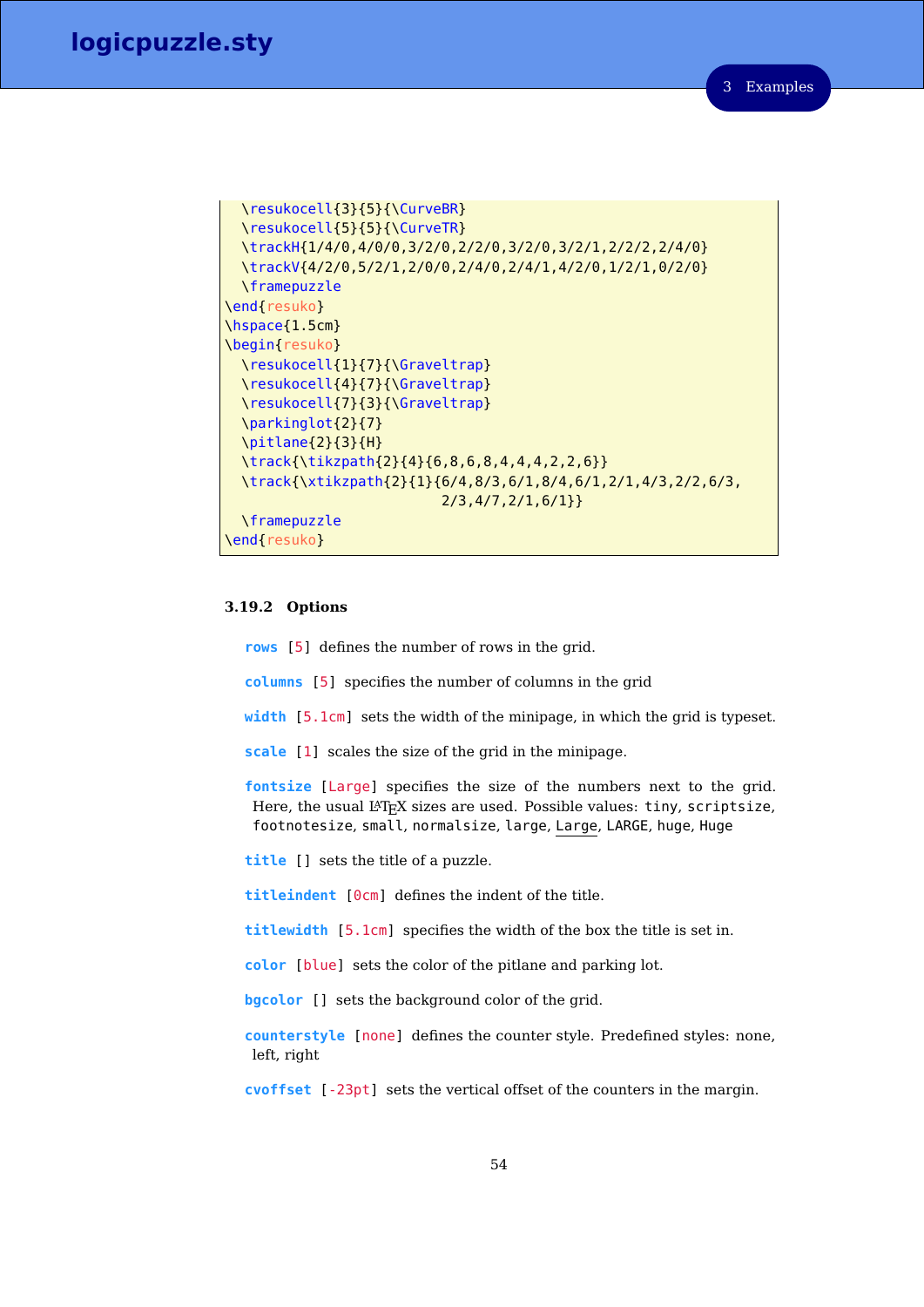# **3.20 Schatzsuche**

It's a variant of Minesweeper, just with diamonds instead of mines. Draw a diamond in some cells of the grid. The number in a cell indicates how many of the eight neighboring cells contain a diamond. A numbered cell does not contain a diamond.

# **3.20.1 Example**

|                          |   | $\mathbf{3}$ | 3 |  |   |    | 3 <sup>1</sup> | 3              |  |
|--------------------------|---|--------------|---|--|---|----|----------------|----------------|--|
| $\overline{\phantom{0}}$ |   |              | 2 |  | 3 |    | $\overline{4}$ | $\overline{2}$ |  |
|                          |   |              |   |  |   |    |                |                |  |
|                          | 2 |              |   |  |   | 2. |                |                |  |

| \begin{center}                                                                            |
|-------------------------------------------------------------------------------------------|
| \begin{schatzsuche}                                                                       |
| <i><u><b>\framepuzzle</b></u></i>                                                         |
| $\setminus$ setrow $\{5\}\{\{\},1\}$                                                      |
| \setrow{4}{{},{},3,3}                                                                     |
| \setrow{3}{3,{},4,2}                                                                      |
| \setrow{2}{{},{},{},{},0}                                                                 |
| $\setminus$ setrow $\{1\}$ { $\}$ ,2}                                                     |
| \end{schatzsuche}                                                                         |
| $\hbox{\scriptsize\textsf{hspace}}$ \hspace { $1.5$ cm }                                  |
| \begin{schatzsuche}                                                                       |
| <i><u><b>\framepuzzle</b></u></i>                                                         |
| $\setminus$ setrow $\{5\}\{\{\},1,\{\},\$ Diamond, $\Delta$ Diamond                       |
| $\setminus$ setrow $\{4\}$ { $\setminus$ }, $\setminus$ Diamond,3,3, $\setminus$ Diamond} |
| $\setminus$ setrow $\{3\}$ $\{3, \setminus$ Diamond,4,2 $\}$                              |
| \setrow{2}{{},\Diamond,\Diamond,{},0}                                                     |
| $\setminus$ setrow $\{1\}$ { $\}$ ,2}                                                     |
| \end{schatzsuche}                                                                         |
| \end{center}                                                                              |

# **3.20.2 Options**

**rows** [5] defines the number of rows in the grid.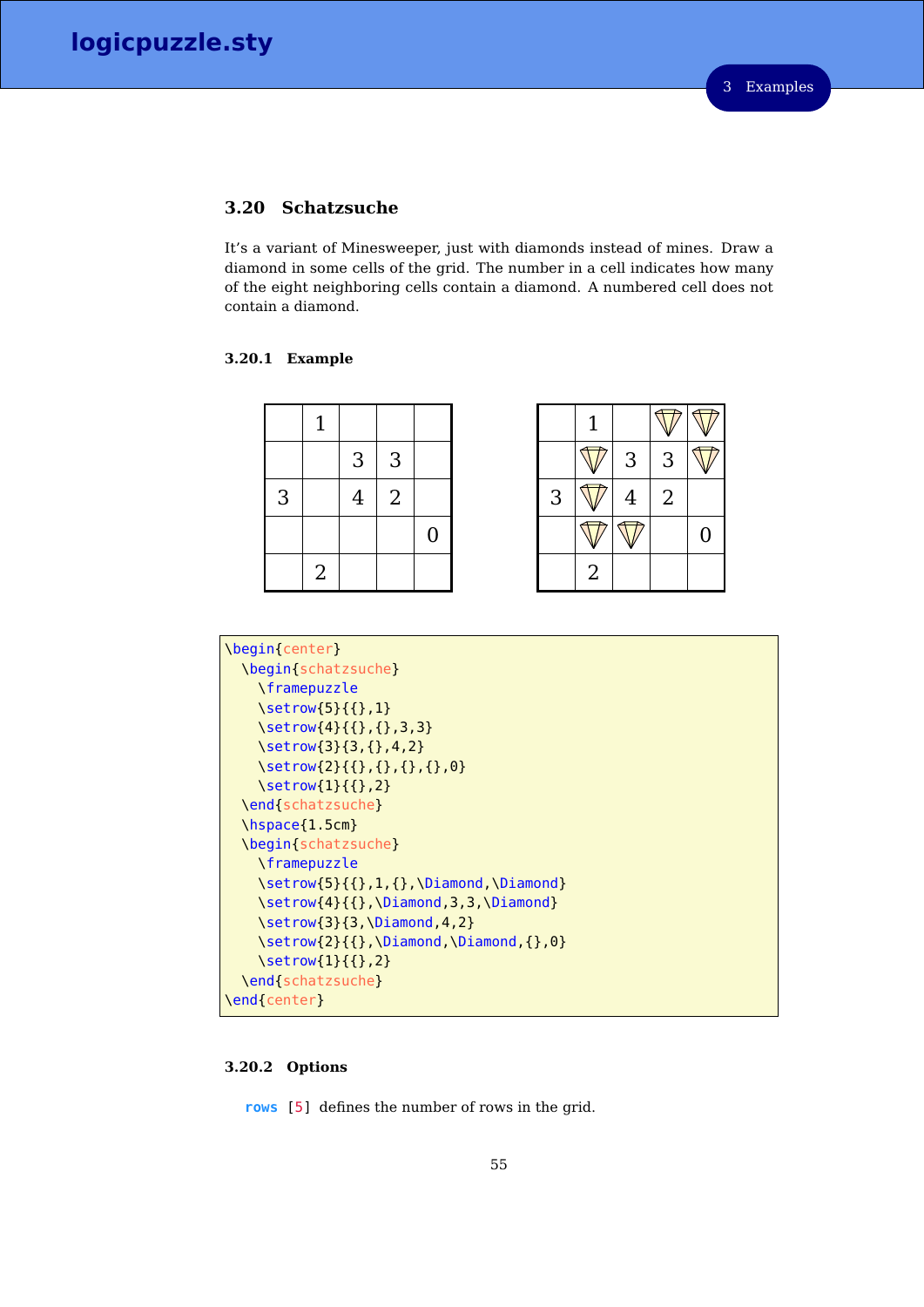**columns** [5] specifies the number of columns in the grid

**width** [5.1cm] sets the width of the minipage, in which the grid is typeset.

**scale** [1] scales the size of the grid in the minipage.

**fontsize** [Large] specifies the size of the numbers next to the grid. Here, the usual LAT<sub>E</sub>X sizes are used. Possible values: tiny, scriptsize, footnotesize, small, normalsize, large, Large, LARGE, huge, Huge

**title** [] sets the title of a puzzle.

**titleindent** [0cm] defines the indent of the title.

**titlewidth** [5.1cm] specifies the width of the box the title is set in.

**bgcolor** [] sets the background color of the grid.

**counterstyle** [none] defines the counter style. Predefined styles: none, left, right

**cvoffset** [-23pt] sets the vertical offset of the counters in the margin.

# **3.21 Skyline**

There are skyscrapers located in each cell. Try to find out the height of the skyscraper in the respective cell. There are heights of 1 to MAX in every row, every column, and in each of the two diagonals if indicated. Some cells may be empty (parks). The numbers around the grid indicate how many buildings you can see from this position when you look at the skyscraper lineup. Bear in mind that only those skyscrapers are visible which are higher than the ones in front.



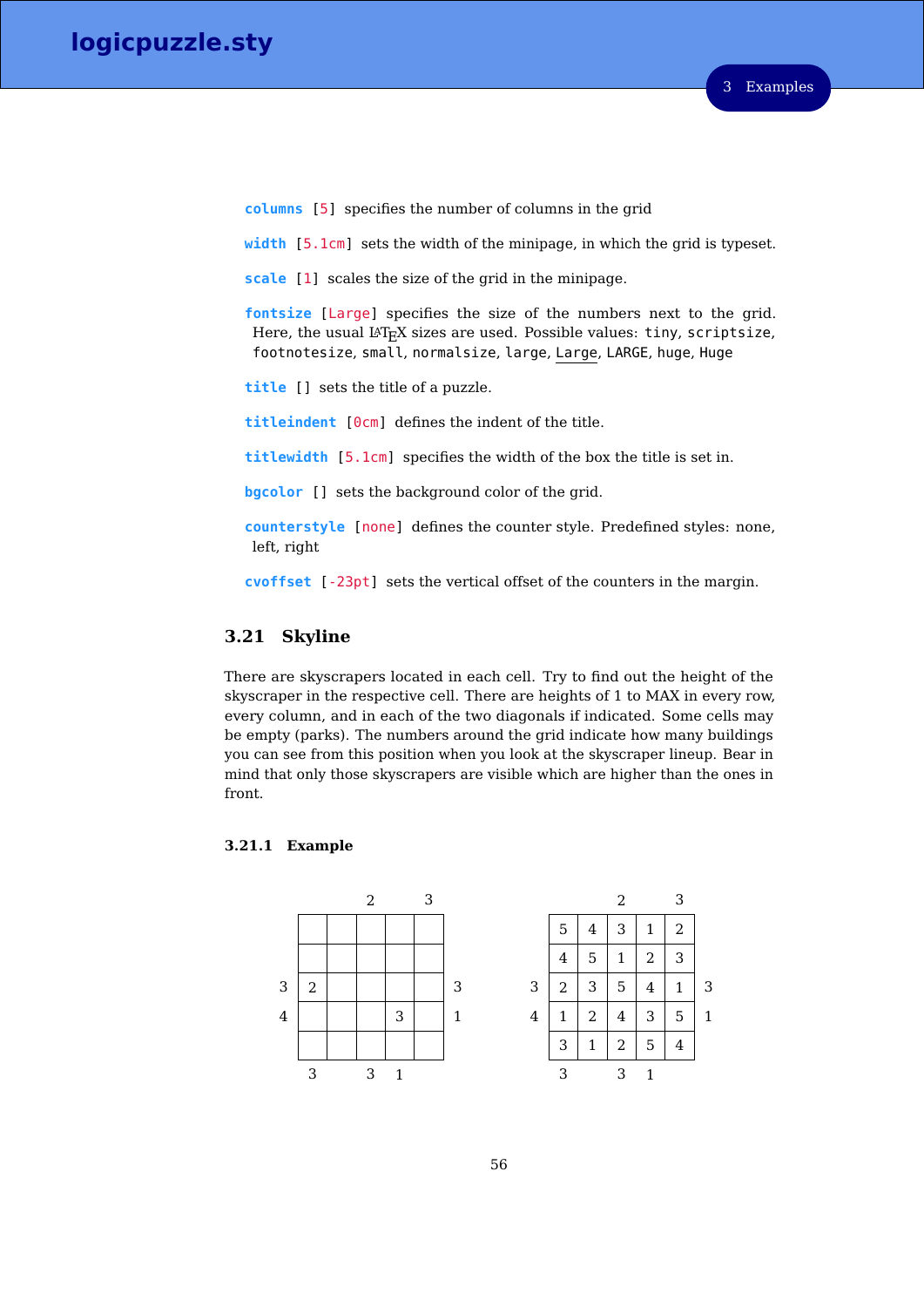| \begin{center}          |
|-------------------------|
| \begin{skyline}         |
| \skylineB{3,{},3,1,{}}  |
| \skylineL{{},4,3,{},{}} |
| \skylineT{{},{},2,{},3} |
| \skylineR{{},1,3,{},{}} |
| \skylinecell{1}{3}{2}   |
| \skylinecell{4}{2}{3}   |
| \end{skyline}           |
| \hspace{1cm}            |
| \begin{skyline}         |
| \skylineB{3,{},3,1,{}}  |
| \skylineL{{},4,3,{},{}} |
| \skylineT{{},{},2,{},3} |
| \skylineR{{},1,3,{},{}} |
| \setrow{5}{5,4,3,1,2}   |
| \setrow{4}{4,5,1,2,3}   |
| \setrow{3}{2,3,5,4,1}   |
| \setrow{2}{1,2,4,3,5}   |
| \setrow{1}{3,1,2,5,4}   |
| \end{skyline}           |
| \end{center}            |

# **3.21.1.1 Variants**

# **3.21.1.1.1 Skyline Sudoku**

|   | 4 | 1 | 3 | 2 3 5 3 2 3 |       |   |               |                |   |   |   |   |   | 3 |   |               |   | 2 3 5 3 2     |   | 3 |   |
|---|---|---|---|-------------|-------|---|---------------|----------------|---|---|---|---|---|---|---|---------------|---|---------------|---|---|---|
| ◠ |   |   |   | 8           |       |   |               | ⇁              |   | 4 |   |   | 9 | 6 |   |               |   |               |   |   |   |
| 3 |   |   | 4 |             |       | 6 |               |                | 8 | 2 | 3 |   |   | 4 | 9 | $\mathcal{L}$ | 6 | 3             | 5 | 8 | 2 |
| 3 |   | ∩ |   | ⇁           |       |   |               |                | 1 | З | 3 | 5 |   | 8 |   |               |   | q             |   |   |   |
| 3 |   |   |   |             | 8     | 2 |               |                |   | 2 | З |   | 4 | З |   | 8             | 2 | 6             | 9 | 5 | 2 |
| 1 |   |   | ി |             | 4     |   | ⇁             |                |   | 4 |   | 9 | 8 | 2 | 6 | 4             | 5 |               |   |   | 4 |
| റ |   |   |   | 3           |       |   | 4             |                |   | З | 2 | 6 | 5 |   | З | 9             |   | 4             | 8 |   | З |
| ി |   |   |   |             |       |   |               |                |   |   | ∍ | 8 | ჩ |   |   |               | З | 5             | 4 |   |   |
| 2 |   | 3 |   |             |       |   |               | 2              |   | 3 | 2 | 4 | 3 | 9 | 5 | 6             | 8 |               | 2 |   |   |
| 4 |   |   | 5 |             |       |   |               |                |   | З | 4 |   |   | 5 |   |               | 9 | 8             | 3 |   |   |
|   | 4 | 5 | 2 |             | 5 2 1 |   | $\mathcal{L}$ | $\overline{4}$ | 3 |   |   | 4 | 5 | 2 | 5 | 2             |   | $\mathcal{D}$ | 4 | 3 |   |
|   |   |   |   |             |       |   |               |                |   |   |   |   |   |   |   |               |   |               |   |   |   |

| \begin{center}                   |  |
|----------------------------------|--|
| \begin{skyline}[sudoku.scale=.4] |  |
| \skylineB{4,5,2,5,2,1,2,4,3}     |  |
| \skylineL{4,2,2,2,1,3,3,3,2}     |  |
| \skylineT{4,1,3,2,3,5,3,2,3}     |  |
| \skylineR{3,3,1,3,4,2,3,2,4}     |  |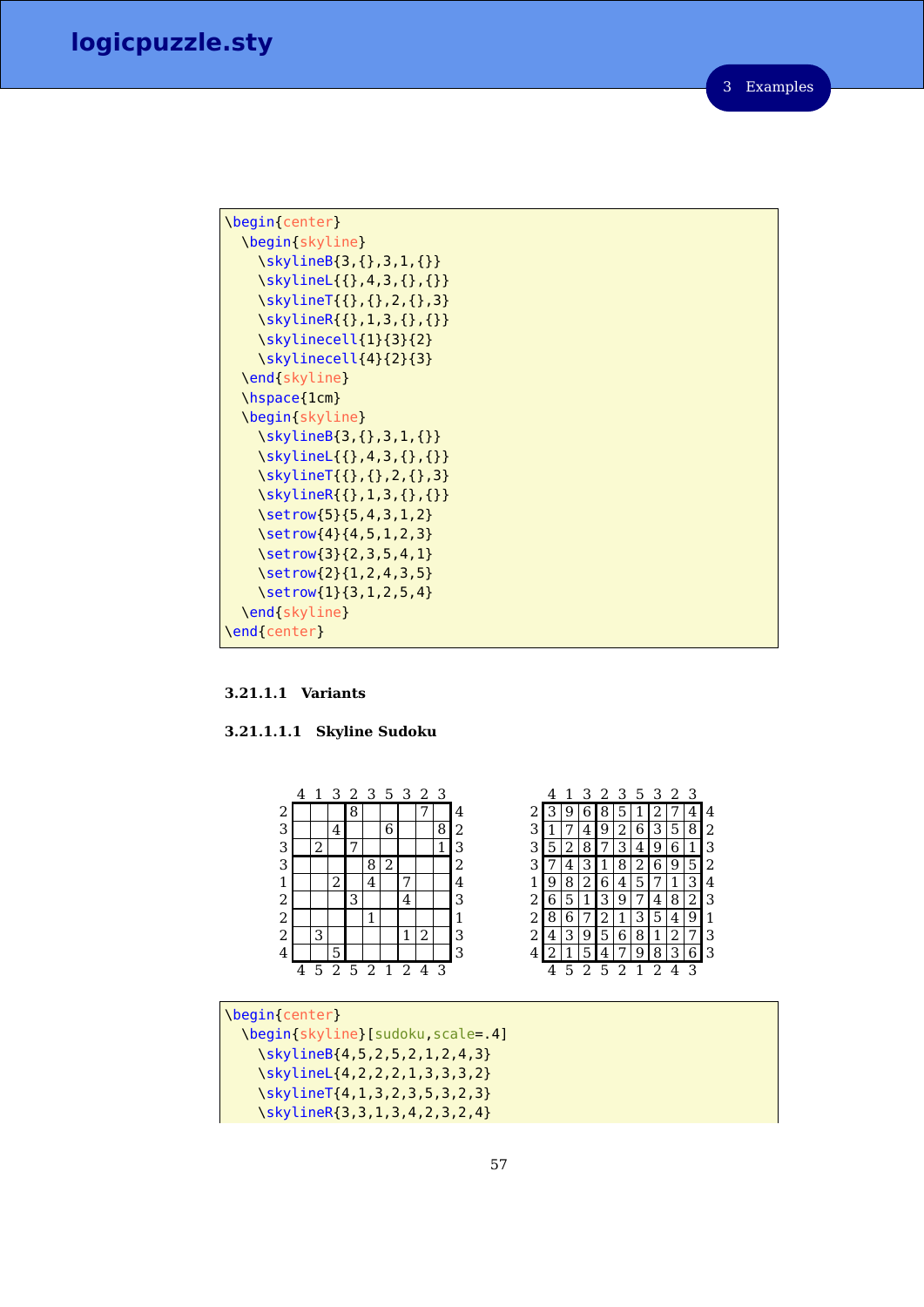```
\setrow{9}{{},{},{},8,{},{},{},7}
   \setrow{8}{{},{},4,{},{},6,{},{},8}
   \setrow{7}{{},2,{},7,{},{},{},{},}
   \setrow{6}{{},{},{},{},8,2}
   \setrow{5}{{},{},2,{},4,{},7}
   \setrow{4}{{},{},{},3,{},{},4}
   \setrow{3}{{},{},{},{},}
   \setrow{2}{{},3,{},{},{},{},1,2}
   \setrow{1}{{},{},5}
 \end{skyline}
 \hspace{1cm}
 \begin{skyline}[sudoku,scale=.4]
   \skylineB{4,5,2,5,2,1,2,4,3}
   \skylineL{4,2,2,2,1,3,3,3,2}
   \skylineT{4,1,3,2,3,5,3,2,3}
   \skylineR{3,3,1,3,4,2,3,2,4}
   \setrow{9}{3,9,6,8,5,1,2,7,4}
   \setrow{8}{1,7,4,9,2,6,3,5,8}
   \setrow{7}{5,2,8,7,3,4,9,6,1}
   \setrow{6}{7,4,3,1,8,2,6,9,5}
   \setrow{5}{9,8,2,6,4,5,7,1,3}
   \setrow{4}{6,5,1,3,9,7,4,8,2}
   \setrow{3}{8,6,7,2,1,3,5,4,9}
   \setrow{2}{4,3,9,5,6,8,1,2,7}
   \setrow{1}{2,1,5,4,7,9,8,3,6}
 \end{skyline}
\end{center}
```
**3.21.1.1.2 Skyline Sudoku (N\*N)**



\begin{center} \begin{skyline}[rows=6,columns=6,scale=.58] \skylineB{4,2,1,3,3,2} \skylineL{3,3,4,3,2,1}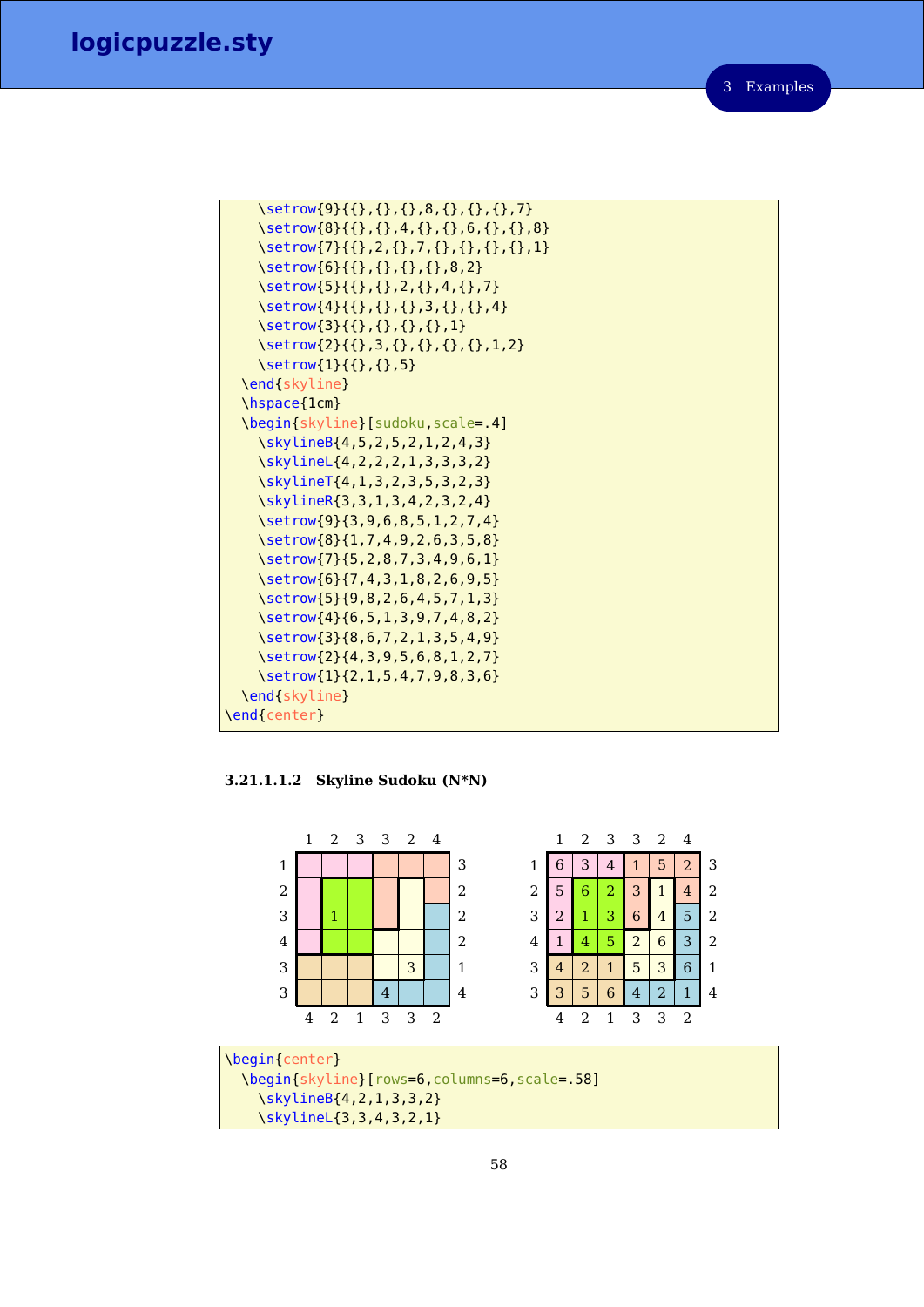3 Examples

```
\skylineT{1,2,3,3,2,4}
   \skylineR{4,1,2,2,2,3}
   \skylinecell{2}{4}{1}
   \skylinecell{4}{1}{4}
   \skylinecell{5}{2}{3}
   \begin{puzzlebackground}
     \fillarea{Wheat}{(1,1)--(1,3)--(4,3)--(4,1)--(1,1)}
     \fillarea{HotPink!30}{(1,3)--(1,7)--(4,7)--(4,6)--(2,6)
                            --(2,3)--(1,3)}
     \fillarea{GreenYellow}{(2,3)--(2,6)--(4,6)--(4,3)--(2,3)}
     \fillarea{LightBlue}{(4,1)--(7,1)--(7,5)--(6,5)--(6,2)
                           --(4,2)--(4,1)}
     \fillarea{LightSalmon!50}{(4,7)--(4,4)--(5,4)--(5,6)--(6,6)
                                --(6,5)--(7,5)--(7,7)--(4,7)\fillarea{LightYellow}{(4,2)--(4,4)--(5,4)--(5,6)--(6,6)
                             --(6,2)--(4,2)}
   \end{puzzlebackground}
 \end{skyline}
 \hspace{1cm}
 \begin{skyline}[rows=6,columns=6,scale=.58]
   \skylineB{4,2,1,3,3,2}
   \skylineL{3,3,4,3,2,1}
   \skylineT{1,2,3,3,2,4}
   \skylineR{4,1,2,2,2,3}
   \setrow{6}{6,3,4,1,5,2}
   \setrow{5}{5,6,2,3,1,4}
   \setrow{4}{2,1,3,6,4,5}
   \setrow{3}{1,4,5,2,6,3}
   \setrow{2}{4,2,1,5,3,6}
   \setrow{1}{3,5,6,4,2,1}
   \begin{puzzlebackground}
     \fillarea{Wheat}{(1,1)--(1,3)--(4,3)--(4,1)--(1,1)}
     \fillarea{HotPink!30}{(1,3)--(1,7)--(4,7)--(4,6)--(2,6)
                            --(2,3)--(1,3)}
     \fillarea{GreenYellow}{(2,3)--(2,6)--(4,6)--(4,3)--(2,3)}
     \fillarea{LightBlue}{(4,1)--(7,1)--(7,5)--(6,5)--(6,2)
                           --(4,2)--(4,1)}
     \fillarea{LightSalmon!50}{(4,7)--(4,4)--(5,4)--(5,6)--(6,6)
                                --(6,5)--(7,5)--(7,7)--(4,7)\fillarea{LightYellow}{(4,2)--(4,4)--(5,4)--(5,6)--(6,6)
                             --(6,2)--(4,2)}
   \end{puzzlebackground}
 \end{skyline}
\end{center}
```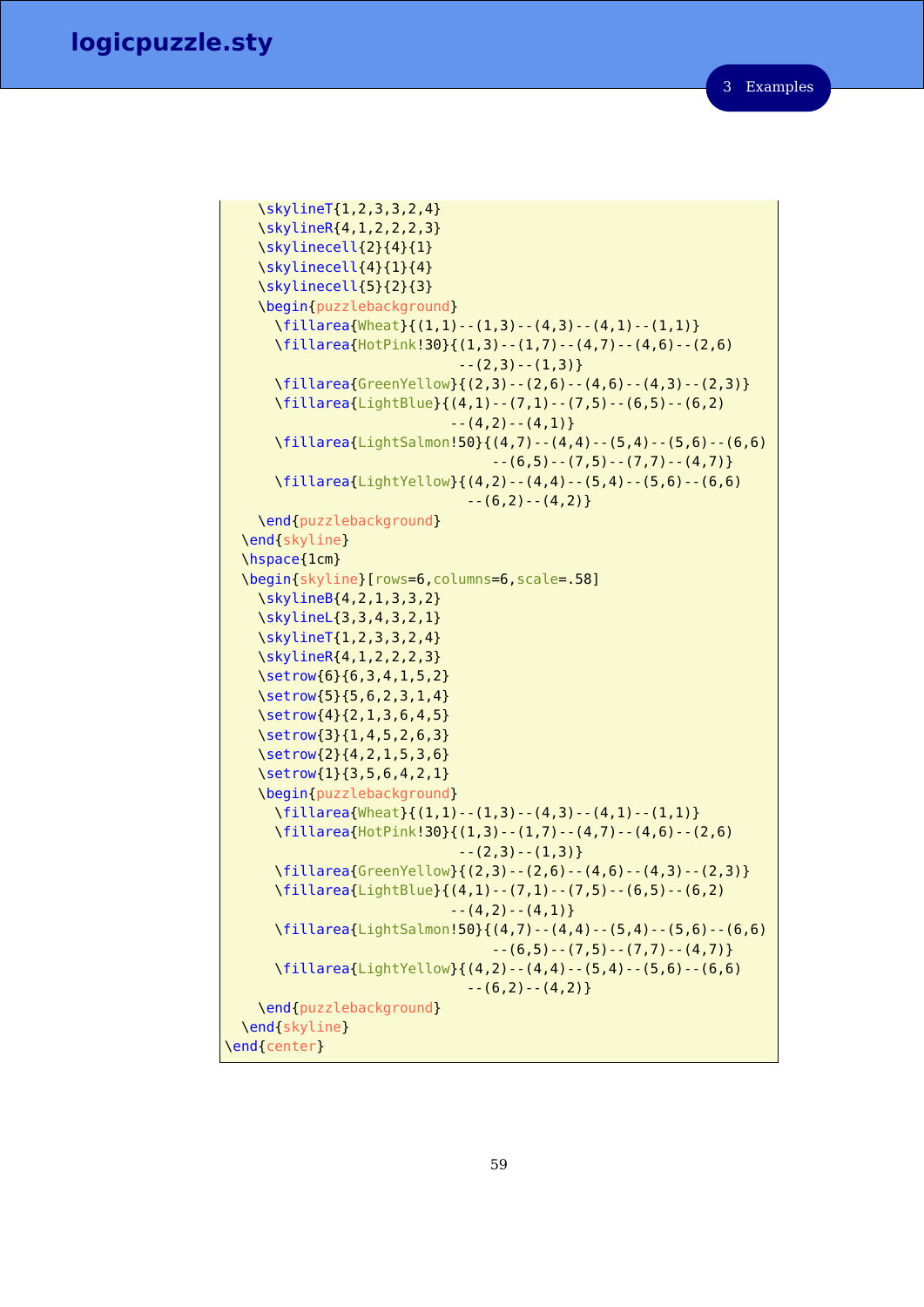### **3.21.2 Options**

**rows** [5] defines the number of rows in the grid.

**columns** [5] specifies the number of columns in the grid

**sudoku** [false] sets rows and columns to 9, in case of true is specified. Additionally the classic Sudoku grid is drawn.

**width** [6.7cm] sets the width of the minipage, in which the grid is typeset.

**scale** [1] scales the size of the grid in the minipage.

**fontsize** [Large] specifies the size of the numbers next to the grid. Here, the usual LAT<sub>E</sub>X sizes are used. Possible values: tiny, scriptsize, footnotesize, small, normalsize, large, Large, LARGE, huge, Huge

**title** [] sets the title of a puzzle.

**titleindent** [0.75cm] defines the indent of the title.

**titlewidth** [5.85cm] specifies the width of the box the title is set in.

**bgcolor** [] sets the background color of the grid.

**counterstyle** [none] defines the counter style. Predefined styles: none, left, right

**cvoffset** [-38pt] sets the vertical offset of the counters in the margin.

# **3.22 Slitherlink**

Draw a closed line into the grid. This line must be on the existing dashed lines, but do not have to go through all grid points. If numbers are present in the grid cells, they indicate how many sides of the cell are touched by the line. The line must not touch or cross itself.

### **3.22.1 Example**

```
\begin{center}
 \begin{slitherlink}
   \setbigcell{1}{1}{4}
   \slitherlinkcell{1}{3}{3}
   \slitherlinkcell{3}{1}{3}
   \slitherlinkcell{3}{3}{0}
   \slitherlinkcell{3}{4}{3}
   \slitherlinkcell{4}{4}{2}
   \slitherlinkcell{5}{1}{0}
```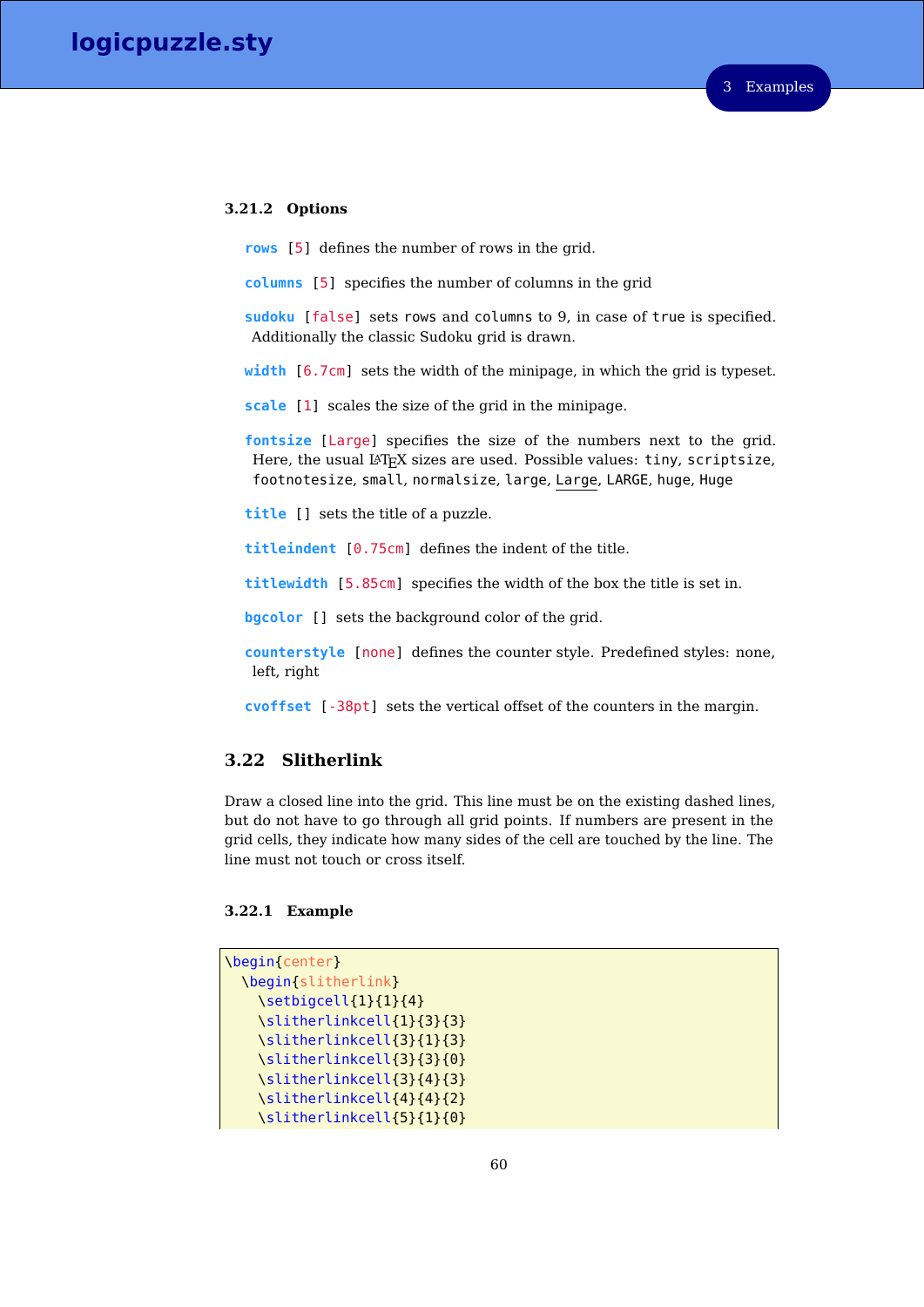

### **3.22.2 Options**

- **rows** [5] defines the number of rows in the grid.
- **columns** [5] specifies the number of columns in the grid
- **width** [5.2cm] sets the width of the minipage, in which the grid is typeset.
- **scale** [1] scales the size of the grid in the minipage.

**fontsize** [Large] specifies the size of the numbers next to the grid. Here, the usual LATEX sizes are used. Possible values: tiny, scriptsize, footnotesize, small, normalsize, large, Large, LARGE, huge, Huge

**title** [] sets the title of a puzzle.

**titleindent** [0cm] defines the indent of the title.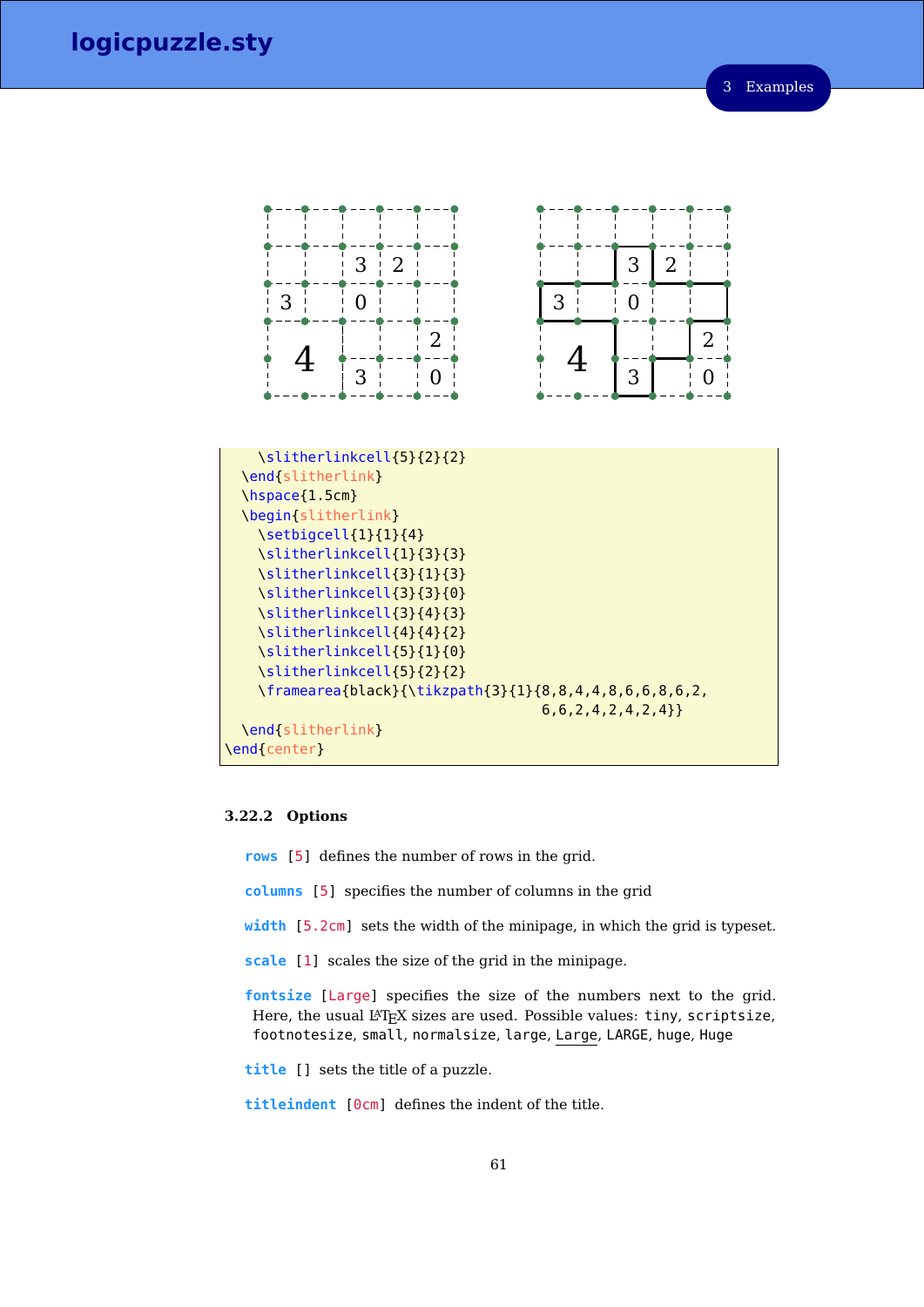**titlewidth** [5.2cm] specifies the width of the box the title is set in.

**bgcolor** [] sets the background color of the grid.

**counterstyle** [none] defines the counter style. Predefined styles: none, left, right

**cvoffset** [-23pt] sets the vertical offset of the counters in the margin.

# **3.23 Star Battle**

Enter exactly one star in each row, each column and each area of the grid. Cells with stars must not touch each other orthogonally or diagonally.

### **3.23.1 Example**





```
\begin{center}
 \begin{starbattle}
   \framepuzzle
   \framearea{black}{\tikzpath{1}{1}{8,6,8,6,6,2,6,6,2,4,4,4,
                                      4,4}}
   \framearea{black}{\tikzpath{1}{2}{8,8,6,2,2,4}}
   \framearea{black}{\tikzpath{1}{4}{8,8,6,6,2,6,2,2,4,4,8,4}}
   \framearea{black}{\tikzpath{4}{2}{8,8,8,4,8,6,6,6,2,4,2,2,6,
                                      2,4,4}}
   \framearea{black}{\tikzpath{5}{3}{8,8,6,2,2,4}}
 \end{starbattle}
 \hspace{1.5cm}
 \begin{starbattle}
   \framepuzzle
   \framearea{black}{\tikzpath{1}{1}{8,6,8,6,6,2,6,6,2,4,4,4,
                                      4,4}}
   \framearea{black}{\tikzpath{1}{2}{8,8,6,2,2,4}}
   \framearea{black}{\tikzpath{1}{4}{8,8,6,6,2,6,2,2,4,4,8,4}}
```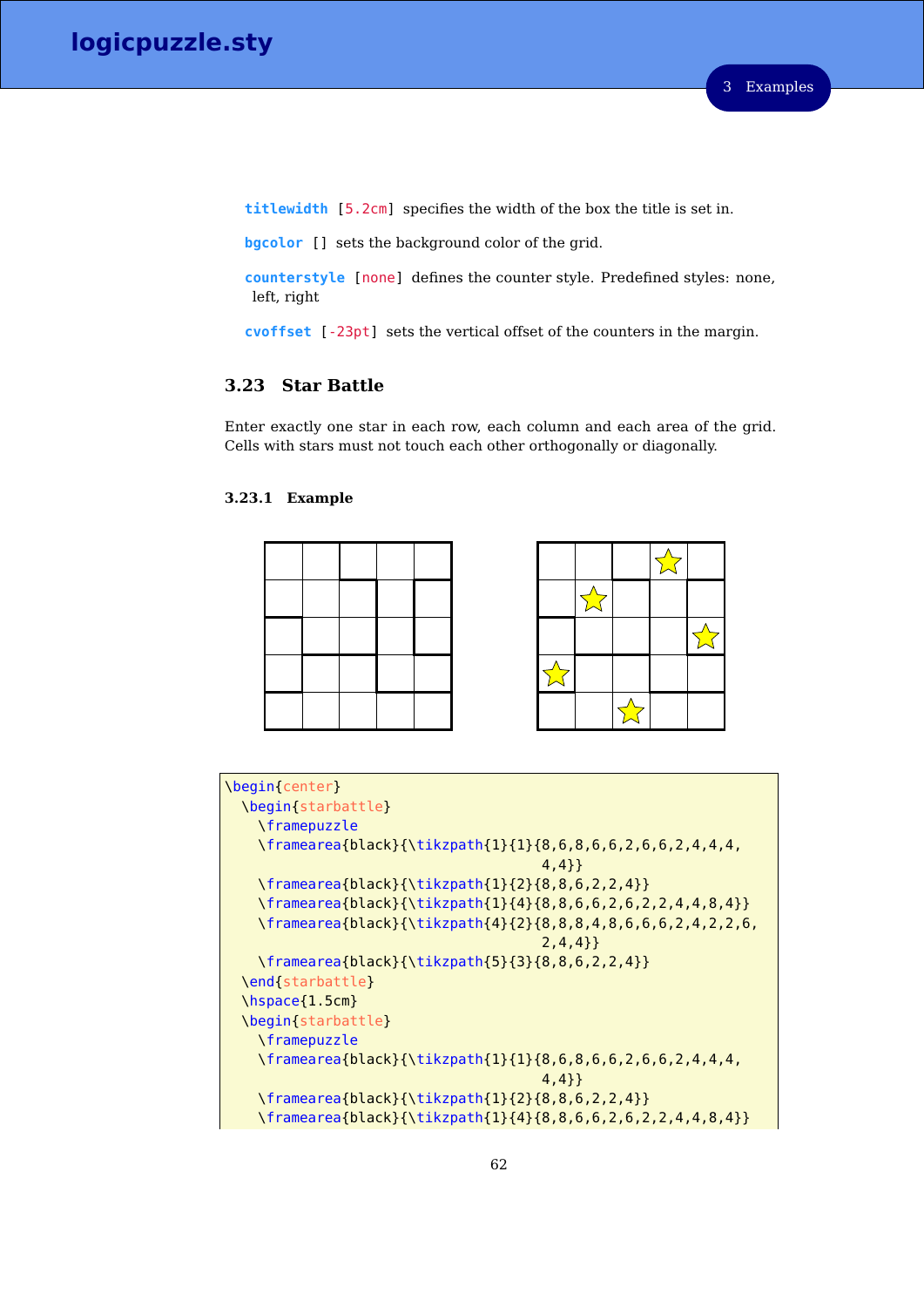```
\framearea{black}{\tikzpath{4}{2}{8,8,8,4,8,6,6,6,2,4,2,2,6,
                                      2,4,4}}
   \framearea{black}{\tikzpath{5}{3}{8,8,6,2,2,4}}
   \starbattlecell{1}{2}{\Star}
   \starbattlecell{2}{4}{\Star}
   \starbattlecell{3}{1}{\Star}
   \starbattlecell{4}{5}{\Star}
   \starbattlecell{5}{3}{\Star}
 \end{starbattle}
\end{center}
```
# **3.23.2 Options**

**rows** [5] defines the number of rows in the grid.

**columns** [5] specifies the number of columns in the grid

**width** [5.1cm] sets the width of the minipage, in which the grid is typeset.

**scale** [1] scales the size of the grid in the minipage.

**fontsize** [Large] specifies the size of the numbers next to the grid. Here, the usual LAT<sub>E</sub>X sizes are used. Possible values: tiny, scriptsize, footnotesize, small, normalsize, large, Large, LARGE, huge, Huge

**title** [] sets the title of a puzzle.

**titleindent** [0cm] defines the indent of the title.

**titlewidth** [5.1cm] specifies the width of the box the title is set in.

**bgcolor** [] sets the background color of the grid.

**counterstyle** [none] defines the counter style. Predefined styles: none, left, right

**cvoffset** [-23pt] sets the vertical offset of the counters in the margin.

# **3.24 Stars and Arrows**

Enter a star in some empty cells of the grid. Each arrow points to at least one star and every star is referenced by at least one arrow. Arrows point to a whole row, column or diagonal, also through other stars and arrows. The numbers on the left and top of the grid indicate how many stars are located in the row or column.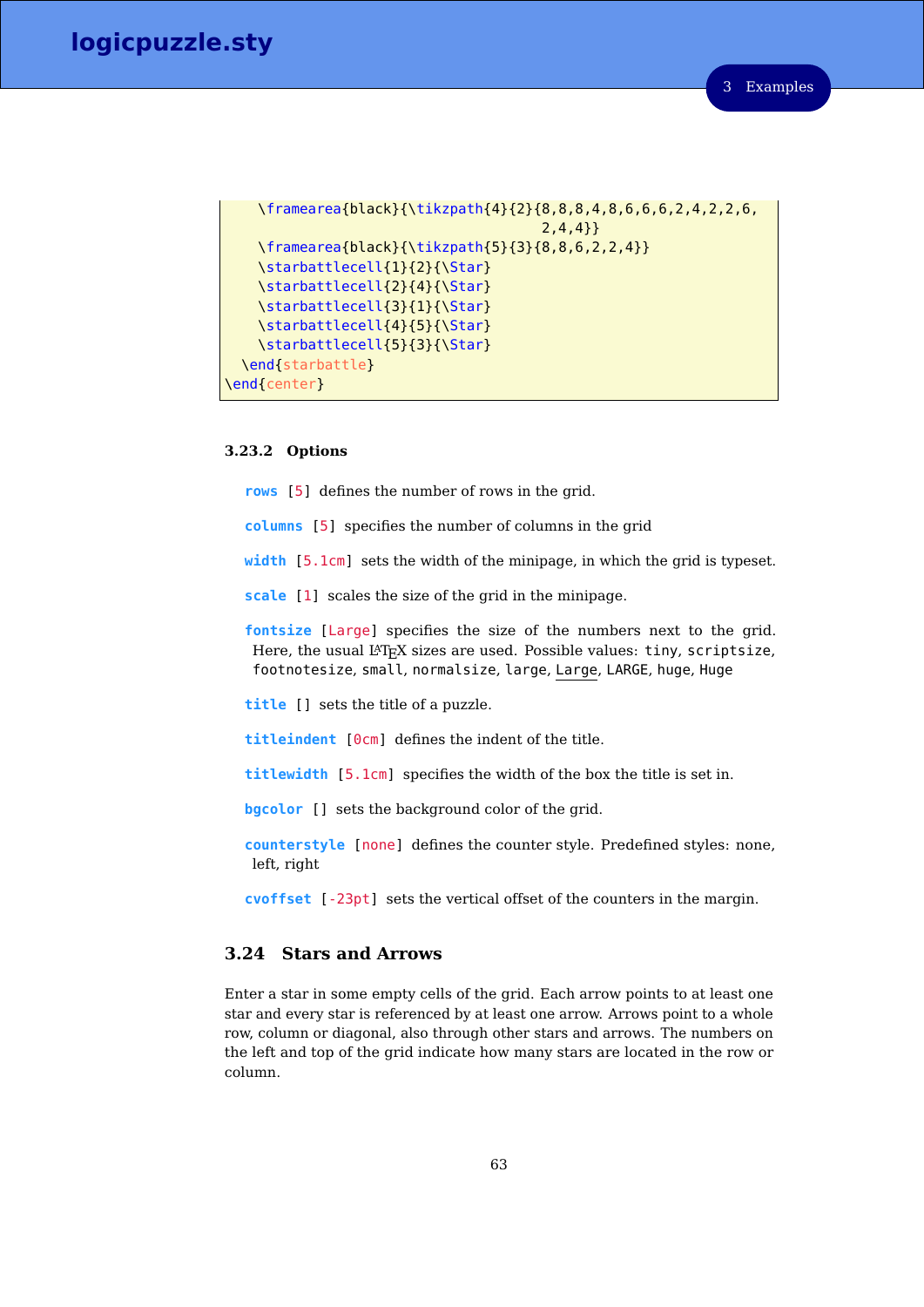

**3.24.1 Example**



### **3.24.2 Options**

**rows** [5] defines the number of rows in the grid.

**columns** [5] specifies the number of columns in the grid

**width** [5.9cm] sets the width of the minipage, in which the grid is typeset.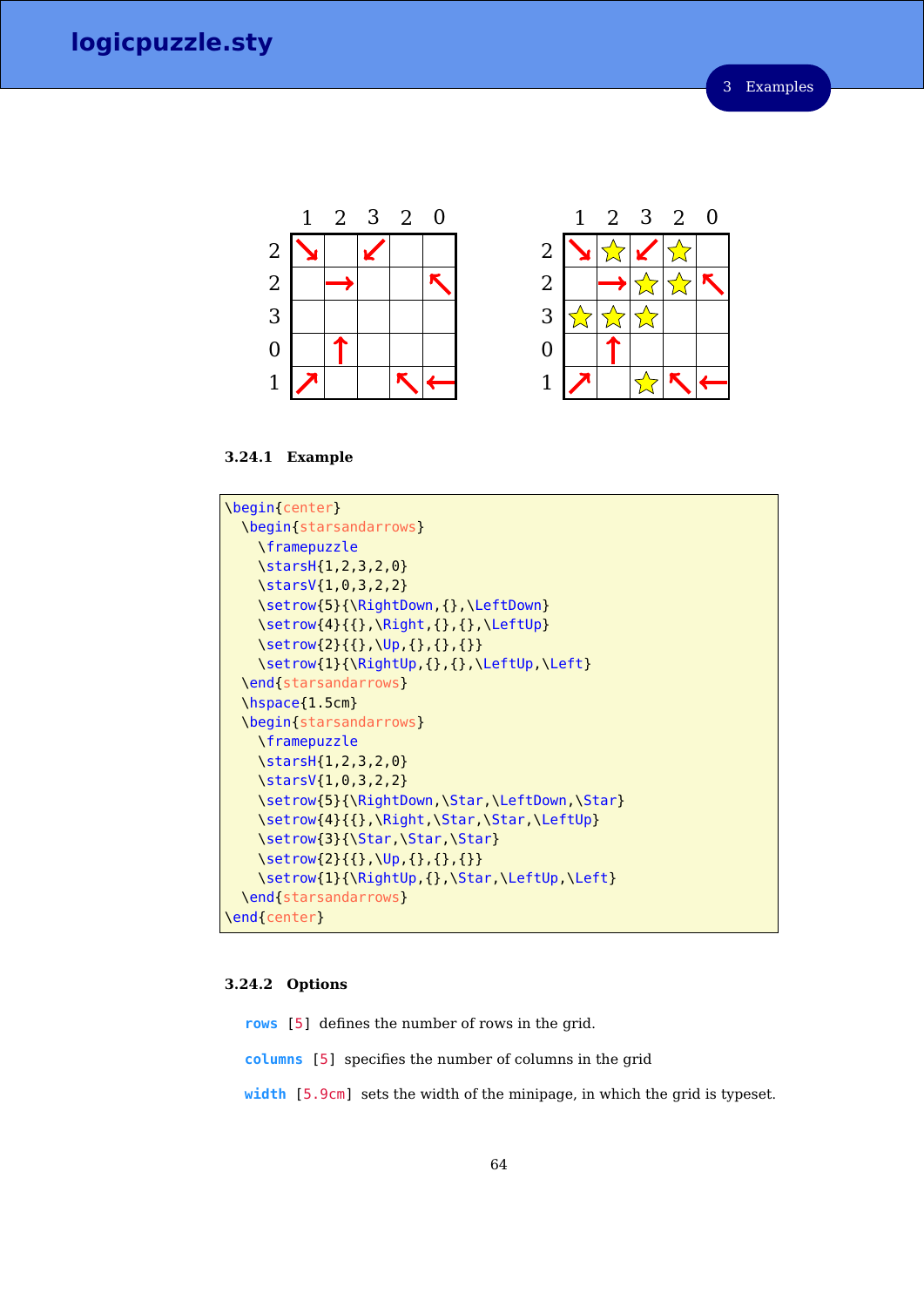**scale** [1] scales the size of the grid in the minipage.

**fontsize** [Large] specifies the size of the numbers next to the grid. Here, the usual LAT<sub>E</sub>X sizes are used. Possible values: tiny, scriptsize, footnotesize, small, normalsize, large, Large, LARGE, huge, Huge

**title** [] sets the title of a puzzle.

**titleindent** [0cm] defines the indent of the title.

**titlewidth** [5.9cm] specifies the width of the box the title is set in.

**bgcolor** [] sets the background color of the grid.

**counterstyle** [none] defines the counter style. Predefined styles: none, left, right

**cvoffset** [-23pt] sets the vertical offset of the counters in the margin.

# **3.25 Sudoku**

Well, it's Sudoku – nothing to explain! Fill each row and column with numbers from 1 to 9.

### **3.25.1 Example**

|   | $\,2$ | $\overline{6}$ |                |   |                  |   |                  |   |
|---|-------|----------------|----------------|---|------------------|---|------------------|---|
|   |       |                |                |   |                  | 1 | 7                |   |
|   |       | 3              | $\mathbf{1}$   |   | $\boldsymbol{6}$ |   |                  |   |
|   | 6     |                |                | 5 |                  | 8 |                  | 3 |
|   |       | 9              | $\overline{c}$ | 6 | $\mathbf 1$      | 7 |                  |   |
| 5 |       | $\overline{4}$ |                | 8 |                  |   | $\boldsymbol{6}$ |   |
|   |       |                | 8              |   | $\overline{4}$   | 3 |                  |   |
|   | 4     | 8              |                |   |                  |   |                  |   |
|   |       |                |                |   |                  | 9 | 4                |   |

| 1 | 2 | 6 | 5 | 7 | 8 | 4 | 3 | 9 |
|---|---|---|---|---|---|---|---|---|
| 4 | 8 | 5 | 9 | 3 | 2 | 1 | 7 | 6 |
| 7 | 9 | 3 | 1 | 4 | 6 | 5 | 8 | 2 |
| 2 | 6 | 1 | 4 | 5 | 7 | 8 | 9 | 3 |
| 8 | 3 | 9 | 2 | 6 | 1 | 7 | 5 | 4 |
| 5 | 7 | 4 | 3 | 8 | 9 | 2 | 6 | 1 |
| 6 | 5 | 2 | 8 | 9 | 4 | 3 | 1 | 7 |
| 9 | 4 | 8 | 7 | 1 | 3 | 6 | 2 | 5 |
| 3 | 1 | 7 | 6 | 2 | 5 | 9 | 4 | 8 |

| \begin{center}                          |
|-----------------------------------------|
| \begin{lpsudoku}                        |
| \setrow{9}{{},2,6,{},{},{},{},{},{},{}} |
| \setrow{8}{{},{},{},{},{},{},{},1,7,{}} |
| \setrow{7}{{},{},3,1,{},6,{},{},{}}     |
| \setrow{6}{{},6,{},{},5,{},8,{},3}      |
| \setrow{5}{{},{},9,2,6,1,7,{},{}}       |
| \setrow{4}{5,{},4,{},8,{},{},6,{}}      |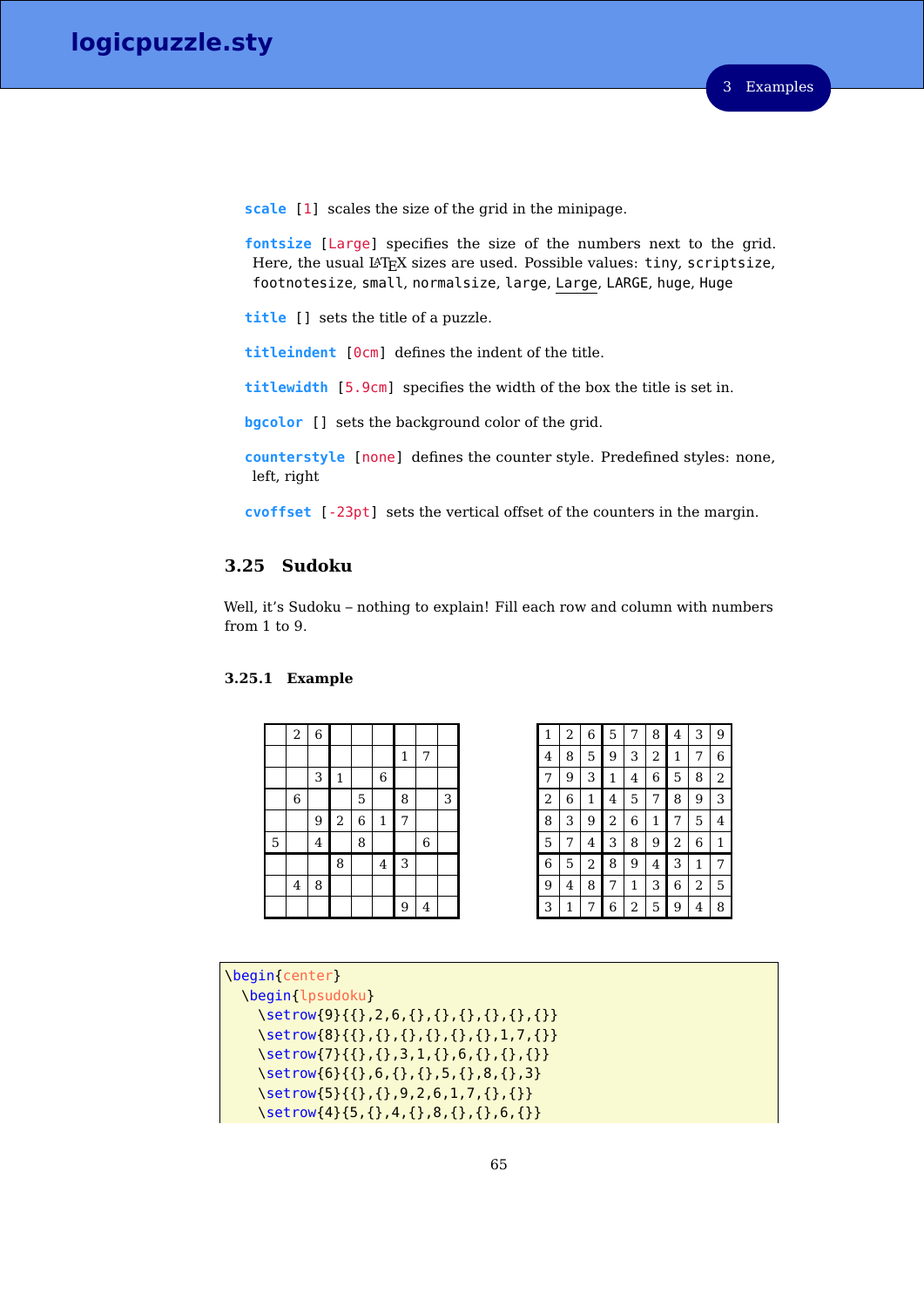```
\setrow{3}{{},{},{},8,{},4,3,{},{}}
 \setrow{2}{{},4,8,{},{},{},{},{},{}}
 \setrow{1}{{},{},{},{},{},{},}
 \end{lpsudoku}
 \hspace{1.5cm}
 \begin{lpsudoku}
 \setrow{9}{1,2,6,5,7,8,4,3,9}
 \setrow{8}{4,8,5,9,3,2,1,7,6}
 \setrow{7}{7,9,3,1,4,6,5,8,2}
 \setrow{6}{2,6,1,4,5,7,8,9,3}
 \setrow{5}{8,3,9,2,6,1,7,5,4}
 \setrow{4}{5,7,4,3,8,9,2,6,1}
 \setrow{3}{6,5,2,8,9,4,3,1,7}
 \setrow{2}{9,4,8,7,1,3,6,2,5}
 \setrow{1}{3,1,7,6,2,5,9,4,8}
\end{lpsudoku}
```
#### **3.25.2 Options**

**width** [9.1cm] sets the width of the minipage, in which the grid is typeset. 9 cells of width 1cm plus a litle extra for lines.

**scale** [1] scales the size of the grid in the minipage. To get a width of 5cm you need to scale by 5*/*9

**fontsize** [Large] specifies the size of the numbers next to the grid. Here, the usual  $L^2T_FX$  sizes are used. Possible values: tiny, scriptsize, footnotesize, small, normalsize, large, Large, LARGE, huge, Huge

**title** [] sets the title of a puzzle.

**titleindent** [0cm] defines the indent of the title.

**titlewidth** [9.1cm] specifies the width of the box the title is set in.

**bgcolor** [] sets the background color of the grid.

**counterstyle** [none] defines the counter style. Predefined styles: none, left, right

**cvoffset** [-23pt] sets the vertical offset of the counters in the margin.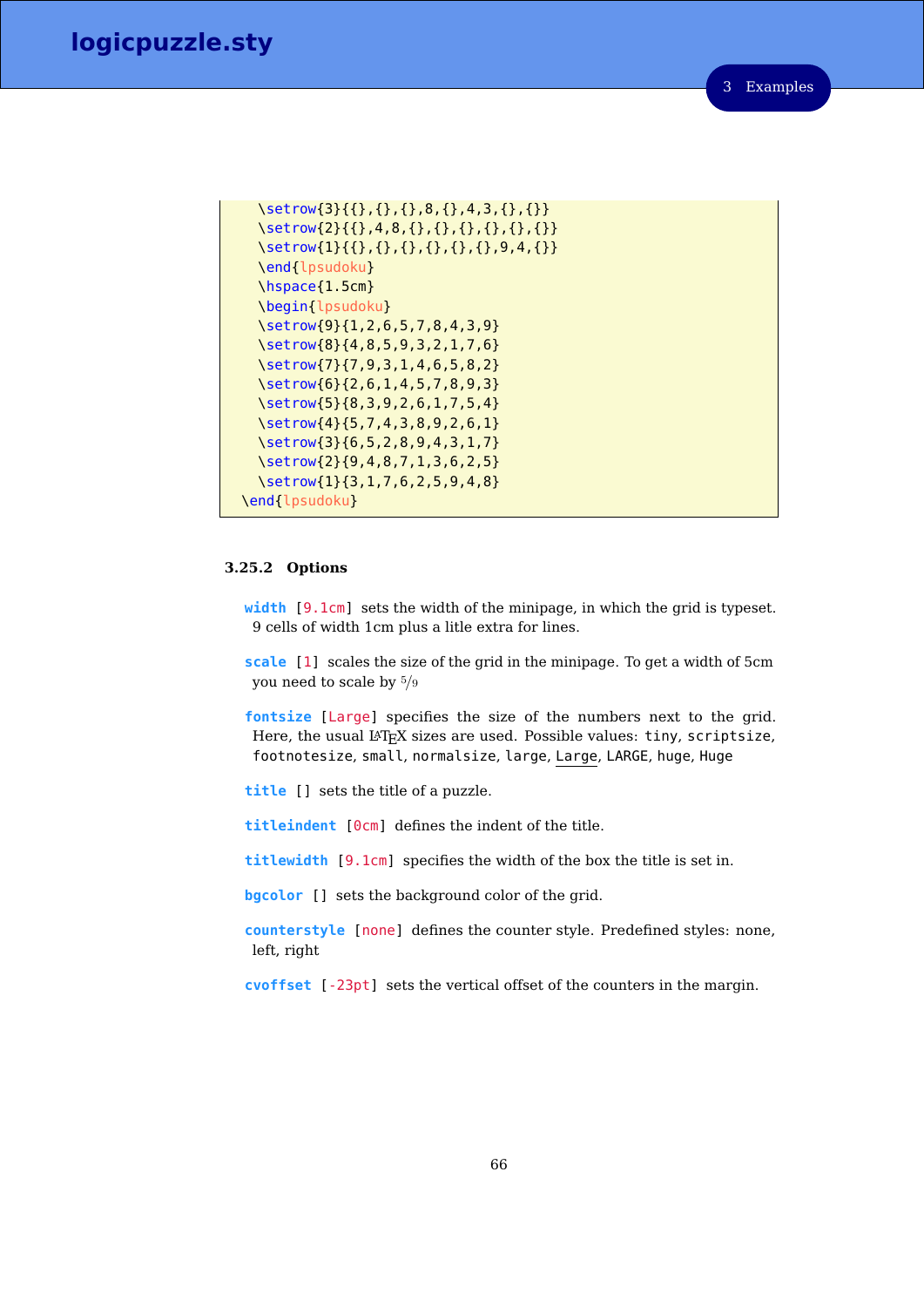#### **3.25.3 Supporting bash scripts**

### **3.25.3.1 createlpsudoku**

The createlpsudoku [\[2\]](#page-156-0) bash script can transform Sudoku format files into lpsudoku environments. It can process files in the so called one line  $81$  format<sup>[2](#page-66-0)</sup> (option -e (default)) and in simple sudoku format (option -s)

Usage: createlpsudoku [options] [-o output] -i input

It expects an input file with the option -i. You can specify an output file with the option -o. Otherwise it writes to stdout. Furthermore, the following options are possible:

- -w write Windows line endings (CR/LF) to file
- -v prints version number
- -h prints help

### **3.25.3.2 lpsmag**

With the lpsmag [\[30\]](#page-158-0) bash script you can half automatically produce a Sudoku magazine using the lpsudoku environment and the createlpsudoku bash script.

### Usage: lpsmag configfile

The script needs an installed [QQwing](http://ostermiller.org/qqwing/) [\[32\]](#page-158-1) and a config file for defining the magazine's contents:

```
page p1 easy
page p2 easy
startpuzzles
typesetpage p1
typesetpage p2
startsolutions
typesetsolpage p1 p2 last
```
This config file will be sourced into the lpsmag bash script and contains calls of lpsmag functions. Make sure, that the config file has UNIX line endings (LF). For a detailed documentation I refer to the following [wiki](http://logicpuzzle.square7.de/lpsmag) [\[30\]](#page-158-0) entry.

After running lpsmag you will find a lpsmag.tex in your working directory. Just run pdflatex lpsmag.tex twice and you finally get for example this [lpsmag.pdf](https://bitbucket.org/kleberj/logicpuzzle/downloads/lpsmag.pdf).

<span id="page-66-0"></span> $2$ processing of several sudokus in 81 format (one in each line) is possible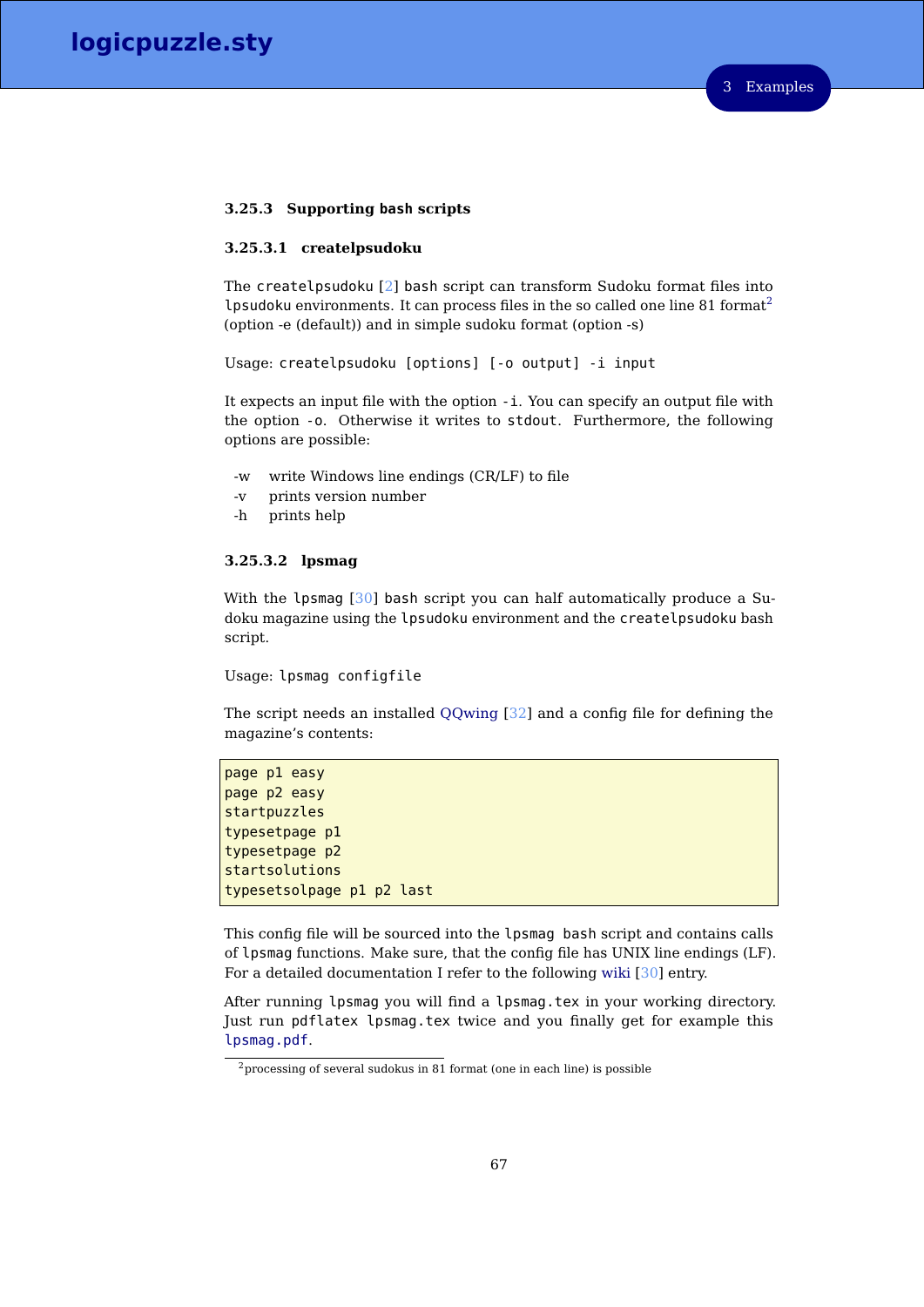# **3.26 Sun and Moon**

Enter exactly one star and one dark cloud in each row and each column of the grid, so that the planets are illuminated as specified. The stars shine horizontally or vertically arbitrarily far, but not through a planet or a dark cloud.

### **3.26.1 Example**



| \begin{center}                                           |
|----------------------------------------------------------|
| \begin{sunandmoon}                                       |
| <i><u><b>\framepuzzle</b></u></i>                        |
| \setrow{5}{{},{},{},{},\Moon}                            |
| \setrow{4}{{},{},\MoonTL}                                |
| \setrow{3}{\Moon}                                        |
| \setrow{2}{{},\MoonR}                                    |
| \setrow{1}{{},{},{},\MoonT}                              |
| \end{sunandmoon}                                         |
| $\hbox{\scriptsize\textsf{hspace}}$ \hspace { $1.5$ cm } |
| \begin{sunandmoon}                                       |
| <i><u><b>\framepuzzle</b></u></i>                        |
| \setrow{5}{{},{},\Star,\Cloud,\Moon}                     |
| \setrow{4}{{},\Star,\MoonTL,{},\Cloud}                   |
| \setrow{3}{\Moon,\Cloud,{},{},\Star}                     |
| \setrow{2}{\Cloud,\MoonR,{},\Star}                       |
| \setrow{1}{\Star,{},\Cloud,\MoonT}                       |
| \end{sunandmoon}                                         |
| \end{center}                                             |
|                                                          |

# **3.26.2 Options**

**rows** [5] defines the number of rows in the grid.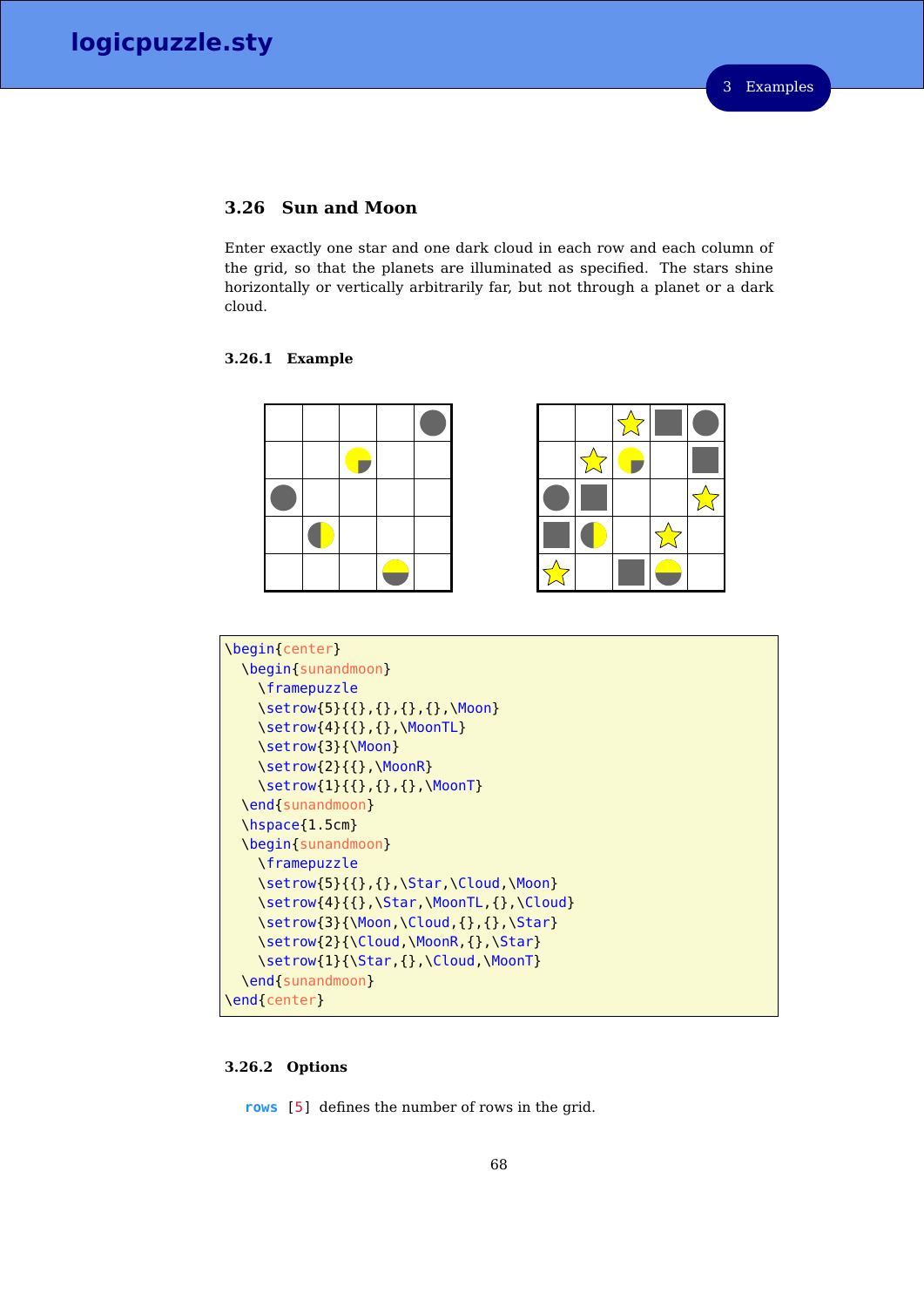**columns** [5] specifies the number of columns in the grid

**width** [5.1cm] sets the width of the minipage, in which the grid is typeset.

**scale** [1] scales the size of the grid in the minipage.

**fontsize** [Large] specifies the size of the numbers next to the grid. Here, the usual LAT<sub>E</sub>X sizes are used. Possible values: tiny, scriptsize, footnotesize, small, normalsize, large, Large, LARGE, huge, Huge

**title** [] sets the title of a puzzle.

**titleindent** [0cm] defines the indent of the title.

**titlewidth** [5.1cm] specifies the width of the box the title is set in.

**bgcolor** [] sets the background color of the grid.

**counterstyle** [none] defines the counter style. Predefined styles: none, left, right

**cvoffset** [-23pt] sets the vertical offset of the counters in the margin.

# **3.27 Tents and Trees**

Draw tents in the grid. Next to each tree, a tent must be entered in a horizontally or vertically adjacent cell, which is associated with this tree. The numbers next to the grid indicate the quantity of tents in each row or column. No tent can stand directly next to another one, not even diagonally.

### **3.27.1 Example**



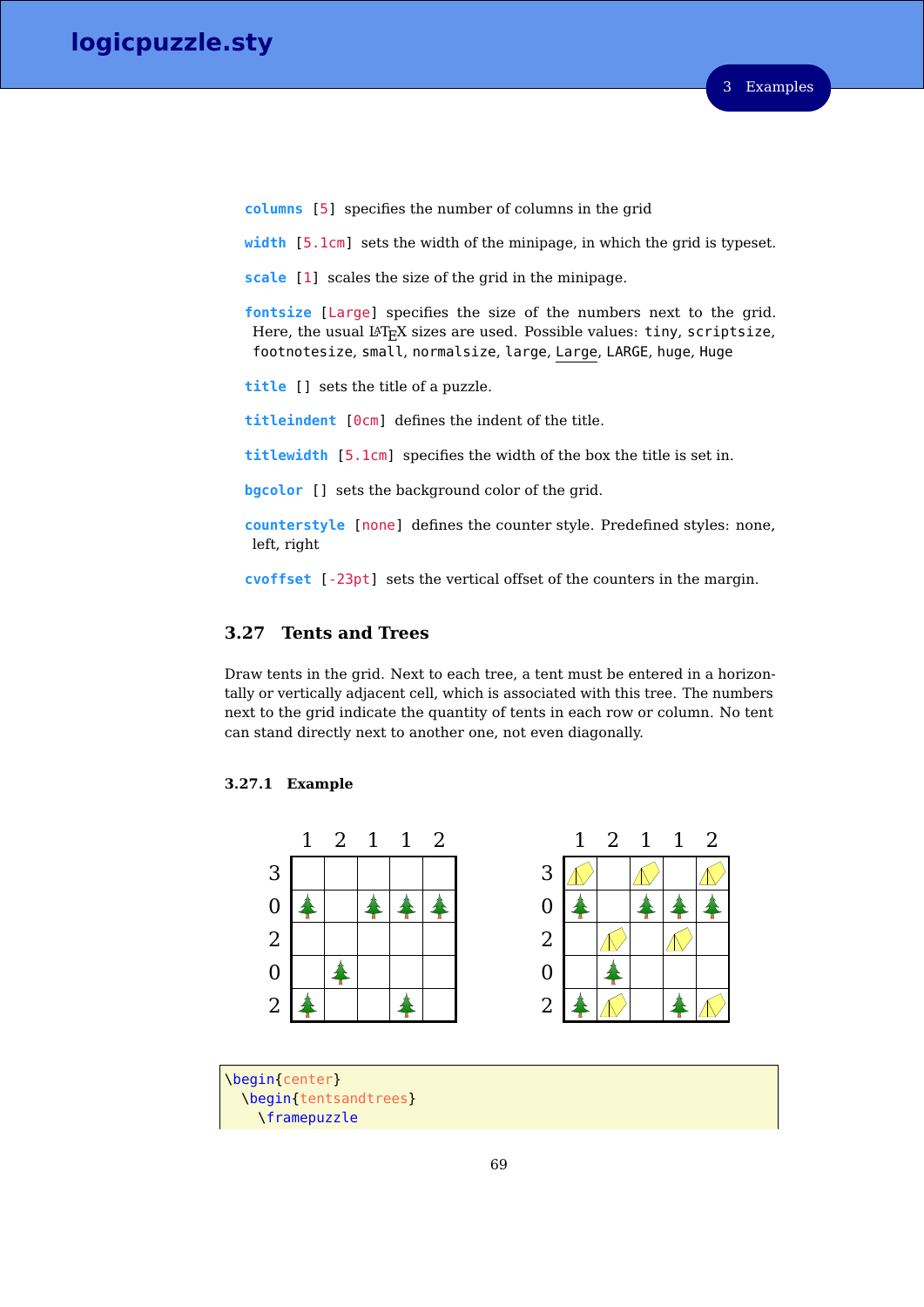```
\tentH{1,2,1,1,2}
   \tentV{2,0,2,0,3}
   \setrow{4}{\Tree,{},\Tree,\Tree,\Tree}
   \setrow{2}{{},\Tree}
   \setrow{1}{\Tree,{},{},\Tree}
 \end{tentsandtrees}
 \hspace{1.5cm}
 \begin{tentsandtrees}
   \framepuzzle
   \tentH{1,2,1,1,2}
   \tentV{2,0,2,0,3}
   \setrow{5}{\Tent,{},\Tent,{},\Tent,}
   \setrow{4}{\Tree,{},\Tree,\Tree,\Tree}
   \setrow{3}{{},\Tent,{},\Tent}
   \setrow{2}{{},\Tree}
   \setrow{1}{\Tree,\Tent,{},\Tree,\Tent}
 \end{tentsandtrees}
\end{center}
```
### **3.27.2 Options**

**rows** [5] defines the number of rows in the grid.

- **columns** [5] specifies the number of columns in the grid
- **width** [5.9cm] sets the width of the minipage, in which the grid is typeset.

**scale** [1] scales the size of the grid in the minipage.

**fontsize** [Large] specifies the size of the numbers next to the grid. Here, the usual LATEX sizes are used. Possible values: tiny, scriptsize, footnotesize, small, normalsize, large, Large, LARGE, huge, Huge

**title** [] sets the title of a puzzle.

**titleindent** [0cm] defines the indent of the title.

**titlewidth** [5.9cm] specifies the width of the box the title is set in.

**bgcolor** [] sets the background color of the grid.

**counterstyle** [none] defines the counter style. Predefined styles: none, left, right

**cvoffset** [-23pt] sets the vertical offset of the counters in the margin.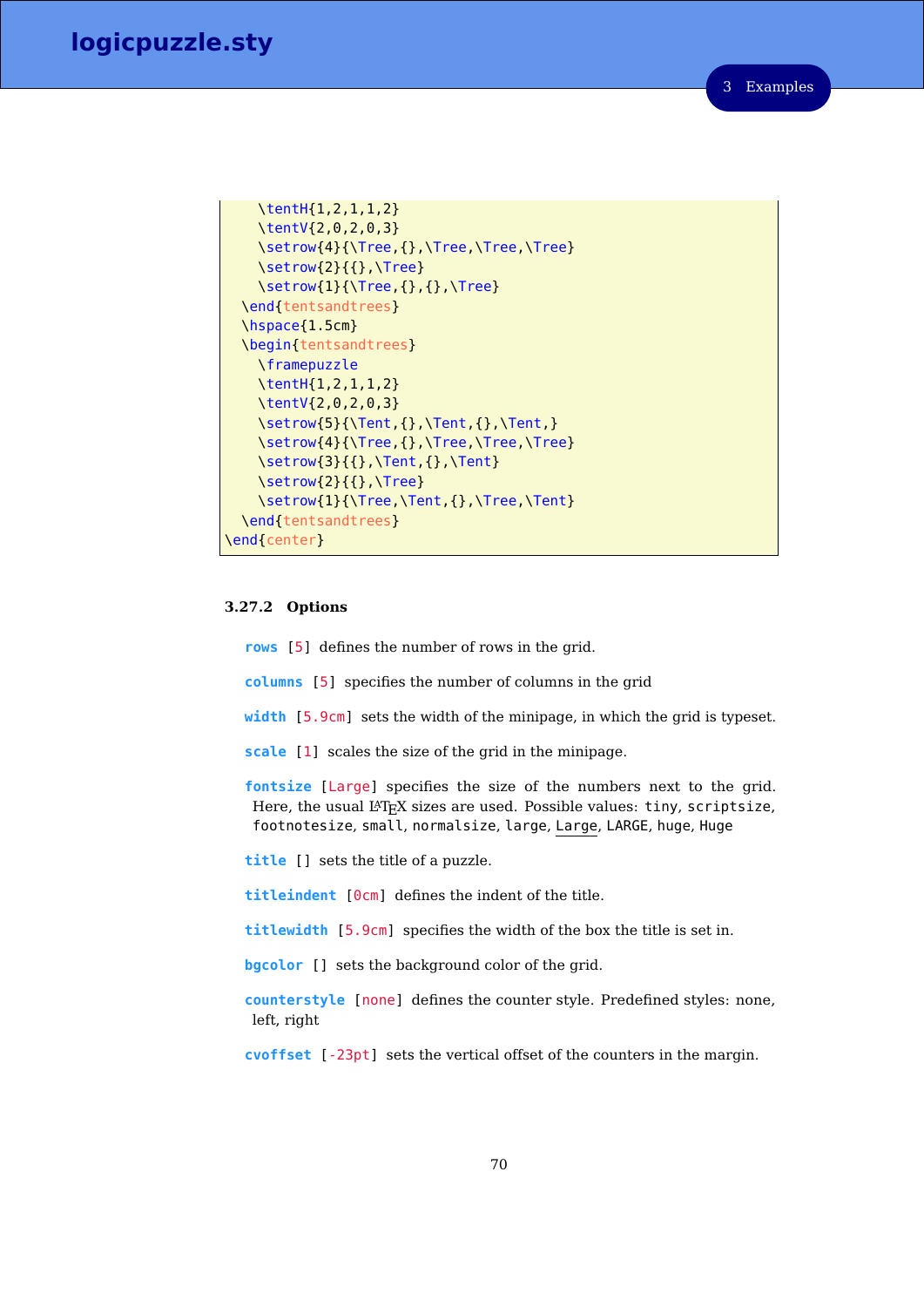# **3.28 Tunnel**

Determine the course of the tube. Draw the only possible connection. from the beginning to the end. The numbers indicate how many tube segments (including portals) are present in the corresponding rows and columns. The tube is one cell wide, and does not cross or touch itself!

### **3.28.1 Example**



| \begin{center}                                                               |
|------------------------------------------------------------------------------|
| \begin[tunnel]                                                               |
| \framepuzzle                                                                 |
| $\{\tanh\{4, 3, 3, 3, 4\}\}$                                                 |
| \tunnelV{5, 1, 5, 1, 5}                                                      |
| $\partial\{1\}$                                                              |
| $\partial$ {5}{5}}                                                           |
| \end{tunnel}                                                                 |
| $\hbox{\scriptsize\textsf{hspace}}$ \hspace { $1.5$ cm }                     |
| \begin{tunnel}                                                               |
| <i><u><b>\framepuzzle</b></u></i>                                            |
| $\{\tanh\{4, 3, 3, 3, 4\}\}$                                                 |
| \tunnelV{5, 1, 5, 1, 5}                                                      |
| $\partial\{1\}$ {1}                                                          |
| $\partial$ {5}{5}}                                                           |
| $\theta_{\tilde{t}}$ \tube{\tikzpath{1}{1}{6,6,6,6,8,8,4,4,4,4,8,8,6,6,6,6}} |
| \end{tunnel}                                                                 |
| \end{center}                                                                 |

### **3.28.2 Options**

**rows** [5] defines the number of rows in the grid.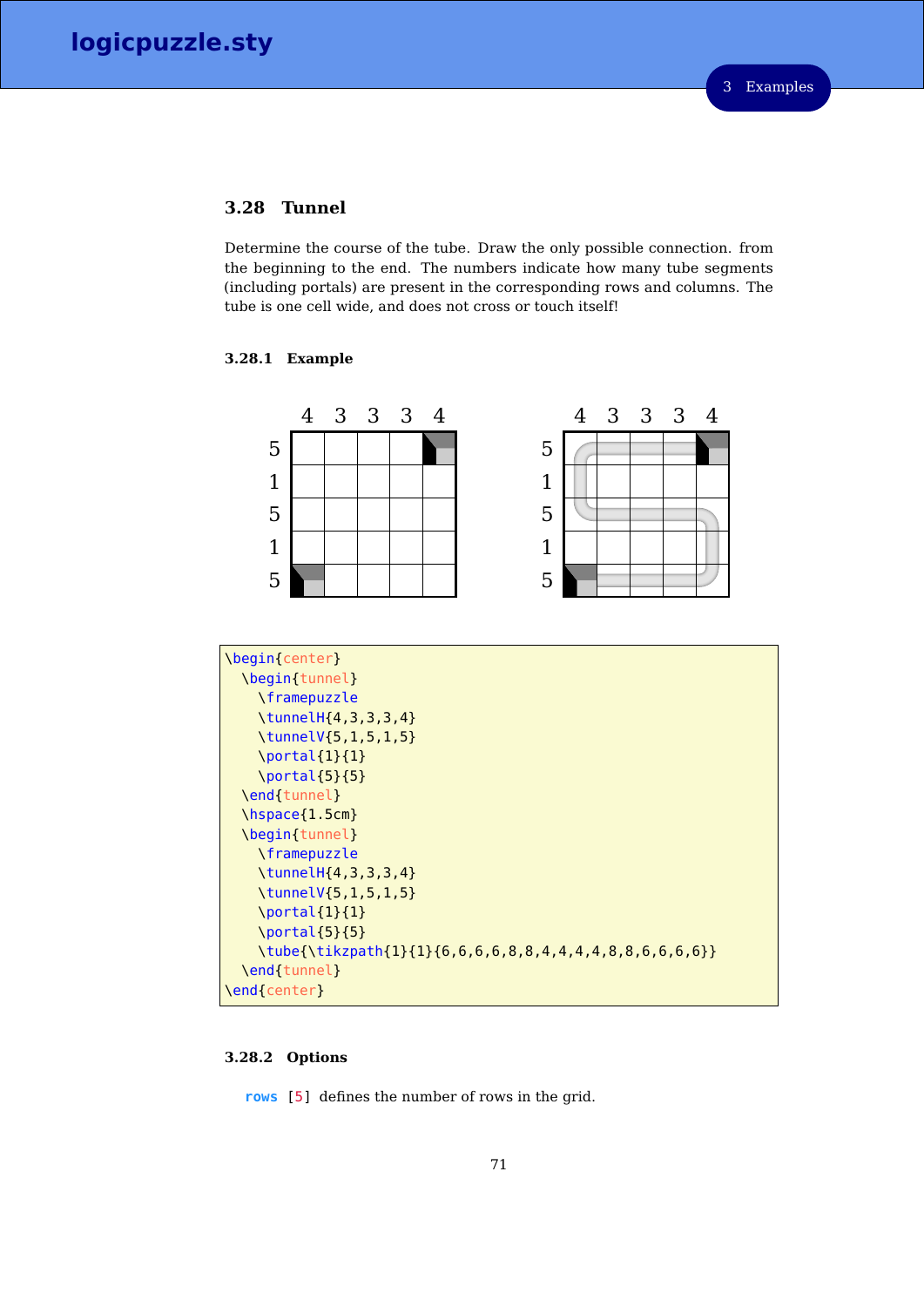**columns** [5] specifies the number of columns in the grid

**width** [5.9cm] sets the width of the minipage, in which the grid is typeset.

**scale** [1] scales the size of the grid in the minipage.

**fontsize** [Large] specifies the size of the numbers next to the grid. Here, the usual LAT<sub>E</sub>X sizes are used. Possible values: tiny, scriptsize, footnotesize, small, normalsize, large, Large, LARGE, huge, Huge

**title** [] sets the title of a puzzle.

**titleindent** [0cm] defines the indent of the title.

**titlewidth** [5.9cm] specifies the width of the box the title is set in.

**bgcolor** [] sets the background color of the grid.

**counterstyle** [none] defines the counter style. Predefined styles: none, left, right



**cvoffset** [-23pt] sets the vertical offset of the counters in the margin.

You can download application examples and their solutions from the [project](https://bitbucket.org/kleberj/logicpuzzle/) [page.](https://bitbucket.org/kleberj/logicpuzzle/) The puzzles are originally licensed under  $\Theta$  $\Theta$  $\Theta$ .

# **4 Implemenation**

# **4.1 logicpuzzle.sty**

```
1 \langle*package\rangle2 \NeedsTeXFormat{LaTeX2e}%
3 \ProvidesPackage{logicpuzzle}[2014/06/15 v2.5 logicpuzzle.sty%
4 - Josef Kleber (C) 2013-2014]%
```
### **4.1.1 Package initialization**

First, we load the packages needed by logicpuzzle.sty and the TikZ libraries we need.

```
5 \RequirePackage{xkeyval}%
6 \RequirePackage{ifthen}%
7 \RequirePackage{ragged2e}%
8 \RequirePackage{marginnote}%
9 \RequirePackage{tikz}%
10 \usetikzlibrary{decorations.pathmorphing,decorations.pathreplacing,%
11 calc,shapes.geometric}%
```
We define a set of PGF layers for placing material on them and their order.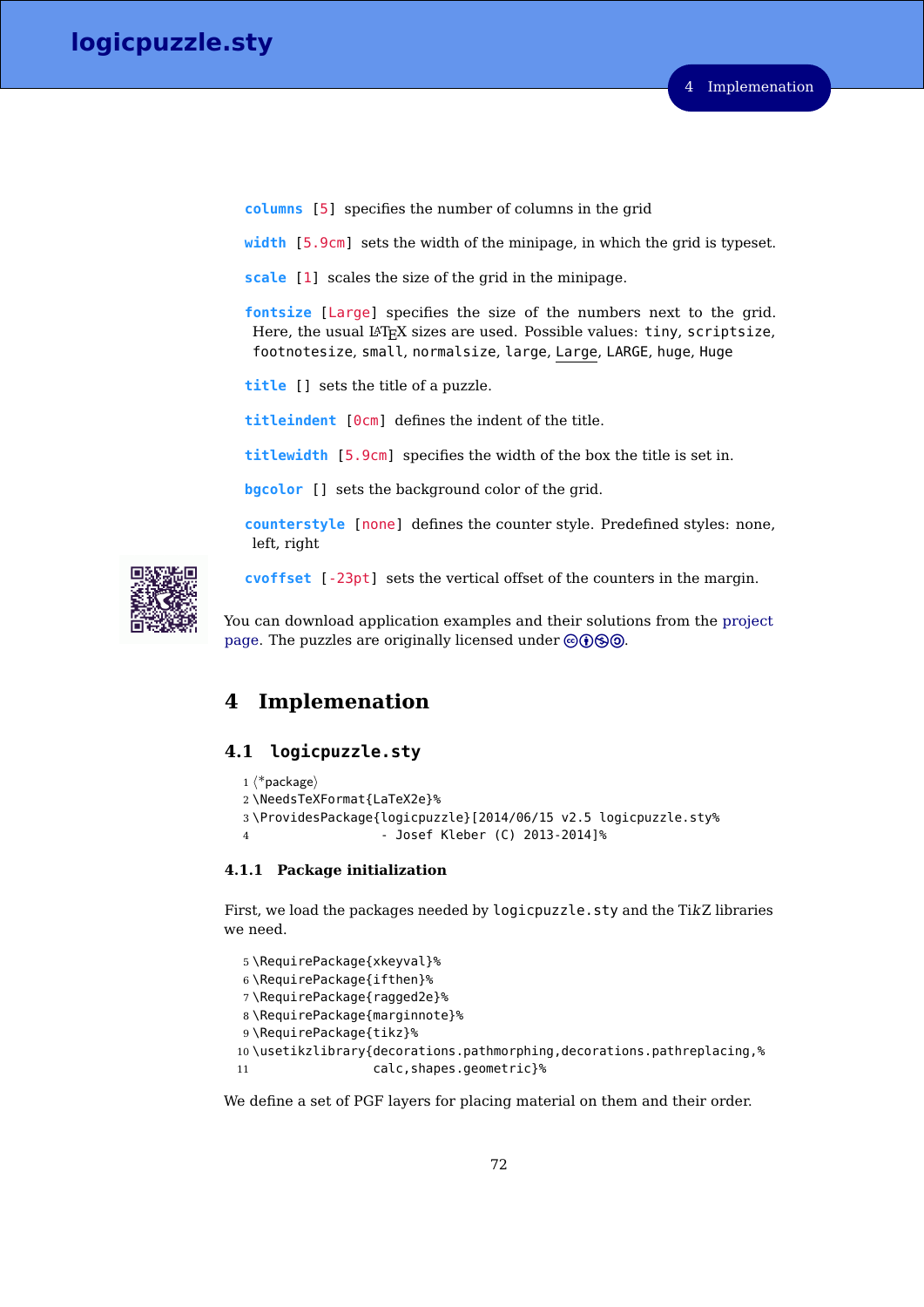```
12 \pgfdeclarelayer{LPdump}%
13 \pgfdeclarelayer{LPbgcolor}%
14 \pgfdeclarelayer{LPbackgroundtwo}%
15 \pgfdeclarelayer{LPbackground}%
16 \pgfdeclarelayer{LPforeground}%
17 \pgfdeclarelayer{LPforegroundtwo}%
18 \pgfsetlayers{LPdump,LPbgcolor,LPbackgroundtwo,LPbackground,main,%
19 LPforeground,LPforegroundtwo}%
20 %
```
We also need some counters and lengths

```
21 \newcounter{LP@rows}%
22 \newcounter{LP@columns}%
23 \newcounter{LP@counter@unique}%
24 \newcounter{LP@counti}%
25 \newcounter{LP@countii}%
26 \newcounter{LP@countiii}%
27 \newcounter{LP@whiledo@i}%
28 \newcounter{LP@whiledo@ii}%
29 \newcounter{LP@count@ig@i}%
30 \newcounter{LP@count@ig@ii}%
31 \newcounter{LP@count@ig@iii}%
32 \newcounter{LP@count@ig@iv}%
33 \newcounter{LP@puzzlecounter}%
34 \setcounter{LP@puzzlecounter}{1}%
35 %
36 \newlength\LP@length%
```
We define generic macros for puzzle options and add some defaults. Furthermore we define some macros, we will use all over the package.

```
37 \gdef\LP@rows{}%
38 \gdef\LP@columns{}%
39 \gdef\LP@scale{1}%
40 \gdef\LP@color{black}%
41 \gdef\LP@bgcolor{}%
42 \gdef\LP@fontsize\Large%
43 \gdef\LP@cvoffset{0pt}%
44 %
45 \newcommand*\LP@counterstyle{none}%
46 \newcommand*\LP@titleformat{}%
47 \gdef\LP@env@prefix{}%
48 \gdef\LP@package{}%
49 \def\LP@normallines{0.5pt}%
50 \def\LP@thicklines{1.5pt}%
51 \def\LP@grid@linestyle{}%
52 \def\LP@draw@opacity{1}%
53 \def\LP@rel@tikzpath{}%
54 \def\LP@tracks@scale{.3}%
55 \def\LP@fw@linestyle{-|}%
56 \newcommand*\LP@Pfive{.5}%
```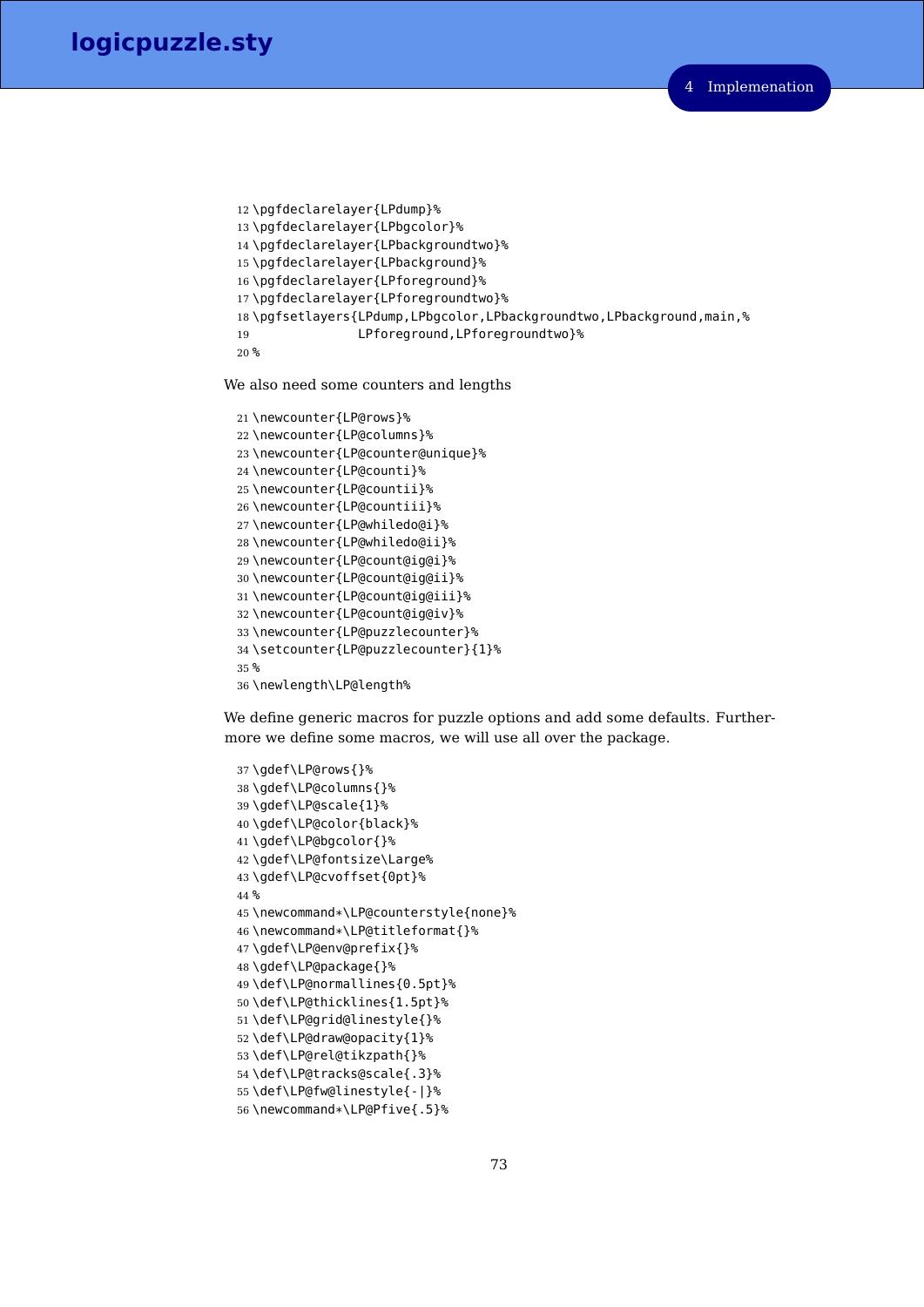# **4.1.2 Defining options**

```
\LP@define@key We define a generic command for the definition of puzzle options with both
                global (for the \puzzlesetup commands) and local scope for the optional
                argument of the puzzles!
```
 $\LPGdefine@key{\langle puzzle\ prefix\rangle}{\langle puzzle\ }\$  {\coption\} {\default \}

```
57 \newcommand*\LP@define@key[4]%
58 {%
59 \expandafter\gdef\csname#1@#3\endcsname{#4}%
60 \define@key{#2.sty}{#3}[#4]%
61 {%
62 \expandafter\gdef\csname#1@#3\endcsname{##1}%
63 }%
64 \define@key{#2}{#3}%
65 {%
66 \expandafter\def\csname#1@#3\endcsname{##1}%
67 }%
68 }%
```
LP@define@choicekey@fontsize We do the same for the more complicated choicekey for the fontsize option.

```
\L{P@define@choicekey@fontsize{\langle puzzle\,} }\{\puzzle}}{\and i}}
```

```
69 \newcommand*\LP@define@choicekey@fontsize[3]%
70 {%
71 \expandafter\gdef\csname#1@fontsize\endcsname{\Large}%
72 \define@choicekey*{#2.sty}{fontsize}[\LP@dck@fontsize\nr]{%
73 tiny,scriptsize,footnotesize,small,normalsize,%
74 large,Large,LARGE,huge,Huge}[#3]%
75 {%
76 \ifcase\nr\relax%
77 \expandafter\gdef\csname#1@fontsize\endcsname{\tiny}%
78 \or%
79 \expandafter\gdef\csname#1@fontsize\endcsname{\scriptsize}%
80 \, \text{V} \, \text{O} \, \text{r} \, \text{S}81 \expandafter\gdef\csname#1@fontsize\endcsname{\footnotesize}%
82 \or%
83 \expandafter\gdef\csname#1@fontsize\endcsname{\small}%
84 \overline{10} \or%
85 \expandafter\gdef\csname#1@fontsize\endcsname{\normalsize}%
86 \or%
87 \expandafter\gdef\csname#1@fontsize\endcsname{\large}%
88 \or%
89 \expandafter\gdef\csname#1@fontsize\endcsname{\Large}%
90 \, \text{O} \, \text{O} \, \text{O}91 \expandafter\gdef\csname#1@fontsize\endcsname{\LARGE}%
92 \or%
93 \expandafter\gdef\csname#1@fontsize\endcsname{\huge}%
94 \sqrt{0}95 \expandafter\gdef\csname#1@fontsize\endcsname{\Huge}%
```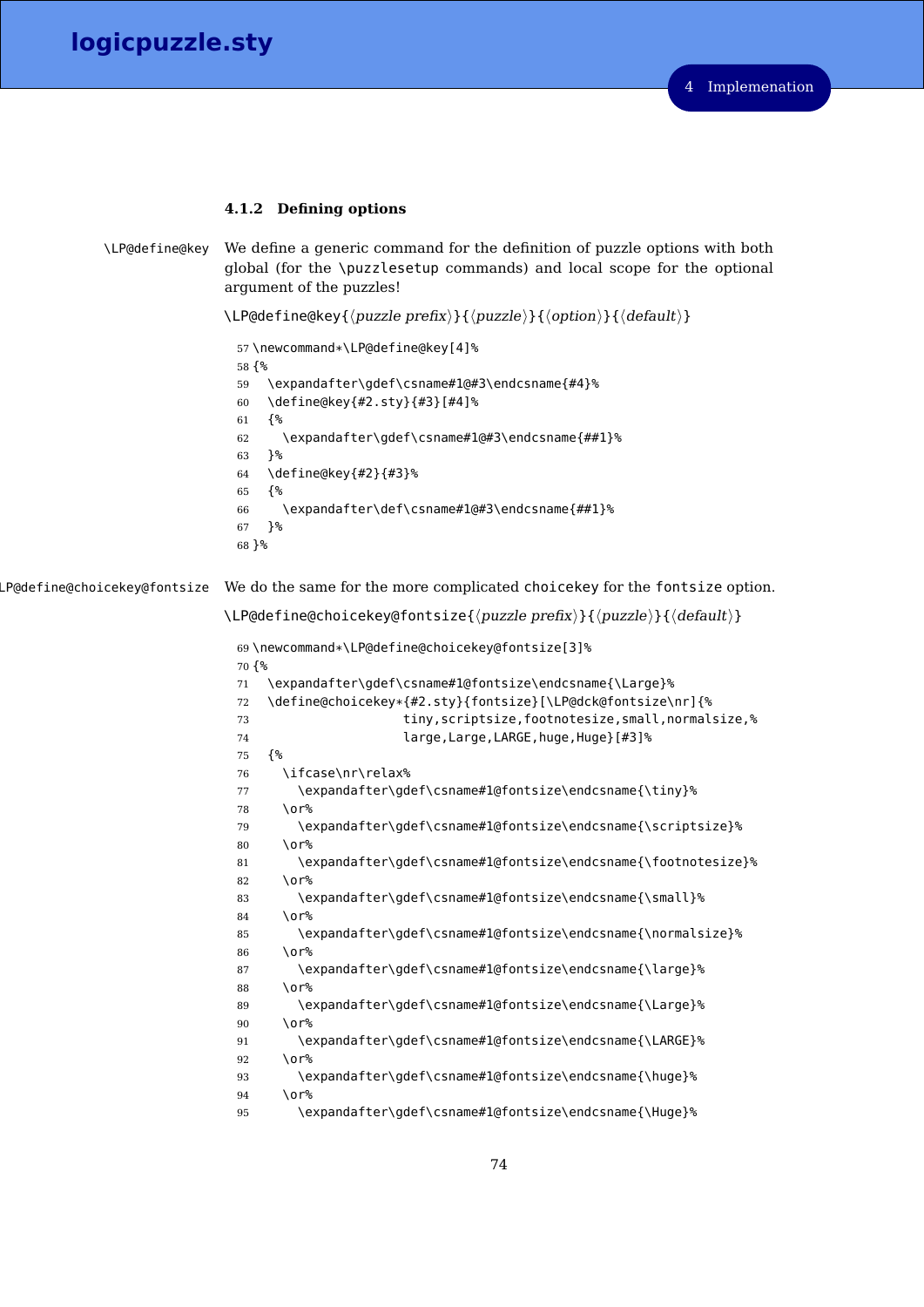```
96 \fi%
97 }%
98 \define@choicekey*{#2}{fontsize}[\LP@dck@fontsize\nr]{%
99 tiny,scriptsize,footnotesize,small,normalsize,%
100 large, Large, LARGE, huge, Huge} [#3]%
101 {%
102 \ifcase\nr\relax%
103 \expandafter\def\csname#1@fontsize\endcsname{\tiny}%
104 \or%
105 \expandafter\def\csname#1@fontsize\endcsname{\scriptsize}%
106 \or%
107 \expandafter\def\csname#1@fontsize\endcsname{\footnotesize}%
108 \sqrt{0}109 \expandafter\def\csname#1@fontsize\endcsname{\small}%
110 \text{ N}111 \expandafter\def\csname#1@fontsize\endcsname{\normalsize}%
112 \or%
113 \expandafter\def\csname#1@fontsize\endcsname{\large}%
114 \sqrt{0}115 \expandafter\def\csname#1@fontsize\endcsname{\Large}%
116 \or%
117 \expandafter\def\csname#1@fontsize\endcsname{\LARGE}%
118 \or%
119 \expandafter\def\csname#1@fontsize\endcsname{\huge}%
120 \, \text{O} \, \text{O} \, \text{O}121 \expandafter\def\csname#1@fontsize\endcsname{\Huge}%
122 \fi%
123 }%
124 }%
```
# **4.1.3 Defining colors**

\LP@definecolor We define a command for defining (rgb) colors. For other color models, use xcolor's \definecolor command.

 $\L{P@definecolor{\}{name}}{\frac{\langle name\rangle}{\langle rgb\ color\rangle}}$ 

 \newcommand\*\LP@definecolor[2]% {% \definecolor{#1}{rgb}{#2}% }%

Predefined colors:

```
129 \LP@definecolor{LP@c@i}{.9,.9,.98}%
130 \LP@definecolor{LP@c@ii}{.688,.932,.932}%
131 \LP@definecolor{LP@c@iii}{.88,1,1}%
132 \LP@definecolor{LP@c@iv}{1,1,.88}%
133 \LP@definecolor{LP@c@v}{1,.855,.725}%
134 \LP@definecolor{LP@c@vi}{.498,1,0}%
135 \LP@definecolor{LP@c@vii}{.53,.808,.98}%
```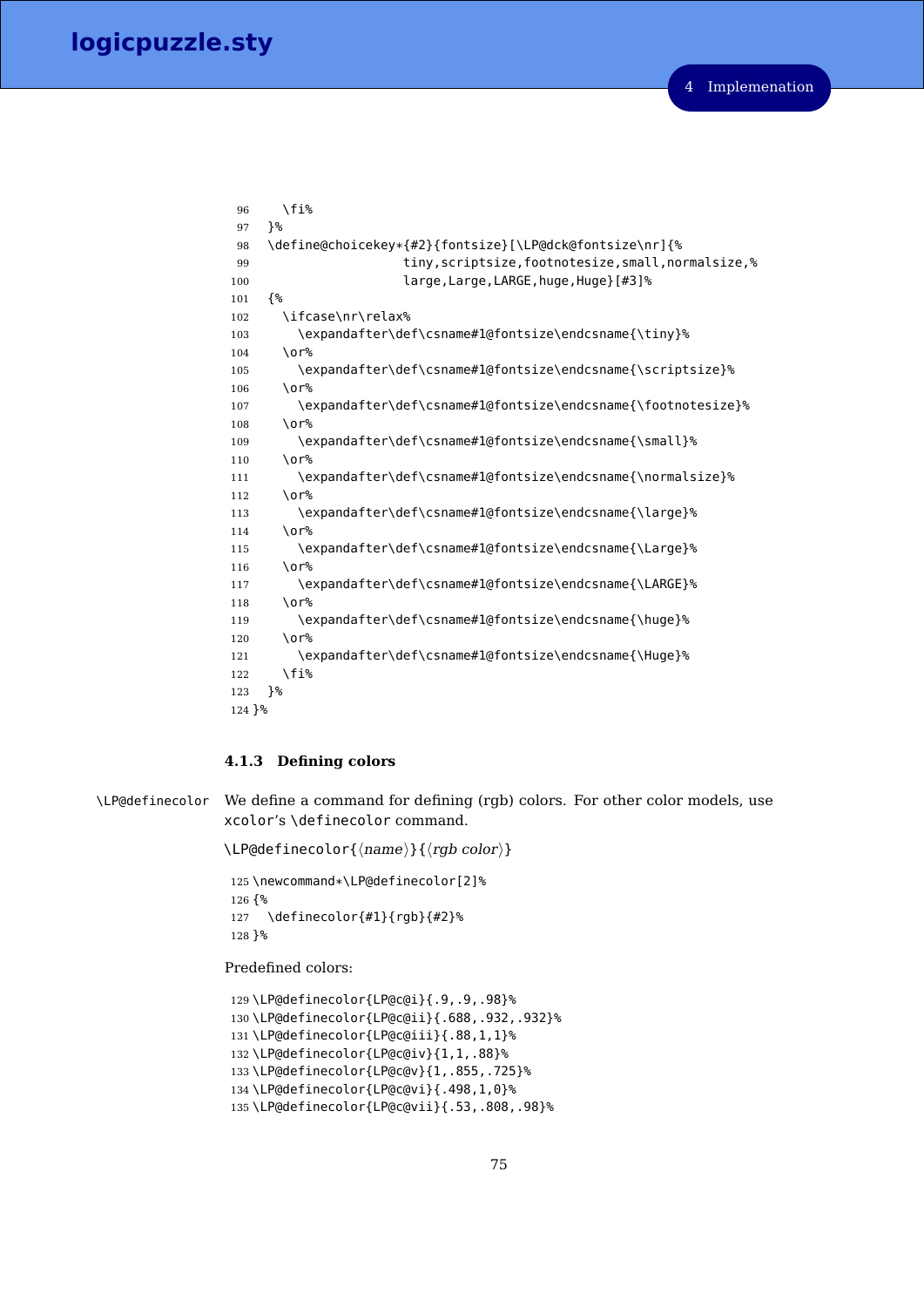```
136 \LP@definecolor{LP@c@viii}{.196,.804,.196}%
137 \LP@definecolor{LP@c@ix}{1,.96,.932}%
138 \LP@definecolor{LP@c@griddots}{.25,.51,.33}%
139 \LP@definecolor{LP@c@cross}{.25,.51,.33}%
140 \LP@definecolor{LP@c@mirror}{.8,.8,.8}%
141 \LP@definecolor{LP@c@tunnel}{.7,.7,.7}%
142 \LP@definecolor{LP@c@tunnel@i}{.8,.8,.8}%
143 \LP@definecolor{LP@c@tunnel@ii}{.5,.5,.5}%
144 \LP@definecolor{LP@c@bridge}{1,0,0}%
145 \colorlet{LP@c@track}{black!80}%
```
## **4.1.4 Drawing grids**

\LP@drawgrid We define a command for drawing the standard grid used by all puzzles. In general, this should be a grid with a step of 1cm and thin lines with size (1,1) to (columns  $+1$ , rows  $+1$ ). You can influence the grid by redefining the \LP@grid@linestyle (default: solid – maybe you want dashed) and  $\L{P@draw \text{@opacity (0 (transparent) - 1 (opaque))}.$  They should be changed only within groups, like puzzle environment definitions.

 $\LPGd$ rawgrid ${\langle xmin \rangle}{\langle ymin \rangle}{\langle xmax \rangle}{\langle ymax \rangle}{\langle \langle step \rangle}$ 

```
146 \newcommand*\LP@drawgrid[5]%
147 {%
148 \setcounter{LP@counti}{#3}% max column
149 \setcounter{LP@countii}{#4}% max row
150 \stepcounter{LP@counti}%
151 \stepcounter{LP@countii}%
152 \draw[step=#5,line width=\LP@normallines,\LP@grid@linestyle,%
153 draw opacity=\LP@draw@opacity]%
154 (#1,#2) grid (\value{LP@counti},\value{LP@countii});%
155 }%
```
# **4.1.5 Drawing the puzzle background**

\LP@drawbackground For drawing the puzzle background, we simply draw a rectangle with the size of the puzzle on the LPbgcolor layer and fill it with  $\{\langle bgcolor\rangle\}.$ 

\LP@drawbackground{ $\langle xmin{\rangle}$ }{ $\langle ymin{\rangle}$ }{ $\langle xmax{\rangle}$ }{ $\langle ymax{\rangle}$ }

 \newcommand\*\LP@drawbackground[5]% {%

Of course, we only draw a background, if  $\{\langle bqcolor\rangle\}$  is not empty!

```
158 \ifthenelse{\equal{#5}{}}%
159 {}% no bgcolor
160 {%
161 \setcounter{LP@counti}{#3}% max column
162 \setcounter{LP@countii}{#4}% max row
```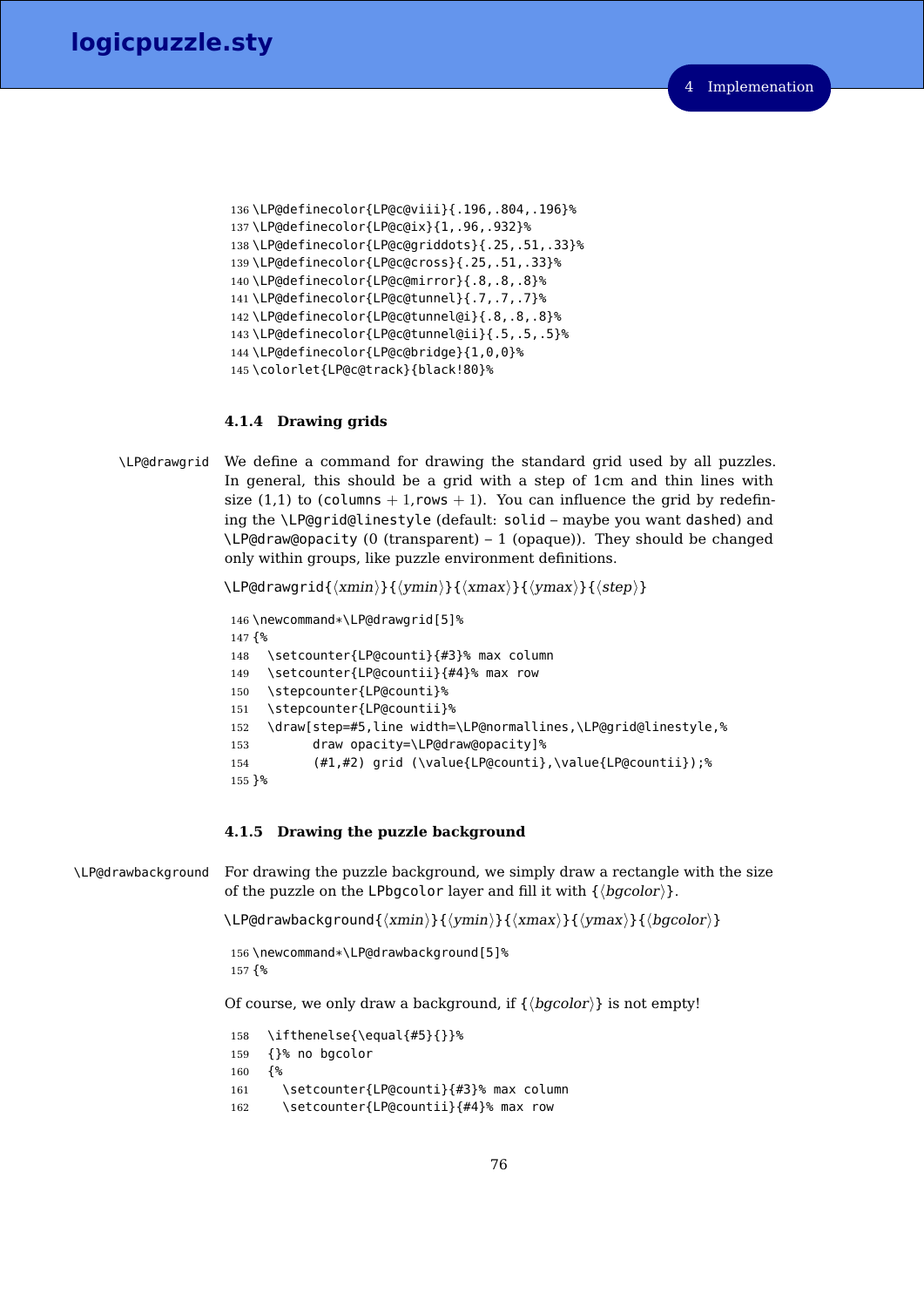```
163 \stepcounter{LP@counti}%
164 \stepcounter{LP@countii}%
165 \begin{pgfonlayer}{LPbgcolor}%
166 \fill[color=#5] (#1,#2) rectangle%
167 (\value{LP@counti},\value{LP@countii});%
168 \end{pgfonlayer}%
169 }%
170 }%
```
## **4.1.6 In the grid**

puzzle.

\LP@ingrid With this macro, we can check if the specified column and row is within the puzzle borders. Otherwise we issue en error message. This macro can be used by higher level commands, which try to place something in the grid.

 $\LPGingrid({\langle column \rangle}{\langle row \rangle}{\langle max \ column \rangle}{\langle max \ row \rangle}{\langle (package \rangle)}$ 

```
171 \newcommand*\LP@ingrid[5]%
172 {%
```
First, we define some counters to store the arguments.

```
173 \setcounter{LP@count@ig@i}{#1}% column
174 \setcounter{LP@count@ig@ii}{#2}% row
175 \setcounter{LP@count@ig@iii}{#3}% max column
176 \setcounter{LP@count@ig@iv}{#4}% max row
```
Then, we can check, if the specified coordinate is within the borders of the

```
177 \ifnum\value{LP@count@ig@i}<1%
178 \PackageError{#5}%
179 {element outside of the grid}%
180 {You tried to set an element at (#1,#2),\MessageBreak%
181 which is outside the grid (1,1) .. (#3,#4)}%
182 \fi%
183 \ifnum\value{LP@count@ig@ii}<1%
184 \PackageError{#5}%
185 {element outside of the grid}%
186 {You tried to set an element at (#1,#2),\MessageBreak%
187 which is outside the grid (1,1) .. (#3,#4)}%
188 \fi%
189 \ifnum\value{LP@count@ig@i}>\value{LP@count@ig@iii}%
190 \PackageError{#5}%
191 {element outside of the grid}%
192 {You tried to set an element at (#1,#2),\MessageBreak%
193 which is outside the grid (1,1) .. (#3,#4)}%
194 \fi%
195 \ifnum\value{LP@count@ig@ii}>\value{LP@count@ig@iv}%
196 \PackageError{#5}%
197 {element outside of the grid}%
198 {You tried to set an element at (#1,#2),\MessageBreak%
```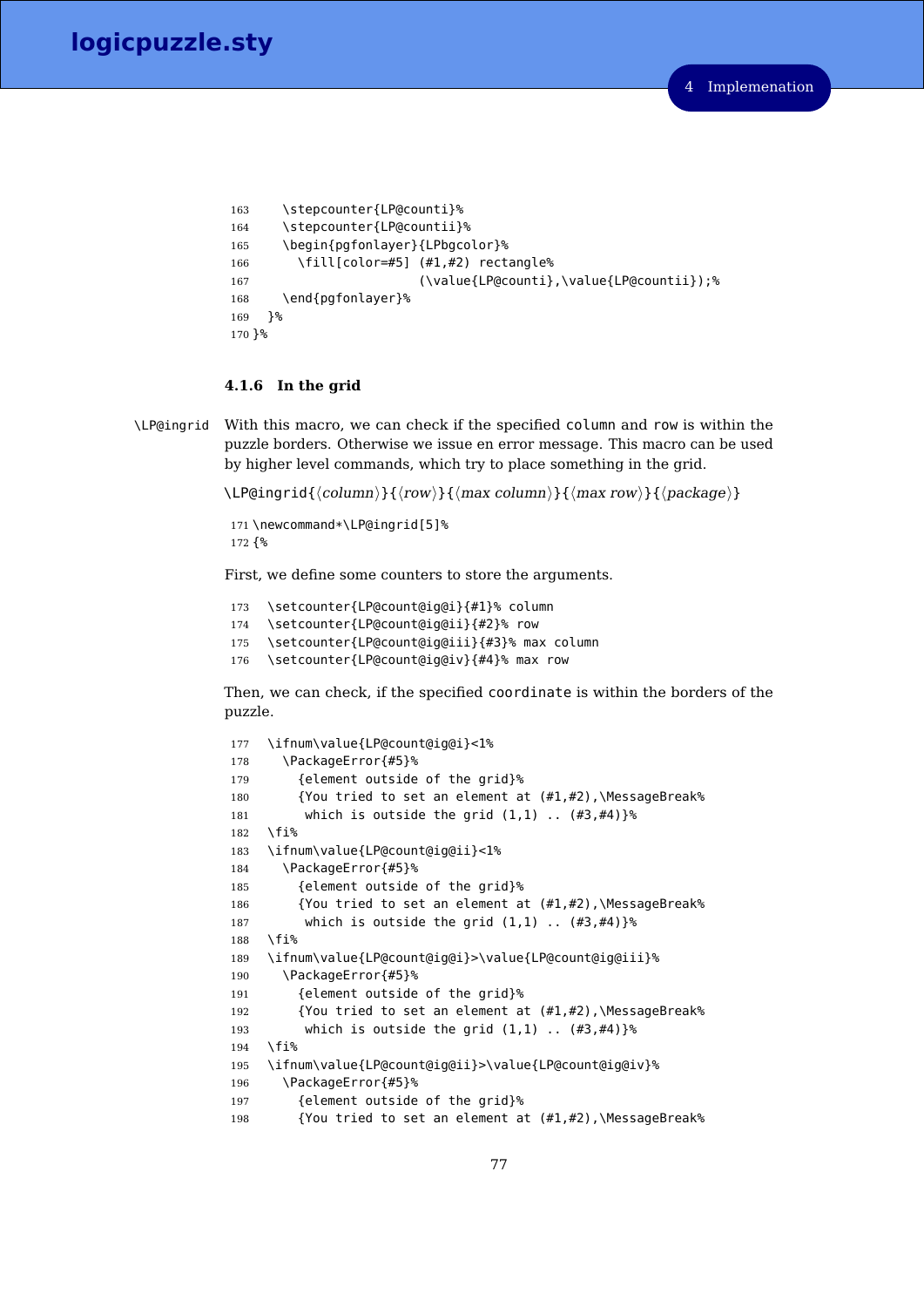```
199 which is outside the grid (1,1) .. (#3,#4)}%
200 \fi%
201 }%
```
\setrule For the kendoku and killersudoku environments, we need a command to place a calculation rule in the top left corner of the specified cell.

```
\setrule{\langle column \rangle}{\langle row \rangle}{\langle rule \rangle}
```

```
202 \newcommand*\setrule[3]%
203 {%
```
First, we copy the scale and bgcolor values from the current environment.

```
204 \LP@set@LP@scale{\LP@env@prefix}%
205 \LP@set@LP@bgcolor{\LP@env@prefix}%
```
If no bgcolor is specified, we use white for drawing our helper rectangle. We also step our unique node counter, we need for referencing nodes between different layers.

```
206 \ifthenelse{\equal{\LP@bgcolor}{}}%
```
- 207 {\gdef\LP@sr@bgcolor{white}}%
- 208 {\gdef\LP@sr@bgcolor{\LP@bgcolor}}%
- 209 \stepcounter{LP@counter@unique}%

First, we draw a (invisible) helper rectangle on the LPdump layer (behind the LPbgcolor layer) in the node A\_\theLP@counter@unique

```
210 \begin{pgfonlayer}{LPdump}%
211 \node [shape=rectangle,inner sep=0pt] (A_\theLP@counter@unique)%
212 at (#1\LP@Pfive,#2\LP@Pfive)%
213 {\tikz\draw[scale=\LP@scale,color=\LP@sr@bgcolor]%
214 (0.08,0.1) rectangle (0.92,0.9);};%
215 \end{pgfonlayer}%
```
Then, we can place a visible node on the main layer in the top left corner of the invisible helper rectangle with the rule (size:  $\binom{\text{tiny}}{x}$  scale).

```
216 \node [shape=rectangle,inner sep=0pt,anchor=north west,%
217 scale=\LP@scale,font=\tiny] at%
218 (A_\theLP@counter@unique.north west) {$#3$};%
219 }%
```
\LP@G@setcellcontent Here, we define a generic macro for placing material into nodes placed in the bottom left corner of the grid cell. You can use the options vcenter and hcenter in the optional argument  ${\langle \text{options} \rangle}$  of the macro to center the content horizontally and/or vertically.

 $\LPGG@setcellcontent[\langle options\rangle]{\langle column\rangle}{\langle row\rangle}{\langle content\rangle}$ 

```
220 \define@key{LP@G@setcellcontent}{vcenter}[\LP@Pfive]%
221 {%
```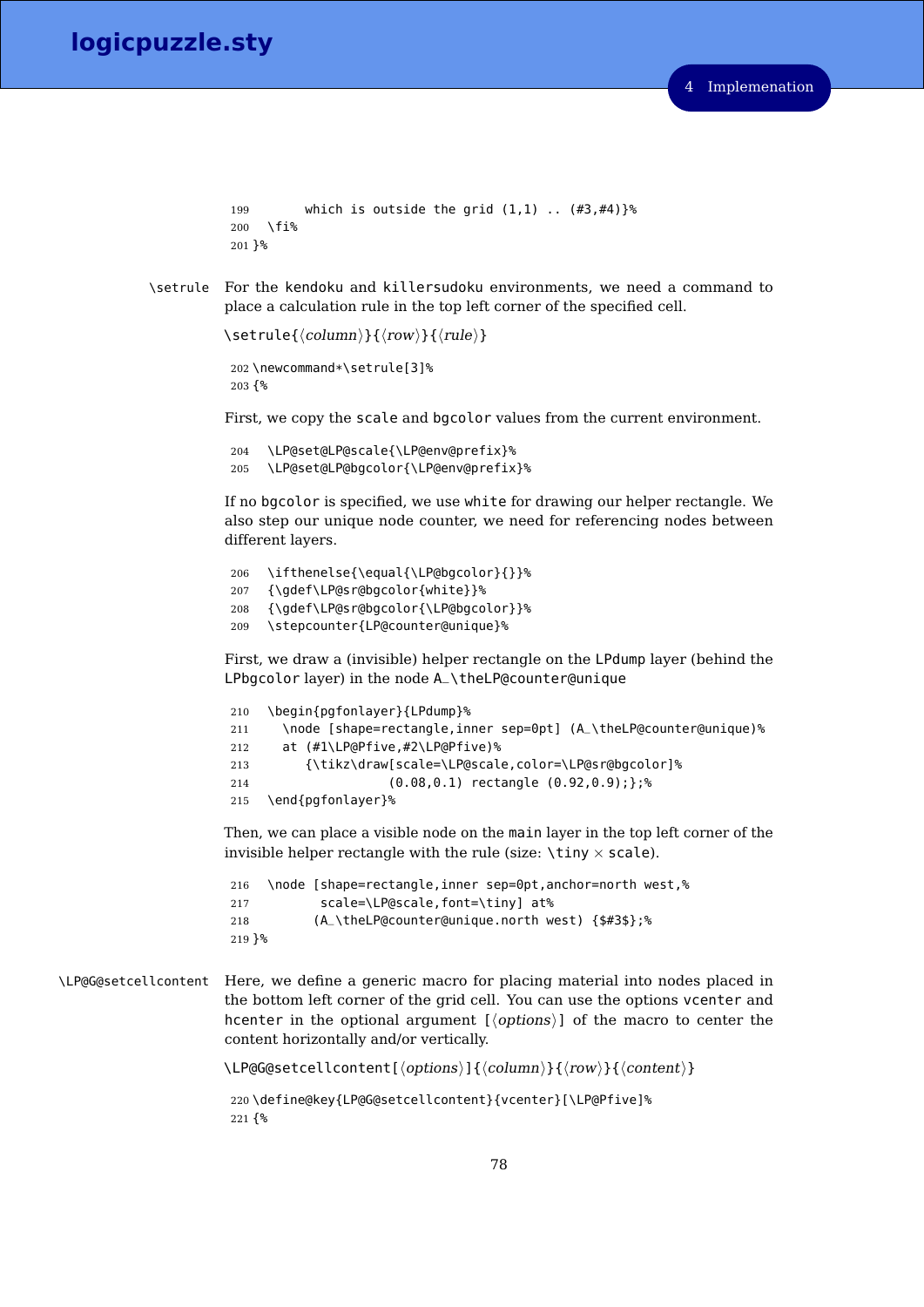```
222 \def\LP@scc@v{\LP@Pfive}%
                       223 }%
                       224 \define@key{LP@G@setcellcontent}{hcenter}[\LP@Pfive]%
                       225 {%
                       226 \def\LP@scc@h{\LP@Pfive}%
                       227 }%
                       228 %
                       229 \newcommand*\LP@G@setcellcontent[4][]%
                       230 {%
                       231 \def\LP@scc@h{}%
                       232 \def\LP@scc@v{}%
                       233 \setkeys{LP@G@setcellcontent}{#1}%
                       234 \node at (#2\LP@scc@h,#3\LP@scc@v){#4};%
                       235 }%
  \LP@setcellcontent For compatibility, we still provide the old \LP@setcellcontentXY macros.
                       236 \newcommand*\LP@setcellcontent[3]%
                       237 {%
                       238 \LP@G@setcellcontent[hcenter,vcenter]{#1}{#2}{#3}%
                       239 }%
\LP@setcellcontentC
                       240 \newcommand*\LP@setcellcontentC[3]%
                       241 {%
                       242 \LP@G@setcellcontent{#1}{#2}{#3}%
                       243 }%
\LP@setcellcontentVE
                       244 \newcommand*\LP@setcellcontentVE[3]%
                       245 {%
                       246 \LP@G@setcellcontent[vcenter]{#1}{#2}{#3}%
                       247 }%
\LP@setcellcontentHE
                       248 \newcommand*\LP@setcellcontentHE[3]%
                       249 {%
                       250 \LP@G@setcellcontent[hcenter]{#1}{#2}{#3}%
                       251 }%
  \LP@setrowcontents We want also be able to set the contents of a complete row.
                      \LPGset rowcontents({\csc list}){\Column}{\cocumn}252 \newcommand*\LP@setrowcontents[3]%
                       253 {%
                      We copy fontsize from the current environment, if we want to typeset numbers
                      or letters.
```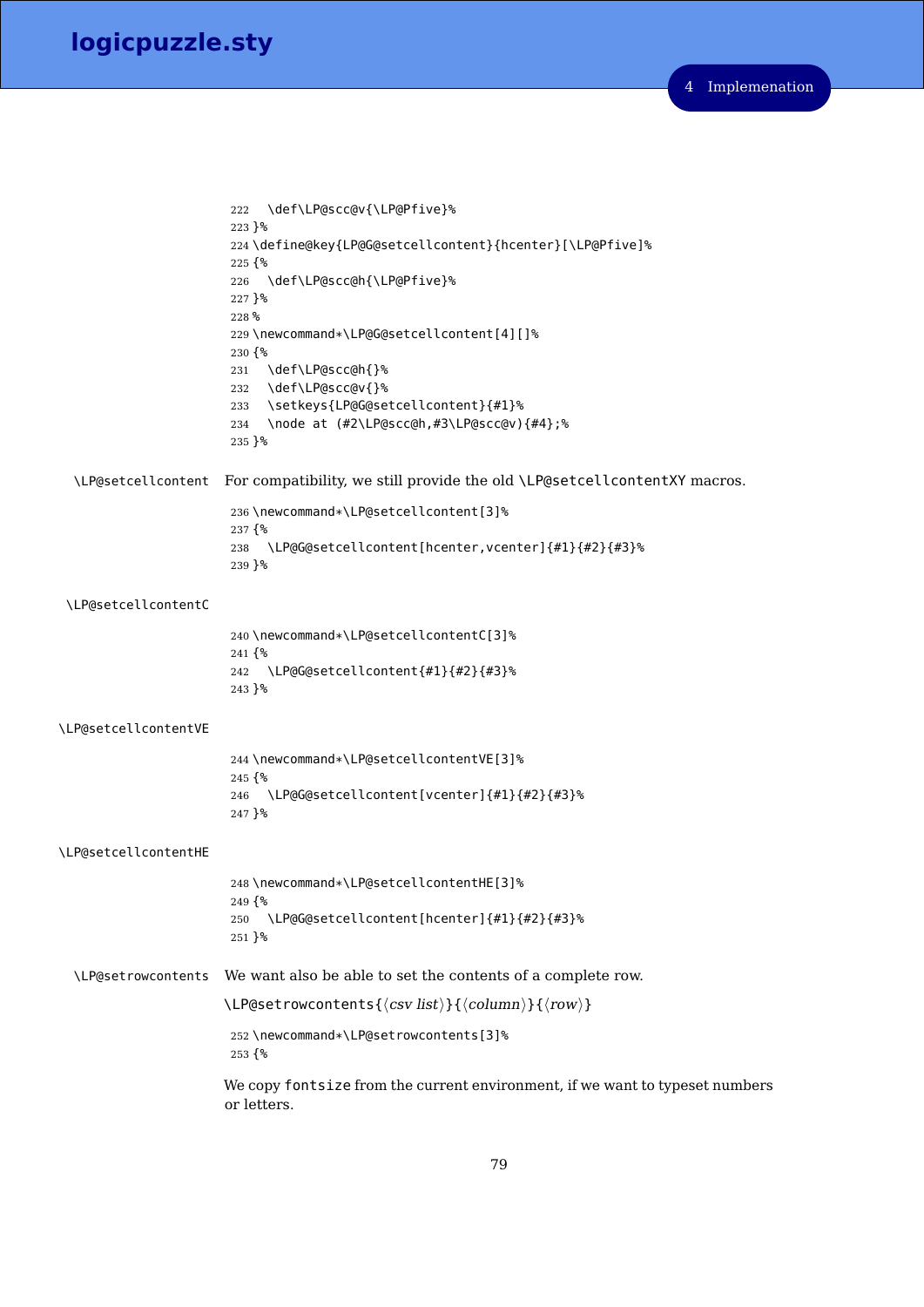```
254 \LP@set@LP@fontsize{\LP@env@prefix}%
255 \setcounter{LP@counti}{#2}%
256 \setcounter{LP@countii}{#3}%
```
We loop through the list and create a centered node in cell (column, row). Finally, we step the column counter.

```
257 \foreach \LP@element in {#1}%
                          258 {%
                          259 \LP@G@setcellcontent[vcenter,hcenter]%
                          260 {\arabic{LP@counti}}{\arabic{LP@countii}}%
                          261 {\LP@fontsize\LP@element}%
                          262 \stepcounter{LP@counti}%
                          263 }%
                          264 }%
  \LP@setcolumncontents Of course, we want to do the same for columns.
                         \LPergsetcolumnoontens({\langle\cos v\ list\rangle}{\langle\cos v\ mi\rangle})265 \newcommand*\LP@setcolumncontents[3]%
                          266 {%
                          267 \LP@set@LP@fontsize{\LP@env@prefix}%
                          268 \setcounter{LP@counti}{#2}%
                          269 \setcounter{LP@countii}{#3}%
                          270 \foreach \LP@element in {#1}%
                          271 {%
                          272 \LP@G@setcellcontent[vcenter,hcenter]%
                          273 {\arabic{LP@counti}}{\arabic{LP@countii}}%
                          274 {\LP@fontsize\LP@element}%
                          275 \stepcounter{LP@countii}%
                          276 }%
                          277 }%
\LP@setrowcontents@edge For environments like laserbeam, we need to typeset row contents on the left
                         border of the cell, instead of centered. Therfore, we only use vcenter.
                         \LPergsetrowcontents@edge{\langle csv list \rangle}{\langle column \rangle}{\langle row \rangle}
                          278 \newcommand*\LP@setrowcontents@edge[3]%
                          279 {%
                          280 \LP@set@LP@fontsize{\LP@env@prefix}%
                          281 \setcounter{LP@counti}{#2}%
                          282 \setcounter{LP@countii}{#3}%
                          283 \foreach \LP@element in {#1}%
                          284 {%
                          285 \LP@G@setcellcontent[vcenter]%
                          286 {\arabic{LP@counti}}{\arabic{LP@countii}}%
                          287 {\LP@fontsize\LP@element}%
                          288 \stepcounter{LP@counti}%
                          289 }%
                          290 }%
```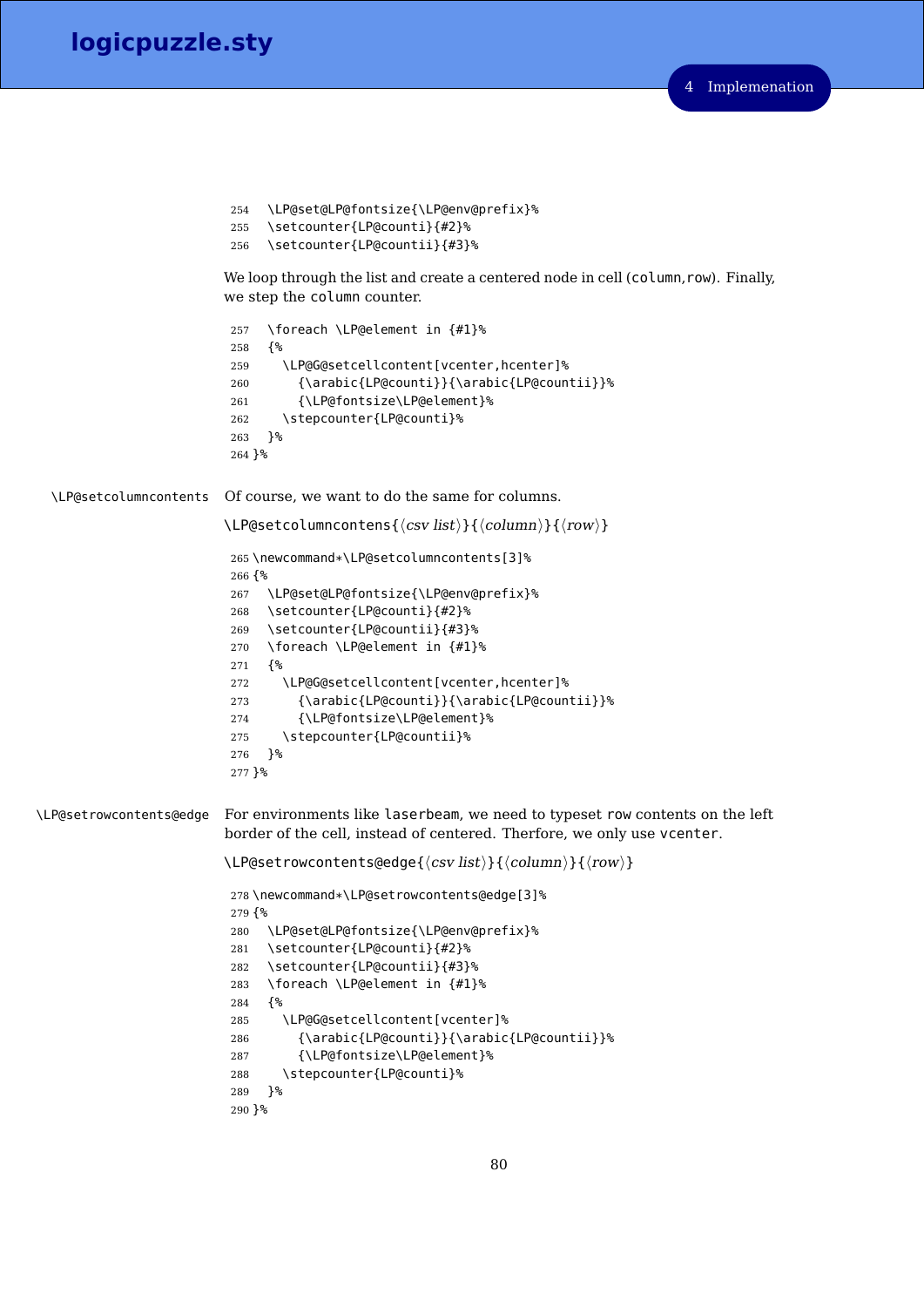```
\LP@setcolumncontents@edge Furthermore, we need the ability to typeset a column on the bottom border of
                               a cell (hcenter).
                               \LPGset column contents@edge{\ccsv list}{}({column}\{fromn)\}{}_{\rm max}291 \newcommand*\LP@setcolumncontents@edge[3]%
                                292 {%
                                293 \LP@set@LP@fontsize{\LP@env@prefix}%
                                294 \setcounter{LP@counti}{#2}%
                                295 \setcounter{LP@countii}{#3}%
                                296 \foreach \LP@element in {#1}%
                                297 {%
                                298 \LP@G@setcellcontent[hcenter]%
                                299 {\arabic{LP@counti}}{\arabic{LP@countii}}%
                                300 {\LP@fontsize\LP@element}%
                                301 \stepcounter{LP@countii}%
                                302 }%
                                303 }%
                     \setrow The user command for typesetting row contents.
                               \setrow{\langle row \rangle}{\langle csv \; list \rangle}
                                304 \newcommand*\setrow[2]%
                                305 {%
                               First, we copy scale, which might be necessary for graphical objects, like
                               \Mine. Then, we hand over the arguments to the generic macro for typesetting
                               row contents and start with column 1.
                                306 \LP@set@LP@scale{\LP@env@prefix}%
                                307 \LP@setrowcontents{#2}{1}{#1}%
                                308 }%
                  \setcolumn Again, we do the same for columns.
                               \setminus \setminus \set{column} \{\langle column \rangle\} \{\langle csv \; list \rangle\}309 \newcommand*\setcolumn[2]%
                                310 {%
                                311 \LP@set@LP@scale{\LP@env@prefix}%
                                312 \LP@setcolumncontents{#2}{#1}{1}%
                                313 }%
                    \setcell We need to set numbers, letters or a graphical object into a central node in
                               grid cell (column,row)
                               \setcell{\langle column \rangle}{\langle row \rangle}{\langle element \rangle}
                                314 \newcommand*\setcell[3]%
                                315 {%
```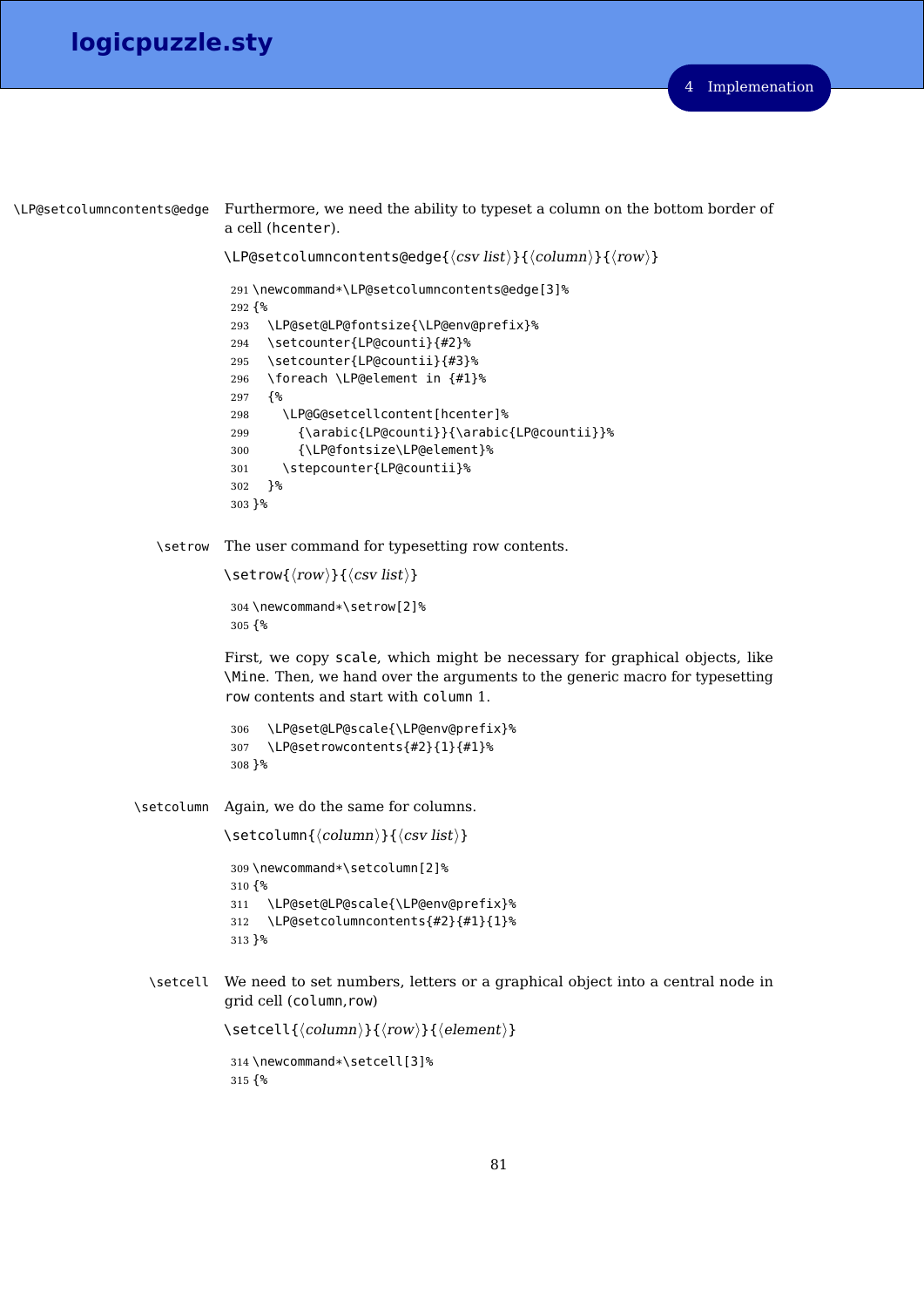First, we copy scale, fontsize, rows and columns from the current environment.

 \LP@set@LP@scale{\LP@env@prefix}% \LP@set@LP@fontsize{\LP@env@prefix}% \LP@set@LP@rows{\LP@env@prefix}% \LP@set@LP@columns{\LP@env@prefix}%

Then, we test if  $({\langle column \rangle}, {\langle row \rangle})$  is within the borders of the puzzle. Finally, we typeset  $\{\langle element \rangle\}$  into a central node.

```
320 \LP@ingrid{#1}{#2}{\LP@columns}{\LP@rows}{\LP@package}%
321 \LP@G@setcellcontent[hcenter,vcenter]{#1}{#2}{\LP@fontsize#3}%
322 }%
```
\setcells We also want to typeset the same element into several grid cells. Therefore, we use a  $\{\langle csv \text{ list}\rangle\}$  with the format:  $\{\langle column/row, ...\rangle\}$ 

```
\setminus \setminus \set{csv list} ist\setminus \set{delement\rangle}
```

```
323 \newcommand*\setcells[2]%
324 {%
325 \LP@set@LP@scale{\LP@env@prefix}%
326 \LP@set@LP@fontsize{\LP@env@prefix}%
327 \LP@set@LP@rows{\LP@env@prefix}%
328 \LP@set@LP@columns{\LP@env@prefix}%
329 \foreach \LP@sc@column/\LP@sc@row in {#1}%
330 {%
331 \LP@ingrid{\LP@sc@column}{\LP@sc@row}%
332 {\LP@columns}{\LP@rows}{\LP@package}%
333 \LP@G@setcellcontent[hcenter,vcenter]%
334 {\LP@sc@column}{\LP@sc@row}{\LP@fontsize#2}%
335 };%
336 }%
```
\setbigcell For the slitherlink environment, we need to typeset a huge  $(2 \times 2)$  grid cell.

\setbigcell[ $\{fontsize\}$ ]{ $\{column\}$ }{ $\{row\}$ }{ $\{element\}$ }

 \newcommand\*\setbigcell[4][Huge]% {%

First, we copy scale and bgcolor. If bgcolor is not specified, we assume bgcolor is white!

```
339 \LP@set@LP@scale{\LP@env@prefix}%
340 \LP@set@LP@bgcolor{\LP@env@prefix}%
341 \ifthenelse{\equal{\LP@bgcolor}{}}%
342 {\gdef\LP@sbc@bgcolor{white}}%
343 {\gdef\LP@sbc@bgcolor{\LP@bgcolor}}%
```

```
The center of (2 \times 2) cell is the bottom left corner of \text{(column + 1, row + 1)}
```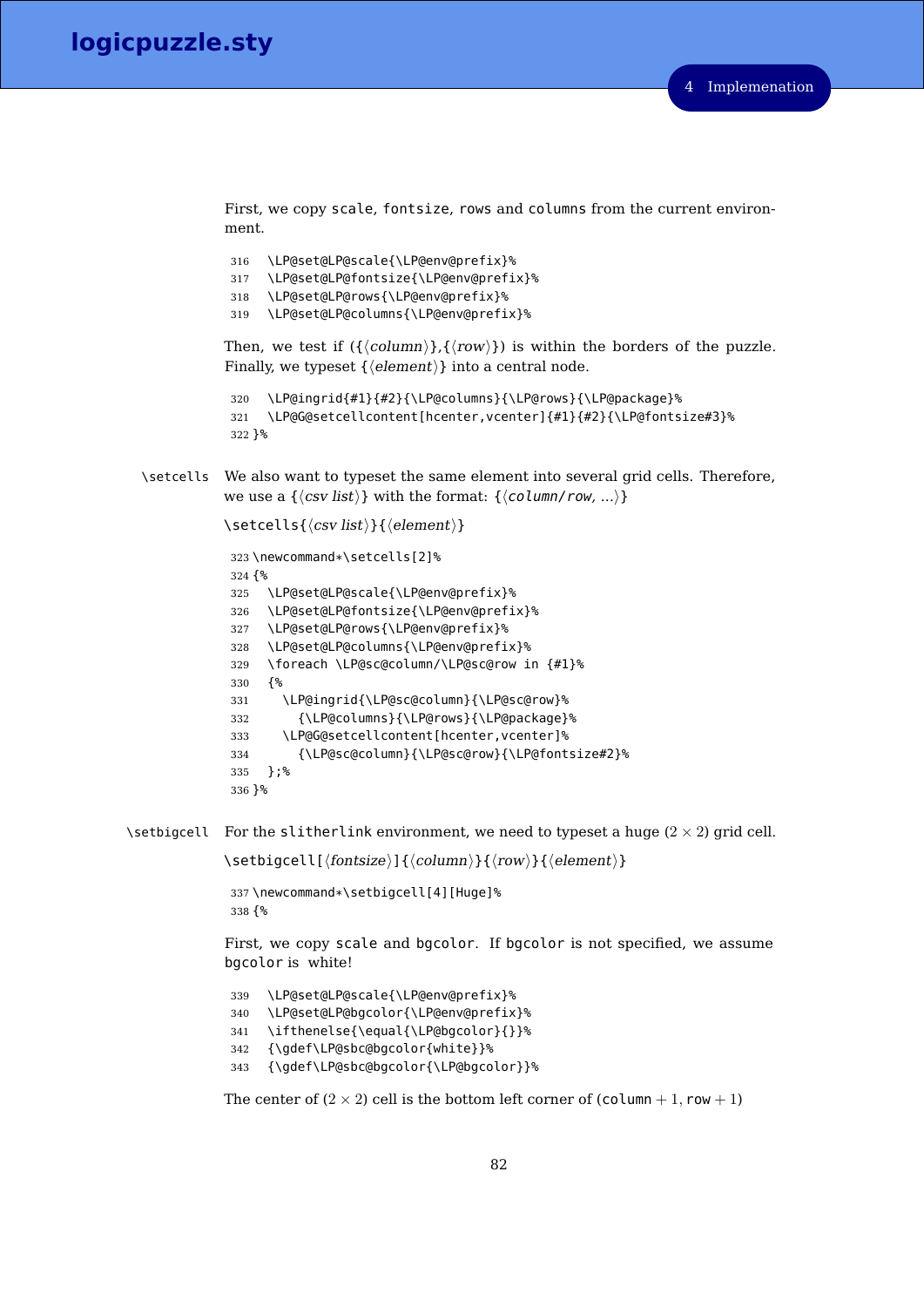```
344 \setcounter{LP@counti}{#2}%
345 \setcounter{LP@countii}{#3}%
346 \stepcounter{LP@counti}%
347 \stepcounter{LP@countii}%
```
First, we 'clear'  $(2 \times 2)$  area with bgcolor and respect the grid line style.

```
348 \draw[line width=\LP@normallines,fill=\LP@sbc@bgcolor,%
349 \LP@grid@linestyle]%
350 (#2,#3) rectangle ++(2,2);%
```
As the grid dots were drawn on the LPforeground layer, we have to 'overpaint' the center dot on the LPforegroundtwo layer with bgcolor. Finally, we can typeset  $\{\langle element \rangle\}.$ 

```
351 \begin{pgfonlayer}{LPforegroundtwo}%
352 \fill[color=\LP@sbc@bgcolor]%
353 (\arabic{LP@counti},\arabic{LP@countii})%
354 circle [radius=3.5pt*\LP@scale];%
355 \node at (\arabic{LP@counti},\arabic{LP@countii})%
356 {\csname#1\endcsname#4};%
357 \end{pgfonlayer}%
358 }%
```
\setcolorrow For the hitori environment, we need to typeset row contents with numbers associated to background colors.

```
\setminus \setminus \setminus \setminus \{\langle row \rangle\}, \{\langle \operatorname{csv} \operatorname{list} \rangle\}359 \newcommand*\setcolorrow[2]%
  360 {%
```
We start at column 1 and loop through  $\{\langle csv \; list \rangle\}$ 

```
361 \setcounter{LP@counti}{1}%
362 \setcounter{LP@countii}{#1}%
363 \foreach \LP@element in {#2}%
364 {%
```
If the list element is 0, we fill the cell black on the LPbackground layer.

```
365 \ifthenelse{\equal{\LP@element}{0}}%
366 {%
367 \gdef\LP@HT@color{black}%
368 \begin{puzzlebackground}%
369 \fillcell{\arabic{LP@counti}}{\arabic{LP@countii}}%
370 \end{puzzlebackground}%
371 }%
372 {%
```
Otherwise, we fill the cell with predefined color LP@c@romannumber on the LPbackground layer and typeset the list element into the grid cell.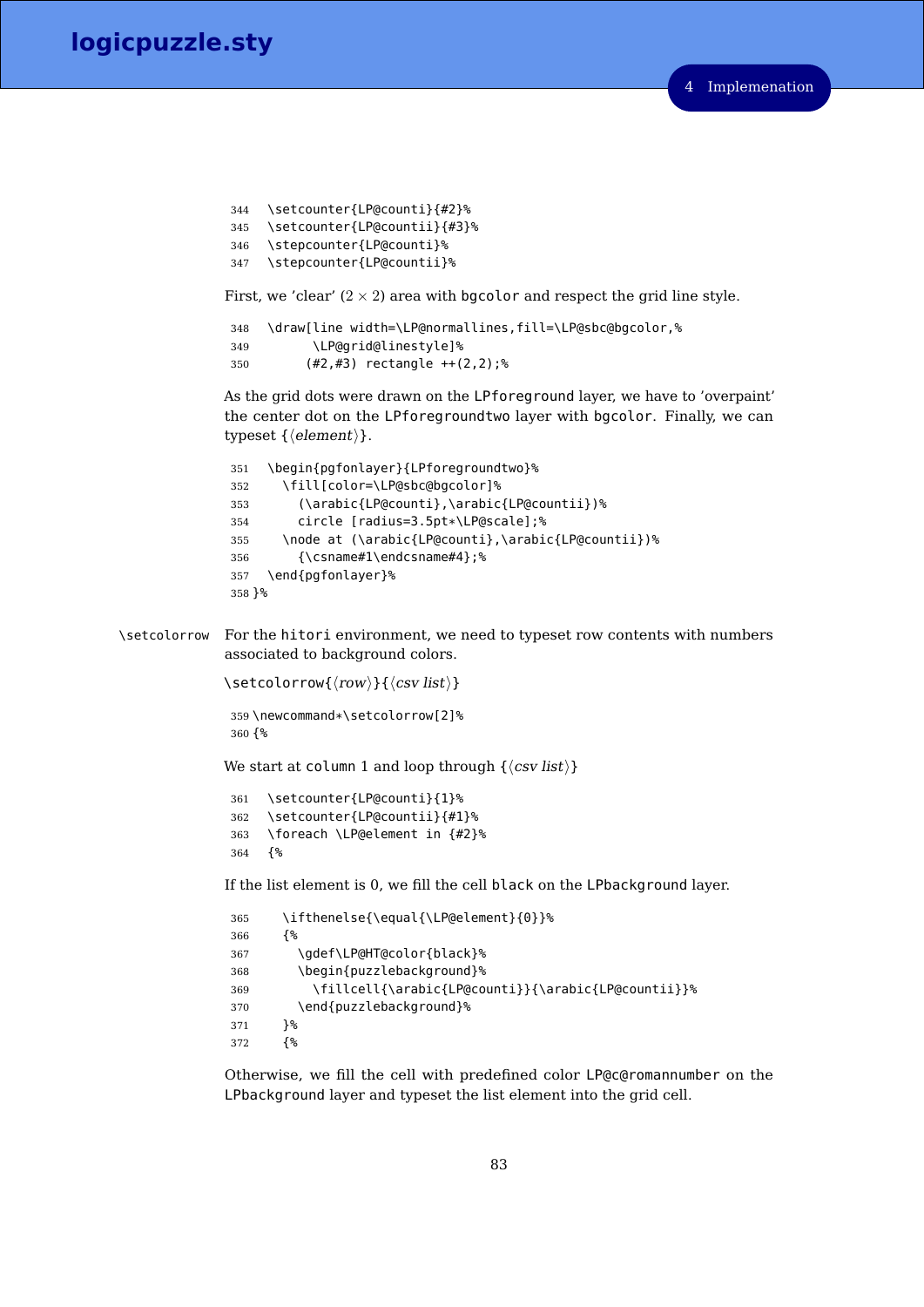```
373 \expandafter\gdef\expandafter\LP@HT@color%
                374 {LP@c@\romannumeral\LP@element}%
                375 \begin{puzzlebackground}%
                376 \fillcell{\arabic{LP@counti}}{\arabic{LP@countii}}%
                377 \end{puzzlebackground}%
                378 \setcell{\arabic{LP@counti}}{\arabic{LP@countii}}{\LP@element}%
                379 }%
                380 \stepcounter{LP@counti}%
                381 }%
                382 }%
\setcolorcolumn Again, the same for columns.
                383 \newcommand*\setcolorcolumn[2]%
                384 {%
                385 \setcounter{LP@counti}{#1}%
                386 \setcounter{LP@countii}{1}%
                387 \foreach \LP@element in {#2}%
                388 {%
                389 \ifthenelse{\equal{\LP@element}{0}}%
                390 {%
                391 \gdef\LP@HT@color{black}%
                392 \begin{puzzlebackground}%
                393 \fillcell{\arabic{LP@counti}}{\arabic{LP@countii}}%
                394 \end{puzzlebackground}%
                395 }%
                396 {%
                397 \expandafter\gdef\expandafter\LP@HT@color%
                398 {LP@c@\romannumeral\LP@element}%
                399 \begin{puzzlebackground}%
                400 \fillcell{\arabic{LP@counti}}{\arabic{LP@countii}}%
                401 \end{puzzlebackground}%
                402 \setcell{\arabic{LP@counti}}{\arabic{LP@countii}}{\LP@element}%
                403 }%
                404 \stepcounter{LP@countii}%
```

```
\fillcell Sometimes, we need to 'blacken' a grid cell.
```
 }% }%

```
\left\{\langle column \rangle\right\}{\langle row \rangle}
```

```
407 \newcommand*\fillcell[2]%
408 {%
409 \LP@set@LP@scale{\LP@env@prefix}%
410 \LP@set@LP@color{\LP@env@prefix}%
411 \LP@set@LP@rows{\LP@env@prefix}%
412 \LP@set@LP@columns{\LP@env@prefix}%
```
After a border check, we typeset a black block (\LP@Block) into the grid cell.

\LP@ingrid{#1}{#2}{\LP@columns}{\LP@rows}{\LP@package}%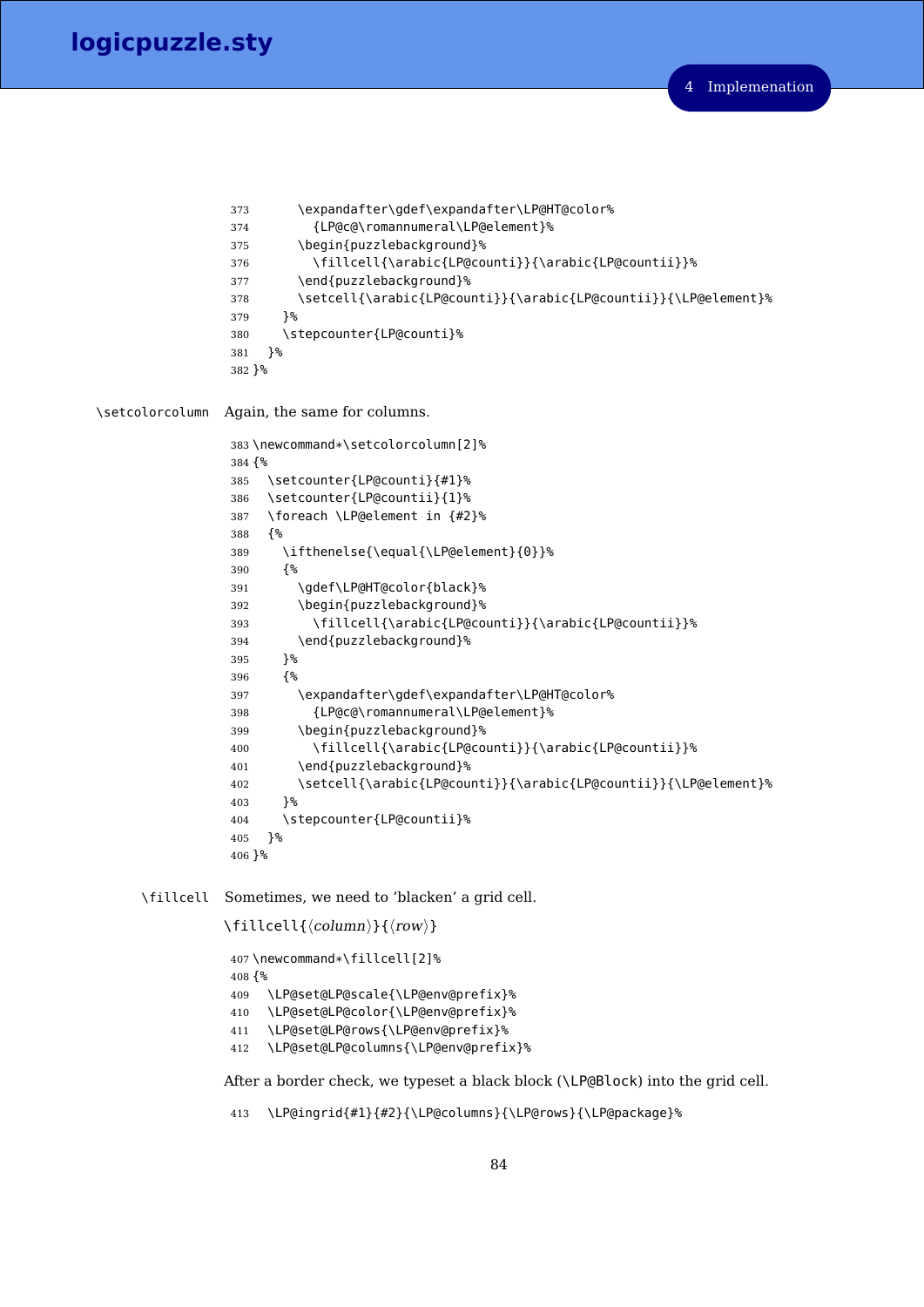```
414 \LP@G@setcellcontent[hcenter,vcenter]{#1}{#2}{\LP@Block}%
415 }%
```
\fillrow We also want to allow the filling of (parts of a) row.

```
\left\langle \text{row}\right\rangle { \left\langle \text{cov}\right\rangle } { \left\langle \text{cov}\right\rangle ist \rangle }
 416 \newcommand*\fillrow[2]%
 417 {%
 418 \setcounter{LP@counti}{1}%
 419 \setcounter{LP@countii}{#1}%
 420 \foreach \LP@element in {#2}%
 421 {%
We loop through the list and if element is 1, we fill this grid cell.
```

```
422 \ifthenelse{\equal{\LP@element}{1}}%
423 {\fillcell{\arabic{LP@counti}}{\arabic{LP@countii}}}%
424 {}%
425 \stepcounter{LP@counti}%
426 }%
427 }%
```
\fillcolumn Again the same, for columns!

```
\left\{\langle column \rangle\right\} (\langle csv \; list \rangle)
```

```
428 %
429 \newcommand*\fillcolumn[2]%
430 {%
431 \setcounter{LP@counti}{#1}%
432 \setcounter{LP@countii}{1}%
433 \foreach \LP@element in {#2}%
434 {%
435 \ifthenelse{\equal{\LP@element}{1}}%
436 {\fillcell{\arabic{LP@counti}}{\arabic{LP@countii}}}%
437 {}%
438 \stepcounter{LP@countii}%
439 }%
440 }%
```
\framearea Sometimes, we need to frame a specified area.

```
\{\langle color \rangle\}\{\langle TikZ\ path \rangle\}441 \newcommand*\framearea[2]%
442 {%
 443 \draw[line width=\LP@thicklines,color=#1] #2;%
444 }%
```
\fillarea Sometimes, we even want to fill the area.

```
\left\{\langle color \rangle\right\}\right\{\langle TikZ\ path \rangle\}
```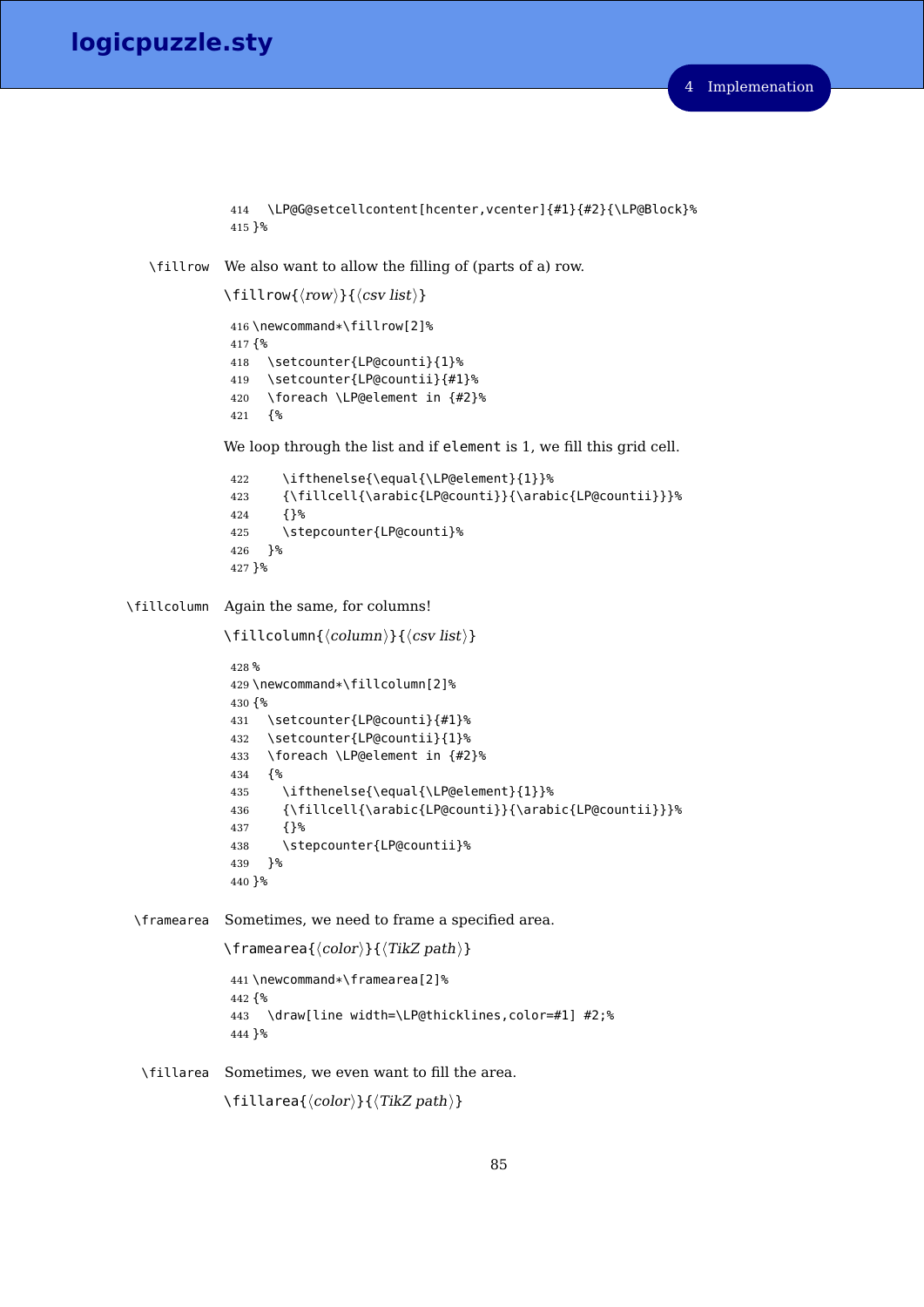# **logicpuzzle.sty**

```
445 \newcommand*\fillarea[2]%
446 {%
447 \draw[line width=\LP@thicklines,fill=#1] #2;%
448 }%
```
\colorarea In some cases it might be better just to fill the area without drawing a frame.

 $\setminus$ colorarea{ $\langle color \rangle$ }{ $\langle TikZ path \rangle$ }

```
449 \newcommand*\colorarea[2]%
450 {%
451 \fill[color=#1] #2 ;%
452 }%
```
\tikzpath Using a  $\{Tikz path\}$  can be cumbersome. \tikzpath construct a path starting at the bottom left corner of grid cell (column,row). If want to start in the center of the cell, redefine \LP@rel@tikzpath to .5 inside a group! Inside  ${\cos v$  list of relative moves) }, you can specify relative movements from one grid cell to the next based on num pad (4  $\rightarrow$  one cell right, 2  $\rightarrow$  one cell down and 9  $\rightarrow$  one cell right up).

```
\tilde{\mathrm{h}} \tikzpath{\langle column \rangle}{\langle row \rangle}{\langle csv \rangle list of relative movement \rangle}
```

```
453 \newcommand*\tikzpath[3]%
454 {%
```
starting point

(#1\LP@rel@tikzpath,#2\LP@rel@tikzpath)%

We loop through the list and add a relative path segment based on the direction indicator.

```
456 \foreach \LP@direction in {#3}%
457 {%
458 \ifnum\LP@direction=1%
459 - -++(-1,-1)\%460 \fi%
461 \ifnum\LP@direction=2%
462 - -++(0,-1)\%463 \fi%
464 \ifnum\LP@direction=3%
465 -++(1,-1)\%466 \fi%
467 \ifnum\LP@direction=4%
468 -++(-1,0)\%469 \fi%
470 \ifnum\LP@direction=6%
471 - -++(1,0)%
472 \fi%
473 \ifnum\LP@direction=7%
474 -++(-1,1)^{9}6
```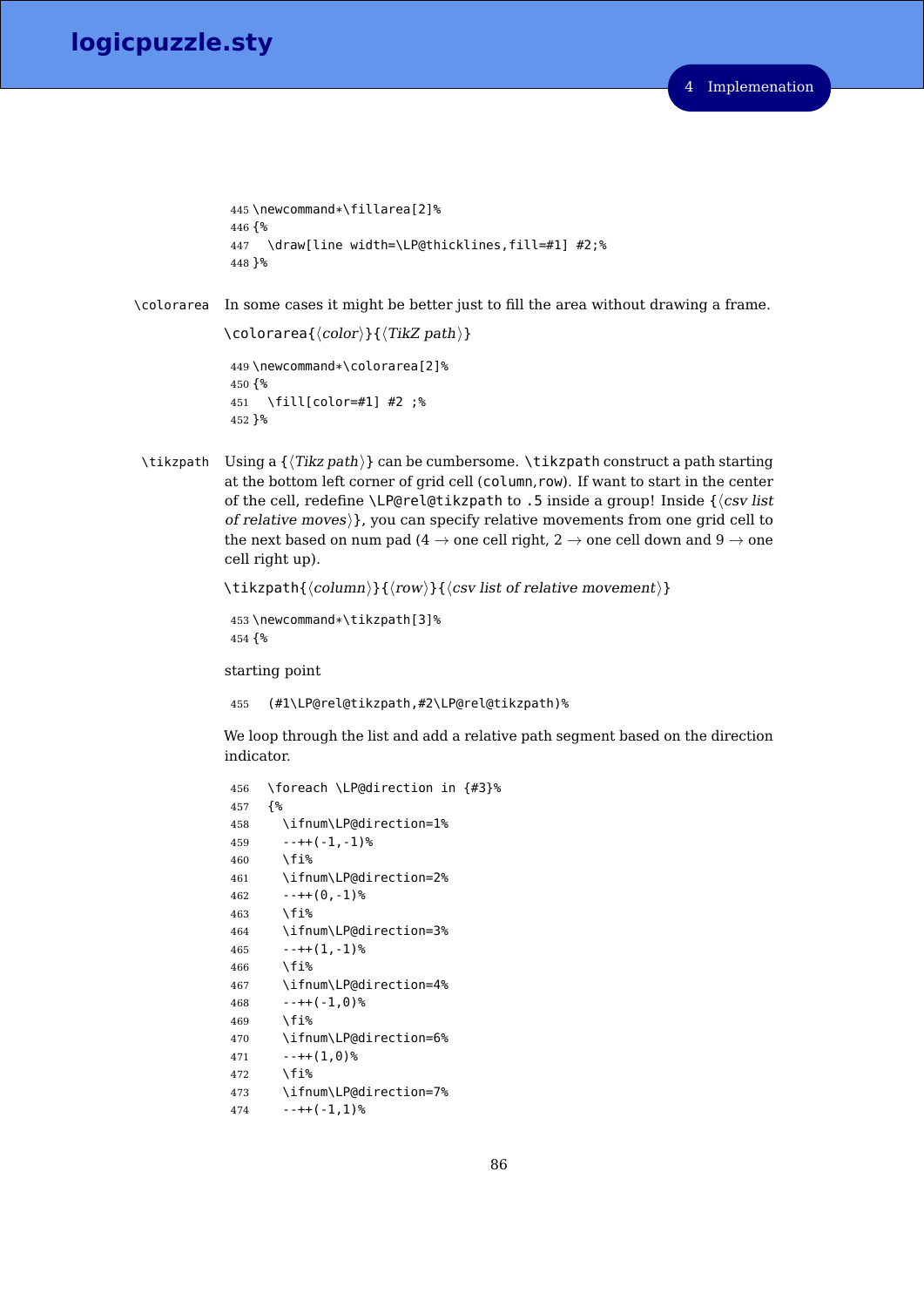```
475 \fi%
476 \ifnum\LP@direction=8%
477 - ++(0,1)\%478 \fi%
479 \ifnum\LP@direction=9%
480 - -++(1,1)\%481 \fi%
482 };%
483 }%
```
\xtikzpath \xtikzpath is based on \tikzpath with a slightly different format in  ${\langle csv \rangle}$ list of relative movements $\rangle$ . It allows pairs of direction/length, e.g. (6/2) means two cells right.

 $\x{xtikzpath}{\langle column\rangle}{\langle row\rangle}{\langle \c{csv} \vert}$  list of relative movements $\rangle}$ 

```
484 \newcommand*\xtikzpath[3]%
485 {%
486 (#1\LP@rel@tikzpath,#2\LP@rel@tikzpath)%
487 \foreach \LP@dir/\LP@plength in {#3}%
488 {%
489 \ifnum\LP@dir=1%
490 --++(-\LP@plength,-\LP@plength)%
491 \fi%
492 \ifnum\LP@dir=2%
493 --++(0,-\LP@plength)%
494 \fi%
495 \ifnum\LP@dir=3%
496 --++(\LP@plength,-\LP@plength)%
497 \fi%
498 \ifnum\LP@dir=4%
499 --++(-\LP@plength,0)%
500 \fi%
501 \ifnum\LP@dir=6%
502 --++(\LP@plength,0)%
503 \fi%
504 \ifnum\LP@dir=7%
505 --++(-\LP@plength,\LP@plength)%
506 \fi%
507 \ifnum\LP@dir=8%
508 --++(0,\LP@plength)%
509 \fi%
510 \ifnum\LP@dir=9%
511 --++(\LP@plength,\LP@plength)%
512 \fi%
513 };%
514 }%
```
\filldiagonals For some puzzles we need colored diagonals indicating that also the diagonals are relevant, not just rows and columns.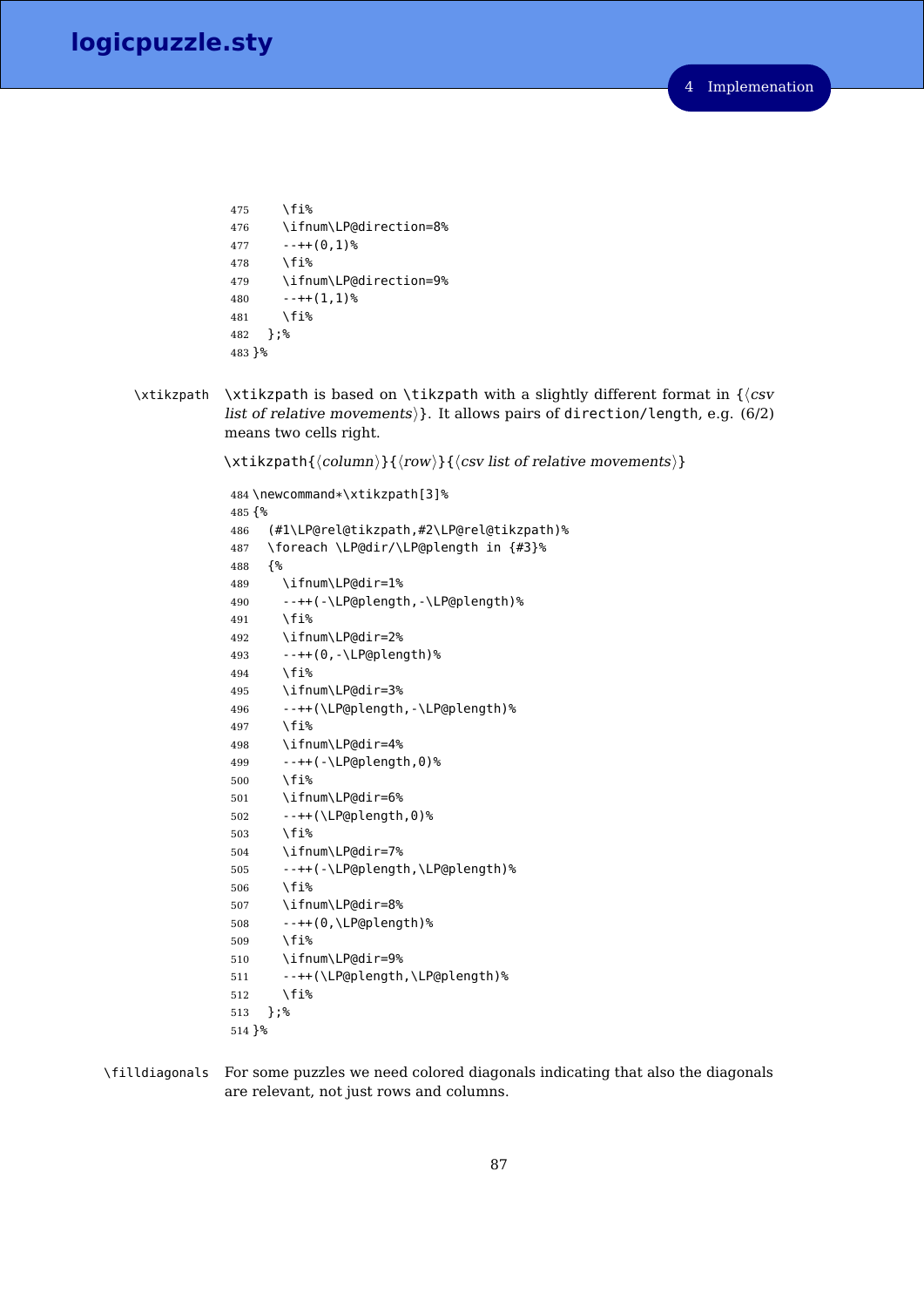$\left\{ \frac{\langle color \rangle}{\sigma} \right\}$ 

```
515 \newcommand*\filldiagonals[1][yellow!20]%
516 {%
```
We copy and get scale, \$rows+1\$ and \$columns+1\$,

```
517 \LP@set@LP@columns{\LP@env@prefix}%
518 \LP@set@LP@rows{\LP@env@prefix}%
519 \LP@set@LP@scale{\LP@env@prefix}%
520 \setcounter{LP@counti}{\LP@columns}%
521 \setcounter{LP@countii}{\LP@rows}%
522 \stepcounter{LP@counti}%
523 \stepcounter{LP@countii}%
```
We only color the diagonals, if the puzzle is quadratic. Otherwise, coloring diagonals doen't make sense and we issue an error.

\ifnum\value{LP@counti}=\value{LP@countii}%

We color the diagonals on the LPbackground layer and redefine \LP@color (for \LP@Block) inside a group with local scope.

```
525 \begin{puzzlebackground}%
526 \def\LP@color{#1}%
```
We use two counters running from  $(1 \ldots$  rows) and (rows  $\ldots$  1) and color the cells on the diagonals in a loop.

```
527 \setcounter{LP@whiledo@i}{1}%
528 \setcounter{LP@whiledo@ii}{\LP@rows}%
529 \whiledo{\value{LP@whiledo@i}<\value{LP@counti}}%
530 {%
531 \LP@G@setcellcontent[hcenter,vcenter]%
532 {\arabic{LP@whiledo@i}}{\arabic{LP@whiledo@i}}{\LP@Block}%
533 \LP@G@setcellcontent[hcenter,vcenter]%
534 {\arabic{LP@whiledo@i}}{\arabic{LP@whiledo@ii}}{\LP@Block}%
535 \stepcounter{LP@whiledo@i}%
536 \addtocounter{LP@whiledo@ii}{-1}%
537 }%
538 \end{puzzlebackground}%
539 \else%
540 \PackageError{\LP@package}%
541 {non quadratic grid (\filldiagonals)}%
542 {You tried to fill diagonals,\MessageBreak in a non quadratic%
543 grid (1,1) .. (\arabic{LP@counti},\arabic{LP@countii})%
544 \MessageBreak doesn't make sense!}%
545 \fi%
546 }%
```
\framepuzzle We might want to frame the puzzle with a thicker line.

 $\{\text{ramepuzzle}[\langle color \rangle\}]$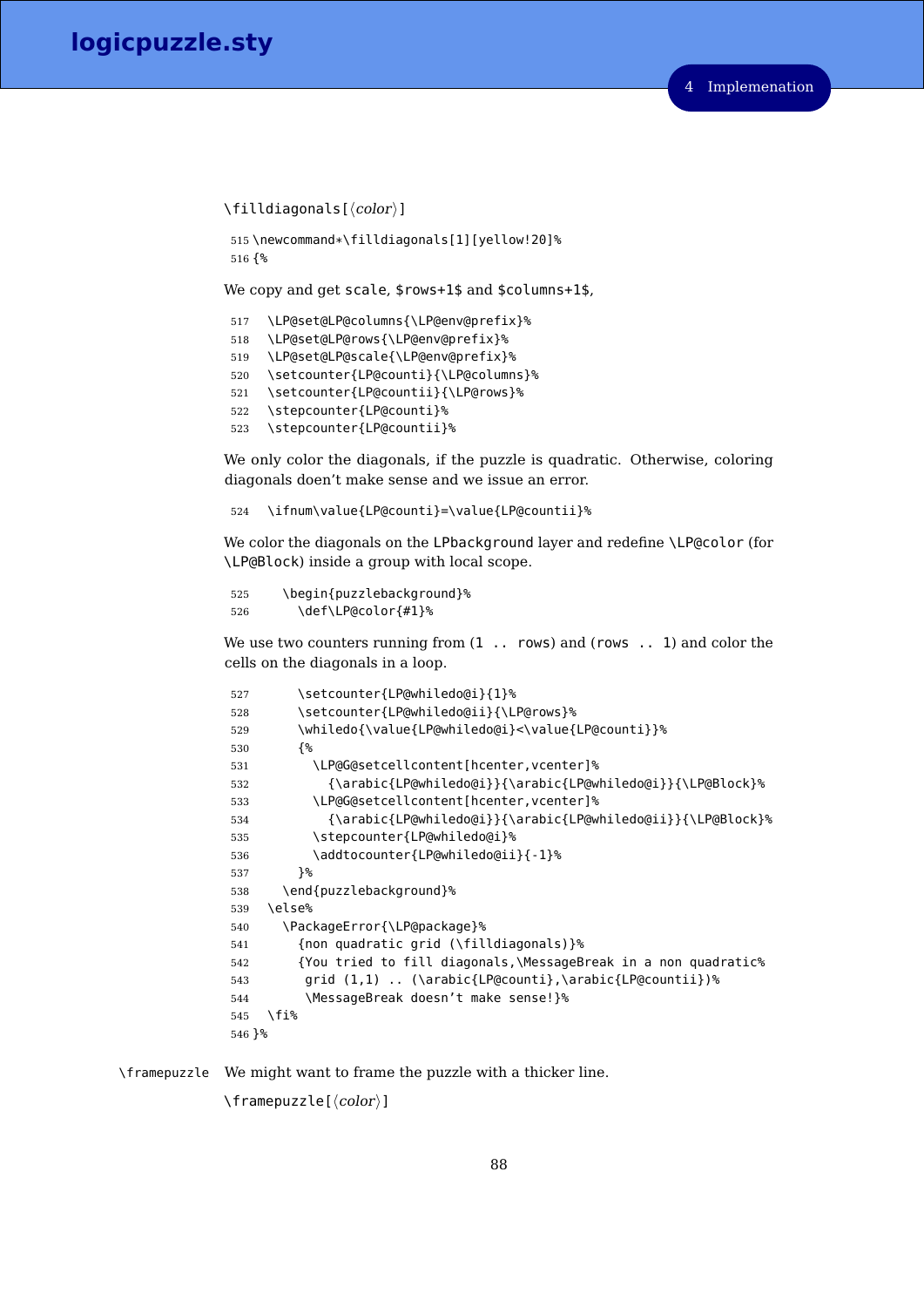```
547 \newcommand*\framepuzzle[1][black]%
548 {%
549 \LP@set@LP@columns{\LP@env@prefix}%
```
- \LP@set@LP@rows{\LP@env@prefix}%
- \setcounter{LP@counti}{\LP@columns}%
- \setcounter{LP@countii}{\LP@rows}%
- \stepcounter{LP@counti}%
- \stepcounter{LP@countii}%

We copied rows and columns to get the top right corner of the puzzle. Now, we can draw the thicker lines.

```
555 \draw[line width=\LP@thicklines,color=#1]%
556 (1,1)--(1,\arabic{LP@countii});%
557 \draw[line width=\LP@thicklines,color=#1]%
558 (1,\arabic{LP@countii})--%
559 (\arabic{LP@counti},\arabic{LP@countii});%
560 \draw[line width=\LP@thicklines,color=#1]%
561 (\arabic{LP@counti},\arabic{LP@countii})--%
562 (\arabic{LP@counti},1);%
563 \draw[line width=\LP@thicklines,color=#1]%
564 (\arabic{LP@counti},1)--(1,1);%
565 }%
```
puzzlebackground Sometimes, we want to move material to the LPbackground layer.

 \newenvironment{puzzlebackground}% {% \begin{pgfonlayer}{LPbackground}% }% {% \end{pgfonlayer}% }%

puzzleforeground Sometimes, we want to move material to the LPforeground layer.

 \newenvironment{puzzleforeground}% {% \begin{pgfonlayer}{LPforeground}% }% {% \end{pgfonlayer}% }%

# **4.1.7 Around the grid**

For most puzzles, we need to put numbers below, above, to the right or to the left of the puzzle.

\LP@bottomrow Put numbers below the puzzle.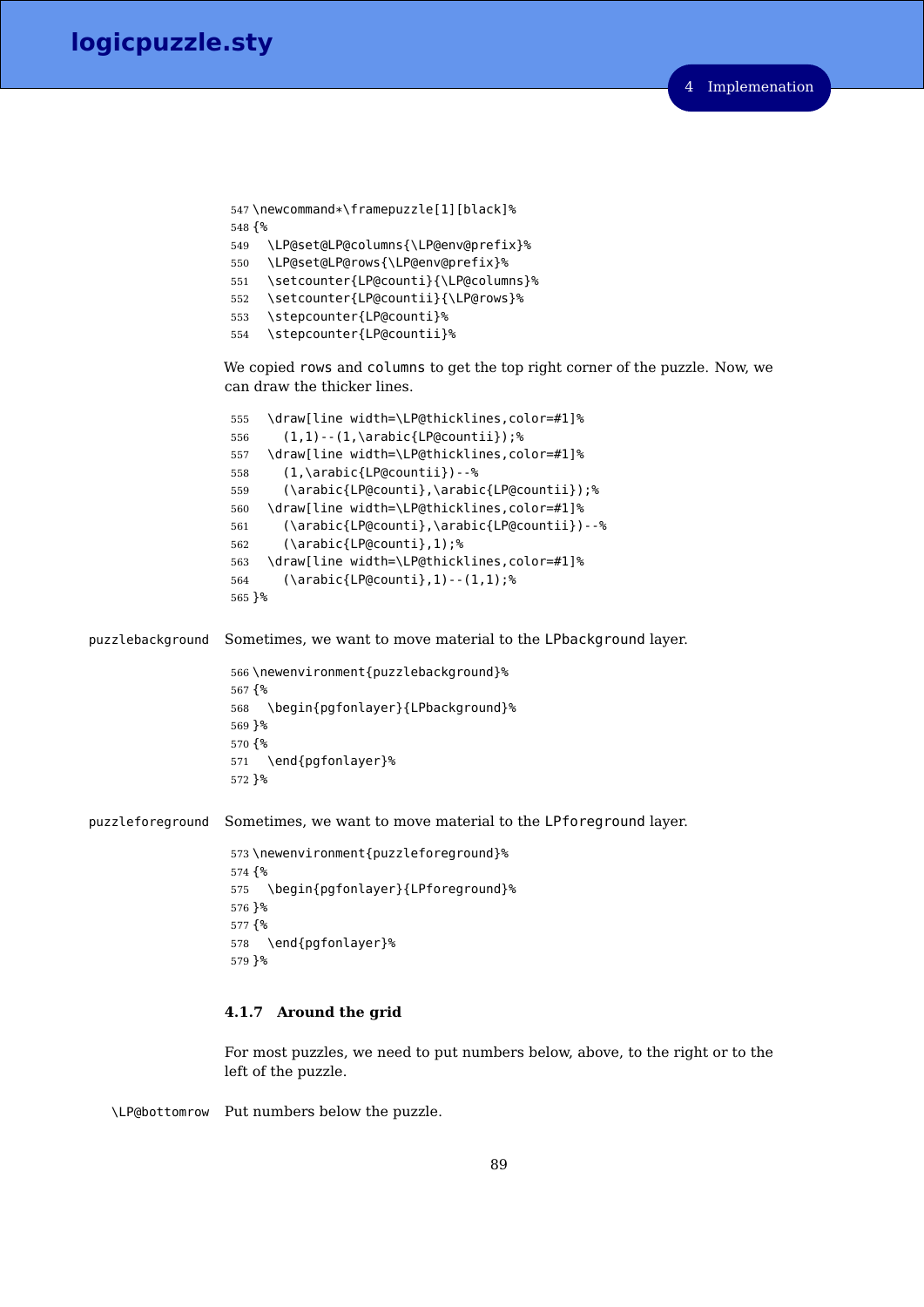```
\LARGE\text{P@bottomrow}\{\langle \text{csv list} \rangle\}580 \newcommand*\LP@bottomrow[1]%
                         581 {%
                         582 \LP@setrowcontents{#1}{1}{0}%
                         583 }%
  \LP@bottomrow@edge Put numbers below the puzzle, but on the edge.
                        \LARGEP@bottomrow@edge{\langle \text{csv list} \rangle}
                         584 \newcommand*\LP@bottomrow@edge[1]%
                         585 {%
                         586 \LP@setrowcontents@edge{#1}{1}{0}%
                         587 }%
      \LP@leftcolumn Put numbers left to the puzzle.
                        \LPerleftoclumn{\langle csv list \rangle}
                         588 \newcommand*\LP@leftcolumn[1]%
                         589 {%
                         590 \LP@setcolumncontents{#1}{0}{1}%
                         591 }%
           \LP@toprow Put number on top of the puzzle.
                        \LPer{Caylist}592 \newcommand*\LP@toprow[1]%
                         593 {%
                         594 \LP@setrowcontents{#1}{1}{\theLP@rows}%
                         595 }%
     \LP@rightcolumn Put numbers right to the puzzle.
                        \LPerightColumn\{\langle csv\ list\rangle\}596 \newcommand*\LP@rightcolumn[1]%
                         597 {%
                         598 \LP@setcolumncontents{#1}{\theLP@columns}{1}%
                         599 }%
\LP@rightcolumn@edge Put numbers right next to the puzzle, but on the edge.
                        \LPerightColumn@rdge{\langlecsv list\rangle}
                         600 \newcommand*\LP@rightcolumn@edge[1]%
                         601 {%
                         602 \LP@setcolumncontents@edge{#1}{\theLP@columns}{1}%
                         603 }%
```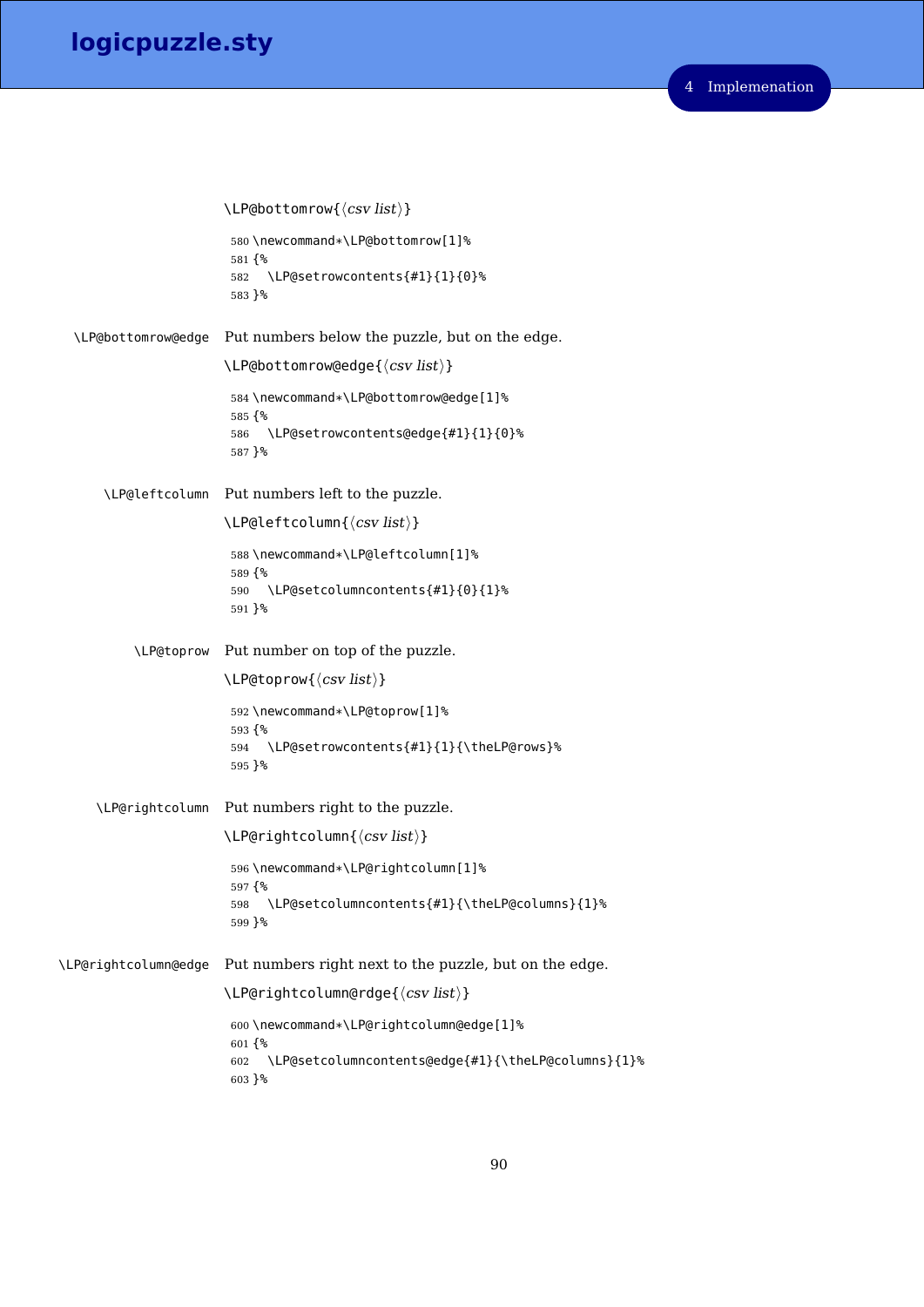# **4.1.8 Presentation**

|                     | \titleformat You can redefine the format of the puzzle at any time.                         |
|---------------------|---------------------------------------------------------------------------------------------|
|                     | 604\newcommand*\titleformat[1]%<br>$605$ {%                                                 |
|                     | \renewcommand*\LP@titleformat{#1}%<br>606<br>607 }%                                         |
|                     | We define thew default title format:                                                        |
|                     | 608\titleformat{\centering\Large\color{blue}}%                                              |
| \puzzlecounter      | User command to get the current puzzle counter.                                             |
|                     | 609\newcommand*\puzzlecounter{\theLP@puzzlecounter}%                                        |
| \setpuzzlecounter   | User command to reset the puzzle counter, e.g. before the solution section.                 |
|                     | 610\newcommand*\setpuzzlecounter[1]%                                                        |
|                     | $611\{$<br>\setcounter{LP@puzzlecounter}{#1}%<br>612<br>613 }%                              |
| \LP@drawcounter     | Maybe we want to draw puzzle counter, or not (counterstyle=none).                           |
|                     | \LP@drawcounter{\/counterstyle}}                                                            |
|                     | 614 \newcommand*\LP@drawcounter[1]%<br>$615$ {%                                             |
|                     | We copy cvoffset and execute the macro we defined for the respective<br>counterstyle.       |
|                     | \LP@set@LP@cvoffset{\LP@env@prefix}%<br>616<br>\csname LP@cs@#1\endcsname%<br>617<br>618 }% |
| \definecounterstyle | Maybe a user want to define his/her own counter style.                                      |
|                     | \definecounterstyle{\counterstyle}}{\definition}}                                           |
|                     | 619\newcommand*{\definecounterstyle}[2]%<br>620 {%                                          |
|                     | We define a counterstyle macro and store its definition.                                    |
|                     | \expandafter\gdef\csname LP@cs@#1\endcsname{#2}%<br>621<br>622 }%                           |

We define three predefined counterstyles none, left and right.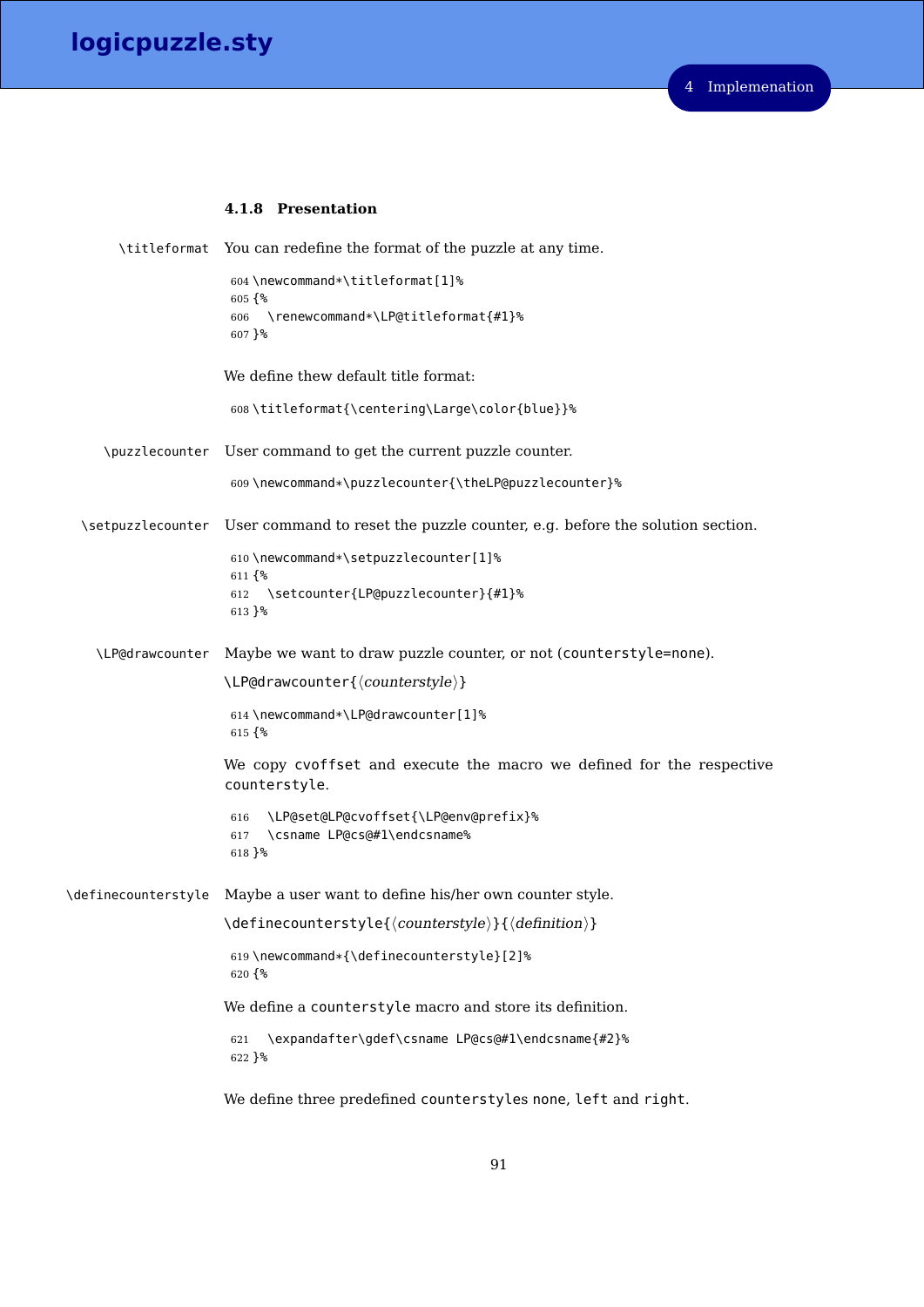```
623 \definecounterstyle{none}{}%
624 \definecounterstyle{left}{%
625 \begingroup\reversemarginpar%
626 \marginnote{%
627 \tikz\node[shape=rectangle,fill=yellow!40,inner sep=7pt,draw,%
628 rounded corners=3pt,thick]%
629 {\Huge\puzzlecounter};}[\LP@cvoffset]%
630 \endgroup%
631 }%
632 \definecounterstyle{right}{%
633 \marginnote{%
634 \tikz\node[shape=rectangle,fill=yellow!40,inner sep=7pt,draw,%
635 rounded corners=3pt,thick]%
636 {\Huge\puzzlecounter};%
637 }[\LP@cvoffset]%
638 }%
```
# **4.1.9 Misc macros**

```
\LP@Block We define a TikZ picture with the size of a grid cell (1cm × 1cm) and fill it with
            color.
```

```
639 \newcommand*\LP@Block{%
640 \tikz[scale=\LP@scale]%
641 \draw[line width=\LP@normallines,fill=\LP@color]%
642 (0,0) rectangle (1,1);}%
```
\LP@Line A generic command for drawing lines with options double, color and linewidth.

 $\LPerline[\langle options\rangle]\{\langle TikZ\ path\rangle\}$ 

```
643 \define@key{LP@Line}{double}[double]%
644\ \{\mathrm{\degree\!\!}_6645 \def\LP@Line@double{double}%
646 }%
647 %
648 \define@key{LP@Line}{color}[LP@c@bridge]%
649 {%
650 \def\LP@Line@linecolor{#1}%
651 }%
652 %
653 \define@key{LP@Line}{linewidth}[1mm]%
654 {%
655 \def\LP@Line@linewidth{#1}%
656 }%
657 %
658 \newcommand*\LP@Line[2][]%
659 {%
660 \def\LP@Line@double{}%
661 \def\LP@Line@linecolor{LP@c@bridge}%
```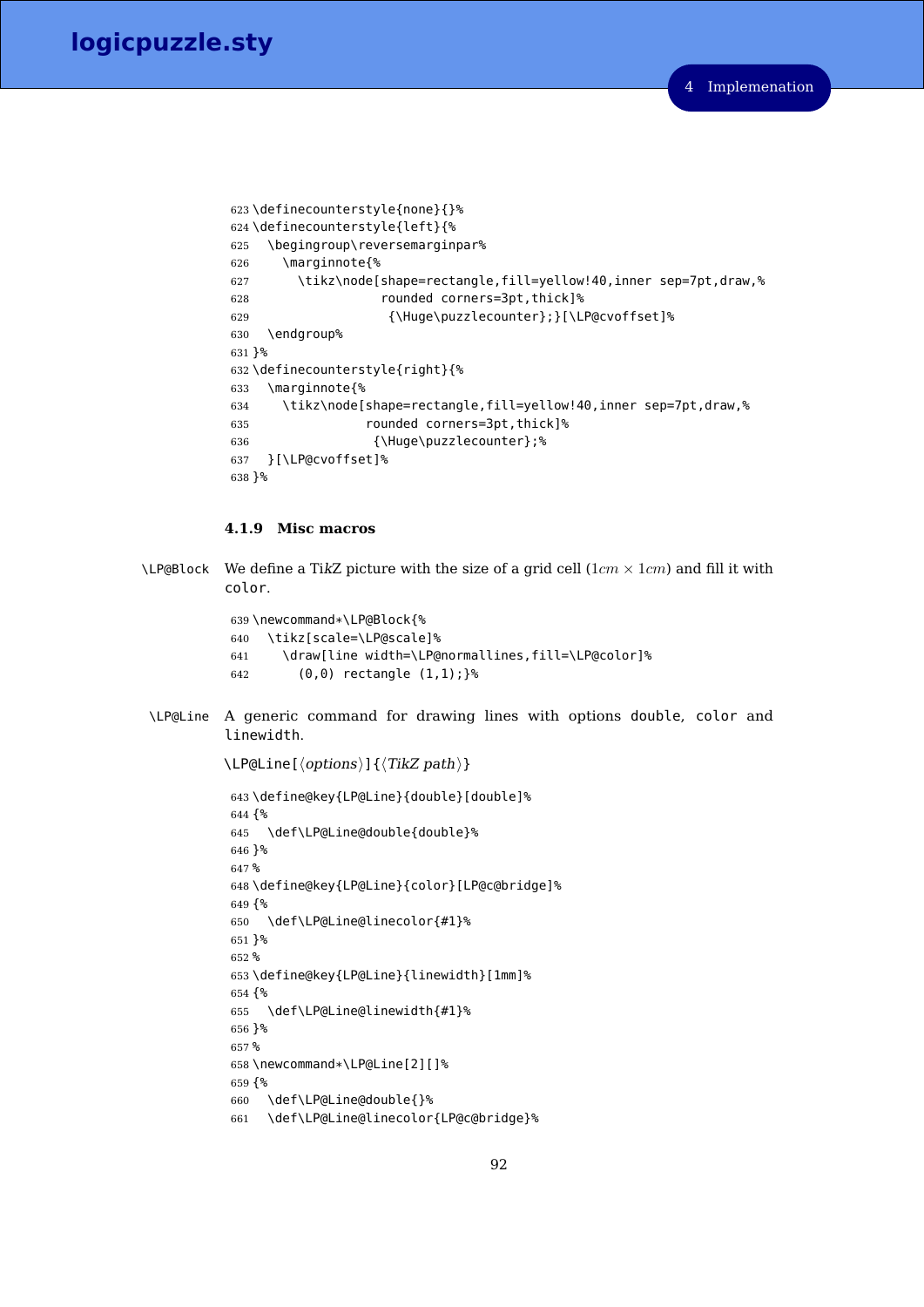```
662 \def\LP@Line@linewidth{1mm}%
663 \setkeys{LP@Line}{#1}%
```
By default we draw a single 1mm wide line with color LP@c@bridge. But we can change thar with  $\left[ \langle options \rangle \right]$ .

```
664 \LP@set@LP@scale{\LP@env@prefix}%
```
Then we can draw a single or double line based on the defined options or defaults.

```
665 \begin{pgfonlayer}{LPbackgroundtwo}%
666 \ifthenelse{\equal{\LP@Line@double}{double}}%
667 {\draw[double,double distance=\LP@Line@linewidth*\LP@scale,%
668 color=\LP@Line@linecolor,%
669 line width=\LP@Line@linewidth*\LP@scale] #2;}%
670 {\draw[color=\LP@Line@linecolor,%
671 line width=\LP@Line@linewidth*\LP@scale] #2;}%
672 \end{pgfonlayer}%
673 }%
```
#### \LP@set@LP@scale

```
674 \newcommand*\LP@set@LP@scale[1]%
675 {%
676 \expandafter\xdef\expandafter\LP@scale{\csname #1@scale\endcsname}%
677 }%
```
## \LP@set@LP@color

 \newcommand\*\LP@set@LP@color[1]% {% \expandafter\xdef\expandafter\LP@color{\csname #1@color\endcsname}% }%

## \LP@set@LP@rows

 \newcommand\*\LP@set@LP@rows[1]% {% \expandafter\xdef\expandafter\LP@rows{\csname #1@rows\endcsname}% }%

#### \LP@set@LP@columns

 \newcommand\*\LP@set@LP@columns[1]% {% \expandafter\xdef\expandafter\LP@columns{\csname #1@columns\endcsname}% }%

## \LP@set@LP@cvoffset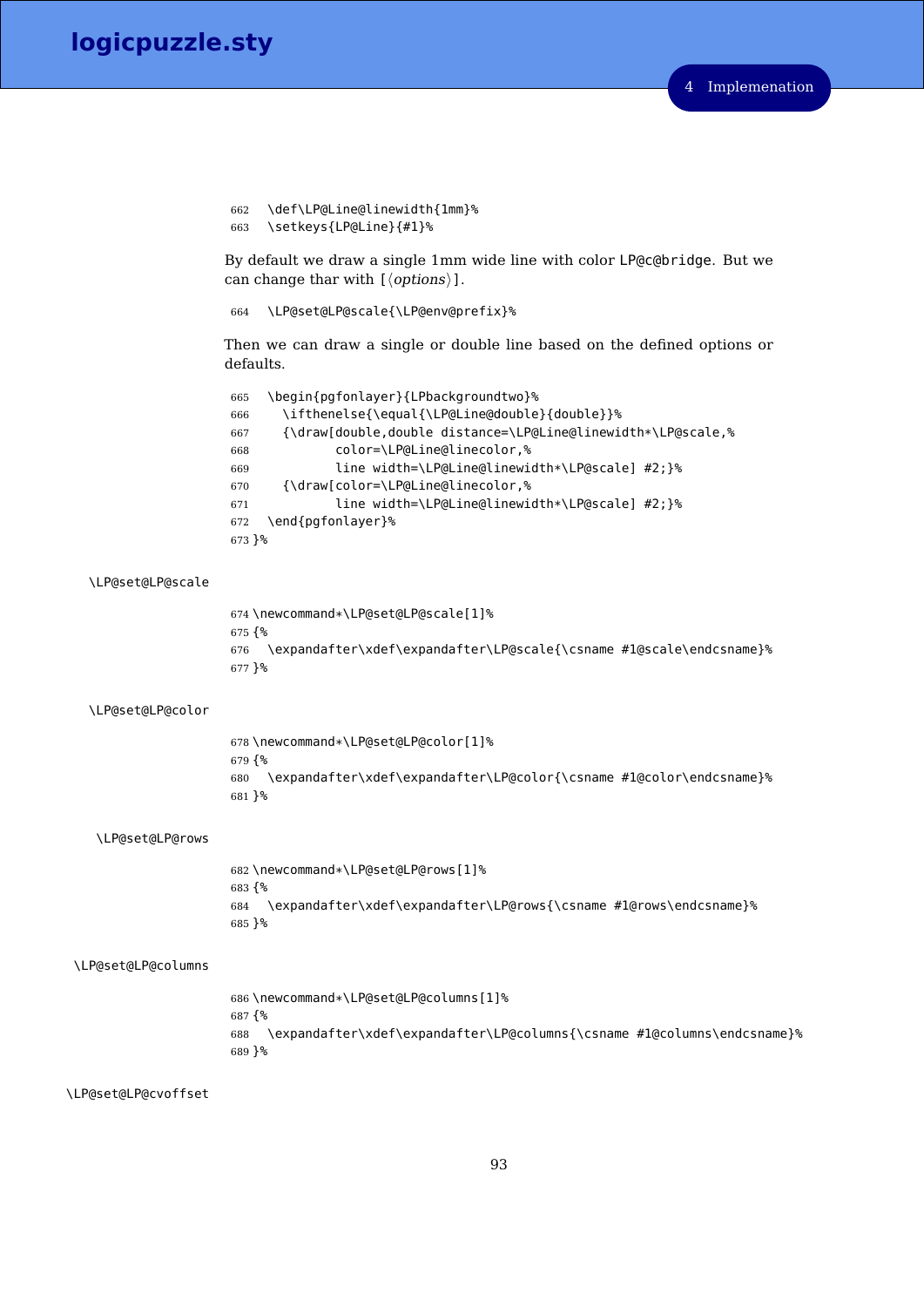```
690 \newcommand*\LP@set@LP@cvoffset[1]%
                        691 {%
                        692 \expandafter\xdef\expandafter\LP@cvoffset{\csname #1@cvoffset\endcsname}%
                        693 }%
   \LP@set@LP@bgcolor
                        694 \newcommand*\LP@set@LP@bgcolor[1]%
                        695 {%
                        696 \expandafter\xdef\expandafter\LP@bgcolor{\csname #1@bgcolor\endcsname}%
                        697 }%
\LP@set@LP@extracells
                        698 \newcommand*\LP@set@LP@extracells[1]%
                        699 {%
                        700 \expandafter\xdef\expandafter\LP@extracells{\csname #1@extracells\endcsname}%
                        701 }%
  \LP@set@LP@fontsize
                        702 \newcommand*\LP@set@LP@fontsize[1]%
                        703 {%
                        704 % can't expand \Large
                        705 \expandafter\gdef\expandafter\LP@fontsize{\csname #1@fontsize\endcsname}%
                        706 }%
   \LP@set@env@prefix
                        707 \newcommand*\LP@set@env@prefix[1]%
                        708 {%
                        709 \gdef\LP@env@prefix{#1}%
                        710 }%
      \LP@set@package
                        711 \newcommand*\LP@set@package[1]%
                        712 {%
                        713 \gdef\LP@package{#1}%
                        714 }%
    \setgridlinestyle
                        715 \newcommand*\setgridlinestyle[1]%
                        716 {%
                        717 \def\LP@grid@linestyle{#1}%
                        718 }%
  \setnormallinewidth
```
\newcommand\*\setnormallinewidth[1]%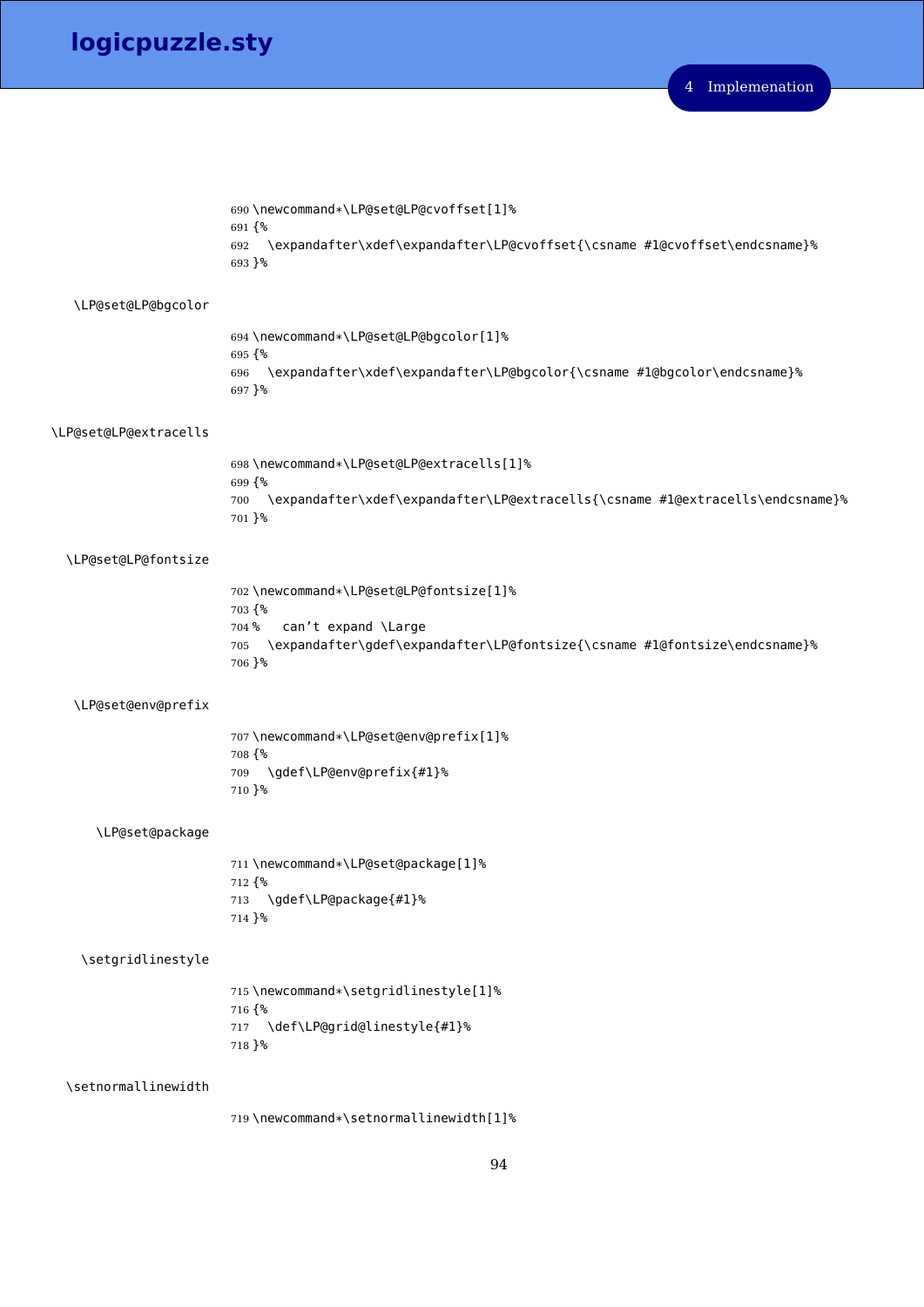{% \def\LP@normallines{#1}% }%

## \setthicklinewidth

723\newcommand\*\setthicklinewidth[1]% {% \def\LP@thicklines{#1}% }%

# \puzzlestrut

```
727 \newcommand*\puzzlestrut%
728 {%
729 \LP@set@LP@rows{\LP@env@prefix}%
730 \ifthenelse{\equal{\LP@package}{nonogram}}%
731 {%
732 \LP@set@LP@extracells{\LP@env@prefix}%
733 \setcounter{LP@counti}{\LP@rows}% max row
734 \stepcounter{LP@counti}%
735 \addtocounter{LP@counti}{\LP@NG@extracells}%
736 \draw[line width=\LP@thicklines, transparent]%
737 (1,1) -- (1,\arabic{LP@counti});%
738 }{}%
739 }%
```
## \setTikZpreset

```
740 \newcommand*\setTikZpreset[1]%
741 {%
742 \tikzset{%
743 LPpreset/.style={#1}%
744 }%
745 }%
746 %
747 \setTikZpreset{line cap=rect,line join=round}%
```
#### logicpuzzle

```
748 \newcommand*\LP@LP@init@prefix{LP@LP}%
749 \newcommand*\LP@LP@init@package{logicpuzzle}%
750 %
751 \LP@define@key{\LP@LP@init@prefix}{\LP@LP@init@package}%
752 {rows}{5}%
753 \LP@define@key{\LP@LP@init@prefix}{\LP@LP@init@package}%
754 {columns}{5}%
755 \LP@define@key{\LP@LP@init@prefix}{\LP@LP@init@package}%
756 {scale}{1}%
757 \LP@define@key{\LP@LP@init@prefix}{\LP@LP@init@package}%
758 {counterstyle}{none}%
```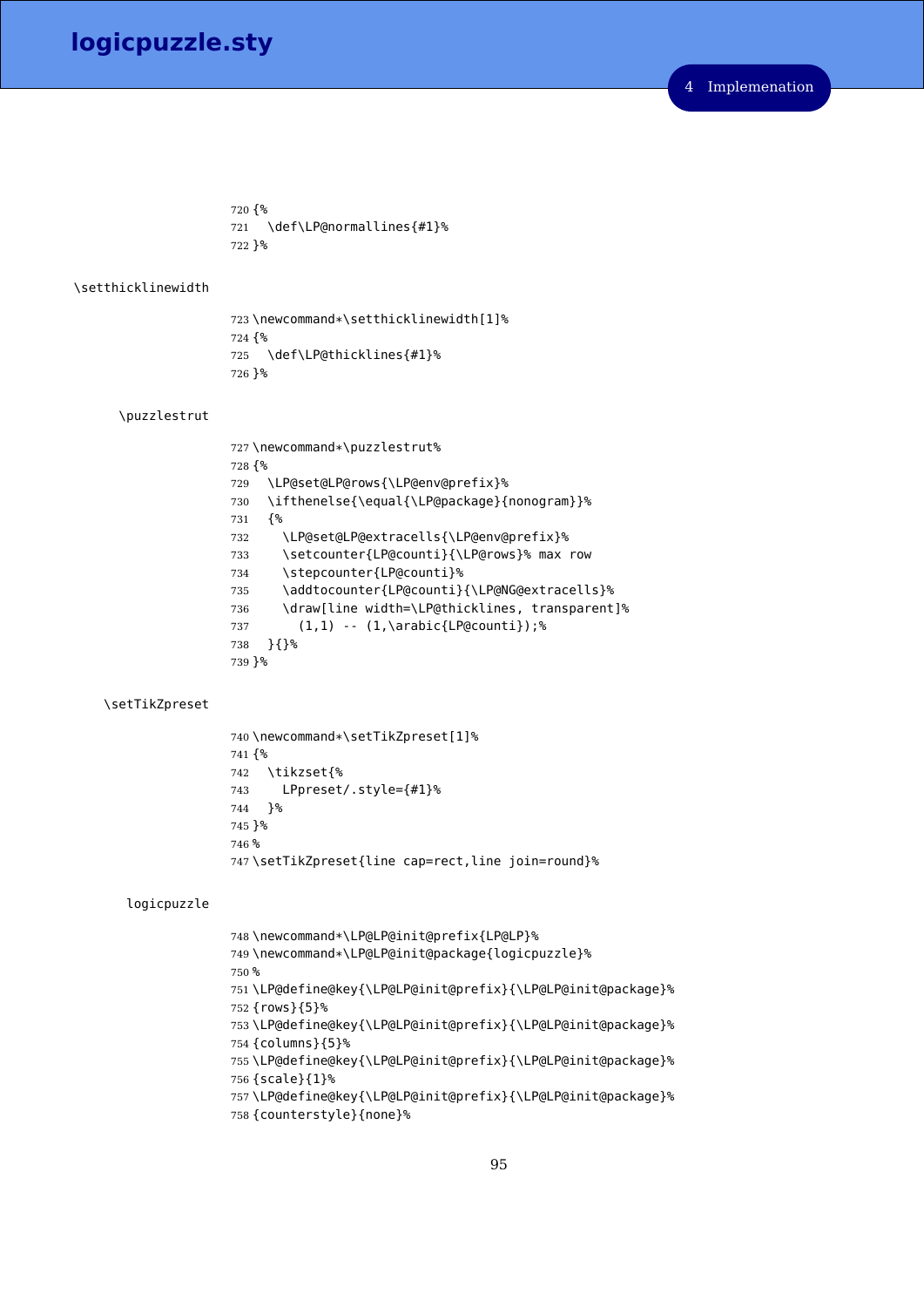```
759 \LP@define@key{\LP@LP@init@prefix}{\LP@LP@init@package}%
760 {color}{}%
761 \LP@define@key{\LP@LP@init@prefix}{\LP@LP@init@package}%
762 {bgcolor}{}%
763 \LP@define@key{\LP@LP@init@prefix}{\LP@LP@init@package}%
764 {width}{5.1cm}%
765 \LP@define@key{\LP@LP@init@prefix}{\LP@LP@init@package}%
766 {cvoffset}{-23pt}%
767 \LP@define@key{\LP@LP@init@prefix}{\LP@LP@init@package}%
768 {title}{}%
769 \LP@define@key{\LP@LP@init@prefix}{\LP@LP@init@package}%
770 {titleindent}{0cm}%
771 \LP@define@key{\LP@LP@init@prefix}{\LP@LP@init@package}%
772 {titlewidth}{5.1cm}%
773 \LP@define@choicekey@fontsize{\LP@LP@init@prefix}%
774 {\LP@LP@init@package}{Large}%
775 %
776 \ExecuteOptionsX{rows,columns,width,fontsize,scale,bgcolor%
777, cvoffset, counterstyle, title, titleindent, titlewidth}%
778 %
779 \ProcessOptionsX\relax%
780 %
781 \let\logicpuzzlecell\setcell%
782 %
783 \newcommand*\logicpuzzlesetup[1]%
784 {%
785 \setkeys{logicpuzzle.sty}{#1}%
786 }%
787 %
788 \newenvironment{logicpuzzle}[1][]%
789 {%
790 \setkeys{logicpuzzle}{#1}%
791 \LP@set@package{logicpuzzle}%
792 \LP@set@env@prefix{LP@LP}%
793 \setcounter{LP@rows}{\LP@LP@rows}%
794 \setcounter{LP@columns}{\LP@LP@columns}%
795 \stepcounter{LP@rows}%
796 \stepcounter{LP@columns}%
797 \begin{minipage}[t]{\LP@LP@width}%
798 \ifthenelse{\equal{\LP@LP@title}{}}%
799 {\par\enspace\par}% empty
800 {\enspace\par\noindent\hspace{\LP@LP@titleindent}%
801 \parbox{\LP@LP@titlewidth}{\strut\LP@titleformat\LP@LP@title}%
802 \vspace{3mm}\par}%
803 \begin{tikzpicture}[scale=\LP@LP@scale]%
804 \LP@drawbackground{1}{1}{\LP@LP@columns}{\LP@LP@rows}%
805 {\LP@LP@bgcolor}%
806 \LP@drawgrid{1}{1}{\LP@LP@columns}{\LP@LP@rows}{1cm}%
807 }%
808 {%
809 \end{tikzpicture}%
```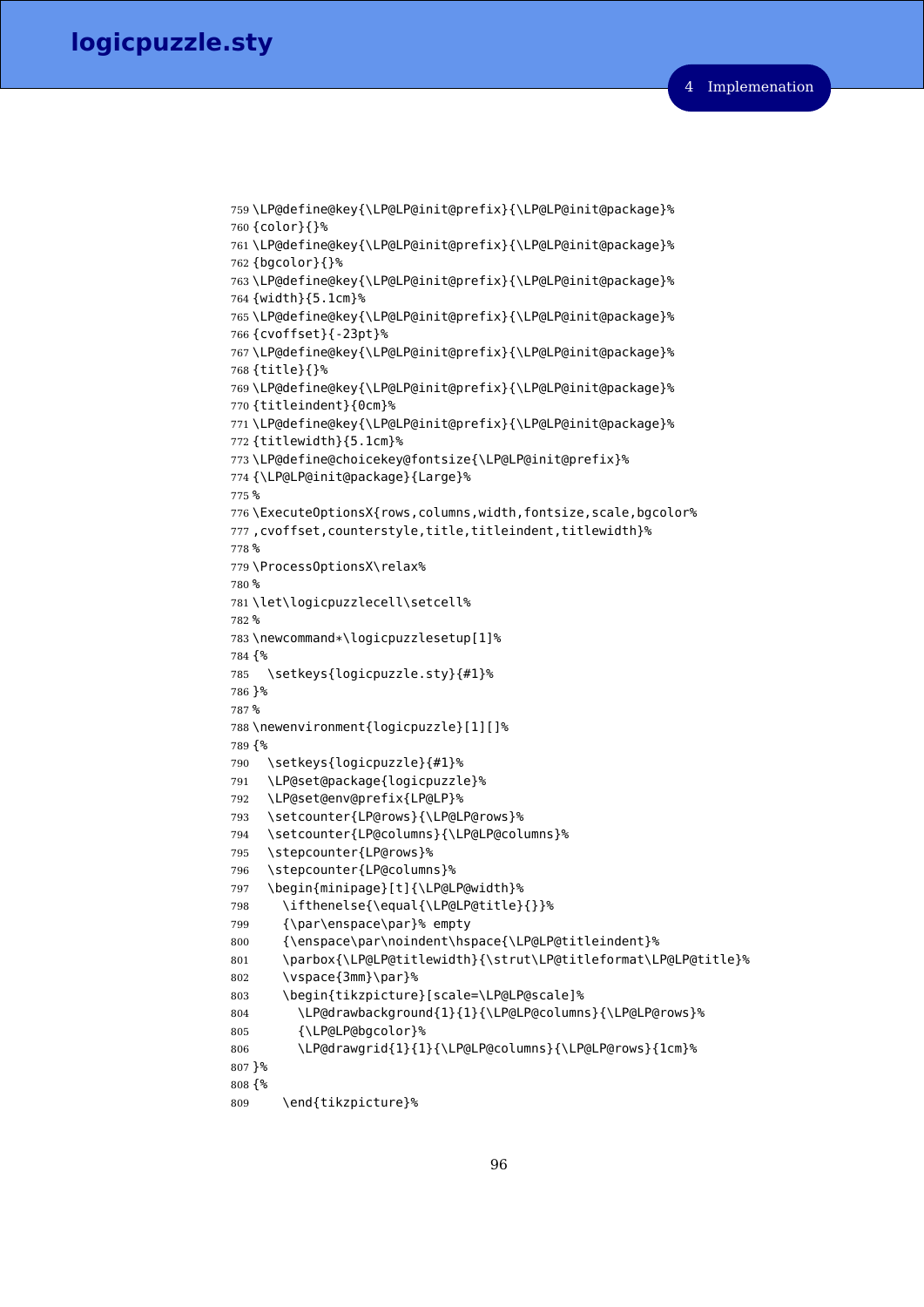```
810 \LP@drawcounter{\LP@LP@counterstyle}%
811 \stepcounter{LP@puzzlecounter}%
812 \end{minipage}%
813 }%
814 %
815 \RequirePackage{lpenv}%
```

```
816 \langle/package)
```
# **4.2 lpenv.sty**

Here's just a flat copy of lpenv.sty! The code for the puzzles are more or less simple copy & paste. Take a look at section 1 for a detailed explanation of code needed for a puzzle environment.

```
817 \langle*lpenv\rangle818 %
819 % battleship environment and options
820 %
821 \newcommand*\LP@BS@init@prefix{LP@BS}%
822 \newcommand*\LP@BS@init@package{battleship}%
823 %
824 \LP@define@key{\LP@BS@init@prefix}{\LP@BS@init@package}{rows}{5}%
825 \LP@define@key{\LP@BS@init@prefix}{\LP@BS@init@package}{columns}{5}%
826 \LP@define@key{\LP@BS@init@prefix}{\LP@BS@init@package}{shipcolor}{green}%
827 \LP@define@key{\LP@BS@init@prefix}{\LP@BS@init@package}{scale}{1}%
828 \LP@define@key{\LP@BS@init@prefix}{\LP@BS@init@package}{counterstyle}{none}%
829 \LP@define@key{\LP@BS@init@prefix}{\LP@BS@init@package}{bgcolor}{}%
830 \LP@define@key{\LP@BS@init@prefix}{\LP@BS@init@package}{width}{6cm}%
831 \LP@define@key{\LP@BS@init@prefix}{\LP@BS@init@package}{cvoffset}{-23pt}%
832 \LP@define@key{\LP@BS@init@prefix}{\LP@BS@init@package}{title}{}%
833 \LP@define@key{\LP@BS@init@prefix}{\LP@BS@init@package}{titleindent}{0.75cm}%
834 \LP@define@key{\LP@BS@init@prefix}{\LP@BS@init@package}{titlewidth}{5.15cm}%
835 \LP@define@key{\LP@BS@init@prefix}{\LP@BS@init@package}{sbindent}{0.75cm}%
836 \LP@define@key{\LP@BS@init@prefix}{\LP@BS@init@package}{sbwidth}{5.15cm}%
837 \LP@define@key{\LP@BS@init@prefix}{\LP@BS@init@package}{sbshipscale}{1}%
838 \LP@define@choicekey@fontsize{\LP@BS@init@prefix}{\LP@BS@init@package}{{Large}}%
839 %
840 \gdef\LP@BS@shipbox{}%
841 \tikzstyle{island} = [fill=yellow!30,draw, decorate, decoration={random steps,segment len
842 %
843\newcommand*\Ship{\tikz[scale=\LP@BS@scale]\draw[scale=.36,fill=\LP@BS@shipcolor] (0,0) c
844\newcommand*\ShipC{\tikz[scale=\LP@BS@scale]\draw[scale=.36,fill=\LP@BS@shipcolor] (0,0)-
845\newcommand*\ShipT{\tikz[scale=\LP@BS@scale]\draw[scale=.36,fill=\LP@BS@shipcolor](2,1)--
```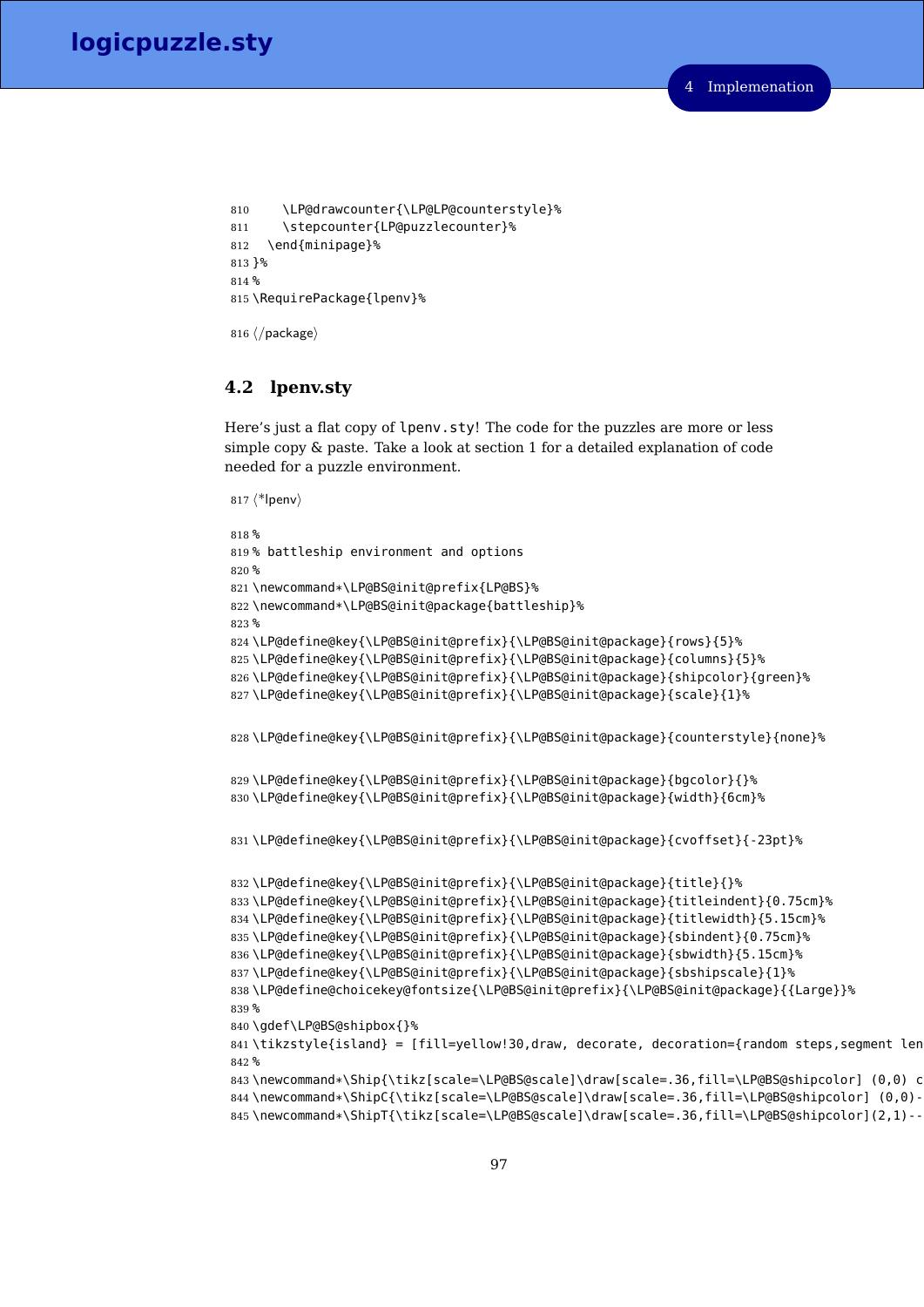```
Implemenation
```

```
846\newcommand*\ShipB{\tikz[scale=\LP@BS@scale]\draw[scale=.36,fill=\LP@BS@shipcolor](2,1)--
847\newcommand*\ShipL{\tikz[scale=\LP@BS@scale]\draw[scale=.36,fill=\LP@BS@shipcolor](1,2)--
848\newcommand*\ShipR{\tikz[scale=\LP@BS@scale]\draw[scale=.36,fill=\LP@BS@shipcolor](1,2)--
849\newcommand*\Island{\tikz[scale=\LP@BS@scale]\draw[scale=.36,island] (0,0) rectangle (2,2
850\newcommand*\Water{\tikz[scale=\LP@BS@scale]\draw[scale=.36,fill,blue!40] (1,1) circle (0.
851 % versions for \shipbox without second scale
852 \newcommand*\@Ship{\tikz\draw[scale=.144,fill=\LP@BS@shipcolor] (0,0) circle (1);}%
853\newcommand*\@ShipC{\tikz\draw[scale=.144,fill=\LP@BS@shipcolor] (0,0)--(0,2)--(2,2)--(2,854\newcommand*\@ShipT{\tikz\draw[scale=.144,fill=\LP@BS@shipcolor](2,1)--(2,0)--(0,0)--(0,1
855\newcommand*\@ShipB{\tikz\draw[scale=.144,fill=\LP@BS@shipcolor](2,1)--(2,2)--(0,2)--(0,1
856\newcommand*\@ShipL{\tikz\draw[scale=.144,fill=\LP@BS@shipcolor](1,2)--(2,2)--(2,0)--(1,0
857 \nnewcommand*\@ShipR{\tikz\draw[scale=.144.fill=\LP@BS@shipcolor](1.2)--(0.2)--(0.0)--(1.0
858 %
859 \newcommand*\LP@BS@printship[1]%
860 {%
861 \ifthenelse{\equal{#1}{1}}{\scalebox{\LP@BS@sbshipscale}{\@Ship}\space\allowbreak}{}%
862 \ifthenelse{\equal{#1}{2}}{\scalebox{\LP@BS@sbshipscale}{\@ShipL\,\@ShipR}\space\allowb
863 \ifthenelse{\equal{#1}{3}}{\scalebox{\LP@BS@sbshipscale}{\@ShipL\,\@ShipC\,\@ShipR}\spa
864 \ifthenelse{\equal{#1}{4}}{\scalebox{\LP@BS@sbshipscale}{\@ShipL\,\@ShipC\,\@ShipC\,\@S
865 \ifthenelse{\equal{#1}{5}}{\scalebox{\LP@BS@sbshipscale}{\@ShipL\,\@ShipC\,\@ShipC\,\@S
866 \ifthenelse{\equal{#1}{6}}{\scalebox{\LP@BS@sbshipscale}{\@ShipL\,\@ShipC\,\@ShipC\,\@ShipC\,\@ShipC\,\@ShipR}\space\allowbreak}{}%
867 \ifthenelse{\equal{#1}{7}}{\scalebox{\LP@BS@sbshipscale}{\@ShipL\,\@ShipC\,\@ShipC\,\@ShipC\,\@ShipC\,\@ShipC\,\@ShipR}\space\allowbreak}{}%
868 \ifthenelse{\equal{#1}{8}}{\scalebox{\LP@BS@sbshipscale}{\@ShipL\,\@ShipC\,\@ShipC\,\@ShipC\,\@ShipC\,\@ShipC\,\@ShipC\,\@ShipR}\space\allowbreak}{}%
869 \ifthenelse{\equal{#1}{9}}{\scalebox{\LP@BS@sbshipscale}{\@ShipL\,\@ShipC\,\@ShipC\,\@ShipC\,\@ShipC\,\@ShipC\,\@ShipC\,\@ShipC\,\@ShipR}\space\allowbreak}{}%
870 \ifthenelse{\equal{#1}{10}}{\scalebox{\LP@BS@sbshipscale}{\@ShipL\,\@ShipC\,\@ShipC\,\@ShipC\,\@ShipC\,\@ShipC\,\@ShipC\,\@ShipC\,\@ShipC\,\@ShipR}\space\allowbreak}{}%
871 }%
872 %
873 \newcommand*\LP@BS@printshipbox[1]%
874 {%
875% no {#1}! to avoid expansion
876 \foreach \LP@element in #1%
877 {%
878 \LP@BS@printship{\LP@element}%
879 }%
880 }%
881 %
882 \newcommand*\shipH[1]%
883 {%
884 \LP@setrowcontents{#1}{1}{\value{LP@rows}}%
885 }%
886 %
887 \newcommand*\shipV[1]%
888 {%
889 \LP@setcolumncontents{#1}{0}{1}%
890 }%
891 \newcommand*\placesegment[3]%
892 {%
893 \LP@ingrid{#1}{#2}{\LP@BS@columns}{\LP@BS@rows}{battleship}%
894 \LP@G@setcellcontent[hcenter,vcenter]{#1}{#2}{#3}%
895 }%
```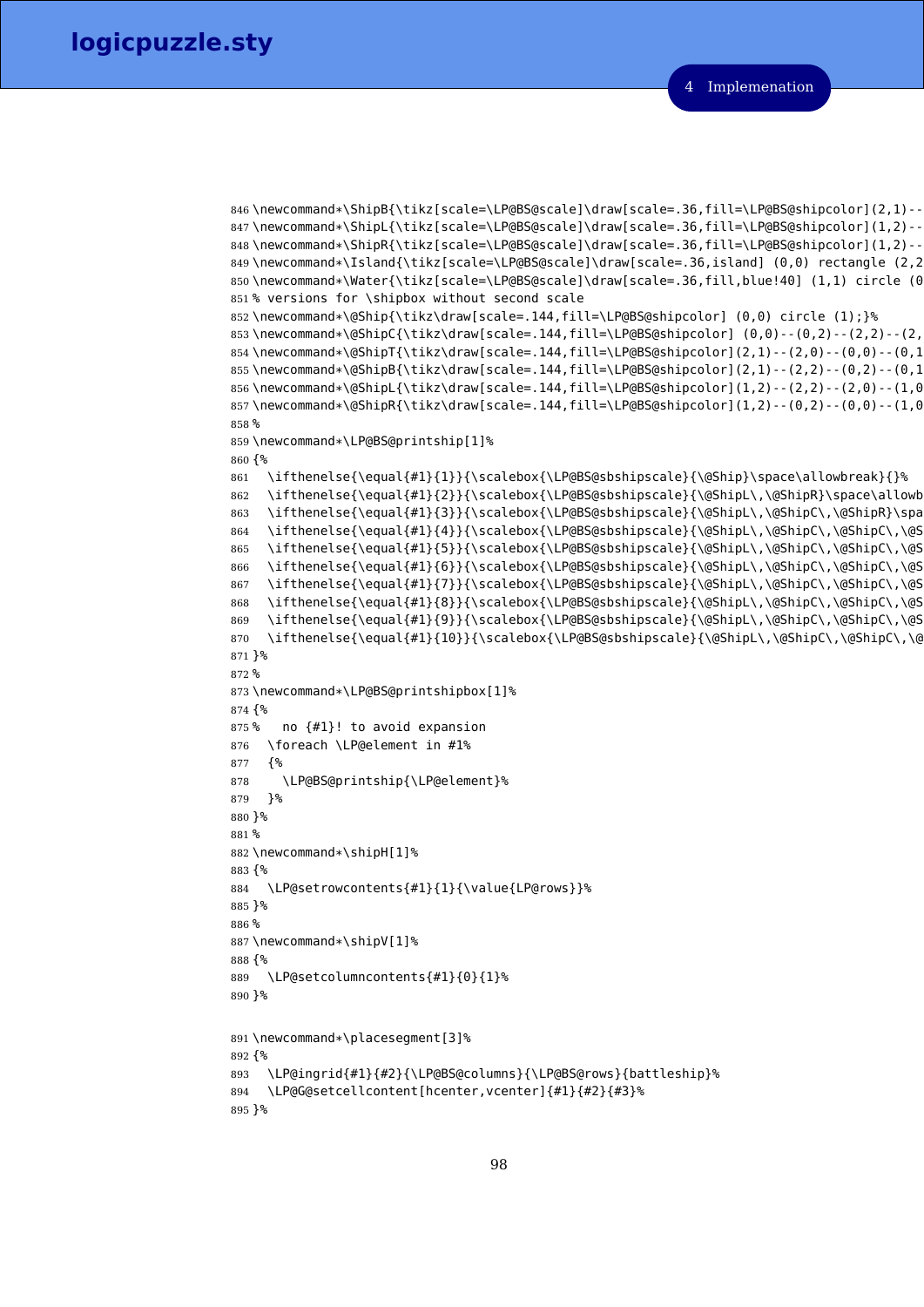```
896 %
897 \let\ship\placesegment%
898 \newcommand*\placeisland[2]%
899 {%
900 \LP@ingrid{#1}{#2}{\LP@BS@columns}{\LP@BS@rows}{battleship}%
901 \LP@G@setcellcontent[hcenter,vcenter]{#1}{#2}{\Island}%
902 }%
903 \newcommand*\placewater[2]%
904 {%
905 \LP@ingrid{#1}{#2}{\LP@BS@columns}{\LP@BS@rows}{battleship}%
906 \LP@G@setcellcontent[hcenter,vcenter]{#1}{#2}{\Water}%
907 }%
908 %
909 \newcommand*\shipbox[2][]%
910 {%
911 \setkeys{shipbox}{#1}%
912 \gdef\LP@BS@shipbox{#2}%
913 }%
914 \newcommand*\placeship[4]%
915 {%
916 \setcounter{LP@counti}{#4}% length
917 \ifnum\value{LP@counti}<1%
918 \PackageError{battleship}%
919 {ship length < 1}%
920 {The length of your ship should be at least 1}%
921 \fi%
922 \ifnum\value{LP@counti}>10%
923 \PackageError{battleship}%
924 {ship length > 10}%
925 {The supported max length of ships is 10!}%
926 \fi%
927 \ifnum\value{LP@counti}=1%
928 \placesegment{#2}{#3}{\Ship}%
929 \else%
930 \setcounter{LP@whiledo@i}{\value{LP@counti}}%
931 \addtocounter{LP@whiledo@i}{-2}% length of middle ship
932 \ifthenelse{\equal{#1}{V}}%
933 {%
934 \placesegment{#2}{#3}{\ShipB}%
935 \setcounter{LP@countii}{#3}%
936 \whiledo{\value{LP@whiledo@i}>0}%
937 {%
938 \addtocounter{LP@whiledo@i}{-1}%
939 \stepcounter{LP@countii}%
940 \placesegment{#2}{\theLP@countii}{\ShipC}%
941 }%
942 \stepcounter{LP@countii}%
943 \placesegment{#2}{\theLP@countii}{\ShipT}%
```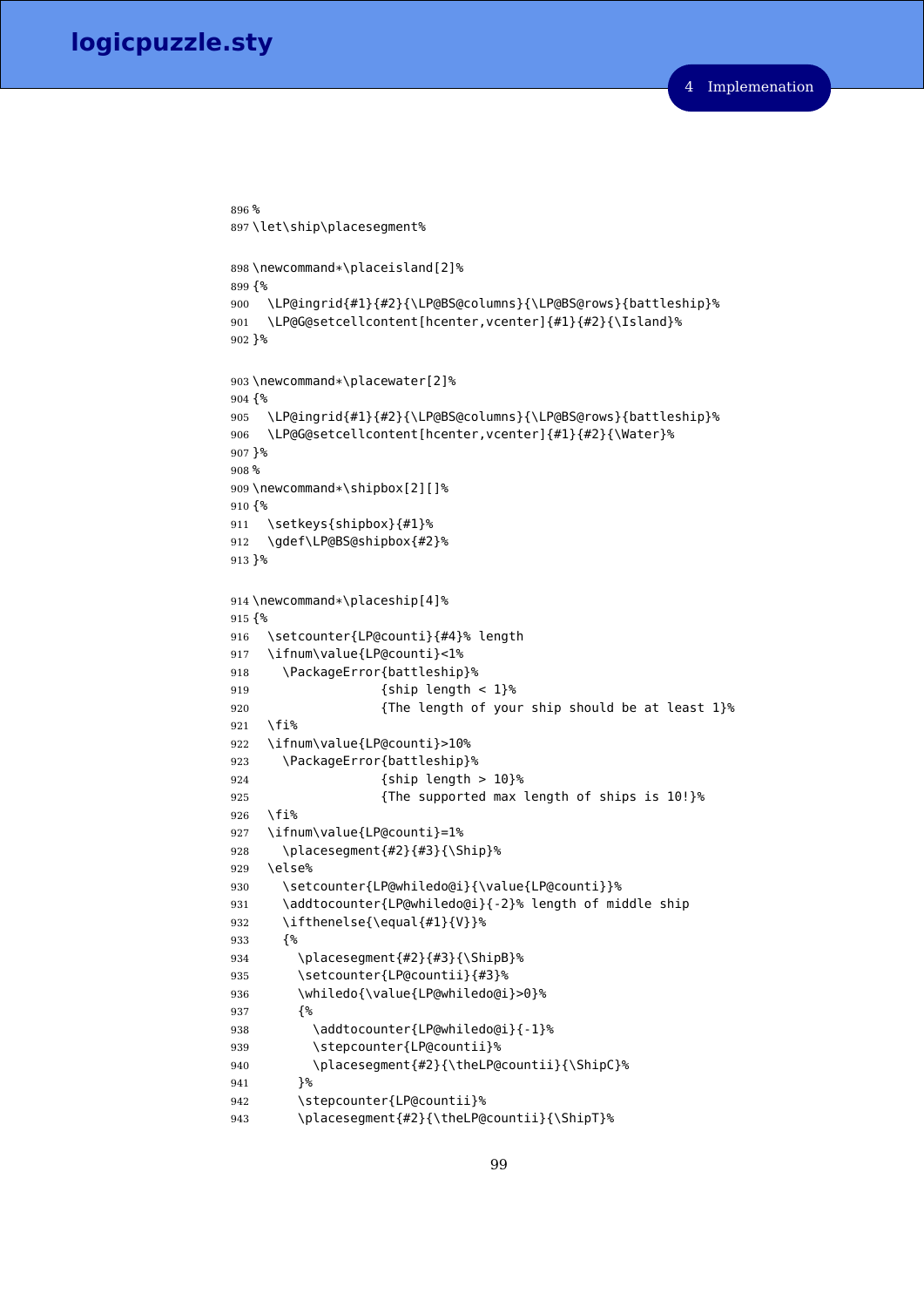```
944 }%
945 {%
946 \ifthenelse{\equal{#1}{H}}%
947 {%
948 \placesegment{#2}{#3}{\ShipL}%
949 \setcounter{LP@counti}{#2}%
950 \whiledo{\value{LP@whiledo@i}>0}%
951 {%
952 \addtocounter{LP@whiledo@i}{-1}%
953 \stepcounter{LP@counti}%
954 \placesegment{\theLP@counti}{#3}{\ShipC}%
955 }%
956 \stepcounter{LP@counti}%
957 \placesegment{\theLP@counti}{#3}{\ShipR}%
958 }%
959 {\PackageError{battleship}%
960 {invalid direction (H/V)}%
961 {You can place your ship only\MessageBreak%
962 horizontally (H) or vertically (V)!}%
963 }%
964 }%
965 \fi%
966 }%
967 %
968 \newcommand*\battleshipsetup[1]%
969 {%
970 \setkeys{battleship.sty}{#1}%
971 }%
972 %
973 \newcommand{\classicgame}[1]%
974 {%
975 \begin{center}%
976 \begin{battleship}[rows=10,columns=10,width=6.5cm,title=Me,sbindent=0.65cm,titleinden
977 \shipV{J,I,H,G,F,E,D,C,B,A}%
978 \shipH{1,2,3,4,5,6,7,8,9,10}%
979 \shipbox{#1}%
980 \end{battleship}%
981 \hspace{1cm}%
982 \begin{battleship}[rows=10,columns=10,width=6.5cm,title=Enemy,sbindent=0.65cm,titlein
983 \shipV{J,I,H,G,F,E,D,C,B,A}%
984 \shipH{1,2,3,4,5,6,7,8,9,10}%
985 \end{battleship}%
986 \end{center}%
987 \par\vspace{1cm}%
988 \begin{center}%
989 \begin{battleship}[rows=10,columns=10,width=6.5cm,title=Me,sbindent=0.65cm,titleinden
990 \shipV{J,I,H,G,F,E,D,C,B,A}%
991 \shipH{1,2,3,4,5,6,7,8,9,10}%
992 \shipbox{#1}%
```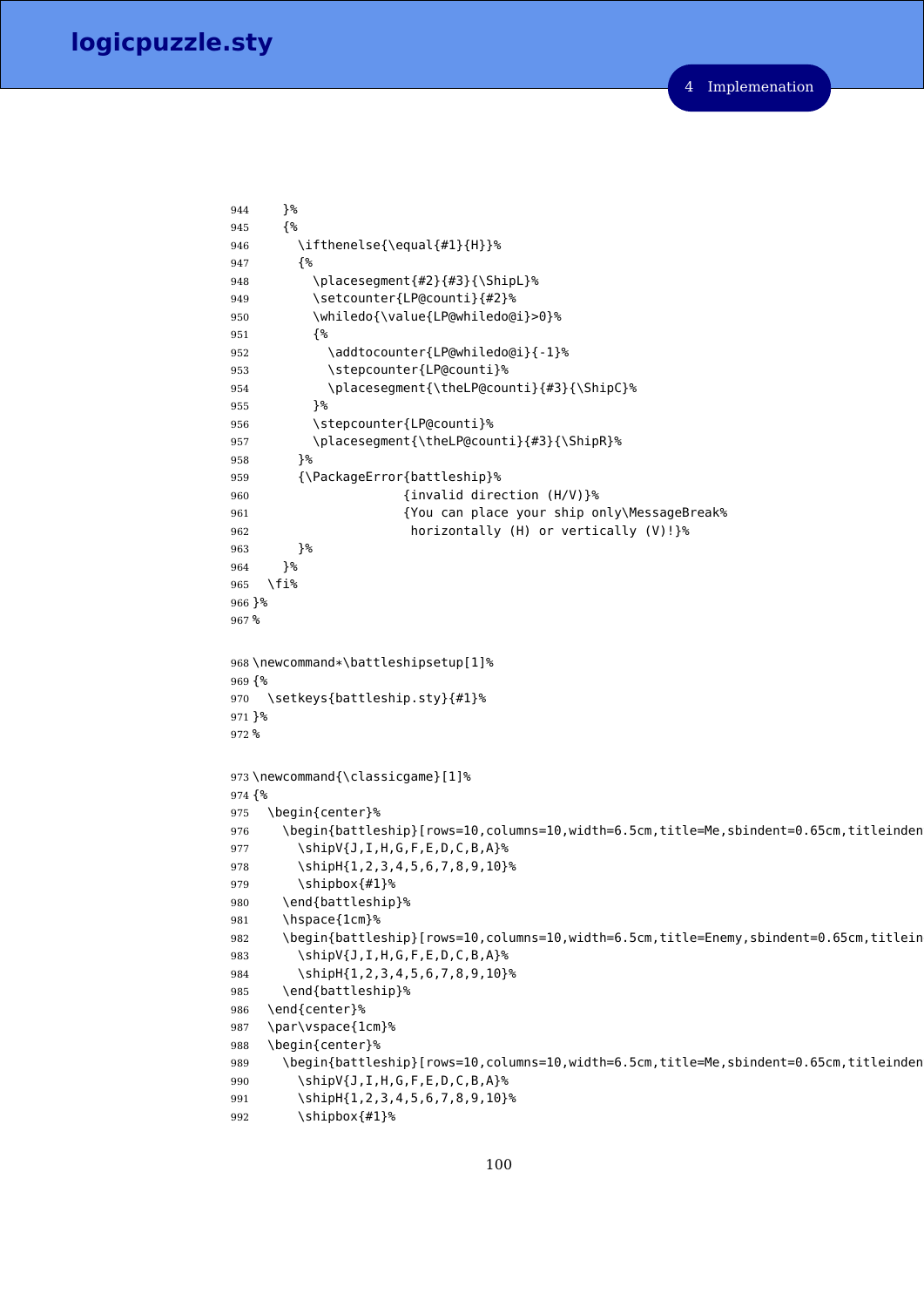```
993 \end{battleship}%
994 \hspace{1cm}%
995 \begin{battleship}[rows=10,columns=10,width=6.5cm,title=Enemy,sbindent=0.65cm,titlein
996 \shipV{J,I,H,G,F,E,D,C,B,A}%
997 \shipH{1,2,3,4,5,6,7,8,9,10}%
998 \end{battleship}%
999 \end{center}%
1000 }%
```
#### battleship

```
1001 \newenvironment{battleship}[1][]%
1002 {%
1003 \setkeys{battleship}{#1}%
1004 \LP@set@package{battleship}%
1005 \LP@set@env@prefix{LP@BS}%
1006 \shipbox{}% clear shipbox
1007 \setcounter{LP@rows}{\LP@BS@rows}%
1008 \setcounter{LP@columns}{\LP@BS@columns}%
1009 \stepcounter{LP@rows}%
1010 \stepcounter{LP@columns}%
1011 \begin{minipage}[t]{\LP@BS@width}%
1012 \ifthenelse{\equal{\LP@BS@title}{}}%
1013 {\par\enspace\par}% empty
1014 {\enspace\par\noindent\hspace{\LP@BS@titleindent}\parbox{\LP@BS@titlewidth}{\strut\LP
1015 \begin{tikzpicture}[LPpreset,scale=\LP@BS@scale]%
1016 \LP@drawbackground{1}{1}{\LP@BS@columns}{\LP@BS@rows}{\LP@BS@bgcolor}%
1017 \LP@drawgrid{1}{1}{\LP@BS@columns}{\LP@BS@rows}{1cm}%
1018 }%
1019 {%
1020 \end{tikzpicture}%
1021 \LP@drawcounter{\LP@BS@counterstyle}%
1022 \par\hbadness=10000\medskip\noindent\hspace{\LP@BS@sbindent}\begin{minipage}{\LP@BS@s
1023 \stepcounter{LP@puzzlecounter}%
1024 \end{minipage}%
1025 }%
1026 %
1027 % bokkusu environment and options
1028 %
1029 \newcommand*\LP@BK@init@prefix{LP@BK}%
1030 \newcommand*\LP@BK@init@package{bokkusu}%
1031 %
1032 \LP@define@key{\LP@BK@init@prefix}{\LP@BK@init@package}{rows}{5}%
1033 \LP@define@key{\LP@BK@init@prefix}{\LP@BK@init@package}{columns}{5}%
1034 \LP@define@key{\LP@BK@init@prefix}{\LP@BK@init@package}{scale}{1}%
1035 \LP@define@key{\LP@BK@init@prefix}{\LP@BK@init@package}{counterstyle}{none}%
1036 \LP@define@key{\LP@BK@init@prefix}{\LP@BK@init@package}{color}{black}%
1037 \LP@define@key{\LP@BK@init@prefix}{\LP@BK@init@package}{bgcolor}{}%
1038 \LP@define@key{\LP@BK@init@prefix}{\LP@BK@init@package}{width}{6.7cm}%
1039 \LP@define@key{\LP@BK@init@prefix}{\LP@BK@init@package}{cvoffset}{-38pt}%
```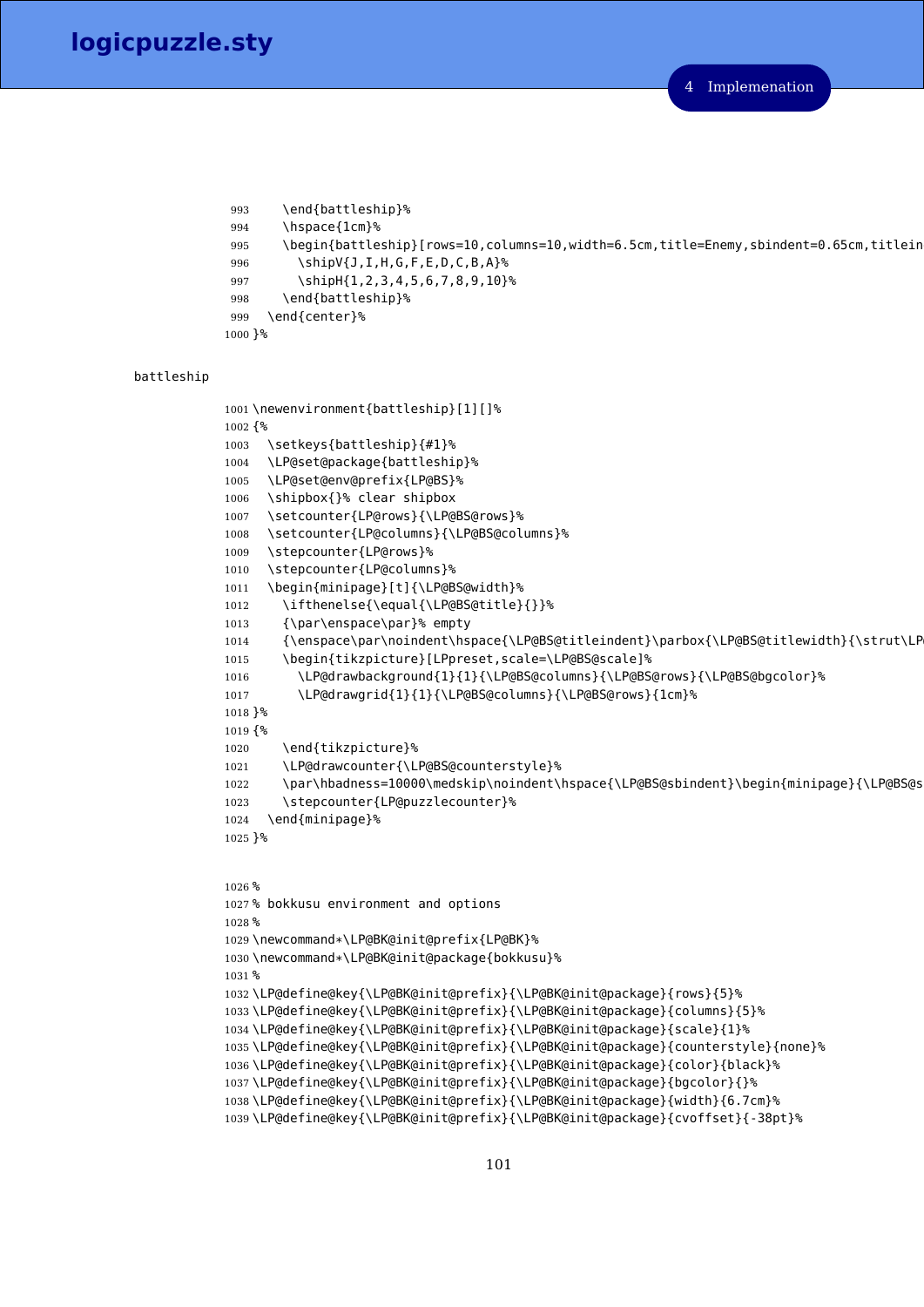```
1040 \LP@define@key{\LP@BK@init@prefix}{\LP@BK@init@package}{title}{}%
1041 \LP@define@key{\LP@BK@init@prefix}{\LP@BK@init@package}{titleindent}{0.75cm}%
1042 \LP@define@key{\LP@BK@init@prefix}{\LP@BK@init@package}{titlewidth}{5.85cm}%
1043 \LP@define@choicekey@fontsize{\LP@BK@init@prefix}{\LP@BK@init@package}{Large}%
1044 %
1045 \let\valueH\LP@bottomrow%
1046 \let\valueV\LP@leftcolumn%
1047 \let\sumH\LP@toprow%
1048 \let\sumV\LP@rightcolumn%
1049 %
1050 \newcommand*\bokkususetup[1]%
1051 {%
1052 \setkeys{bokkusu.sty}{#1}%
1053 }%
```
#### bokkusu

```
1054 \newenvironment{bokkusu}[1][]%
1055 {%
1056 \setkeys{bokkusu}{#1}%
1057 \LP@set@package{bokkusu}%
1058 \LP@set@env@prefix{LP@BK}%
1059 \setcounter{LP@rows}{\LP@BK@rows}%
1060 \setcounter{LP@columns}{\LP@BK@columns}%
1061 \stepcounter{LP@rows}%
1062 \stepcounter{LP@columns}%
1063 \begin{minipage}[t]{\LP@BK@width}%
1064 \ifthenelse{\equal{\LP@BK@title}{}}%
1065 {\par\enspace\par}% empty
1066 {\enspace\par\noindent\hspace{\LP@BK@titleindent}\parbox{\LP@BK@titlewidth}{\strut\LP
1067 \begin{tikzpicture}[LPpreset,scale=\LP@BK@scale]%
1068 \LP@drawbackground{1}{1}{\LP@BK@columns}{\LP@BK@rows}{\LP@BK@bgcolor}%
1069 \LP@drawgrid{1}{1}{\LP@BK@columns}{\LP@BK@rows}{1cm}%
1070 }%
1071 {%
1072 \end{tikzpicture}%
1073 \LP@drawcounter{\LP@BK@counterstyle}%
1074 \stepcounter{LP@puzzlecounter}%
1075 \end{minipage}%
1076 }%
1077 %
1078 % bridges environment and options
1079 %
1080 \newcommand*\LP@BG@init@prefix{LP@BG}%
1081 \newcommand*\LP@BG@init@package{bridges}%
1082 %
1083 \LP@define@key{\LP@BG@init@prefix}{\LP@BG@init@package}{rows}{5}%
1084 \LP@define@key{\LP@BG@init@prefix}{\LP@BG@init@package}{columns}{5}%
1085 \LP@define@key{\LP@BG@init@prefix}{\LP@BG@init@package}{scale}{1}%
1086 \LP@define@key{\LP@BG@init@prefix}{\LP@BG@init@package}{counterstyle}{none}%
1087 \LP@define@key{\LP@BG@init@prefix}{\LP@BG@init@package}{grid}{dashed}%
```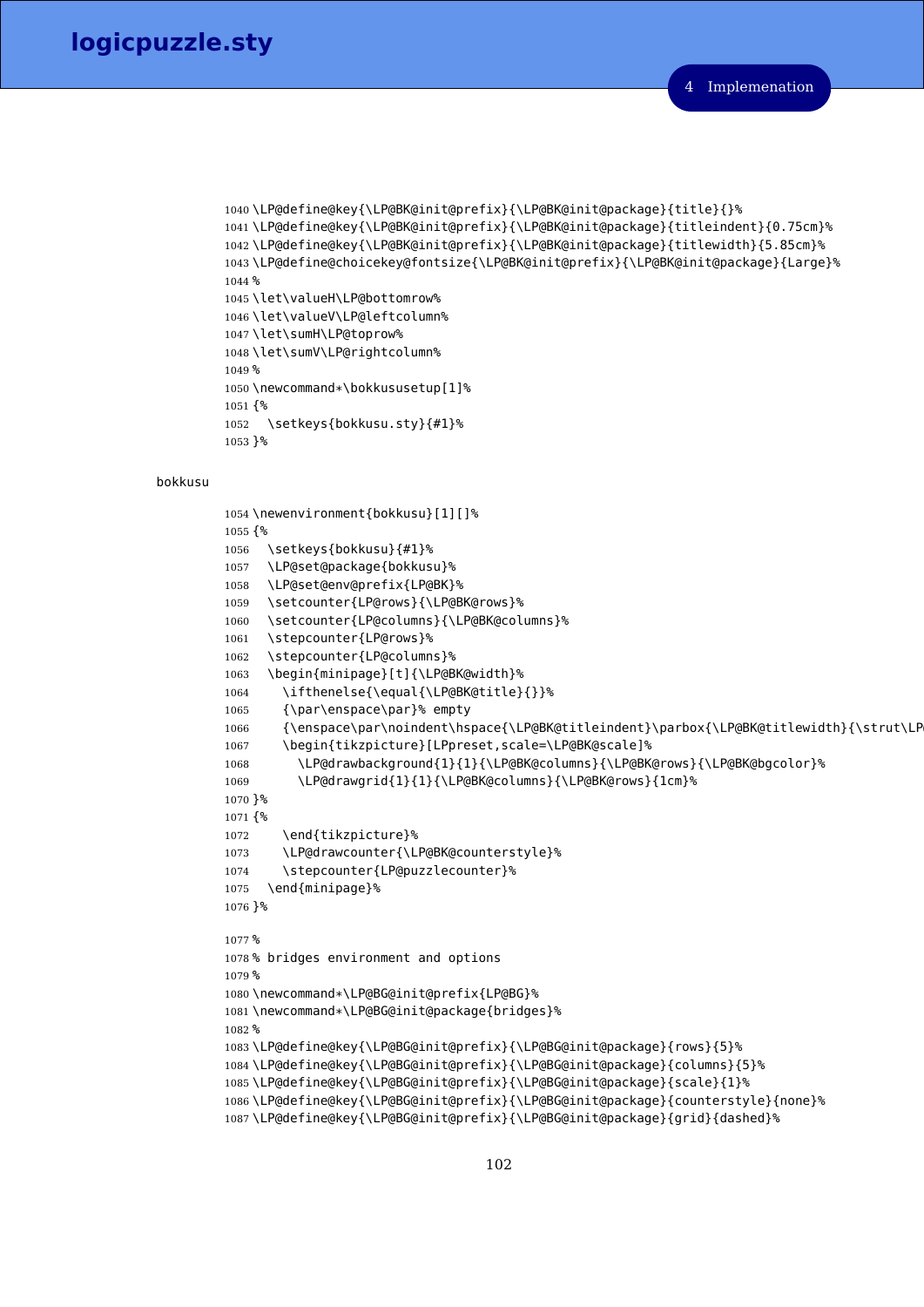```
4 Implemenation
```

```
1088 \LP@define@key{\LP@BG@init@prefix}{\LP@BG@init@package}{bgcolor}{}%
1089 \LP@define@key{\LP@BG@init@prefix}{\LP@BG@init@package}{color}{green}%
1090 \LP@define@key{\LP@BG@init@prefix}{\LP@BG@init@package}{width}{6.1cm}%
1091 \LP@define@key{\LP@BG@init@prefix}{\LP@BG@init@package}{cvoffset}{-23pt}%
1092 \LP@define@key{\LP@BG@init@prefix}{\LP@BG@init@package}{title}{}%
1093 \LP@define@key{\LP@BG@init@prefix}{\LP@BG@init@package}{titleindent}{0cm}%
1094 \LP@define@key{\LP@BG@init@prefix}{\LP@BG@init@package}{titlewidth}{6.1cm}%
1095 \LP@define@choicekey@fontsize{\LP@BG@init@prefix}{\LP@BG@init@package}{Large}%
1096 %
1097 \let\bridgescell\setcell%
1098 %
1099 \newcommand*\bridgessetup[1]%
1100 {%
1101 \setkeys{bridges.sty}{#1}%
1102 }%
```
\bridgesrow For the bridges environment, we need a special row command for drawing the islands with the numbers of bridges.

```
\theta\bridgesrow{\langle row \rangle}{\langle csv \; list \rangle}
1103 \newcommand*\bridgesrow[2]%
1104 {%
1105 \setcounter{LP@counti}{1}%
1106 \setcounter{LP@countii}{#1}%
1107 \LP@set@LP@fontsize{\LP@env@prefix}%
1108 \LP@set@LP@color{\LP@env@prefix}%
1109 \foreach \LP@element in {#2}%
1110 {%
```
We loop through the list anf if element is not empty, we draw an island (circle filled with bgcolor) and typeset the number of bridges into to center of the circle.

```
1111 \ifthenelse{\equal{\LP@element}{}}%
1112 {}%
1113 {%
1114 \draw[fill=\LP@color] (\arabic{LP@counti},\arabic{LP@countii})%
1115 circle (0.5cm);%
1116 \node[scale=\LP@scale,font=\LP@fontsize] at%
1117 (\arabic{LP@counti},\arabic{LP@countii}){\LP@element};%
1118 }%
1119 \stepcounter{LP@counti}%
1120 };%
1121 }%
```
\bridgescolumn And again, for columns!

 \newcommand\*\bridgescolumn[2]% {% \setcounter{LP@counti}{#1}% \setcounter{LP@countii}{1}%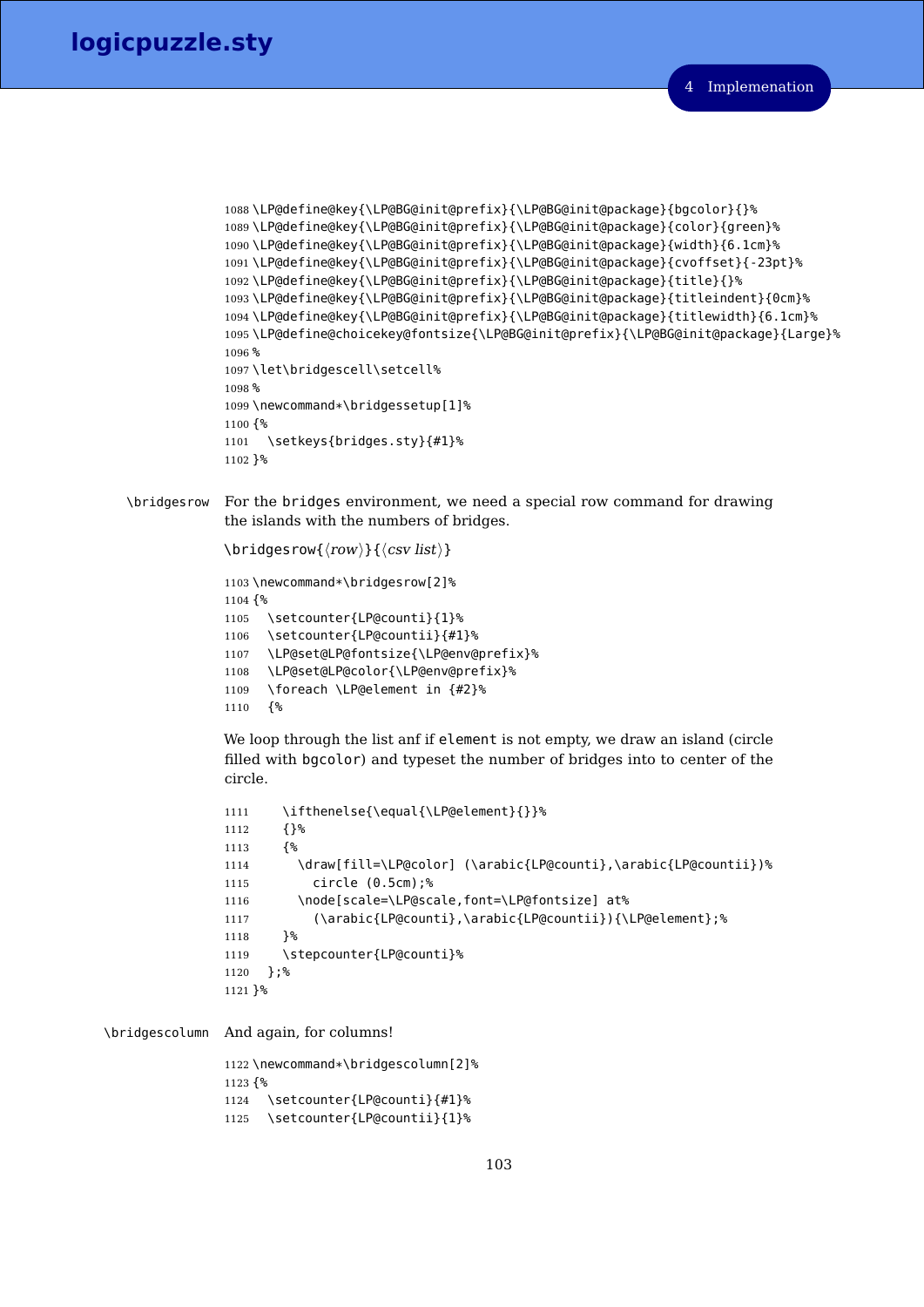```
1126 \LP@set@LP@fontsize{\LP@env@prefix}%
1127 \LP@set@LP@color{\LP@env@prefix}%
1128 \foreach \LP@element in {#2}%
1129 {%
1130 \ifthenelse{\equal{\LP@element}{}}%
1131 {}%
1132 {%
1133 \draw[fill=\LP@color] (\arabic{LP@counti},\arabic{LP@countii})%
1134 circle (0.5cm);%
1135 \node[scale=\LP@scale,font=\LP@fontsize]%
1136 at (\arabic{LP@counti},\arabic{LP@countii})%
1137 {\LP@element};%
1138 }%
1139 \stepcounter{LP@countii}%
1140 };%
1141 }%
```
\bridge For the bridges environment, we need to draw bridges. Keep in mind that you can influence the appearance of the brigde with the options double, color and linewidth.

```
\theta[\langle options\rangle]{\langle Tikz path\rangle}1142 \newcommand*\bridge[2][]%
1143 {%
1144 \LP@Line[#1]{#2}%
1145 }%
```
#### bridges

```
1146 \newenvironment{bridges}[1][]%
1147 {%
1148 \setkeys{bridges}{#1}%
1149 \LP@set@package{bridges}%
1150 \LP@set@env@prefix{LP@BG}%
1151 \setcounter{LP@rows}{\LP@BG@rows}%
1152 \setcounter{LP@columns}{\LP@BG@columns}%
1153 \stepcounter{LP@rows}%
1154 \stepcounter{LP@columns}%
1155 \begin{minipage}[t]{\LP@BG@width}%
1156 \ifthenelse{\equal{\LP@BG@title}{}}%
1157 {\par\enspace\par}% empty
1158 {\enspace\par\noindent\hspace{\LP@BG@titleindent}\parbox{\LP@BG@titlewidth}{\strut\LP
1159 \begin{tikzpicture}[LPpreset,scale=\LP@BG@scale]%
1160 \LP@drawbackground{1}{1}{\LP@BG@columns}{\LP@BG@rows}{\LP@BG@bgcolor}%
1161 \ifthenelse{\equal{\LP@BG@grid}{none}}%
1162 \{ \}1163 {%
1164 \ifthenelse{\equal{\LP@BG@grid}{dashed}}%
1165 {%
1166 \setgridlinestyle{dashed}%
1167 \LP@drawgrid{1}{1}{\LP@BG@columns}{\LP@BG@rows}{1cm}%
```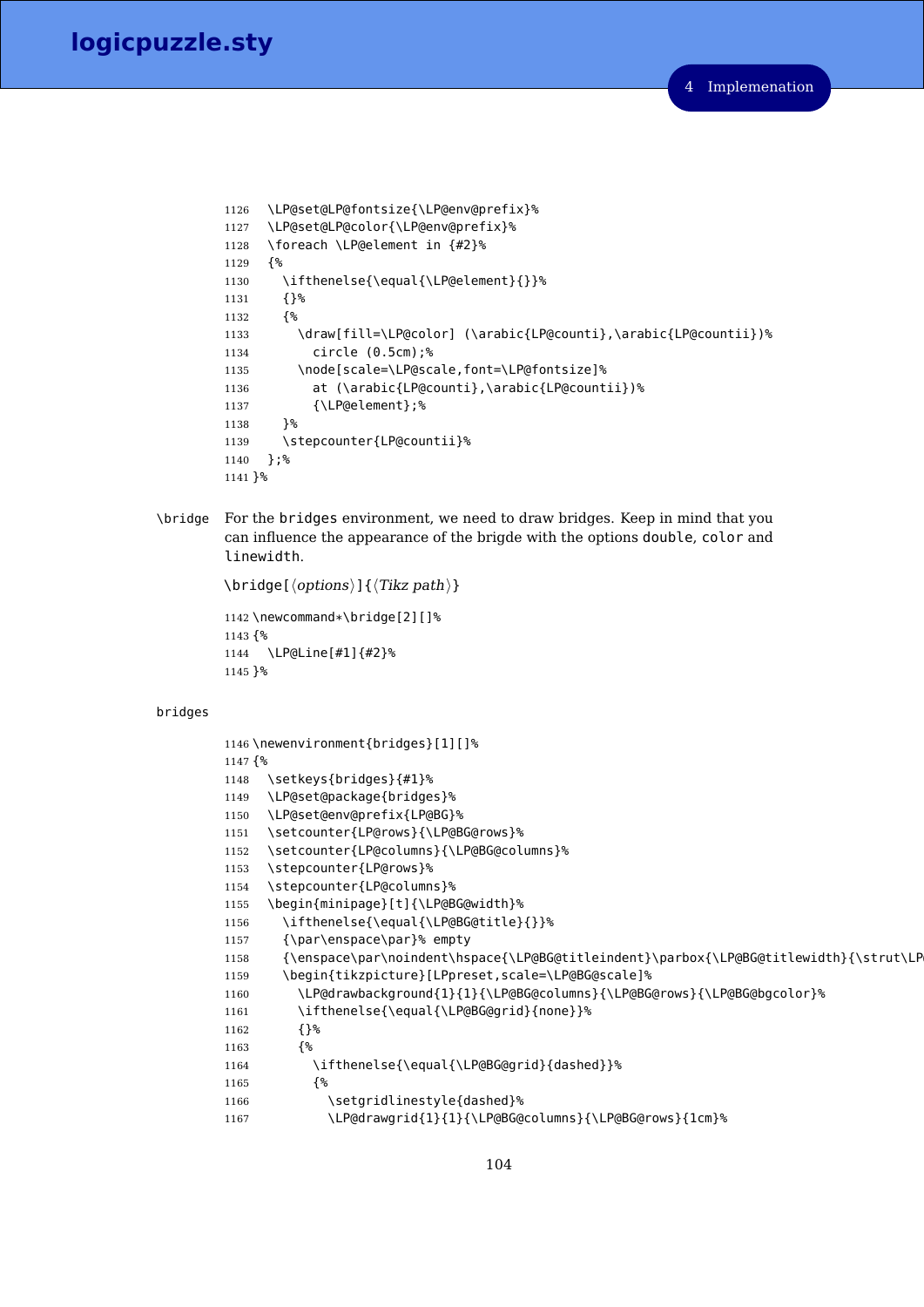```
1168 }<sup>%</sup>
1169 {%
1170 \LP@drawgrid{1}{1}{\LP@BG@columns}{\LP@BG@rows}{1cm}%
1171 }%
1172 }%
1173 }%
1174 {%
1175 \end{tikzpicture}%
1176 \LP@drawcounter{\LP@BG@counterstyle}%
1177 \stepcounter{LP@puzzlecounter}%
1178 \end{minipage}%
1179 }%
1180 %
1181 % chaossudoku environment and options
1182 %
1183 \newcommand*\LP@CS@init@prefix{LP@CS}%
1184 \newcommand*\LP@CS@init@package{chaossudoku}%
1185 %
1186 \LP@define@key{\LP@CS@init@prefix}{\LP@CS@init@package}{rows}{5}%
1187 \LP@define@key{\LP@CS@init@prefix}{\LP@CS@init@package}{columns}{5}%
1188 \LP@define@key{\LP@CS@init@prefix}{\LP@CS@init@package}{scale}{1}%
1189 \LP@define@key{\LP@CS@init@prefix}{\LP@CS@init@package}{counterstyle}{none}%
1190 \LP@define@key{\LP@CS@init@prefix}{\LP@CS@init@package}{bgcolor}{}%
1191 \LP@define@key{\LP@CS@init@prefix}{\LP@CS@init@package}{width}{5.1cm}%
1192 \LP@define@key{\LP@CS@init@prefix}{\LP@CS@init@package}{cvoffset}{-23pt}%
1193 \LP@define@key{\LP@CS@init@prefix}{\LP@CS@init@package}{title}{}%
1194 \LP@define@key{\LP@CS@init@prefix}{\LP@CS@init@package}{titleindent}{0cm}%
1195 \LP@define@key{\LP@CS@init@prefix}{\LP@CS@init@package}{titlewidth}{5.1cm}%
1196 \LP@define@choicekey@fontsize{\LP@CS@init@prefix}{\LP@CS@init@package}{Large}%
1197 %
1198 \let\chaossudokucell\setcell%
1199 %
1200 \newcommand*\chaossudokusetup[1]%
1201 {%
1202 \setkeys{chaossudoku.sty}{#1}%
1203 }%
```
#### chaossudoku

```
1204 \newenvironment{chaossudoku}[1][]%
1205 {%
1206 \setkeys{chaossudoku}{#1}%
1207 \LP@set@package{chaossudoku}%
1208 \LP@set@env@prefix{LP@CS}%
1209 \setcounter{LP@rows}{\LP@CS@rows}%
1210 \setcounter{LP@columns}{\LP@CS@columns}%
1211 \stepcounter{LP@rows}%
1212 \stepcounter{LP@columns}%
1213 \begin{minipage}[t]{\LP@CS@width}%
1214 \ifthenelse{\equal{\LP@CS@title}{}}%
1215 {\par\enspace\par}% empty
```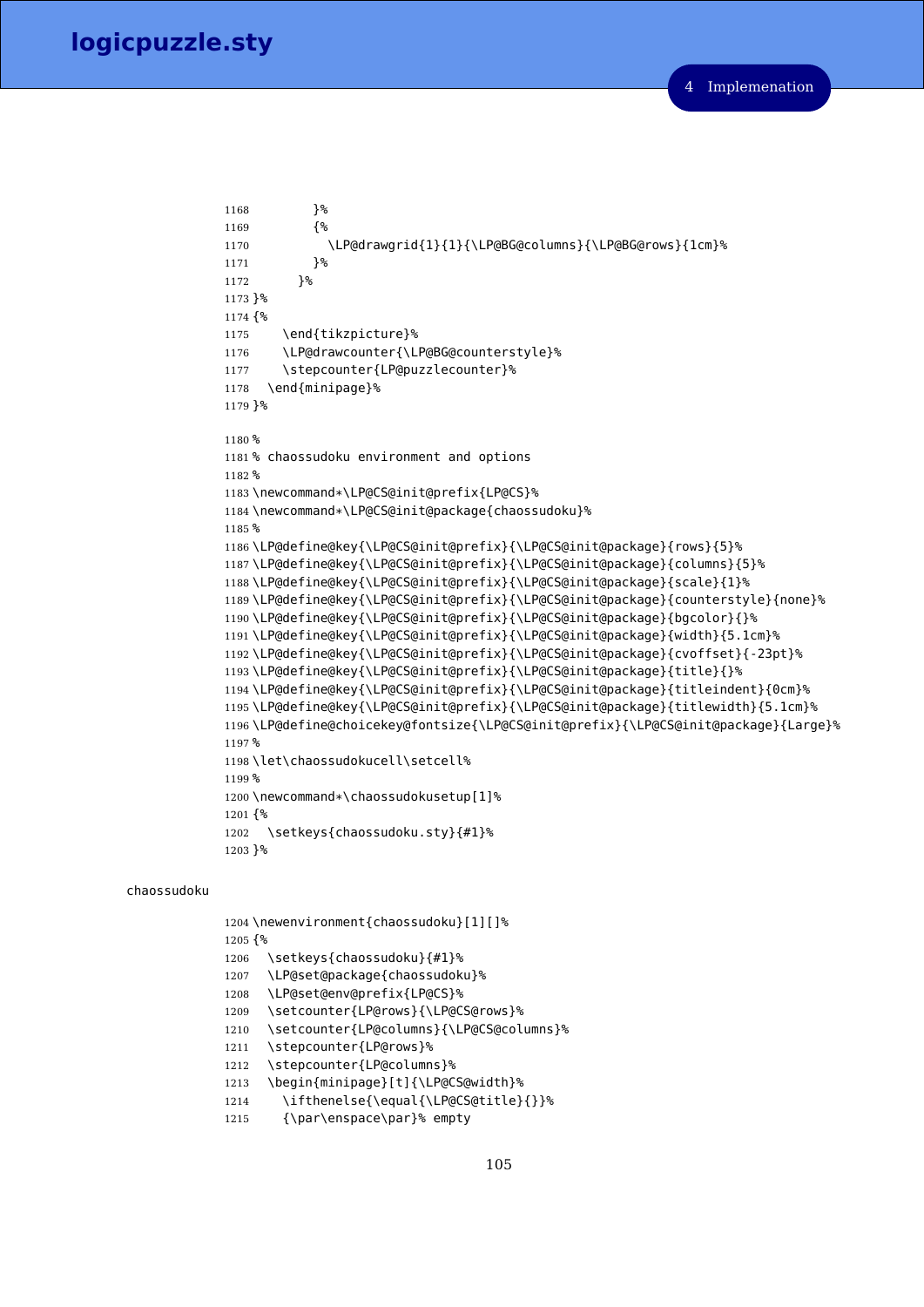```
1216 {\enspace\par\noindent\hspace{\LP@CS@titleindent}\parbox{\LP@CS@titlewidth}{\strut\LP
1217 \begin{tikzpicture}[LPpreset,scale=\LP@CS@scale]%
1218 \LP@drawbackground{1}{1}{\LP@CS@columns}{\LP@CS@rows}{\LP@CS@bgcolor}%
1219 \LP@drawgrid{1}{1}{\LP@CS@columns}{\LP@CS@rows}{1cm}%
1220 }%
1221 {%
1222 \end{tikzpicture}%
1223 \LP@drawcounter{\LP@CS@counterstyle}%
1224 \stepcounter{LP@puzzlecounter}%
1225 \end{minipage}%
1226 }%
1227 %
1228 % ddsudoku environment and options
1229 %
1230 \newcommand*\LP@DDS@init@prefix{LP@DDS}%
1231 \newcommand*\LP@DDS@init@package{ddsudoku}%
1232 %
1233 \LP@define@key{\LP@DDS@init@prefix}{\LP@DDS@init@package}{rows}{5}%
1234 \LP@define@key{\LP@DDS@init@prefix}{\LP@DDS@init@package}{columns}{5}%
1235 \LP@define@key{\LP@DDS@init@prefix}{\LP@DDS@init@package}{scale}{1}%
1236 \LP@define@key{\LP@DDS@init@prefix}{\LP@DDS@init@package}{counterstyle}{none}%
1237 \LP@define@key{\LP@DDS@init@prefix}{\LP@DDS@init@package}{bgcolor}{}%
1238 \LP@define@key{\LP@DDS@init@prefix}{\LP@DDS@init@package}{width}{5.1cm}%
1239 \LP@define@key{\LP@DDS@init@prefix}{\LP@DDS@init@package}{cvoffset}{-23pt}%
1240 \LP@define@key{\LP@DDS@init@prefix}{\LP@DDS@init@package}{title}{}%
1241 \LP@define@key{\LP@DDS@init@prefix}{\LP@DDS@init@package}{titleindent}{0cm}%
1242 \LP@define@key{\LP@DDS@init@prefix}{\LP@DDS@init@package}{titlewidth}{5.1cm}%
1243 \LP@define@choicekey@fontsize{\LP@DDS@init@prefix}{\LP@DDS@init@package}{Large}%
1244 %
1245 \let\ddsudokucell\setcell%
1246 %
1247 \newcommand*\ddsudokusetup[1]%
1248 {%
1249 \setkeys{ddsudoku.sty}{#1}%
1250 }%
```
#### ddsudoku

 \newenvironment{ddsudoku}[1][]% {% 1253 \setkeys{ddsudoku}{#1}% \LP@set@package{ddsudoku}% \LP@set@env@prefix{LP@DDS}% \setcounter{LP@rows}{\LP@DDS@rows}% \setcounter{LP@columns}{\LP@DDS@columns}% \stepcounter{LP@rows}% \stepcounter{LP@columns}% \begin{minipage}[t]{\LP@DDS@width}% \ifthenelse{\equal{\LP@DDS@title}{}}% {\par\enspace\par}% empty 1263 {\enspace\par\noindent\hspace{\LP@DDS@titleindent}\parbox{\LP@DDS@titlewidth}{\strut\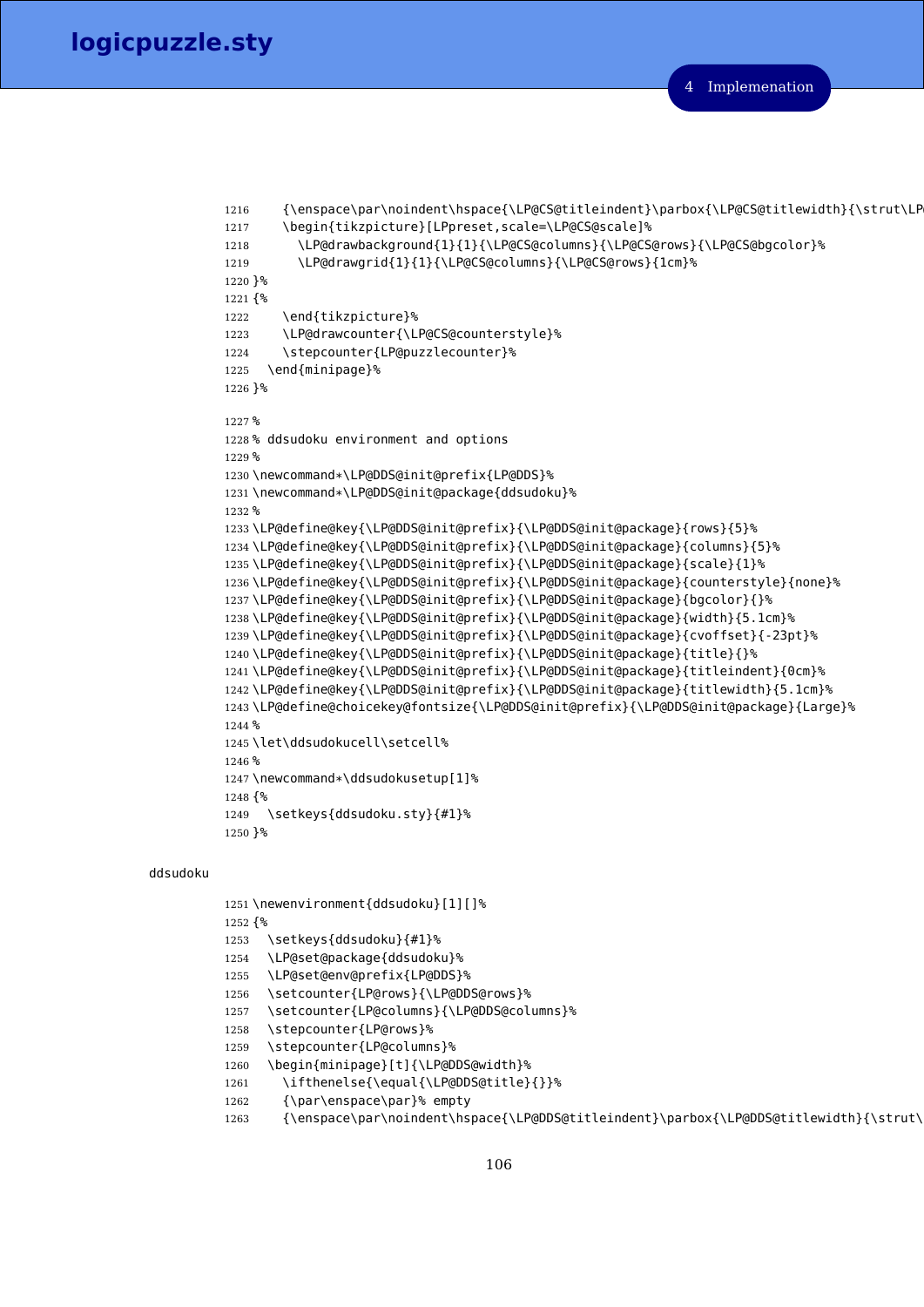```
1264 \begin{tikzpicture}[LPpreset,scale=\LP@DDS@scale]%
1265 \LP@drawbackground{1}{1}{\LP@DDS@columns}{\LP@DDS@rows}{\LP@DDS@bgcolor}%
1266 \LP@drawgrid{1}{1}{\LP@DDS@columns}{\LP@DDS@rows}{1cm}%
1267 }%
1268 {%
1269 \end{tikzpicture}%
1270 \LP@drawcounter{\LP@DDS@counterstyle}%
1271 \stepcounter{LP@puzzlecounter}%
1272 \end{minipage}%
1273 }%
1274 %
1275 % fourwinds environment and options
1276 %
1277 \newcommand*\LP@FW@init@prefix{LP@FW}%
1278 \newcommand*\LP@FW@init@package{fourwinds}%
1279 %
1280 \LP@define@key{\LP@FW@init@prefix}{\LP@FW@init@package}{rows}{5}%
1281 \LP@define@key{\LP@FW@init@prefix}{\LP@FW@init@package}{columns}{5}%
1282 \LP@define@key{\LP@FW@init@prefix}{\LP@FW@init@package}{scale}{1}%
1283 \LP@define@key{\LP@FW@init@prefix}{\LP@FW@init@package}{counterstyle}{none}%
1284 \LP@define@key{\LP@FW@init@prefix}{\LP@FW@init@package}{bgcolor}{}%
1285 \LP@define@key{\LP@FW@init@prefix}{\LP@FW@init@package}{color}{blue}%
1286 \LP@define@key{\LP@FW@init@prefix}{\LP@FW@init@package}{width}{5.1cm}%
1287 \LP@define@key{\LP@FW@init@prefix}{\LP@FW@init@package}{cvoffset}{-23pt}%
1288 \LP@define@key{\LP@FW@init@prefix}{\LP@FW@init@package}{title}{}%
1289 \LP@define@key{\LP@FW@init@prefix}{\LP@FW@init@package}{titleindent}{0cm}%
1290 \LP@define@key{\LP@FW@init@prefix}{\LP@FW@init@package}{titlewidth}{5.1cm}%
1291 \LP@define@choicekey@fontsize{\LP@FW@init@prefix}{\LP@FW@init@package}{Large}%
1292 %
1293 \newcommand*\fourwindscell[4]%
1294 {%
1295 \LP@set@LP@fontsize{\LP@env@prefix}%
1296 \LP@set@LP@color{\LP@env@prefix}%
1297 \LP@set@LP@bgcolor{\LP@env@prefix}%
1298 \LP@set@LP@scale{\LP@env@prefix}%
1299 \ifthenelse{\equal{\LP@bgcolor}{}}%
1300 {\gdef\LP@c@bg@fw{white}}%
1301 {\gdef\LP@c@bg@fw{\LP@bgcolor}}%
1302 \foreach \LP@fw@dir/\LP@fw@length in {#4}%
1303 {%
1304 \begin{pgfonlayer}{LPbackgroundtwo}%
1305 \def\LP@rel@tikzpath{.5}%
1306 \draw[\LP@fw@linestyle,color=\LP@color,line width=.1cm*\LP@scale,shorten >=-3mm*\LP
1307 \xtikzpath{#1}{#2}{\LP@fw@dir/\LP@fw@length};%
1308 \end{pgfonlayer}%
1309 };%
1310 \begin{puzzlebackground}%
1311 \node[fill=\LP@c@bg@fw,font=\LP@fontsize] at (#1.5,#2.5) {#3};%
1312 \end{puzzlebackground}%
1313 }%
1314 %
```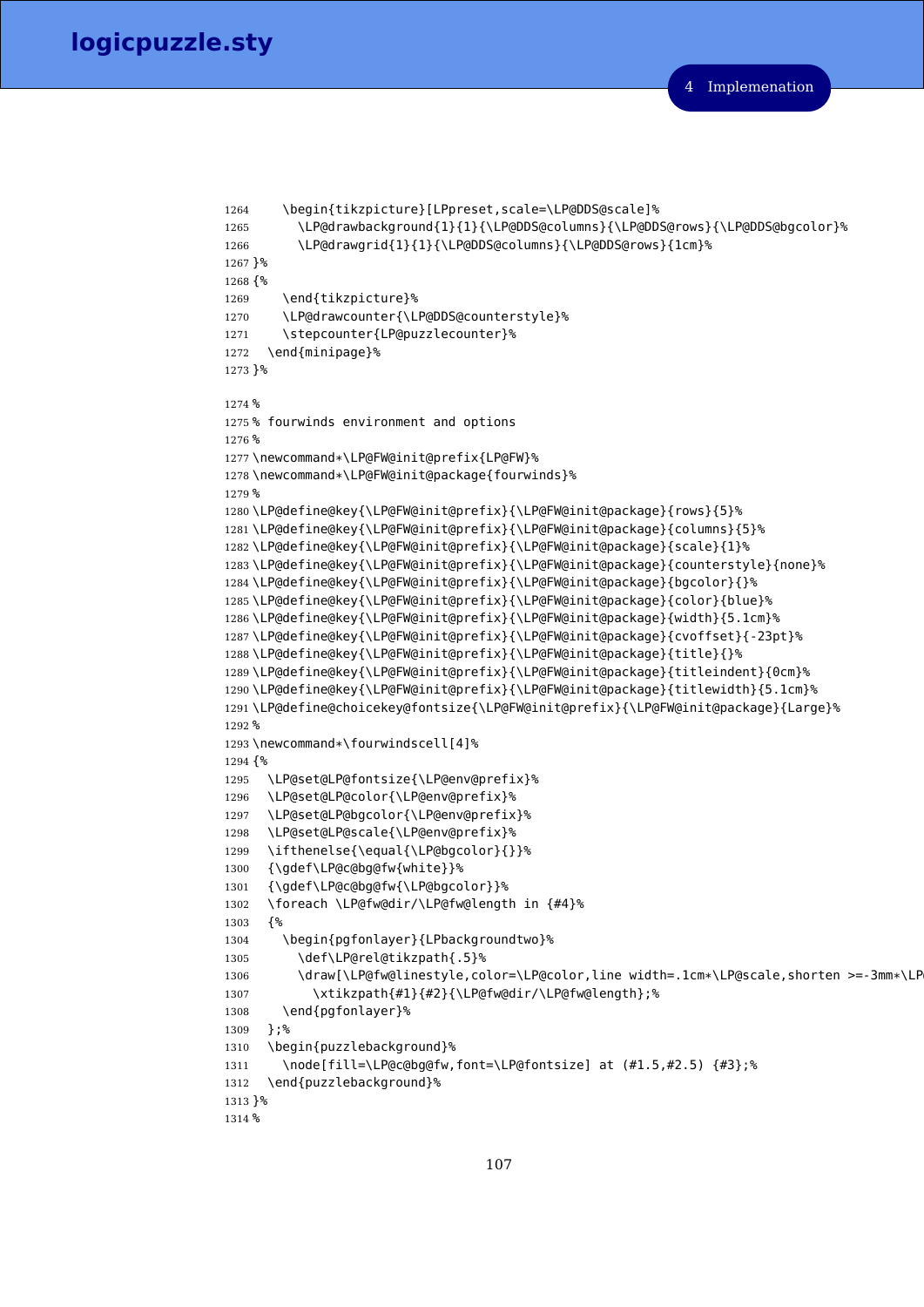```
1315 \newcommand*\fourwindssetup[1]%
1316 {%
1317 \setkeys{fourwinds.sty}{#1}%
1318 }%
```
#### fourwinds

```
1319 \newenvironment{fourwinds}[1][]%
1320 {%
1321 \setkeys{fourwinds}{#1}%
1322 \LP@set@package{fourwinds}%
1323 \LP@set@env@prefix{LP@FW}%
1324 \setcounter{LP@rows}{\LP@FW@rows}%
1325 \setcounter{LP@columns}{\LP@FW@columns}%
1326 \stepcounter{LP@rows}%
1327 \stepcounter{LP@columns}%
1328 \begin{minipage}[t]{\LP@FW@width}%
1329 \ifthenelse{\equal{\LP@FW@title}{}}%
1330 {\par\enspace\par}% empty
1331 {\enspace\par\noindent\hspace{\LP@FW@titleindent}\parbox{\LP@FW@titlewidth}{\strut\LP
1332 \begin{tikzpicture}[LPpreset,scale=\LP@FW@scale]%
1333 \LP@drawbackground{1}{1}{\LP@FW@columns}{\LP@FW@rows}{\LP@FW@bgcolor}%
1334 \LP@drawgrid{1}{1}{\LP@FW@columns}{\LP@FW@rows}{1cm}%
1335 }%
1336 {%
1337 \end{tikzpicture}%
1338 \LP@drawcounter{\LP@FW@counterstyle}%
1339 \stepcounter{LP@puzzlecounter}%
1340 \end{minipage}%
1341 }%
1342 %
1343 % hakyuu environment and options
1344 %
1345 \newcommand*\LP@HY@init@prefix{LP@HY}%
1346 \newcommand*\LP@HY@init@package{hakyuu}%
1347 %
1348 \LP@define@key{\LP@HY@init@prefix}{\LP@HY@init@package}{rows}{5}%
1349 \LP@define@key{\LP@HY@init@prefix}{\LP@HY@init@package}{columns}{5}%
1350 \LP@define@key{\LP@HY@init@prefix}{\LP@HY@init@package}{scale}{1}%
1351 \LP@define@key{\LP@HY@init@prefix}{\LP@HY@init@package}{counterstyle}{none}%
1352 \LP@define@key{\LP@HY@init@prefix}{\LP@HY@init@package}{bgcolor}{}%
1353 \LP@define@key{\LP@HY@init@prefix}{\LP@HY@init@package}{width}{5.1cm}%
1354 \LP@define@key{\LP@HY@init@prefix}{\LP@HY@init@package}{cvoffset}{-23pt}%
1355 \LP@define@key{\LP@HY@init@prefix}{\LP@HY@init@package}{title}{}%
1356 \LP@define@key{\LP@HY@init@prefix}{\LP@HY@init@package}{titleindent}{0cm}%
1357 \LP@define@key{\LP@HY@init@prefix}{\LP@HY@init@package}{titlewidth}{5.1cm}%
1358 \LP@define@choicekey@fontsize{\LP@HY@init@prefix}{\LP@HY@init@package}{Large}%
1359 %
1360 \let\hakyuucell\setcell%
1361 %
1362 \newcommand*\hakyuusetup[1]%
```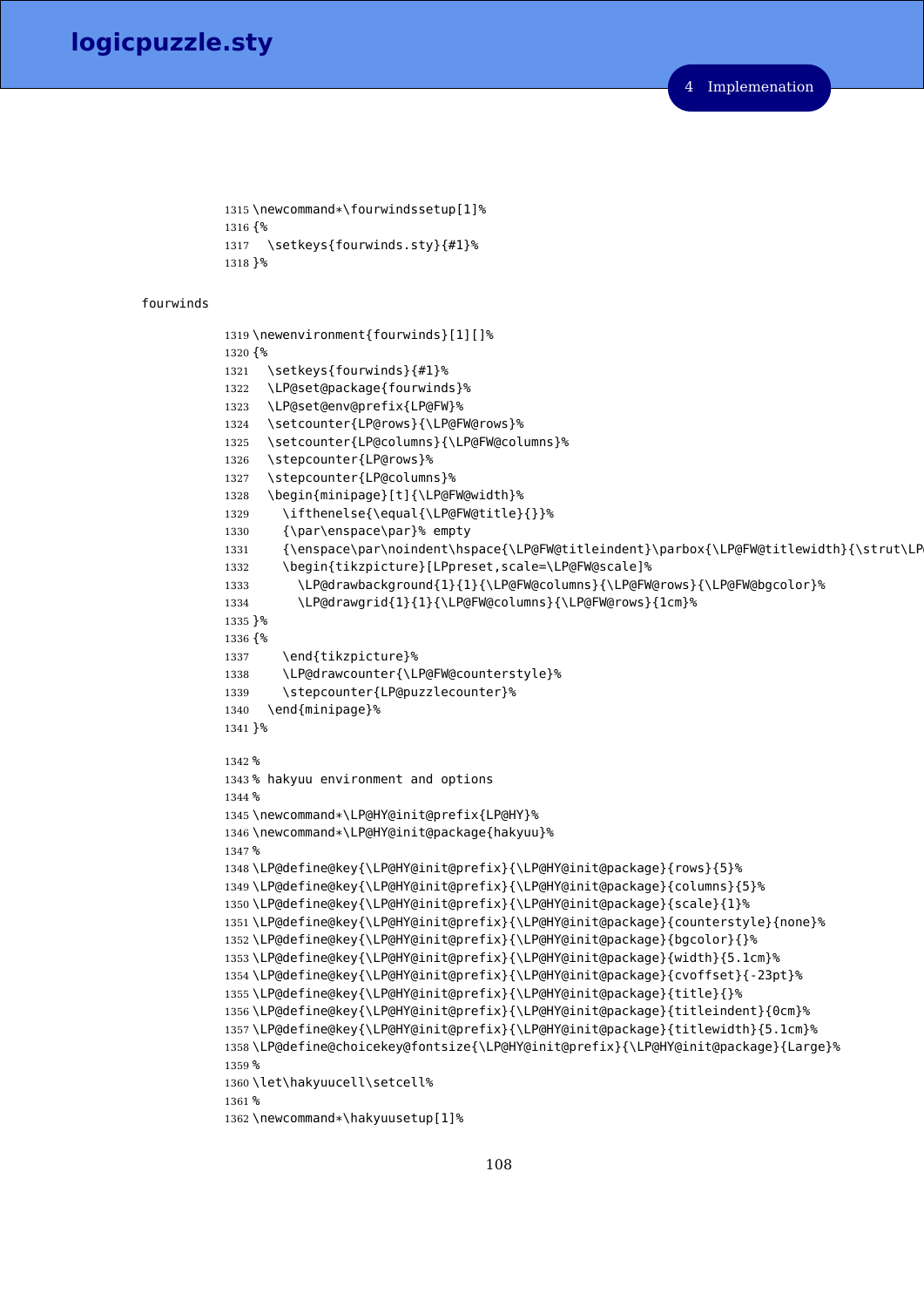```
1363 {%
1364 \setkeys{hakyuu.sty}{#1}%
1365 }%
```
hakyuu

```
1366 \newenvironment{hakyuu}[1][]%
1367 {%
1368 \setkeys{hakyuu}{#1}%
1369 \LP@set@package{hakyuu}%
1370 \LP@set@env@prefix{LP@HY}%
1371 \setcounter{LP@rows}{\LP@HY@rows}%
1372 \setcounter{LP@columns}{\LP@HY@columns}%
1373 \stepcounter{LP@rows}%
1374 \stepcounter{LP@columns}%
1375 \begin{minipage}[t]{\LP@HY@width}%
1376 \ifthenelse{\equal{\LP@HY@title}{}}%
1377 {\par\enspace\par}% empty
1378 {\enspace\par\noindent\hspace{\LP@HY@titleindent}\parbox{\LP@HY@titlewidth}{\strut\LP
1379 \begin{tikzpicture}[LPpreset,scale=\LP@HY@scale]%
1380 \LP@drawbackground{1}{1}{\LP@HY@columns}{\LP@HY@rows}{\LP@HY@bgcolor}%
1381 \LP@drawgrid{1}{1}{\LP@HY@columns}{\LP@HY@rows}{1cm}%
1382 }%
1383 {%
1384 \end{tikzpicture}%
1385 \LP@drawcounter{\LP@HY@counterstyle}%
1386 \stepcounter{LP@puzzlecounter}%
1387 \end{minipage}%
1388 }%
1389 %
1390 % hitori environment and options
1391 %
1392 \newcommand*\LP@HT@init@prefix{LP@HT}%
1393 \newcommand*\LP@HT@init@package{hitori}%
1394 %
1395 \LP@define@key{\LP@HT@init@prefix}{\LP@HT@init@package}{rows}{5}%
1396 \LP@define@key{\LP@HT@init@prefix}{\LP@HT@init@package}{columns}{5}%
1397 \LP@define@key{\LP@HT@init@prefix}{\LP@HT@init@package}{scale}{1}%
1398 \LP@define@key{\LP@HT@init@prefix}{\LP@HT@init@package}{counterstyle}{none}%
1399 \LP@define@key{\LP@HT@init@prefix}{\LP@HT@init@package}{bgcolor}{}%
1400 \LP@define@key{\LP@HT@init@prefix}{\LP@HT@init@package}{width}{5.1cm}%
1401 \LP@define@key{\LP@HT@init@prefix}{\LP@HT@init@package}{cvoffset}{-23pt}%
1402 \LP@define@key{\LP@HT@init@prefix}{\LP@HT@init@package}{title}{}%
1403 \LP@define@key{\LP@HT@init@prefix}{\LP@HT@init@package}{titleindent}{0cm}%
1404 \LP@define@key{\LP@HT@init@prefix}{\LP@HT@init@package}{titlewidth}{5.1cm}%
1405 \LP@define@choicekey@fontsize{\LP@HT@init@prefix}{\LP@HT@init@package}{Large}%
1406 %
1407 \let\hitoricell\setcell%
1408 %
1409 \newcommand*\hitorisetup[1]%
1410 {%
```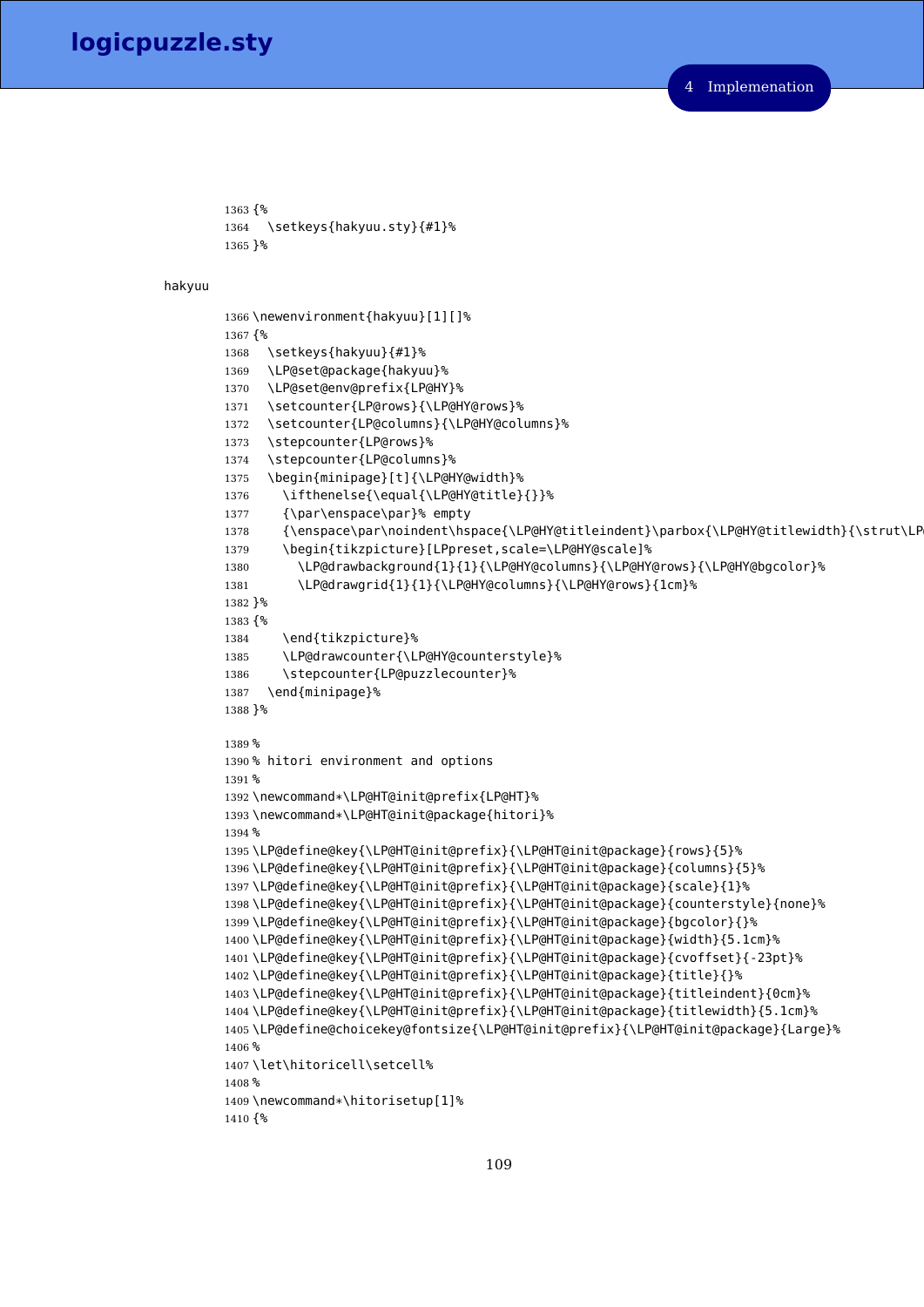```
1411 \setkeys{hitori.sty}{#1}%
1412 }%
```
hitori

```
1413 \newenvironment{hitori}[1][]%
1414 {%
1415 \setkeys{hitori}{#1}%
1416 \LP@set@package{hitori}%
1417 \LP@set@env@prefix{LP@HT}%
1418 \setcounter{LP@rows}{\LP@HT@rows}%
1419 \setcounter{LP@columns}{\LP@HT@columns}%
1420 \stepcounter{LP@rows}%
1421 \stepcounter{LP@columns}%
1422 \begin{minipage}[t]{\LP@HT@width}%
1423 \ifthenelse{\equal{\LP@HT@title}{}}%
1424 {\par\enspace\par}% empty
1425 {\enspace\par\noindent\hspace{\LP@HT@titleindent}\parbox{\LP@HT@titlewidth}{\strut\LP
1426 \begin{tikzpicture}[LPpreset,scale=\LP@HT@scale]%
1427 \LP@drawbackground{1}{1}{\LP@HT@columns}{\LP@HT@rows}{\LP@HT@bgcolor}%
1428 \LP@drawgrid{1}{1}{\LP@HT@columns}{\LP@HT@rows}{1cm}%
1429 }%
1430 {%
1431 \end{tikzpicture}%
1432 \LP@drawcounter{\LP@HT@counterstyle}%
1433 \stepcounter{LP@puzzlecounter}%
1434 \end{minipage}%
1435 }%
1436 %
1437 % kakuro environment and options
1438 %
1439 \newcommand*\LP@KKR@init@prefix{LP@KKR}%
1440 \newcommand*\LP@KKR@init@package{kakuro}%
1441 %
1442 \LP@define@key{\LP@KKR@init@prefix}{\LP@KKR@init@package}{rows}{5}%
1443 \LP@define@key{\LP@KKR@init@prefix}{\LP@KKR@init@package}{columns}{5}%
1444 \LP@define@key{\LP@KKR@init@prefix}{\LP@KKR@init@package}{scale}{1}%
1445 \LP@define@key{\LP@KKR@init@prefix}{\LP@KKR@init@package}{counterstyle}{none}%
1446 \LP@define@key{\LP@KKR@init@prefix}{\LP@KKR@init@package}{bgcolor}{}%
1447 \LP@define@key{\LP@KKR@init@prefix}{\LP@KKR@init@package}{color}{green}%
1448 \LP@define@key{\LP@KKR@init@prefix}{\LP@KKR@init@package}{width}{5.1cm}%
1449 \LP@define@key{\LP@KKR@init@prefix}{\LP@KKR@init@package}{cvoffset}{-23pt}%
1450 \LP@define@key{\LP@KKR@init@prefix}{\LP@KKR@init@package}{title}{}%
1451 \LP@define@key{\LP@KKR@init@prefix}{\LP@KKR@init@package}{titleindent}{0cm}%
1452 \LP@define@key{\LP@KKR@init@prefix}{\LP@KKR@init@package}{titlewidth}{5.1cm}%
1453 \LP@define@choicekey@fontsize{\LP@KKR@init@prefix}{\LP@KKR@init@package}{Large}%
1454 %
1455 \newif\ifLP@KKR@solution\LP@KKR@solutionfalse%
1456 %
1457 \define@choicekey*{kakuro.sty}{solution}[\LP@KKR@solution\nr]{true,false}[true]%
1458 {%
```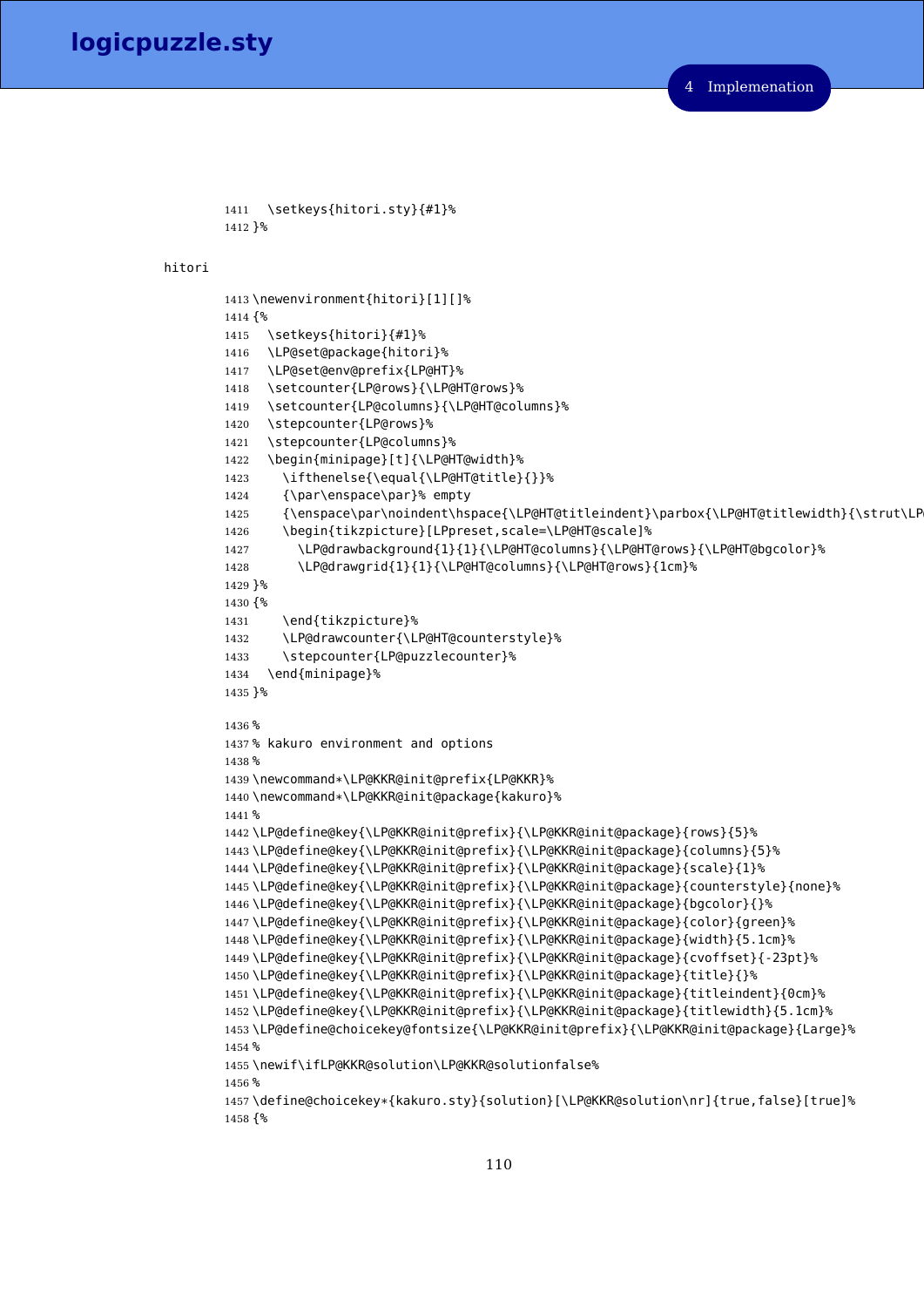```
1459 \ifcase\nr\relax%
                       1460 \renewcommand*\LP@KKR@solution{true}%
                       1461 \LP@KKR@solutiontrue%
                       1462 \or%
                       1463 \renewcommand*\LP@KKR@solution{false}%
                       1464 \LP@KKR@solutionfalse%
                       1465 \fi%
                       1466 }%
                       1467 %
                       1468 \define@choicekey*{kakuro}{solution}[\LP@KKR@solution\nr]{true,false}[true]%
                       1469 {%
                       1470 \ifcase\nr\relax%
                       1471 \renewcommand*\LP@KKR@solution{true}%
                       1472 \LP@KKR@solutiontrue%
                       1473 \sqrt{0}1474 \renewcommand*\LP@KKR@solution{false}%
                       1475 \LP@KKR@solutionfalse%
                       1476 \fi%
                       1477 }%
                       1478 %
                       1479 \let\kakurocell\setcell%
                       1480 %
                       1481 \newcommand*\kakurosetup[1]%
                       1482 {%
                       1483 \setkeys{kakuro.sty}{#1}%
                       1484 }%
\LP@KKR@print@element For the kakuro environment, we need to typeset numbers and special Kakuro
                       cells (\KKR).
                       \LP@KKR@print@element{\{delement\}}
                       1485 \def\LP@KKR@print@element#1%
                       1486 {%
                       First, we test if \{\langle element \rangle\} is a number and typeset \{\langle element \rangle\} into the grid
                       cell, if we are in solution mode. Otherwise, we execute the \KKR command.
                       1487 \if!\ifnum9<1#1!\else_\fi%
                       1488 \ifLP@KKR@solution%
                       1489 \setcell{\arabic{LP@counti}}{\arabic{LP@countii}}{#1}%
                       1490 \else%
                       1491 \fi<sup>\6</sup>
                       1492 \else%
                       1493 #1%
                       1494 \fi%
                       1495 }%
           \kakurorow For the kakuro environment, we need special row and column commands,
                       which can also handle the \KKR commands.
                       1496 \newcommand*\kakurorow[2]%
```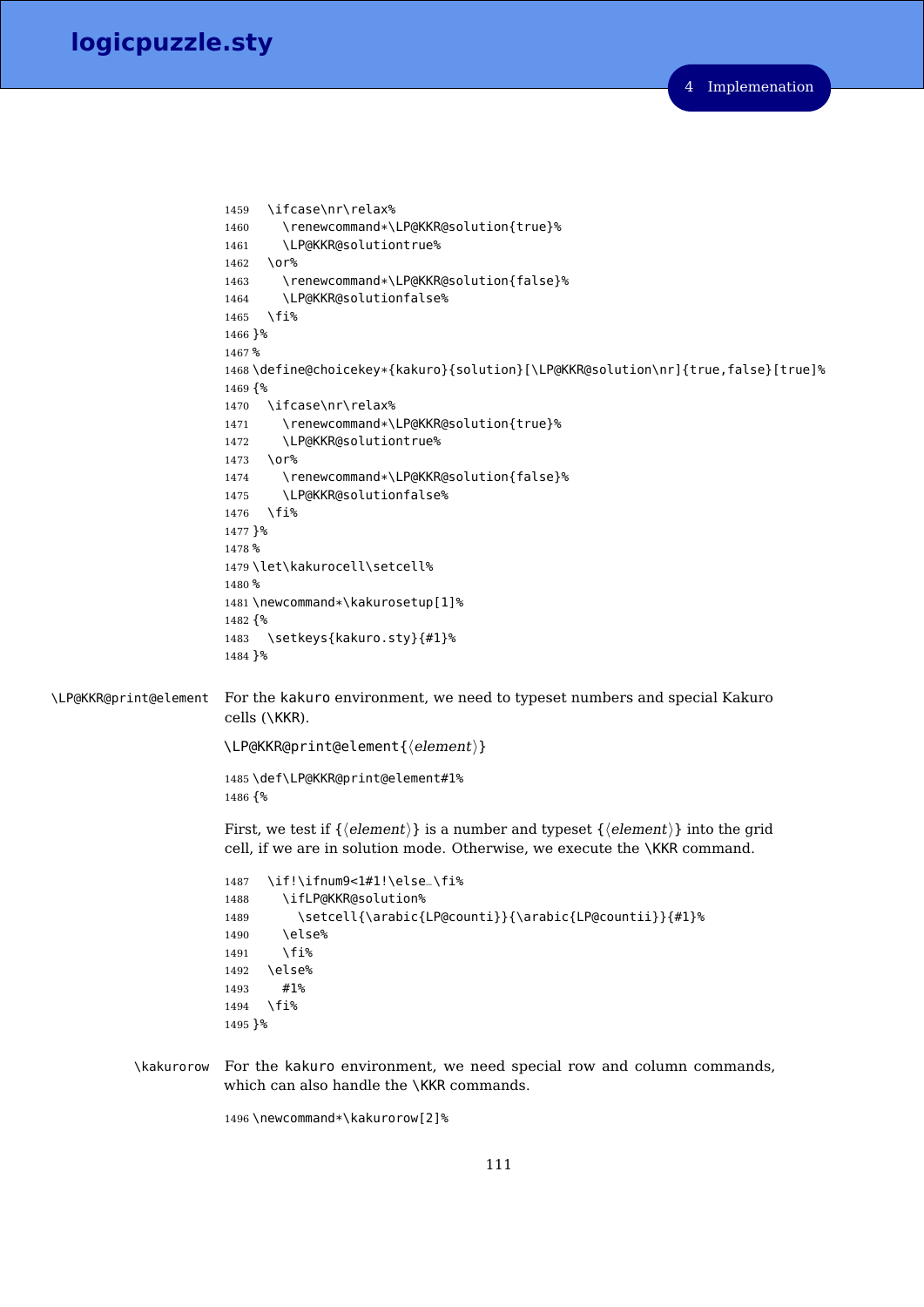```
1497 {%
1498 \setcounter{LP@counti}{1}%
1499 \setcounter{LP@countii}{#1}%
1500 \foreach \LP@element in {#2}%
1501 {%
1502 \LP@KKR@print@element{\LP@element}%
1503 \stepcounter{LP@counti}%
1504 };%
1505 }%
```
#### \kakurocolumn

```
1506 \newcommand*\kakurocolumn[2]%
1507 {%
1508 \setcounter{LP@counti}{#1}%
1509 \setcounter{LP@countii}{1}%
1510 \foreach \LP@element in {#2}%
1511 {%
1512 \LP@KKR@print@element{\LP@element}%
1513 \stepcounter{LP@countii}%
1514 };%
1515 }%
```
\KKR For the kakuro environment, we need to draw complex kakuro cells. They consist of a diagonally divided cell with the sums of the cells below and right of the current cell. They also have a special background color.

 $\KKR{\vert\;|sum\rangle}{\vert\;|normal$ 

```
1516 \newcommand*\KKR[2]%
1517 {%
```
First of all, we copy scale, bgcolor and color.

```
1518 \LP@set@LP@scale{\LP@env@prefix}%
1519 \LP@set@LP@bgcolor{\LP@env@prefix}%
1520 \LP@set@LP@color{\LP@env@prefix}%
```
If bgcolor is undefined, we assume white.

```
1521 \ifthenelse{\equal{\LP@bgcolor}{}}%
1522 {\gdef\LP@sr@bgcolor{white}}%
1523 {\gdef\LP@sr@bgcolor{\LP@bgcolor}}%
```
To get unique node names, we step our unique counter.

\stepcounter{LP@counter@unique}%

In a first step, we draw a rectangular helper node in bgcolor color on the LPdump layer.

```
1525 \begin{pgfonlayer}{LPdump}%
1526 \node [shape=rectangle,inner sep=0pt] (A_\theLP@counter@unique)%
```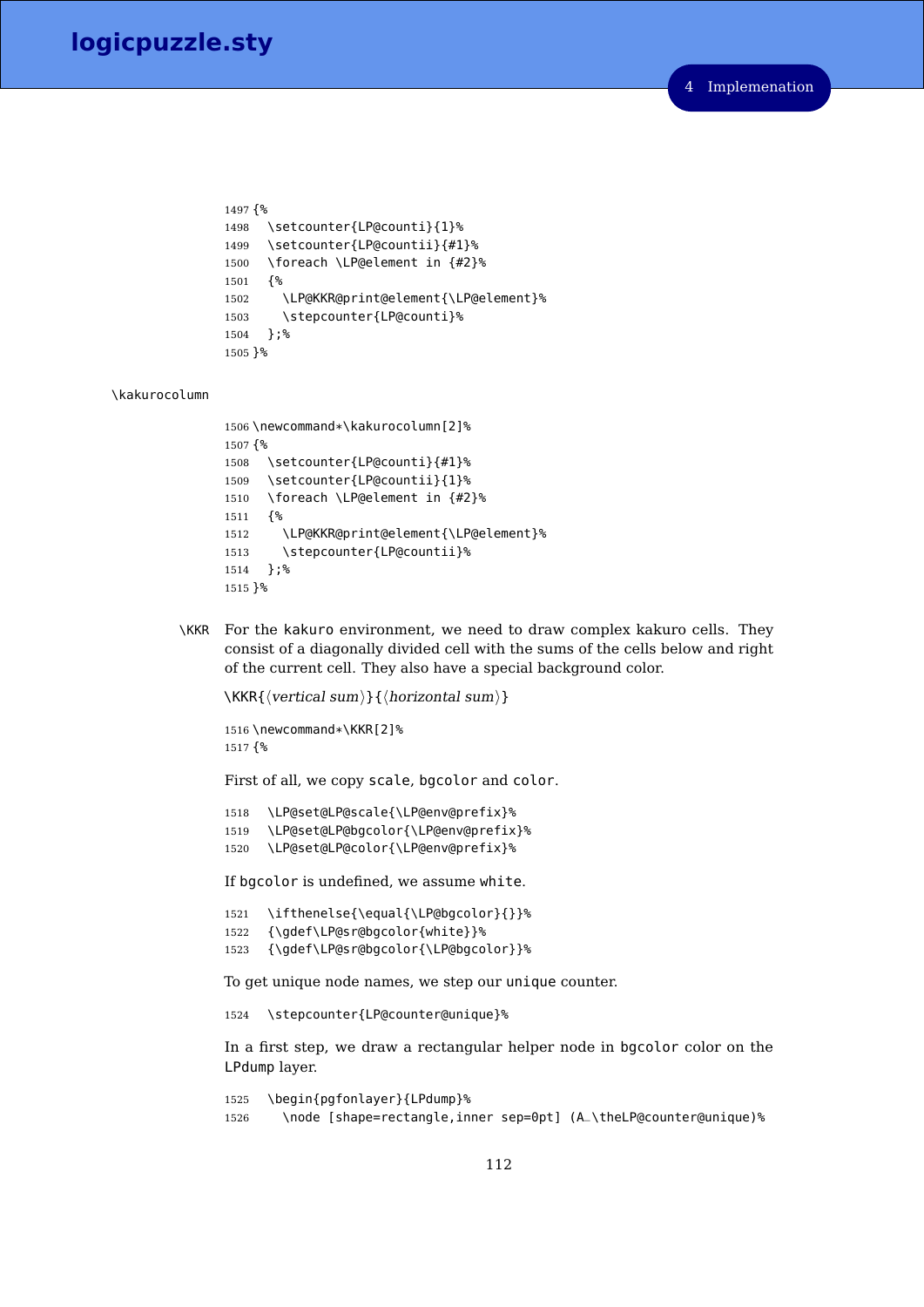```
1527 at (\arabic{LP@counti}\LP@Pfive,\arabic{LP@countii}\LP@Pfive)%
1528 {\tikz\draw[scale=\LP@scale,color=\LP@sr@bgcolor]%
1529 (0.08,0.1) rectangle (0.92,0.9);};%
1530 \end{pgfonlayer}%
```
In the second step, we fill the cell with color color and draw a diagonal line.

```
1531 \begin{puzzlebackground}%
1532 \fill[color=\LP@color]%
1533 (\arabic{LP@counti},\arabic{LP@countii}) rectangle ++(1,1);%
1534 \draw[line width=\LP@normallines]%
1535 (\arabic{LP@counti},\arabic{LP@countii}) -- +(0,1) -- +(1,-1);1536 \end{puzzlebackground}%
```
Finally, we use the corners of the helper node to place the sums.

```
1537 \node [shape=rectangle,inner sep=0pt,anchor=south west,%
1538 scale=\LP@scale,font=\small]%
1539 at (A_\theLP@counter@unique.south west) {#1};%
1540 \node [shape=rectangle,inner sep=0pt,anchor=north east,%
1541 scale=\LP@scale,font=\small]%
1542 at (A_\theLP@counter@unique.north east) {#2};%
1543 }%
```
\Black Sometimes, we need black cells.

```
1544 \newcommand*\Black%
1545 {%
1546 \LP@set@LP@scale{\LP@env@prefix}%
1547 \begin{puzzlebackground}%
1548 \fill[color=black]%
1549 (\arabic{LP@counti},\arabic{LP@countii}) rectangle ++(1,1);%
1550 \end{puzzlebackground}%
1551 }%
```
#### kakuro

```
1552 \newenvironment{kakuro}[1][]%
1553 {%
1554 \setkeys{kakuro}{#1}%
1555 \LP@set@package{kakuro}%
1556 \LP@set@env@prefix{LP@KKR}%
1557 \setcounter{LP@rows}{\LP@KKR@rows}%
1558 \setcounter{LP@columns}{\LP@KKR@columns}%
1559 \stepcounter{LP@rows}%
1560 \stepcounter{LP@columns}%
1561 \begin{minipage}[t]{\LP@KKR@width}%
1562 \ifthenelse{\equal{\LP@KKR@title}{}}%
1563 {\par\enspace\par}% empty
1564 {\enspace\par\noindent\hspace{\LP@KKR@titleindent}\parbox{\LP@KKR@titlewidth}{\strut\
1565 \begin{tikzpicture}[LPpreset,scale=\LP@KKR@scale]%
1566 \LP@drawbackground{1}{1}{\LP@KKR@columns}{\LP@KKR@rows}{\LP@KKR@bgcolor}%
```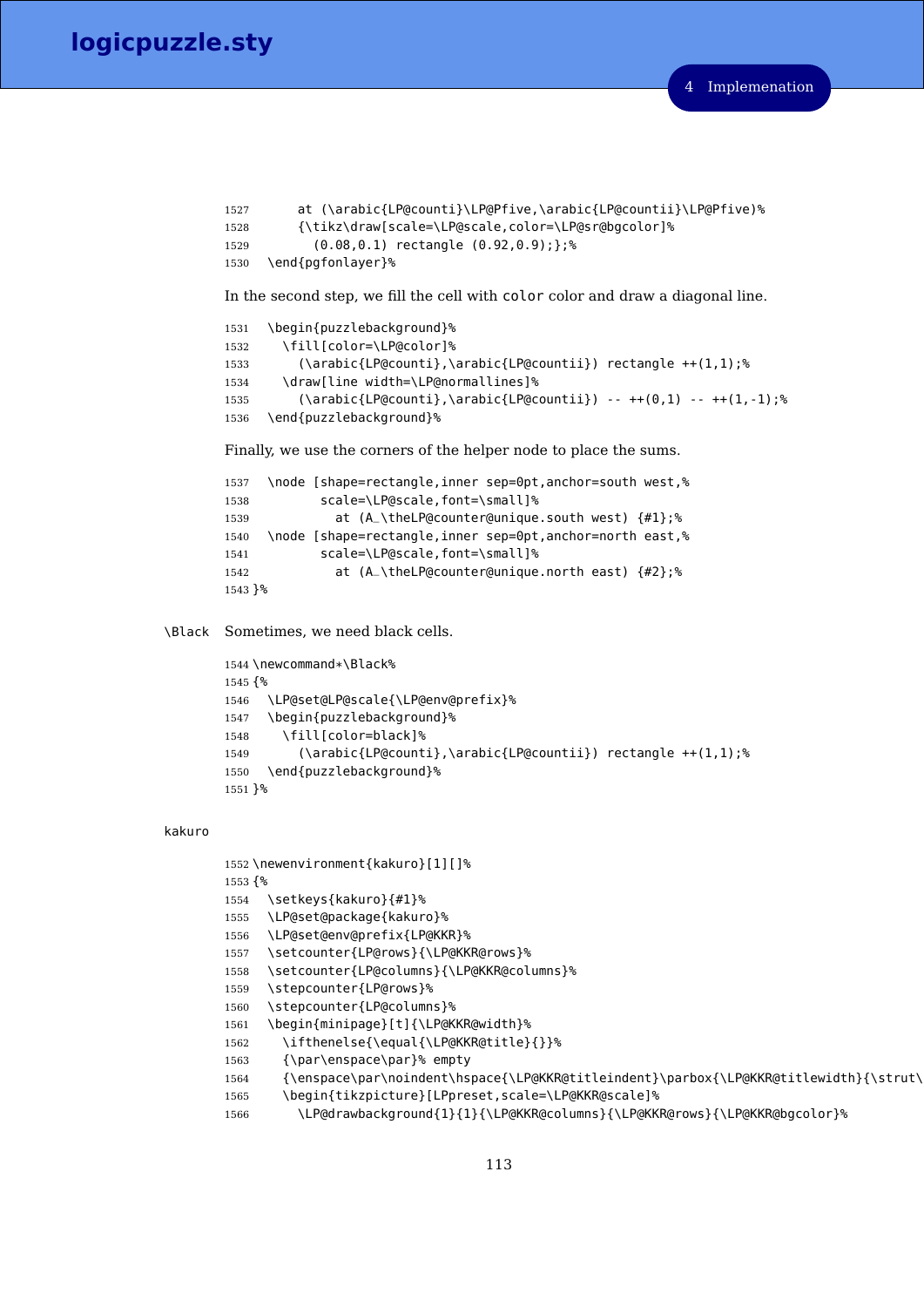```
1567 \LP@drawgrid{1}{1}{\LP@KKR@columns}{\LP@KKR@rows}{1cm}%
1568 }%
1569 {%
1570 \end{tikzpicture}%
1571 \LP@drawcounter{\LP@KKR@counterstyle}%
1572 \stepcounter{LP@puzzlecounter}%
1573 \end{minipage}%
1574 }%
1575 %
1576 % kendoku environment and options
1577 %
1578 \newcommand*\LP@KD@init@prefix{LP@KD}%
1579 \newcommand*\LP@KD@init@package{kendoku}%
1580 %
1581 \LP@define@key{\LP@KD@init@prefix}{\LP@KD@init@package}{rows}{5}%
1582 \LP@define@key{\LP@KD@init@prefix}{\LP@KD@init@package}{columns}{5}%
1583 \LP@define@key{\LP@KD@init@prefix}{\LP@KD@init@package}{scale}{1}%
1584 \LP@define@key{\LP@KD@init@prefix}{\LP@KD@init@package}{counterstyle}{none}%
1585 \LP@define@key{\LP@KD@init@prefix}{\LP@KD@init@package}{bgcolor}{}%
1586 \LP@define@key{\LP@KD@init@prefix}{\LP@KD@init@package}{width}{5.1cm}%
1587 \LP@define@key{\LP@KD@init@prefix}{\LP@KD@init@package}{cvoffset}{-23pt}%
1588 \LP@define@key{\LP@KD@init@prefix}{\LP@KD@init@package}{title}{}%
1589 \LP@define@key{\LP@KD@init@prefix}{\LP@KD@init@package}{titleindent}{0cm}%
1590 \LP@define@key{\LP@KD@init@prefix}{\LP@KD@init@package}{titlewidth}{5.1cm}%
1591 \LP@define@choicekey@fontsize{\LP@KD@init@prefix}{\LP@KD@init@package}{Large}%
1592 %
1593 \let\kendokucell\setcell%
1594 %
1595 \newcommand*\kendokusetup[1]%
1596 {%
1597 \setkeys{kendoku.sty}{#1}%
1598 }%
```
### kendoku

```
1599 \newenvironment{kendoku}[1][]%
1600 {%
1601 \setkeys{kendoku}{#1}%
1602 \LP@set@package{kendoku}%
1603 \LP@set@env@prefix{LP@KD}%
1604 \setcounter{LP@rows}{\LP@KD@rows}%
1605 \setcounter{LP@columns}{\LP@KD@columns}%
1606 \stepcounter{LP@rows}%
1607 \stepcounter{LP@columns}%
1608 \begin{minipage}[t]{\LP@KD@width}%
1609 \ifthenelse{\equal{\LP@KD@title}{}}%
1610 {\par\enspace\par}% empty
1611 {\enspace\par\noindent\hspace{\LP@KD@titleindent}\parbox{\LP@KD@titlewidth}{\strut\LP
1612 \begin{tikzpicture}[LPpreset,scale=\LP@KD@scale]%
1613 \LP@drawbackground{1}{1}{\LP@KD@columns}{\LP@KD@rows}{\LP@KD@bgcolor}%
1614 \LP@drawgrid{1}{1}{\LP@KD@columns}{\LP@KD@rows}{1cm}%
```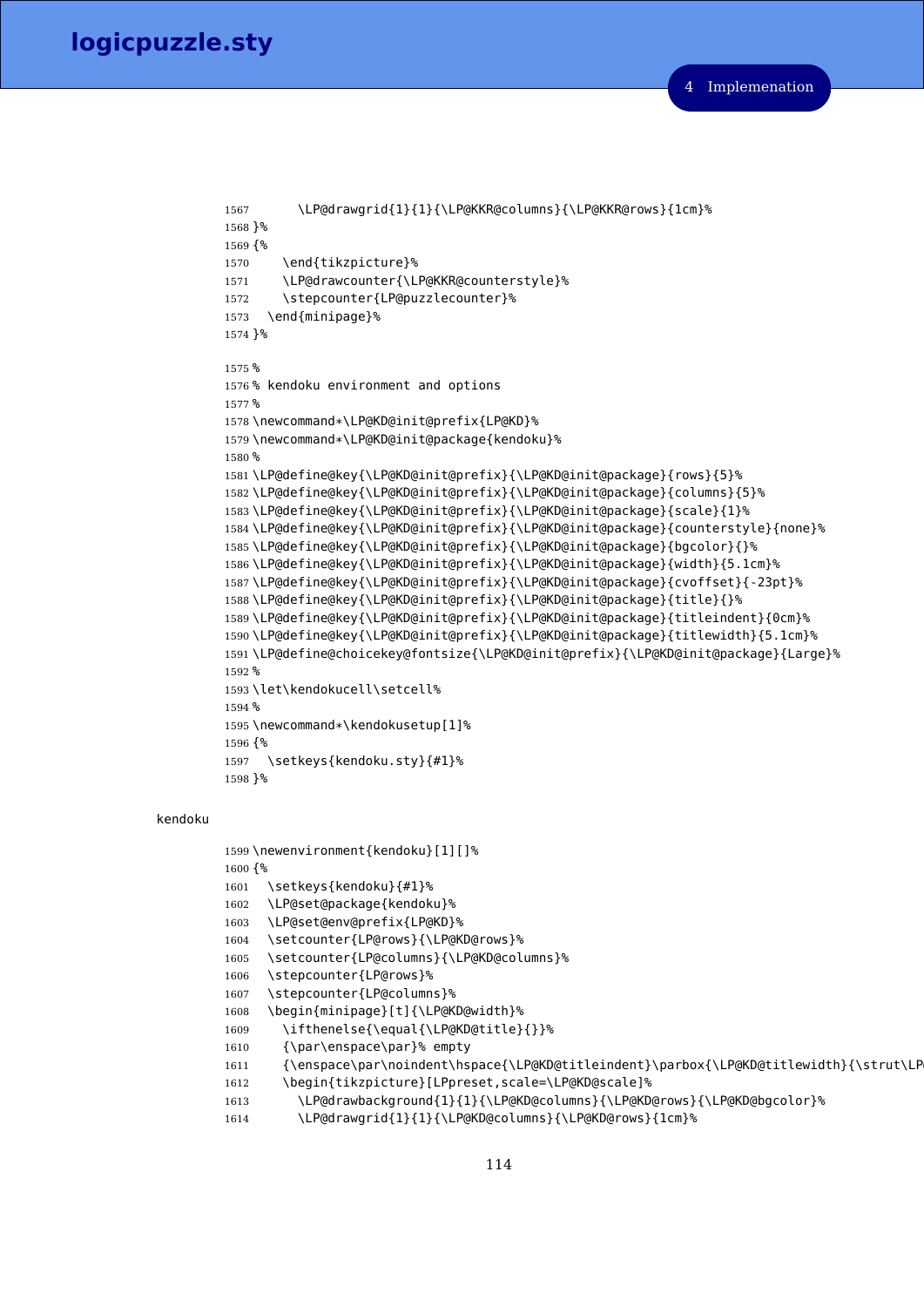```
1615 }%
1616 {%
1617 \end{tikzpicture}%
1618 \LP@drawcounter{\LP@KD@counterstyle}%
1619 \stepcounter{LP@puzzlecounter}%
1620 \end{minipage}%
1621 }%
1622 %
1623 % killersudoku environment and options
1624 %
1625 \newcommand*\LP@KSDK@init@prefix{LP@KSDK}%
1626 \newcommand*\LP@KSDK@init@package{killersudoku}%
1627 %
1628 \LP@define@key{\LP@KSDK@init@prefix}{\LP@KSDK@init@package}{rows}{5}%
1629 \LP@define@key{\LP@KSDK@init@prefix}{\LP@KSDK@init@package}{columns}{5}%
1630 \LP@define@key{\LP@KSDK@init@prefix}{\LP@KSDK@init@package}{scale}{1}%
1631 \LP@define@key{\LP@KSDK@init@prefix}{\LP@KSDK@init@package}{counterstyle}{none}%
1632 \LP@define@key{\LP@KSDK@init@prefix}{\LP@KSDK@init@package}{bgcolor}{}%
1633 \LP@define@key{\LP@KSDK@init@prefix}{\LP@KSDK@init@package}{width}{5.1cm}%
1634 \LP@define@key{\LP@KSDK@init@prefix}{\LP@KSDK@init@package}{cvoffset}{-23pt}%
1635 \LP@define@key{\LP@KSDK@init@prefix}{\LP@KSDK@init@package}{title}{}%
1636 \LP@define@key{\LP@KSDK@init@prefix}{\LP@KSDK@init@package}{titleindent}{0cm}%
1637 \LP@define@key{\LP@KSDK@init@prefix}{\LP@KSDK@init@package}{titlewidth}{5.1cm}%
1638 \LP@define@choicekey@fontsize{\LP@KSDK@init@prefix}{\LP@KSDK@init@package}{Large}%
1639 %
1640 \let\killersudokucell\setcell%
1641 %
1642 \newcommand*\killersudokusetup[1]%
1643 {%
1644 \setkeys{killersudoku.sty}{#1}%
1645 }%
```
## killersudoku

```
1646 \newenvironment{killersudoku}[1][]%
1647 {%
1648 \setkeys{killersudoku}{#1}%
1649 \LP@set@package{killersudoku}%
1650 \LP@set@env@prefix{LP@KSDK}%
1651 \setcounter{LP@rows}{\LP@KSDK@rows}%
1652 \setcounter{LP@columns}{\LP@KSDK@columns}%
1653 \stepcounter{LP@rows}%
1654 \stepcounter{LP@columns}%
1655 \begin{minipage}[t]{\LP@KSDK@width}%
1656 \ifthenelse{\equal{\LP@KSDK@title}{}}%
1657 {\par\enspace\par}% empty
1658 {\enspace\par\noindent\hspace{\LP@KSDK@titleindent}\parbox{\LP@KSDK@titlewidth}{\stru
1659 \begin{tikzpicture}[LPpreset,scale=\LP@KSDK@scale]%
1660 \LP@drawbackground{1}{1}{\LP@KSDK@columns}{\LP@KSDK@rows}{\LP@KSDK@bgcolor}%
1661 \LP@drawgrid{1}{1}{\LP@KSDK@columns}{\LP@KSDK@rows}{1cm}%
1662 }%
```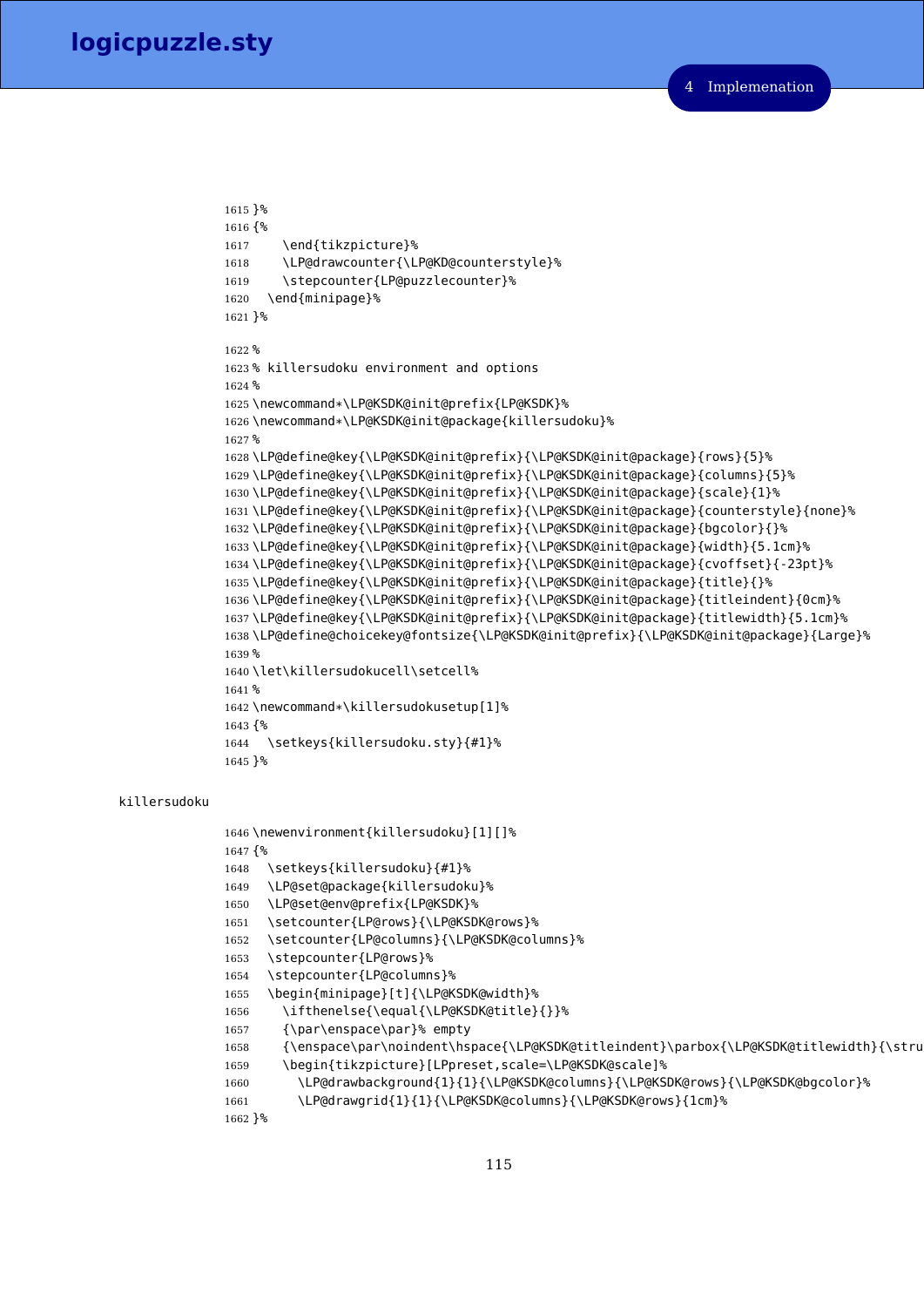```
1663 {%
             1664 \end{tikzpicture}%
             1665 \LP@drawcounter{\LP@KSDK@counterstyle}%
             1666 \stepcounter{LP@puzzlecounter}%
             1667 \end{minipage}%
             1668 }%
             1669 %
             1670 % laserbeam environment and options
             1671 %
             1672 \newcommand*\LP@LB@init@prefix{LP@LB}%
             1673 \newcommand*\LP@LB@init@package{laserbeam}%
             1674 %
             1675 \LP@define@key{\LP@LB@init@prefix}{\LP@LB@init@package}{rows}{5}%
             1676 \LP@define@key{\LP@LB@init@prefix}{\LP@LB@init@package}{columns}{5}%
             1677 \LP@define@key{\LP@LB@init@prefix}{\LP@LB@init@package}{scale}{1}%
             1678 \LP@define@key{\LP@LB@init@prefix}{\LP@LB@init@package}{counterstyle}{none}%
             1679 \LP@define@key{\LP@LB@init@prefix}{\LP@LB@init@package}{bgcolor}{}%
             1680 \LP@define@key{\LP@LB@init@prefix}{\LP@LB@init@package}{width}{6.5cm}%
             1681 \LP@define@key{\LP@LB@init@prefix}{\LP@LB@init@package}{cvoffset}{-38pt}%
             1682 \LP@define@key{\LP@LB@init@prefix}{\LP@LB@init@package}{title}{}%
             1683 \LP@define@key{\LP@LB@init@prefix}{\LP@LB@init@package}{titleindent}{0cm}%
             1684 \LP@define@key{\LP@LB@init@prefix}{\LP@LB@init@package}{titlewidth}{6.5cm}%
             1685 \LP@define@choicekey@fontsize{\LP@LB@init@prefix}{\LP@LB@init@package}{Large}%
             1686 %
             1687 \let\laserH\LP@toprow%
             1688 \let\laserV\LP@leftcolumn%
             1689 \let\mirrorH\LP@bottomrow@edge%
             1690 \let\mirrorV\LP@rightcolumn@edge%
             1691 %
             1692 \newcommand*\laser[2][red]%
             1693 {%
             1694 % avoid little laser peaks outside grid
             1695 \clip (1,1) rectangle (\arabic{LP@columns},\arabic{LP@rows});%
             1696 \framearea{#1}{#2}%
             1697 }%
             1698 %
             1699 \newcommand*\laserbeamsetup[1]%
             1700 {%
             1701 \setkeys{laserbeam.sty}{#1}%
             1702 }%
\placecross Place a cross in the bottom left corner of the grid cell.
             \langleplacecross{\langle column \rangle}{\langle row \rangle}
             1703 \newcommand*\placecross[2]%
             1704 {%
             1705 \LP@G@setcellcontent{#1}{#2}{\LP@Cross}%
             1706 }%
```
\placemirror Place a mirror in the bottom left corner of the grid cell.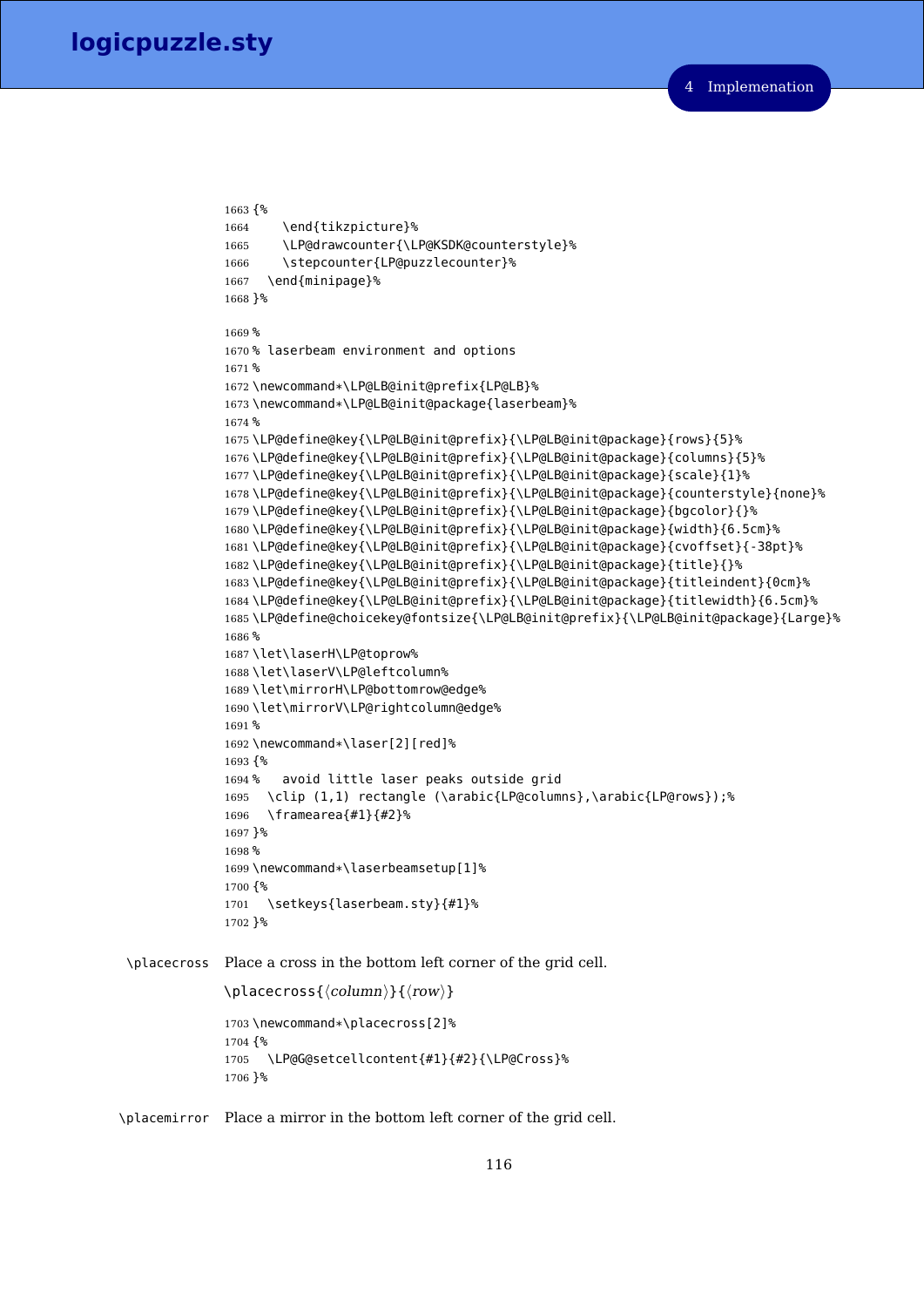```
\label{cor} \verb|\ph{column}\f{row}\1707 \newcommand*\placemirror[3]%
             1708 {%
             1709 \LP@G@setcellcontent{#1}{#2}{\LP@Mirror{#3}}%
             1710 }%
\placearrow Place an arrow in the bottom left corner of the grid cell. \{\langle direction \rangle\} may be:
             RightUp, LeftUp, LeftDown or RightDown
             \langleplacearrow{\langle column \rangle}{\langle row \rangle}{\langle direction \rangle}
             1711 \newcommand*\placearrow[3]%
             1712 {%
             1713 \LP@G@setcellcontent{#1}{#2}{\LP@Arrow{#3}}%
             1714 }%
  \LP@Arrow We define a TikZ picture for an arrow in four directions: RightUp, LeftUp,
             LeftDown or RightDown
             1715 \newcommand*\LP@Arrow[1]%
             1716 {%
             1717 \LP@set@LP@scale{\LP@env@prefix}%
             1718 \def\LP@rotate{45}%
             1719 \ifthenelse{\equal{#1}{LeftUp}}{\def\LP@rotate{135}}{}%
             1720 \ifthenelse{\equal{#1}{LeftDown}}{\def\LP@rotate{225}}{}%
             1721 \ifthenelse{\equal{#1}{RightDown}}{\def\LP@rotate{315}}{}%
             We define the line width of the arrow base on scale. Line widths are absolut
             and not influenced by a scale factor of the picture.
             1722 \pgfmathsetmacro{\LPlinewidth}{3pt*\LP@scale}%
             1723 \tikz\draw[->,line width=\LPlinewidth,%
             1724 rotate=\LP@rotate,scale=\LP@scale]%
             1725 (0.1, .5) - (0.9, .5);
             1726 }%
  \LP@Cross We define a TikZ picture of a cross.
             1727 \newcommand*\LP@Cross%
             1728 {%
             1729 \LP@set@LP@scale{\LP@env@prefix}%
             1730 \begin{tikzpicture}%
             We ensure that the cross is on top of all elements on the main layer.
             1731 \begin{pgfonlayer}{LPforeground}%
             1732 \pgfmathsetmacro{\LPlinewidth}{3pt*\LP@scale}%
             For drawing the cross we defined a line width. Now we can draw the cross
             with the predefined color LP@c@cross.
```
\draw[line width=\LPlinewidth,scale=\LP@scale,color=LP@c@cross]%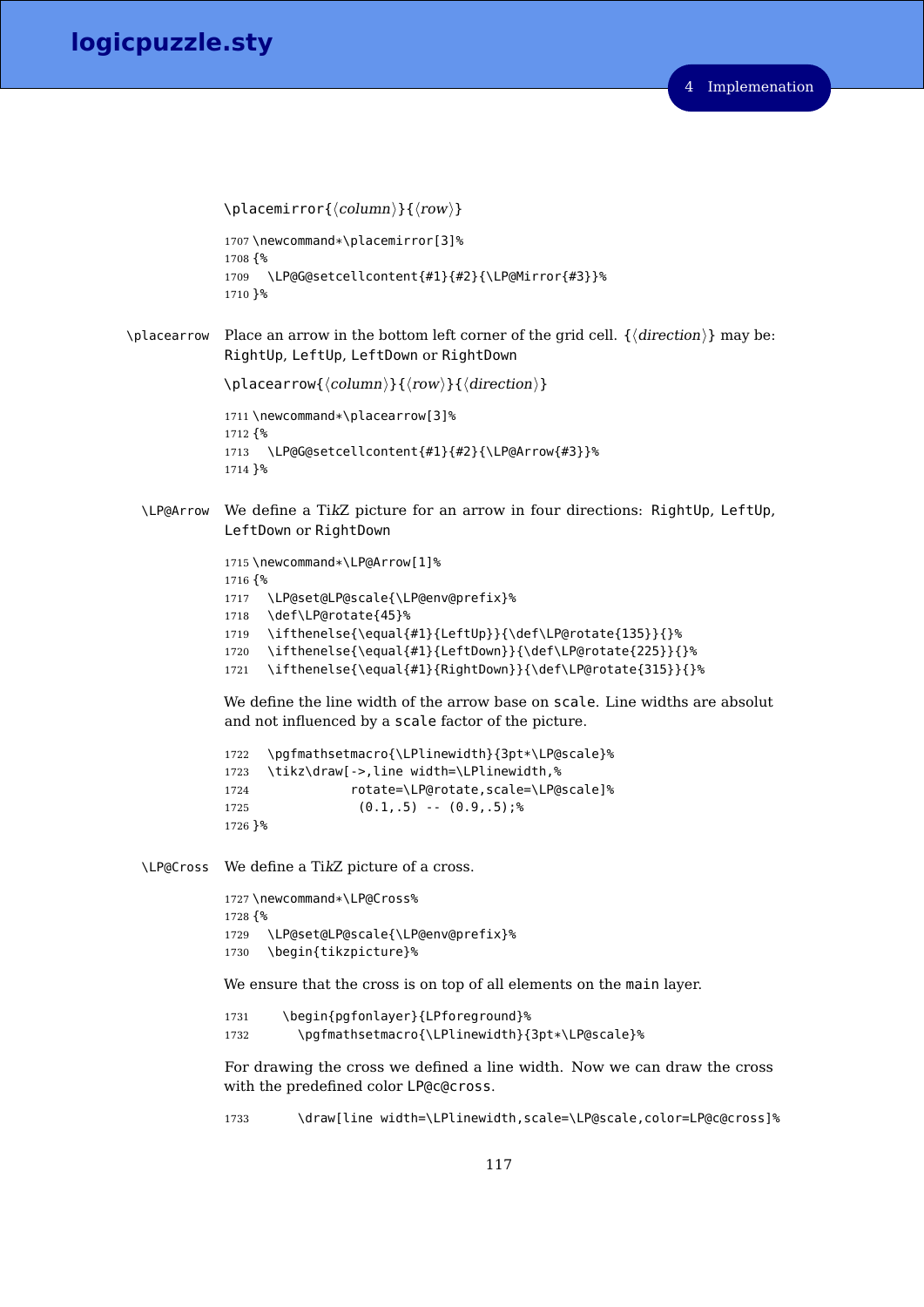# 4 Implemenation

```
logicpuzzle.sty
```

```
1734 (.35,.35) -- (0.65,.65) -- (.5,.5) -- (.65,.35)-- (.35,.65);%
            1735 \end{pgfonlayer}%
            1736 \end{tikzpicture}%
            1737 }%
\LP@Mirror We define a TikZ picture for a mirror.
            \LP@Mirror{(direction)}
            1738 \newcommand*\LP@Mirror[1]%
            1739 {%
            Based on \{\langle direction \rangle\}, we define the angle of the mirror.
            1740 \def\LP@rotate{0}%
            1741 \ifthenelse{\equal{#1}{V}}{\def\LP@rotate{90}}{}%
            1742 \LP@set@LP@scale{\LP@env@prefix}%
            1743 \begin{tikzpicture}%
            Mirrors should be on to of everything, therefore we draw them on the
            LPforegroundtwo layer and use the predefined color LP@c@mirror.
            1744 \begin{pgfonlayer}{LPforegroundtwo}%
            1745 \pgfmathsetmacro{\LPlinewidth}{3pt*\LP@scale}%
```

```
1746 \draw[line width=\LPlinewidth,scale=\LP@scale,%
1747 color=LP@c@mirror,rotate=\LP@rotate]%
1748 (.35,.5) - (0.65,.5);
1749 \end{pgfonlayer}%
1750 \end{tikzpicture}%
1751 }%
```
# laserbeam

```
1752 \newenvironment{laserbeam}[1][]%
1753 {%
1754 \setkeys{laserbeam}{#1}%
1755 \LP@set@package{laserbeam}%
1756 \LP@set@env@prefix{LP@LB}%
1757 \setcounter{LP@rows}{\LP@LB@rows}%
1758 \setcounter{LP@columns}{\LP@LB@columns}%
1759 \stepcounter{LP@rows}%
1760 \stepcounter{LP@columns}%
1761 \begin{minipage}[t]{\LP@LB@width}%
1762 \ifthenelse{\equal{\LP@LB@title}{}}%
1763 {\par\enspace\par}% empty
1764 {\enspace\par\noindent\hspace{\LP@LB@titleindent}\parbox{\LP@LB@titlewidth}{\strut\LP
1765 \begin{tikzpicture}[LPpreset,scale=\LP@LB@scale]%
1766 \LP@drawbackground{1}{1}{\LP@LB@columns}{\LP@LB@rows}{\LP@LB@bgcolor}%
1767 \LP@drawgrid{1}{1}{\LP@LB@columns}{\LP@LB@rows}{1cm}%
1768 }%
1769 {%
1770 \end{tikzpicture}%
1771 \LP@drawcounter{\LP@LB@counterstyle}%
```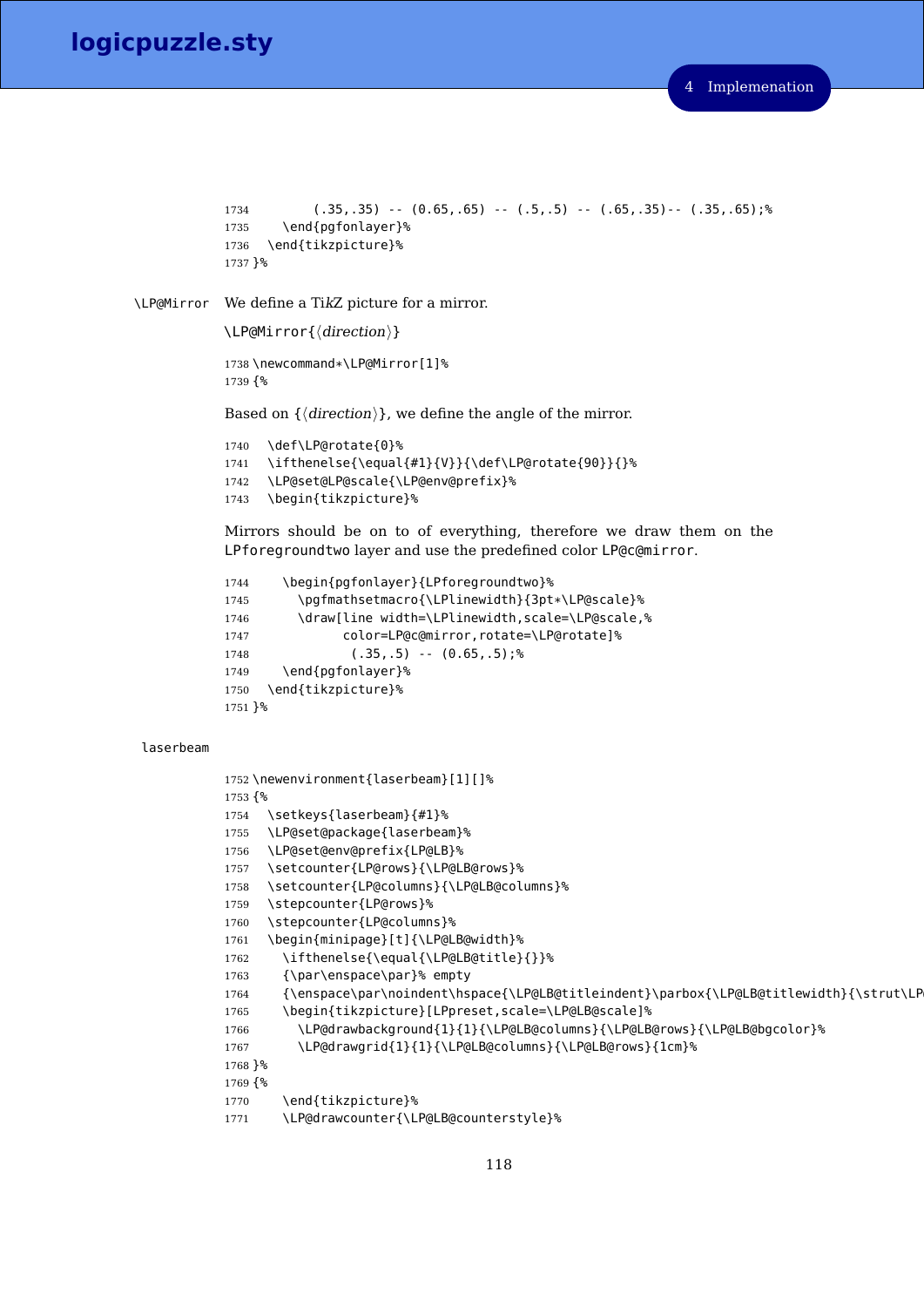```
1772 \stepcounter{LP@puzzlecounter}%
                   1773 \end{minipage}%
                   1774 }%
                   1775 %
                   1776 % lpsudoku environment and options
                   1777 %
                   1778 \newcommand*\LP@SDK@init@prefix{LP@SDK}%
                   1779 \newcommand*\LP@SDK@init@package{lpsudoku}%
                   1780 %
                    1781 \LP@define@key{\LP@SDK@init@prefix}{\LP@SDK@init@package}{rows}{9}%
                    1782 \LP@define@key{\LP@SDK@init@prefix}{\LP@SDK@init@package}{columns}{9}%
                    1783 \LP@define@key{\LP@SDK@init@prefix}{\LP@SDK@init@package}{scale}{1}%
                    1784 \LP@define@key{\LP@SDK@init@prefix}{\LP@SDK@init@package}{counterstyle}{none}%
                    1785 \LP@define@key{\LP@SDK@init@prefix}{\LP@SDK@init@package}{bgcolor}{}%
                    1786 \LP@define@key{\LP@SDK@init@prefix}{\LP@SDK@init@package}{width}{9.1cm}%
                    1787 \LP@define@key{\LP@SDK@init@prefix}{\LP@SDK@init@package}{cvoffset}{-23pt}%
                    1788 \LP@define@key{\LP@SDK@init@prefix}{\LP@SDK@init@package}{title}{}%
                    1789 \LP@define@key{\LP@SDK@init@prefix}{\LP@SDK@init@package}{titleindent}{0cm}%
                    1790 \LP@define@key{\LP@SDK@init@prefix}{\LP@SDK@init@package}{titlewidth}{9.1cm}%
                    1791 \LP@define@choicekey@fontsize{\LP@SDK@init@prefix}{\LP@SDK@init@package}{Large}%
                   1792 %
                   1793 \let\lpsudokucell\setcell%
                   1794 %
                   1795 \newcommand*\lpsudokusetup[1]%
                   1796 {%
                   1797 \setkeys{lpsudoku.sty}{#1}%
                   1798 }%
\LP@drawsudokugrid For the lpsudoku and skyscrapers environments, we need to add the typical
                    thick Sudoku lines to the standard grid.
                   1799 \newcommand*\LP@drawsudokugrid%
                   1800 {%
                   1801 \draw[line width=\LP@thicklines,draw opacity=\LP@draw@opacity]%
                   1802 (1,1) -- (1,10);%
                   1803 \draw[line width=\LP@thicklines,draw opacity=\LP@draw@opacity]%
                    1804 (4,1) -- (4,10);%
                    1805 \draw[line width=\LP@thicklines,draw opacity=\LP@draw@opacity]%
                    1806 (7,1) -- (7,10);%
                   1807 \draw[line width=\LP@thicklines,draw opacity=\LP@draw@opacity]%
                   1808 (10,1) -- (10,10);%
                   1809 \draw[line width=\LP@thicklines,draw opacity=\LP@draw@opacity]%
                   1810 (1,1) -- (10,1);%
                   1811 \draw[line width=\LP@thicklines,draw opacity=\LP@draw@opacity]%
                   1812 (1,4) -- (10,4);%
                   1813 \draw[line width=\LP@thicklines,draw opacity=\LP@draw@opacity]%
                   1814 (1,7) -- (10,7); %
                    1815 \draw[line width=\LP@thicklines,draw opacity=\LP@draw@opacity]%
                    1816 (1,10) -- (10,10);%
                    1817 }%
```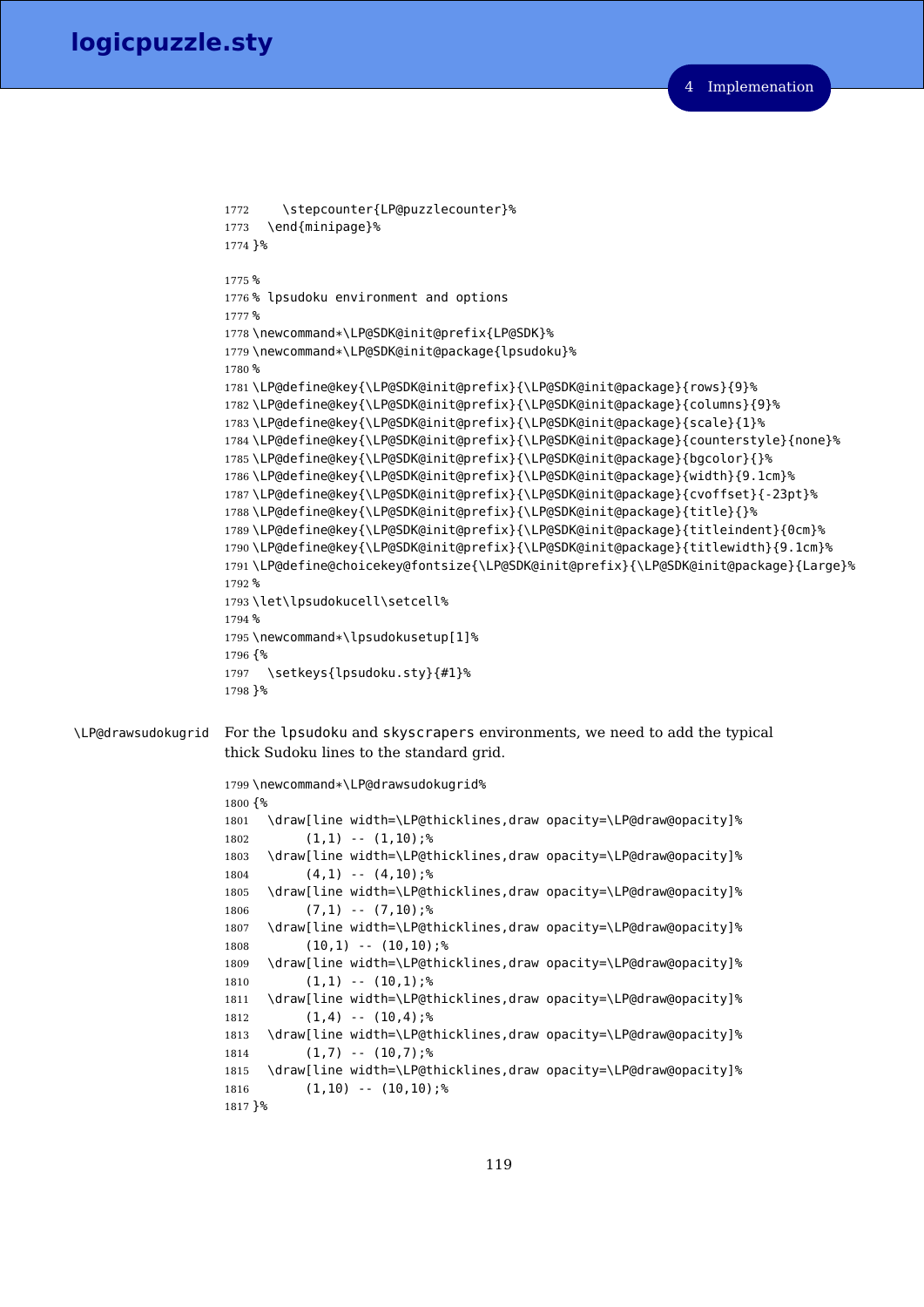\LP@magnetsgrid For the magnets environment, we need to add some lines to the standard grid.

```
1818 \newcommand*\LP@magnetsgrid%
1819 {%
```
First, we copy the values of fontsize, columns and rows from the environment we are in at the moment. Then, we step columns and rows to get the upper right grid coordinate.

```
1820 \LP@set@LP@fontsize{\LP@env@prefix}%
1821 \LP@set@LP@columns{\LP@env@prefix}%
1822 \LP@set@LP@rows{\LP@env@prefix}%
1823 \setcounter{LP@counti}{\LP@columns}% max column
1824 \setcounter{LP@countii}{\LP@rows}% max row
1825 \stepcounter{LP@counti}%
1826 \stepcounter{LP@countii}%
```
Now, we can draw the additional lines and the + and - signs.

```
1827 \draw[step=1cm,line width=\LP@normallines]%
1828 (-1,1) grid (1,\arabic{LP@countii});%
1829 \draw[step=1cm,line width=\LP@normallines]%
1830 (1,\arabic{LP@countii}) grid ++(\LP@columns,2);%
1831 \draw[line width=\LP@normallines]%
1832 (0,\arabic{LP@countii}) -- ++(0,1) -- ++(1,0);%
1833 \draw[line width=\LP@thicklines]%
1834 (-1,1) rectangle (1,\arabic{LP@countii});%
1835 \draw[line width=\LP@thicklines]%
1836 (1,\arabic{LP@countii}) rectangle ++(\LP@columns,2);%
1837 \draw[line width=\LP@thicklines]%
1838 (1,\arabic{LP@countii}) rectangle ++(-2,2);%
1839 \node[font=\LP@fontsize\bfseries] at (0.5,\arabic{LP@counti}.5)%
1840 {$-$};%
1841 \stepcounter{LP@counti}%
1842 \node[font=\LP@fontsize\bfseries] at (-0.5,\arabic{LP@counti}.5)%
1843 {$+$};%
1844 }%
```
# lpsudoku

```
1845 \newenvironment{lpsudoku}[1][]%
1846 {%
1847 \setkeys{lpsudoku}{#1}%
1848 \LP@set@package{lpsudoku}%
1849 \LP@set@env@prefix{LP@SDK}%
1850 \setcounter{LP@rows}{\LP@SDK@rows}%
1851 \setcounter{LP@columns}{\LP@SDK@columns}%
1852 \stepcounter{LP@rows}%
1853 \stepcounter{LP@columns}%
1854 \begin{minipage}[t]{\LP@SDK@width}%
1855 \ifthenelse{\equal{\LP@SDK@title}{}}%
1856 {\par\enspace\par}% empty
```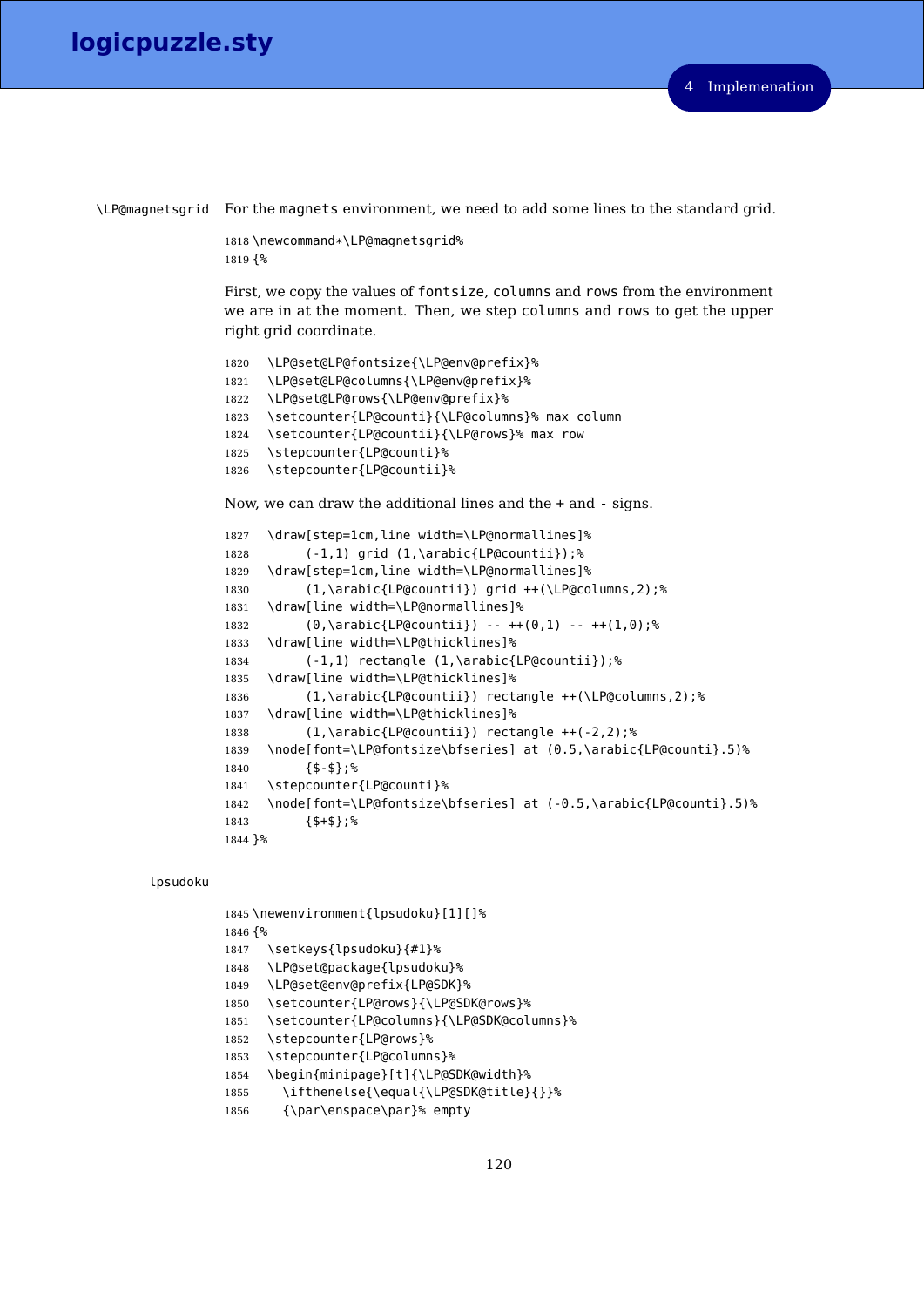```
1857 {\enspace\par\noindent\hspace{\LP@SDK@titleindent}\parbox{\LP@SDK@titlewidth}{\strut\
1858 \begin{tikzpicture}[LPpreset,scale=\LP@SDK@scale]%
1859 \LP@drawbackground{1}{1}{\LP@SDK@columns}{\LP@SDK@rows}{\LP@SDK@bgcolor}%
1860 \LP@drawgrid{1}{1}{\LP@SDK@columns}{\LP@SDK@rows}{1cm}%
1861 \LP@drawsudokugrid%
1862 }%
1863 {%
1864 \end{tikzpicture}%
1865 \LP@drawcounter{\LP@SDK@counterstyle}%
1866 \stepcounter{LP@puzzlecounter}%
1867 \end{minipage}%
1868 }%
1869 %
1870 % magiclabyrinth environment and options
1871 %
1872 \newcommand*\LP@ML@init@prefix{LP@ML}%
1873 \newcommand*\LP@ML@init@package{magiclabyrinth}%
1874 %
1875 \LP@define@key{\LP@ML@init@prefix}{\LP@ML@init@package}{rows}{5}%
1876 \LP@define@key{\LP@ML@init@prefix}{\LP@ML@init@package}{columns}{5}%
1877 \LP@define@key{\LP@ML@init@prefix}{\LP@ML@init@package}{scale}{1}%
1878 \LP@define@key{\LP@ML@init@prefix}{\LP@ML@init@package}{counterstyle}{none}%
1879 \LP@define@key{\LP@ML@init@prefix}{\LP@ML@init@package}{bgcolor}{}%
1880 \LP@define@key{\LP@ML@init@prefix}{\LP@ML@init@package}{width}{5.1cm}%
1881 \LP@define@key{\LP@ML@init@prefix}{\LP@ML@init@package}{cvoffset}{-23pt}%
1882 \LP@define@key{\LP@ML@init@prefix}{\LP@ML@init@package}{title}{}%
1883 \LP@define@key{\LP@ML@init@prefix}{\LP@ML@init@package}{titleindent}{0cm}%
1884 \LP@define@key{\LP@ML@init@prefix}{\LP@ML@init@package}{titlewidth}{5.1cm}%
1885 \LP@define@choicekey@fontsize{\LP@ML@init@prefix}{\LP@ML@init@package}{Large}%
1886 %
1887 \let\magiclabyrinthcell\setcell%
1888 %
1889\newcommand*\magiclabyrinthsetup[1]%
1890 {%
1891 \setkeys{magiclabyrinth.sty}{#1}%
1892 }%
```
# \mlline

```
1893 \newcommand*\mlline[1]%
1894 {%
1895 \draw[color=black, line width=\LP@thicklines] #1;%
1896 }%
```
# \MasyuW

```
1897 \newcommand*\MasyuW%
1898 {%
1899 \begin{tikzpicture}[scale=0.7*\LP@scale]%
1900 \draw[color=black,fill=white] (0.5,0.5) circle (0.5cm);%
1901 \end{tikzpicture}%
```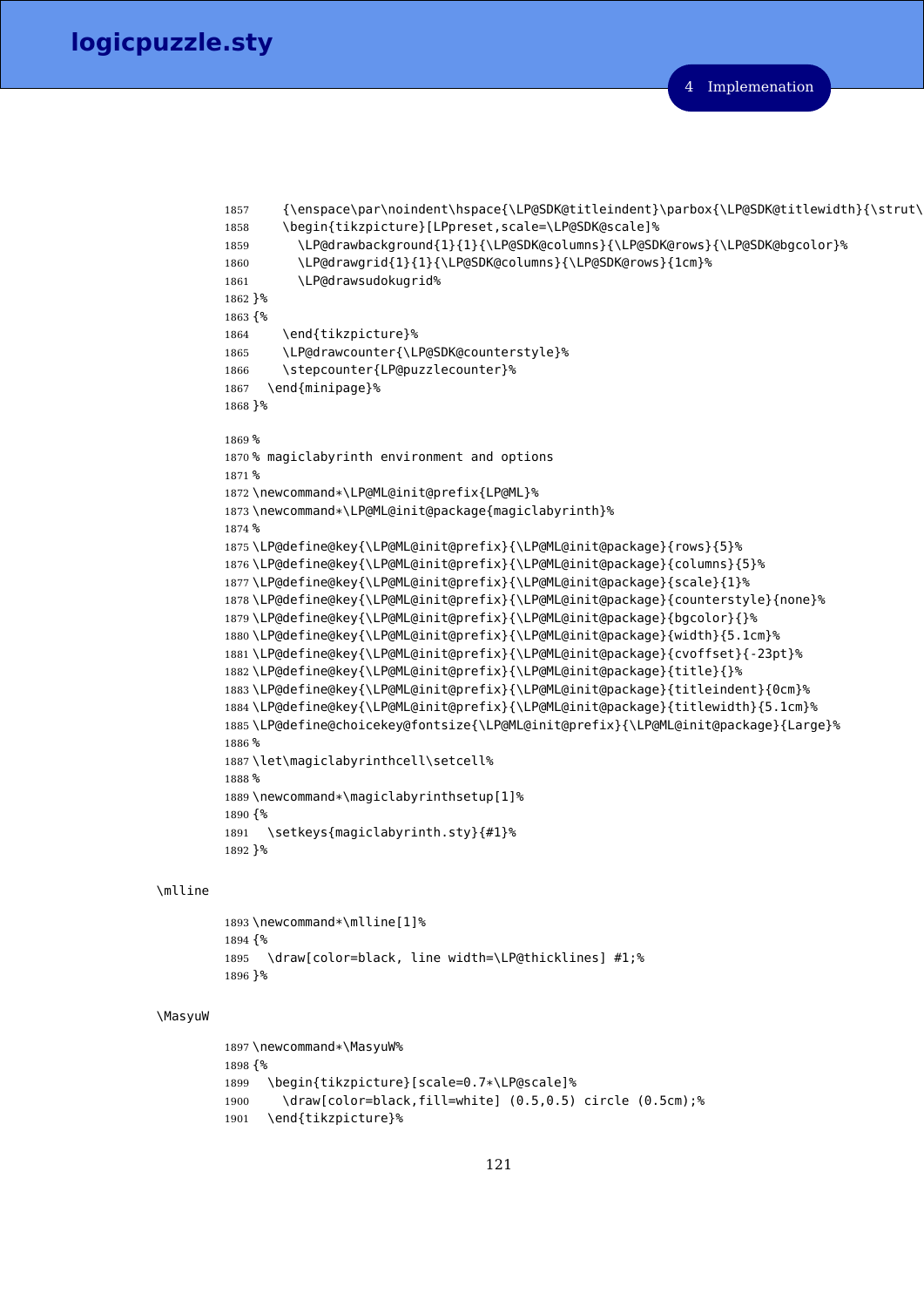}%

Implemenation

```
magiclabyrinth
                1903 \newenvironment{magiclabyrinth}[1][]%
                1904 {%
                1905 \setkeys{magiclabyrinth}{#1}%
                1906 \LP@set@package{magiclabyrinth}%
                1907 \LP@set@env@prefix{LP@ML}%
                1908 \setcounter{LP@rows}{\LP@ML@rows}%
                1909 \setcounter{LP@columns}{\LP@ML@columns}%
                1910 \stepcounter{LP@rows}%
                1911 \stepcounter{LP@columns}%
                1912 \begin{minipage}[t]{\LP@ML@width}%
                1913 \ifthenelse{\equal{\LP@ML@title}{}}%
                1914 {\par\enspace\par}% empty
                1915 {\enspace\par\noindent\hspace{\LP@ML@titleindent}\parbox{\LP@ML@titlewidth}{\strut\LP
                1916 \begin{tikzpicture}[LPpreset,scale=\LP@ML@scale]%
                1917 \LP@drawbackground{1}{1}{\LP@ML@columns}{\LP@ML@rows}{\LP@ML@bgcolor}%
                1918 \LP@drawgrid{1}{1}{\LP@ML@columns}{\LP@ML@rows}{1cm}%
                1919 }%
                1920 {%
                1921 \end{tikzpicture}%
                1922 \LP@drawcounter{\LP@ML@counterstyle}%
                1923 \stepcounter{LP@puzzlecounter}%
                1924 \end{minipage}%
                1925 }%
                1926 %
                1927 % magnets environment and options
                1928 %
                1929 \newcommand*\LP@MN@init@prefix{LP@MN}%
                1930 \newcommand*\LP@MN@init@package{magnets}%
                1931 %
                1932 \LP@define@key{\LP@MN@init@prefix}{\LP@MN@init@package}{rows}{6}%
                1933 \LP@define@key{\LP@MN@init@prefix}{\LP@MN@init@package}{columns}{6}%
                1934 \LP@define@key{\LP@MN@init@prefix}{\LP@MN@init@package}{scale}{1}%
                1935 \LP@define@key{\LP@MN@init@prefix}{\LP@MN@init@package}{counterstyle}{none}%
                1936 \LP@define@key{\LP@MN@init@prefix}{\LP@MN@init@package}{bgcolor}{}%
                1937 \LP@define@key{\LP@MN@init@prefix}{\LP@MN@init@package}{width}{8.1cm}%
                1938 \LP@define@key{\LP@MN@init@prefix}{\LP@MN@init@package}{cvoffset}{-23pt}%
                1939 \LP@define@key{\LP@MN@init@prefix}{\LP@MN@init@package}{title}{}%
                1940 \LP@define@key{\LP@MN@init@prefix}{\LP@MN@init@package}{titleindent}{0cm}%
                1941 \LP@define@key{\LP@MN@init@prefix}{\LP@MN@init@package}{titlewidth}{8.1cm}%
                1942 \LP@define@choicekey@fontsize{\LP@MN@init@prefix}{\LP@MN@init@package}{Large}%
                1943 %
                1944 \let\magnetscell\setcell%
                1945 %
                1946 \let\minusH\LP@toprow%
                1947 \let\minusV\LP@leftcolumn%
                1948 %
                1949 \newcommand*\plusV[1]%
```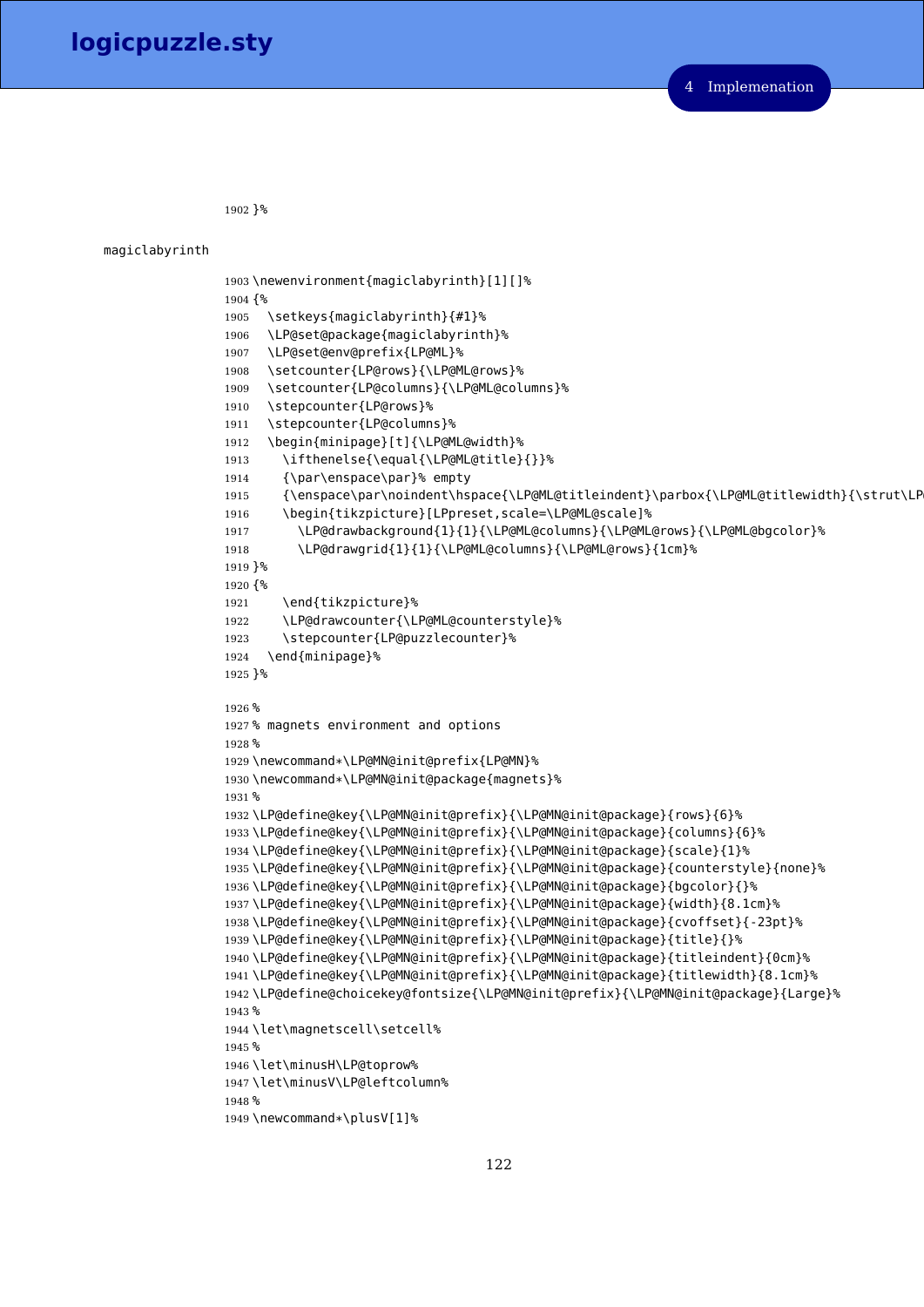```
1950 {%
1951 \LP@set@LP@fontsize{\LP@env@prefix}%
1952 \setcounter{LP@counti}{1}%
1953 \foreach \LP@element in{#1}%
1954 {%
1955 \node at (-0.5,\arabic{LP@counti}\LP@Pfive){\LP@fontsize\LP@element};%
1956 \stepcounter{LP@counti}%
1957 };%
1958 }%
1959 %
1960 \newcommand*\plusH[1]%
1961 {%
1962 \LP@set@LP@fontsize{\LP@env@prefix}%
1963 \LP@set@LP@rows{\LP@env@prefix}%
1964 \setcounter{LP@counti}{1}%
1965 \setcounter{LP@countii}{\LP@rows}%
1966 \addtocounter{LP@countii}{2}%
1967 \foreach \LP@element in{#1}%
1968 {%
1969 \node at (\arabic{LP@counti}\LP@Pfive,\arabic{LP@countii}\LP@Pfive){\LP@fontsize\LP@e
1970 \stepcounter{LP@counti}%
1971 };%
1972 }%
1973 %
1974 \newcommand*\magnetssetup[1]%
1975 {%
1976 \setkeys{magnets.sty}{#1}%
1977 }%
```
# \PMH

```
1978 \newcommand*\PMH[1]%
1979 {%
1980 \LP@set@LP@fontsize{\LP@env@prefix}%
1981 \foreach \LP@fe@column/\LP@fe@row in {#1}%
1982 {%
1983 \setcounter{LP@counti}{\LP@fe@column}%
1984 \setcounter{LP@countii}{\LP@fe@row}%
1985 \draw[line width=\LP@thicklines,fill=white]%
1986 (\arabic{LP@counti},\arabic{LP@countii}) rectangle ++(2,1);%
1987 \node[font=\LP@fontsize\bfseries]%
1988 at (\arabic{LP@counti}.5,\arabic{LP@countii}.5) {$+$};%
1989 \stepcounter{LP@counti}%
1990 \node[font=\LP@fontsize\bfseries]%
1991 at (\arabic{LP@counti}.5,\arabic{LP@countii}.5) {$-$};%
1992 };%
1993 }%
```
#### \MPH

```
1994 \newcommand*\MPH[1]%
1995 {%
```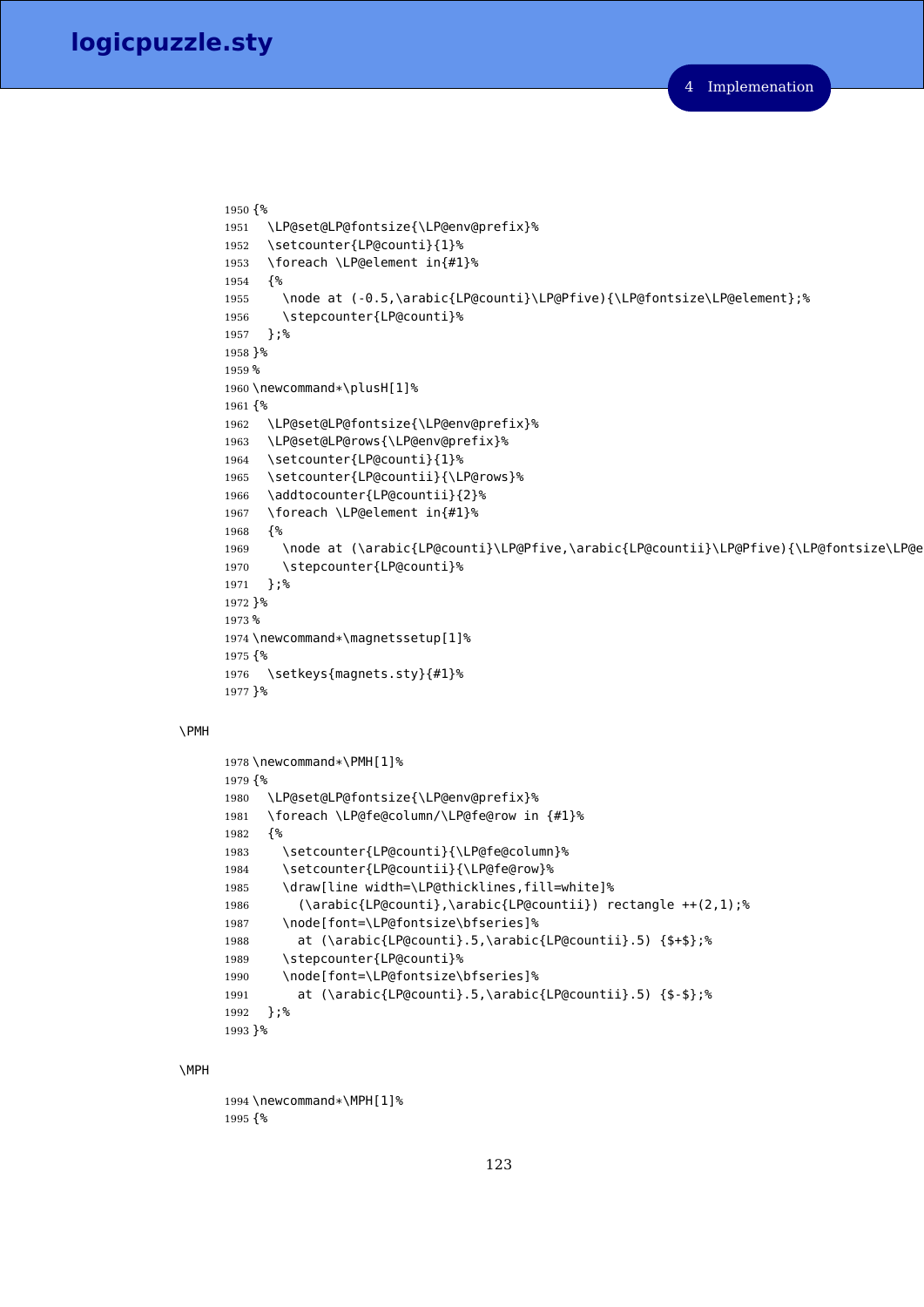```
1996 \LP@set@LP@fontsize{\LP@env@prefix}%
1997 \foreach \LP@fe@column/\LP@fe@row in {#1}%
1998 {%
1999 \setcounter{LP@counti}{\LP@fe@column}%
2000 \setcounter{LP@countii}{\LP@fe@row}%
2001 \draw[line width=\LP@thicklines,fill=white]%
2002 (\arabic{LP@counti},\arabic{LP@countii}) rectangle ++(2,1);%
2003 \node[font=\LP@fontsize\bfseries]%
2004 at (\arabic{LP@counti}.5,\arabic{LP@countii}.5) {$-$};%
2005 \stepcounter{LP@counti}%
2006 \node[font=\LP@fontsize\bfseries]%
2007 at (\arabic{LP@counti}.5,\arabic{LP@countii}.5) {$+$};%
2008 };%
2009 }%
```
#### \PMV

```
2010 \newcommand*\PMV[1]%
2011 {%
2012 \LP@set@LP@fontsize{\LP@env@prefix}%
2013 \foreach \LP@fe@column/\LP@fe@row in {#1}%
2014 {%
2015 \setcounter{LP@counti}{\LP@fe@column}%
2016 \setcounter{LP@countii}{\LP@fe@row}%
2017 \draw[line width=\LP@thicklines,fill=white]%
2018 (\arabic{LP@counti},\arabic{LP@countii}) rectangle ++(1,2);%
2019 \node[font=\LP@fontsize\bfseries]%
2020 at (\arabic{LP@counti}.5,\arabic{LP@countii}.5) {$+$};%
2021 \stepcounter{LP@countii}%
2022 \node[font=\LP@fontsize\bfseries]%
2023 at (\arabic{LP@counti}.5,\arabic{LP@countii}.5) {$-$};%
2024 };%
2025 }%
```
## \MPV

```
2026 \newcommand*\MPV[1]%
2027 {%
2028 \LP@set@LP@fontsize{\LP@env@prefix}%
2029 \foreach \LP@fe@column/\LP@fe@row in {#1}%
2030 {%
2031 \setcounter{LP@counti}{\LP@fe@column}%
2032 \setcounter{LP@countii}{\LP@fe@row}%
2033 \draw[line width=\LP@thicklines,fill=white]%
2034 (\arabic{LP@counti},\arabic{LP@countii}) rectangle ++(1,2);%
2035 \node[font=\LP@fontsize\bfseries]%
2036 at (\arabic{LP@counti}.5,\arabic{LP@countii}.5) {$-$};%
2037 \stepcounter{LP@countii}%
2038 \node[font=\LP@fontsize\bfseries]%
2039 at (\arabic{LP@counti}.5,\arabic{LP@countii}.5) {$+$};%
2040 };%
2041 }%
```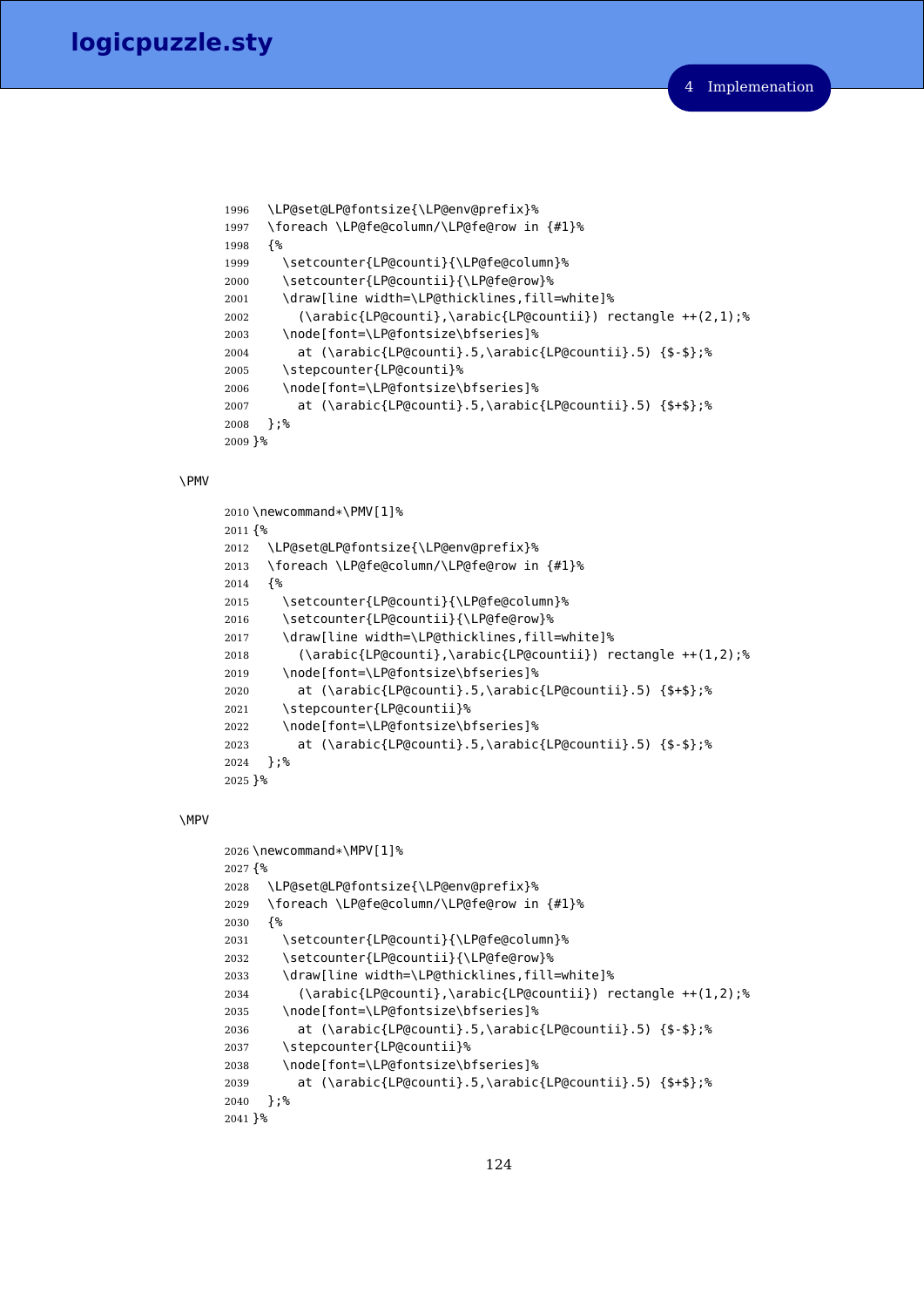## \magnetsH

```
2042 \newcommand*\magnetsH[1]%
2043 {%
2044 \foreach \LP@fe@column/\LP@fe@row in {#1}%
2045 {%
2046 \draw[line width=\LP@thicklines,fill=white]%
2047 (\LP@fe@column,\LP@fe@row) rectangle ++(2,1);%
2048 };%
2049 }%
```
#### \magnetsV

```
2050 \newcommand*\magnetsV[1]%
2051 {%
2052 \foreach \LP@fe@column/\LP@fe@row in {#1}%
2053 {%
2054 \draw[line width=\LP@thicklines,fill=white]%
2055 (\LP@fe@column,\LP@fe@row) rectangle ++(1,2);%
2056 };%
2057 }%
```
# magnets

```
2058 \newenvironment{magnets}[1][]%
2059 {%
2060 \setkeys{magnets}{#1}%
2061 \LP@set@package{magnets}%
2062 \LP@set@env@prefix{LP@MN}%
2063 \setcounter{LP@rows}{\LP@MN@rows}%
2064 \setcounter{LP@columns}{\LP@MN@columns}%
2065 \stepcounter{LP@rows}%
2066 \stepcounter{LP@columns}%
2067 \begin{minipage}[t]{\LP@MN@width}%
2068 \ifthenelse{\equal{\LP@MN@title}{}}%
2069 {\par\enspace\par}% empty
2070 {\enspace\par\noindent\hspace{\LP@MN@titleindent}\parbox{\LP@MN@titlewidth}{\strut\LP
2071 \begin{tikzpicture}[LPpreset,scale=\LP@MN@scale]%
2072 \LP@drawbackground{1}{1}{\LP@MN@columns}{\LP@MN@rows}{\LP@MN@bgcolor}%
2073 \LP@drawgrid{1}{1}{\LP@MN@columns}{\LP@MN@rows}{1cm}%
2074 \LP@magnetsgrid%
2075 \framepuzzle%
2076 }%
2077 {%
2078 \end{tikzpicture}%
2079 \LP@drawcounter{\LP@MN@counterstyle}%
2080 \stepcounter{LP@puzzlecounter}%
2081 \end{minipage}%
2082 }%
2083 %
2084 % masyu environment and options
```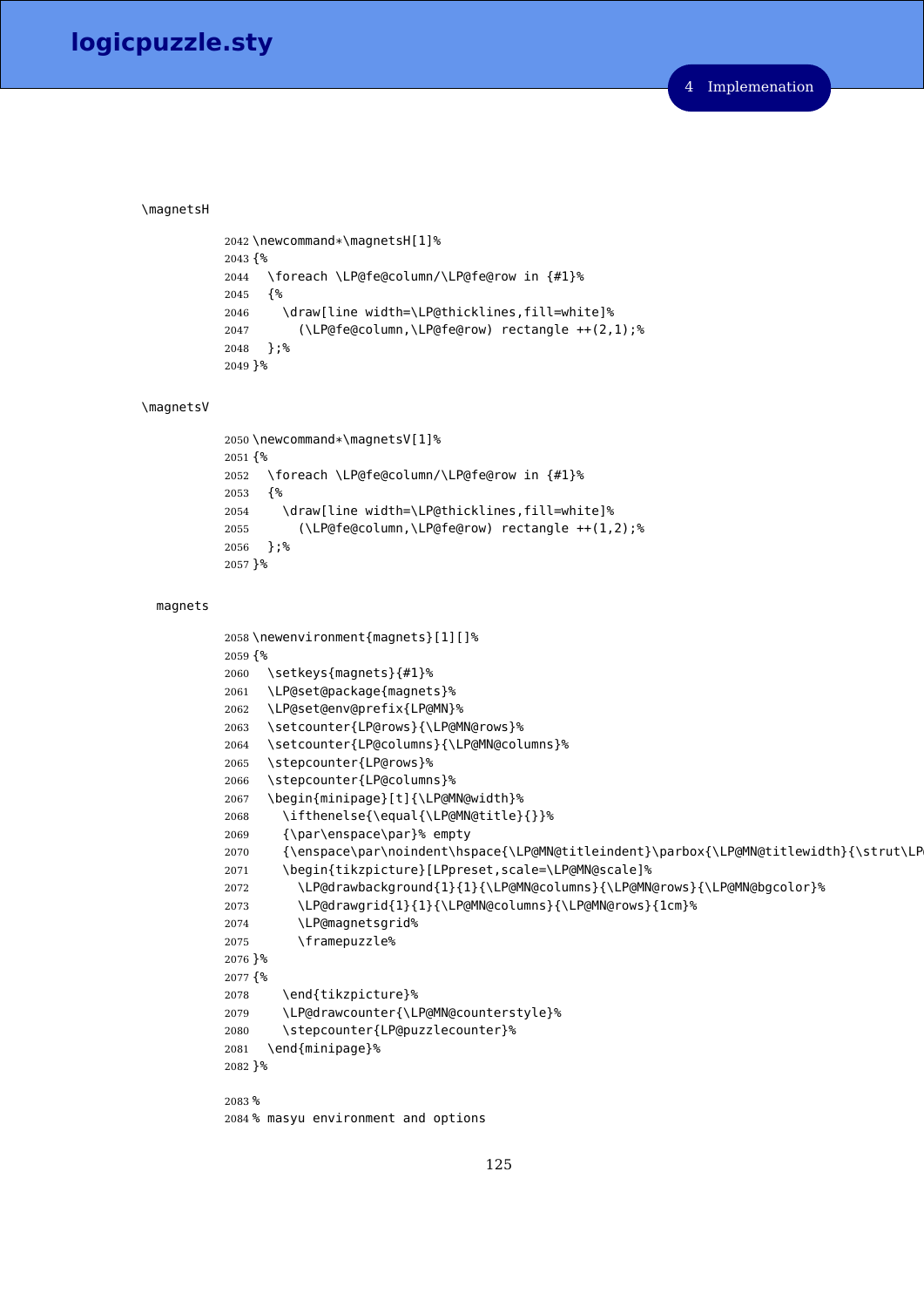```
2085 %
2086 \newcommand*\LP@MY@init@prefix{LP@MY}%
2087 \newcommand*\LP@MY@init@package{masyu}%
2088 %
2089 \LP@define@key{\LP@MY@init@prefix}{\LP@MY@init@package}{rows}{5}%
2090 \LP@define@key{\LP@MY@init@prefix}{\LP@MY@init@package}{columns}{5}%
2091 \LP@define@key{\LP@MY@init@prefix}{\LP@MY@init@package}{scale}{1}%
2092 \LP@define@key{\LP@MY@init@prefix}{\LP@MY@init@package}{counterstyle}{none}%
2093 \LP@define@key{\LP@MY@init@prefix}{\LP@MY@init@package}{color}{green}%
2094 \LP@define@key{\LP@MY@init@prefix}{\LP@MY@init@package}{bgcolor}{}%
2095 \LP@define@key{\LP@MY@init@prefix}{\LP@MY@init@package}{width}{5.1cm}%
2096 \LP@define@key{\LP@MY@init@prefix}{\LP@MY@init@package}{cvoffset}{-23pt}%
2097 \LP@define@key{\LP@MY@init@prefix}{\LP@MY@init@package}{title}{}%
2098 \LP@define@key{\LP@MY@init@prefix}{\LP@MY@init@package}{titleindent}{0cm}%
2099 \LP@define@key{\LP@MY@init@prefix}{\LP@MY@init@package}{titlewidth}{5.1cm}%
2100 \LP@define@choicekey@fontsize{\LP@MY@init@prefix}{\LP@MY@init@package}{Large}%
2101 %
2102 \let\masyucell\setcell%
2103 %
2104 \newcommand*\masyusetup[1]%
2105 {%
2106 \setkeys{masyu.sty}{#1}%
2107 }%
```
#### \MasyuB

```
2108 \newcommand*\MasyuB%
2109 {%
2110 \begin{tikzpicture}[scale=0.7*\LP@scale]%
2111 \fill[color=black] (0.5,0.5) circle (0.5cm);%
2112 \end{tikzpicture}%
2113 }%
```
## \masyuline

```
2114 \newcommand*\masyuline[1]%
2115 {%
2116 \LP@set@LP@color{\LP@env@prefix}%
2117 \begin{puzzleforeground}%
2118 \bgroup%
2119 \def\LP@rel@tikzpath{.5}%
2120 \draw[color=\LP@color, line width=\LP@thicklines] #1;%
2121 \egroup%
2122 \end{puzzleforeground}%
2123 }%
```
## masyu

```
2124 \newenvironment{masyu}[1][]%
2125 {%
2126 \setkeys{masyu}{#1}%
```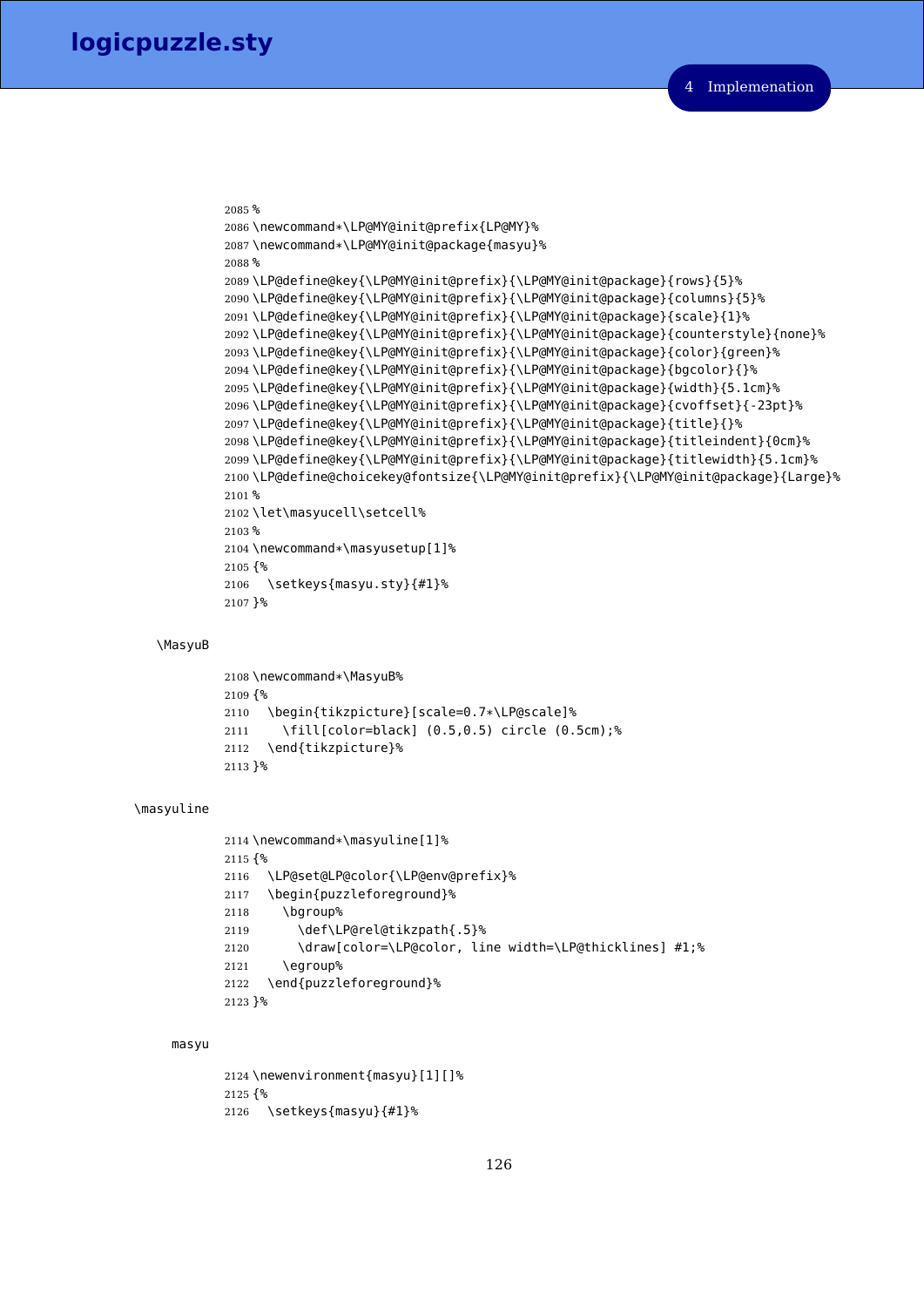```
2127 \LP@set@package{masyu}%
2128 \LP@set@env@prefix{LP@MY}%
2129 \setcounter{LP@rows}{\LP@MY@rows}%
2130 \setcounter{LP@columns}{\LP@MY@columns}%
2131 \stepcounter{LP@rows}%
2132 \stepcounter{LP@columns}%
2133 \begin{minipage}[t]{\LP@MY@width}%
2134 \ifthenelse{\equal{\LP@MY@title}{}}%
2135 {\par\enspace\par}% empty
2136 {\enspace\par\noindent\hspace{\LP@MY@titleindent}\parbox{\LP@MY@titlewidth}{\strut\LP
2137 \begin{tikzpicture}[LPpreset,scale=\LP@MY@scale]%
2138 \LP@drawbackground{1}{1}{\LP@MY@columns}{\LP@MY@rows}{\LP@MY@bgcolor}%
2139 \LP@drawgrid{1}{1}{\LP@MY@columns}{\LP@MY@rows}{1cm}%
2140 }%
2141 {%
2142 \end{tikzpicture}%
2143 \LP@drawcounter{\LP@MY@counterstyle}%
2144 \stepcounter{LP@puzzlecounter}%
2145 \end{minipage}%
2146 }%
2147 %
2148 % minesweeper environment and options
2149 %
2150 \newcommand*\LP@MS@init@prefix{LP@MS}%
2151 \newcommand*\LP@MS@init@package{minesweeper}%
2152 %
2153 \LP@define@key{\LP@MS@init@prefix}{\LP@MS@init@package}{rows}{5}%
2154 \LP@define@key{\LP@MS@init@prefix}{\LP@MS@init@package}{columns}{5}%
2155 \LP@define@key{\LP@MS@init@prefix}{\LP@MS@init@package}{scale}{1}%
2156 \LP@define@key{\LP@MS@init@prefix}{\LP@MS@init@package}{counterstyle}{none}%
2157 \LP@define@key{\LP@MS@init@prefix}{\LP@MS@init@package}{bgcolor}{}%
2158 \LP@define@key{\LP@MS@init@prefix}{\LP@MS@init@package}{width}{5.1cm}%
2159 \LP@define@key{\LP@MS@init@prefix}{\LP@MS@init@package}{cvoffset}{-23pt}%
2160 \LP@define@key{\LP@MS@init@prefix}{\LP@MS@init@package}{title}{}%
2161 \LP@define@key{\LP@MS@init@prefix}{\LP@MS@init@package}{titleindent}{0cm}%
2162 \LP@define@key{\LP@MS@init@prefix}{\LP@MS@init@package}{titlewidth}{5.1cm}%
2163 \LP@define@choicekey@fontsize{\LP@MS@init@prefix}{\LP@MS@init@package}{Large}%
2164 %
2165 \let\minesweepercell\setcell%
2166 %
2167 \newcommand*\minesweepersetup[1]%
2168 {%
2169 \setkeys{minesweeper.sty}{#1}%
2170 }%
```
\LP@Mine We define a TikZ picture for a mine.

 \newcommand\*\LP@Mine% {% \begin{tikzpicture}[scale=\LP@scale]%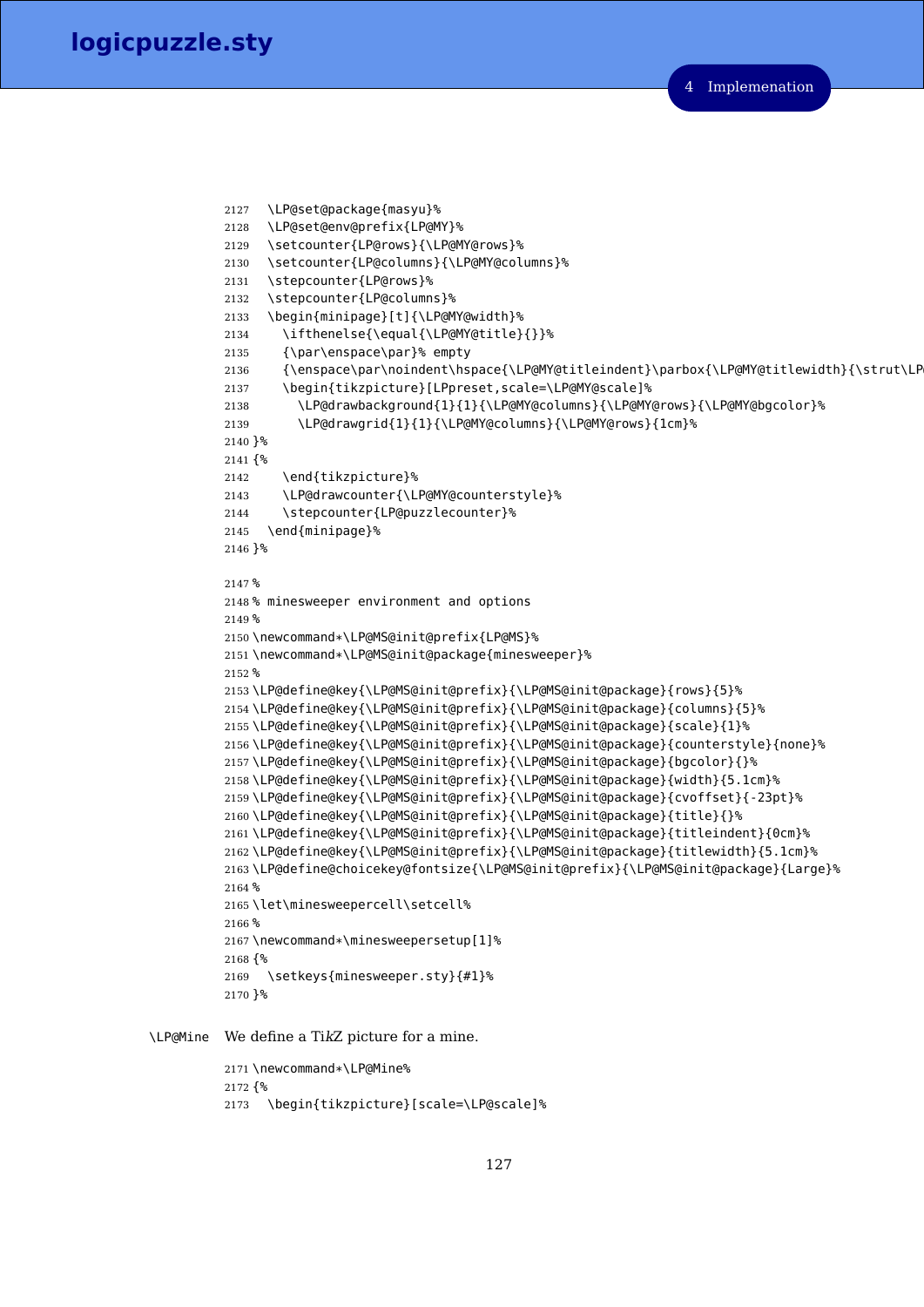We simply draw a shaded ball with four spikes.

```
2174 \fill[color=black] (.2,.5) -- (.5,.6) -- (.5,.4) -- cycle;%
2175 \fill[color=black] (.8,.5) -- (.5,.6) -- (.5,.4) -- cycle;%
2176 \fill[color=black] (.5,.8) -- (.4,.5) -- (.6,.5) -- cycle;%
2177 \fill[color=black] (.5,.2) -- (.4,.5) -- (.6,.5) -- cycle;%
2178 \shade[ball color=black] (.5,.5) circle (.225cm);%
2179 \end{tikzpicture}%
2180 }%
```
\Mine A user command for mines.

\let\Mine\LP@Mine%

minesweeper

```
2182 \newenvironment{minesweeper}[1][]%
2183 {%
2184 \setkeys{minesweeper}{#1}%
2185 \LP@set@package{minesweeper}%
2186 \LP@set@env@prefix{LP@MS}%
2187 \setcounter{LP@rows}{\LP@MS@rows}%
2188 \setcounter{LP@columns}{\LP@MS@columns}%
2189 \stepcounter{LP@rows}%
2190 \stepcounter{LP@columns}%
2191 \begin{minipage}[t]{\LP@MS@width}%
2192 \ifthenelse{\equal{\LP@MS@title}{}}%
2193 {\par\enspace\par}% empty
2194 {\enspace\par\noindent\hspace{\LP@MS@titleindent}\parbox{\LP@MS@titlewidth}{\strut\LP
2195 \begin{tikzpicture}[LPpreset,scale=\LP@MS@scale]%
2196 \LP@drawbackground{1}{1}{\LP@MS@columns}{\LP@MS@rows}{\LP@MS@bgcolor}%
2197 \LP@drawgrid{1}{1}{\LP@MS@columns}{\LP@MS@rows}{1cm}%
2198 }%
2199 {%
2200 \end{tikzpicture}%
2201 \LP@drawcounter{\LP@MS@counterstyle}%
2202 \stepcounter{LP@puzzlecounter}%
2203 \end{minipage}%
2204 }%
2205 %
2206 % nonogram environment and options
2207 %
2208 \newcommand*\LP@NG@init@prefix{LP@NG}%
2209 \newcommand*\LP@NG@init@package{nonogram}%
2210 \LP@define@key{\LP@NG@init@prefix}{\LP@NG@init@package}{rows}{5}%
2211 \LP@define@key{\LP@NG@init@prefix}{\LP@NG@init@package}{columns}{5}%
2212 \LP@define@key{\LP@NG@init@prefix}{\LP@NG@init@package}{extracells}{5}%
2213 \LP@define@key{\LP@NG@init@prefix}{\LP@NG@init@package}{helplines}{5}%
2214 \LP@define@key{\LP@NG@init@prefix}{\LP@NG@init@package}{solution}{false}%
2215 \LP@define@key{\LP@NG@init@prefix}{\LP@NG@init@package}{scale}{1}%
2216 \LP@define@key{\LP@NG@init@prefix}{\LP@NG@init@package}{counterstyle}{none}%
```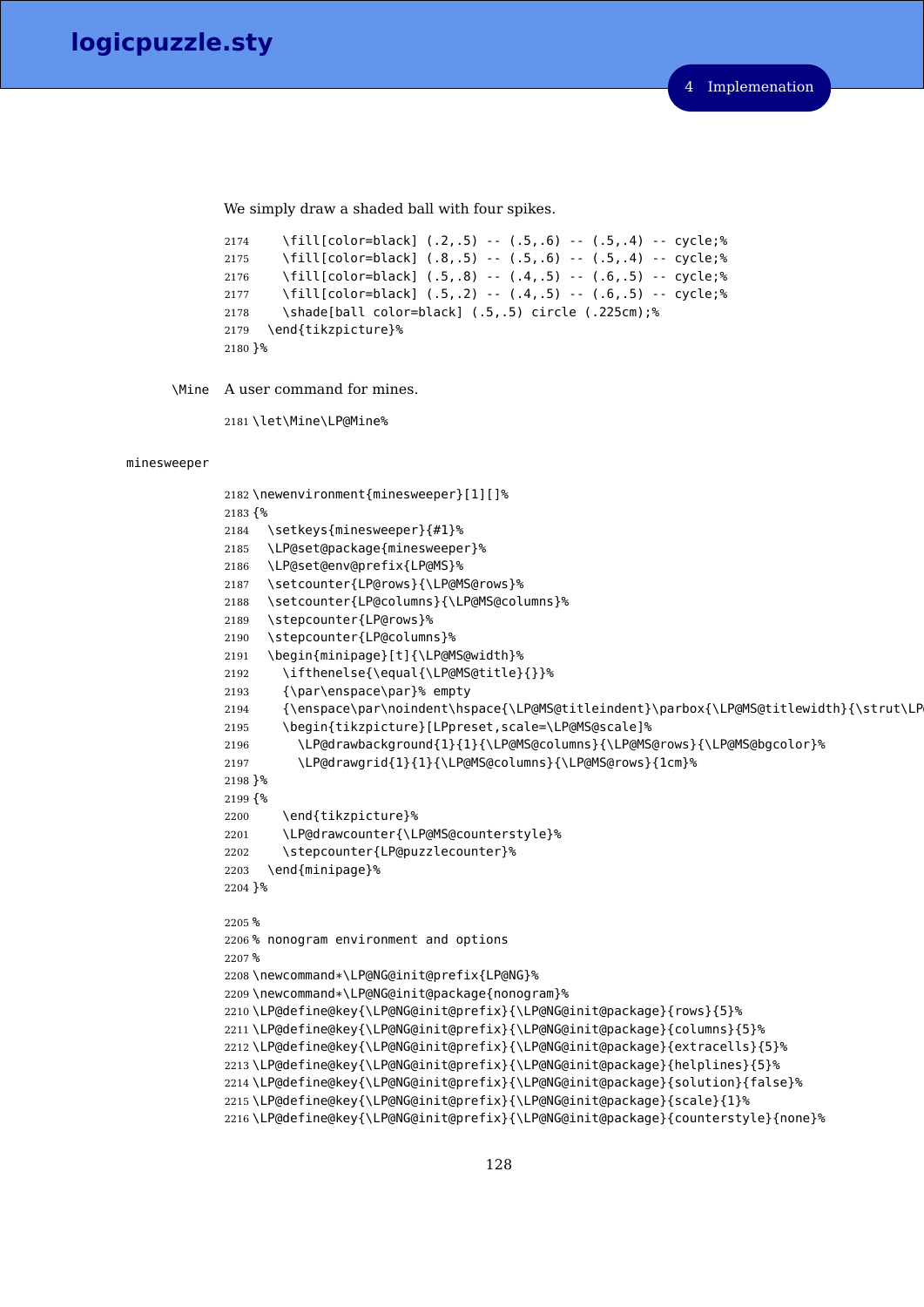```
2217 \LP@define@key{\LP@NG@init@prefix}{\LP@NG@init@package}{bgcolor}{}%
2218 \LP@define@key{\LP@NG@init@prefix}{\LP@NG@init@package}{color}{black}%
2219 \LP@define@key{\LP@NG@init@prefix}{\LP@NG@init@package}{width}{5.1cm}%
2220 \LP@define@key{\LP@NG@init@prefix}{\LP@NG@init@package}{cvoffset}{-23pt}%
2221 \LP@define@key{\LP@NG@init@prefix}{\LP@NG@init@package}{title}{}%
2222 \LP@define@key{\LP@NG@init@prefix}{\LP@NG@init@package}{titleindent}{0cm}%
2223 \LP@define@key{\LP@NG@init@prefix}{\LP@NG@init@package}{titlewidth}{5.1cm}%
2224 \LP@define@choicekey@fontsize{\LP@NG@init@prefix}{\LP@NG@init@package}{Large}%
2225 %
```
## \nonogramrow

```
2226 \newcommand*\nonogramrow[2]%
2227 {%
2228 \foreach \LP@fe@column/\LP@fe@length in {#2}%
2229 {%
2230 \setcounter{LP@whiledo@i}{\LP@fe@length}%
2231 \setcounter{LP@countiii}{\LP@fe@column}%
2232 \whiledo{\value{LP@whiledo@i}>0}%
2233 {%
2234 \fillcell{\arabic{LP@countiii}}{#1}%
2235 \addtocounter{LP@countiii}{1}%
2236 \addtocounter{LP@whiledo@i}{-1}%
2237 }%
2238 };%
2239 }%
```
## \nonogramcolumn

```
2240 \newcommand*\nonogramcolumn[2]%
2241 {%
2242 \foreach \LP@fe@row/\LP@fe@length in {#2}%
2243 {%
2244 \setcounter{LP@whiledo@i}{\LP@fe@length}%
2245 \setcounter{LP@countiii}{\LP@fe@row}%
2246 \whiledo{\value{LP@whiledo@i}>0}%
2247 {%
2248 \fillcell{#1}{\arabic{LP@countiii}}%
2249 \addtocounter{LP@countiii}{1}%
2250 \addtocounter{LP@whiledo@i}{-1}%
2251 }%
2252 };%
2253 }%
```
#### \nonogramV

```
2254 \newcommand*\nonogramV[1]%
2255 {%
2256 \LP@set@LP@fontsize{\LP@env@prefix}%
2257 \setcounter{LP@whiledo@i}{0}%
2258 \foreach \LP@line in {#1}%
```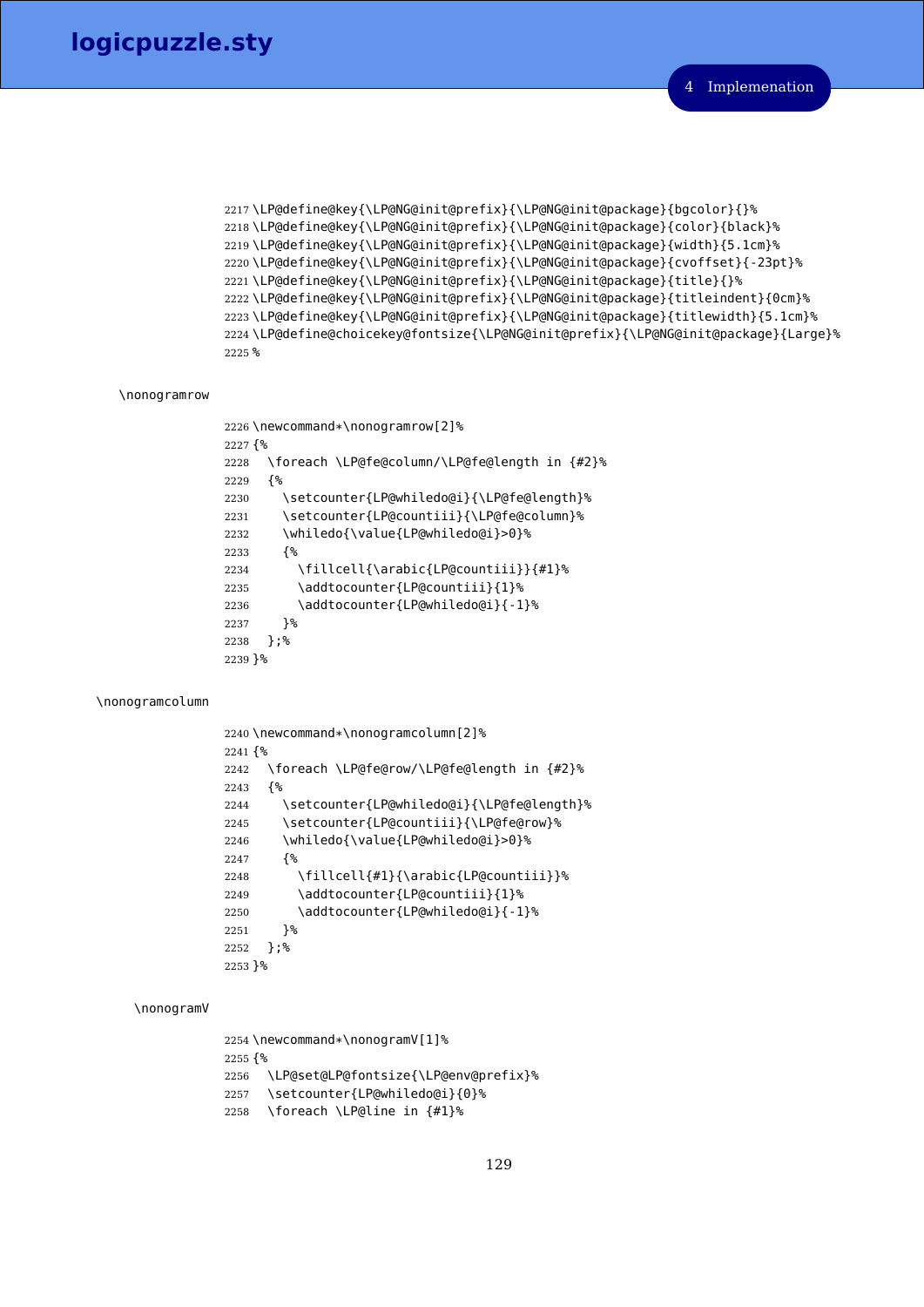```
2259 {%
2260 \setcounter{LP@countiii}{0}%
2261 \addtocounter{LP@whiledo@i}{1}%
2262 \foreach \LP@element in \LP@line%
2263 {%
2264 \ifthenelse{\value{LP@countiii}=0}%
2265 {%
2266 {\LP@fontsize\node at (0.5,\arabic{LP@whiledo@i}.5){\LP@element};}%
2267 }%
2268 {%
2269 \ifthenelse{\value{LP@countiii}=-1}%
2270 {%
2271 {\LP@fontsize\node at (-0.5,\arabic{LP@whiledo@i}.5){\LP@element};}%
2272 {}^{8}2273 {%
2274 \addtocounter{LP@countiii}{1}%
2275 {\LP@fontsize\node at%
2276 (\arabic{LP@countiii}.5,\arabic{LP@whiledo@i}.5){\LP@element};}%
2277 \addtocounter{LP@countiii}{-1}%
2278 }%
2279 }%
2280 \addtocounter{LP@countiii}{-1}%
2281 }%
2282 };%
2283 }%
```
#### \nonogramH

```
2284 \newcommand*\nonogramH[1]%
2285 {%
2286 \setcounter{LP@whiledo@i}{0}%
2287 \foreach \LP@line in {#1}%
2288 {%
2289 \setcounter{LP@countiii}{\LP@rows}%
2290 \addtocounter{LP@countiii}{1}%
2291 \addtocounter{LP@whiledo@i}{1}%
2292 \foreach \LP@element in \LP@line%
2293 {%
2294 {\LP@fontsize\node at%
2295 (\arabic{LP@whiledo@i}.5,\arabic{LP@countiii}.5){\LP@element};}%
2296 \addtocounter{LP@countiii}{1}%
2297 }%
2298 };%
2299 }%
```
## \LP@nonogramgrid

 \newcommand\*\LP@nonogramgrid% {% \LP@set@LP@columns{\LP@env@prefix}% \LP@set@LP@rows{\LP@env@prefix}% \setcounter{LP@counti}{\LP@columns}% max column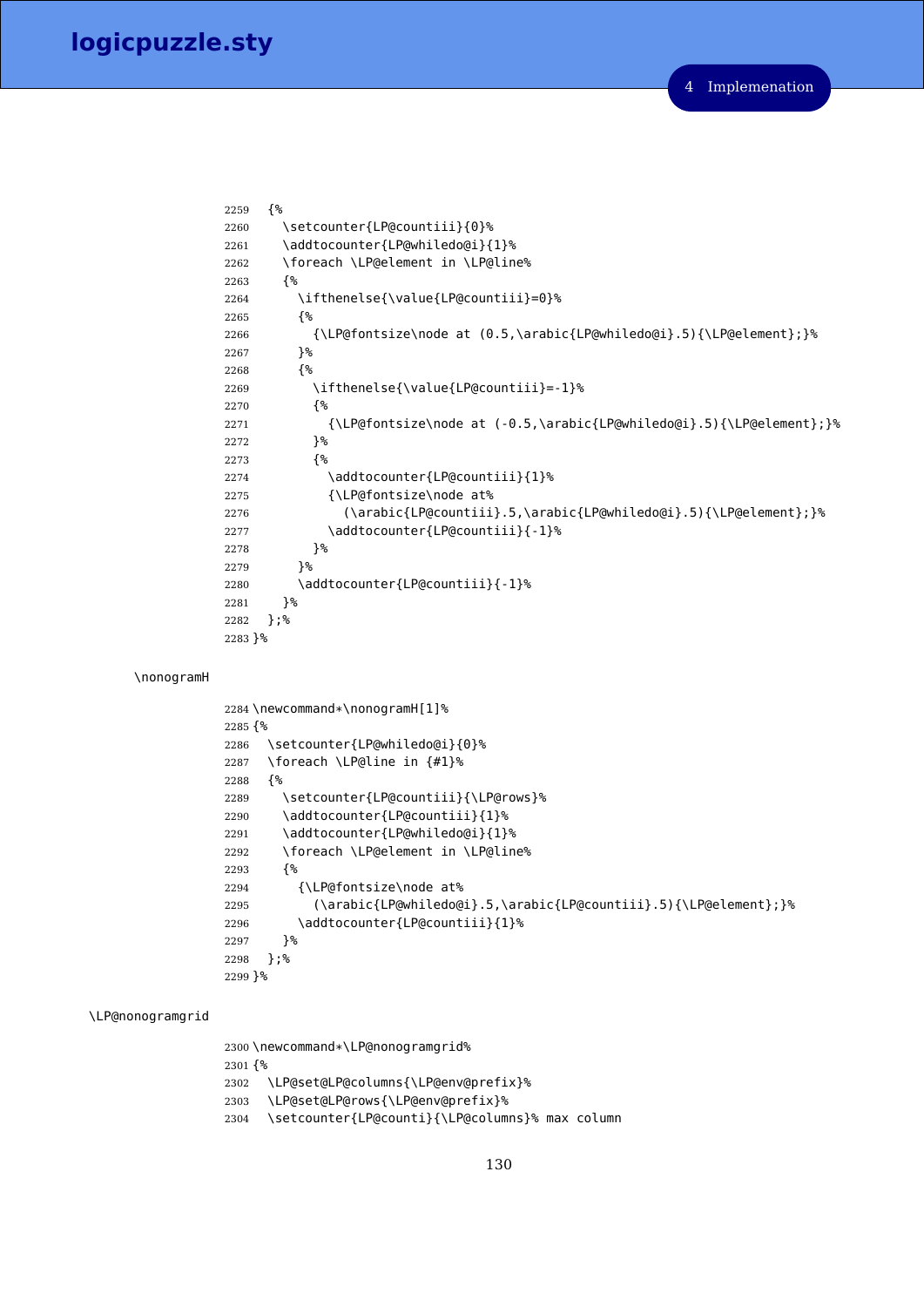```
2305 \setcounter{LP@countii}{\LP@rows}% max row
2306 \setcounter{LP@countiii}{\LP@NG@extracells}%
2307 \stepcounter{LP@counti}%
2308 \stepcounter{LP@countii}%
2309 \addtocounter{LP@countiii}{-1}%
2310 \setcounter{LP@whiledo@i}{1}%
2311 \setcounter{LP@whiledo@ii}{\LP@NG@extracells}%
2312 \addtocounter{LP@whiledo@ii}{\arabic{LP@countii}}%
2313 \setcounter{LP@countiii}{\arabic{LP@countii}}%
2314 \addtocounter{LP@countiii}{\LP@NG@extracells}%
2315 \addtocounter{LP@counti}{1}%
2316 \whiledo{\value{LP@whiledo@i}<\value{LP@counti}}%
2317 {%
2318 \draw[line width=\LP@normallines]%
2319 (\arabic{LP@whiledo@i},1) --%
2320 (\arabic{LP@whiledo@i},\arabic{LP@countiii});%
2321 \addtocounter{LP@whiledo@i}{1}%
2322 }%
2323 \addtocounter{LP@counti}{-1}%
2324 \setcounter{LP@whiledo@i}{1}%
2325 \setcounter{LP@whiledo@ii}{-\LP@NG@extracells}%
2326 \addtocounter{LP@whiledo@ii}{1}%
2327 \addtocounter{LP@countii}{1}%
2328 \whiledo{\value{LP@whiledo@i}<\value{LP@countii}}%
2329 {%
2330 \draw[line width=\LP@normallines]%
2331 (\arabic{LP@whiledo@ii},\arabic{LP@whiledo@i}) --%
2332 (\arabic{LP@counti},\arabic{LP@whiledo@i});%
2333 \addtocounter{LP@whiledo@i}{1}%
2334 }%
2335 \addtocounter{LP@countii}{-1}%
2336 \setcounter{LP@countiii}{\LP@NG@helplines}%
2337 \ifthenelse{\arabic{LP@countiii}>0}%
2338 {%
2339 \setcounter{LP@whiledo@i}{1}%
2340 \addtocounter{LP@whiledo@i}{\LP@NG@helplines}%
2341 \setcounter{LP@whiledo@ii}{\LP@NG@extracells}%
2342 \addtocounter{LP@whiledo@ii}{\arabic{LP@countii}}%
2343 \setcounter{LP@countiii}{\arabic{LP@countii}}%
2344 \addtocounter{LP@countiii}{\LP@NG@extracells}%
2345 \whiledo{\value{LP@whiledo@i}<\value{LP@counti}}%
2346 {%
2347 \draw[line width=\LP@thicklines]%
2348 (\arabic{LP@whiledo@i},1) --%
2349 (\arabic{LP@whiledo@i},\arabic{LP@countiii});%
2350 \addtocounter{LP@whiledo@i}{\LP@NG@helplines}%
2351 }%
2352 \draw[line width=\LP@thicklines] (1,1) -- (1,\arabic{LP@countiii});%
2353 \draw[line width=\LP@thicklines]%
2354 (\arabic{LP@counti},1) --%
2355 (\arabic{LP@counti},\arabic{LP@countiii});%
```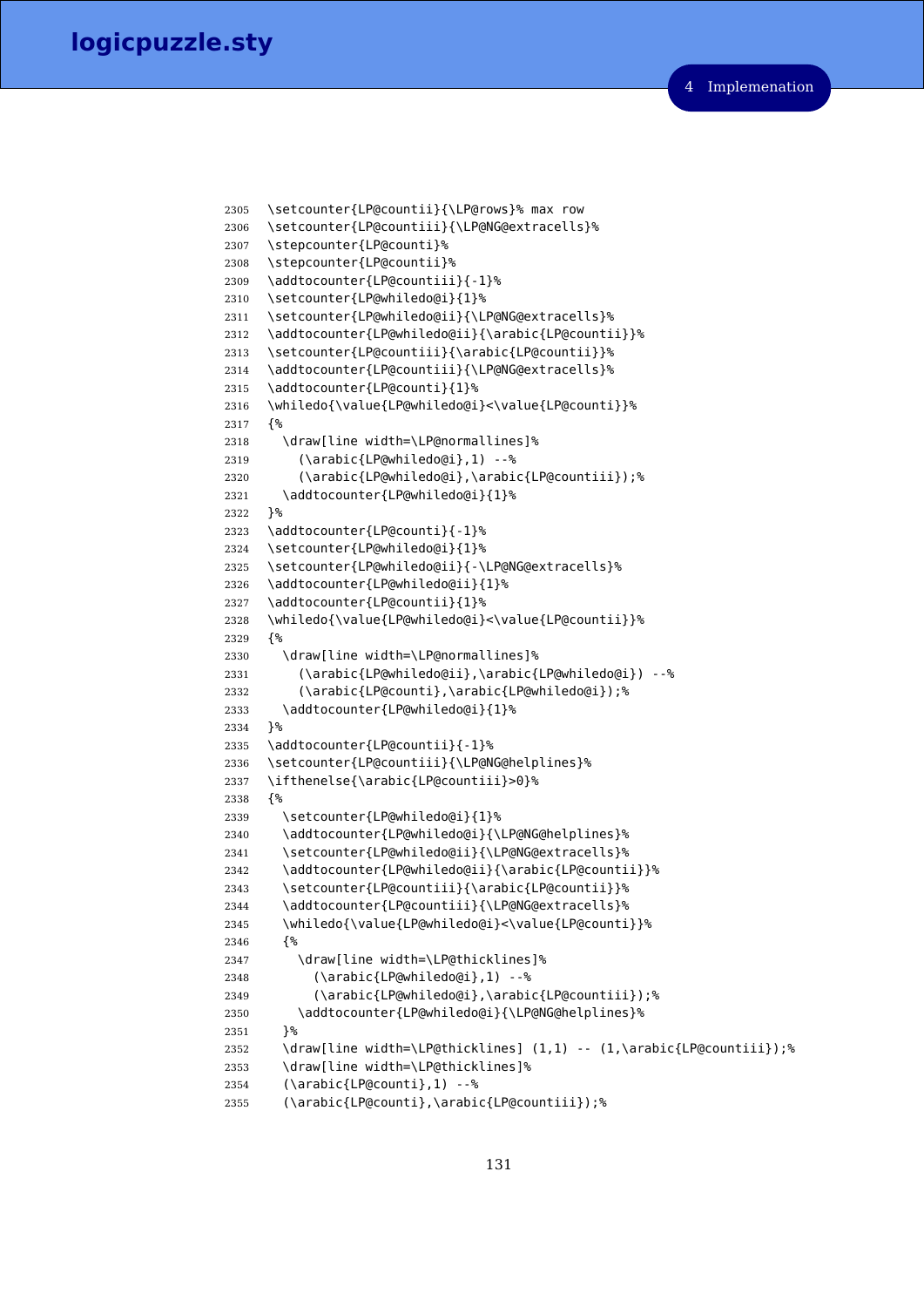```
2356 \setcounter{LP@whiledo@i}{1}%
2357 \addtocounter{LP@whiledo@i}{\LP@NG@helplines}%
2358 \setcounter{LP@whiledo@ii}{-\LP@NG@extracells}%
2359 \addtocounter{LP@whiledo@ii}{1}%
2360 \whiledo{\value{LP@whiledo@i}<\value{LP@countii}}%
2361 {%
2362 \draw[line width=\LP@thicklines]%
2363 (\arabic{LP@whiledo@ii},\arabic{LP@whiledo@i}) --%
2364 (\arabic{LP@counti},\arabic{LP@whiledo@i});%
2365 \addtocounter{LP@whiledo@i}{\LP@NG@helplines}%
2366 }%
2367 \draw[line width=\LP@thicklines]%
2368 (\arabic{LP@whiledo@ii},1) -- (\arabic{LP@counti},1);%
2369 \draw[line width=\LP@thicklines]%
2370 (\arabic{LP@whiledo@ii},\arabic{LP@countii}) --%
2371 (\arabic{LP@counti},\arabic{LP@countii});%
2372 }%
2373 {}%
2374 }%
```
## \nonogramsetup

```
2375 \newcommand*\nonogramsetup[1]%
2376 {%
2377 \setkeys{nonogram.sty}{#1}%
2378 }%
```
#### nonogram

```
2379 \newenvironment{nonogram}[1][]%
2380 {%
2381 \setkeys{nonogram}{#1}%
2382 \LP@set@package{nonogram}%
2383 \LP@set@env@prefix{LP@NG}%
2384 \setcounter{LP@rows}{\LP@NG@rows}%
2385 \setcounter{LP@columns}{\LP@NG@columns}%
2386 \stepcounter{LP@rows}%
2387 \stepcounter{LP@columns}%
2388 \begin{minipage}[t]{\LP@NG@width}%
2389 \ifthenelse{\equal{\LP@NG@title}{}}%
2390 {\par\enspace\par}% empty
2391 {\enspace\par\noindent\hspace{\LP@NG@titleindent}\parbox{\LP@NG@titlewidth}{\strut\LP
2392 \begin{tikzpicture}[LPpreset,scale=\LP@NG@scale]%
2393 \LP@drawbackground{1}{1}{\LP@NG@columns}{\LP@NG@rows}{\LP@NG@bgcolor}%
2394 \LP@drawgrid{1}{1}{\LP@NG@columns}{\LP@NG@rows}{1cm}%
2395 \framepuzzle%
2396 \ifthenelse{\equal{\LP@NG@solution}{false}}%
2397 {%
2398 \LP@nonogramgrid%
2399 }%
2400 {}%
2401 }%
```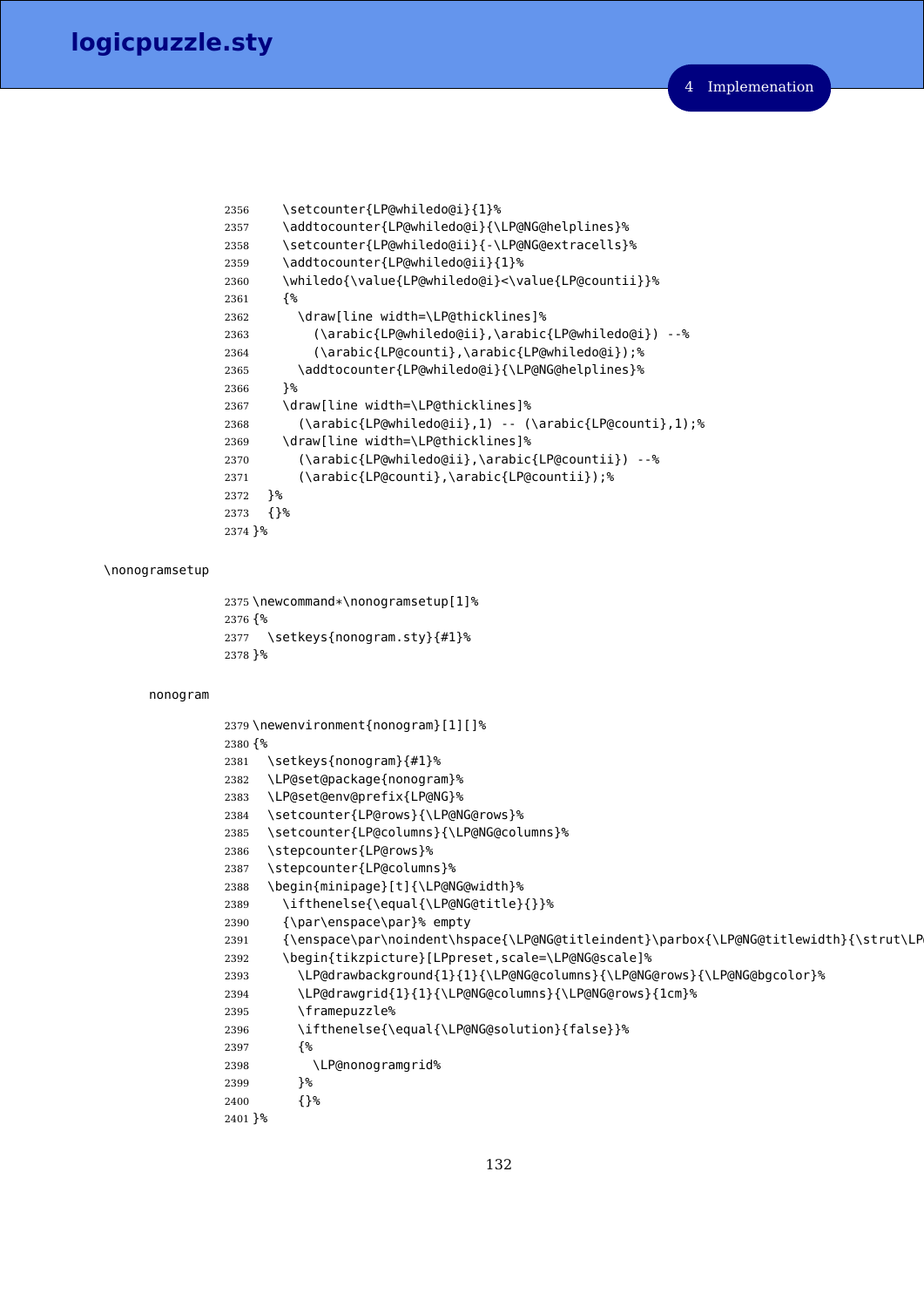```
2402 {%
2403 \end{tikzpicture}%
2404 \LP@drawcounter{\LP@NG@counterstyle}%
2405 \stepcounter{LP@puzzlecounter}%
2406 \end{minipage}%
2407 }%
2408 %
2409 % numberlink environment and options
2410 %
2411 \newcommand*\LP@NL@init@prefix{LP@NL}%
2412 \newcommand*\LP@NL@init@package{numberlink}%
2413 %
2414 \LP@define@key{\LP@NL@init@prefix}{\LP@NL@init@package}{rows}{5}%
2415 \LP@define@key{\LP@NL@init@prefix}{\LP@NL@init@package}{columns}{5}%
2416 \LP@define@key{\LP@NL@init@prefix}{\LP@NL@init@package}{scale}{1}%
2417 \LP@define@key{\LP@NL@init@prefix}{\LP@NL@init@package}{counterstyle}{none}%
2418 \LP@define@key{\LP@NL@init@prefix}{\LP@NL@init@package}{bgcolor}{}%
2419 \LP@define@key{\LP@NL@init@prefix}{\LP@NL@init@package}{color}{red}%
2420 \LP@define@key{\LP@NL@init@prefix}{\LP@NL@init@package}{width}{5.1cm}%
2421 \LP@define@key{\LP@NL@init@prefix}{\LP@NL@init@package}{cvoffset}{-23pt}%
2422 \LP@define@key{\LP@NL@init@prefix}{\LP@NL@init@package}{title}{}%
2423 \LP@define@key{\LP@NL@init@prefix}{\LP@NL@init@package}{titleindent}{0cm}%
2424 \LP@define@key{\LP@NL@init@prefix}{\LP@NL@init@package}{titlewidth}{5.1cm}%
2425 \LP@define@choicekey@fontsize{\LP@NL@init@prefix}{\LP@NL@init@package}{Large}%
2426 %
2427 \newcommand*\numberlinkcell[3]%
2428 {%
2429 \fourwindscell{#1}{#2}{#3}{}%
2430 \frac{1}{6}2431 %
2432 %
2433 \newcommand*\numberlinksetup[1]%
2434 {%
2435 \setkeys{numberlink.sty}{#1}%
2436 }%
```
# \link

```
2437 \newcommand*\link[2][]%
2438 {%
2439 \LP@set@LP@color{\LP@env@prefix}%
2440 \bgroup%
2441 \def\LP@rel@tikzpath{.5}%
2442 \LP@Line[color=\LP@color,#1]{#2}%
2443 \egroup%
2444 }%
```
#### numberlink

 \newenvironment{numberlink}[1][]% {%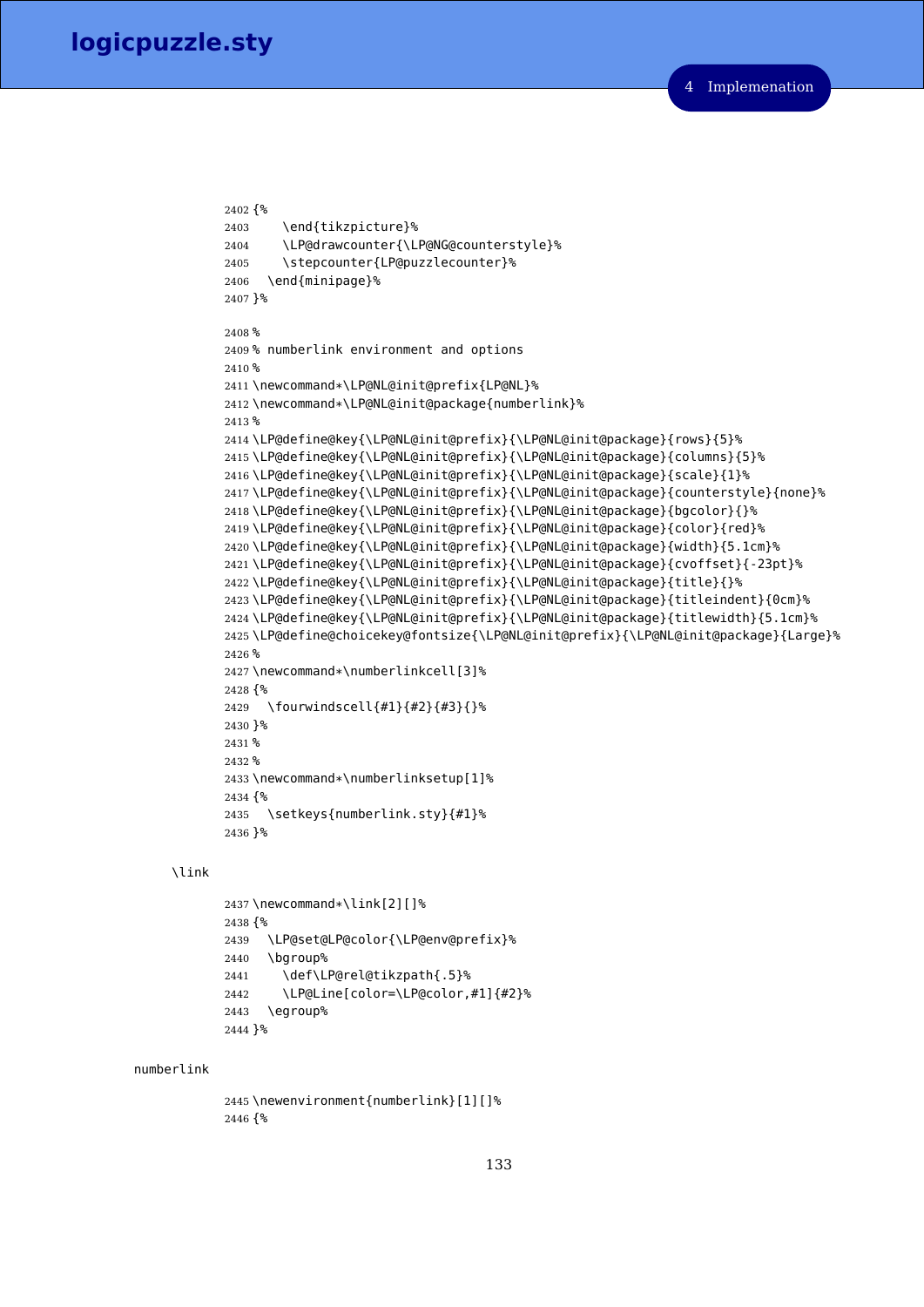```
2447 \setkeys{numberlink}{#1}%
2448 \LP@set@package{numberlink}%
2449 \LP@set@env@prefix{LP@NL}%
2450 \setcounter{LP@rows}{\LP@NL@rows}%
2451 \setcounter{LP@columns}{\LP@NL@columns}%
2452 \stepcounter{LP@rows}%
2453 \stepcounter{LP@columns}%
2454 \begin{minipage}[t]{\LP@NL@width}%
2455 \ifthenelse{\equal{\LP@NL@title}{}}%
2456 {\par\enspace\par}% empty
2457 {\enspace\par\noindent\hspace{\LP@NL@titleindent}\parbox{\LP@NL@titlewidth}{\strut\LP
2458 \begin{tikzpicture}[LPpreset,scale=\LP@NL@scale]%
2459 \LP@drawbackground{1}{1}{\LP@NL@columns}{\LP@NL@rows}{\LP@NL@bgcolor}%
2460 \LP@drawgrid{1}{1}{\LP@NL@columns}{\LP@NL@rows}{1cm}%
2461 }%
2462 {%
2463 \end{tikzpicture}%
2464 \LP@drawcounter{\LP@NL@counterstyle}%
2465 \stepcounter{LP@puzzlecounter}%
2466 \end{minipage}%
2467 }%
2468 %
2469 % resuko environment and options
2470 %
2471 \newcommand*\LP@RSK@init@prefix{LP@RSK}%
2472 \newcommand*\LP@RSK@init@package{resuko}%
2473 %
2474 \LP@define@key{\LP@RSK@init@prefix}{\LP@RSK@init@package}{rows}{5}%
2475 \LP@define@key{\LP@RSK@init@prefix}{\LP@RSK@init@package}{columns}{5}%
2476 \LP@define@key{\LP@RSK@init@prefix}{\LP@RSK@init@package}{scale}{1}%
2477 \LP@define@key{\LP@RSK@init@prefix}{\LP@RSK@init@package}{counterstyle}{none}%
2478 \LP@define@key{\LP@RSK@init@prefix}{\LP@RSK@init@package}{bgcolor}{}%
2479 \LP@define@key{\LP@RSK@init@prefix}{\LP@RSK@init@package}{color}{blue}%
2480 \LP@define@key{\LP@RSK@init@prefix}{\LP@RSK@init@package}{width}{5.1cm}%
2481 \LP@define@key{\LP@RSK@init@prefix}{\LP@RSK@init@package}{cvoffset}{-23pt}%
2482 \LP@define@key{\LP@RSK@init@prefix}{\LP@RSK@init@package}{title}{}%
2483 \LP@define@key{\LP@RSK@init@prefix}{\LP@RSK@init@package}{titleindent}{0cm}%
2484 \LP@define@key{\LP@RSK@init@prefix}{\LP@RSK@init@package}{titlewidth}{5.1cm}%
2485 \LP@define@choicekey@fontsize{\LP@RSK@init@prefix}{\LP@RSK@init@package}{Large}%
2486 %
2487 \let\resukocell\setcell%
2488 %
2489 \newcommand*\resukosetup[1]%
2490 {%
2491 \setkeys{resuko.sty}{#1}%
2492 }%
```
\LP@trackC For the resuko environment, we need to draw differnt tiles of track segments. First, we start with a curve from the bottom to the left.

\newcommand\*\LP@trackC%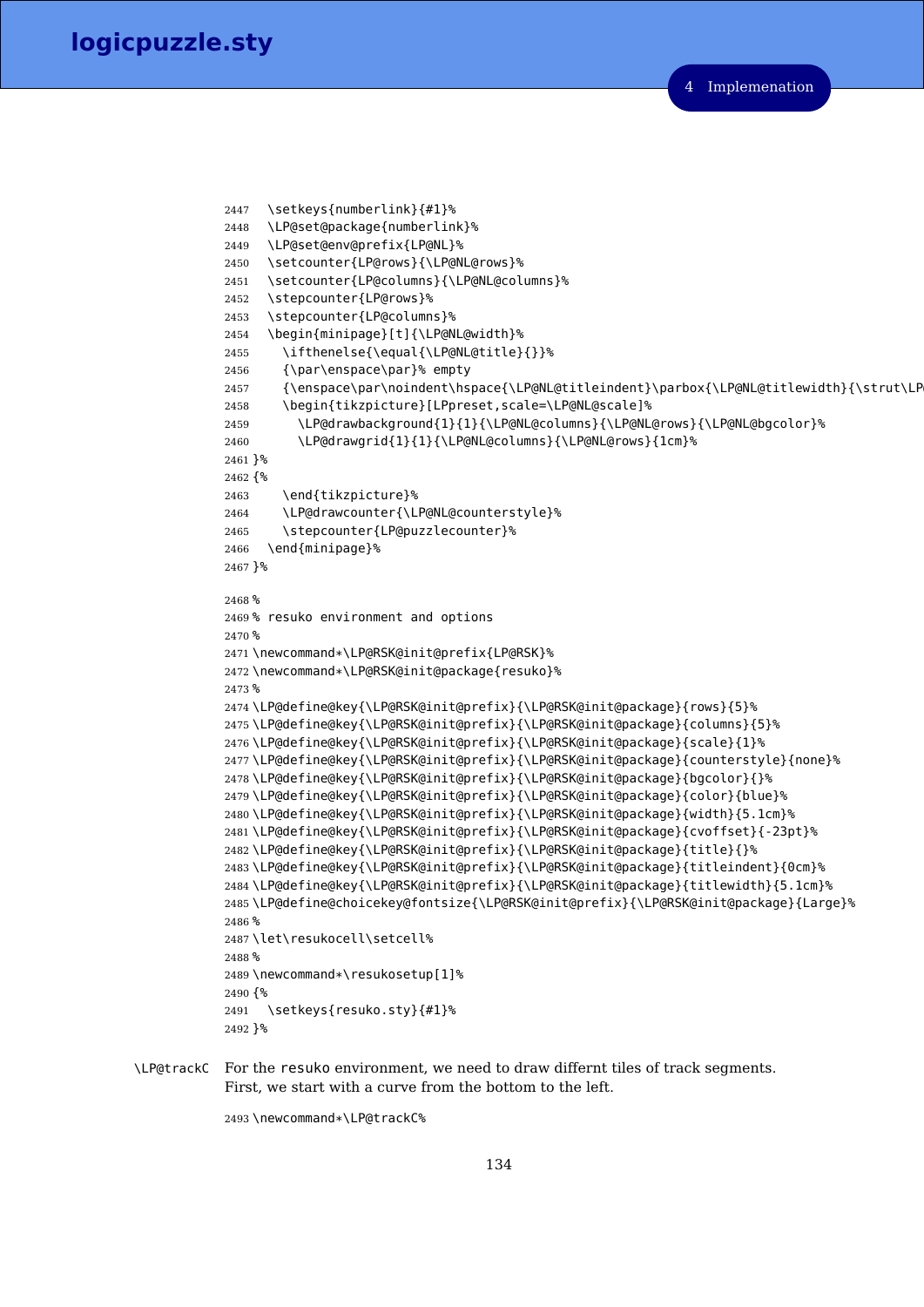```
2494 {%
2495 \LP@set@LP@scale{\LP@env@prefix}%
2496 \begin{tikzpicture}[scale=\LP@scale]%
2497 \pgfsetcornersarced{\pgfpoint{4mm*\LP@scale}{4mm*\LP@scale}}%
2498 \draw[color=LP@c@track, line width=.3cm*\LP@scale]%
2499 (0, .5) - (.5, .5) - (.5, 0);%
2500 \end{tikzpicture}%
2501 }%
```
\LP@G@trackC A generic command for drawing track curves with a rotation  $[\langle angle \rangle]$ .

```
\LPergG@trackC[\langle angle \rangle]
```
<sup>2502</sup> \newcommand\*\LP@G@trackC[1][0]% 2503 {% 2504 \LP@set@LP@scale{\LP@env@prefix}%

We draw a TikZ picture and apply a rotation.

2505 \begin{tikzpicture}[scale=\LP@scale,rotate=#1]%

We want tiles fitting into a cell, so we clip the picture. Furthermore, we want rounded corners for the race track, of course!

```
2506 \clip (0,0) rectangle (1,1);%
2507 \pgfsetcornersarced{\pgfpoint{4mm*\LP@scale}{4mm*\LP@scale}}%
```
Then we draw a track curve from the bottom to the left. Rotation applies for the complete picture!

```
2508 \draw[color=LP@c@track, line width=.3cm*\LP@scale]%
2509 (0, .5) - (0.5, .5) - (0.5, 0);%
2510 \end{tikzpicture}%
2511 }%
```
# \CurveBL

2512 \let\CurveBL\LP@G@trackC%

# \CurveBR

<sup>2513</sup> \newcommand\*\CurveBR{\LP@G@trackC[90]}%

## \CurveTR

<sup>2514</sup> \newcommand\*\CurveTR{\LP@G@trackC[180]}%

# \CurveTL

<sup>2515</sup> \newcommand\*\CurveTL{\LP@G@trackC[270]}%

\LP@trackS Of course, we also need straights.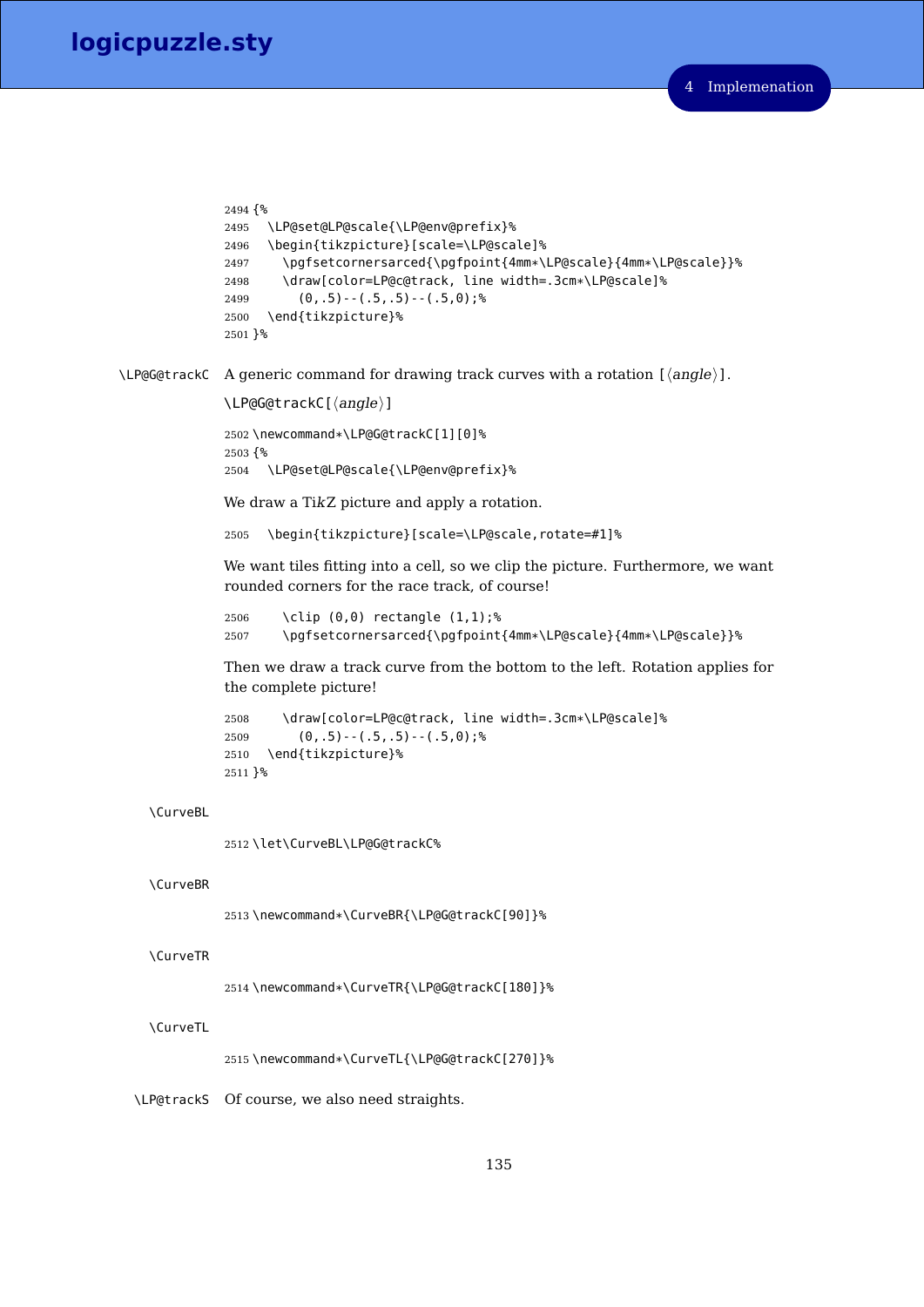```
2516 \newcommand*\LP@trackS%
2517 {%
2518 \LP@set@LP@scale{\LP@env@prefix}%
2519 \begin{tikzpicture}[scale=\LP@scale]%
2520 \draw[draw opacity=0] (.2,0) -- (.8,1);%
2521 \draw[color=LP@c@track, line width=.3cm*\LP@scale]%
2522 (.5,0) - - (.5,1); %
2523 \end{tikzpicture}%
2524 }%
```
\LP@G@trackS We need horizontal and vertical straights, therefore we allow an rotate angle.

```
\LPergG@tracks[<i>angle</i>]<
```

```
2525 \newcommand*\LP@G@trackS[1][0]%
2526 {%
2527 \LP@set@LP@scale{\LP@env@prefix}%
2528 \begin{tikzpicture}[scale=\LP@scale,rotate=#1]%
2529 \clip (0,0) rectangle (1,1);%
2530 \draw[color=LP@c@track, line width=.3cm*\LP@scale]%
2531 (.5,0) - - (.5,1); %
2532 \end{tikzpicture}%
2533 }%
```

```
\StraightV
```
\newcommand\*\StraightV{\LP@G@trackS}%

#### \StraightH

```
2535 \newcommand*\StraightH{\LP@G@trackS[90]}%
```
# \Straight

\let\Straight\StraightV%

```
\LP@trackCR Crossings are needed as well!
```

```
2537 \newcommand*\LP@trackCR%
2538 {%
2539 \LP@set@LP@scale{\LP@env@prefix}%
2540 \begin{tikzpicture}[scale=\LP@scale]%
2541 \draw[color=LP@c@track, line width=.3cm*\LP@scale]%
2542 (0,0.5) - (1, .5);%
2543 \draw[color=LP@c@track, line width=.3cm*\LP@scale]%
2544 (0.5,0) - (.5,.2); %
2545 \draw[color=LP@c@track, line width=.3cm*\LP@scale]%
2546 (0.5,1) - (.5, .8); %
2547 \end{tikzpicture}%
2548 }%
```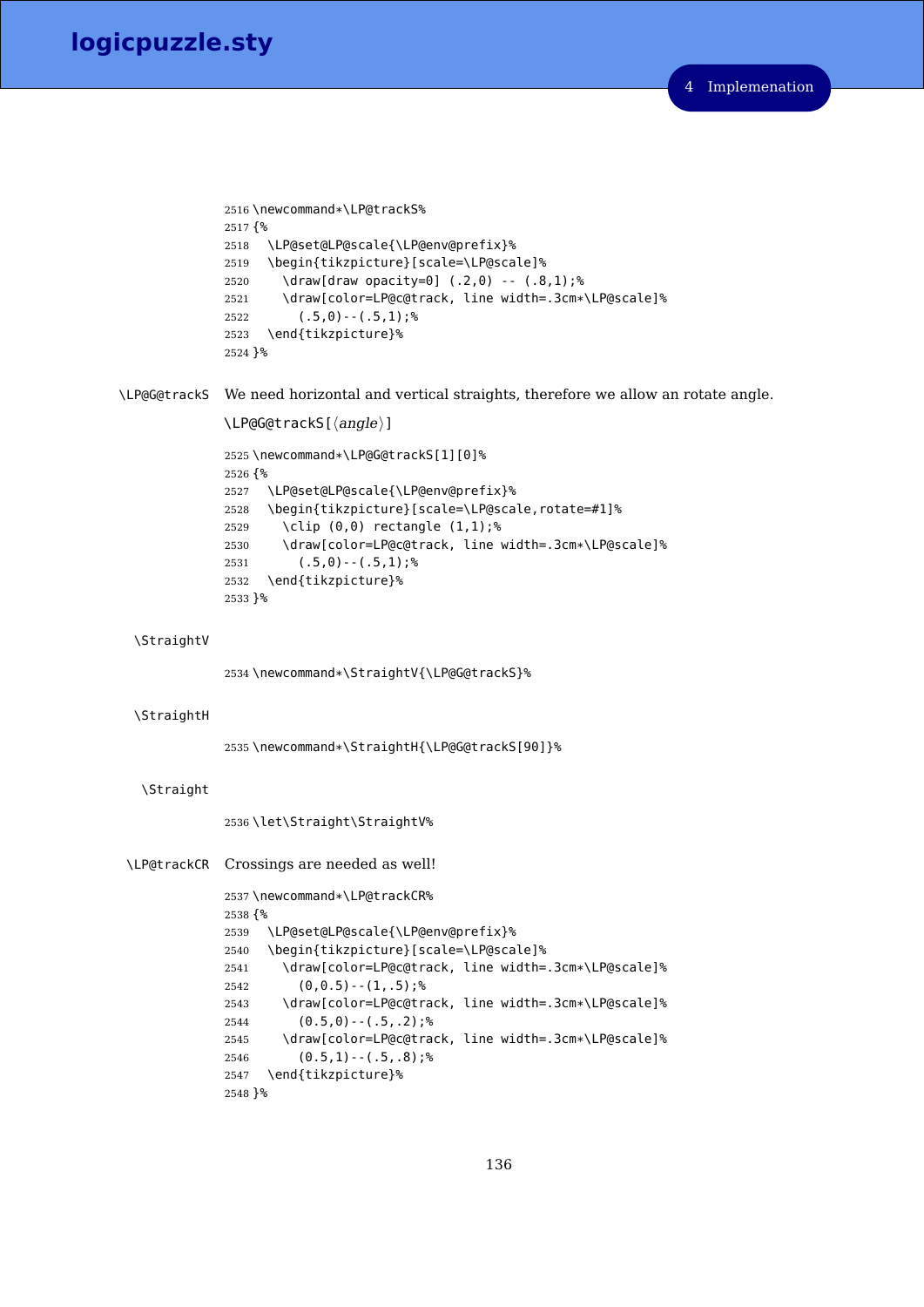\LP@G@trackCR Same game again, we need also rotated versions. \newcommand\*\LP@G@trackCR[1][0]% {% \LP@set@LP@scale{\LP@env@prefix}% \begin{tikzpicture}[scale=\LP@scale,rotate=#1]% \clip (0,0) rectangle (1,1);% \draw[color=LP@c@track, line width=.3cm\*\LP@scale]% (0,0.5) -  $(1, .5)$ ; % \draw[color=LP@c@track, line width=.3cm\*\LP@scale]%  $(0.5,0)$  -  $(.5, .2)$ ;% \draw[color=LP@c@track, line width=.3cm\*\LP@scale]% (0.5,1) -  $(.5, .8)$ ; % \end{tikzpicture}% }% % \newcommand\*\CrossH{\LP@G@trackCR}% \newcommand\*\CrossV{\LP@G@trackCR[90]}% \let\Cross\CrossH% \LP@graveltrap We also need a gravel trap. \newcommand\*\LP@graveltrap% {% \LP@set@LP@scale{\LP@env@prefix}% \begin{tikzpicture}[scale=\LP@scale]% \clip (0,0) rectangle (1,1);% \fill[color=LP@c@track] (.5,.5) circle (.1cm);% \end{tikzpicture}% }% % \let\Graveltrap\LP@graveltrap% \parkinglot And a parking lot! \newcommand\*\parkinglot[2]% {% \LP@set@LP@scale{\LP@env@prefix}% \LP@set@LP@color{\LP@env@prefix}% \LP@set@LP@bgcolor{\LP@env@prefix}% \LP@set@LP@fontsize{\LP@env@prefix}% \ifthenelse{\equal{\LP@color}{}}% {\gdef\LP@c@parkinglot{black}}% {\gdef\LP@c@parkinglot{\LP@color}}% \ifthenelse{\equal{\LP@bgcolor}{}}% {\gdef\LP@c@bg@parkinglot{white}}% {\gdef\LP@c@bg@parkinglot{\LP@bgcolor}}% \setcounter{LP@counti}{#1}% \setcounter{LP@countii}{#2}% \stepcounter{LP@counti}% \stepcounter{LP@countii}% \draw[color=\LP@c@parkinglot,line width=\LP@normallines,%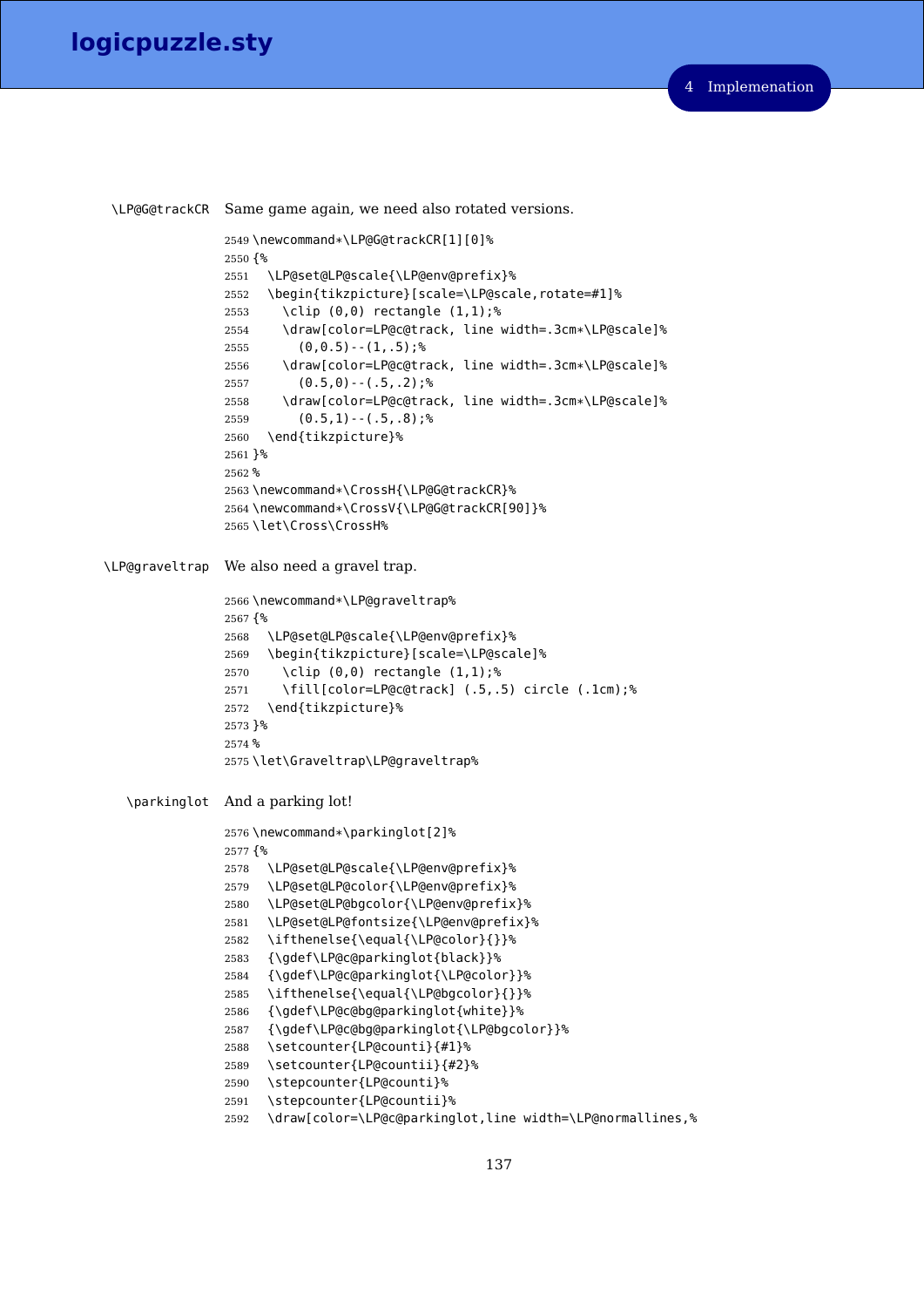```
2593 fill=\LP@c@bg@parkinglot] (#1,#2) rectangle ++(2,2);%
               2594 \node[color=\LP@c@parkinglot,font=\sffamily\bfseries\LP@fontsize]%
               2595 at (\arabic{LP@counti},\arabic{LP@countii}){P};%
               2596 }%
    \pitlane And finally, the pitlane!
               2597 \newcommand*\pitlane[3]%
               2598 {%
               2599 \LP@set@LP@scale{\LP@env@prefix}%
               2600 \LP@set@LP@color{\LP@env@prefix}%
               2601 \ifthenelse{\equal{\LP@color}{}}%
               2602 {\gdef\LP@c@pitlane{black}}%
               2603 {\gdef\LP@c@pitlane{\LP@color}}%
               2604 \ifthenelse{\equal{#3}{V}}%
               2605 {\draw[color=black,line width=\LP@normallines,fill=\LP@c@pitlane]%
               2606 (#1,#2) rectangle ++(1,4);}%
               2607 {\draw[color=black,line width=\LP@normallines,fill=\LP@c@pitlane]%
               2608 (#1,#2) rectangle ++(4,1);}%
               2609 }%
\LP@trackline This macro provides the "box" placed next to the grid, showing the straights,
               curves and crossings, which are needed in that line!
```

```
\LP@trackline{\langle# straights\rangle}{\langle# curves\rangle}{\langle# crossings\rangle}
```

```
2610 \newcommand*\LP@trackline[3]%
2611 {%
2612 \LP@set@LP@scale{\LP@env@prefix}%
2613 \pgfmathsetlength{\LP@length}{.1cm*\LP@scale}%
2614 \scalebox{\LP@tracks@scale}%
2615 {%
2616 \hspace{\LP@length}%
2617 \setcounter{LP@whiledo@i}{#1}%
2618 \whiledo{\arabic{LP@whiledo@i}>0}%
2619 {%
2620 \LP@trackS%
2621 \addtocounter{LP@whiledo@i}{-1}%
2622 }%
2623 \setcounter{LP@whiledo@i}{#2}%
2624 \whiledo{\arabic{LP@whiledo@i}>0}%
2625 {%
2626 \LP@trackC%
2627 \addtocounter{LP@whiledo@i}{-1}%
2628 }%
2629 \hspace{\LP@length}%
2630 \setcounter{LP@whiledo@i}{#3}%
2631 \whiledo{\arabic{LP@whiledo@i}>0}%
2632 {%
2633 \LP@trackCR%
2634 \addtocounter{LP@whiledo@i}{-1}%
2635 }%
```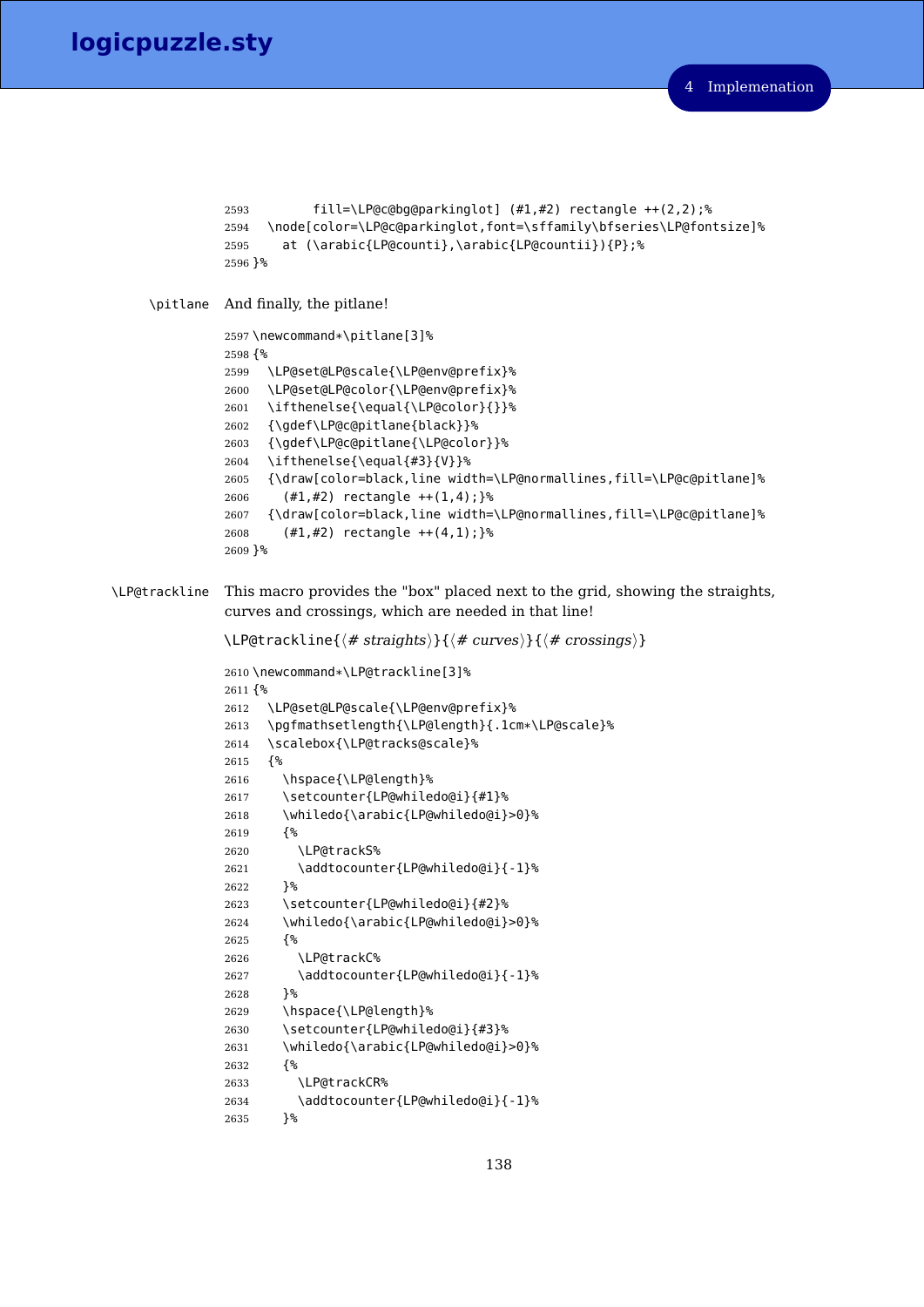```
2636 }%
2637 }%
```
\trackV This macro places the vertical track lines and expects a csv list in the format straights/curves/crossings!

```
\text{traceV}\{\langle \text{csv list}\rangle\}2638 \newcommand*\trackV[1]%
2639 {%
2640 \LP@set@LP@columns{\LP@env@prefix}%
2641 \setcounter{LP@counti}{\LP@columns}%
2642 \stepcounter{LP@counti}%
2643 \setcounter{LP@countii}{1}%
2644 \foreach \LP@c@straight/\LP@c@curve/\LP@c@cross in {#1}%
2645 {%
2646 \node[anchor=west] at (\arabic{LP@counti},\arabic{LP@countii}.5)%
2647 {\LP@trackline{\LP@c@straight}{\LP@c@curve}{\LP@c@cross}};%
2648 \stepcounter{LP@countii}%
2649 };%
2650 }%
```
\trackH The same for the horizontal track lines!

```
\text{trace}H\{\langle csv\ list\rangle\}
```

```
2651 \newcommand*\trackH[1]%
2652 {%
2653 \setcounter{LP@counti}{1}%
2654 \setcounter{LP@countii}{1}%
2655 \foreach \LP@c@straight/\LP@c@curve/\LP@c@cross in {#1}%
2656 {%
2657 \node[anchor=west,rotate=-90]%
2658 at (\arabic{LP@counti}.5,\arabic{LP@countii})%
2659 {\LP@trackline{\LP@c@straight}{\LP@c@curve}{\LP@c@cross}};%
2660 \stepcounter{LP@counti}%
2661 };%
2662 }%
```
\track We still need to draw the race track. The used decoration - which allows automatic over-/underbridges - was provided by [Frédéric](http://tex.stackexchange.com/users/3708/frederic) in this [question!](http://tex.stackexchange.com/questions/115923/crossing-paths-in-tikz-without-intersection)

```
\{\text{Tkz path}\}2663 \newcommand*\track[1]%
2664 {%
2665 \LP@set@LP@scale{\LP@env@prefix}%
2666 \LP@set@LP@bgcolor{\LP@env@prefix}%
2667 \ifthenelse{\equal{\LP@bgcolor}{}}%
2668 {\gdef\LP@c@bg@track{white}}%
2669 {\gdef\LP@c@bg@track{\LP@bgcolor}}%
2670 \bgroup%
```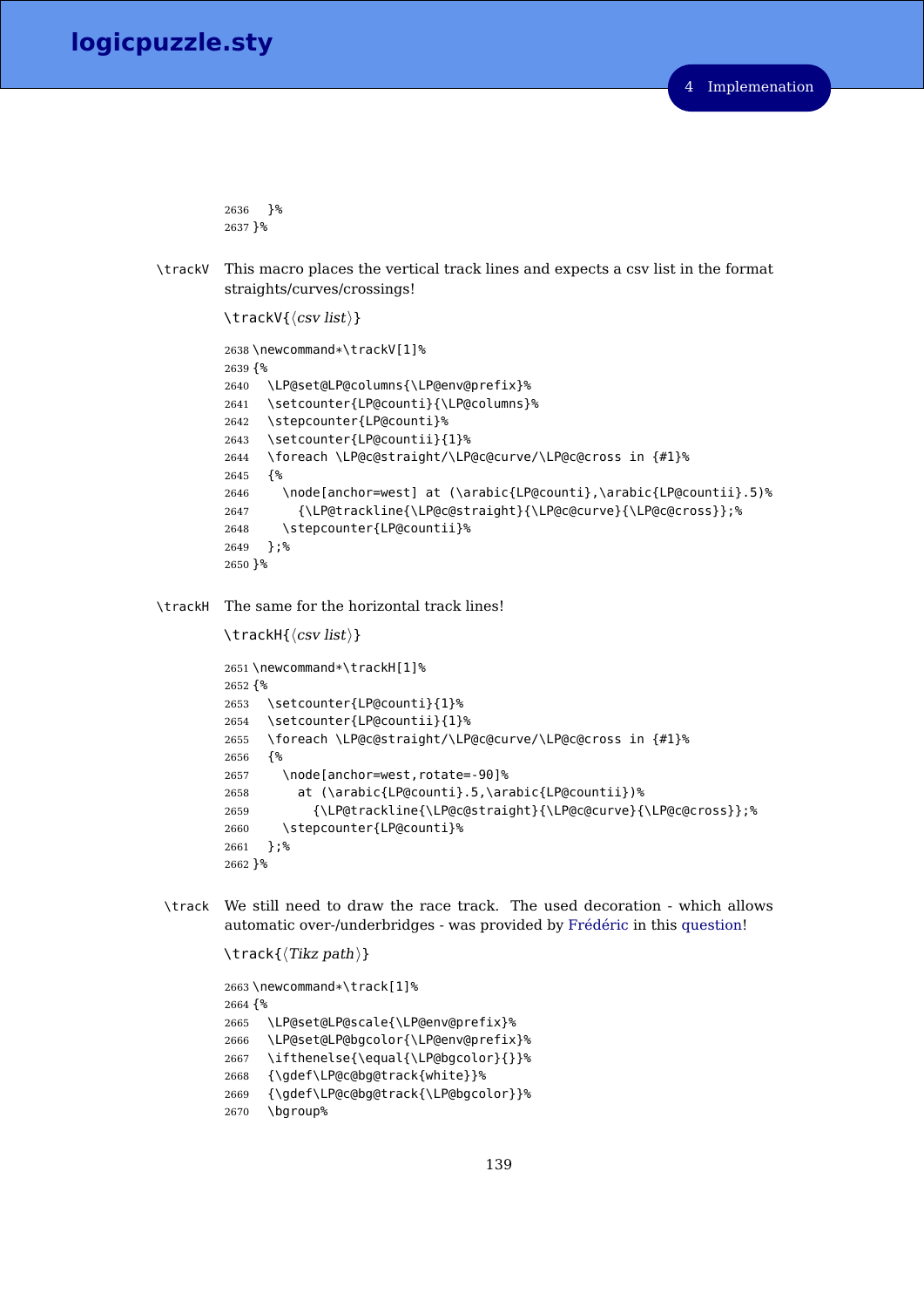```
2671 \def\LP@rel@tikzpath{.5}%
2672 \begin{pgfonlayer}{LPbackgroundtwo}%
2673 \pgfsetcornersarced{\pgfpoint{4.9mm*\LP@scale}{4.9mm*\LP@scale}}%
2674 \draw[decorate,decoration={show path construction,%
2675 lineto code={%
2676 \draw [\LP@c@bg@track,line width=0.15cm*\LP@scale,%
2677 double=LP@c@track,double distance=.3cm*\LP@scale]%
2678 (\tikzinputsegmentfirst) -- (\tikzinputsegmentlast);},%
2679 curveto code={%
2680 \draw [LP@c@track,line width=0.3cm*\LP@scale]%
2681 (\tikzinputsegmentfirst) .. controls%
2682 (\tikzinputsegmentsupporta) and (\tikzinputsegmentsupportb)%
2683 ..(\tikzinputsegmentlast);}}] #1;%
2684 \end{pgfonlayer}%
2685 \egroup%
2686 }%
```
## resuko

```
2687 \newenvironment{resuko}[1][]%
2688 {%
2689 \setkeys{resuko}{#1}%
2690 \LP@set@package{resuko}%
2691 \LP@set@env@prefix{LP@RSK}%
2692 \setcounter{LP@rows}{\LP@RSK@rows}%
2693 \setcounter{LP@columns}{\LP@RSK@columns}%
2694 \stepcounter{LP@rows}%
2695 \stepcounter{LP@columns}%
2696 \begin{minipage}[t]{\LP@RSK@width}%
2697 \ifthenelse{\equal{\LP@RSK@title}{}}%
2698 {\par\enspace\par}% empty
2699 {\enspace\par\noindent\hspace{\LP@RSK@titleindent}\parbox{\LP@RSK@titlewidth}{\strut\
2700 \begin{tikzpicture}[LPpreset,scale=\LP@RSK@scale]%
2701 \LP@drawbackground{1}{1}{\LP@RSK@columns}{\LP@RSK@rows}{\LP@RSK@bgcolor}%
2702 \LP@drawgrid{1}{1}{\LP@RSK@columns}{\LP@RSK@rows}{1cm}%
2703 }%
2704 {%
2705 \end{tikzpicture}%
2706 \LP@drawcounter{\LP@RSK@counterstyle}%
2707 \stepcounter{LP@puzzlecounter}%
2708 \end{minipage}%
2709 }%
2710 %
2711 % schatzsuche environment and options
2712 %
2713 \newcommand*\LP@SS@init@prefix{LP@SS}%
2714 \newcommand*\LP@SS@init@package{schatzsuche}%
2715 %
2716 \LP@define@key{\LP@SS@init@prefix}{\LP@SS@init@package}{rows}{5}%
2717 \LP@define@key{\LP@SS@init@prefix}{\LP@SS@init@package}{columns}{5}%
2718 \LP@define@key{\LP@SS@init@prefix}{\LP@SS@init@package}{scale}{1}%
```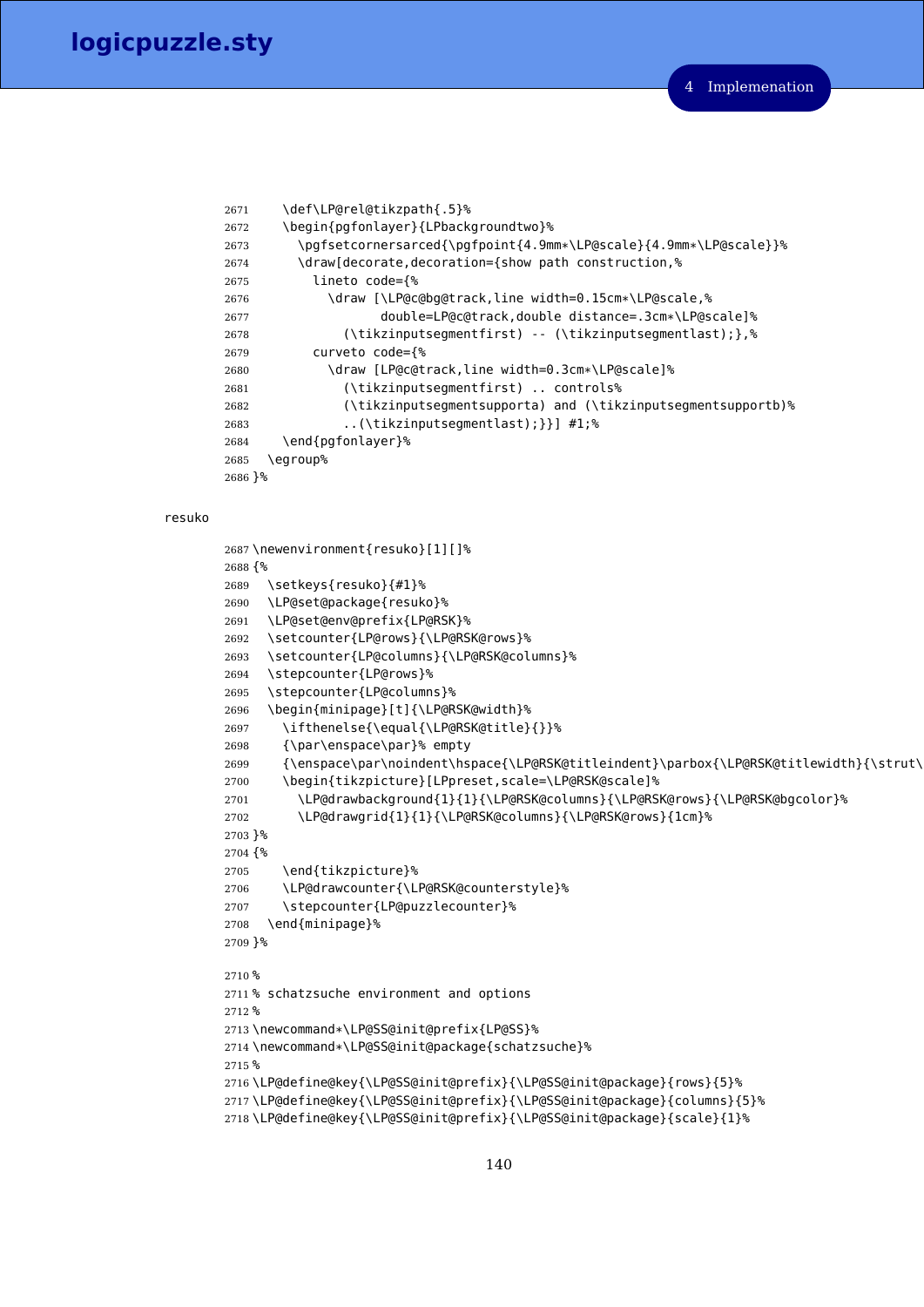```
2719 \LP@define@key{\LP@SS@init@prefix}{\LP@SS@init@package}{counterstyle}{none}%
2720 \LP@define@key{\LP@SS@init@prefix}{\LP@SS@init@package}{bgcolor}{}%
2721 \LP@define@key{\LP@SS@init@prefix}{\LP@SS@init@package}{width}{5.1cm}%
2722 \LP@define@key{\LP@SS@init@prefix}{\LP@SS@init@package}{cvoffset}{-23pt}%
2723 \LP@define@key{\LP@SS@init@prefix}{\LP@SS@init@package}{title}{}%
2724 \LP@define@key{\LP@SS@init@prefix}{\LP@SS@init@package}{titleindent}{0cm}%
2725 \LP@define@key{\LP@SS@init@prefix}{\LP@SS@init@package}{titlewidth}{5.1cm}%
2726 \LP@define@choicekey@fontsize{\LP@SS@init@prefix}{\LP@SS@init@package}{Large}%
2727 %
2728 \let\schatzsuchecell\setcell%
2729 %
2730 \newcommand*\schatzsuchesetup[1]%
2731 {%
2732 \setkeys{schatzsuche.sty}{#1}%
2733 }%
```
\LP@Diamond For the schatzsuche environment, we need to draw diamonds.

```
2734 \newcommand*\LP@Diamond%
2735 {%
2736 \begin{tikzpicture}[scale=\LP@scale*.9]%
2737 \clip (.05,.905) rectangle (.95,.1);%
2738 \draw[line width=\LP@normallines,fill=yellow!20]%
2739 (.5,.1) -. (.7,.9) -. (.3,.9) -. cycle;%
2740 \draw[line width=\LP@normallines,fill=orange!20]%
2741 (.5,.1) -- (.7,.9) -- (.9,.8) -- cycle;%
2742 \draw[line width=\LP@normallines,fill=orange!20]%
2743 (.5,.1) -- (.3,.9) -- (.1,.8) -- cycle;%
2744 \draw[line width=\LP@normallines] (.1,.8) -- (.9,.8);%
2745 \end{tikzpicture}%
2746 }%
```
\Diamond A user command for drawing diamonds.

\let\Diamond\LP@Diamond%

#### schatzsuche

```
2748 \newenvironment{schatzsuche}[1][]%
2749 {%
2750 \setkeys{schatzsuche}{#1}%
2751 \LP@set@package{schatzsuche}%
2752 \LP@set@env@prefix{LP@SS}%
2753 \setcounter{LP@rows}{\LP@SS@rows}%
2754 \setcounter{LP@columns}{\LP@SS@columns}%
2755 \stepcounter{LP@rows}%
2756 \stepcounter{LP@columns}%
2757 \begin{minipage}[t]{\LP@SS@width}%
2758 \ifthenelse{\equal{\LP@SS@title}{}}%
2759 {\par\enspace\par}% empty
2760 {\enspace\par\noindent\hspace{\LP@SS@titleindent}\parbox{\LP@SS@titlewidth}{\strut\LP
```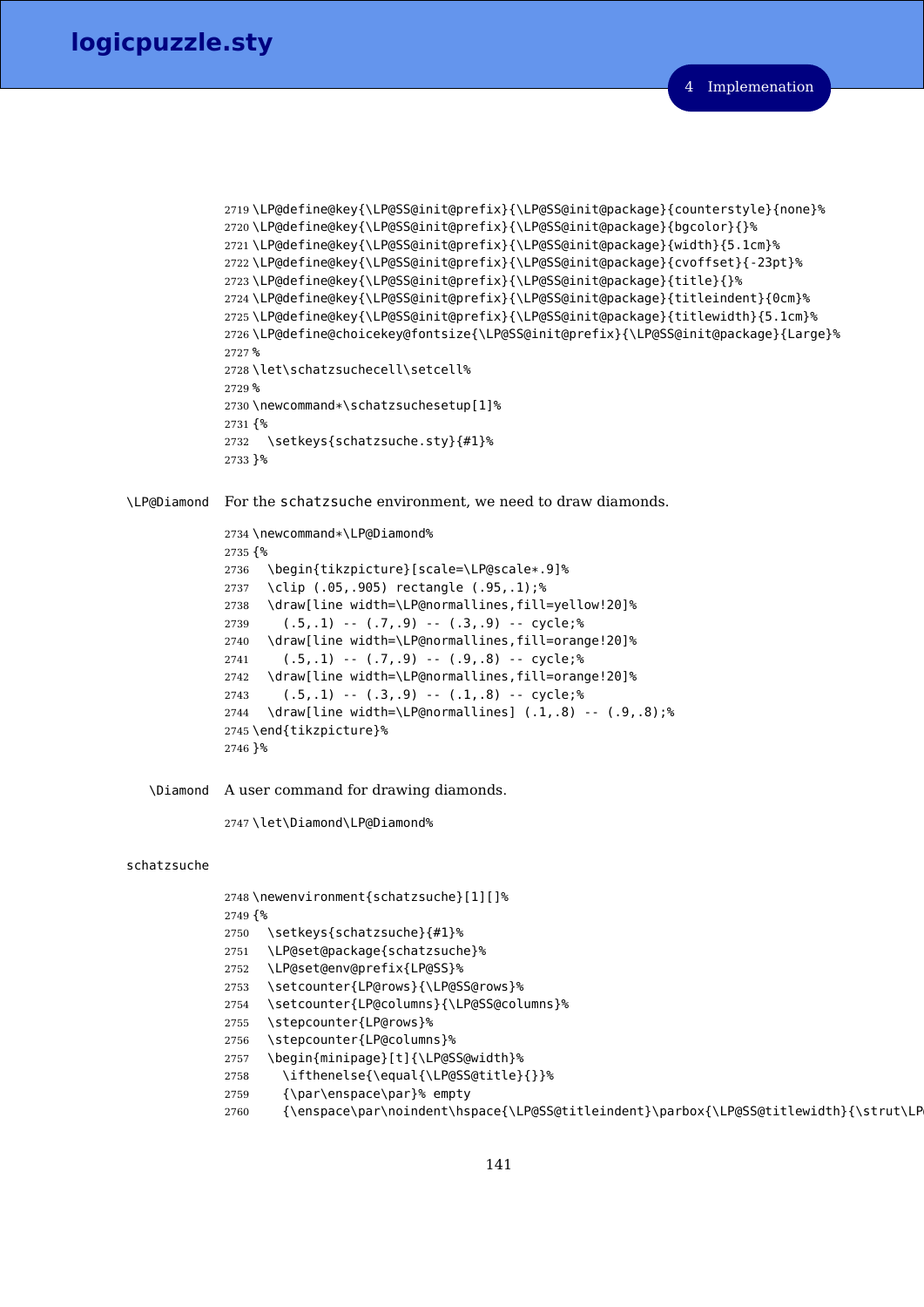```
2761 \begin{tikzpicture}[LPpreset,scale=\LP@SS@scale]%
2762 \LP@drawbackground{1}{1}{\LP@SS@columns}{\LP@SS@rows}{\LP@SS@bgcolor}%
2763 \LP@drawgrid{1}{1}{\LP@SS@columns}{\LP@SS@rows}{1cm}%
2764 }%
2765 {%
2766 \end{tikzpicture}%
2767 \LP@drawcounter{\LP@SS@counterstyle}%
2768 \stepcounter{LP@puzzlecounter}%
2769 \end{minipage}%
2770 }%
2771 %
2772 % skyline environment and options
2773 %
2774 \newcommand*\LP@SL@init@prefix{LP@SL}%
2775 \newcommand*\LP@SL@init@package{skyline}%
2776 %
2777 \LP@define@key{\LP@SL@init@prefix}{\LP@SL@init@package}{rows}{5}%
2778 \LP@define@key{\LP@SL@init@prefix}{\LP@SL@init@package}{columns}{5}%
2779 \LP@define@key{\LP@SL@init@prefix}{\LP@SL@init@package}{scale}{1}%
2780 \LP@define@key{\LP@SL@init@prefix}{\LP@SL@init@package}{counterstyle}{none}%
2781 \LP@define@key{\LP@SL@init@prefix}{\LP@SL@init@package}{bgcolor}{}%
2782 \LP@define@key{\LP@SL@init@prefix}{\LP@SL@init@package}{width}{6.7cm}%
2783 \LP@define@key{\LP@SL@init@prefix}{\LP@SL@init@package}{cvoffset}{-38pt}%
2784 \LP@define@key{\LP@SL@init@prefix}{\LP@SL@init@package}{title}{}%
2785 \LP@define@key{\LP@SL@init@prefix}{\LP@SL@init@package}{titleindent}{0.75cm}%
2786 \LP@define@key{\LP@SL@init@prefix}{\LP@SL@init@package}{titlewidth}{5.85cm}%
2787 \LP@define@choicekey@fontsize{\LP@SL@init@prefix}{\LP@SL@init@package}{Large}%
2788 %
2789 \newcommand*\LP@SL@sudoku{false}%
2790 %
2791 \define@choicekey*{skyline.sty}{sudoku}[\LP@SL@sudoku\nr]{true,false}[true]%
2792 {%
2793 \ifcase\nr\relax%
2794 \renewcommand*\LP@SL@sudoku{true}%
2795 \renewcommand*\LP@SL@rows{9}%
2796 \renewcommand*\LP@SL@columns{9}%
2797 \sqrt{0}2798 \renewcommand*\LP@SL@sudoku{false}%
2799 \fi%
2800 }%
2801 %
2802 \define@choicekey*{skyline}{sudoku}[\LP@SL@sudoku\nr]{true,false}[true]%
2803 {%
2804 \ifcase\nr\relax%
2805 \renewcommand*\LP@SL@sudoku{true}%
2806 \renewcommand*\LP@SL@rows{9}%
2807 \renewcommand*\LP@SL@columns{9}%
2808 \or%
2809 \renewcommand*\LP@SL@sudoku{false}%
2810 \fi%
2811 }%
```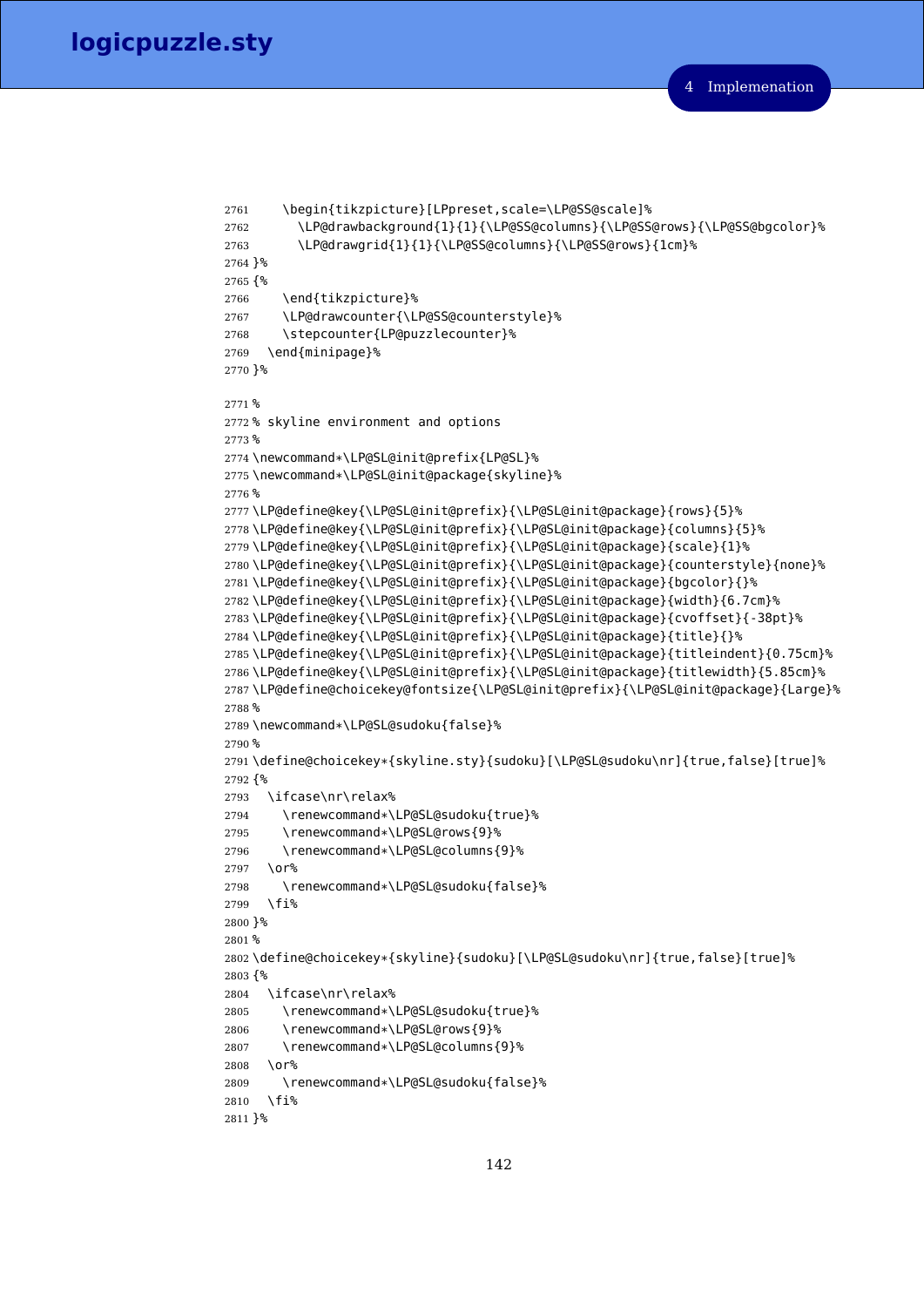```
2812 %
2813 \let\skylineB\LP@bottomrow%
2814 \let\skylineT\LP@toprow%
2815 \let\skylineL\LP@leftcolumn%
2816 \let\skylineR\LP@rightcolumn%
2817 \let\skylinecell\setcell%
2818 %
2819 \newcommand*\skylinesetup[1]%
2820 {%
2821 \setkeys{skyline.sty}{#1}%
2822 }%
```
## skyline

```
2823 \newenvironment{skyline}[1][]%
2824 {%
2825 \setkeys{skyline}{#1}%
2826 \LP@set@package{skyline}%
2827 \LP@set@env@prefix{LP@SL}%
2828 \setcounter{LP@rows}{\LP@SL@rows}%
2829 \setcounter{LP@columns}{\LP@SL@columns}%
2830 \stepcounter{LP@rows}%
2831 \stepcounter{LP@columns}%
2832 \begin{minipage}[t]{\LP@SL@width}%
2833 \ifthenelse{\equal{\LP@SL@title}{}}%
2834 {\par\enspace\par}% empty
2835 {\enspace\par\noindent\hspace{\LP@SL@titleindent}\parbox{\LP@SL@titlewidth}{\strut\LP
2836 \begin{tikzpicture}[LPpreset,scale=\LP@SL@scale]%
2837 \LP@drawbackground{1}{1}{\LP@SL@columns}{\LP@SL@rows}{\LP@SL@bgcolor}%
2838 \LP@drawgrid{1}{1}{\LP@SL@columns}{\LP@SL@rows}{1cm}%
2839 \ifthenelse{\equal{\LP@SL@sudoku}{true}}%
2840 {\LP@drawsudokugrid}%
2841 {}%
2842 }%
2843 {%
2844 \end{tikzpicture}%
2845 \LP@drawcounter{\LP@SL@counterstyle}%
2846 \stepcounter{LP@puzzlecounter}%
2847 \end{minipage}%
2848 }%
2849 %
2850 % slitherlink environment and options
2851 %
2852 \newcommand*\LP@SK@init@prefix{LP@SK}%
2853 \newcommand*\LP@SK@init@package{slitherlink}%
2854 %
2855 \LP@define@key{\LP@SK@init@prefix}{\LP@SK@init@package}{rows}{5}%
2856 \LP@define@key{\LP@SK@init@prefix}{\LP@SK@init@package}{columns}{5}%
2857 \LP@define@key{\LP@SK@init@prefix}{\LP@SK@init@package}{scale}{1}%
2858 \LP@define@key{\LP@SK@init@prefix}{\LP@SK@init@package}{counterstyle}{none}%
2859 \LP@define@key{\LP@SK@init@prefix}{\LP@SK@init@package}{bgcolor}{}%
```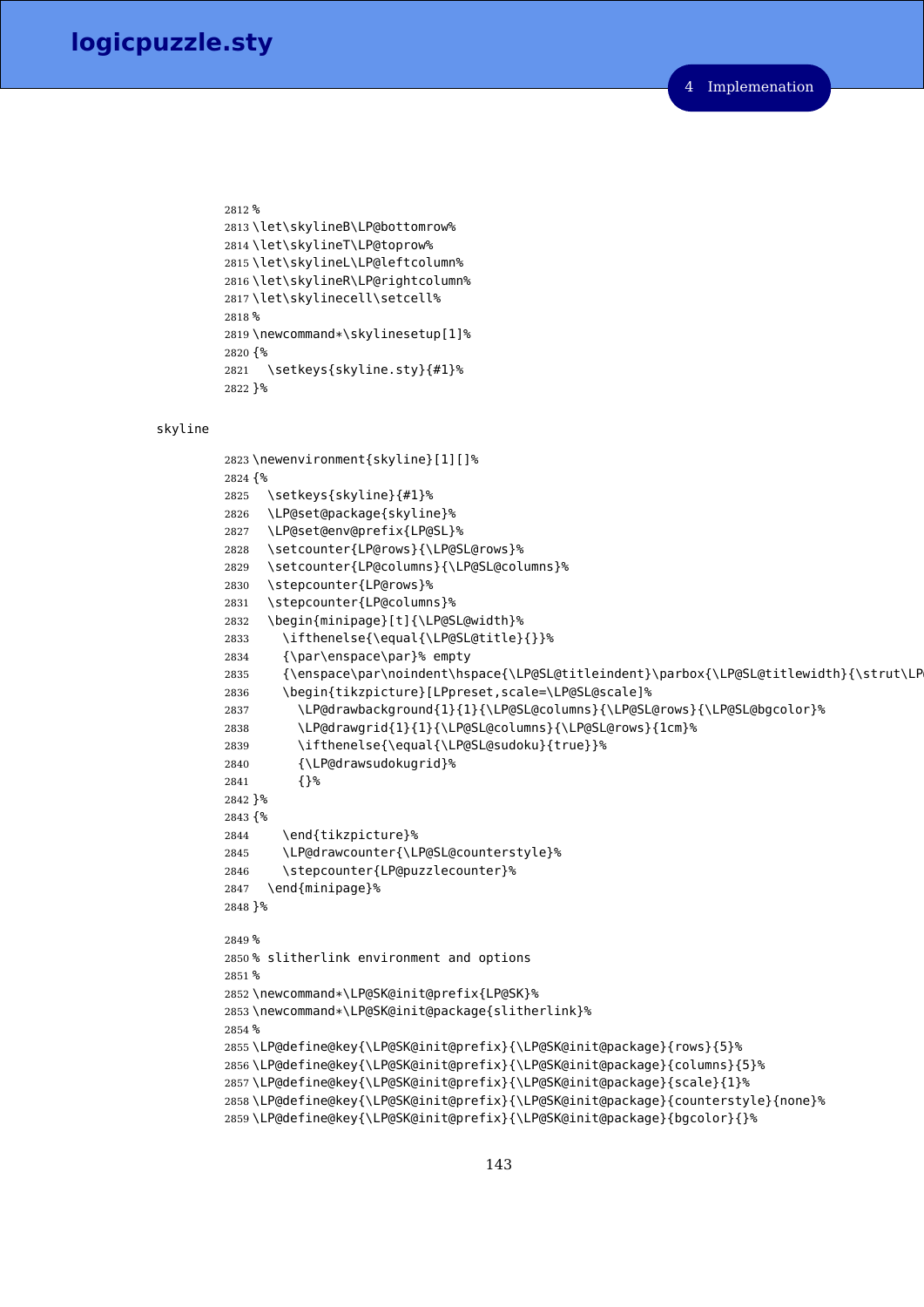```
2860 \LP@define@key{\LP@SK@init@prefix}{\LP@SK@init@package}{width}{5.2cm}%
2861 \LP@define@key{\LP@SK@init@prefix}{\LP@SK@init@package}{cvoffset}{-23pt}%
2862 \LP@define@key{\LP@SK@init@prefix}{\LP@SK@init@package}{title}{}%
2863 \LP@define@key{\LP@SK@init@prefix}{\LP@SK@init@package}{titleindent}{0cm}%
2864 \LP@define@key{\LP@SK@init@prefix}{\LP@SK@init@package}{titlewidth}{5.2cm}%
2865 \LP@define@choicekey@fontsize{\LP@SK@init@prefix}{\LP@SK@init@package}{Large}%
2866 %
2867 \let\slitherlinkcell\setcell%
2868 %
2869 \newcommand*\slitherlinksetup[1]%
2870 {%
2871 \setkeys{slitherlink.sty}{#1}%
2872 }%
```
\LP@drawgriddots For the slitherlink environment, we need little dots in every cell corner. Therefore, we loop through all rows and columns and paint the dots on the LPforeground layer.

```
2873 \newcommand*\LP@drawgriddots%
2874 {%
2875 \pgfmathsetmacro{\START}{1}%
```
The dots are drawn immediatly after the grid, so we can recycle LP@counti and LP@countii.

```
2876 \pgfmathsetmacro{\ENDC}{\arabic{LP@counti}}%
2877 \pgfmathsetmacro{\ENDR}{\arabic{LP@countii}}%
2878 \begin{pgfonlayer}{LPforeground}%
2879 \foreach \i in {\START,...,\ENDC}%
2880 \foreach \j in {\START,...,\ENDR}%
2881 \fill[color=LP@c@griddots] (\i,\j) circle [radius=3pt];%
2882 \end{pgfonlayer}%
2883 }%
```
### slitherlink

```
2884 \newenvironment{slitherlink}[1][]%
2885 {%
2886 \setkeys{slitherlink}{#1}%
2887 \LP@set@package{slitherlink}%
2888 \LP@set@env@prefix{LP@SK}%
2889 \ifthenelse{\equal{\LP@grid@linestyle}{}}%
2890 {\setgridlinestyle{dashed}}{}%
2891 \setcounter{LP@rows}{\LP@SK@rows}%
2892 \setcounter{LP@columns}{\LP@SK@columns}%
2893 \stepcounter{LP@rows}%
2894 \stepcounter{LP@columns}%
2895 \begin{minipage}[t]{\LP@SK@width}%
2896 \ifthenelse{\equal{\LP@SK@title}{}}%
2897 {\par\enspace\par}% empty
2898 {\enspace\par\noindent\hspace{\LP@SK@titleindent}\parbox{\LP@SK@titlewidth}{\strut\LP
2899 \begin{tikzpicture}[LPpreset,scale=\LP@SK@scale]%
```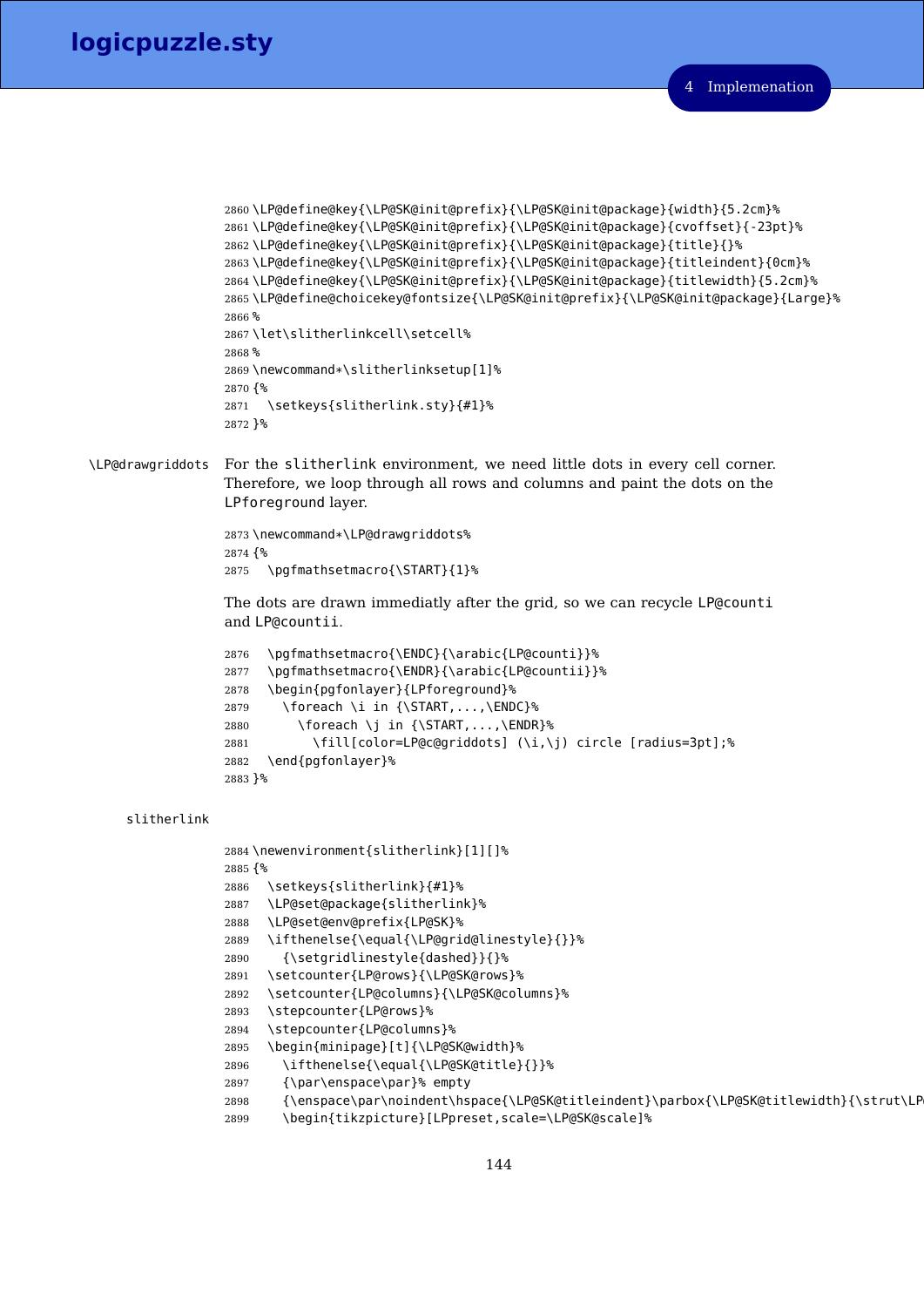```
2900 \LP@drawbackground{1}{1}{\LP@SK@columns}{\LP@SK@rows}{\LP@SK@bgcolor}%
2901 \LP@drawgrid{1}{1}{\LP@SK@columns}{\LP@SK@rows}{1cm}%
2902 \LP@drawgriddots%
2903 }%
2904 {%
2905 \end{tikzpicture}%
2906 \LP@drawcounter{\LP@SK@counterstyle}%
2907 \stepcounter{LP@puzzlecounter}%
2908 \end{minipage}%
2909 }%
2910 %
2911 % starbattle environment and options
2912 %
2913 \newcommand*\LP@SB@init@prefix{LP@SB}%
2914 \newcommand*\LP@SB@init@package{starbattle}%
2915 %
2916 \LP@define@key{\LP@SB@init@prefix}{\LP@SB@init@package}{rows}{5}%
2917 \LP@define@key{\LP@SB@init@prefix}{\LP@SB@init@package}{columns}{5}%
2918 \LP@define@key{\LP@SB@init@prefix}{\LP@SB@init@package}{scale}{1}%
2919 \LP@define@key{\LP@SB@init@prefix}{\LP@SB@init@package}{counterstyle}{none}%
2920 \LP@define@key{\LP@SB@init@prefix}{\LP@SB@init@package}{bgcolor}{}%
2921 \LP@define@key{\LP@SB@init@prefix}{\LP@SB@init@package}{width}{5.1cm}%
2922 \LP@define@key{\LP@SB@init@prefix}{\LP@SB@init@package}{cvoffset}{-23pt}%
2923 \LP@define@key{\LP@SB@init@prefix}{\LP@SB@init@package}{title}{}%
2924 \LP@define@key{\LP@SB@init@prefix}{\LP@SB@init@package}{titleindent}{0cm}%
2925 \LP@define@key{\LP@SB@init@prefix}{\LP@SB@init@package}{titlewidth}{5.1cm}%
2926 \LP@define@choicekey@fontsize{\LP@SB@init@prefix}{\LP@SB@init@package}{Large}%
2927 %
2928 \let\starbattlecell\setcell%
2929 %
2930 \newcommand*\starbattlesetup[1]%
2931 {%
2932 \setkeys{starbattle.sty}{#1}%
2933 }%
```
### <span id="page-144-26"></span><span id="page-144-11"></span><span id="page-144-10"></span><span id="page-144-9"></span><span id="page-144-8"></span><span id="page-144-7"></span><span id="page-144-6"></span><span id="page-144-5"></span><span id="page-144-4"></span><span id="page-144-1"></span>starbattle

```
2934 \newenvironment{starbattle}[1][]%
2935 {%
2936 \setkeys{starbattle}{#1}%
2937 \LP@set@package{starbattle}%
2938 \LP@set@env@prefix{LP@SB}%
2939 \setcounter{LP@rows}{\LP@SB@rows}%
2940 \setcounter{LP@columns}{\LP@SB@columns}%
2941 \stepcounter{LP@rows}%
2942 \stepcounter{LP@columns}%
2943 \begin{minipage}[t]{\LP@SB@width}%
2944 \ifthenelse{\equal{\LP@SB@title}{}}%
2945 {\par\enspace\par}% empty
2946 {\enspace\par\noindent\hspace{\LP@SB@titleindent}\parbox{\LP@SB@titlewidth}{\strut\LP
```

```
2947 \begin{tikzpicture}[LPpreset,scale=\LP@SB@scale]%
```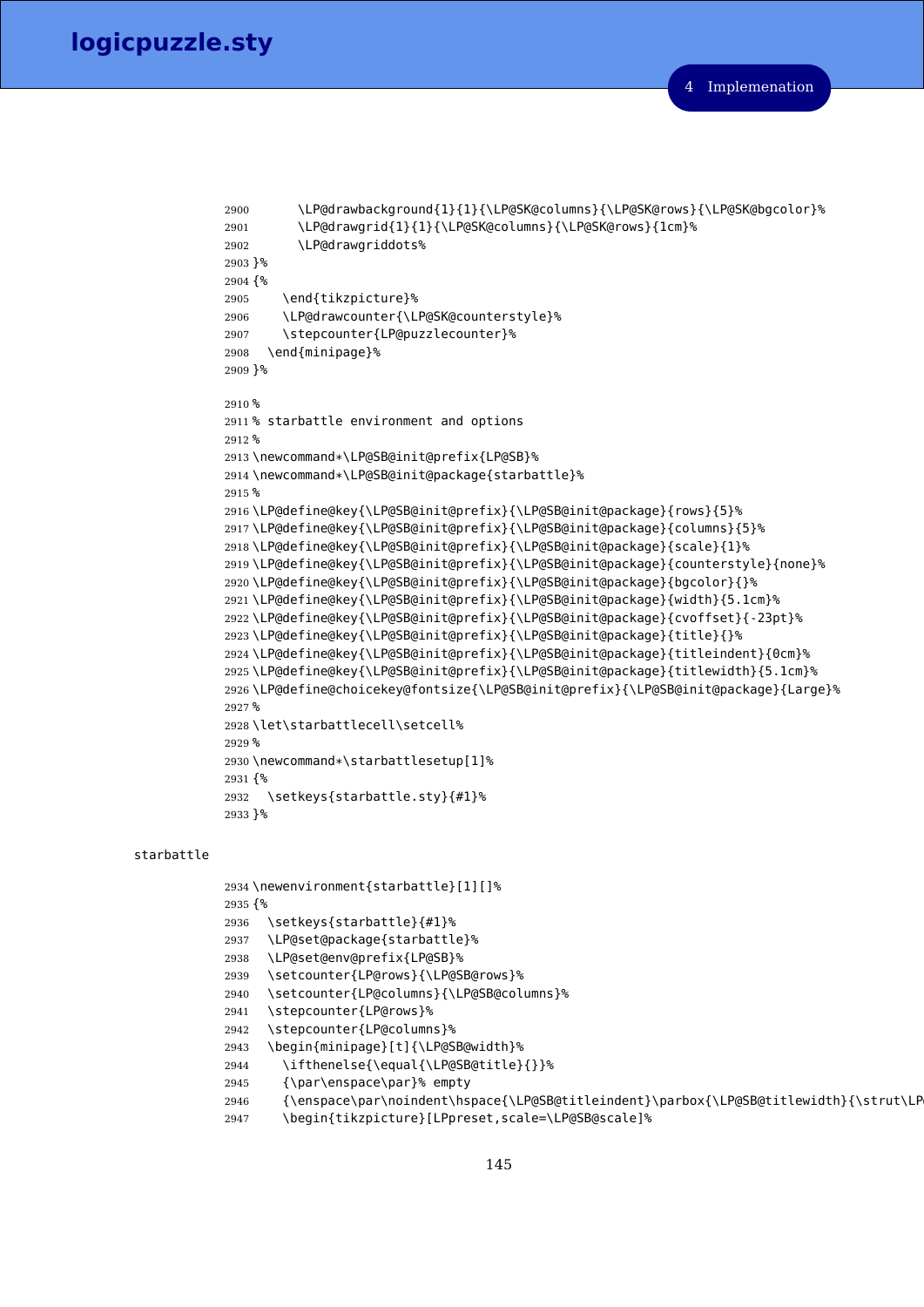```
2948 \LP@drawbackground{1}{1}{\LP@SB@columns}{\LP@SB@rows}{\LP@SB@bgcolor}%
          2949 \LP@drawgrid{1}{1}{\LP@SB@columns}{\LP@SB@rows}{1cm}%
          2950 }%
          2951 {%
          2952 \end{tikzpicture}%
          2953 \LP@drawcounter{\LP@SB@counterstyle}%
          2954 \stepcounter{LP@puzzlecounter}%
          2955 \end{minipage}%
          2956 }%
          2957 %
          2958 % starsandarrows environment and options
          2959 %
          2960 \newcommand*\LP@SAA@init@prefix{LP@SAA}%
          2961 \newcommand*\LP@SAA@init@package{starsandarrows}%
          2962 %
          2963 \LP@define@key{\LP@SAA@init@prefix}{\LP@SAA@init@package}{rows}{5}%
          2964 \LP@define@key{\LP@SAA@init@prefix}{\LP@SAA@init@package}{columns}{5}%
          2965 \LP@define@key{\LP@SAA@init@prefix}{\LP@SAA@init@package}{scale}{1}%
          2966 \LP@define@key{\LP@SAA@init@prefix}{\LP@SAA@init@package}{counterstyle}{none}%
          2967 \LP@define@key{\LP@SAA@init@prefix}{\LP@SAA@init@package}{bgcolor}{}%
          2968 \LP@define@key{\LP@SAA@init@prefix}{\LP@SAA@init@package}{width}{5.9cm}%
          2969 \LP@define@key{\LP@SAA@init@prefix}{\LP@SAA@init@package}{cvoffset}{-23pt}%
          2970 \LP@define@key{\LP@SAA@init@prefix}{\LP@SAA@init@package}{title}{}%
          2971 \LP@define@key{\LP@SAA@init@prefix}{\LP@SAA@init@package}{titleindent}{0cm}%
          2972 \LP@define@key{\LP@SAA@init@prefix}{\LP@SAA@init@package}{titlewidth}{5.9cm}%
          2973 \LP@define@choicekey@fontsize{\LP@SAA@init@prefix}{\LP@SAA@init@package}{Large}%
          2974 %
          2975 \let\starsH\LP@toprow%
          2976 \let\starsV\LP@leftcolumn%
          2977 %
          2978 \newcommand*\starsandarrowssetup[1]%
          2979 {%
          2980 \setkeys{starsandarrows.sty}{#1}%
          2981 }%
\LP@Star For several environments, we need to draw stars.
          2982 \newcommand*\LP@Star%
          2983 {%
          2984 \tikz\node[shape=star,fill=yellow,draw,scale=.8*\LP@scale,%
          2985 star point height=.25cm] {};%
          2986 }%
         A user command for drawing stars.
          2987 \let\Star\LP@Star%
```
<span id="page-145-22"></span><span id="page-145-21"></span><span id="page-145-20"></span><span id="page-145-19"></span><span id="page-145-18"></span><span id="page-145-15"></span><span id="page-145-11"></span><span id="page-145-10"></span><span id="page-145-1"></span><span id="page-145-0"></span>\LP@ArrowA A generic macro for drawing arrows with different colors and angles.  $\LPer{Color}$ [ $\langle color \rangle$ ] $\{\langle angle \rangle\}$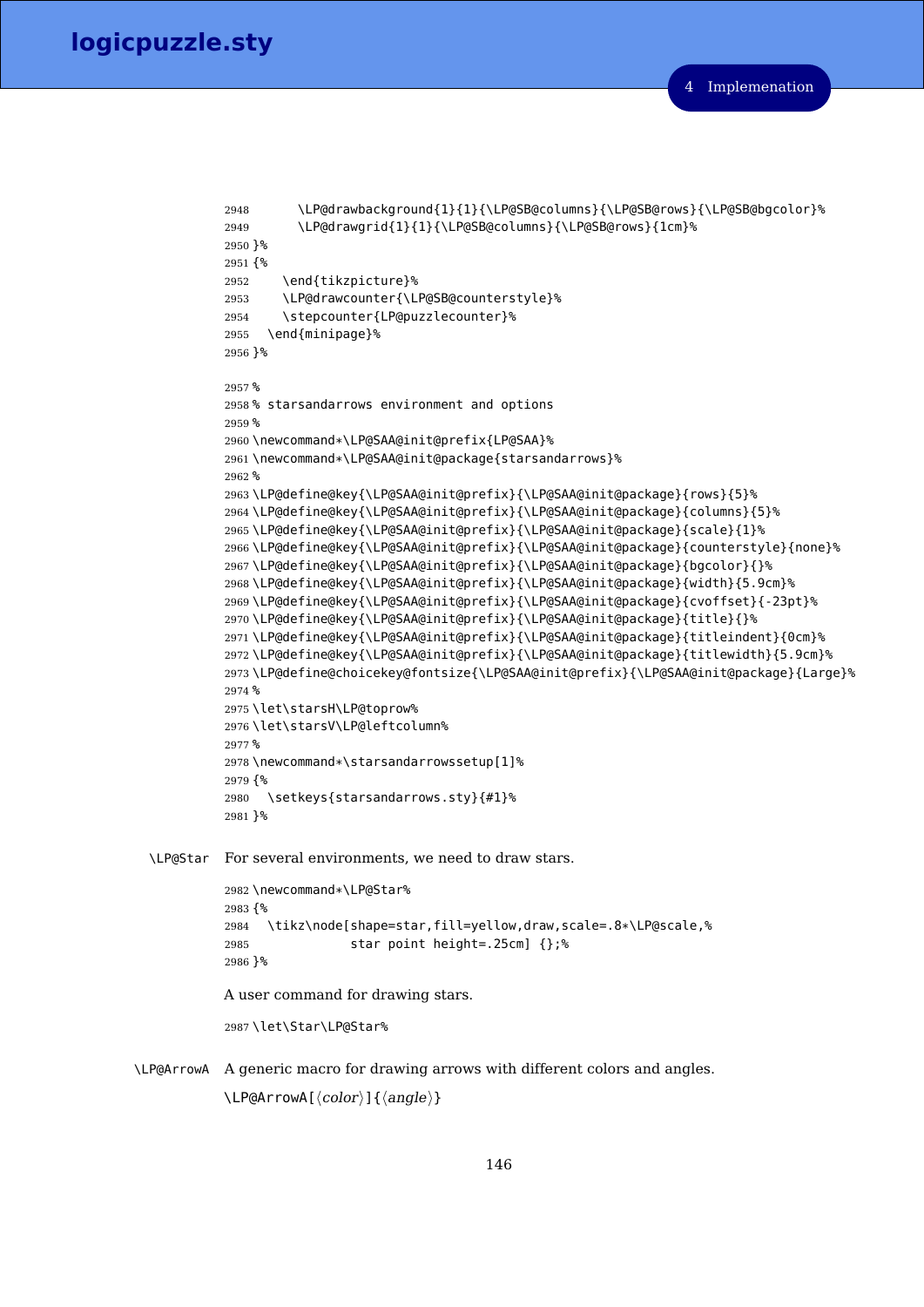```
2988 \newcommand*\LP@ArrowA[2][red]%
2989 {%
2990 \LP@set@LP@scale{\LP@env@prefix}%
2991 \pgfmathsetmacro{\LPlinewidth}{3pt*\LP@scale}%
2992 \tikz\draw[->,line width=\LPlinewidth,rotate=#2,%
2993 scale=\LP@scale,color=#1]%
2994 (0.1,.5) -- (0.9,.5);%
2995 }%
```
<span id="page-146-15"></span>The we define some arrows with standard angles.

<span id="page-146-12"></span>\newcommand\*\LP@c@stararrow{red}%

### <span id="page-146-18"></span>\Right

<span id="page-146-5"></span>\newcommand\*\Right{\LP@ArrowA[\LP@c@stararrow]{0}}%

### <span id="page-146-20"></span>\RightUp

<span id="page-146-6"></span>\newcommand\*\RightUp{\LP@ArrowA[\LP@c@stararrow]{45}}%

### <span id="page-146-21"></span>\Up

<span id="page-146-7"></span>\newcommand\*\Up{\LP@ArrowA[\LP@c@stararrow]{90}}%

### <span id="page-146-4"></span>\LeftUp

<span id="page-146-8"></span>\newcommand\*\LeftUp{\LP@ArrowA[\LP@c@stararrow]{135}}%

#### <span id="page-146-2"></span>\Left

<span id="page-146-9"></span>\newcommand\*\Left{\LP@ArrowA[\LP@c@stararrow]{180}}%

### <span id="page-146-3"></span>\LeftDown

<span id="page-146-10"></span>\newcommand\*\LeftDown{\LP@ArrowA[\LP@c@stararrow]{225}}%

#### <span id="page-146-0"></span>\Down

<span id="page-146-11"></span>\newcommand\*\Down{\LP@ArrowA[\LP@c@stararrow]{270}}%

### <span id="page-146-19"></span>\RightDown

<span id="page-146-1"></span>\newcommand\*\RightDown{\LP@ArrowA[\LP@c@stararrow]{315}}%

### starsandarrows

<span id="page-146-16"></span> \newenvironment{starsandarrows}[1][]% {% \setkeys{starsandarrows}{#1}% \LP@set@package{starsandarrows}%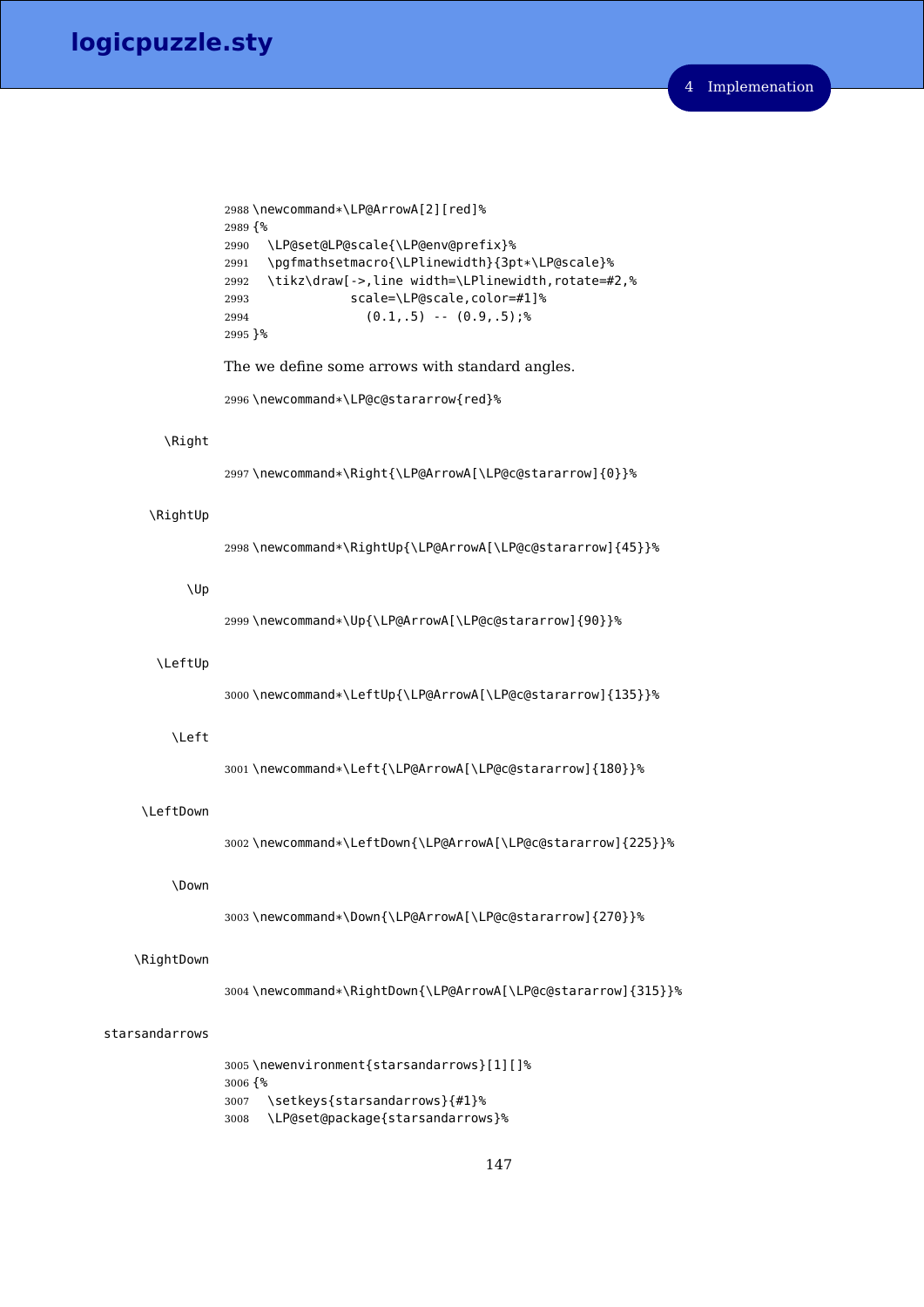```
3009 \LP@set@env@prefix{LP@SAA}%
               3010 \setcounter{LP@rows}{\LP@SAA@rows}%
               3011 \setcounter{LP@columns}{\LP@SAA@columns}%
               3012 \stepcounter{LP@rows}%
               3013 \stepcounter{LP@columns}%
               3014 \begin{minipage}[t]{\LP@SAA@width}%
               3015 \ifthenelse{\equal{\LP@SAA@title}{}}%
               3016 {\par\enspace\par}% empty
               3017 {\enspace\par\noindent\hspace{\LP@SAA@titleindent}\parbox{\LP@SAA@titlewidth}{\strut\
               3018 \begin{tikzpicture}[LPpreset,scale=\LP@SAA@scale]%
               3019 \LP@drawbackground{1}{1}{\LP@SAA@columns}{\LP@SAA@rows}{\LP@SAA@bgcolor}%
               3020 \LP@drawgrid{1}{1}{\LP@SAA@columns}{\LP@SAA@rows}{1cm}%
               3021 }%
               3022 {%
               3023 \end{tikzpicture}%
               3024 \LP@drawcounter{\LP@SAA@counterstyle}%
               3025 \stepcounter{LP@puzzlecounter}%
               3026 \end{minipage}%
               3027 }%
               3028 %
               3029 % sunandmoon environment and options
               3030 %
               3031 \newcommand*\LP@SAM@init@prefix{LP@SAM}%
               3032 \newcommand*\LP@SAM@init@package{sunandmoon}%
               3033 %
               3034 \LP@define@key{\LP@SAM@init@prefix}{\LP@SAM@init@package}{rows}{5}%
               3035 \LP@define@key{\LP@SAM@init@prefix}{\LP@SAM@init@package}{columns}{5}%
               3036 \LP@define@key{\LP@SAM@init@prefix}{\LP@SAM@init@package}{scale}{1}%
               3037 \LP@define@key{\LP@SAM@init@prefix}{\LP@SAM@init@package}{counterstyle}{none}%
               3038 \LP@define@key{\LP@SAM@init@prefix}{\LP@SAM@init@package}{bgcolor}{}%
               3039 \LP@define@key{\LP@SAM@init@prefix}{\LP@SAM@init@package}{width}{5.1cm}%
               3040 \LP@define@key{\LP@SAM@init@prefix}{\LP@SAM@init@package}{cvoffset}{-23pt}%
               3041 \LP@define@key{\LP@SAM@init@prefix}{\LP@SAM@init@package}{title}{}%
               3042 \LP@define@key{\LP@SAM@init@prefix}{\LP@SAM@init@package}{titleindent}{0cm}%
               3043 \LP@define@key{\LP@SAM@init@prefix}{\LP@SAM@init@package}{titlewidth}{5.1cm}%
               3044 \LP@define@choicekey@fontsize{\LP@SAM@init@prefix}{\LP@SAM@init@package}{Large}%
               3045 %
               3046 \let\sunandmooncell\setcell%
               3047 %
               3048 \newcommand*\sunandmoonsetup[1]%
               3049 {%
               3050 \setkeys{sunandmoon.sty}{#1}%
               3051 }%
\LP@DarkCloud For the sunandmoon environment, we need to draw a dark cloud and differently
               lighted moons.
               3052 \newcommand*\LP@DarkCloud{%
```

```
3053 \tikz[scale=0.7*\LP@scale]\fill[color=black!60] (0,0)%
3054 rectangle (1,1);%
3055 }%
```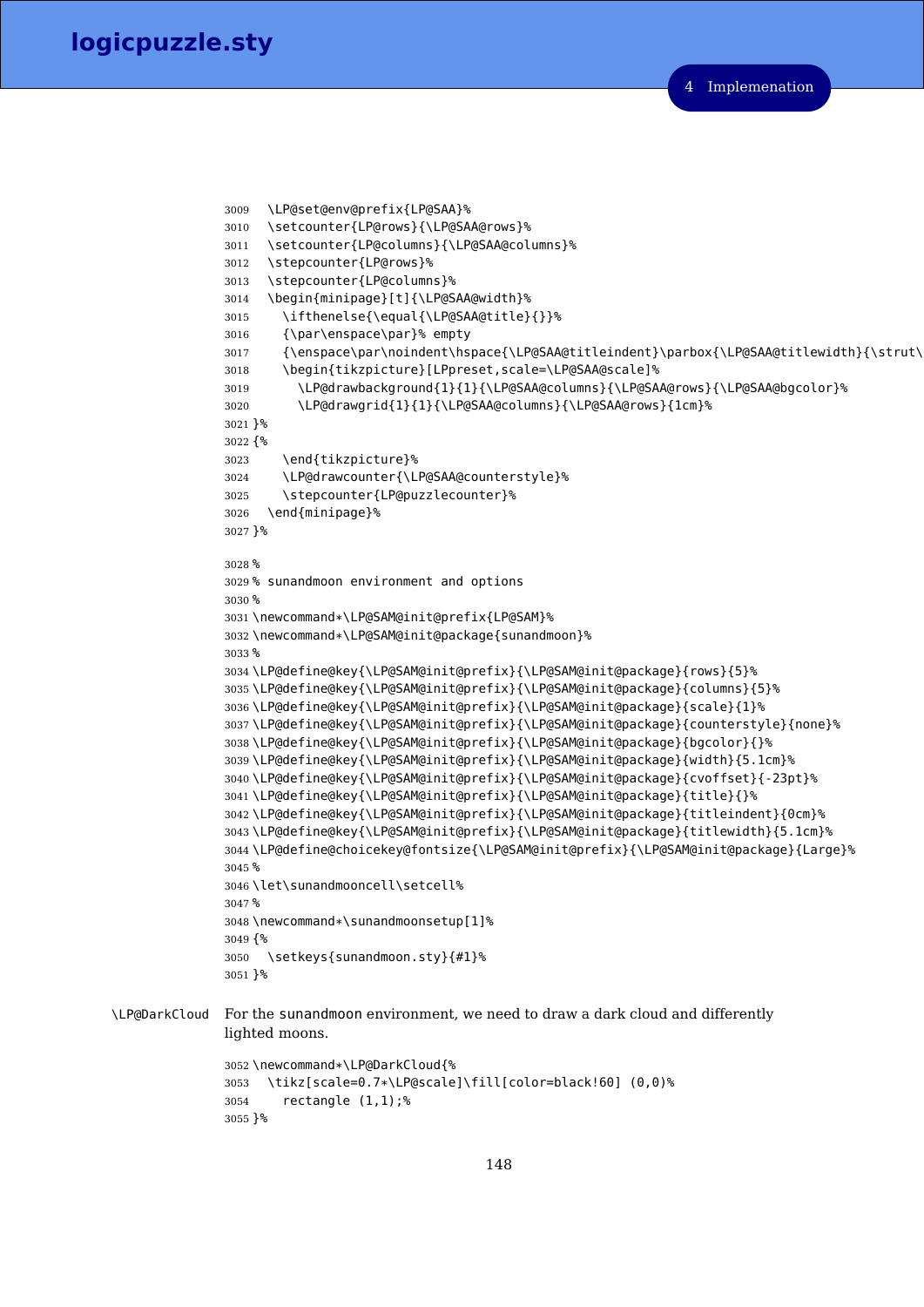#### <span id="page-148-0"></span>\LP@Moon

```
3056 \newcommand*\LP@Moon{%
3057 \tikz[scale=0.7*\LP@scale]\fill[color=black!60]%
3058 (0,0) circle (0.5cm);%
3059 }%
```
### <span id="page-148-3"></span>\LP@MoonR

```
3060 \newcommand*\LP@MoonR%
3061 {%
3062 \begin{tikzpicture}[scale=0.7*\LP@scale]%
3063 \fill[color=black!60] (0.5,0.5) circle (0.5cm);%
3064 \fill[color=yellow] (.5,0) arc (270:450:.5);%
3065 \end{tikzpicture}%
3066 }%
```
### <span id="page-148-2"></span>\LP@MoonL

```
3067 \newcommand*\LP@MoonL%
3068 {%
3069 \begin{tikzpicture}[scale=0.7*\LP@scale]%
3070 \fill[color=black!60] (0.5,0.5) circle (0.5cm);%
3071 \fill[color=yellow] (.5,0) arc (270:90:.5);%
3072 \end{tikzpicture}%
3073 }%
```
#### <span id="page-148-4"></span>\LP@MoonT

```
3074 \newcommand*\LP@MoonT%
3075 {%
3076 \begin{tikzpicture}[scale=0.7*\LP@scale]%
3077 \fill[color=black!60] (0.5,0.5) circle (0.5cm);%
3078 \fill[color=yellow] (0,0.5) arc (180:0:.5);%
3079 \end{tikzpicture}%
3080 }%
```
### <span id="page-148-1"></span>\LP@MoonB

```
3081 \newcommand*\LP@MoonB%
3082 {%
3083 \begin{tikzpicture}[scale=0.7*\LP@scale]%
3084 \fill[color=black!60] (0.5,0.5) circle (0.5cm);%
3085 \fill[color=yellow] (0,0.5) arc (180:360:.5);%
3086 \end{tikzpicture}%
3087 }%
```
### <span id="page-148-5"></span>\LP@MoonTL

 \newcommand\*\LP@MoonTL% {%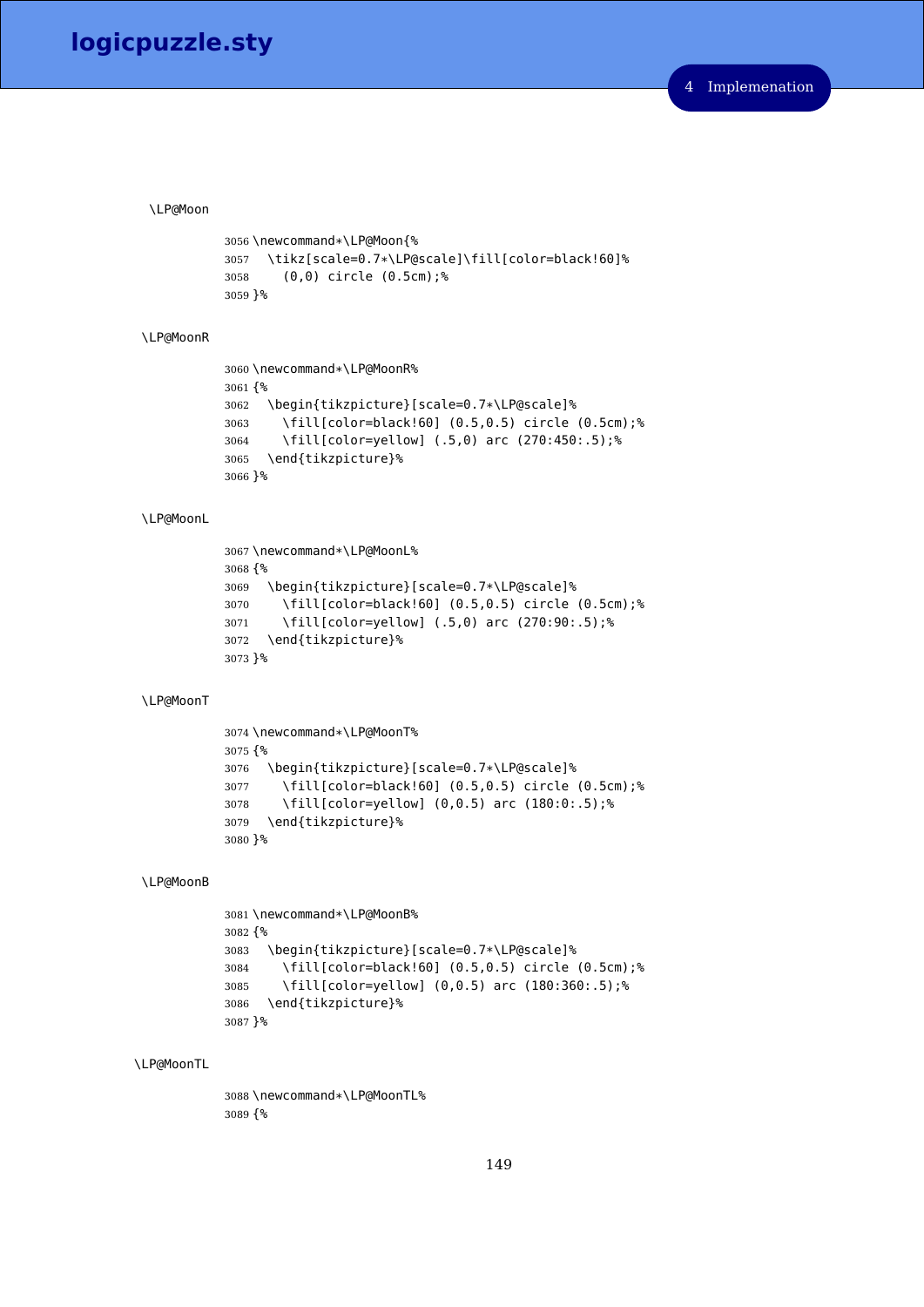```
3090 \begin{tikzpicture}[scale=0.7*\LP@scale]%
       \tilde{\tau} \fill[color=yellow] (0.5,0.5) circle (0.5cm);%
3092 \fill[color=black!60] (1,.5) -- (.5,.5) -- (.5,0)%
3093 arc (270:360:.5);%
3094 \end{tikzpicture}%
3095 }%
```
### <span id="page-149-3"></span>\LP@MoonBL

```
3096 \newcommand*\LP@MoonBL%
3097 {%
3098 \begin{tikzpicture}[scale=0.7*\LP@scale]%
3099 \fill[color=yellow] (0.5,0.5) circle (0.5cm);%
3100 \fill[color=black!60] (1,.5) -- (.5,.5) -- (.5,1)%
3101 arc (90:0:.5);%
3102 \end{tikzpicture}%
3103 }%
```
### <span id="page-149-4"></span>\LP@MoonBR

```
3104 \newcommand*\LP@MoonBR%
3105 {%
3106 \begin{tikzpicture}[scale=0.7*\LP@scale]%
3107 \fill[color=yellow] (0.5,0.5) circle (0.5cm);%
3108 \fill[color=black!60] (0,.5) -- (.5,.5) -- (.5,1)%
3109 arc (90:180:.5);%
3110 \end{tikzpicture}%
3111 }%
```
### <span id="page-149-6"></span>\LP@MoonTR

```
3112 \newcommand*\LP@MoonTR%
3113 {%
3114 \begin{tikzpicture}[scale=0.7*\LP@scale]%
3115 \fill[color=yellow] (0.5,0.5) circle (0.5cm);%
3116 \fill[color=black!60] (0,.5) -- (.5,.5) -- (.5,0)%
3117 arc (270:180:.5);%
3118 \end{tikzpicture}%
3119 }%
```
#### <span id="page-149-0"></span>\Cloud

<span id="page-149-1"></span>\let\Cloud\LP@DarkCloud%

### <span id="page-149-11"></span>\Moon

<span id="page-149-2"></span>\let\Moon\LP@Moon%

### <span id="page-149-12"></span>\MoonR

<span id="page-149-5"></span>\let\MoonR\LP@MoonR%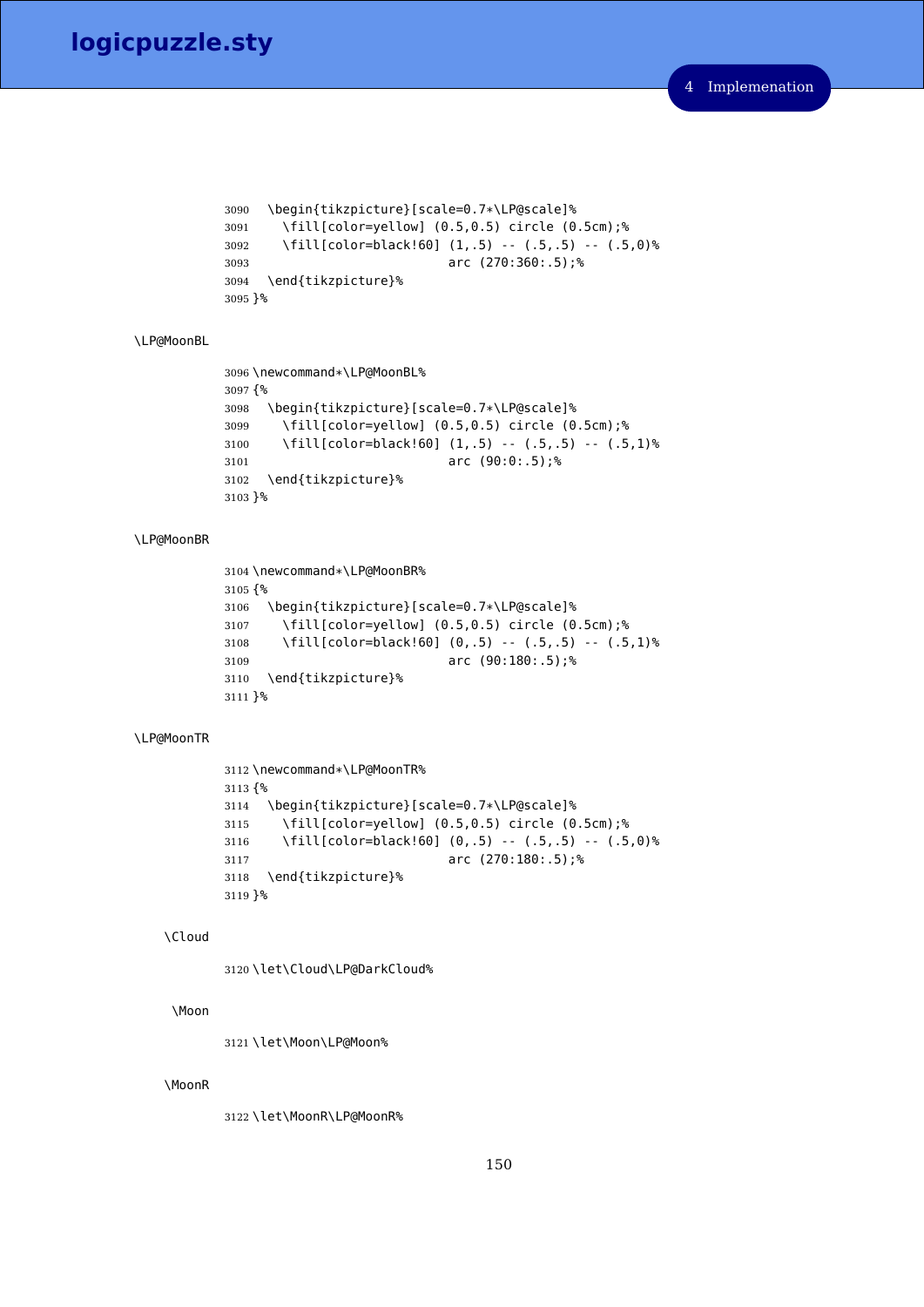#### <span id="page-150-21"></span>\MoonL

<span id="page-150-7"></span>\let\MoonL\LP@MoonL%

### <span id="page-150-22"></span>\MoonT

<span id="page-150-8"></span>\let\MoonT\LP@MoonT%

#### <span id="page-150-18"></span>\MoonB

<span id="page-150-4"></span>\let\MoonB\LP@MoonB%

### <span id="page-150-23"></span>\MoonTL

<span id="page-150-9"></span>\let\MoonTL\LP@MoonTL%

### <span id="page-150-19"></span>\MoonBL

<span id="page-150-5"></span>\let\MoonBL\LP@MoonBL%

#### <span id="page-150-20"></span>\MoonBR

<span id="page-150-6"></span>\let\MoonBR\LP@MoonBR%

#### <span id="page-150-24"></span>\MoonTR

<span id="page-150-0"></span>\let\MoonTR\LP@MoonTR%

#### sunandmoon

```
3130 \newenvironment{sunandmoon}[1][]%
3131 {%
3132 \setkeys{sunandmoon}{#1}%
3133 \LP@set@package{sunandmoon}%
3134 \LP@set@env@prefix{LP@SAM}%
3135 \setcounter{LP@rows}{\LP@SAM@rows}%
3136 \setcounter{LP@columns}{\LP@SAM@columns}%
3137 \stepcounter{LP@rows}%
3138 \stepcounter{LP@columns}%
3139 \begin{minipage}[t]{\LP@SAM@width}%
3140 \ifthenelse{\equal{\LP@SAM@title}{}}%
3141 {\par\enspace\par}% empty
3142 {\enspace\par\noindent\hspace{\LP@SAM@titleindent}\parbox{\LP@SAM@titlewidth}{\strut\
3143 \begin{tikzpicture}[LPpreset,scale=\LP@SAM@scale]%
3144 \LP@drawbackground{1}{1}{\LP@SAM@columns}{\LP@SAM@rows}{\LP@SAM@bgcolor}%
3145 \LP@drawgrid{1}{1}{\LP@SAM@columns}{\LP@SAM@rows}{1cm}%
3146 }%
3147 {%
3148 \end{tikzpicture}%
3149 \LP@drawcounter{\LP@SAM@counterstyle}%
3150 \stepcounter{LP@puzzlecounter}%
```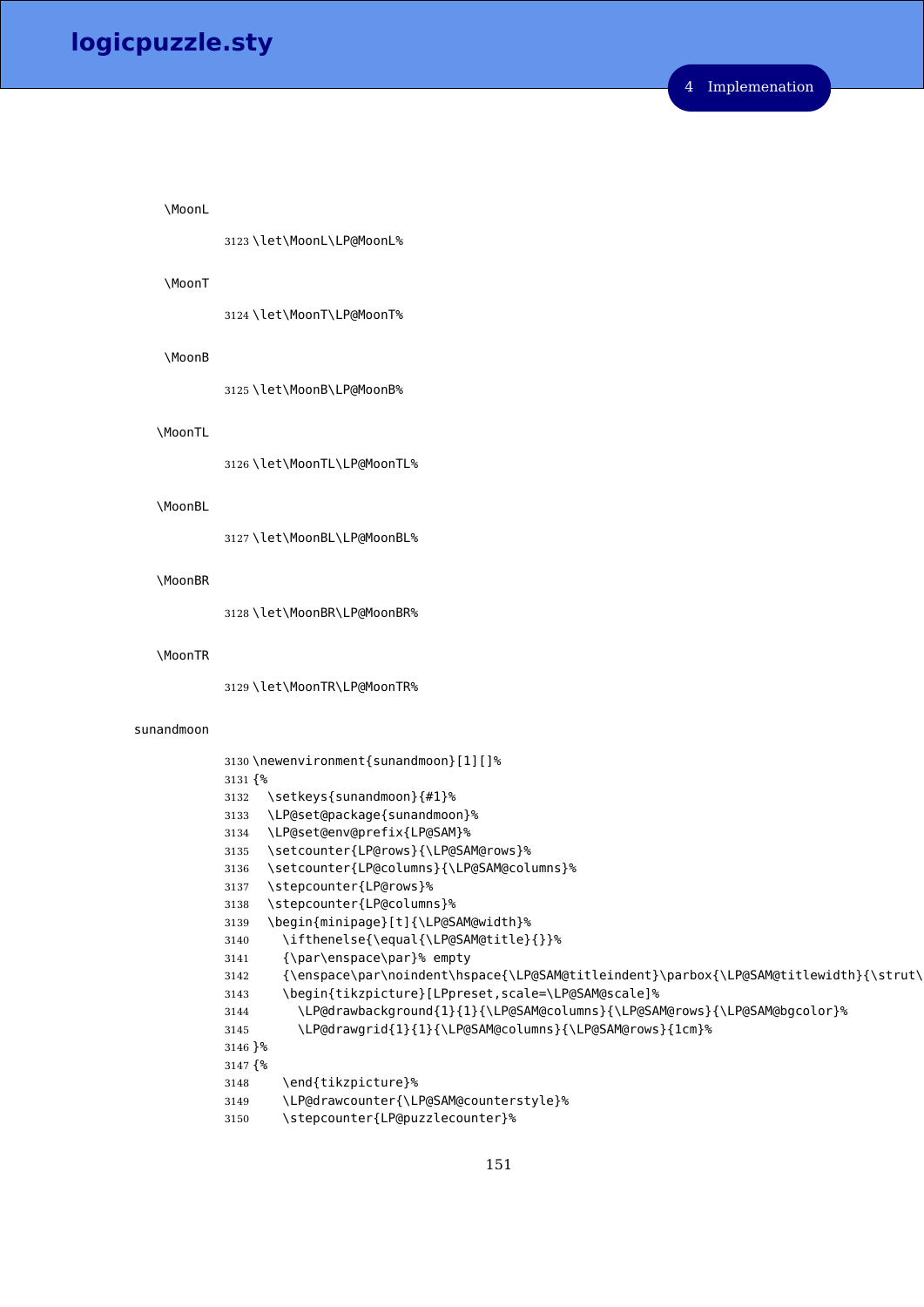```
3151 \end{minipage}%
3152 }%
3153 %
3154 % tentsandtrees environment and options
3155 %
3156 \newcommand*\LP@TAT@init@prefix{LP@TAT}%
3157 \newcommand*\LP@TAT@init@package{tentsandtrees}%
3158 %
3159 \LP@define@key{\LP@TAT@init@prefix}{\LP@TAT@init@package}{rows}{5}%
3160 \LP@define@key{\LP@TAT@init@prefix}{\LP@TAT@init@package}{columns}{5}%
3161 \LP@define@key{\LP@TAT@init@prefix}{\LP@TAT@init@package}{scale}{1}%
3162 \LP@define@key{\LP@TAT@init@prefix}{\LP@TAT@init@package}{counterstyle}{none}%
3163 \LP@define@key{\LP@TAT@init@prefix}{\LP@TAT@init@package}{bgcolor}{}%
3164 \LP@define@key{\LP@TAT@init@prefix}{\LP@TAT@init@package}{width}{5.9cm}%
3165 \LP@define@key{\LP@TAT@init@prefix}{\LP@TAT@init@package}{cvoffset}{-23pt}%
3166 \LP@define@key{\LP@TAT@init@prefix}{\LP@TAT@init@package}{title}{}%
3167 \LP@define@key{\LP@TAT@init@prefix}{\LP@TAT@init@package}{titleindent}{0cm}%
3168 \LP@define@key{\LP@TAT@init@prefix}{\LP@TAT@init@package}{titlewidth}{5.9cm}%
3169 \LP@define@choicekey@fontsize{\LP@TAT@init@prefix}{\LP@TAT@init@package}{Large}%
3170 %
3171 \let\tentH\LP@toprow%
3172 \let\tentV\LP@leftcolumn%
3173 %
3174 \newcommand*\tentsandtreessetup[1]%
3175 {%
3176 \setkeys{tentsandtrees.sty}{#1}%
3177 }%
```
<span id="page-151-19"></span><span id="page-151-18"></span><span id="page-151-17"></span><span id="page-151-11"></span><span id="page-151-10"></span><span id="page-151-9"></span><span id="page-151-8"></span><span id="page-151-7"></span><span id="page-151-0"></span>\LP@Tree For the tentsandtree environments, we need to draw trees.

```
3178 \newcommand*\LP@Tree%
3179 {%
3180 \begin{tikzpicture}[scale=.07*\LP@scale]%
3181 \draw[fill=brown!95!black!95,line width=.1pt*\LP@scale]%
3182 (.75,-1) .. controls (.5,.5) and (.5,3) .. (0.5,4) --%
3183 (-0.5,4) .. controls (-.5,3) and (-.5,.5) .. (-.75,-1);%
3184 \shade[top color=green!50!black!60,draw=black,%
3185 line width=.1pt*\LP@scale,bottom color=green!50!black]%
3186 (0,10) .. controls (0,8) and (1,7) .. (1.5,7)%
3187 .. controls (1,7) and (1,7) .. (0.5,7.25)%
3188 .. controls (1.5,5) and (2.5,4) .. (3,4)%
3189 .. controls (2,4) and (1.25,4) .. (1,4.5)%
3190 .. controls (2,2) and (3.5,2) .. (4,2)%
3191 .. controls (1,1) and (-1,1) .. (-4,2)%
3192 .. controls (-3.5,2) and (-2,2) .. (-1,4.5)%
3193 .. controls (-1.25,4) and (-2,4) .. (-3,4)%
3194 .. controls (-2.5,4) and (-1.5,5) .. (-0.5,7.25)%
3195 .. controls (-1,7) and (-1,7) .. (-1.5,7)%
3196 .. controls (-1,7) and (0,8) .. (0,10);%
3197 \end{tikzpicture}%
3198 }%
```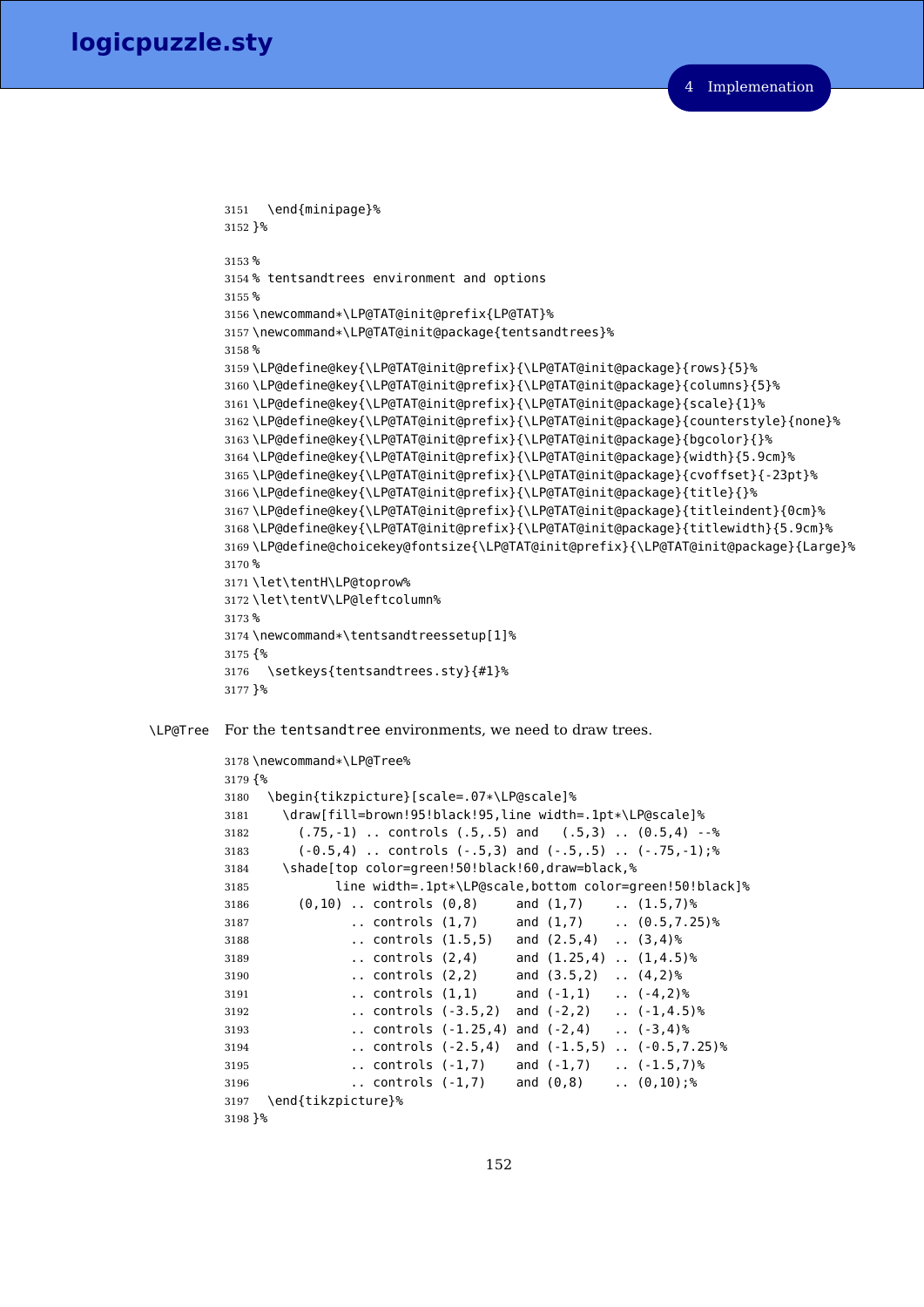<span id="page-152-21"></span>\Tree A user command for drawing a tree.

<span id="page-152-19"></span>\let\Tree\LP@Tree%

<span id="page-152-16"></span>\LP@Tent We also need tents.

```
3200 \newcommand*\LP@Tent%
3201 {%
3202 \begin{tikzpicture}[scale=\LP@scale]%
3203 \draw[fill=yellow!50,line width=.1pt*\LP@scale]%
3204 (.1,.1) -- (.6,.1) -- (.9,.5) -- (.75,.8) -- (.35,.6)%
3205 -- cycle;%
3206 \draw[line width=.1pt*\LP@scale] (.35,.6) -- (.35,.1);%
3207 \draw[line width=.1pt*\LP@scale] (.35,.6) -- (.6,.1);%
3208 \end{tikzpicture}%
3209 }%
```
<span id="page-152-20"></span><span id="page-152-7"></span>\Tent A user command for drawing tents.

<span id="page-152-0"></span>\let\Tent\LP@Tent%

### tentsandtrees

```
3211 \newenvironment{tentsandtrees}[1][]%
3212 {%
3213 \setkeys{tentsandtrees}{#1}%
3214 \LP@set@package{tentsandtrees}%
3215 \LP@set@env@prefix{LP@TAT}%
3216 \setcounter{LP@rows}{\LP@TAT@rows}%
3217 \setcounter{LP@columns}{\LP@TAT@columns}%
3218 \stepcounter{LP@rows}%
3219 \stepcounter{LP@columns}%
3220 \begin{minipage}[t]{\LP@TAT@width}%
3221 \ifthenelse{\equal{\LP@TAT@title}{}}%
3222 {\par\enspace\par}% empty
3223 {\enspace\par\noindent\hspace{\LP@TAT@titleindent}\parbox{\LP@TAT@titlewidth}{\strut\
3224 \begin{tikzpicture}[LPpreset,scale=\LP@TAT@scale]%
3225 \LP@drawbackground{1}{1}{\LP@TAT@columns}{\LP@TAT@rows}{\LP@TAT@bgcolor}%
3226 \LP@drawgrid{1}{1}{\LP@TAT@columns}{\LP@TAT@rows}{1cm}%
3227 }%
3228 {%
3229 \end{tikzpicture}%
3230 \LP@drawcounter{\LP@TAT@counterstyle}%
3231 \stepcounter{LP@puzzlecounter}%
3232 \end{minipage}%
3233 }%
3234 %
3235 % tunnel environment and options
3236 %
3237 \newcommand*\LP@TN@init@prefix{LP@TN}%
3238 \newcommand*\LP@TN@init@package{tunnel}%
```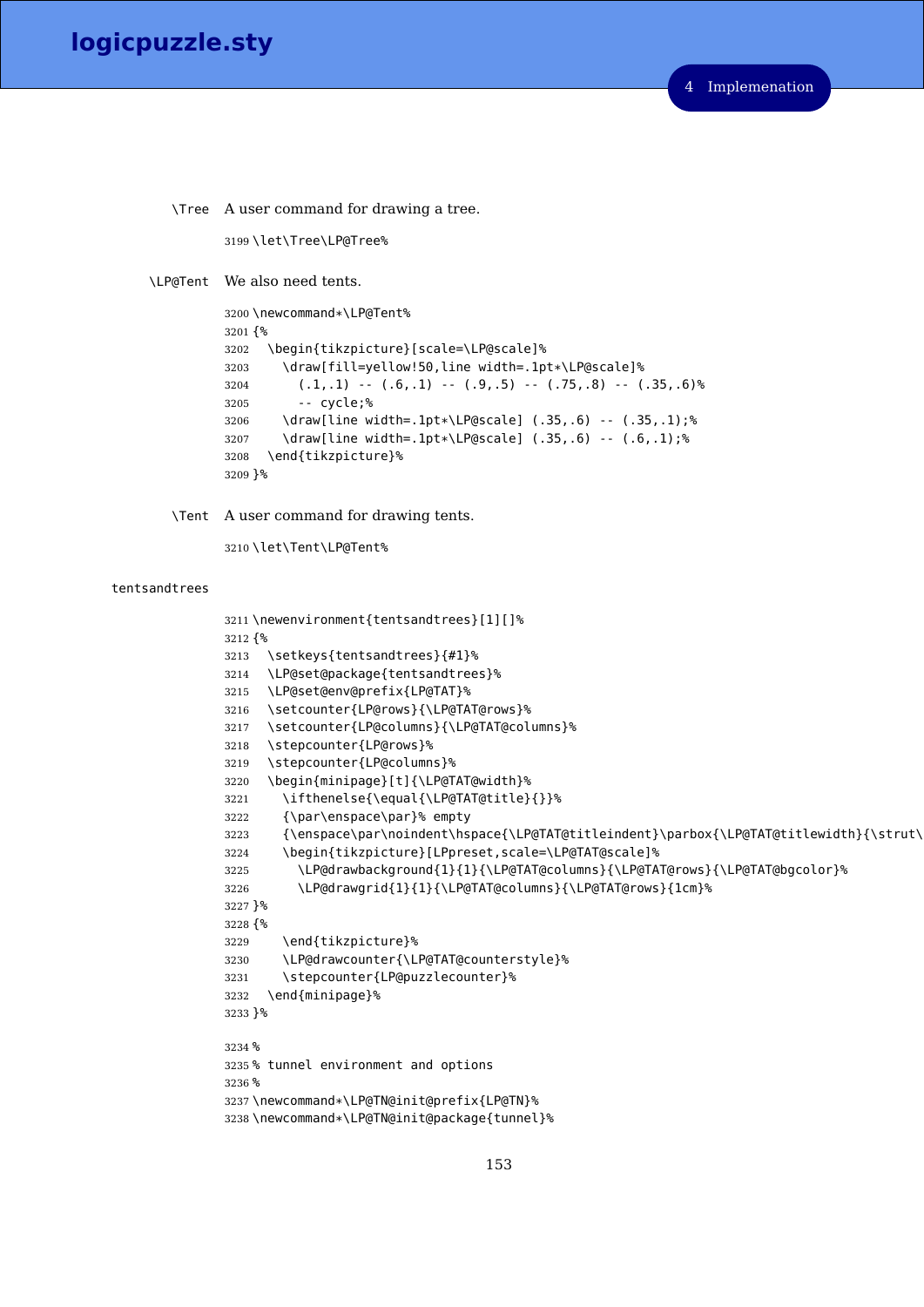```
3239 %
3240 \LP@define@key{\LP@TN@init@prefix}{\LP@TN@init@package}{rows}{5}%
3241 \LP@define@key{\LP@TN@init@prefix}{\LP@TN@init@package}{columns}{5}%
3242 \LP@define@key{\LP@TN@init@prefix}{\LP@TN@init@package}{scale}{1}%
3243 \LP@define@key{\LP@TN@init@prefix}{\LP@TN@init@package}{counterstyle}{none}%
3244 \LP@define@key{\LP@TN@init@prefix}{\LP@TN@init@package}{bgcolor}{}%
3245 \LP@define@key{\LP@TN@init@prefix}{\LP@TN@init@package}{width}{5.9cm}%
3246 \LP@define@key{\LP@TN@init@prefix}{\LP@TN@init@package}{cvoffset}{-23pt}%
3247 \LP@define@key{\LP@TN@init@prefix}{\LP@TN@init@package}{title}{}%
3248 \LP@define@key{\LP@TN@init@prefix}{\LP@TN@init@package}{titleindent}{0cm}%
3249 \LP@define@key{\LP@TN@init@prefix}{\LP@TN@init@package}{titlewidth}{5.9cm}%
3250 \LP@define@choicekey@fontsize{\LP@TN@init@prefix}{\LP@TN@init@package}{Large}%
3251 %
3252 \let\tunnelH\LP@toprow%
3253 \let\tunnelV\LP@leftcolumn%
3254 %
3255 \newcommand*\tunnelsetup[1]%
3256 {%
3257 \setkeys{tunnel.sty}{#1}%
3258 }%
```
<span id="page-153-17"></span><span id="page-153-15"></span><span id="page-153-13"></span>\LP@Portal We define a TikZ picture that symbolizes a tunnel portal.

```
3259 \newcommand*\LP@Portal%
3260 {%
3261 \LP@set@LP@scale{\LP@env@prefix}%
3262 \begin{tikzpicture}[scale=\LP@scale]%
3263 \fill[color=black]%
3264 (0,0) -- (0,1) -- (.4,.5) -- (.4,0) -- cycle;%
3265 \fill[color=LP@c@tunnel@ii]%
3266 (0,1) -- (1,1) -- (1, .5) -- (.4, .5) -- cycle;%
3267 \fill[color=LP@c@tunnel@i]%
3268 (.4,0) rectangle (1,.5);%
3269 \draw[line width=\LP@normallines] (0,0) rectangle (1,1) ;%
3270 \end{tikzpicture}%
3271 }%
```
<span id="page-153-19"></span><span id="page-153-14"></span>\portal We define a user command to set a tunnel portal into a grid cell.

```
\portal{\langle column \rangle}{\langle row \rangle}
3272 \newcommand*\portal[2]%
3273 {%
To avoid interference with the grid lines, we use the LPbackground layer.
3274 \begin{puzzlebackground}%
3275 \LP@G@setcellcontent[hcenter,vcenter]{#1}{#2}{\LP@Portal}%
3276 \end{puzzlebackground}%
3277 }%
```
<span id="page-153-20"></span><span id="page-153-12"></span>\tube For the tunnel environments, we need to draw tubes.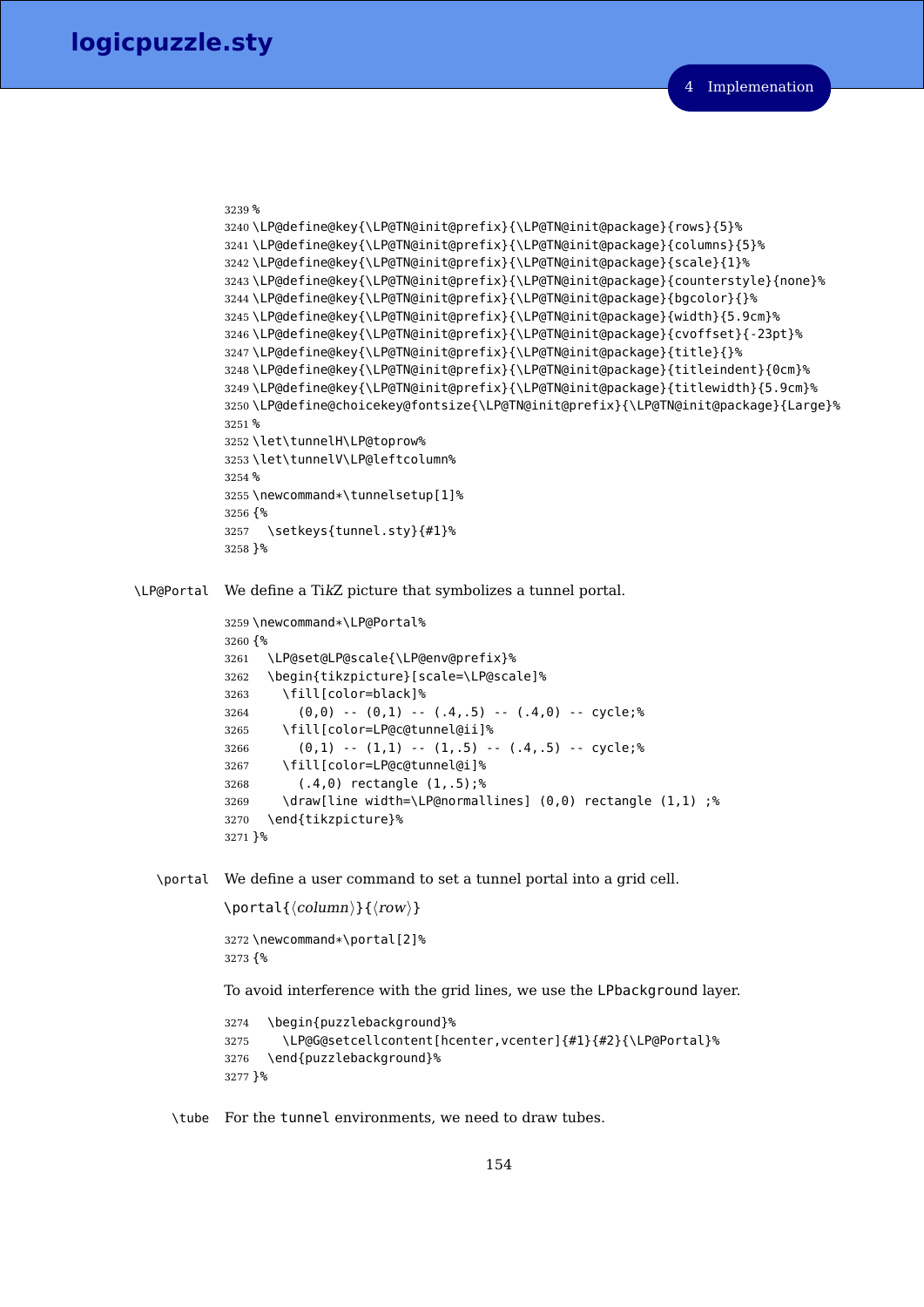### **logicpuzzle.sty**

```
\{\text{TikZ path}\}\
```

```
3278 \newcommand*\tube[1]%
3279 {%
3280 \LP@set@LP@scale{\LP@env@prefix}%
3281 \bgroup%
```
Tubes start in the center of a grid cell, therefore we must redefine \LP@rel@tikzpath to .5 inside a group for \tikzpath and \xtikzpath.

```
3282 \def\LP@rel@tikzpath{.5}%
3283 % \end{macrocode}
3284 % We draw on the \layer{LPbackgroundtwo} layer to get a segmented look behind
3285 % the grid lines.
3286 % \begin{macrocode}
3287 \begin{pgfonlayer}{LPbackgroundtwo}%
3288 \pgfsetcornersarced{\pgfpoint{3mm}{3mm}}%
```
<span id="page-154-21"></span>We draw the tube several times with slightly different colors to get a 3D effect.

```
3289 \draw[color=LP@c@tunnel!80!black, line width=.4cm*\LP@scale]%
3290 \qquad \qquad \#1;%
3291 \draw[color=LP@c@tunnel, line width=.38cm*\LP@scale] #1;%
3292 \draw[color=LP@c@tunnel!85, line width=.35cm*\LP@scale] #1;%
3293 \draw[color=LP@c@tunnel!70, line width=.32cm*\LP@scale] #1;%
3294 \draw[color=LP@c@tunnel!55, line width=.29cm*\LP@scale] #1;%
3295 \draw[color=LP@c@tunnel!45, line width=.25cm*\LP@scale] #1;%
3296 \draw[color=LP@c@tunnel!35, line width=.2cm*\LP@scale] #1;%
3297 \end{pgfonlayer}%
3298 \egroup%
3299 }%
```
### <span id="page-154-12"></span><span id="page-154-0"></span>tunnel

```
3300 \newenvironment{tunnel}[1][]%
3301 {%
3302 \setkeys{tunnel}{#1}%
3303 \LP@set@package{tunnel}%
3304 \LP@set@env@prefix{LP@TN}%
3305 \setcounter{LP@rows}{\LP@TN@rows}%
3306 \setcounter{LP@columns}{\LP@TN@columns}%
3307 \stepcounter{LP@rows}%
3308 \stepcounter{LP@columns}%
3309 \begin{minipage}[t]{\LP@TN@width}%
3310 \ifthenelse{\equal{\LP@TN@title}{}}%
3311 {\par\enspace\par}% empty
3312 {\enspace\par\noindent\hspace{\LP@TN@titleindent}\parbox{\LP@TN@titlewidth}{\strut\LP
3313 \begin{tikzpicture}[LPpreset,scale=\LP@TN@scale]%
3314 \LP@drawbackground{1}{1}{\LP@TN@columns}{\LP@TN@rows}{\LP@TN@bgcolor}%
3315 \LP@drawgrid{1}{1}{\LP@TN@columns}{\LP@TN@rows}{1cm}%
3316 }%
3317 {%
3318 \end{tikzpicture}%
```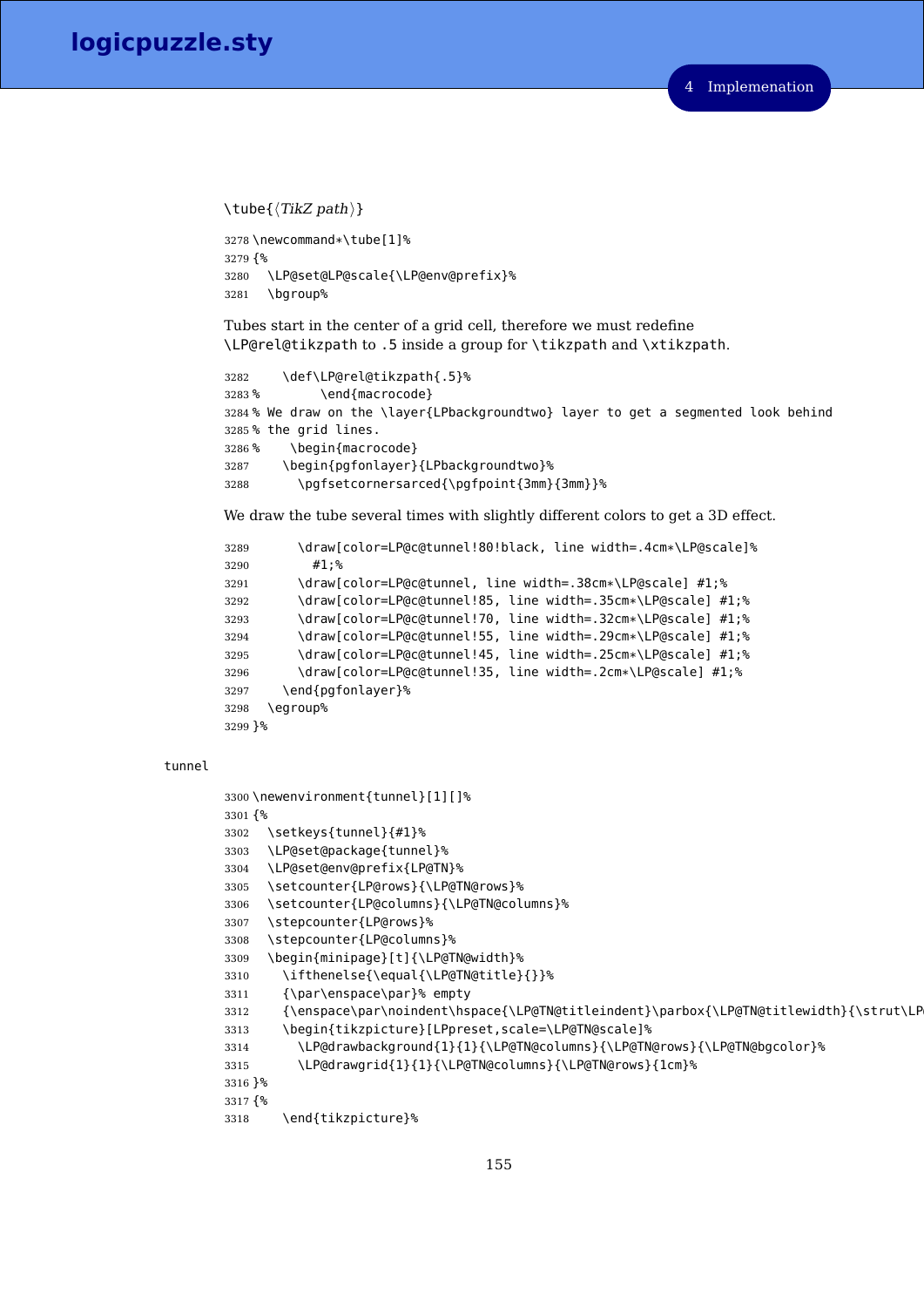<span id="page-155-0"></span> \LP@drawcounter{\LP@TN@counterstyle}% \stepcounter{LP@puzzlecounter}% \end{minipage}% }%

3323  $\langle$ /lpenv $\rangle$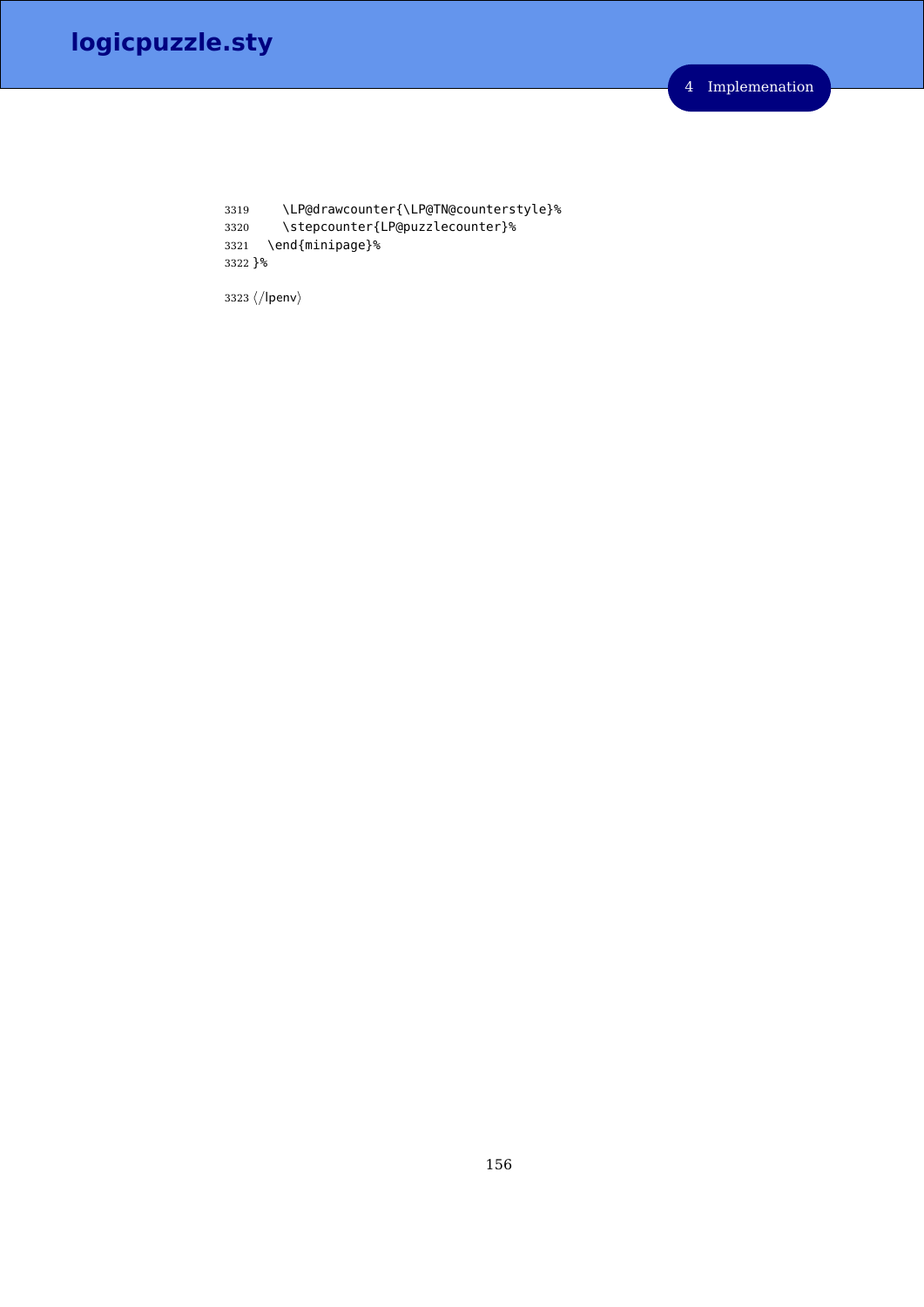### **5 References**

- [1] Bernhard Hobiger. HoDoKu, 2012. [\(h](http://hodoku.sourceforge.net/en/index.php)ttp://hodoku.sourceforge.net/en/index.php).
- [2] Josef Kleber. createlpsudoku, 2013. [\(h](http://logicpuzzle.square7.de/createlpsudoku)ttp://logicpuzzle.square7.de/createlpsudoku).
- [3] Josef Kleber. Examples & Solutions (battleship), 2013. [\(h](https://bitbucket.org/kleberj/logicpuzzle/downloads/example-battleship.pdf)ttps://bitbucket.org/kleberj/logicpuzzle/downloads/examplebattleship.pdf).
- [4] Josef Kleber. Examples & Solutions (bokkusu), 2013. [\(h](https://bitbucket.org/kleberj/logicpuzzle/downloads/example-bokkusu.pdf)ttps://bitbucket.org/kleberj/logicpuzzle/downloads/examplebokkusu.pdf).
- [5] Josef Kleber. Examples & Solutions (bridges), 2013. [\(h](https://bitbucket.org/kleberj/logicpuzzle/downloads/example-bridges.pdf)ttps://bitbucket.org/kleberj/logicpuzzle/downloads/examplebridges.pdf).
- [6] Josef Kleber. Examples & Solutions (chaossudoku), 2013. [\(h](https://bitbucket.org/kleberj/logicpuzzle/downloads/example-chaossudoku.pdf)ttps://bitbucket.org/kleberj/logicpuzzle/downloads/examplechaossudoku.pdf).
- [7] Josef Kleber. Examples & Solutions (ddsudoku), 2013. [\(h](https://bitbucket.org/kleberj/logicpuzzle/downloads/example-ddsudoku.pdf)ttps://bitbucket.org/kleberj/logicpuzzle/downloads/exampleddsudoku.pdf).
- [8] Josef Kleber. Examples & Solutions (fourwinds), 2013. [\(h](https://bitbucket.org/kleberj/logicpuzzle/downloads/example-fourwinds.pdf)ttps://bitbucket.org/kleberj/logicpuzzle/downloads/examplefourwinds.pdf).
- [9] Josef Kleber. Examples & Solutions (hakyuu), 2013. [\(h](https://bitbucket.org/kleberj/logicpuzzle/downloads/example-hakyuu.pdf)ttps://bitbucket.org/kleberj/logicpuzzle/downloads/examplehakyuu.pdf).
- [10] Josef Kleber. Examples & Solutions (hitori), 2013. [\(h](https://bitbucket.org/kleberj/logicpuzzle/downloads/example-hitor.pdf)ttps://bitbucket.org/kleberj/logicpuzzle/downloads/example-hitori.pdf).
- [11] Josef Kleber. Examples & Solutions (kakuro), 2013. [\(h](https://bitbucket.org/kleberj/logicpuzzle/downloads/example-kakuro.pdf)ttps://bitbucket.org/kleberj/logicpuzzle/downloads/examplekakuro.pdf).
- [12] Josef Kleber. Examples & Solutions (kendoku), 2013. [\(h](https://bitbucket.org/kleberj/logicpuzzle/downloads/example-kendoku.pdf)ttps://bitbucket.org/kleberj/logicpuzzle/downloads/examplekendoku.pdf).
- [13] Josef Kleber. Examples & Solutions (killersudoku), 2013. [\(h](https://bitbucket.org/kleberj/logicpuzzle/downloads/example-killersudoku.pdf)ttps://bitbucket.org/kleberj/logicpuzzle/downloads/examplekillersudoku.pdf).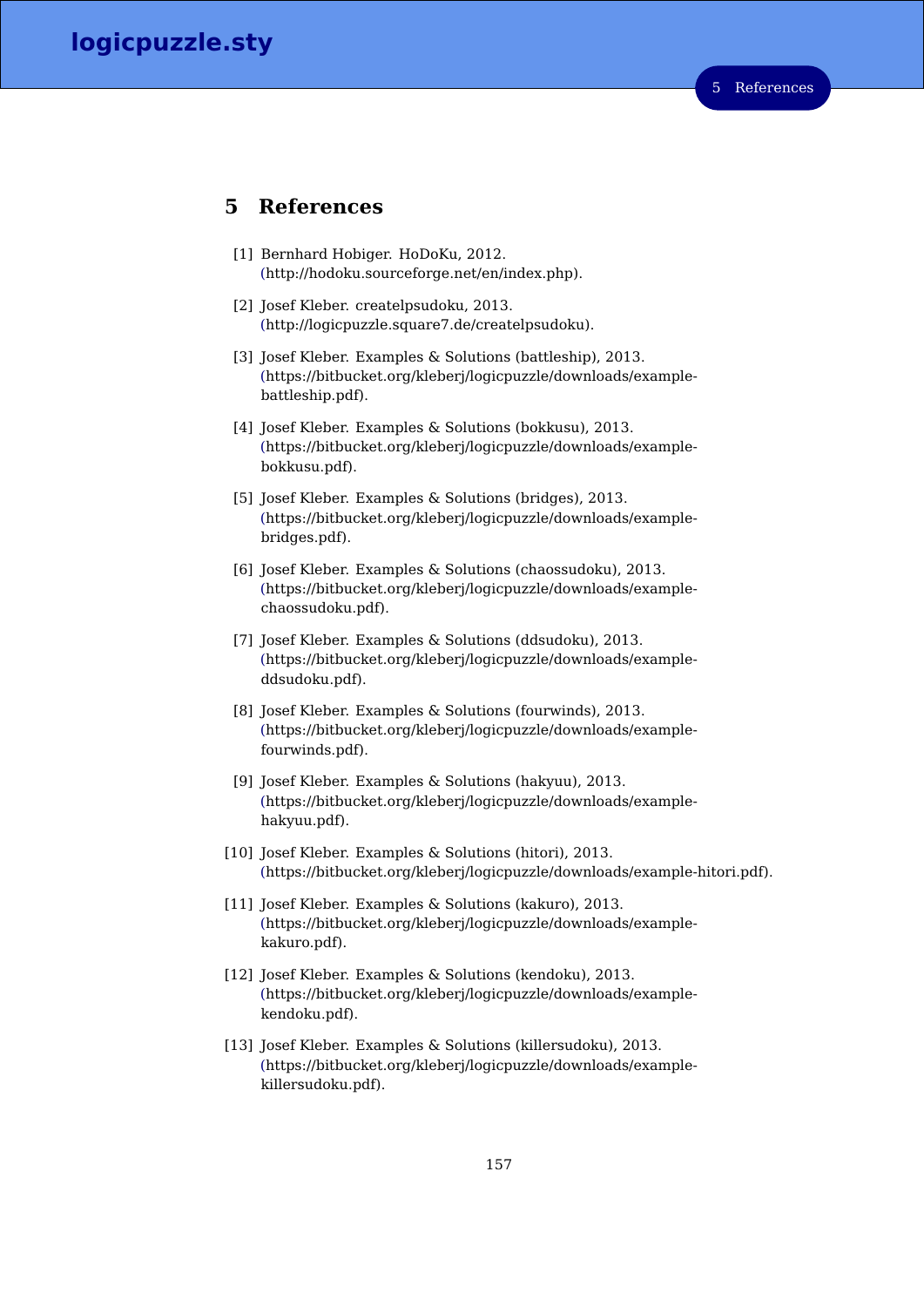- [14] Josef Kleber. Examples & Solutions (laserbeam), 2013. [\(h](https://bitbucket.org/kleberj/logicpuzzle/downloads/example-laserbeam.pdf)ttps://bitbucket.org/kleberj/logicpuzzle/downloads/examplelaserbeam.pdf).
- [15] Josef Kleber. Examples & Solutions (lpsudoku), 2013. [\(h](https://bitbucket.org/kleberj/logicpuzzle/downloads/example-lpsudoku.pdf)ttps://bitbucket.org/kleberj/logicpuzzle/downloads/examplelpsudoku.pdf).
- [16] Josef Kleber. Examples & Solutions (magiclabyrinth), 2013. [\(h](https://bitbucket.org/kleberj/logicpuzzle/downloads/example-magiclabyrinth.pdf)ttps://bitbucket.org/kleberj/logicpuzzle/downloads/examplemagiclabyrinth.pdf).
- [17] Josef Kleber. Examples & Solutions (magnets), 2013. [\(h](https://bitbucket.org/kleberj/logicpuzzle/downloads/example-magnets.pdf)ttps://bitbucket.org/kleberj/logicpuzzle/downloads/examplemagnets.pdf).
- [18] Josef Kleber. Examples & Solutions (masyu), 2013. [\(h](https://bitbucket.org/kleberj/logicpuzzle/downloads/example-masyu.pdf)ttps://bitbucket.org/kleberj/logicpuzzle/downloads/examplemasyu.pdf).
- [19] Josef Kleber. Examples & Solutions (minesweeper), 2013. [\(h](https://bitbucket.org/kleberj/logicpuzzle/downloads/example-minesweeper.pdf)ttps://bitbucket.org/kleberj/logicpuzzle/downloads/exampleminesweeper.pdf).
- [20] Josef Kleber. Examples & Solutions (numberlink), 2013. [\(h](https://bitbucket.org/kleberj/logicpuzzle/downloads/example-numberlink.pdf)ttps://bitbucket.org/kleberj/logicpuzzle/downloads/examplenumberlink.pdf).
- [21] Josef Kleber. Examples & Solutions (schatzsuche), 2013. [\(h](https://bitbucket.org/kleberj/logicpuzzle/downloads/example-schatzsuche.pdf)ttps://bitbucket.org/kleberj/logicpuzzle/downloads/exampleschatzsuche.pdf).
- [22] Josef Kleber. Examples & Solutions (skyline), 2013. [\(h](https://bitbucket.org/kleberj/logicpuzzle/downloads/example-skyline.pdf)ttps://bitbucket.org/kleberj/logicpuzzle/downloads/exampleskyline.pdf).
- [23] Josef Kleber. Examples & Solutions (slitherlink), 2013. [\(h](https://bitbucket.org/kleberj/logicpuzzle/downloads/example-slitherlink.pdf)ttps://bitbucket.org/kleberj/logicpuzzle/downloads/exampleslitherlink.pdf).
- [24] Josef Kleber. Examples & Solutions (sunandmoon), 2013. [\(h](https://bitbucket.org/kleberj/logicpuzzle/downloads/example-sunandmoon.pdf)ttps://bitbucket.org/kleberj/logicpuzzle/downloads/examplesunandmoon.pdf).
- [25] Josef Kleber. Examples & Solutions (tentsandtrees), 2013. [\(h](https://bitbucket.org/kleberj/logicpuzzle/downloads/example-tentsandtrees.pdf)ttps://bitbucket.org/kleberj/logicpuzzle/downloads/exampletentsandtrees.pdf).
- [26] Josef Kleber. Examples & Solutions (tunnel), 2013. [\(h](https://bitbucket.org/kleberj/logicpuzzle/downloads/example-tunnel.pdf)ttps://bitbucket.org/kleberj/logicpuzzle/downloads/exampletunnel.pdf).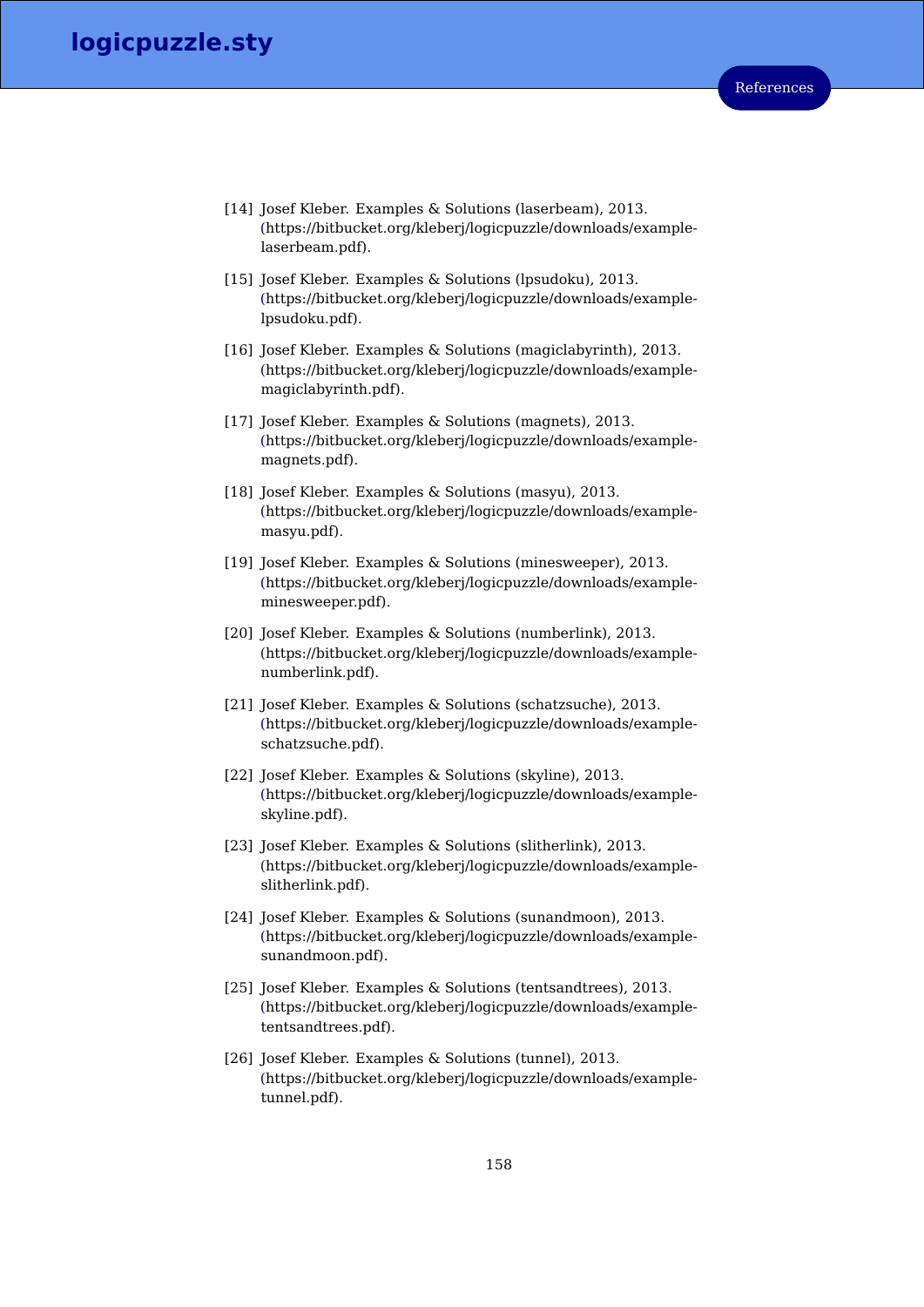# **logicpuzzle.sty**

- [27] Josef Kleber. How to create a Sudoku magazine, 2013. [\(h](http://logicpuzzle.square7.de/sudoku_magazine)ttp://logicpuzzle.square7.de/sudoku\_magazine).
- [28] Josef Kleber. logicpuzzle A LaTeX style file for typesetting logic puzzles, 2013. [\(h](http://logicpuzzle.square7.de/)ttp://logicpuzzle.square7.de/).
- [29] Josef Kleber. The logicpuzzle bundle, 2013. [\(h](https://bitbucket.org/kleberj/logicpuzzle/)ttps://bitbucket.org/kleberj/logicpuzzle/).
- [30] Josef Kleber. lpsmag, 2013. [\(h](http://logicpuzzle.square7.de/lpsmag)ttp://logicpuzzle.square7.de/lpsmag).
- [31] Josef Kleber. Examples & Solutions (nonogram), 2014. [\(h](https://bitbucket.org/kleberj/logicpuzzle/downloads/example-nonogram.pdf)ttps://bitbucket.org/kleberj/logicpuzzle/downloads/examplenonogram.pdf).
- [32] Stephen Ostermiller. QQwing Sudoku Generator and Solver, 2011. [\(h](http://ostermiller.org/qqwing/)ttp://ostermiller.org/qqwing/).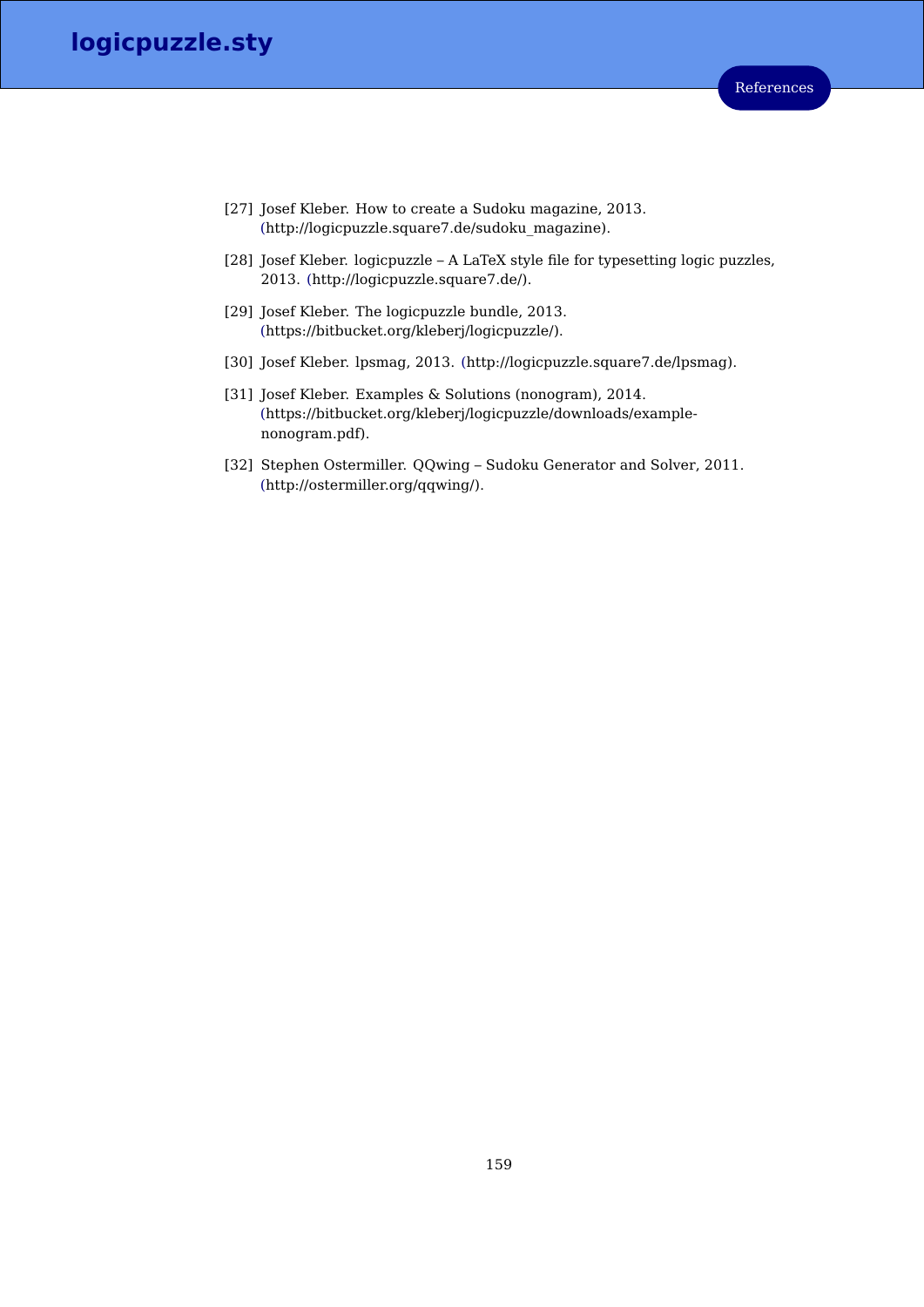# **logicpuzzle.sty**

# **6 Change History**

| v1.0                                                | v1 |
|-----------------------------------------------------|----|
| General: first version of battle-                   |    |
| ship.sty on CTAN<br>72                              |    |
| v1.1                                                |    |
| General: added \placeisland<br>99<br>$\mathbf{r}$ . |    |
| added \placewater<br>99                             | v1 |
| added \battleshipsetup for re-                      |    |
| setting global options  100                         |    |
| implemented \placeship; place-                      | v1 |
| ment of a complete ship $\dots$ .<br>99             |    |
| implemented \BS@ingrid checks                       |    |
| if coordinate is in the grid $\rightarrow$          |    |
| PackageError<br>77                                  |    |
| renamed \ship $\rightarrow$ \placesegment           | v1 |
| 98                                                  |    |
| v1.2                                                |    |
| General: added \classicgame for                     |    |
| drawing game sheets for clas-                       |    |
| sic Battleship<br>100                               |    |
| added option bgcolor<br>97                          | v1 |
| added option counterstyle<br>97                     |    |
| added option title<br>97                            |    |
| moved code base for logic puz-                      |    |
| zles into logic puzzle.sty $\ldots$ .<br>72         |    |
| v1.3                                                | v2 |
| General: added option cvoffset<br>97                |    |
| added support for bokkusu puz-                      |    |
| 72                                                  |    |
| added support for bokkusu puz-                      |    |
|                                                     |    |
| \fillcell: added \LP@ingrid to                      |    |
| \fillcell<br>84                                     | v2 |
| \LP@setcolumncontents: Bugfix:                      |    |
| mix up column and row<br>80                         |    |
| \LP@setrowcontents: Bugfix: mix                     |    |
| up column and row  79                               |    |
| v1.4                                                |    |
| General: added support<br>for                       |    |
| skyline puzzle<br>.<br>72                           | v2 |
| \fillarea: added \fillarea<br>85                    |    |
| \framearea: added \framearea<br>85                  |    |
| \setcell: added \setcell<br>81<br>a sa sa           |    |
| \setcolumn: added \setcolumn<br>81                  |    |
| \setrow: added \setrow<br>81                        |    |
| puzzlebackground:<br>added                          |    |
| puzzlebackground<br>89<br>$\ldots$                  |    |
| added<br>puzzleforeground:                          |    |
|                                                     |    |
| puzzleforeground<br>89<br>$\sim$                    |    |

### $1.5$

| General: added support for hakyuu                  |    |
|----------------------------------------------------|----|
| $puzzle$                                           | 72 |
| added support for skyline and                      |    |
| chaossudoku puzzles                                | 72 |
| v1.6                                               |    |
| General: added support for                         |    |
| lpsudoku puzzle  72                                |    |
| v1.7                                               |    |
| added support for<br>General:                      |    |
| ddsudoku puzzle                                    | 72 |
| added support for hitori puzzle 72                 |    |
| v1.8                                               |    |
| General: added support for                         |    |
| killersudoku and kendokut                          |    |
|                                                    | 72 |
| \colorarea: added \colorarea                       |    |
| (\framearea without frame) . 86                    |    |
| v1.9                                               |    |
| General: added support for                         |    |
| laserbeam puzzle                                   | 72 |
| added support for slitherlink                      |    |
|                                                    | 72 |
| v2.0                                               |    |
| added support for<br>General:                      |    |
| minesweeper puzzle                                 | 72 |
| added support for tunnel puzzle                    | 72 |
| moved code from packages to                        |    |
| logicpuzzle.sty                                    | 72 |
| v2.1                                               |    |
| General: added support for kakuro                  |    |
|                                                    | 72 |
| added support for schatzsuche                      |    |
|                                                    | 72 |
| added support for tentsandtrees                    |    |
| $puzzle \dots \dots \dots \dots \dots \dots \dots$ | 72 |
| v2.2                                               |    |
| General: added support for                         |    |
| bridges puzzle                                     | 72 |
| added support for starbattle                       |    |
| puzzle                                             | 72 |
| added support for sunandmoon                       |    |
| and starsandarrows puzzles                         | 72 |
| reduced counters to LP@rows                        |    |
| and LP@columns instead of                          |    |
|                                                    | 73 |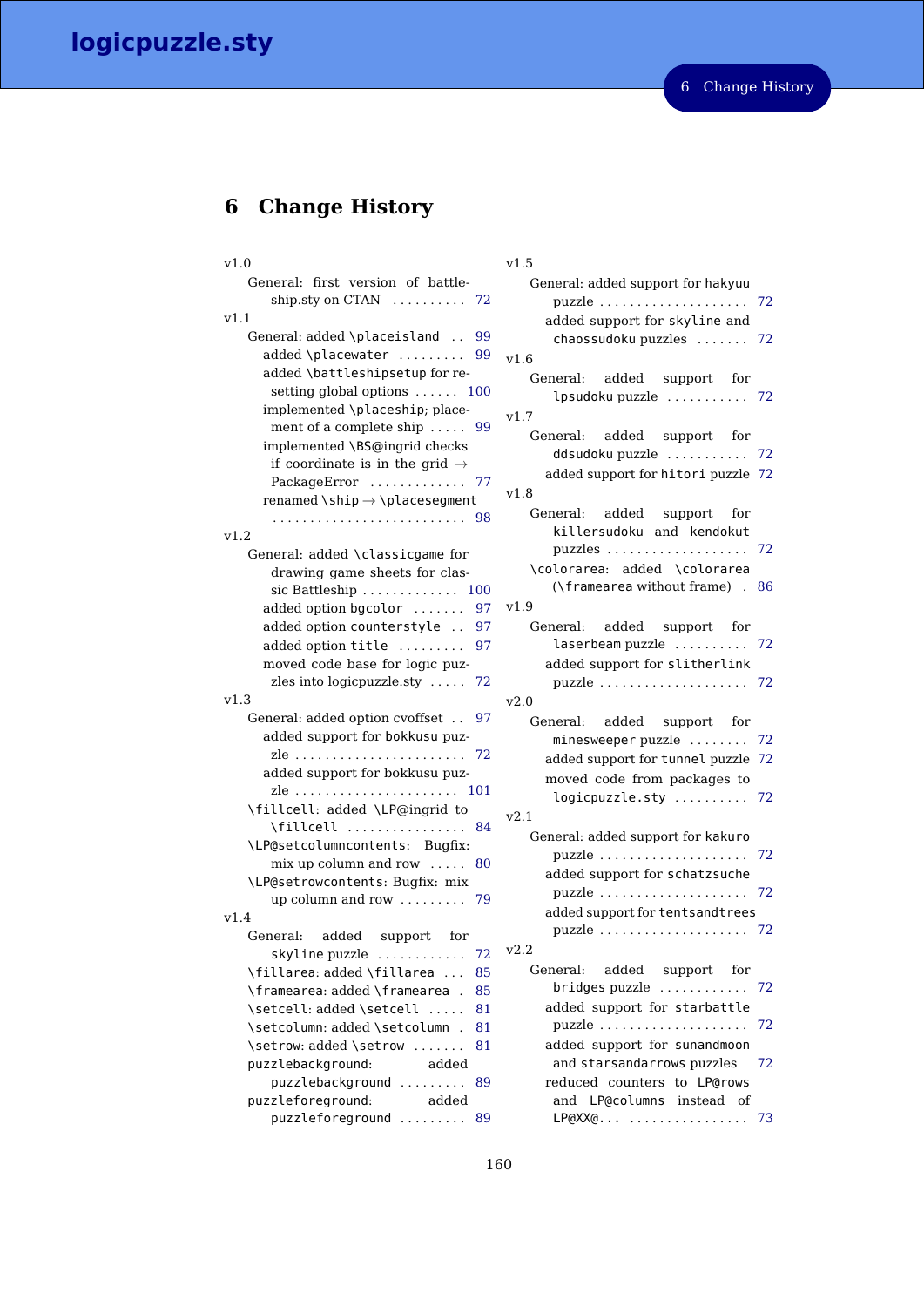|  | × | ٠ |
|--|---|---|

| General: added support for                            |
|-------------------------------------------------------|
| fourwinds puzzle $\dots\dots$ 72                      |
| added support for numberlink                          |
| puzzle $\ldots \ldots \ldots \ldots \ldots \ldots$ 72 |
| added support for resuko puzzle 72                    |
| \framepuzzle: Bugfix: \framepuzzle                    |
| only worked correctly for                             |
| quadratic puzzles  88                                 |
| $v$ <sub>2.4</sub>                                    |
| General: added support<br>for                         |
| magiclabyrinth snd masyu                              |

| puzzles $\ldots \ldots \ldots \ldots \ldots \ldots$ 72 |    |
|--------------------------------------------------------|----|
| added support for magnets puz-                         |    |
|                                                        |    |
| \setcells: added \setcells                             | 82 |
| v2.5                                                   |    |
| General: added LPpreset TikZ                           |    |
| style to all puzzle environments 72                    |    |
| added support for nonogram                             |    |
| puzzle. Feature request by:                            |    |
| Theresa Spannbauer  72                                 |    |
| \LP@drawgriddots: removed un-                          |    |
| necessary scale update  144                            |    |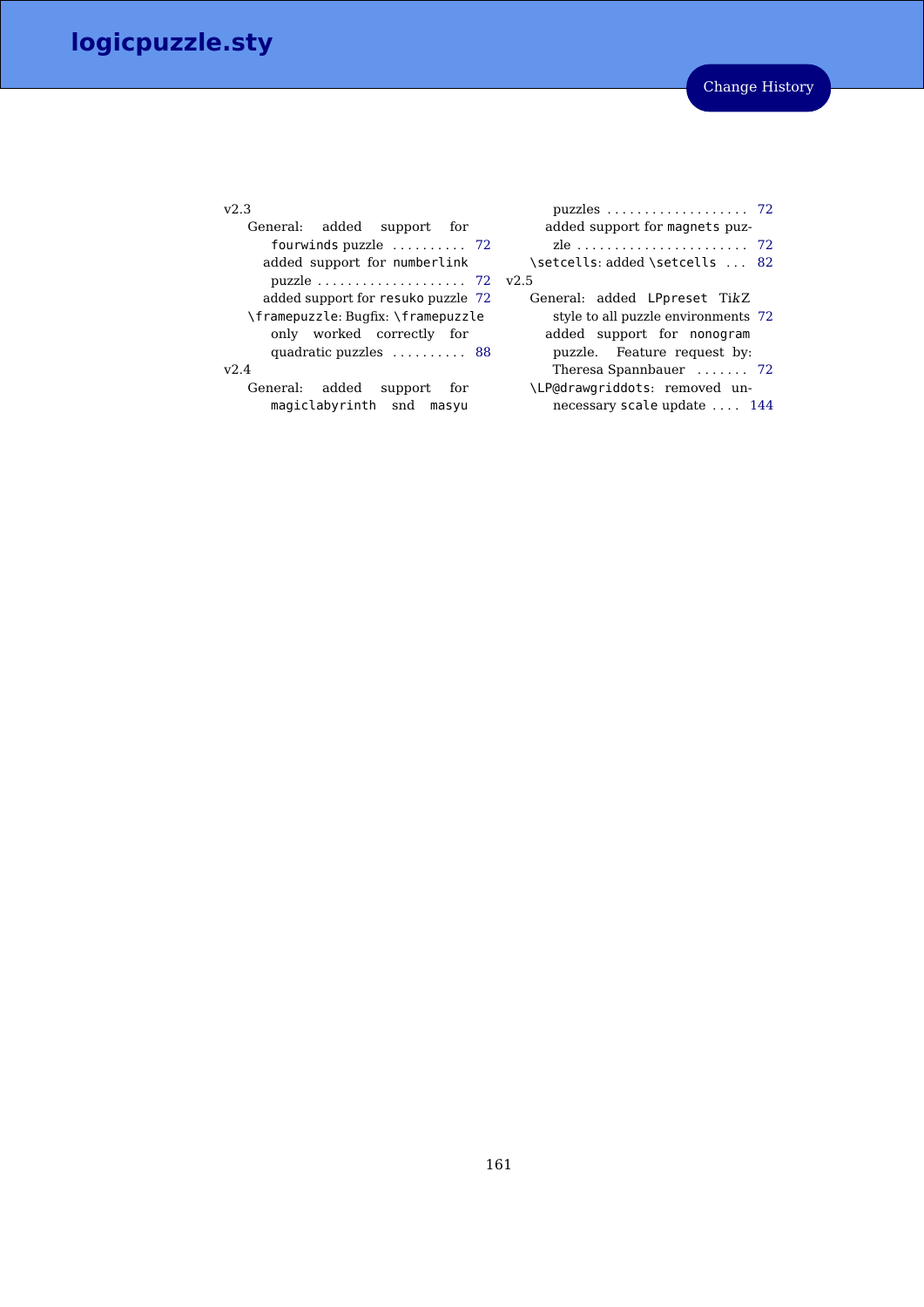### **Symbols**

| \@Ship  852,861                  |  |
|----------------------------------|--|
| $\alpha$ ShipB<br>-855           |  |
| \@ShipC 853, 863, 864, 865, 866, |  |
| 867, 868, 869, 870               |  |
| \@ShipL 856, 862, 863, 864, 865, |  |
| 866, 867, 868, 869, 870          |  |
| \@ShipR 857, 862, 863, 864, 865, |  |
| 866, 867, 868, 869, 870          |  |
| $\qquad$<br>854                  |  |
|                                  |  |

### **B**

### **C**

| chaossudoku (environment) 1204       |
|--------------------------------------|
| \chaossudokucell  14, 1198           |
| \chaossudokusetup  14, 1200          |
| $\clap{classicgame   13,973}$        |
| \Cloud  21, 3120                     |
| color (Puzzle option) 9, 10, 27, 28, |
| 32, 37, 48, 51, 53, 54               |
| \colorarea  10,449                   |
| columns (Puzzle option) 7-10, 23,    |
| 25, 27, 28, 30, 32, 34, 35,          |
| 37, 39, 41, 43, 44, 46, 47,          |
| 49, 50, 52, 54, 56, 60, 61,          |
| 63, 64, 69, 70, 72                   |
| counterstyle (Puzzle option) . 9,    |
| 24, 25, 27, 29, 30, 32, 34,          |
| 36, 37, 40, 42, 43, 45, 46,          |

| 48, 49, 51, 53, 54, 56, 60,                               |
|-----------------------------------------------------------|
| 62, 63, 65, 66, 69, 70, 72                                |
| \Cross <i>19,</i> 2565                                    |
| \CrossH  19, 2563, 2565                                   |
| 19, 2564<br><b>\CrossV</b><br>.                           |
| 19, 2512<br><b>\CurveBL</b><br>.                          |
| \CurveBR  19,2513                                         |
| \CurveTL  19, 2515                                        |
| $\ldots \ldots \ldots \ldots 19, 2514$<br><b>\CurveTR</b> |
| cvoffset (Puzzle option) 9, 12, 24,                       |
| 25, 27, 29, 31, 32, 34, 36,                               |
| 37, 40, 42, 43, 45, 46, 48,                               |
| 49, 51, 53, 54, 56, 60, 62,                               |
| 63, 65, 66, 69, 70, 72                                    |

### **D**

| ddsudoku (environment)  1251  |  |
|-------------------------------|--|
| \ddsudokucell  12, 1245       |  |
| \ddsudokusetup  12, 1247      |  |
| \definecounterstyle  11, 619, |  |
| 623, 624, 632                 |  |
| $\Delta$ Diamond  20, 2747    |  |
| \Down  21, 3003               |  |

### **E**

| Н.                              |      |
|---------------------------------|------|
| \ENDC  2876, 2879               |      |
| 2877, 2880<br><b>\ENDR</b>      |      |
| environments:                   |      |
| battleship                      | 1001 |
| bokkusu<br>.                    | 1054 |
| bridges                         | 1146 |
| chaossudoku                     | 1204 |
| ddsudoku                        | 1251 |
| fourwinds                       | 1319 |
| hakyuu<br>.                     | 1366 |
| hitori                          | 1413 |
| kakuro                          | 1552 |
| kendoku                         | 1599 |
| killersudoku                    | 1646 |
| laserbeam                       | 1752 |
| logicpuzzle  8,748              |      |
| lpsudoku                        | 1845 |
| magiclabyrinth                  | 1903 |
| magnets $\dots\dots\dots\dots$  | 2058 |
| $masyu \dots \dots \dots \dots$ | 2124 |
| $minesweeper \ldots \ldots$     | 2182 |
| $nonogram$                      | 2379 |
| numberlink                      | 2445 |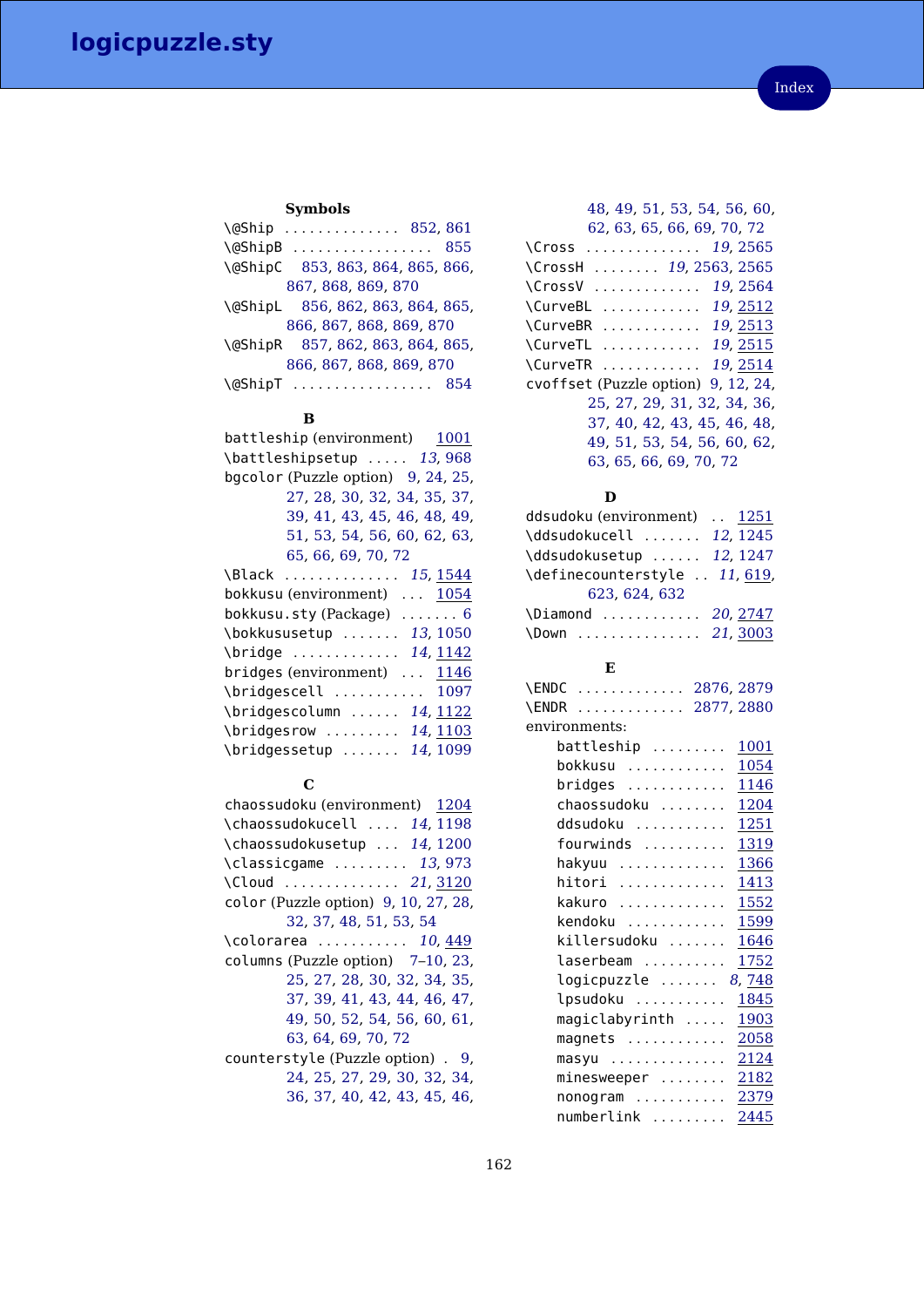| puzzlebackground               | 9,566 |
|--------------------------------|-------|
| puzzleforeground               | 9,573 |
| resuko                         | 2687  |
| schatzsuche                    | 2748  |
| skyline                        | 2823  |
| slitherlink                    | 2884  |
| starbattle                     | 2934  |
| starsandarrows                 | 3005  |
| sunandmoon                     | 3130  |
| tentsandtrees                  | 3211  |
| tunnel                         | 3300  |
| extracells (Puzzle option)  51 |       |

### **F**

| \fillarea <i>10.</i> 445           |
|------------------------------------|
| \fillcell 10, 369, 376, 393, 400,  |
| 407, 423, 436, 2234, 2248          |
| \fillcolumn <i>10,</i> 428         |
| \filldiagonals  10,515             |
| \fillrow <i>10,</i> 416            |
| fontsize (Puzzle option) 8, 9, 24, |
| 25, 27, 30, 32, 34, 35, 37,        |
| 39, 41, 43, 44, 46, 47, 49,        |
| 50, 52, 54, 56, 60, 61, 63,        |
| 65.66.69.70.72                     |
| fourwinds (environment) . 1319     |
| \fourwindscell . 14, 1293, 2429    |
| $\forall$ fourwindssetup  14, 1315 |
| \framearea  10, 441, 1696          |
| \framepuzzle 11, 547, 2075, 2395   |
|                                    |

### **G**

| \Graveltrap                          |  |  |  | 19, 2575 |  |
|--------------------------------------|--|--|--|----------|--|
| grid (Puzzle option) $\ldots \ldots$ |  |  |  | -29      |  |

### **H**

| hakyuu (environment) $\dots$ 1366     |  |
|---------------------------------------|--|
| \hakyuucell  14, 1360                 |  |
| \hakyuusetup  14, 1362                |  |
| helplines (Puzzle option) $\ldots$ 51 |  |
| hitori (environment)  1413            |  |
| \hitoricell  1407                     |  |
| \hitorisetup  15,1409                 |  |
|                                       |  |

# **I**

| \ifLP@KKR@solution | 1455.1488 |
|--------------------|-----------|
| \Island<br>.       | 849.901   |

## **K**

| kakuro (environment)  1552      |  |
|---------------------------------|--|
| \kakurocell  1479               |  |
| \kakurocolumn  15, 1506         |  |
| \kakurorow  15, 1496            |  |
| \kakurosetup  15, 1481          |  |
| kendoku (environment)  1599     |  |
| \kendokucell  15, 1593          |  |
| \kendokusetup  15, 1595         |  |
| killersudoku (environment) 1646 |  |
| \killersudokucell  15, 1640     |  |
| \killersudokusetup  15, 1642    |  |
| \KKR  15, 1516                  |  |

# **L**

| \laser  16, 1692                  |
|-----------------------------------|
| . 1752<br>laserbeam (environment) |
| 16, 1699<br>\laserbeamsetup       |
| 16, 1687<br>\laserH               |
| \laserV  16, 1688                 |
| \layer  3284                      |
| \Left  21,3001                    |
| \LeftDown  21,3002                |
| \LeftUp  21, 3000                 |
| \link  19, 2437                   |
| logicpuzzle (environment) 8, 748  |
| logicpuzzle.sty (Package) 6, 7,   |
| 72                                |
| \logicpuzzlecell  781             |
| \logicpuzzlesetup  783            |
| \LP@Arrow  1713, 1715             |
| \LP@ArrowA  2988, 2997, 2998,     |
| 2999, 3000, 3001, 3002,           |
| 3003, 3004                        |
| \LP@BG@bgcolor  1160              |
| \LP@BG@columns  1152, 1160,       |
| 1167, 1170                        |
| \LP@BG@counterstyle  1176         |
| \LP@BG@grid  1161,1164            |
| \LP@BG@init@package 1081, 1083,   |
| 1084, 1085, 1086, 1087,           |
| 1088, 1089,<br>1090, 1091,        |
| 1092, 1093, 1094, 1095            |
| \LP@BG@init@prefix 1080,1083,     |
| 1084, 1085, 1086, 1087,           |
| 1088, 1089, 1090, 1091,           |
| 1092, 1093, 1094, 1095            |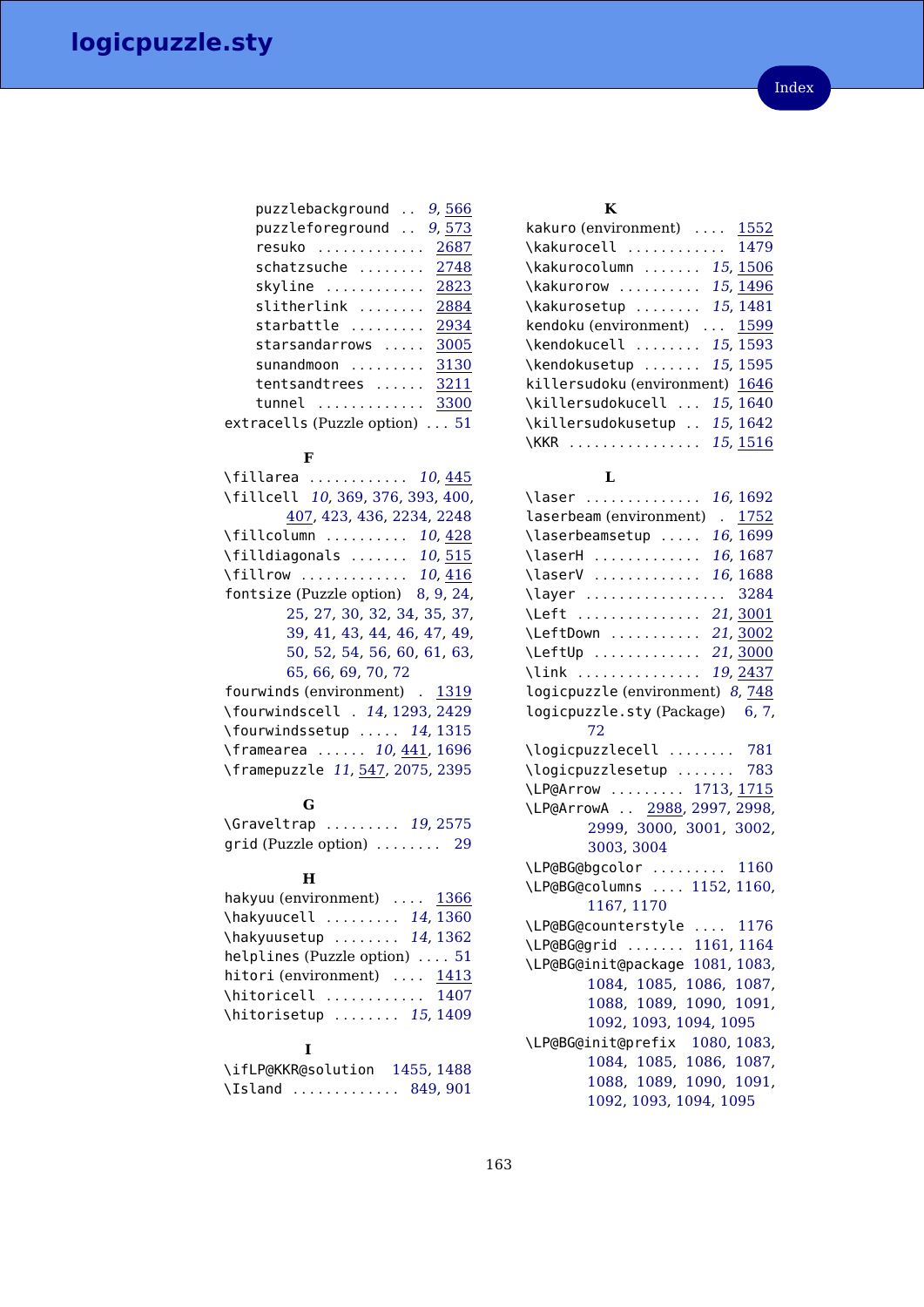| \LP@BG@rows . 1151, 1160, 1167,                            |
|------------------------------------------------------------|
| 1170                                                       |
| \LP@BG@scale  1159                                         |
| \LP@BG@title  1156, 1158                                   |
| \LP@BG@titleindent  1158                                   |
| \LP@BG@titlewidth  1158                                    |
| \LP@BG@width  1155                                         |
|                                                            |
| \LP@bgcolor  41,<br>206, 208, 341, 343, 696,               |
| 1299, 1301, 1521,<br>1523,                                 |
| 2585, 2587, 2667, 2669                                     |
| \LP@BK@bgcolor<br>1068                                     |
| \LP@BK@columns 1060, 1068, 1069                            |
| \LP@BK@counterstyle  1073                                  |
| \LP@BK@init@package 1030, 1032,                            |
| 1033, 1034, 1035, 1036,                                    |
| 1037, 1038, 1039, 1040,                                    |
| 1041, 1042, 1043                                           |
| \LP@BK@init@prefix 1029,1032,                              |
| 1033, 1034, 1035, 1036,                                    |
| 1037, 1038, 1039,<br>1040,                                 |
| 1041, 1042, 1043                                           |
| \LP@BK@rows  1059, 1068, 1069                              |
| \LP@BK@scale<br>1067                                       |
| \LP@BK@title  1064,1066                                    |
| \LP@BK@titleindent  1066                                   |
| \LP@BK@titlewidth  1066                                    |
| \LP@BK@width<br>1063                                       |
| \LP@Block  414, 532, 534, 639                              |
| \LP@bottomrow . 580, 1045, 2813                            |
| \LP@bottomrow@edge . 584, 1689                             |
| \LP@BS@bgcolor<br>1016                                     |
| \LP@BS@columns  893, 900, 905,                             |
| 1008, 1016, 1017                                           |
| \LP@BS@counterstyle  1021                                  |
| \LP@BS@init@package . 822, 824,                            |
| 825, 826, 827, 828, 829,                                   |
| 830, 831, 832, 833, 834,                                   |
| 835, 836, 837, 838                                         |
| \LP@BS@init@prefix  821, 824,                              |
| 825, 826, 827, 828, 829,                                   |
| 830, 831, 832, 833, 834,                                   |
| 835, 836, 837, 838                                         |
|                                                            |
| \LP@BS@printship  859,878<br>\LP@BS@printshipbox 873, 1022 |
|                                                            |
| \LP@BS@rows 893, 900, 905, 1007,                           |
| 1016, 1017                                                 |

\LP@BS@sbindent . . . . . . . . [1022](#page-100-16) \LP@BS@sbshipscale . . [861,](#page-97-2) [862,](#page-97-14) [863,](#page-97-5) [864,](#page-97-6) [865,](#page-97-7) [866,](#page-97-8) [867,](#page-97-9) [868,](#page-97-10) [869,](#page-97-11) [870](#page-97-12) \LP@BS@sbwidth . . . . . . . . . [1022](#page-100-16) \LP@BS@scale [843,](#page-96-18) [844,](#page-96-19) [845,](#page-96-20) [846,](#page-97-22) [847,](#page-97-23) [848,](#page-97-24) [849,](#page-97-17) [850,](#page-97-25) [1015](#page-100-18) \LP@BS@shipbox . [840,](#page-96-21) [912,](#page-98-4) [1022](#page-100-16) \LP@BS@shipcolor [843,](#page-96-18) [844,](#page-96-19) [845,](#page-96-20) [846,](#page-97-22) [847,](#page-97-23) [848,](#page-97-24) [852,](#page-97-1) [853,](#page-97-4) [854,](#page-97-16) [855,](#page-97-3) [856,](#page-97-13) [857](#page-97-15) \LP@BS@title . . . . . . [1012,](#page-100-19) [1014](#page-100-20) \LP@BS@titleindent . . . . . [1014](#page-100-20) \LP@BS@titlewidth . . . . . . [1014](#page-100-20) \LP@BS@width . . . . . . . . . . . [1011](#page-100-21) \LP@c@bg@fw . . [1300,](#page-106-3) [1301,](#page-106-2) [1311](#page-106-4) \LP@c@bg@parkinglot [2586,](#page-136-6) [2587,](#page-136-5) [2593](#page-137-0) \LP@c@bg@track [2668,](#page-138-2) [2669,](#page-138-1) [2676](#page-139-1) \LP@c@cross . [2644,](#page-138-3) [2647,](#page-138-4) [2655,](#page-138-5) [2659](#page-138-6) \LP@c@curve . [2644,](#page-138-3) [2647,](#page-138-4) [2655,](#page-138-5) [2659](#page-138-6) \LP@c@parkinglot . . [2583,](#page-136-7) [2584,](#page-136-8) [2592,](#page-136-9) [2594](#page-137-1) \LP@c@pitlane [2602,](#page-137-2) [2603,](#page-137-3) [2605,](#page-137-4) [2607](#page-137-5) \LP@c@stararrow . . . [2996,](#page-146-12) [2997,](#page-146-5) [2998,](#page-146-6) [2999,](#page-146-7) [3000,](#page-146-8) [3001,](#page-146-9) [3002,](#page-146-10) [3003,](#page-146-11) [3004](#page-146-1) \LP@c@straight . . . . [2644,](#page-138-3) [2647,](#page-138-4) [2655,](#page-138-5) [2659](#page-138-6) \LP@color . . . . . . . . . . . . . . . . [40,](#page-72-2) [526,](#page-87-4) [641,](#page-91-4) [680,](#page-92-0) [1114,](#page-102-12) [1133,](#page-103-12) [1306,](#page-106-5) [1532,](#page-112-2) [2120,](#page-125-1) [2442,](#page-132-3) [2582,](#page-136-10) [2584,](#page-136-8) [2601,](#page-137-6) [2603](#page-137-3) \LP@columns . [38,](#page-72-3) [320,](#page-81-3) [332,](#page-81-4) [413,](#page-83-5) [520,](#page-87-5) [551,](#page-88-4) [688,](#page-92-1) [1823,](#page-119-1) [1830,](#page-119-2) [1836,](#page-119-3) [2304,](#page-129-0) [2641](#page-138-7) \LP@counterstyle . . . . . . . . . [45](#page-72-4) \LP@Cross . . . . . . . . . [1705,](#page-115-6) [1727](#page-116-2) \LP@CS@bgcolor . . . . . . . . . [1218](#page-105-3) \LP@CS@columns [1210,](#page-104-5) [1218,](#page-105-3) [1219](#page-105-4) \LP@CS@counterstyle . . . . [1223](#page-105-5) \LP@CS@init@package [1184,](#page-104-6) [1186,](#page-104-7) [1187,](#page-104-8) [1188,](#page-104-9) [1189,](#page-104-10) [1190,](#page-104-11) [1191,](#page-104-12) [1192,](#page-104-13) [1193,](#page-104-14) [1194,](#page-104-15)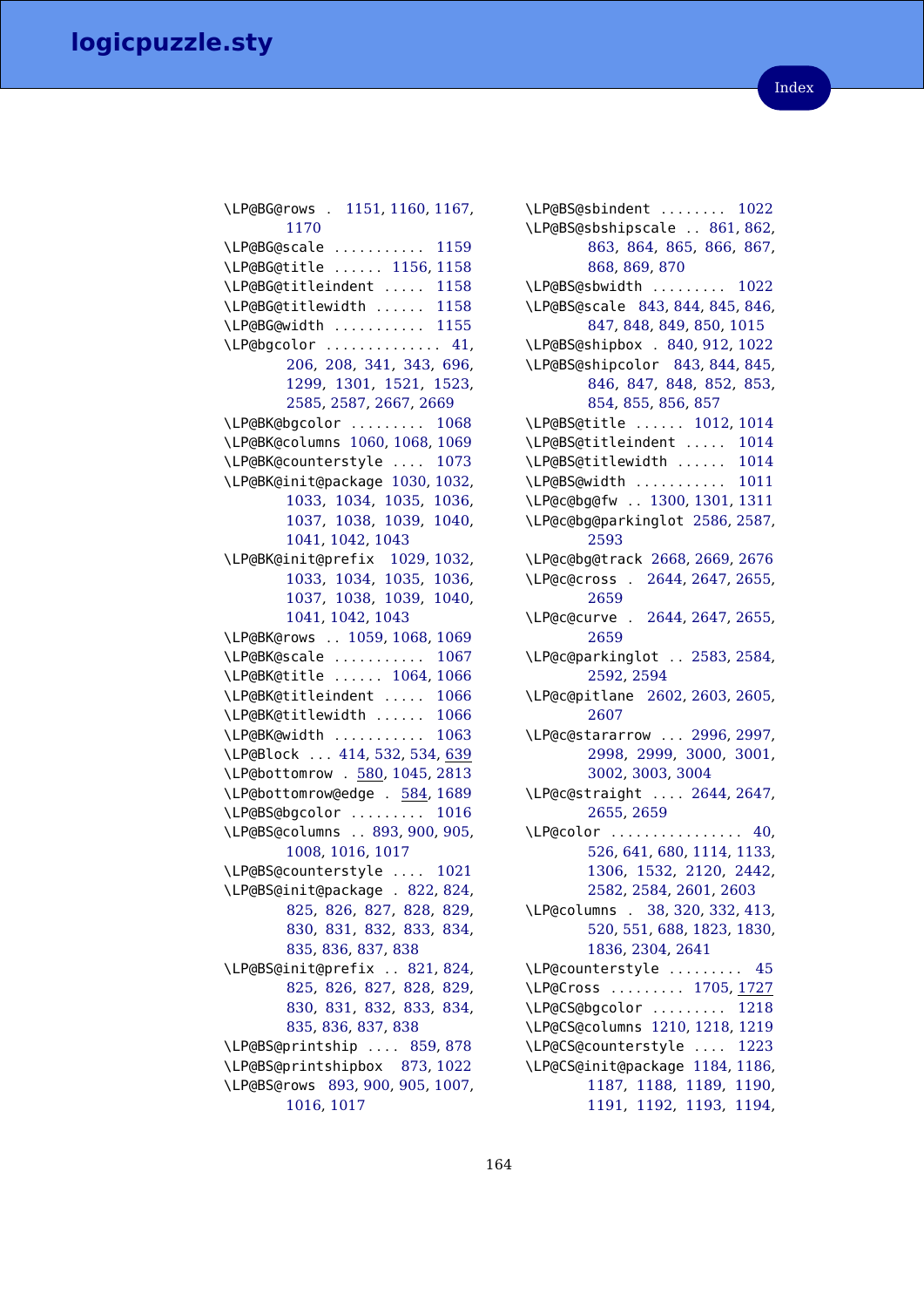| 1195, 1196                       |
|----------------------------------|
| \LP@CS@init@prefix 1183, 1186,   |
| 1187, 1188, 1189, 1190,          |
| 1191, 1192, 1193, 1194,          |
| 1195, 1196                       |
| \LP@CS@rows  1209, 1218, 1219    |
| \LP@CS@scale  1217               |
| \LP@CS@title  1214, 1216         |
| \LP@CS@titleindent  1216         |
| \LP@CS@titlewidth  1216          |
| \LP@CS@width  1213               |
| \LP@cvoffset . 43, 629, 637, 692 |
| \LP@DarkCloud  3052, 3120        |
| \LP@dck@fontsize  72,98          |
| \LP@DDS@bgcolor  1265            |
| \LP@DDS@columns  1257, 1265,     |
| 1266                             |
| \LP@DDS@counterstyle  1270       |
| \LP@DDS@init@package<br>1231,    |
| 1233, 1234, 1235,<br>1236,       |
| 1237, 1238, 1239, 1240,          |
| 1241, 1242, 1243                 |
| \LP@DDS@init@prefix 1230, 1233,  |
| 1234, 1235, 1236, 1237,          |
| 1238, 1239, 1240, 1241,          |
| 1242, 1243                       |
| \LP@DDS@rows . 1256, 1265, 1266  |
| \LP@DDS@scale  1264              |
| \LP@DDS@title  1261, 1263        |
| \LP@DDS@titleindent  1263        |
|                                  |
| \LP@DDS@titlewidth<br>1263       |
| \LP@DDS@width  1260              |
| \LP@define@choicekey@fontsize    |
| 69, 773, 838, 1043, 1095,        |
| 1196, 1243, 1291, 1358,          |
| 1405, 1453, 1591, 1638,          |
| 1685, 1791, 1885, 1942,          |
| 2100, 2163, 2224, 2425,          |
| 2485, 2726, 2787, 2865,          |
| 2926, 2973, 3044, 3169,          |
| 3250                             |
| \LP@define@key  57, 751, 753,    |
| 755, 757, 759, 761, 763,         |
| 765, 767, 769, 771, 824,         |
| 825, 826, 827, 828, 829,         |
| 830, 831, 832, 833, 834,         |
| 835, 836, 837, 1032, 1033,       |

| 1034, | 1035,                   | 1036,       | 1037, |
|-------|-------------------------|-------------|-------|
| 1038, | 1039,                   | 1040,       | 1041, |
| 1042, | 1083,                   | 1084,       | 1085, |
| 1086, | 1087,                   | 1088,       | 1089, |
| 1090, | 1091,                   | 1092,       | 1093, |
| 1094, | 1186,                   | 1187,       | 1188, |
| 1189, | 1190,                   | 1191,       | 1192, |
| 1193, | 1194,                   | 1195,       | 1233, |
| 1234, | 1235,                   | 1236,       | 1237, |
| 1238, | 1239,                   | 1240,       | 1241, |
| 1242, | 1280,                   | 1281,       | 1282, |
| 1283, | 1284,                   | 1285,       | 1286, |
| 1287, | 1288,                   | 1289,       | 1290, |
| 1348, | 1349,                   | 1350,       | 1351, |
| 1352, | 1353,                   | 1354,       | 1355, |
| 1356, | 1357,                   | 1395,       | 1396, |
| 1397, | 1398,                   | 1399,       | 1400, |
| 1401, | 1402,                   | 1403,       | 1404, |
| 1442, | 1443,                   | 1444,       | 1445, |
| 1446, | 1447,                   | 1448,       | 1449, |
| 1450, | 1451,                   | 1452,       | 1581, |
| 1582, | 1583,                   | 1584,       | 1585, |
| 1586, | 1587,                   | 1588,       | 1589, |
| 1590, | 1628,                   | 1629,       | 1630, |
| 1631, | 1632,                   | 1633,       | 1634, |
| 1635, | 1636,                   | 1637,       | 1675, |
| 1676, | 1677,                   | 1678,       | 1679, |
| 1680, | 1681,                   | 1682,       | 1683, |
| 1684, | 1781,                   | 1782,       | 1783, |
| 1784, | 1785,                   | 1786,       | 1787, |
| 1788, | 1789,                   | 1790,       | 1875, |
| 1876, | 1877,                   | 1878,       | 1879, |
| 1880, | 1881,                   | 1882,       | 1883, |
| 1884, | 1932,                   | 1933,       | 1934, |
| 1935, | 1936,                   | 1937,       | 1938, |
| 1939, | 1940,                   | 1941,       | 2089, |
|       | 2090, 2091, 2092, 2093, |             |       |
|       | 2094, 2095, 2096, 2097, |             |       |
|       | 2098, 2099, 2153, 2154, |             |       |
|       | 2155, 2156, 2157, 2158, |             |       |
| 2159, | 2160,                   | 2161,       | 2162, |
| 2210, | 2211,                   | 2212, 2213, |       |
| 2214, | 2215,                   | 2216,       | 2217, |
|       | 2218, 2219, 2220, 2221, |             |       |
|       | 2222, 2223, 2414, 2415, |             |       |
|       | 2416, 2417, 2418, 2419, |             |       |
|       | 2420, 2421, 2422, 2423, |             |       |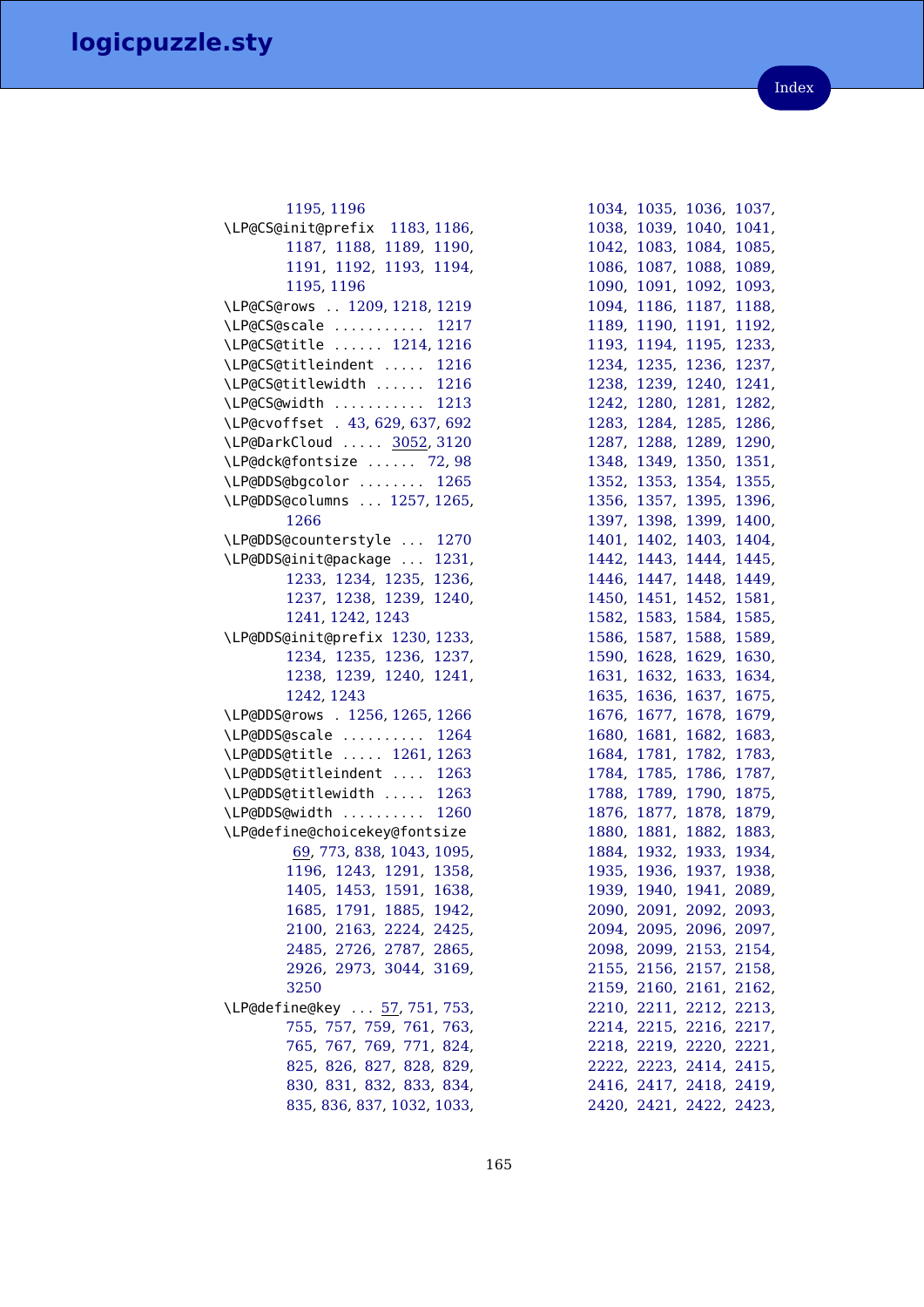|                                 | 2424, 2474, 2475, 2476, |                         |
|---------------------------------|-------------------------|-------------------------|
|                                 |                         | 2477, 2478, 2479, 2480, |
|                                 |                         | 2481, 2482, 2483, 2484, |
|                                 |                         | 2716, 2717, 2718, 2719, |
|                                 |                         | 2720, 2721, 2722, 2723, |
|                                 |                         | 2724, 2725, 2777, 2778, |
|                                 |                         | 2779, 2780, 2781, 2782, |
|                                 |                         | 2783, 2784, 2785, 2786, |
|                                 |                         | 2855, 2856, 2857, 2858, |
|                                 |                         | 2859, 2860, 2861, 2862, |
|                                 |                         | 2863, 2864, 2916, 2917, |
|                                 |                         | 2918, 2919, 2920, 2921, |
|                                 |                         | 2922, 2923, 2924, 2925, |
|                                 |                         | 2963, 2964, 2965, 2966, |
|                                 |                         | 2967, 2968, 2969, 2970, |
|                                 |                         | 2971, 2972, 3034, 3035, |
|                                 |                         | 3036, 3037, 3038, 3039, |
|                                 |                         | 3040, 3041, 3042, 3043, |
|                                 |                         | 3159, 3160, 3161, 3162, |
|                                 |                         | 3163, 3164, 3165, 3166, |
|                                 |                         | 3167, 3168, 3240, 3241, |
|                                 |                         | 3242, 3243, 3244, 3245, |
|                                 | 3246, 3247, 3248, 3249  |                         |
| \LP@definecolor <u>125</u>      |                         |                         |
| \LP@Diamond  2734,2747          |                         |                         |
| \LP@dir 487,489,492,495,498,    |                         |                         |
|                                 | 501, 504, 507, 510      |                         |
| \LP@direction 456,458,461,464,  |                         |                         |
|                                 | 467, 470, 473, 476, 479 |                         |
| \LP@draw@opacity 52, 153, 1801, |                         |                         |
|                                 |                         | 1803, 1805, 1807, 1809, |
|                                 | 1811, 1813, 1815        |                         |
| \LP@drawbackground  156, 804,   |                         |                         |
|                                 |                         | 1016, 1068, 1160, 1218, |
|                                 |                         | 1265, 1333, 1380, 1427, |
|                                 |                         | 1566, 1613, 1660, 1766, |
|                                 | 1859, 1917, 2072, 2138, |                         |
|                                 | 2196, 2393, 2459, 2701, |                         |
|                                 | 2762, 2837, 2900, 2948, |                         |
|                                 | 3019, 3144, 3225, 3314  |                         |
| \LP@drawcounter 614, 810, 1021, |                         |                         |
|                                 | 1073, 1176, 1223, 1270, |                         |
|                                 | 1338, 1385, 1432, 1571, |                         |
|                                 | 1618, 1665, 1771, 1865, |                         |
|                                 | 1922, 2079, 2143, 2201, |                         |
|                                 | 2404, 2464, 2706, 2767, |                         |
|                                 | 2845, 2906, 2953, 3024, |                         |
|                                 |                         |                         |

| 3149, 3230, 3319                                                              |
|-------------------------------------------------------------------------------|
| \LP@drawgrid  146, 806, 1017,                                                 |
| 1069, 1167, 1170, 1219,                                                       |
| 1266, 1334, 1381, 1428,                                                       |
| 1567, 1614, 1661, 1767,                                                       |
| 1860, 1918, 2073, 2139,                                                       |
| 2197, 2394, 2460, 2702,                                                       |
| 2763, 2838, 2901, 2949,                                                       |
| 3020, 3145, 3226, 3315                                                        |
| \LP@drawgriddots  2873, 2902                                                  |
| \LP@drawsudokugrid 1799, 1861,                                                |
| 2840                                                                          |
| \LP@element 257, 261, 270, 274,                                               |
| 283, 287, 296, 300, 363,                                                      |
| 365, 374, 378, 387, 389,                                                      |
| 398, 402, 420, 422, 433,                                                      |
| 435, 876, 878, 1109, 1111,                                                    |
| 1117, 1128, 1130, 1137,                                                       |
| 1500, 1502, 1510, 1512,                                                       |
| 1953, 1955, 1967, 1969,                                                       |
| 2262, 2266, 2271, 2276,                                                       |
| 2292, 2295                                                                    |
| \LP@env@prefix  47, 204, 205,                                                 |
| 254, 267, 280, 293, 306,                                                      |
| 311, 316, 317, 318, 319,                                                      |
| 325, 326, 327, 328, 339,                                                      |
| 340, 409, 410, 411, 412,                                                      |
| 517, 518, 519, 549, 550,                                                      |
| 616, 664, 709, 729, 732,                                                      |
| 1107, 1108, 1126, 1127,                                                       |
| 1295, 1296, 1297, 1298,                                                       |
| 1518, 1519, 1520, 1546,                                                       |
|                                                                               |
| 1717, 1729, 1742, 1820,<br>1821, 1822, 1951, 1962,<br>1963, 1980, 1996, 2012, |
|                                                                               |
| 2028, 2116, 2256, 2302,                                                       |
| 2303, 2439, 2495, 2504,                                                       |
| 2518, 2527, 2539, 2551,                                                       |
| 2568, 2578, 2579, 2580,                                                       |
| 2581, 2599, 2600, 2612,                                                       |
| 2640, 2665, 2666, 2990,                                                       |
| 3261, 3280                                                                    |
| \LP@extracells<br>700                                                         |
| \LP@fe@column 1981, 1983, 1997,                                               |
| 1999, 2013, 2015, 2029,                                                       |
| 2031, 2044, 2047, 2052,                                                       |
| 2055, 2228, 2231                                                              |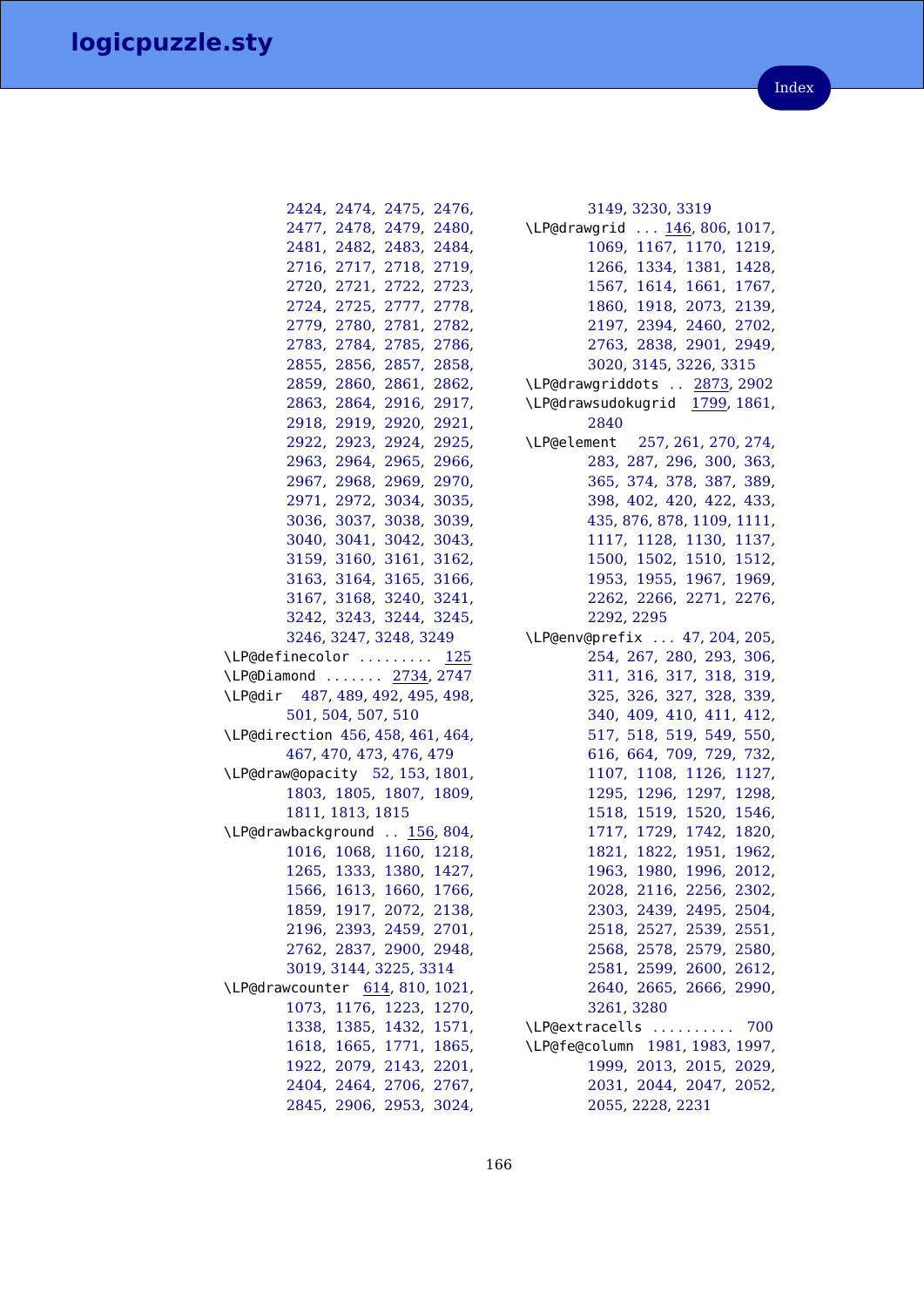\LP@fe@length [2228,](#page-128-11) [2230,](#page-128-13) [2242,](#page-128-14) [2244](#page-128-15) \LP@fe@row . . [1981,](#page-122-8) [1984,](#page-122-10) [1997,](#page-123-3) [2000,](#page-123-9) [2013,](#page-123-5) [2016,](#page-123-10) [2029,](#page-123-7) [2032,](#page-123-11) [2044,](#page-124-5) [2047,](#page-124-6) [2052,](#page-124-7) [2055,](#page-124-8) [2242,](#page-128-14) [2245](#page-128-16) \LP@fontsize [42,](#page-72-8) [261,](#page-79-2) [274,](#page-79-4) [287,](#page-79-6) [300,](#page-80-2) [321,](#page-81-15) [334,](#page-81-16) [705,](#page-93-4) [1116,](#page-102-18) [1135,](#page-103-18) [1311,](#page-106-4) [1839,](#page-119-7) [1842,](#page-119-8) [1955,](#page-122-1) [1969,](#page-122-3) [1987,](#page-122-11) [1990,](#page-122-12) [2003,](#page-123-12) [2006,](#page-123-13) [2019,](#page-123-14) [2022,](#page-123-15) [2035,](#page-123-16) [2038,](#page-123-17) [2266,](#page-129-2) [2271,](#page-129-3) [2275,](#page-129-9) [2294,](#page-129-10) [2594](#page-137-1) \LP@FW@bgcolor . . . . . . . . . [1333](#page-107-15) \LP@FW@columns [1325,](#page-107-18) [1333,](#page-107-15) [1334](#page-107-17) \LP@FW@counterstyle . . . . [1338](#page-107-16) \LP@fw@dir . . . . . . . . [1302,](#page-106-26) [1307](#page-106-27) \LP@FW@init@package [1278,](#page-106-28) [1280,](#page-106-11) [1281,](#page-106-12) [1282,](#page-106-13) [1283,](#page-106-14) [1284,](#page-106-15) [1285,](#page-106-16) [1286,](#page-106-17) [1287,](#page-106-18) [1288,](#page-106-19) [1289,](#page-106-20) [1290,](#page-106-21) [1291](#page-106-10) \LP@FW@init@prefix [1277,](#page-106-29) [1280,](#page-106-11) [1281,](#page-106-12) [1282,](#page-106-13) [1283,](#page-106-14) [1284,](#page-106-15) [1285,](#page-106-16) [1286,](#page-106-17) [1287,](#page-106-18) [1288,](#page-106-19) [1289,](#page-106-20) [1290,](#page-106-21) [1291](#page-106-10) \LP@fw@length . . . . . [1302,](#page-106-26) [1307](#page-106-27) \LP@fw@linestyle . . . . [55,](#page-72-9) [1306](#page-106-5) \LP@FW@rows . . [1324,](#page-107-19) [1333,](#page-107-15) [1334](#page-107-17) \LP@FW@scale . . . . . . . . . . . [1332](#page-107-20) \LP@FW@title . . . . . . [1329,](#page-107-21) [1331](#page-107-22) \LP@FW@titleindent . . . . . [1331](#page-107-22) \LP@FW@titlewidth . . . . . . [1331](#page-107-22) \LP@FW@width . . . . . . . . . . . [1328](#page-107-23) \LP@G@setcellcontent [220,](#page-77-4) [238,](#page-78-1) [242,](#page-78-2) [246,](#page-78-3) [250,](#page-78-4) [259,](#page-79-10) [272,](#page-79-11) [285,](#page-79-12) [298,](#page-80-6) [321,](#page-81-15) [333,](#page-81-17) [414,](#page-84-7) [531,](#page-87-9) [533,](#page-87-10) [894,](#page-97-27) [901,](#page-98-1) [906,](#page-98-5) [1705,](#page-115-6) [1709,](#page-116-5) [1713,](#page-116-0) [3275](#page-153-12) \LP@G@trackC [2502,](#page-134-6) [2512,](#page-134-7) [2513,](#page-134-8) [2514,](#page-134-9) [2515](#page-134-10) \LP@G@trackCR . . . . . . . . . . [2549](#page-136-17) \LP@G@trackS . [2525,](#page-135-3) [2534,](#page-135-4) [2535](#page-135-5) \LP@graveltrap . . . . . . . . . [2566](#page-136-18) \LP@grid@linestyle [51,](#page-72-10) [152,](#page-75-3) [349,](#page-82-3) [717,](#page-93-5) [2889](#page-143-13) \LP@HT@bgcolor . . . . . . . . . [1427](#page-109-14) \LP@HT@color [367,](#page-82-4) [373,](#page-83-16) [391,](#page-83-17) [397](#page-83-18)

\LP@HT@columns [1419,](#page-109-17) [1427,](#page-109-14) [1428](#page-109-16) \LP@HT@counterstyle . . . . [1432](#page-109-15) \LP@HT@init@package [1393,](#page-108-17) [1395,](#page-108-4) [1396,](#page-108-5) [1397,](#page-108-6) [1398,](#page-108-7) [1399,](#page-108-8) [1400,](#page-108-9) [1401,](#page-108-10) [1402,](#page-108-11) [1403,](#page-108-12) [1404,](#page-108-13) [1405](#page-108-3) \LP@HT@init@prefix [1392,](#page-108-18) [1395,](#page-108-4) [1396,](#page-108-5) [1397,](#page-108-6) [1398,](#page-108-7) [1399,](#page-108-8) [1400,](#page-108-9) [1401,](#page-108-10) [1402,](#page-108-11) [1403,](#page-108-12) [1404,](#page-108-13) [1405](#page-108-3) \LP@HT@rows . . [1418,](#page-109-18) [1427,](#page-109-14) [1428](#page-109-16) \LP@HT@scale . . . . . . . . . . . [1426](#page-109-19) \LP@HT@title . . . . . . [1423,](#page-109-20) [1425](#page-109-21) \LP@HT@titleindent . . . . . [1425](#page-109-21) \LP@HT@titlewidth . . . . . . [1425](#page-109-21) \LP@HT@width . . . . . . . . . . . [1422](#page-109-22) \LP@HY@bgcolor . . . . . . . . . [1380](#page-108-14) \LP@HY@columns [1372,](#page-108-19) [1380,](#page-108-14) [1381](#page-108-16) \LP@HY@counterstyle . . . . [1385](#page-108-15) \LP@HY@init@package [1346,](#page-107-24) [1348,](#page-107-5) [1349,](#page-107-6) [1350,](#page-107-7) [1351,](#page-107-8) [1352,](#page-107-9) [1353,](#page-107-10) [1354,](#page-107-11) [1355,](#page-107-12) [1356,](#page-107-13) [1357,](#page-107-14) [1358](#page-107-4) \LP@HY@init@prefix [1345,](#page-107-25) [1348,](#page-107-5) [1349,](#page-107-6) [1350,](#page-107-7) [1351,](#page-107-8) [1352,](#page-107-9) [1353,](#page-107-10) [1354,](#page-107-11) [1355,](#page-107-12) [1356,](#page-107-13) [1357,](#page-107-14) [1358](#page-107-4) \LP@HY@rows . . [1371,](#page-108-20) [1380,](#page-108-14) [1381](#page-108-16) \LP@HY@scale . . . . . . . . . . . [1379](#page-108-21) \LP@HY@title . . . . . . [1376,](#page-108-22) [1378](#page-108-23) \LP@HY@titleindent . . . . . [1378](#page-108-23) \LP@HY@titlewidth . . . . . . [1378](#page-108-23) \LP@HY@width . . . . . . . . . . . [1375](#page-108-24) \LP@ingrid . [171,](#page-76-1) [320,](#page-81-3) [331,](#page-81-18) [413,](#page-83-5) [893,](#page-97-18) [900,](#page-98-2) [905](#page-98-3) \LP@KD@bgcolor . . . . . . . . . [1613](#page-113-14) \LP@KD@columns [1605,](#page-113-18) [1613,](#page-113-14) [1614](#page-113-17) \LP@KD@counterstyle . . . . [1618](#page-114-15) \LP@KD@init@package [1579,](#page-113-19) [1581,](#page-113-4) [1582,](#page-113-5) [1583,](#page-113-6) [1584,](#page-113-7) [1585,](#page-113-8) [1586,](#page-113-9) [1587,](#page-113-10) [1588,](#page-113-11) [1589,](#page-113-12) [1590,](#page-113-13) [1591](#page-113-3) \LP@KD@init@prefix [1578,](#page-113-20) [1581,](#page-113-4) [1582,](#page-113-5) [1583,](#page-113-6) [1584,](#page-113-7) [1585,](#page-113-8) [1586,](#page-113-9) [1587,](#page-113-10) [1588,](#page-113-11) [1589,](#page-113-12) [1590,](#page-113-13) [1591](#page-113-3) \LP@KD@rows . . [1604,](#page-113-21) [1613,](#page-113-14) [1614](#page-113-17)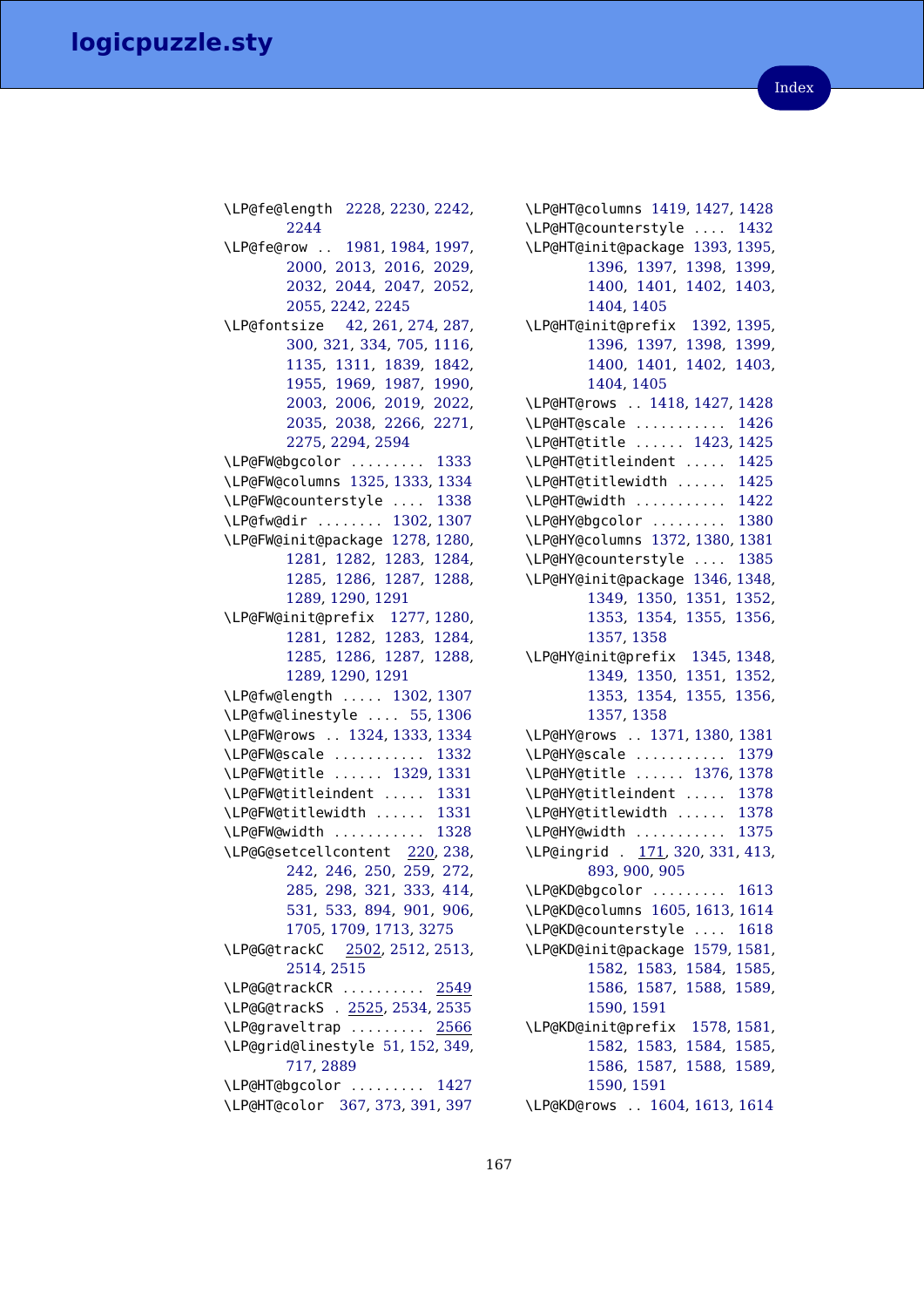| \LP@KD@scale<br>\!RavRaviyl<br>1612 |
|-------------------------------------|
| \LP@KD@title  1609, 1611            |
| \LP@KD@titleindent<br>1611          |
| \LP@KD@titlewidth<br>1611           |
| \LP@KD@width<br>1608                |
| \LP@KKR@bgcolor<br>1566             |
| \LP@KKR@columns  1558,<br>1566,     |
| 1567                                |
| \LP@KKR@counterstyle  1571          |
| \LP@KKR@init@package<br>1440,       |
| 1442, 1443, 1444,<br>1445,          |
| 1446, 1447, 1448,<br>1449,          |
| 1450, 1451, 1452, 1453              |
| \LP@KKR@init@prefix 1439, 1442,     |
| 1443, 1444, 1445,<br>1446,          |
| 1447, 1448, 1449,<br>1450,          |
| 1451, 1452, 1453                    |
| \LP@KKR@print@element  1485,        |
| 1502, 1512                          |
| \LP@KKR@rows . 1557, 1566, 1567     |
| \LP@KKR@scale  1565                 |
| \LP@KKR@solution  1457, 1460,       |
| 1463, 1468, 1471, 1474              |
| \LP@KKR@solutionfalse  1455,        |
| 1464, 1475                          |
| \LP@KKR@solutiontrue  1461,         |
| 1472                                |
| \LP@KKR@title  1562, 1564           |
| \LP@KKR@titleindent<br>1564         |
| \LP@KKR@titlewidth<br>1564          |
| \LP@KKR@width<br>1561               |
| \LP@KSDK@bgcolor<br>1660            |
| \LP@KSDK@columns  1652,<br>1660,    |
| 1661                                |
| \LP@KSDK@counterstyle<br>1665       |
| \LP@KSDK@init@package<br>1626,      |
| 1628, 1629, 1630, 1631,             |
| 1632, 1633, 1634, 1635,             |
| 1636, 1637, 1638                    |
| \LP@KSDK@init@prefix  1625,         |
| 1628, 1629, 1630, 1631,             |
| 1632, 1633, 1634, 1635,             |
| 1636, 1637, 1638                    |
| \LP@KSDK@rows 1651, 1660, 1661      |
| \LP@KSDK@scale<br>1659              |
| \LP@KSDK@title  1656, 1658          |
| \LP@KSDK@titleindent  1658          |
|                                     |

\LP@KSDK@titlewidth . . . . [1658](#page-114-23) \LP@KSDK@width . . . . . . . . . [1655](#page-114-24) \LP@LB@bgcolor . . . . . . . . . [1766](#page-117-1) \LP@LB@columns [1758,](#page-117-5) [1766,](#page-117-1) [1767](#page-117-3) \LP@LB@counterstyle . . . . [1771](#page-117-2) \LP@LB@init@package [1673,](#page-115-19) [1675,](#page-115-8) [1676,](#page-115-9) [1677,](#page-115-10) [1678,](#page-115-11) [1679,](#page-115-12) [1680,](#page-115-13) [1681,](#page-115-14) [1682,](#page-115-15) [1683,](#page-115-16) [1684,](#page-115-17) [1685](#page-115-7) \LP@LB@init@prefix [1672,](#page-115-20) [1675,](#page-115-8) [1676,](#page-115-9) [1677,](#page-115-10) [1678,](#page-115-11) [1679,](#page-115-12) [1680,](#page-115-13) [1681,](#page-115-14) [1682,](#page-115-15) [1683,](#page-115-16) [1684,](#page-115-17) [1685](#page-115-7) \LP@LB@rows . . [1757,](#page-117-6) [1766,](#page-117-1) [1767](#page-117-3) \LP@LB@scale . . . . . . . . . . . [1765](#page-117-7) \LP@LB@title . . . . . . [1762,](#page-117-8) [1764](#page-117-9) \LP@LB@titleindent . . . . . [1764](#page-117-9) \LP@LB@titlewidth . . . . . . [1764](#page-117-9) \LP@LB@width . . . . . . . . . . . [1761](#page-117-10) \LP@leftcolumn .............. . . [588,](#page-89-1) [1046,](#page-101-23) [1688,](#page-115-4) [1947,](#page-121-15) [2815,](#page-142-11) [2976,](#page-145-15) [3172,](#page-151-11) [3253](#page-153-13) \LP@length [36,](#page-72-11) [2613,](#page-137-10) [2616,](#page-137-11) [2629](#page-137-12) \LP@Line . . . . . . [643,](#page-91-7) [1144,](#page-103-19) [2442](#page-132-3) \LP@line [2258,](#page-128-17) [2262,](#page-129-1) [2287,](#page-129-11) [2292](#page-129-5) \LP@Line@double . [645,](#page-91-8) [660,](#page-91-9) [666](#page-92-3) \LP@Line@linecolor . . [650,](#page-91-10) [661,](#page-91-11) [668,](#page-92-4) [670](#page-92-5) \LP@Line@linewidth . . [655,](#page-91-12) [662,](#page-92-6) [667,](#page-92-7) [669,](#page-92-8) [671](#page-92-9) \LP@LP@bgcolor .......... [805](#page-95-12) \LP@LP@columns . . [794,](#page-95-13) [804,](#page-95-10) [806](#page-95-11) \LP@LP@counterstyle . . . . . [810](#page-96-22) \LP@LP@init@package . [749,](#page-94-7) [751,](#page-94-1) [753,](#page-94-2) [755,](#page-94-3) [757,](#page-94-4) [759,](#page-95-3) [761,](#page-95-4) [763,](#page-95-5) [765,](#page-95-6) [767,](#page-95-7) [769,](#page-95-8) [771,](#page-95-9) [774](#page-95-14) \LP@LP@init@prefix . . [748,](#page-94-8) [751,](#page-94-1) [753,](#page-94-2) [755,](#page-94-3) [757,](#page-94-4) [759,](#page-95-3) [761,](#page-95-4) [763,](#page-95-5) [765,](#page-95-6) [767,](#page-95-7) [769,](#page-95-8) [771,](#page-95-9) [773](#page-95-2) \LP@LP@rows . . . . . [793,](#page-95-15) [804,](#page-95-10) [806](#page-95-11) \LP@LP@scale . . . . . . . . . . . . [803](#page-95-16) \LP@LP@title . . . . . . . . [798,](#page-95-17) [801](#page-95-18) \LP@LP@titleindent ...... [800](#page-95-19) \LP@LP@titlewidth ....... [801](#page-95-18) \LP@LP@width . . . . . . . . . . . . [797](#page-95-20)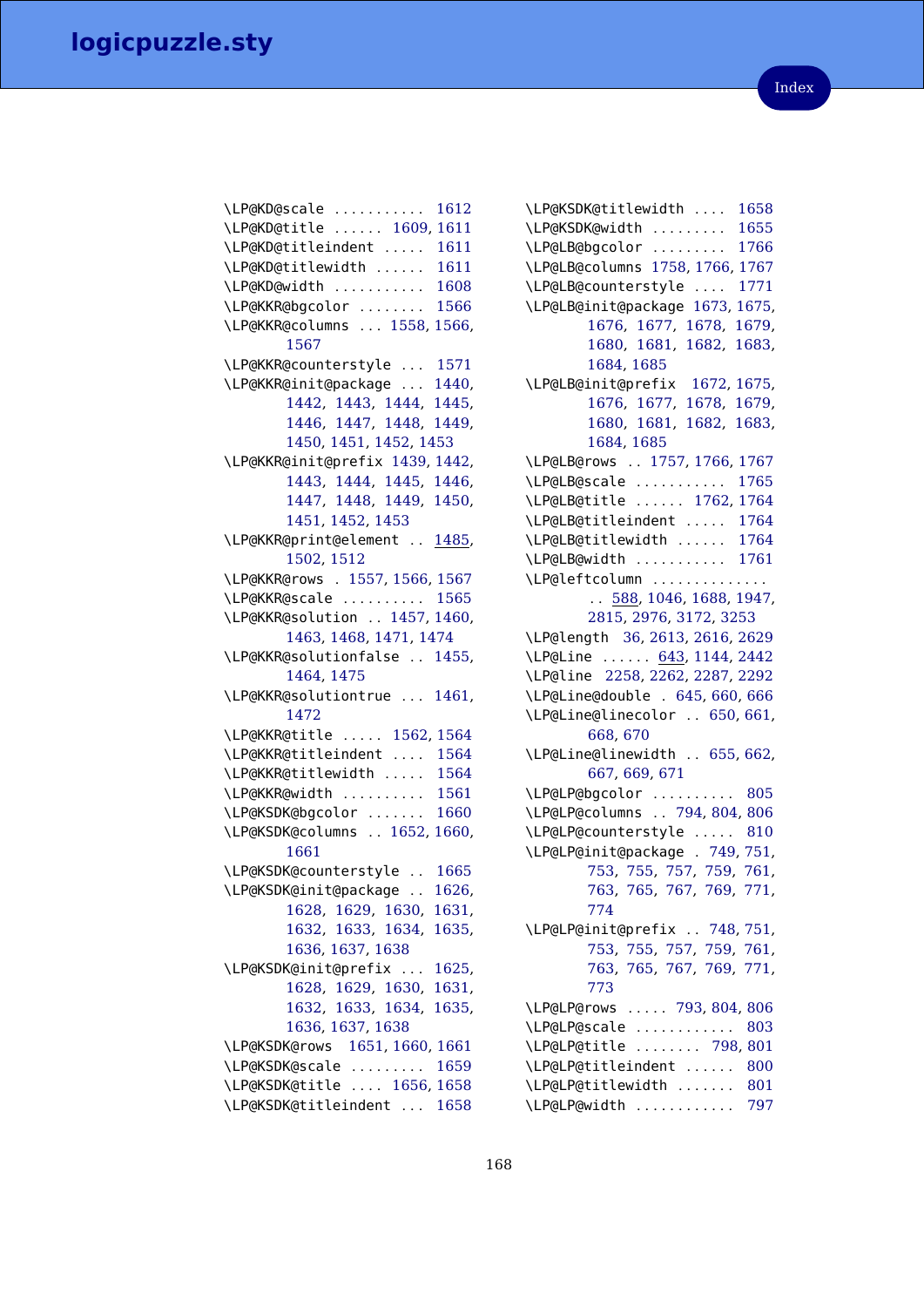| \LP@magnetsgrid  1818, 2074                  |
|----------------------------------------------|
| \LP@Mine  2171, 2181                         |
| \LP@Mirror  1709, 1738                       |
| \LP@ML@bgcolor  1917                         |
| \LP@ML@columns 1909, 1917, 1918              |
| \LP@ML@counterstyle  1922                    |
| \LP@ML@init@package<br>1873, 1875,           |
| 1876, 1877,<br>1878, 1879,                   |
| 1880, 1881,<br>1882,                         |
| 1883,                                        |
| 1884, 1885<br>\LP@ML@init@prefix 1872, 1875, |
| 1876, 1877, 1878,<br>1879,                   |
| 1880, 1881,<br>1882,                         |
| 1883,                                        |
| 1884, 1885                                   |
| \LP@ML@rows  1908, 1917, 1918                |
| \LP@ML@scale<br>1916                         |
| \LP@ML@title  1913, 1915                     |
| 1915<br>\LP@ML@titleindent                   |
| \LP@ML@titlewidth<br>1915                    |
| \LP@ML@width<br>1912                         |
| \LP@MN@bgcolor<br>2072                       |
| \LP@MN@columns 2064, 2072, 2073              |
| \LP@MN@counterstyle<br>2079                  |
| \LP@MN@init@package 1930, 1932,              |
| 1933, 1934, 1935,<br>1936,                   |
| 1937, 1938, 1939,<br>1940,                   |
| 1941, 1942                                   |
| \LP@MN@init@prefix 1929,1932,                |
| 1933, 1934,<br>1935,<br>1936,                |
| 1937, 1938,<br>1939,<br>1940,                |
| 1941, 1942                                   |
|                                              |
| \LP@MN@rows  2063, 2072, 2073                |
| \LP@MN@scale<br>2071                         |
| \LP@MN@title  2068, 2070                     |
| \LP@MN@titleindent<br>2070                   |
| \LP@MN@titlewidth<br>2070                    |
| \LP@MN@width  2067                           |
| \LP@Moon  3056, 3121                         |
| \LP@MoonB<br>3081, 3125                      |
| \LP@MoonBL<br>3096, 3127                     |
| \LP@MoonBR<br>3104, 3128                     |
| \LP@MoonL<br>3067, 3123                      |
| \LP@MoonR<br>3060, 3122                      |
| \LP@MoonT<br>3074, 3124                      |
| \LP@MoonTL<br>3088, 3126                     |
| \LP@MoonTR  3112, 3129                       |
| \LP@MS@bgcolor  2196                         |
|                                              |

\LP@MS@columns [2188,](#page-127-11) [2196,](#page-127-8) [2197](#page-127-10) \LP@MS@counterstyle . . . . [2201](#page-127-9) \LP@MS@init@package [2151,](#page-126-15) [2153,](#page-126-1) [2154,](#page-126-2) [2155,](#page-126-3) [2156,](#page-126-4) [2157,](#page-126-5) [2158,](#page-126-6) [2159,](#page-126-7) [2160,](#page-126-8) [2161,](#page-126-9) [2162,](#page-126-10) [2163](#page-126-0) \LP@MS@init@prefix [2150,](#page-126-16) [2153,](#page-126-1) [2154,](#page-126-2) [2155,](#page-126-3) [2156,](#page-126-4) [2157,](#page-126-5) [2158,](#page-126-6) [2159,](#page-126-7) [2160,](#page-126-8) [2161,](#page-126-9) [2162,](#page-126-10) [2163](#page-126-0) \LP@MS@rows . . [2187,](#page-127-12) [2196,](#page-127-8) [2197](#page-127-10) \LP@MS@scale . . . . . . . . . . . [2195](#page-127-13) \LP@MS@title . . . . . . [2192,](#page-127-14) [2194](#page-127-15) \LP@MS@titleindent . . . . . [2194](#page-127-15) \LP@MS@titlewidth . . . . . . [2194](#page-127-15) \LP@MS@width . . . . . . . . . . . [2191](#page-127-16) \LP@MY@bgcolor . . . . . . . . . [2138](#page-126-11) \LP@MY@columns [2130,](#page-126-17) [2138,](#page-126-11) [2139](#page-126-13) \LP@MY@counterstyle . . . . [2143](#page-126-12) \LP@MY@init@package [2087,](#page-125-15) [2089,](#page-125-3) [2090,](#page-125-4) [2091,](#page-125-5) [2092,](#page-125-6) [2093,](#page-125-7) [2094,](#page-125-8) [2095,](#page-125-9) [2096,](#page-125-10) [2097,](#page-125-11) [2098,](#page-125-12) [2099,](#page-125-13) [2100](#page-125-2) \LP@MY@init@prefix [2086,](#page-125-16) [2089,](#page-125-3) [2090,](#page-125-4) [2091,](#page-125-5) [2092,](#page-125-6) [2093,](#page-125-7) [2094,](#page-125-8) [2095,](#page-125-9) [2096,](#page-125-10) [2097,](#page-125-11) [2098,](#page-125-12) [2099,](#page-125-13) [2100](#page-125-2) \LP@MY@rows . . [2129,](#page-126-18) [2138,](#page-126-11) [2139](#page-126-13) \LP@MY@scale . . . . . . . . . . . [2137](#page-126-19) \LP@MY@title . . . . . . [2134,](#page-126-20) [2136](#page-126-21) \LP@MY@titleindent . . . . . [2136](#page-126-21) \LP@MY@titlewidth . . . . . . [2136](#page-126-21) \LP@MY@width . . . . . . . . . . . [2133](#page-126-22) \LP@NG@bgcolor . . . . . . . . . [2393](#page-131-2) \LP@NG@columns [2385,](#page-131-4) [2393,](#page-131-2) [2394](#page-131-3) \LP@NG@counterstyle . . . . [2404](#page-132-16) \LP@NG@extracells . . . . . . . . . . . . . [735,](#page-94-9) [2306,](#page-130-0) [2311,](#page-130-1) [2314,](#page-130-2) [2325,](#page-130-3) [2341,](#page-130-4) [2344,](#page-130-5) [2358](#page-131-5) \LP@NG@helplines . . [2336,](#page-130-6) [2340,](#page-130-7) [2350,](#page-130-8) [2357,](#page-131-6) [2365](#page-131-7) \LP@NG@init@package [2209,](#page-127-17) [2210,](#page-127-1) [2211,](#page-127-2) [2212,](#page-127-3) [2213,](#page-127-4) [2214,](#page-127-5) [2215,](#page-127-6) [2216,](#page-127-7) [2217,](#page-128-3) [2218,](#page-128-4) [2219,](#page-128-5) [2220,](#page-128-6) [2221,](#page-128-7) [2222,](#page-128-8) [2223,](#page-128-9) [2224](#page-128-2)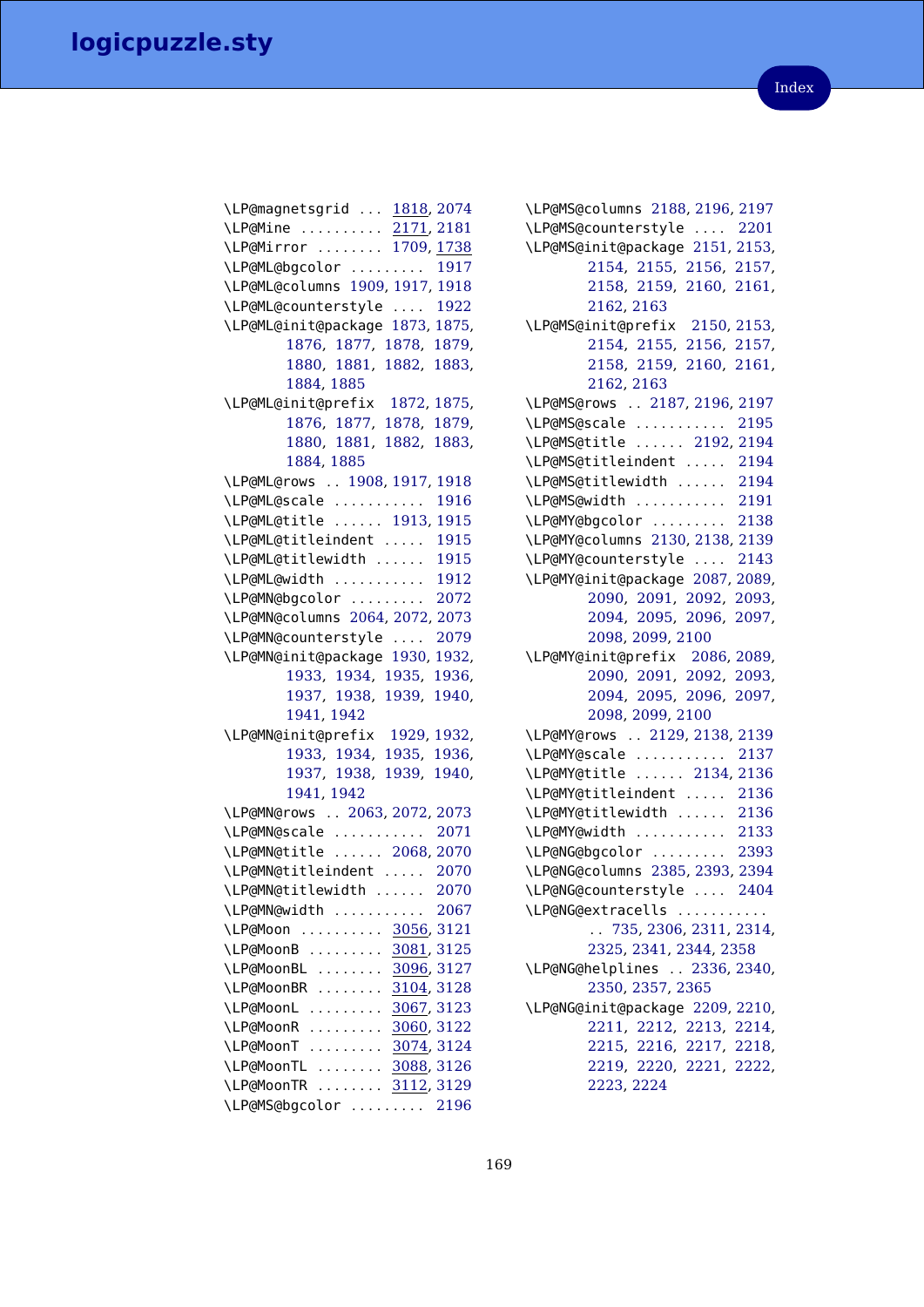| \LP@NG@init@prefix 2208, 2210,    |
|-----------------------------------|
| 2211, 2212, 2213, 2214,           |
| 2215, 2216, 2217, 2218,           |
| 2219, 2220, 2221, 2222,           |
| 2223, 2224                        |
| \LP@NG@rows  2384, 2393, 2394     |
| \LP@NG@scale  2392                |
| \LP@NG@solution  2396             |
| \LP@NG@title  2389, 2391          |
| \LP@NG@titleindent  2391          |
| \LP@NG@titlewidth  2391           |
| \LP@NG@width  2388                |
| \LP@NL@bgcolor  2459              |
| \LP@NL@columns 2451, 2459, 2460   |
| \LP@NL@counterstyle  2464         |
| \LP@NL@init@package 2412, 2414,   |
| 2415, 2416, 2417, 2418,           |
| 2419, 2420, 2421, 2422,           |
| 2423, 2424, 2425                  |
| \LP@NL@init@prefix 2411, 2414,    |
| 2415, 2416, 2417, 2418,           |
| 2419, 2420, 2421, 2422,           |
| 2423, 2424, 2425                  |
| \LP@NL@rows  2450, 2459, 2460     |
| \LP@NL@scale  2458                |
| \LP@NL@title  2455, 2457          |
| \LP@NL@titleindent  2457          |
| \LP@NL@titlewidth  2457           |
| \LP@NL@width  2454                |
| \LP@nonogramgrid  2300, 2398      |
| \LP@normallines  49, 152,         |
| 348, 641, 721, 1534, 1827,        |
| 1829, 1831, 2318, 2330,           |
| 2592, 2605, 2607, 2738,           |
| 2740, 2742, 2744, 3269            |
| \LP@package . 48, 320, 332, 413,  |
| 540, 713, 730                     |
| \LP@Pfive 56, 212, 220, 222, 224, |
| 226, 1527, 1955, 1969             |
| \LP@plength 487, 490, 493, 496,   |
| 499, 502, 505, 508, 511           |
| \LP@Portal  3259, 3275            |
| \LP@rel@tikzpath                  |
| 53, 455, 486, 1305, 2119,         |
| 2441, 2671, 3282                  |
| \LP@rightcolumn 596, 1048, 2816   |
| \LP@rightcolumn@edge 600, 1690    |

| \LP@rotate                       |
|----------------------------------|
| . 1718, 1719, 1720, 1721,        |
| 1724, 1740, 1741, 1747           |
| \LP@rows 37, 320, 332, 413, 521, |
| 528, 552, 684, 733, 1824,        |
| 1965, 2289, 2305                 |
| \LP@RSK@bgcolor  2701            |
| \LP@RSK@columns  2693, 2701,     |
|                                  |
| 2702                             |
| \LP@RSK@counterstyle  2706       |
| \LP@RSK@init@package  2472,      |
| 2474, 2475, 2476, 2477,          |
| 2478, 2479, 2480, 2481,          |
| 2482, 2483, 2484, 2485           |
| \LP@RSK@init@prefix 2471, 2474,  |
| 2475, 2476, 2477, 2478,          |
| 2479, 2480, 2481, 2482,          |
| 2483, 2484, 2485                 |
| \LP@RSK@rows . 2692, 2701, 2702  |
| \LP@RSK@scale  2700              |
| \LP@RSK@title  2697, 2699        |
| \LP@RSK@titleindent  2699        |
| \LP@RSK@titlewidth  2699         |
| 2696<br>\LP@RSK@width            |
| \LP@SAA@bgcolor  3019            |
| \LP@SAA@columns  3011, 3019,     |
| 3020                             |
|                                  |
| \LP@SAA@counterstyle  3024       |
| \LP@SAA@init@package  2961,      |
| 2963, 2964, 2965, 2966,          |
| 2967, 2968, 2969, 2970,          |
| 2971, 2972, 2973                 |
| \LP@SAA@init@prefix 2960, 2963,  |
| 2964, 2965, 2966, 2967,          |
| 2968, 2969, 2970, 2971,          |
| 2972, 2973                       |
| \LP@SAA@rows . 3010, 3019, 3020  |
| \LP@SAA@scale<br>3018            |
| \LP@SAA@title  3015, 3017        |
| \LP@SAA@titleindent  3017        |
| \LP@SAA@titlewidth  3017         |
| \LP@SAA@width  3014              |
| \LP@SAM@bgcolor  3144            |
| \LP@SAM@columns  3136, 3144,     |
| 3145                             |
| \LP@SAM@counterstyle<br>3149     |
|                                  |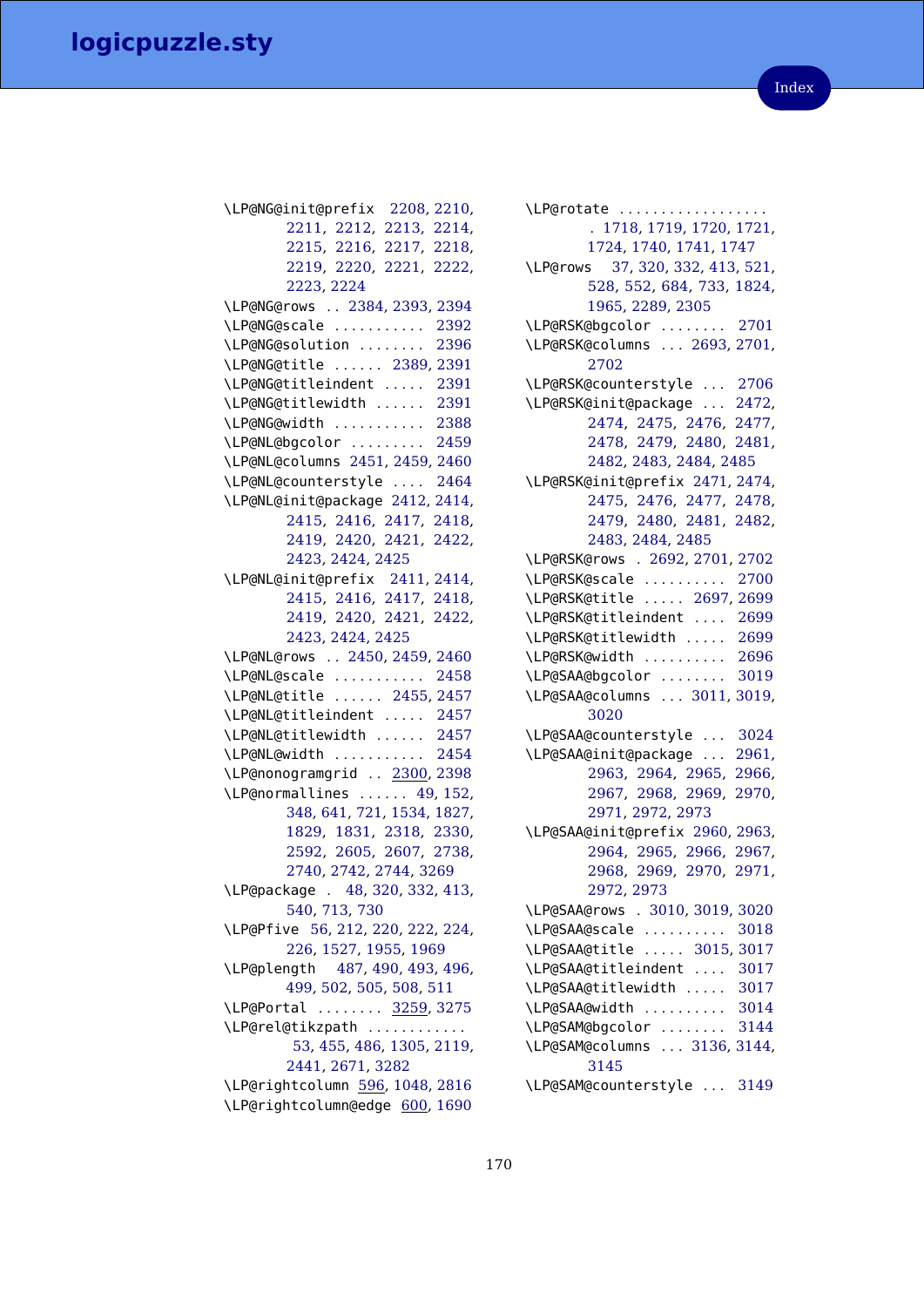| \LP@SAM@init@package  3032,                        |
|----------------------------------------------------|
| 3034, 3035, 3036, 3037,                            |
| 3038, 3039, 3040, 3041,                            |
| 3042, 3043, 3044                                   |
| \LP@SAM@init@prefix 3031, 3034,                    |
| 3035, 3036, 3037, 3038,                            |
| 3039, 3040, 3041, 3042,                            |
| 3043, 3044                                         |
| \LP@SAM@rows . 3135, 3144, 3145                    |
| \LP@SAM@scale<br>3143                              |
| \LP@SAM@title  3140, 3142                          |
| \LP@SAM@titleindent  3142                          |
| \LP@SAM@titlewidth  3142                           |
| \LP@SAM@width  3139                                |
| \LP@SB@bgcolor  2948                               |
| \LP@SB@columns 2940, 2948, 2949                    |
| \LP@SB@counterstyle  2953                          |
| \LP@SB@init@package 2914, 2916,                    |
| 2917, 2918, 2919,<br>2920,                         |
| 2921, 2922, 2923, 2924,                            |
| 2925, 2926                                         |
| \LP@SB@init@prefix 2913, 2916,                     |
| 2917, 2918, 2919, 2920,                            |
| 2921, 2922, 2923, 2924,                            |
| 2925, 2926                                         |
| \LP@SB@rows  2939, 2948, 2949                      |
| \LP@SB@scale  2947                                 |
| \LP@SB@title  2944, 2946                           |
| \LP@SB@titleindent  2946                           |
| \LP@SB@titlewidth<br>2946                          |
| \LP@SB@width  2943                                 |
| \LP@sbc@bgcolor . 342, 343, 348,                   |
|                                                    |
| 352                                                |
|                                                    |
| \LP@sc@column  329, 331, 334                       |
| \LP@sc@row  329, 331, 334                          |
| \LP@scale 39, 213, 217, 354, 640,                  |
| 667, 669, 671, 676, 1116,                          |
| 1135, 1306, 1528, 1538,                            |
| 1541, 1722, 1724, 1732,                            |
| 1733, 1745, 1746, 1899,                            |
| 2110, 2173, 2496, 2497,                            |
| 2498, 2505, 2507, 2508,                            |
| 2519, 2521, 2528, 2530,                            |
| 2540, 2541, 2543, 2545,                            |
| 2552, 2554, 2556, 2558,<br>2569, 2613, 2673, 2676, |

| 2991, 2993, 3053, 3057,<br>3062, 3069, 3076, 3083,<br>3090, 3098, 3106, 3114,<br>3180, 3181, 3185, 3202,<br>3203, 3206, 3207, 3262,<br>3289, 3291, 3292, 3293, |
|----------------------------------------------------------------------------------------------------------------------------------------------------------------|
|                                                                                                                                                                |
|                                                                                                                                                                |
|                                                                                                                                                                |
|                                                                                                                                                                |
| 3289, 3291, 3292, 3293,                                                                                                                                        |
| 3294, 3295, 3296                                                                                                                                               |
| \LP@scc@h  226, 231, 234                                                                                                                                       |
| \LP@scc@v  222, 232, 234                                                                                                                                       |
| \LP@SDK@bgcolor  1859                                                                                                                                          |
| \LP@SDK@columns  1851, 1859,                                                                                                                                   |
| 1860                                                                                                                                                           |
| \LP@SDK@counterstyle  1865                                                                                                                                     |
| \LP@SDK@init@package  1779,                                                                                                                                    |
| 1781, 1782, 1783, 1784,                                                                                                                                        |
| 1785, 1786, 1787, 1788,                                                                                                                                        |
| 1789, 1790, 1791                                                                                                                                               |
| \LP@SDK@init@prefix 1778, 1781,                                                                                                                                |
| 1782, 1783, 1784, 1785,                                                                                                                                        |
| 1786, 1787, 1788, 1789,                                                                                                                                        |
| 1790, 1791                                                                                                                                                     |
| \LP@SDK@rows . 1850, 1859, 1860                                                                                                                                |
|                                                                                                                                                                |
| \LP@SDK@scale  1858                                                                                                                                            |
| \LP@SDK@title  1855, 1857                                                                                                                                      |
| \LP@SDK@titleindent  1857                                                                                                                                      |
| \LP@SDK@titlewidth  1857                                                                                                                                       |
| \LP@SDK@width  1854                                                                                                                                            |
| \LP@set@env@prefix  707, 792,                                                                                                                                  |
| 1005, 1058, 1150, 1208,                                                                                                                                        |
| 1255, 1323, 1370, 1417,                                                                                                                                        |
| 1556, 1603, 1650, 1756, 1849, 1907, 2062, 2128,                                                                                                                |
|                                                                                                                                                                |
| 2186, 2383, 2449, 2691,                                                                                                                                        |
| 2752, 2827, 2888, 2938,                                                                                                                                        |
| 3009, 3134, 3215, 3304                                                                                                                                         |
| \LP@set@LP@bgcolor                                                                                                                                             |
| $\ldots$ 205, 340, 694, 1297,                                                                                                                                  |
| 1519, 2580, 2666                                                                                                                                               |
| \LP@set@LP@color  410, 678,                                                                                                                                    |
| 1108, 1127, 1296, 1520,                                                                                                                                        |
| 2116, 2439, 2579, 2600                                                                                                                                         |
| \LP@set@LP@columns  319, 328,                                                                                                                                  |
| 412, 517, 549, 686, 1821,                                                                                                                                      |
| 2302, 2640                                                                                                                                                     |
| \LP@set@LP@cvoffset . 616, 690                                                                                                                                 |
| \LP@set@LP@extracells 698,732                                                                                                                                  |
|                                                                                                                                                                |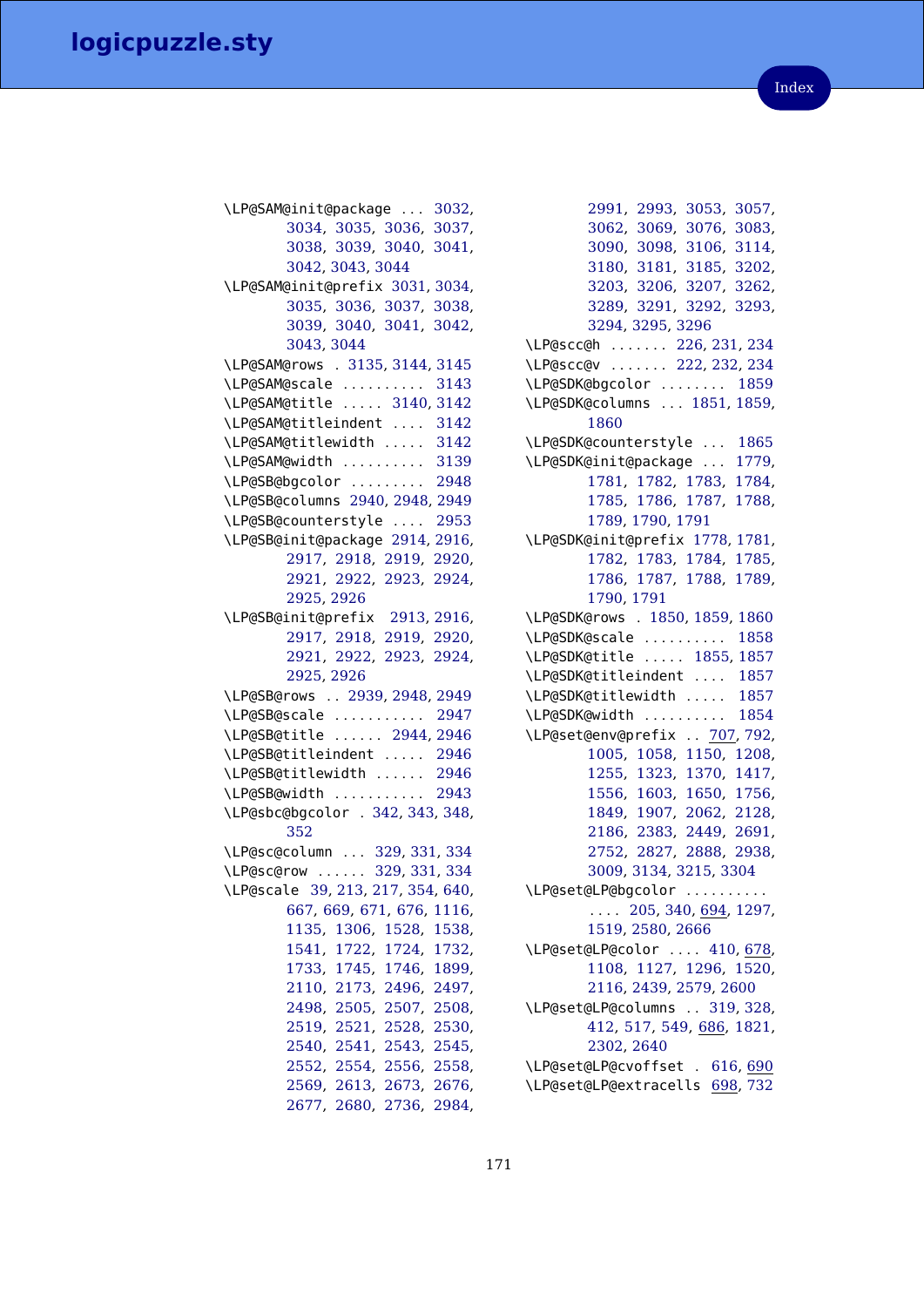\LP@set@LP@fontsize . [254,](#page-79-7) [267,](#page-79-8) [280,](#page-79-9) [293,](#page-80-3) [317,](#page-81-6) [326,](#page-81-10) [702,](#page-93-10) [1107,](#page-102-16) [1126,](#page-103-16) [1295,](#page-106-22) [1820,](#page-119-4) [1951,](#page-122-4) [1962,](#page-122-5) [1980,](#page-122-7) [1996,](#page-123-0) [2012,](#page-123-1) [2028,](#page-123-2) [2256,](#page-128-10) [2581](#page-136-16) \LP@set@LP@rows . [318,](#page-81-7) [327,](#page-81-11) [411,](#page-83-14) [518,](#page-87-7) [550,](#page-88-6) [682,](#page-92-15) [729,](#page-94-5) [1822,](#page-119-6) [1963,](#page-122-6) [2303](#page-129-8) \LP@set@LP@scale . . . . [204,](#page-77-2) [306,](#page-80-4) [311,](#page-80-5) [316,](#page-81-5) [325,](#page-81-9) [339,](#page-81-13) [409,](#page-83-12) [519,](#page-87-8) [664,](#page-92-2) [674,](#page-92-16) [1298,](#page-106-25) [1518,](#page-111-8) [1546,](#page-112-4) [1717,](#page-116-3) [1729,](#page-116-4) [1742,](#page-117-4) [2495,](#page-134-4) [2504,](#page-134-5) [2518,](#page-135-0) [2527,](#page-135-1) [2539,](#page-135-2) [2551,](#page-136-11) [2568,](#page-136-12) [2578,](#page-136-13) [2599,](#page-137-7) [2612,](#page-137-9) [2665,](#page-138-9) [2990,](#page-146-13) [3261,](#page-153-11) [3280](#page-154-4) \LP@set@package [711,](#page-93-11) [791,](#page-95-22) [1004,](#page-100-23) [1057,](#page-101-26) [1149,](#page-103-21) [1207,](#page-104-23) [1254,](#page-105-27) [1322,](#page-107-27) [1369,](#page-108-26) [1416,](#page-109-27) [1555,](#page-112-17) [1602,](#page-113-27) [1649,](#page-114-26) [1755,](#page-117-18) [1848,](#page-119-19) [1906,](#page-121-25) [2061,](#page-124-17) [2127,](#page-126-25) [2185,](#page-127-20) [2382,](#page-131-16) [2448,](#page-133-24) [2690,](#page-139-19) [2751,](#page-140-17) [2826,](#page-142-14) [2887,](#page-143-15) [2937,](#page-144-25) [3008,](#page-146-16) [3133,](#page-150-17) [3214,](#page-152-9) [3303](#page-154-14) \LP@setcellcontent . . . . . . [236](#page-78-11) \LP@setcellcontentC . . . . . [240](#page-78-12) \LP@setcellcontentHE .... [248](#page-78-13) \LP@setcellcontentVE . . . . [244](#page-78-14) \LP@setcolumncontents [265,](#page-79-13) [312,](#page-80-7) [590,](#page-89-4) [598,](#page-89-5) [889](#page-97-28) \LP@setcolumncontents@edge . .  $\ldots \ldots$  [291,](#page-80-8) [602](#page-89-6) \LP@setrowcontents . . [252,](#page-78-15) [307,](#page-80-9) [582,](#page-89-7) [594,](#page-89-8) [884](#page-97-29) \LP@setrowcontents@edge . [278,](#page-79-14) [586](#page-89-9) \LP@SK@bgcolor . . . . . . . . . [2900](#page-144-12) \LP@SK@columns [2892,](#page-143-16) [2900,](#page-144-12) [2901](#page-144-14) \LP@SK@counterstyle . . . . [2906](#page-144-13) \LP@SK@init@package [2853,](#page-142-15) [2855,](#page-142-2) [2856,](#page-142-3) [2857,](#page-142-4) [2858,](#page-142-5) [2859,](#page-142-6) [2860,](#page-143-7) [2861,](#page-143-8) [2862,](#page-143-9) [2863,](#page-143-10) [2864,](#page-143-11) [2865](#page-143-6) \LP@SK@init@prefix [2852,](#page-142-16) [2855,](#page-142-2) [2856,](#page-142-3) [2857,](#page-142-4) [2858,](#page-142-5) [2859,](#page-142-6) [2860,](#page-143-7) [2861,](#page-143-8) [2862,](#page-143-9) [2863,](#page-143-10) [2864,](#page-143-11) [2865](#page-143-6)

| \LP@SK@rows  2891, 2900, 2901                                |
|--------------------------------------------------------------|
| \LP@SK@scale<br>2899                                         |
| \LP@SK@title  2896, 2898                                     |
| \LP@SK@titleindent  2898                                     |
| \LP@SK@titlewidth<br>2898                                    |
| \LP@SK@width  2895                                           |
| \LP@SL@bgcolor  2837                                         |
| \LP@SL@columns  2796, 2807,                                  |
| 2829, 2837, 2838                                             |
|                                                              |
| \LP@SL@counterstyle  2845<br>\LP@SL@init@package 2775, 2777, |
|                                                              |
| 2778, 2779, 2780, 2781,                                      |
| 2782, 2783, 2784, 2785,                                      |
| 2786, 2787<br>\LP@SL@init@prefix 2774, 2777,                 |
|                                                              |
| 2778, 2779, 2780, 2781,                                      |
| 2782, 2783, 2784, 2785,                                      |
| 2786, 2787                                                   |
| \LP@SL@rows . 2795, 2806, 2828,                              |
| 2837, 2838                                                   |
| \LP@SL@scale  2836                                           |
| \LP@SL@sudoku                                                |
| . 2789, 2791, 2794, 2798,                                    |
| 2802, 2805, 2809, 2839                                       |
| \LP@SL@title  2833, 2835                                     |
| \LP@SL@titleindent  2835                                     |
| \LP@SL@titlewidth  2835                                      |
| \LP@SL@width  2832                                           |
| \LP@sr@bgcolor  207, 208, 213,                               |
| 1522, 1523, 1528                                             |
| \LP@SS@bgcolor  2762                                         |
| \LP@SS@columns 2754, 2762, 2763                              |
|                                                              |
| \LP@SS@counterstyle  2767<br>\LP@SS@init@package 2714, 2716, |
|                                                              |
| 2717, 2718, 2719,<br>2720,                                   |
| 2721, 2722, 2723,<br>2724,                                   |
| 2725, 2726                                                   |
| \LP@SS@init@prefix 2713, 2716,                               |
| 2717, 2718, 2719, 2720,                                      |
| 2721, 2722, 2723, 2724,                                      |
| 2725, 2726                                                   |
| \LP@SS@rows  2753, 2762, 2763                                |
| \LP@SS@scale  2761                                           |
| \LP@SS@title  2758, 2760                                     |
| \LP@SS@titleindent  2760                                     |
| \LP@SS@titlewidth  2760                                      |
| \LP@SS@width  2757                                           |
|                                                              |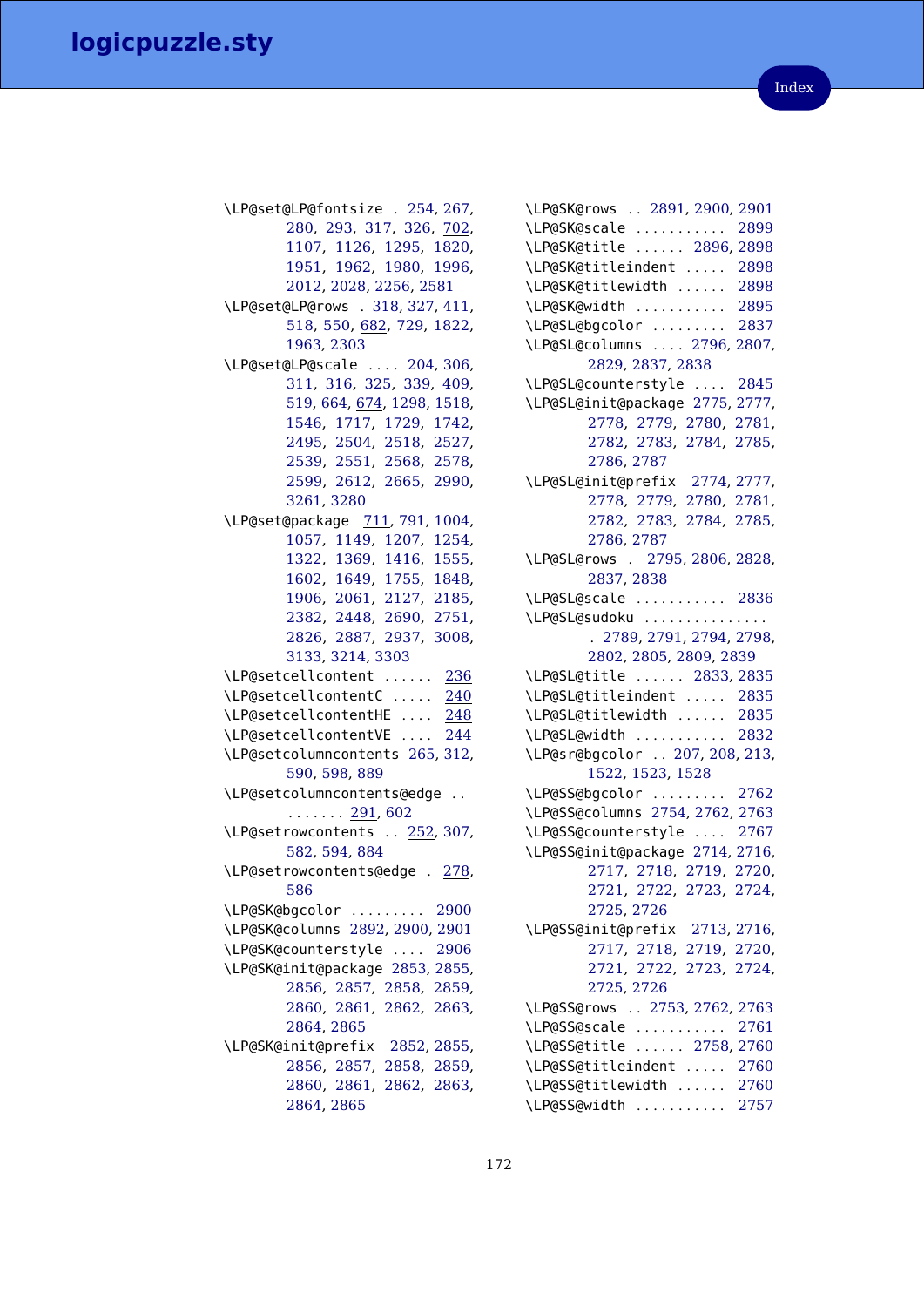| \LP@Star  2982                       |
|--------------------------------------|
| \LP@TAT@bgcolor  3225                |
| \LP@TAT@columns  3217, 3225,<br>3226 |
| \LP@TAT@counterstyle  3230           |
| \LP@TAT@init@package  3157,          |
| 3159, 3160, 3161, 3162,              |
| 3163, 3164, 3165, 3166,              |
| 3167, 3168, 3169                     |
| \LP@TAT@init@prefix 3156, 3159,      |
| 3160, 3161, 3162, 3163,              |
| 3164, 3165, 3166, 3167,              |
| 3168, 3169                           |
| \LP@TAT@rows . 3216, 3225, 3226      |
| \LP@TAT@scale  3224                  |
| \LP@TAT@title  3221, 3223            |
| \LP@TAT@titleindent  3223            |
| \LP@TAT@titlewidth<br>3223           |
| \LP@TAT@width<br>3220                |
| \LP@Tent  3200, 3210                 |
| \LP@thicklines  50,                  |
| 443, 447, 555, 557, 560,             |
| 563, 725, 736, 1801, 1803,           |
| 1805, 1807, 1809, 1811,              |
| 1813, 1815, 1833, 1835,              |
| 1837, 1895, 1985, 2001,              |
| 2017, 2033, 2046, 2054,              |
| 2120, 2347, 2352, 2353,              |
| 2362, 2367, 2369                     |
| \LP@titleformat  46, 606, 801,       |
| 1014, 1066, 1158, 1216,              |
| 1263, 1331, 1378, 1425,              |
| 1564, 1611, 1658, 1764,              |
| 1857, 1915, 2070, 2136,              |
| 2194, 2391, 2457, 2699,              |
| 2760, 2835, 2898, 2946,              |
| 3017, 3142, 3223, 3312               |
| \LP@TN@bgcolor  3314                 |
| \LP@TN@columns 3306, 3314, 3315      |
| \LP@TN@counterstyle  3319            |
| \LP@TN@init@package 3238, 3240,      |
| 3241, 3242, 3243, 3244,              |
| 3245, 3246, 3247, 3248,              |
| 3249, 3250                           |
| \LP@TN@init@prefix 3237, 3240,       |
| 3241, 3242, 3243, 3244,              |
| 3245, 3246, 3247, 3248,              |

| 3249, 3250                         |
|------------------------------------|
| \LP@TN@rows  3305, 3314, 3315      |
| \LP@TN@scale  3313                 |
| \LP@TN@title  3310, 3312           |
| \LP@TN@titleindent  3312           |
| \LP@TN@titlewidth  3312            |
| \LP@TN@width  3309                 |
| \LP@toprow 592, 1047, 1687, 1946,  |
| 2814, 2975, 3171, 3252             |
| \LP@trackC  2493, 2626             |
| \LP@trackCR  2537, 2633            |
| \LP@trackline 2610, 2647, 2659     |
| \LP@trackS  2516, 2620             |
| \LP@tracks@scale  54, 2614         |
| \LP@Tree  3178, 3199               |
| LPbackground (PGF layer) 7-9, 83,  |
| 88, 89, 154                        |
| LPbackgroundtwo (PGF layer) 7, 8   |
| LPbgcolor (PGF layer) 7, 8, 76, 78 |
| LPdump (PGF layer) . 7, 8, 78, 112 |
| lpenv.sty (Package)  97            |
| LPforeground (PGF layer) 7-9, 83,  |
| 89, 144                            |
| LPforegroundtwo (PGF layer) 7, 8,  |
| 83, 118                            |
| \LPlinewidth                       |
| . 1722, 1723, 1732, 1733,          |
| 1745, 1746, 2991, 2992             |
| lpsudoku (environment)  1845       |
| \lpsudokucell  21, 1793            |
| \lpsudokusetup  21, 1795           |

### **M**

| magiclabyrinth (environment).  |
|--------------------------------|
| $\cdots \cdots \cdots$ 1903    |
| \magiclabyrinthcell . 16, 1887 |
| \magiclabyrinthsetup 17, 1889  |
| magnets (environment)  2058    |
| \magnetscell  1944             |
| \magnetsH  17, 2042            |
| \magnetssetup  17, 1974        |
| \magnetsV  17, 2050            |
| main (PGF layer)  7-9, 78, 117 |
| masyu (environment)  2124      |
| \MasyuB  18, 2108              |
| \masyucell  17, 2102           |
| \masyuline  18, 2114           |
| \masyusetup  18, 2104          |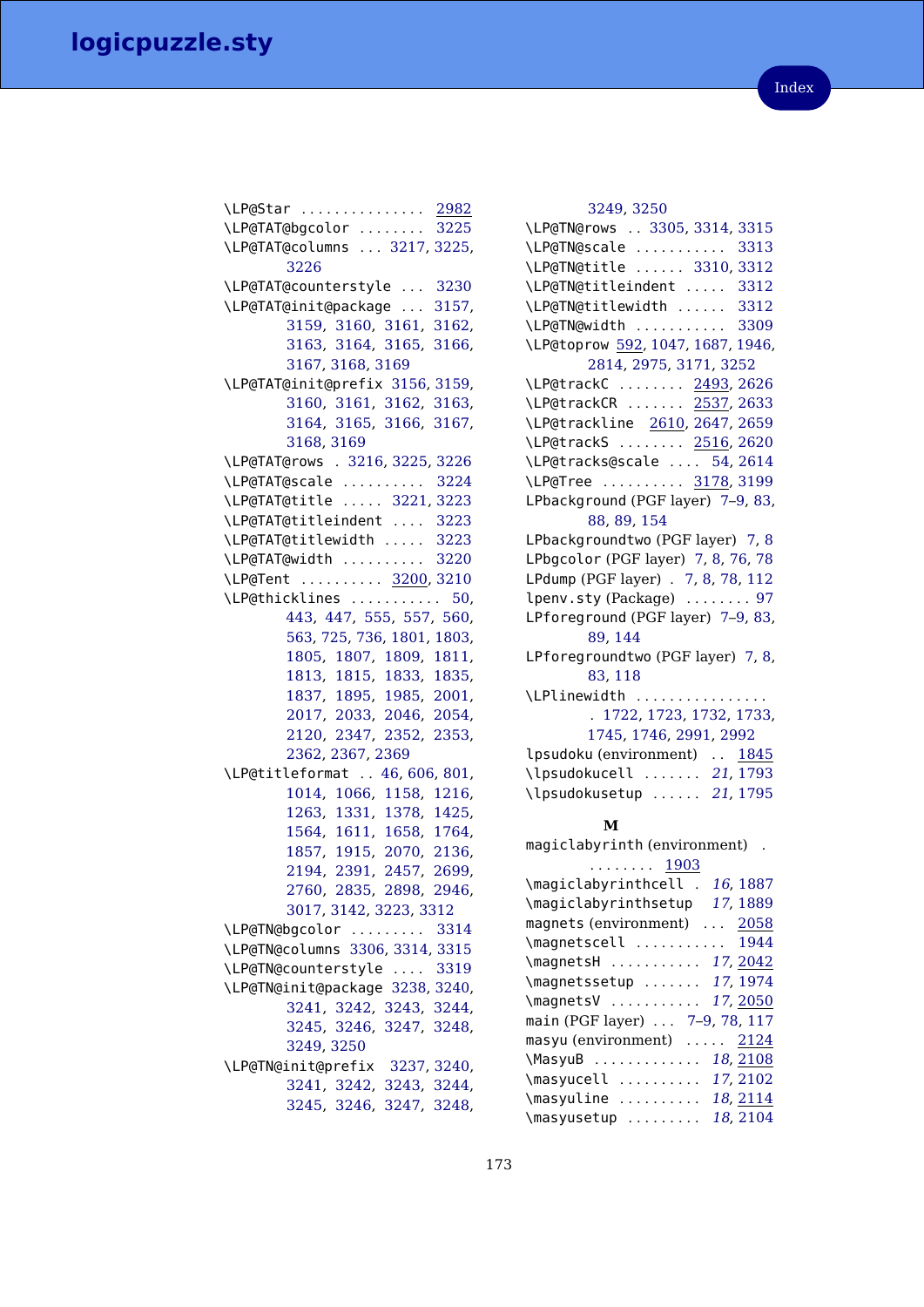| \MasyuW  17, 1897              |          |
|--------------------------------|----------|
| \Mine  18, 2181                |          |
| minesweeper (environment) 2182 |          |
| \minesweepercell  2165         |          |
| \minesweepersetup              | 18, 2167 |
| \minusH                        | 17, 1946 |
| \minusV                        | 17, 1947 |
| \mirrorH                       | 16, 1689 |
| \mirrorV                       | 16, 1690 |
| \mlline                        | 17, 1893 |
| \Moon                          | 21, 3121 |
| \MoonB                         | 21, 3125 |
| \MoonBL                        | 21, 3127 |
| \MoonBR                        | 21, 3128 |
| \MoonL                         | 21, 3123 |
| \MoonR                         | 21, 3122 |
| \MoonT                         | 21, 3124 |
| \MoonTL                        | 21, 3126 |
| \MoonTR                        | 21, 3129 |
| \MPH                           | 17, 1994 |
| \MPV                           | 17,2026  |

### **N**

### **P**

| Package                                    |
|--------------------------------------------|
| bokkusu.sty $\ldots \ldots \ldots 6$       |
| logicpuzzle.sty  6, 7, 72                  |
| lpenv.sty  97                              |
| tikz.sty $\ldots \ldots \ldots \ldots$ . 7 |
| \parkinglot  19, 2576                      |
| PGF layer                                  |
| LPbackground 7-9, 83, 88, 89,              |
| 154                                        |

| LPbackgroundtwo  7,8                          |
|-----------------------------------------------|
| LPbgcolor  7, 8, 76, 78                       |
| LPdump  7, 8, 78, 112                         |
| LPforeground  7-9, 83, 89,<br>144             |
| LPforegroundtwo  7, 8, 83,<br>118             |
| main  7-9, 78, 117                            |
| \pgfdeclarelayer 12, 13, 14, 15,<br>16, 17    |
| \pgfmathsetlength  2613<br>\pgfmathsetmacro   |
| . 1722, 1732, 1745, 2875,                     |
| 2876, 2877, 2991                              |
| \pgfpoint 2497, 2507, 2673, 3288              |
| \pgfsetcornersarced 2497, 2507,               |
| 2673, 3288                                    |
| \pgfsetlayers  18                             |
| \pitlane  19, 2597                            |
| \placearrow  16, 1711                         |
| \placecross  16, 1703                         |
| \placeisland  13,898                          |
| \placemirror  16, 1707                        |
|                                               |
| \placesegment 12, 891, 897, 928,              |
| 934, 940, 943, 948, 954,<br>957               |
| \placeship  12,914                            |
| \placewater  13,903                           |
| 17, 1960<br>\plusH                            |
| 17, 1949<br>\plusV                            |
| \PMH  17, <u>1978</u>                         |
| \PMV  17, 2010                                |
| \portal  22, 3272                             |
| \ProvidesPackage  3                           |
| Puzzle option<br>bgcolor  9, 24, 25,          |
| 27, 28, 30, 32, 34, 35, 37,                   |
| 39, 41, 43, 45, 46, 48, 49,                   |
| 51, 53, 54, 56, 60, 62, 63,                   |
| 65, 66, 69, 70, 72                            |
| color . 9, 10, 27, 28, 32, 37,                |
| 48, 51, 53, 54                                |
| columns  7-10, 23, 25,                        |
| 27, 28, 30, 32, 34, 35, 37,                   |
| 39, 41, 43, 44, 46, 47, 49,                   |
| 50, 52, 54, 56, 60, 61, 63,<br>64, 69, 70, 72 |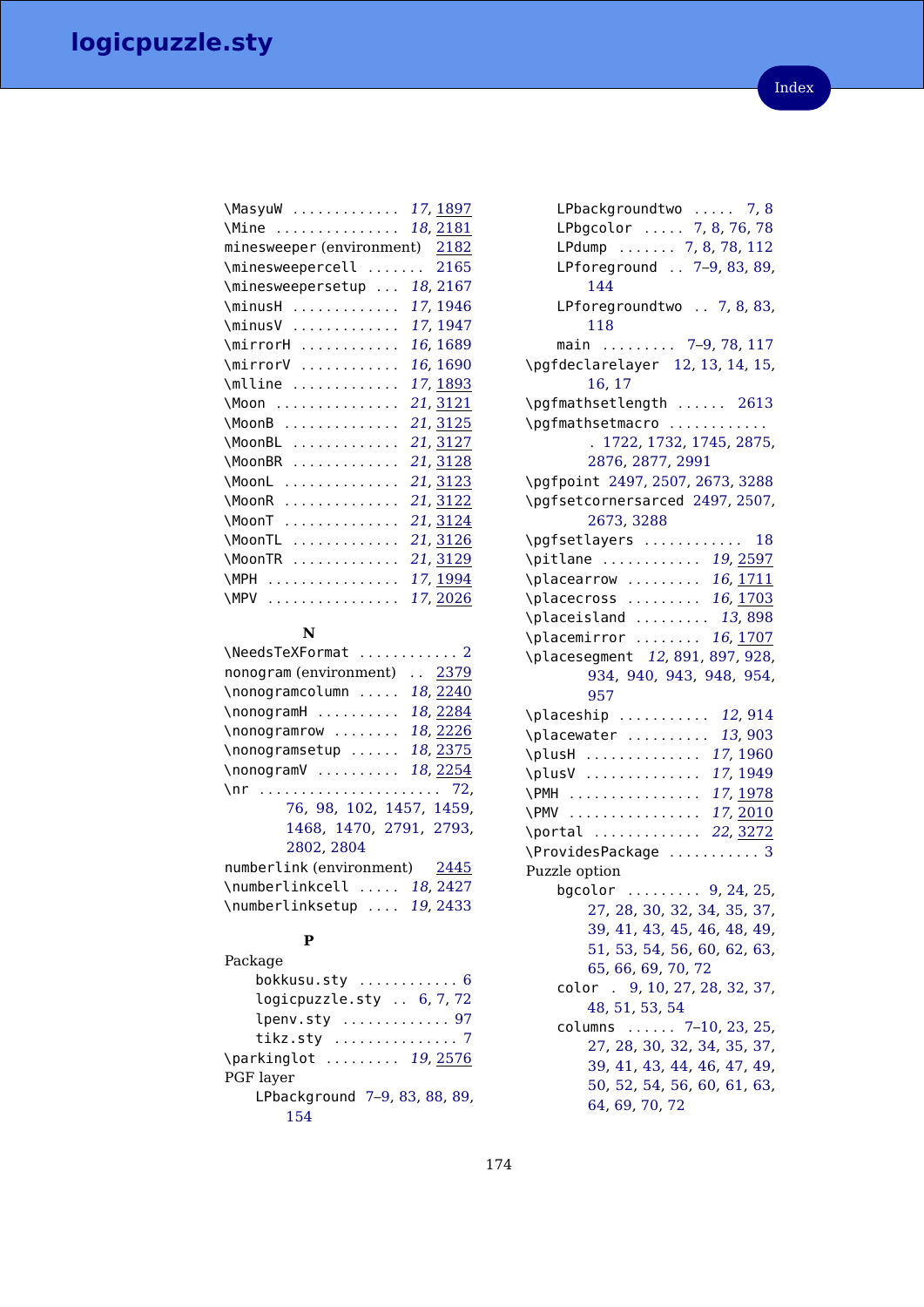| counterstyle . 9, 24, 25, 27,                              |
|------------------------------------------------------------|
| 29, 30, 32, 34, 36, 37, 40,                                |
| 42, 43, 45, 46, 48, 49, 51,                                |
| 53, 54, 56, 60, 62, 63, 65,                                |
| 66, 69, 70, 72                                             |
| cvoffset 9, 12, 24, 25, 27, 29,                            |
| 31, 32, 34, 36, 37, 40, 42,                                |
| 43, 45, 46, 48, 49, 51, 53,                                |
| 54, 56, 60, 62, 63, 65, 66,                                |
| 69, 70, 72                                                 |
| extracells  51                                             |
| fontsize $\ldots \ldots \ldots 8, 9, 24,$                  |
| 25, 27, 30, 32, 34, 35, 37,                                |
| 39, 41, 43, 44, 46, 47, 49,                                |
| 50, 52, 54, 56, 60, 61, 63,                                |
| 65, 66, 69, 70, 72                                         |
| grid  29                                                   |
| helplines  51                                              |
| rows  7-10, 23, 25,                                        |
| 26, 28, 30, 32, 34, 35, 37,                                |
| 39, 41, 43, 44, 46, 47, 49,                                |
| 50, 52, 54, 55, 60, 61, 63,                                |
| 64, 68, 70, 71                                             |
|                                                            |
|                                                            |
| sbindent $\ldots \ldots \ldots \ldots 25$                  |
| sbshipscale  25                                            |
| sbwidth $\ldots \ldots \ldots \ldots 25$                   |
| scale  8-10, 23, 25,                                       |
| 27, 28, 30, 32, 34, 35, 37,                                |
| 39, 41, 43, 44, 46, 47, 49,                                |
| 50, 52, 54, 56, 60, 61, 63,                                |
| 65, 66, 69, 70, 72                                         |
| solution  37,51                                            |
| $s$ udoku $\ldots \ldots \ldots \ldots \ldots 60$          |
| title  8, 24, 25,                                          |
| 27, 28, 30, 32, 34, 35, 37,                                |
| 39, 41, 43, 45-47, 49, 51,                                 |
| 52, 54, 56, 60, 61, 63, 65,                                |
| 66, 69, 70, 72                                             |
| titleindent  8, 24, 25,                                    |
| 27, 28, 30, 32, 34, 35, 37,                                |
| 39, 41, 43, 45-47, 49, 51,                                 |
| 52, 54, 56, 60, 61, 63, 65,                                |
| 66, 69, 70, 72                                             |
| titlewidth  8, 24, 25,                                     |
| 27, 28, 30, 32, 34, 35, 37,                                |
| 39, 41, 43, 45, 46, 48, 49,<br>51, 53, 54, 56, 60, 62, 63, |

[65,](#page-64-0) [66,](#page-65-0) [69,](#page-68-0) [70,](#page-69-0) [72](#page-71-0) width .......... [8,](#page-7-1) [23,](#page-22-0) [25,](#page-24-0) [27,](#page-26-0) [28,](#page-27-0) [30,](#page-29-0) [32,](#page-31-0) [34,](#page-33-0) [35,](#page-34-0) [37,](#page-36-0) [39,](#page-38-0) [41,](#page-40-0) [43,](#page-42-0) [44,](#page-43-0) [46,](#page-45-0) [47,](#page-46-0) [49,](#page-48-0) [50,](#page-49-0) [52,](#page-51-0) [54,](#page-53-0) [56,](#page-55-0) [60,](#page-59-0) [61,](#page-60-0) [63,](#page-62-0) [64,](#page-63-0) [66,](#page-65-0) [69,](#page-68-0) [70,](#page-69-0) [72](#page-71-0) puzzlebackground (environment)  $\ldots \ldots 9, 566$  $\ldots \ldots 9, 566$  $\ldots \ldots 9, 566$  $\ldots \ldots 9, 566$ \puzzlecounter [11](#page-10-2), [609,](#page-90-4) [629,](#page-91-5) [636](#page-91-14) puzzleforeground (environment) . . . . . . . . [9](#page-8-2), [573](#page-88-2) \puzzlestrut ........ [18](#page-17-11), [727](#page-94-15)

### **R**

### **S**

sbindent (Puzzle option) .... [25](#page-24-0) sbshipscale (Puzzle option) . [25](#page-24-0) sbwidth (Puzzle option) ..... [25](#page-24-0) scale (Puzzle option) [8](#page-7-1)[–10,](#page-9-0) [23,](#page-22-0) [25,](#page-24-0) [27,](#page-26-0) [28,](#page-27-0) [30,](#page-29-0) [32,](#page-31-0) [34,](#page-33-0) [35,](#page-34-0) [37,](#page-36-0) [39,](#page-38-0) [41,](#page-40-0) [43,](#page-42-0) [44,](#page-43-0) [46,](#page-45-0) [47,](#page-46-0) [49,](#page-48-0) [50,](#page-49-0) [52,](#page-51-0) [54,](#page-53-0) [56,](#page-55-0) [60,](#page-59-0) [61,](#page-60-0) [63,](#page-62-0) [65,](#page-64-0) [66,](#page-65-0) [69,](#page-68-0) [70,](#page-69-0) [72](#page-71-0) schatzsuche (environment) [2748](#page-140-1) \schatzsuchecell . . . . . . . [2728](#page-140-23) \schatzsuchesetup ... [20](#page-19-1), [2730](#page-140-24) \setbigcell .......... [9](#page-8-3), [337](#page-81-21) \setcell . [9](#page-8-4), [314,](#page-80-10) [378,](#page-83-7) [402,](#page-83-11) [781,](#page-95-0) [1097,](#page-102-0) [1198,](#page-104-1) [1245,](#page-105-1) [1360,](#page-107-2) [1407,](#page-108-1) [1479,](#page-110-1) [1489,](#page-110-16) [1593,](#page-113-1) [1640,](#page-114-1) [1793,](#page-118-22) [1887,](#page-120-21) [1944,](#page-121-27) [2102,](#page-125-20) [2165,](#page-126-26) [2487,](#page-133-26) [2728,](#page-140-23) [2817,](#page-142-25) [2867,](#page-143-23) [2928,](#page-144-26) [3046](#page-147-25) \setcells ............. [9](#page-8-5), [323](#page-81-22)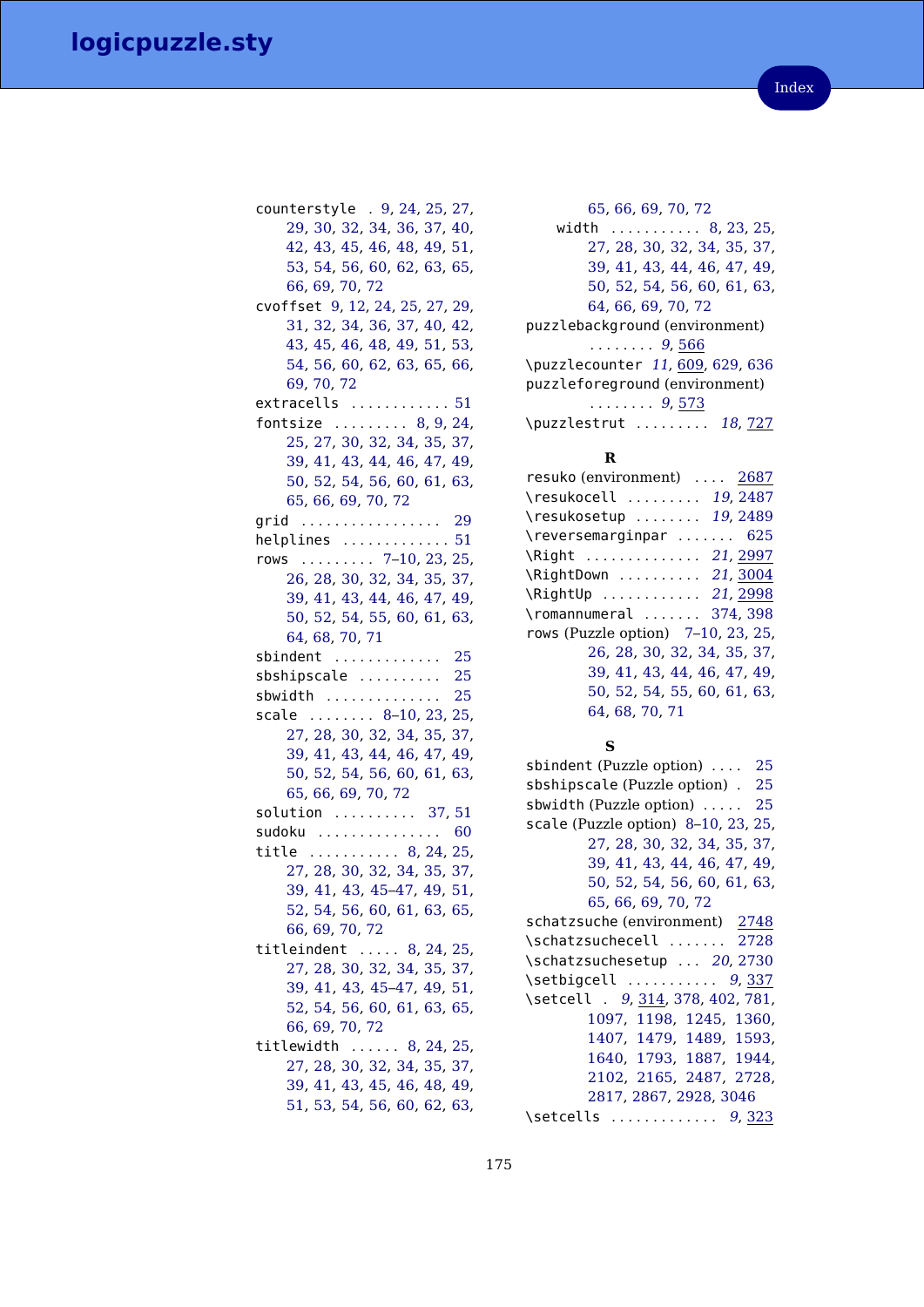| \setcolorcolumn  10,383                    |
|--------------------------------------------|
| \setcolorrow  9, 359                       |
| \setcolumn  9, 309                         |
| \setgridlinestyle  12, 715,                |
| 1166, 2890                                 |
| \setnormallinewidth  12, 719               |
| \setpuzzlecounter  11, 610                 |
| \setrow  9, 304                            |
| \setrule  10, 202                          |
| \setthicklinewidth  12, 723                |
| \setTikZpreset  740                        |
| \Ship  843, 928                            |
| \ship  12,897                              |
| \ShipB  846, 934                           |
| \shipbox 13, 851, 909, 979, 992,           |
| 1006                                       |
| $\binom{5}{10}$ 844, 940, 954              |
| \shipH 13, 882, 978, 984, 991, 997         |
| \ShipL  847, 948                           |
| \ShipR  848, 957                           |
| $\Delta$<br>845, 943                       |
| \shipV 13, 887, 977, 983, 990, 996         |
| skyline (environment)  2823                |
| \skylineB  20, 2813                        |
| 20, 2817<br>\skylinecell                   |
| 20, 2815<br>\skylineL                      |
| \skylineR<br>20, 2816                      |
| \skylinesetup<br>20, 2819                  |
| \skylineT                                  |
| 20, 2814<br>slitherlink (environment) 2884 |
|                                            |
| \slitherlinkcell  20, 2867                 |
| \slitherlinksetup  20, 2869                |
| solution (Puzzle option) . 37, 51          |
| \Star  21, 21, 2987                        |
| starbattle (environment) 2934              |
| \starbattlecell $20, \overline{2928}$      |
| \starbattlesetup  20, 2930                 |
| starsandarrows (environment) .             |
| . <u>3005</u>                              |
| \starsandarrowssetup 21, 2978              |
| \starsH  21, 2975                          |
| \starsV  21, 2976                          |
| \START  2875, 2879, 2880                   |
| \Straight  19, 2536                        |
| \StraightH  19, 2535                       |
| \StraightV  19, 2534, 2536                 |
| sudoku (Puzzle option)  60                 |

| \sumH  13, 1047                    |
|------------------------------------|
| \sumV  13, 1048                    |
| sunandmoon (environment) 3130      |
| \sunandmooncell  3046              |
| \sunandmoonsetup  3048             |
| \sunandmoonssetup  21              |
|                                    |
| т                                  |
| \Tent  22, 3210                    |
| \tentH  22, 3171                   |
| tentsandtrees (environment)        |
| . 3211                             |
| \tentsandtreessetup . 22, 3174     |
| 22, 3172<br>\tentV                 |
| \theLP@columns  598,602            |
| \theLP@counter@unique 211, 218,    |
| 1526, 1539, 1542                   |
| \theLP@counti  954, 957            |
| \theLP@countii  940, 943           |
| \theLP@puzzlecounter  609          |
| \theLP@rows  594                   |
| \tikz  213, 627, 634, 640, 843,    |
| 844, 845, 846, 847, 848,           |
| 849, 850, 852, 853, 854,           |
| 855, 856, 857, 1528, 1723,         |
| 2984, 2992, 3053, 3057             |
| tikz.sty (Package)  7              |
| \tikzinputsegmentfirst . 2678,     |
| 2681                               |
| \tikzinputsegmentlast  2678,       |
| 2683                               |
| \tikzinputsegmentsupporta          |
| $\cdots \cdots 2682$               |
| \tikzinputsegmentsupportb          |
| $\cdots \cdots 2682$               |
| \tikzpath <u>453</u>               |
| 742<br>\tikzset                    |
| \tikzstyle  841                    |
| 11<br>\tikzzpath                   |
| title (Puzzle option) . 8, 24, 25, |
| 27, 28, 30, 32, 34, 35, 37,        |
| 39, 41, 43, 45-47, 49, 51,         |
| 52, 54, 56, 60, 61, 63, 65,        |
| 66, 69, 70, 72                     |
| \titleformat  11, 604, 608         |
| titleindent (Puzzle option) 8, 24, |
| 25, 27, 28, 30, 32, 34, 35,        |
| 37, 39, 41, 43, 45-47, 49,         |